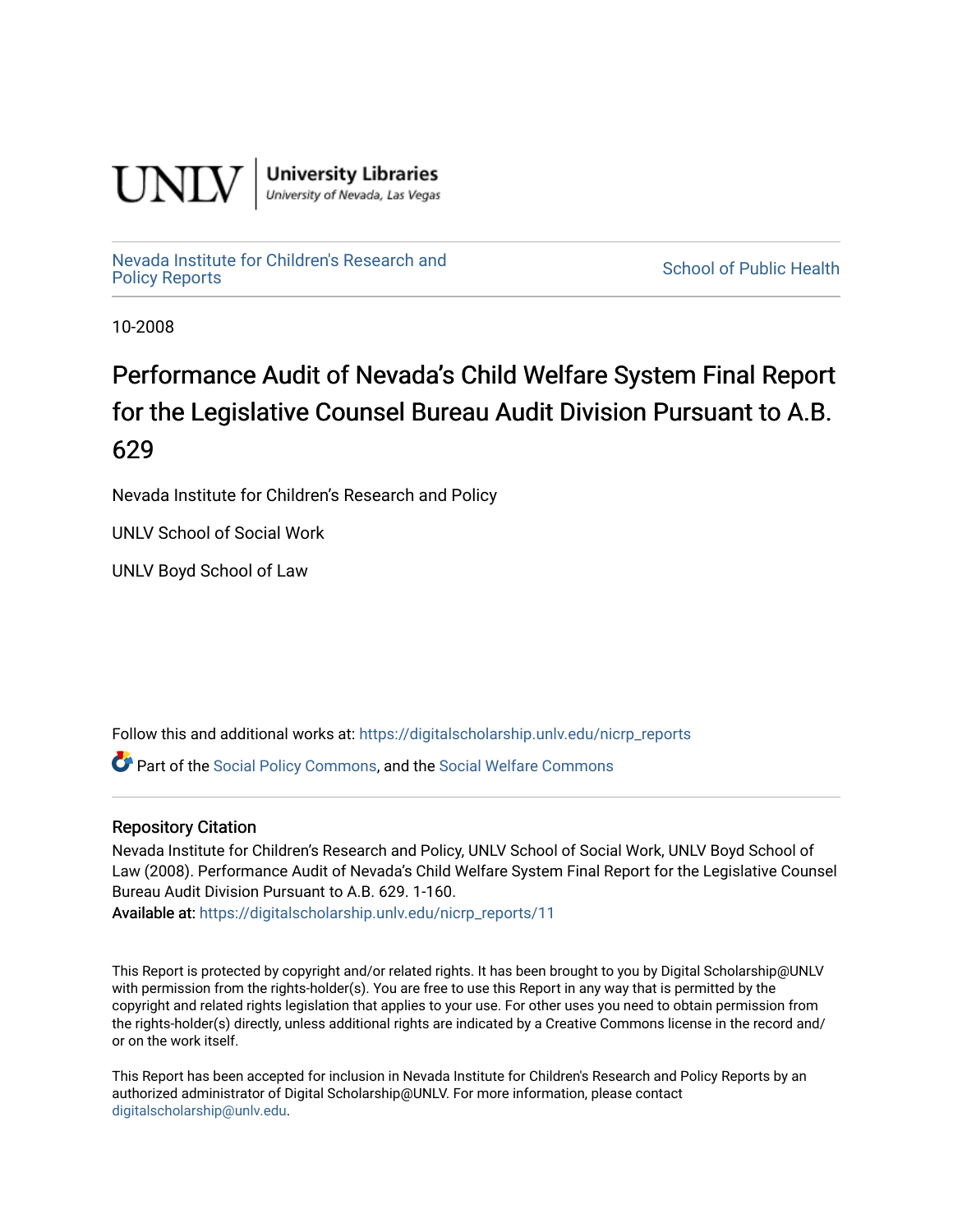# Performance Audit of Nevada's Child Welfare System

Final Report for the Legislative Counsel Bureau Audit Division Pursuant to A.B. 629

October 15, 2008



Prepared by: Nevada Institute for Children's Research and Policy UNLV School of Social Work UNLV Boyd School of Law



Commissioned by the Nevada State Legislative Counsel Bureau Audit Division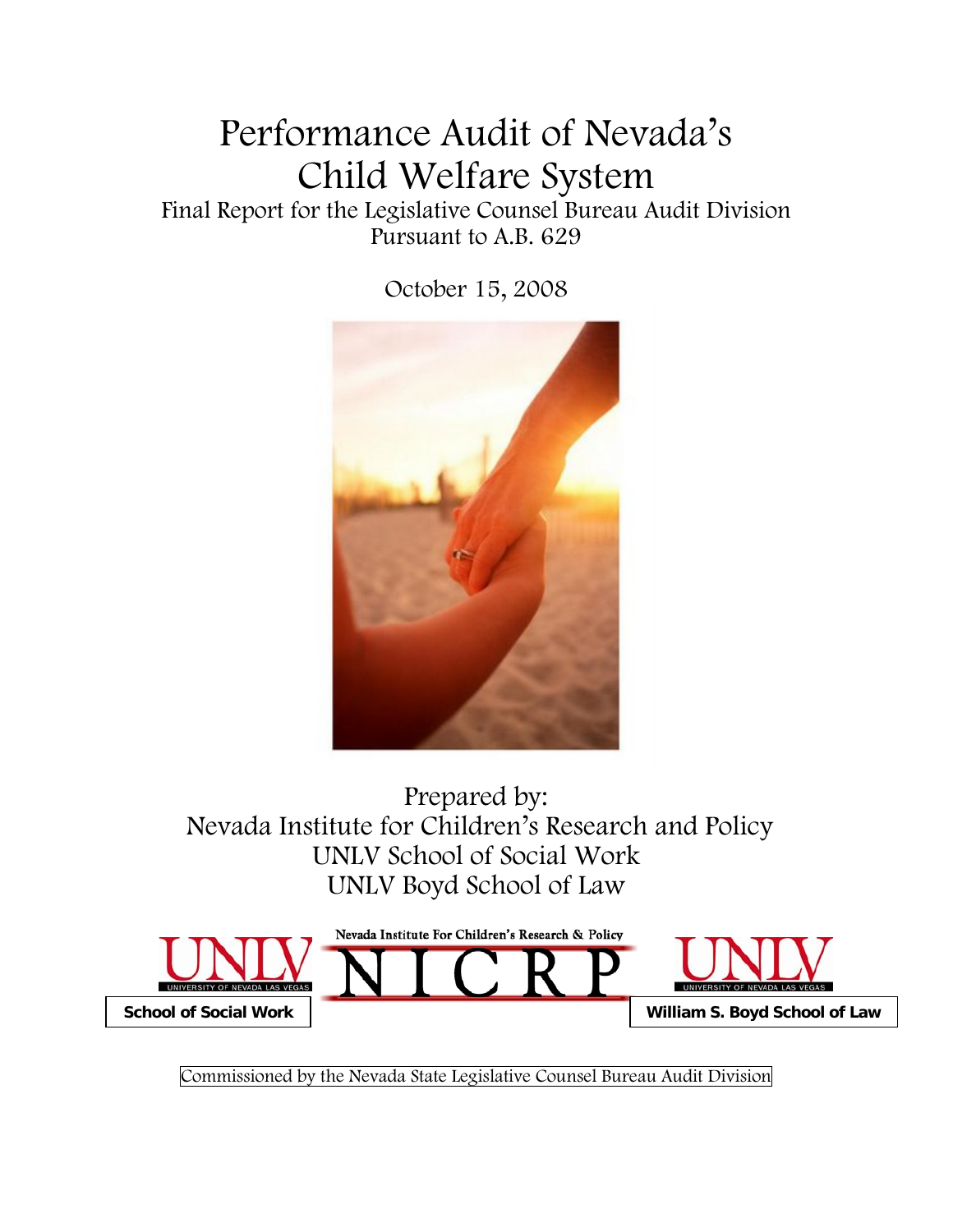# Performance Audit of Nevada's Child Welfare System

Pursuant to A.B. 629

Final Report: October 15, 2008

## Report Prepared by:

Nevada Institute for Children's Research and Policy Denise Tanata Ashby, JD Tara Phebus, MA Amanda Haboush, MA Jennifer Zipoy, MA

University of Nevada Las Vegas School of Social Work Leroy Pelton, PhD Joanne Thompson, PhD Marianne Hamrick, MSW

> William S. Boyd School of Law, UNLV Annette Appell, JD

> > Graduate Assistants Amie Fender Audrey Gualberto

Special thanks to all agency staff and administration that worked with us to help make this report possible.

*\_\_\_\_\_\_\_\_\_\_\_\_\_\_\_\_\_\_\_\_\_\_\_\_\_\_\_\_\_\_\_\_\_\_\_\_\_\_\_\_\_\_\_\_\_\_\_\_\_\_\_\_\_\_\_\_\_\_\_\_\_\_\_\_\_\_\_\_\_\_\_\_\_\_\_\_\_\_\_\_\_\_\_\_\_\_\_\_\_\_\_\_\_*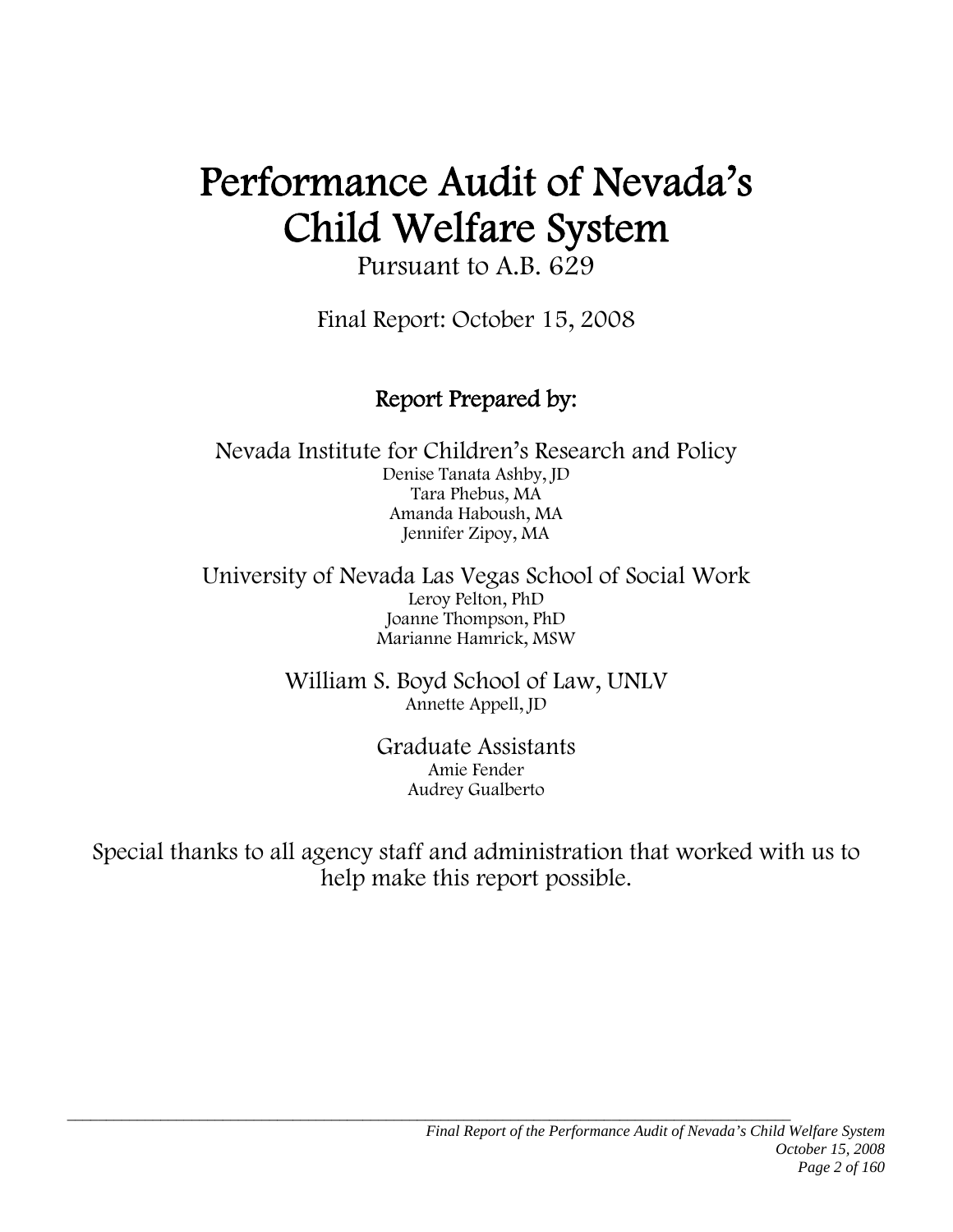## **TABLE OF CONTENTS**

| Appendices                                                                                                                                                                    |  |
|-------------------------------------------------------------------------------------------------------------------------------------------------------------------------------|--|
|                                                                                                                                                                               |  |
|                                                                                                                                                                               |  |
|                                                                                                                                                                               |  |
|                                                                                                                                                                               |  |
|                                                                                                                                                                               |  |
| Appendix F: Recommendations from Action Plans/Blue Ribbon Panel Report147<br>Appendix G: Program Improvement Plan:<br>Outcome Measures and Items not Achieved by June 2007160 |  |
|                                                                                                                                                                               |  |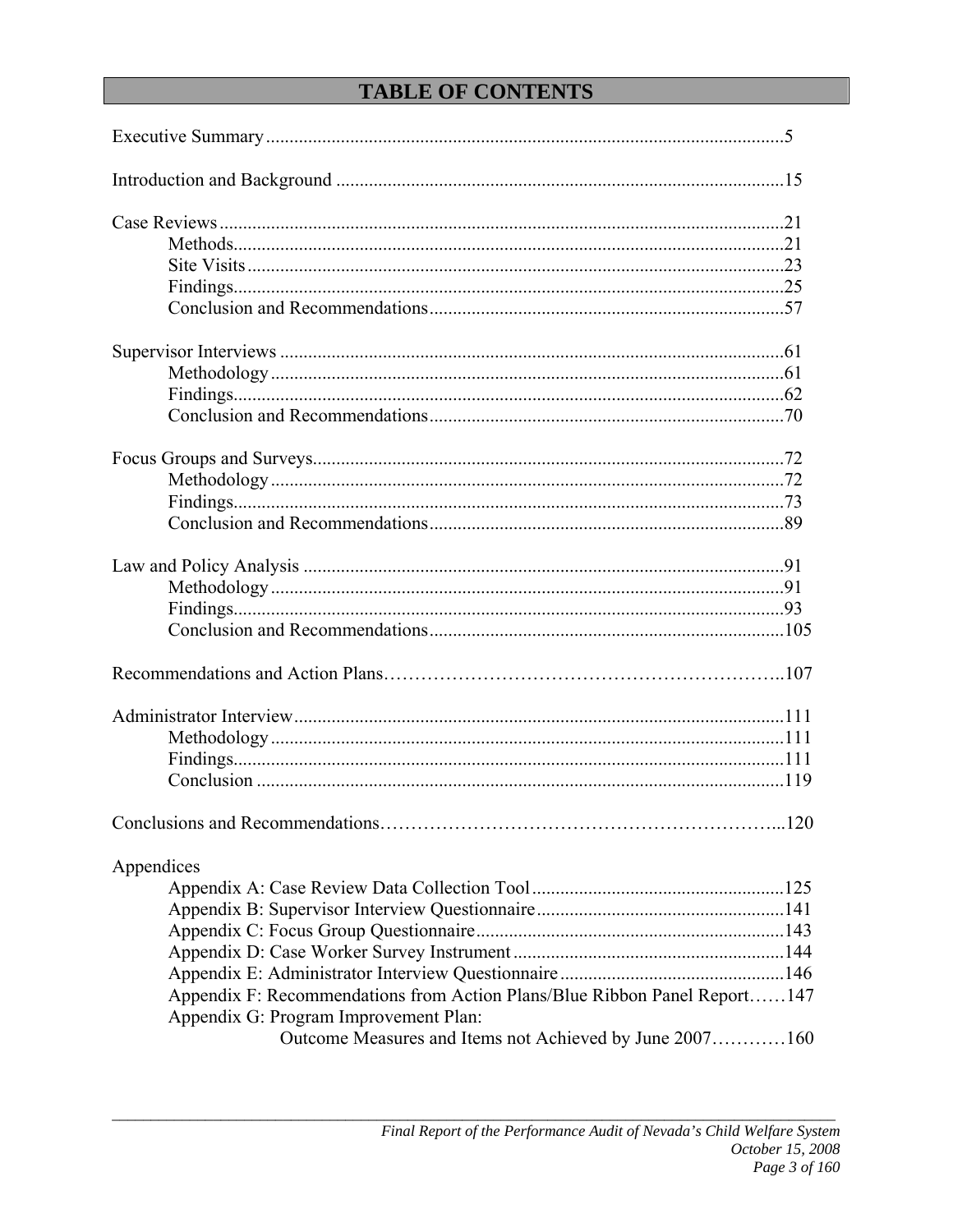## **LIST OF TABLES**

| Table 5: Number of Days between Report and First Face to Face Contact31 |  |
|-------------------------------------------------------------------------|--|
|                                                                         |  |
|                                                                         |  |
|                                                                         |  |
|                                                                         |  |
|                                                                         |  |
|                                                                         |  |
|                                                                         |  |
|                                                                         |  |
|                                                                         |  |
|                                                                         |  |
|                                                                         |  |
|                                                                         |  |
|                                                                         |  |
|                                                                         |  |
|                                                                         |  |
|                                                                         |  |
|                                                                         |  |
|                                                                         |  |
|                                                                         |  |
|                                                                         |  |
|                                                                         |  |
|                                                                         |  |
|                                                                         |  |
|                                                                         |  |
|                                                                         |  |
|                                                                         |  |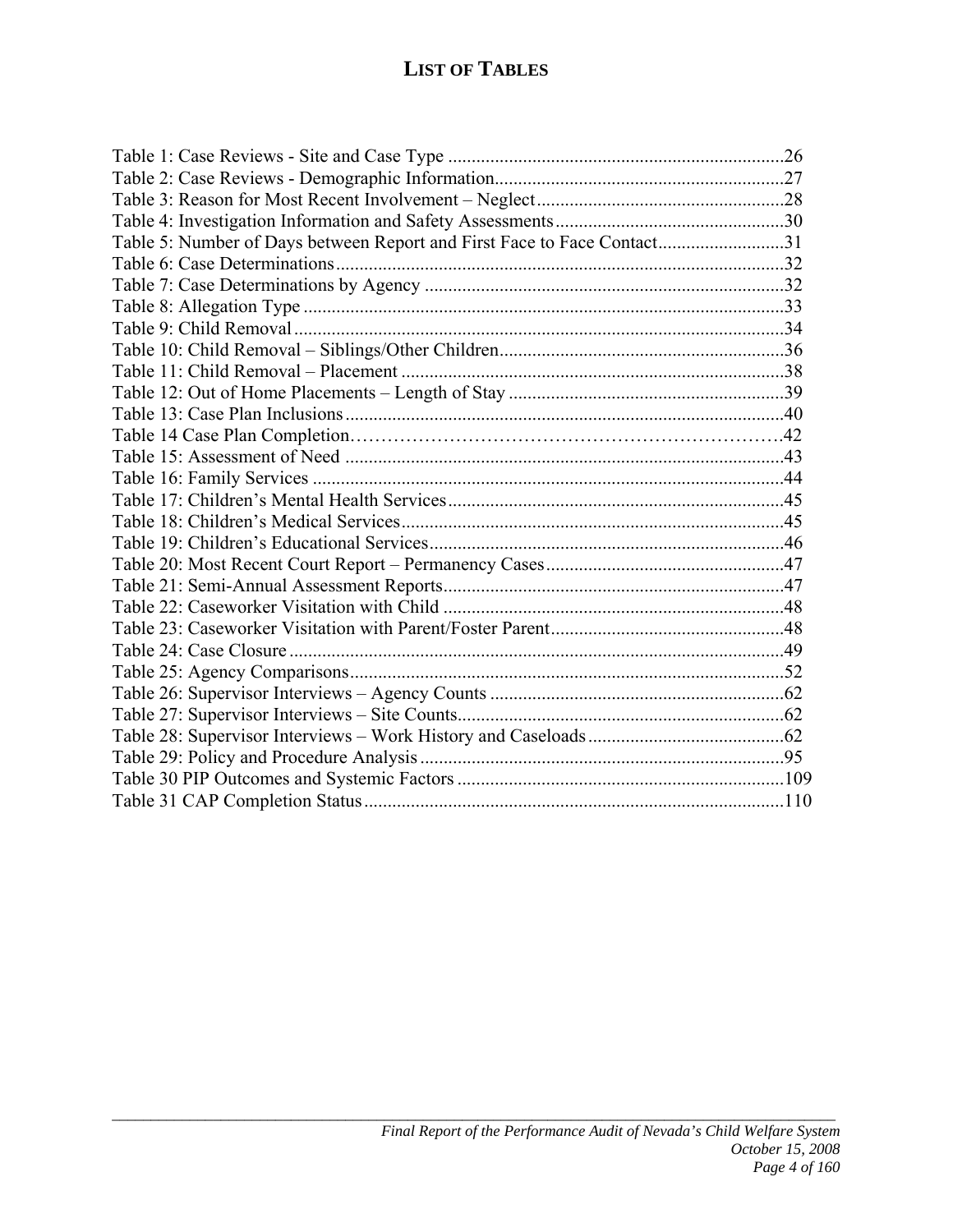#### **EXECUTIVE SUMMARY**

Assembly Bill 629 of the 2007 Nevada Legislature mandated that a performance audit of Nevada's child welfare agencies be conducted. This legislation was passed in response to documented concerns regarding the appropriate provision of services by the agencies, including inconsistent data and multiple safety issues. The UNLV Research Team comprised of staff from the Nevada Institute for Children's Research and Policy, the School of Social Work and the William S. Boyd School of Law was hired by the state to conduct the audit. The purpose of the findings and recommendations of this audit are to assist in improving the Nevada child welfare system. Pursuant to A.B. 629, this study includes multiple components, including, but not limited to:

- Random, unannounced site visits to the agency offices to review open and closed cases. This review included the Unified Nevada Information Technology for Youth (UNITY) and paper files concerning children reported as neglected or abused.
- Interviews with child welfare agency supervisors and/or managers, and agency administrators.
- Focus groups with direct practice workers from all three jurisdictions to glean information regarding barriers and suggestions for improvement.
- Review of each region's policies and procedures to determine whether they adhere to applicable state and federal regulations.
- Review of recommendations from various independent reports to ascertain whether the recommendations were successfully incorporated into practice.
- Law and policy analysis, including a review of each agencies' policies and procedures.

#### **SUMMARY OF FINDINGS AND RECOMMENDATIONS**

#### **Case Reviews**

During the course of the audit, 195 cases were reviewed among the three child welfare agencies in the State. 60% were investigations (CPS) and 40% were permanency cases. During the audit, reviewers identified 10 cases (5%) where a safety concern regarding lack of appropriate visitation by the caseworker with the child was presented to agency supervisors and/or administration. The agencies reviewed all cases, ensured the safety of the children and noted that most concerns were due to a lack of appropriate documentation in UNITY and/or the case file. Lack of appropriate documentation in UNITY and/or the case files was the primary area of deficiency noted by the reviewers, making it difficult to accurately represent whether the agencies were handling cases appropriately.

A review of the cases revealed that there were 302 separate reports and/or referrals for these 195 cases. Of the 302 reports/referrals, 51% were unsubstantiated, 32% were substantiated, 13% were information only reports, 2% were voluntary services, and for 2%, the determinations were unknown. In 47.7% of the cases the child(ren) had been removed from the home at least once. Documented reasons for removal included neglect (73%) and abuse (27%). Length of stay in out of home placements ranged from 0 to 536 days. The average lengths of stay for the most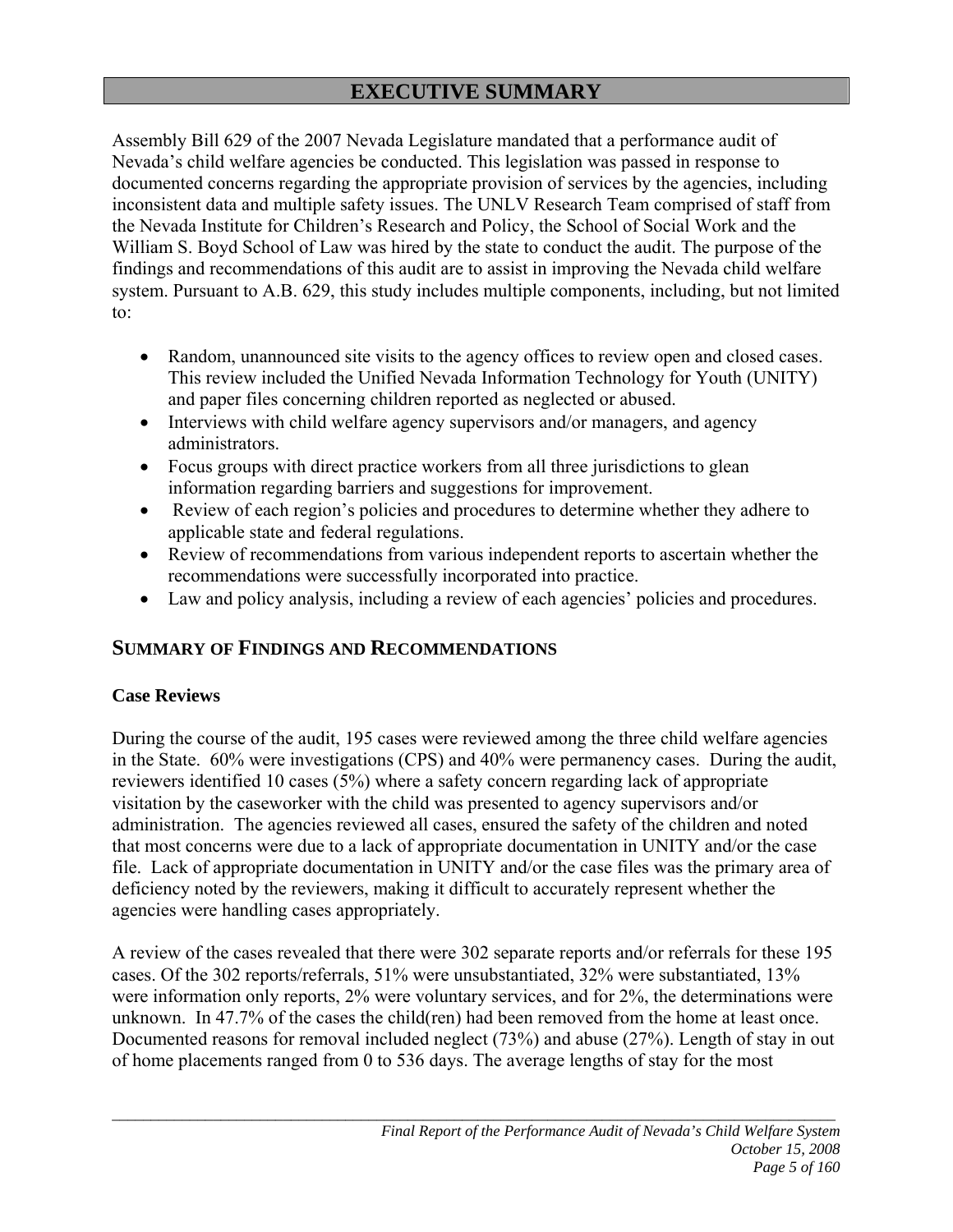common out of home, non-relative placements were: foster homes at 113 days; shelter homes at 44 days; hospitals at 36 days; Kids Kottage at 26 days and Child Haven at 7 days.

There were several deficiencies noted in either appropriate documentation and/or case management during the audit. Some of the primary deficiencies included:

Safety Assessments – Although safety assessments were documented in 99.5% of all cases reviewed, documentation of safety assessments being conducted at intervals required by NAC 432B.185 are inconsistent.

• Intervals with a compliance rate <50% included: before each court review; before unsupervised visits; when a significant event/change occurred; and after reunification. *Recommendation:* Ensure that safety assessments are completed by caseworkers at all mandated intervals as required by state regulations. This process may include staff training regarding safety assessments and clearly indicating in policy and procedures when safety assessments must be conducted. Supervisors should be required to verify that safety assessments are completed at the appropriate intervals.

Indian Children – Only 65.5% of applicable cases showed documentation that the agency asked or attempted to ask if the child was an Indian child pursuant to federal law (Indian Child Welfare  $Act-ICWA)$ .

*Recommendation*: Enforce mandates that all applicable cases must include documentation that the agency asked or attempted to ask if the child was an Indian child pursuant to ICWA. Enhance training on ICWA and require supervisory oversight to ensure that ICWA requirements are followed. Policies and procedures at each agency (or a collaborative policy of all three agencies) should be developed to provide specific procedures for compliance and should include acceptable forms of documentation to be included in case files.

Parental Notification – Notification of custody hearings, foster care or other out of home placement or court hearings to a noncustodial parent was evident in only 46.5% of applicable cases.

*Recommendation*: In any case where there is a known or probable noncustodial parent, caseworkers should document attempts to notify the noncustodial parent of all applicable actions in the case. Policies and procedures should reflect acceptable means of identifying and providing notification to noncustodial parents. Documentation of efforts to identify and notify (or attempts) should be made in all cases where both parents are not directly involved in the case.

Siblings – 40% of all cases involved sibling groups which experienced out of home placements were separated in their placements. Although the majority of these cases included documentation of viable reasons for the separation, 6 cases did not.

*Recommendation*: Increase efforts to keep sibling groups together and enforce mandates to document all instances where siblings are separated, including specific justification and/or reasons for the separation. Additional training and supervisory oversight, as well as specific policies and procedures should be developed at each agency.

Placement – Just over half (55.1%) of all applicable cases reviewed documented that a diligent search for an appropriate relative placement was made. Only 49.4% included documentation that efforts were made to place the child as close to home as possible. Although only 8.6% of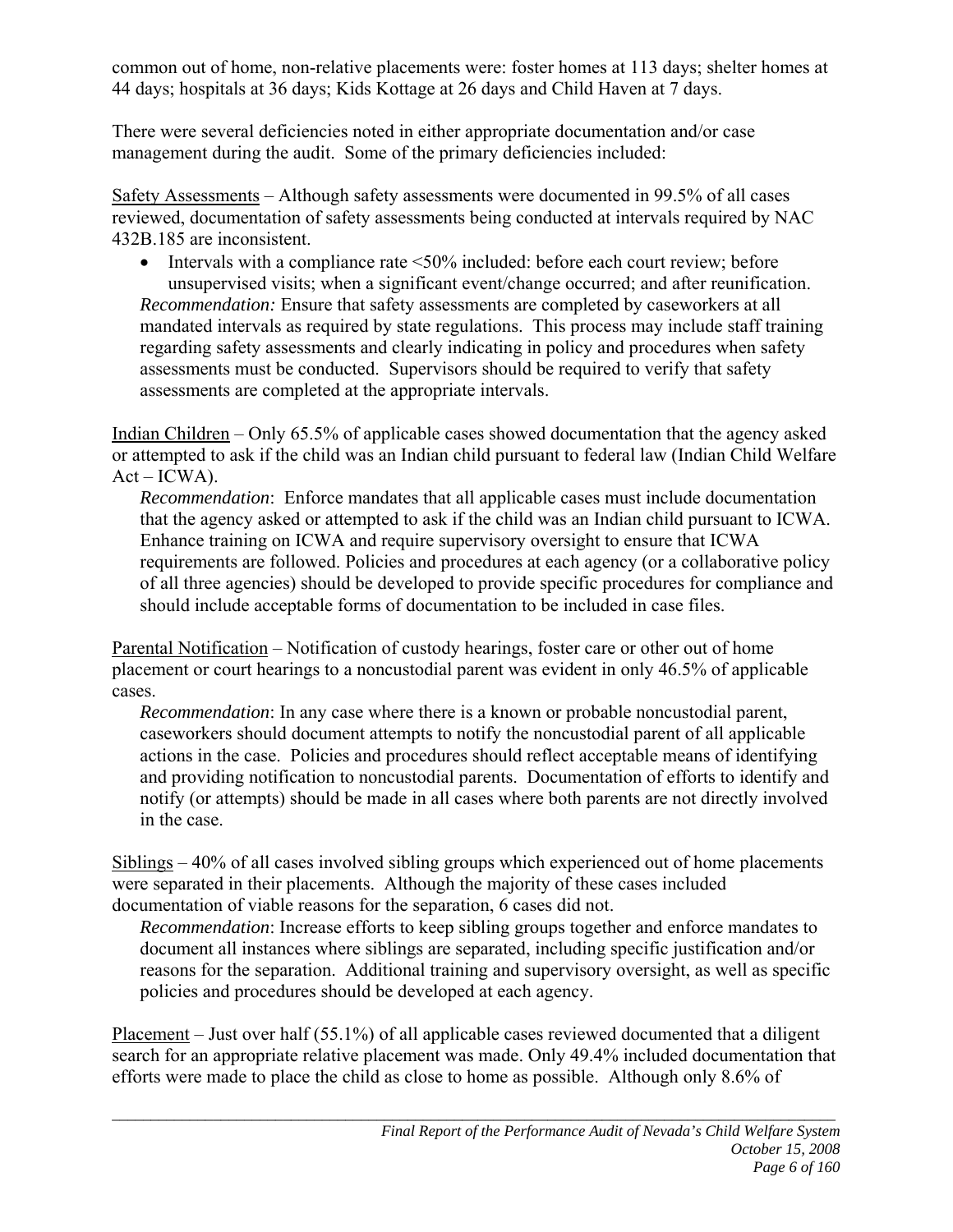children in the cases reviewed were placed out of state, none of the cases included documented quarterly updates from the placements.

*Recommendations*: Improve documentation of placement efforts including diligent search, placing the child as close to home as possible, and receipt of updates for out of state placements. Training should be developed and/or enhanced to ensure that all caseworkers are aware of applicable laws, resources, and appropriate documentation techniques. Ensure that caseworkers are aware of and utilize diligent search resources and document all efforts in the case file.

Case Plans – Almost 18% of all applicable permanency cases reviewed did not have a case plan on file that the reviewers were able to locate. Of the 60 case plans that were reviewed, severe documentation inconsistencies were noted in the following areas:

- Efforts to place siblings together;
- Statements of health and education records;
- Indication of the proximity of the child's school;
- Supervisory approval of the case plan;
- Formal updates every 6 months;
- Separate case plans for each parent involved;
- Completion of the case plan within 45 days of removal; and
- If a concurrent plan existed, documentation to address if both plans progressed simultaneously.

*Recommendations*: Mandate supervisory oversight to ensure that all applicable permanency cases have a case plan, tailored to the needs of the child and family, on file. Review policies and procedures to ensure that caseworkers and supervisors are aware of all mandatory components and procedures for preparing and documenting case plans. Training should focus on how to tailor case plans to the specific needs of the child and family, rather than preparing "cookie cutter" case plans.

Provision of Services – The Functional Risk Assessment Protocol (FRAP) was documented as having been used in just over half (54.4%) of all cases reviewed. In 38% of all cases, there was no documentation that services were offered to families. Due to the method of tracking service provision in case notes, this area was difficult to access with a great degree of certainty. Reviewers also noted that often the services provided did not address the needs of the family. In 3 cases, lack of appropriate bilingual services were noted. Deficiencies in services for children were also noted:

- Only 56.7% of applicable cases had a documented health screening (EPSDT) for the child in the case file.
- Only 22.4% of applicable cases had copies of school records included in the case files.
	- » Educational assessments were requested and/or completed in only 5% of applicable cases.
	- » 26.5% of children in out of home placement were enrolled in multiple schools as a result of the placement (Range= 1-3).
	- » Only 42.9% of applicable cases included evidence of efforts to keep the child at her original/home school or indicated reasons for a change of schools.

*Recommendations*: Improve documentation of service provision to children and families. This may include the need to update software programs to allow for ease of documentation and consistency in terms of services offered and services utilized. The documentation system should also allow agencies to identify service needs by tracking waiting lists, underutilized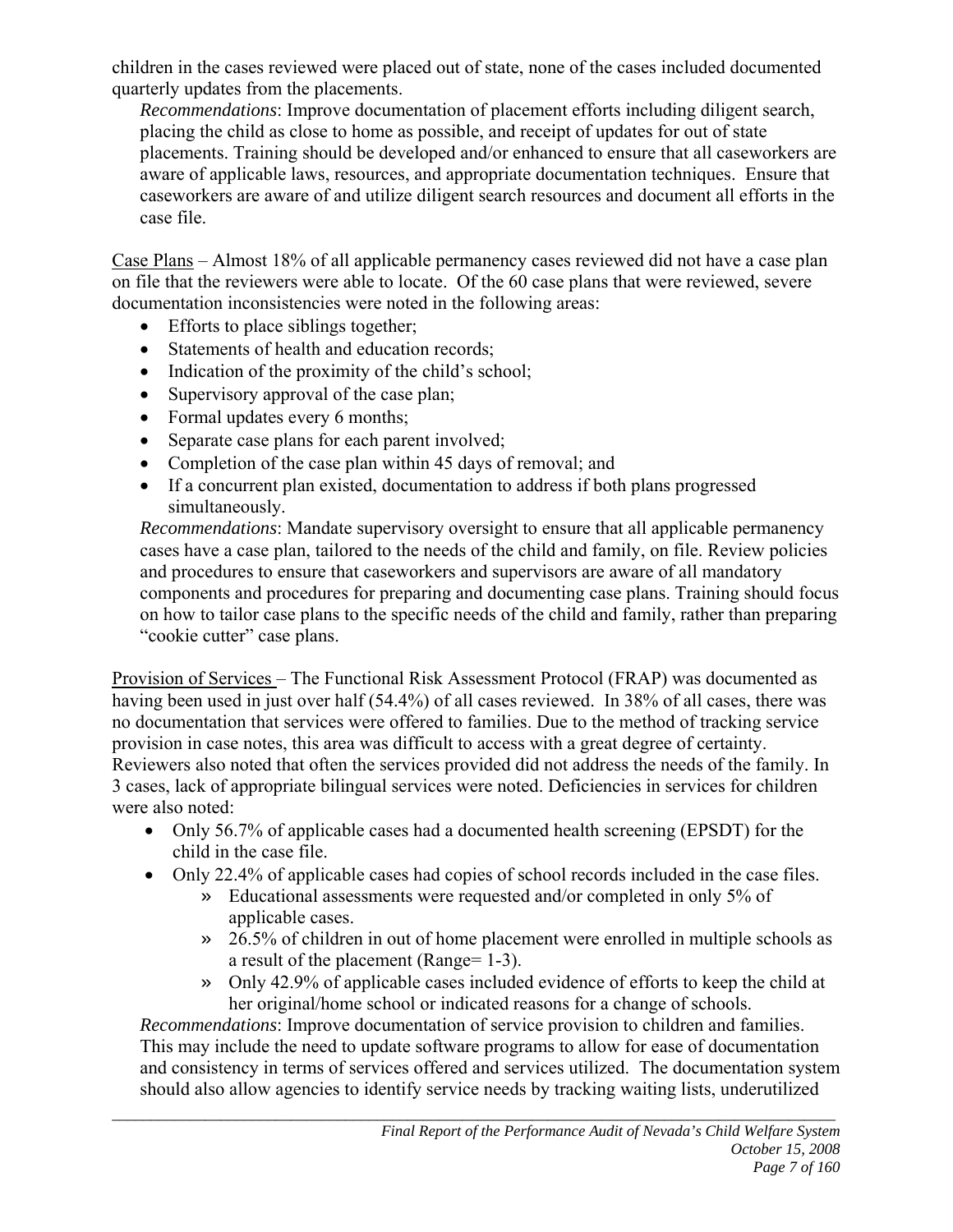services, and inaccessible or unavailable services which are needed to meet client needs. If the current software system cannot be updated to include fields for tracking services, agencies should implement policies to mandate that this information is included in case notes. Caseworkers and supervisors may also benefit from additional and/or enhanced training on identifying and providing services that best meet the needs of the child and family.

Caseworker Visits – Caseworkers are required by law to conduct in person visits with children at least monthly and in their placement at least every 60 days. A portion of each visit must be spent alone with the child. The audit found that in applicable cases  $(n=77)$ :

- Only 36.4% included documentation of monthly visits;
- 65% provided evidence of visits made in the placement at least every 60 days; and

• Only 18.2% indicated that a portion of each visit was conducted alone with the child. *Recommendations*: To ensure the safety of all children under the care of a child welfare agency, state and federal requirements for caseworkers visits should be strongly enforced by all agencies, administrators, supervisors and caseworkers. Policies and procedures should highlight these mandates and include oversight to ensure that these visits occur and are documented appropriately in the case files. Agencies (and/or the state) may consider sanctions for failure to comply with certain safety-related mandates.

Supervisory Oversight – Only 54.4% of the cases reviewed included documentation of supervisory oversight (i.e.: through acknowledgement of case notes, case staffing and individual supervisory meetings).

*Recommendations*: Policies and procedures should clearly specify the roles and responsibilities of supervisors, including when caseworkers need supervisor approval, the frequency of case reviews by supervisors, and specific mandatory components of cases that supervisors should be checking for in all cases. Supervisor qualifications should be reviewed to ensure that all supervisors have the knowledge and expertise to properly supervise and advise caseworkers.

Case Closure – 2 cases reviewed provided no documentation of regarding the reasoning for case closure. Only 57.7% of applicable cases (n=142) included documentation that a safety assessment was conducted before case closure. No cases where the child was at least 14 years old and eligible for adoption had documentation of a signed consent by the child. No cases where the goal was adoption had social summaries included in their case files.

*Recommendations*: Improve documentation of reasons for case closure and develop and/or enhance collaborative policies to ensure consistency regarding reasons for case closures statewide. Enforce mandates that safety assessments must be completed prior to case closure and documented in the case file. Require that supervisors ensure that all appropriate documentation, consents, assessments, etc. are included in the case file prior to case closure and before services/contact with the child and family are terminated.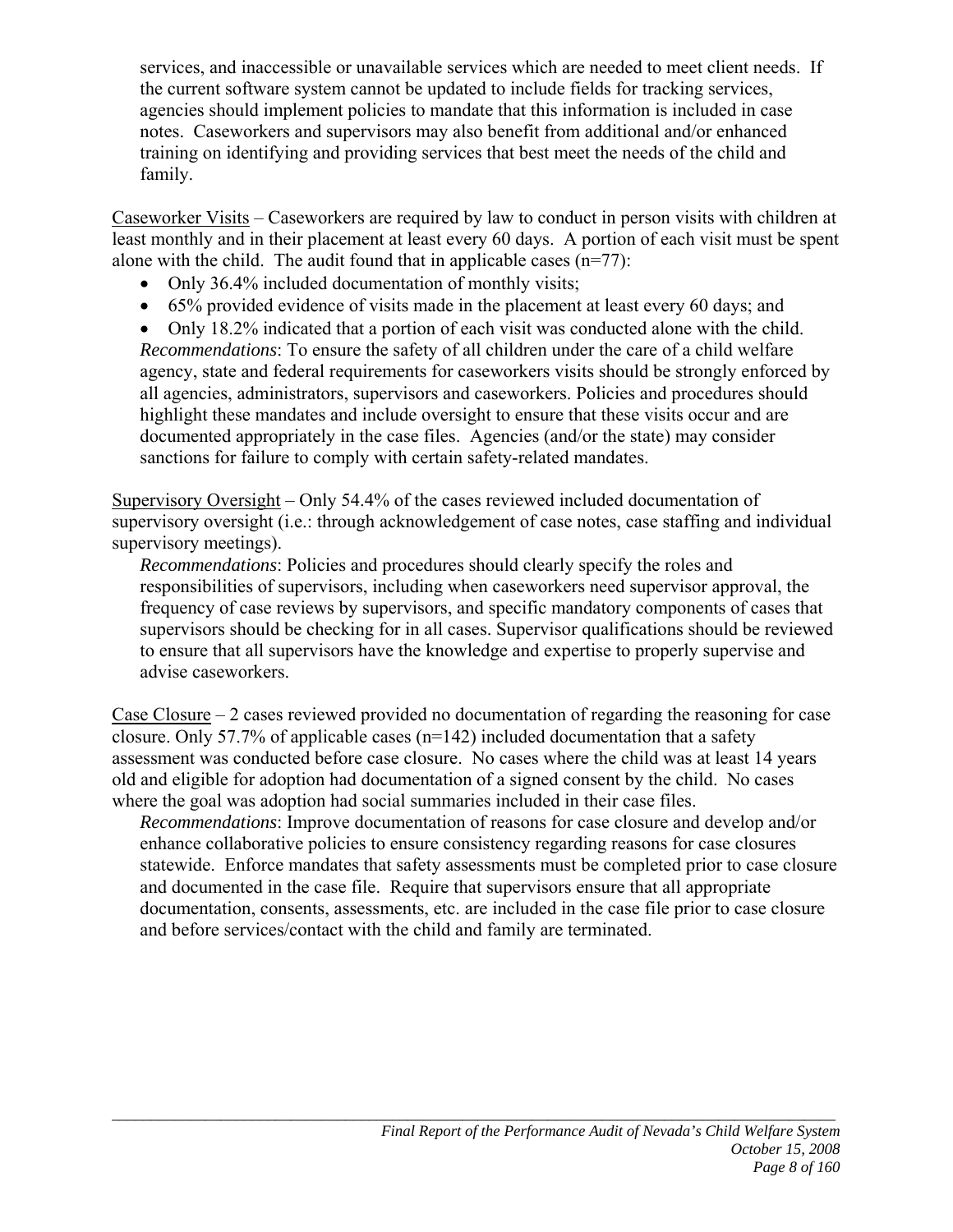#### **Supervisor Interviews**

Through the interviews with the supervisors the researchers gained an idea of how they felt the agency was working to protect children and serve families. All of the supervisors that participated in these interviews expressed both their successes and challenges. Overwhelmingly supervisors reported that they felt that the staff really cared about the children and families they work with, but often felt overwhelmed with the size of the job they are tasked to do. The most frequently noted concerns in serving families were regarding caseloads and service availability for families. Further, the supervisors had multiple recommendations for how to change the system to improve the welfare of children and families. Some of the most frequently noted recommendations included: reducing caseloads, improving service availability, reducing waiting times for families to receive services, and improving existing law and policy to support good social work practice.

#### Improve Services for Families

Virtually all supervisors interviewed for this project, regardless of agency affiliation, noted that the services available for families are either inadequate or unavailable. In some cases the services do not exist at all and in others they felt that the services were not of high quality, or the waiting lists were so long that families could not be served in a timely manner. Specific recommendations included: domestic violence services, mental health services, substance abuse treatment, prevention services, and non-acute services for teens with behavior problems.

*Recommendations*: Complete a full needs assessment in all jurisdictions to determine areas with the greatest need. Seek out additional grant funding and/or philanthropic support to supplement existing services to increase their capacity to serve more clients.

#### Improve Worker Caseloads

Almost every supervisor interviewed in all jurisdictions indicated that caseloads in their areas were too high. This may have been because of the office being short staffed, i.e. open positions that they are having trouble filling, or the amount of work associated with their cases is more than they feel can be completed in a regular 40 hour workweek. Often a high caseload was given as the reason documentation was not done on time or at all.

*Recommendations*: Conduct a thorough workforce study to measure the amount of time workers spend on various tasks including: home visits, phone calls, service coordination, documentation and travel time. This study should also include an assessment of the amount of time workers spend on individual cases to assess appropriate caseload numbers.

#### **Caseworker Focus Groups and Surveys**

#### Focus Groups

Focus groups were conducted for workers (exclusive of supervisors, managers and administrators) from all three agencies. A total of 68 workers participated in four separate focus groups. The focus groups were a positive experience and workers felt they had a voice in the process, which is something they would like from their own agencies. While respondents were able to identify strengths within their agencies and the child welfare system as a whole, it became clear that workers are suffering from low morale and burnout due to high caseloads and constant pressure. Workers want their administrators to know they are dedicated workers and would not be here if they didn't care but they want to be acknowledged and treated with the respect they deserve given their difficult jobs. They are committed to doing whatever it takes to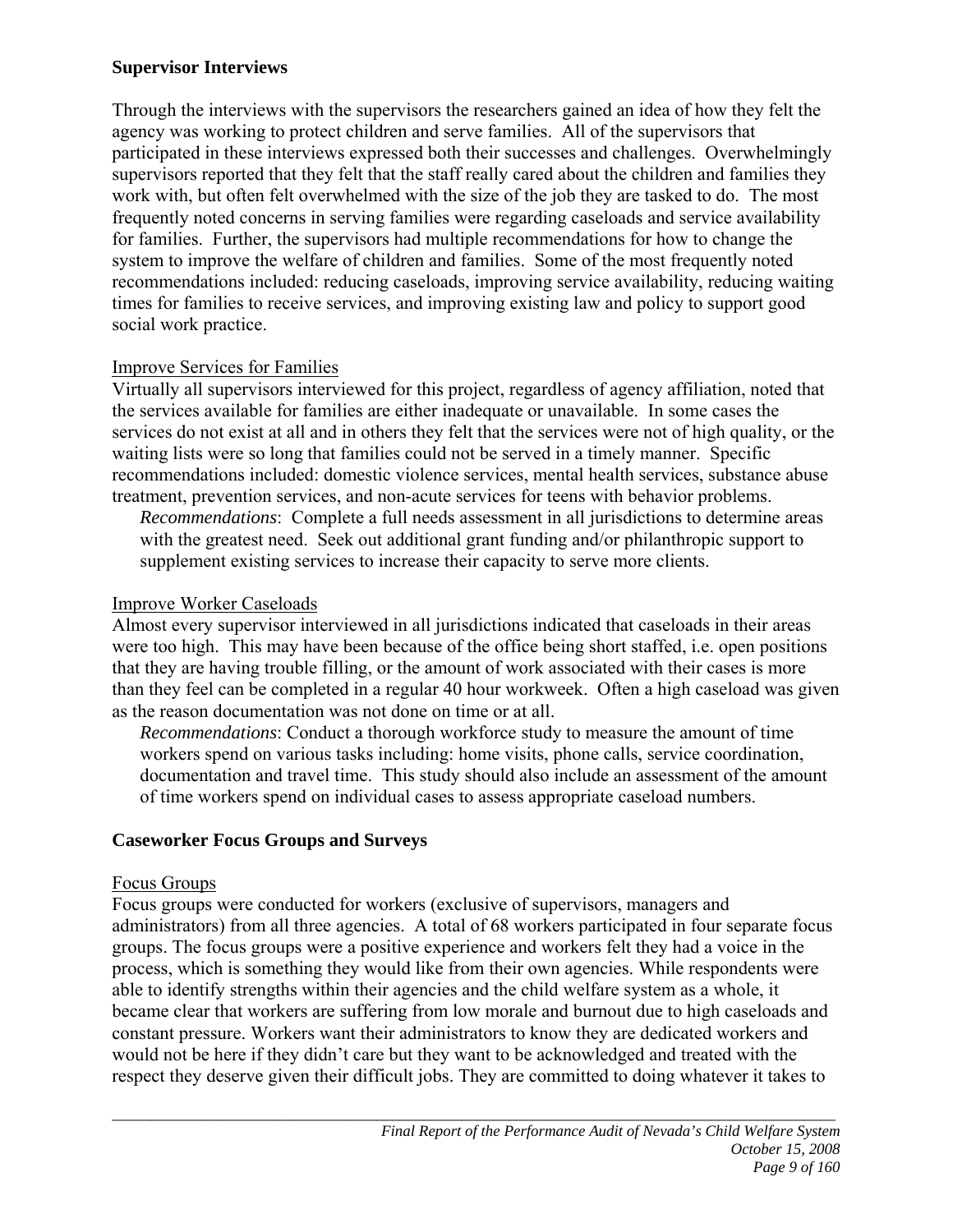provide quality service to the children and families on their caseloads and this is evidenced by the many suggestions workers had for improvement of the system. These suggestions ranged from specific suggestions for training and court improvement to more general suggestions regarding policy development.

*Recommendations*: Agencies should establish a system for soliciting feedback from workers in a manner that is open and responsive. Specific comments and recommendations from workers provided in the full report should be reviewed by the State and the local child welfare agencies to assist in developing systemic improvements that are practice based.

#### Staff Surveys

All agency staff were given an opportunity to provide input to the research team through an online survey. There were 87 respondents to the survey with representation from each of the three jurisdictions. The three top areas of discussion were UNITY, training, and services. UNITY should be a priority in terms of systemic change as it is a difficult system to use and the perception is that the information currently contained in the system is not accurate. Respondents felt training was an area in need of improvement both for new workers and experienced staff who should have access to on-going advanced child welfare training. Respondents had many suggestions for training topics that would improve their ability to adequately do their jobs but also indicated that it is difficult to obtain approval for training or take time from their job to attend. The final area of improvement that was important to respondents was the area of service provision. Often it is a lack of basic necessities that brings a family to the attention of child welfare and there are limited community resources to improve the situation. It was also noted that service providers of substance abuse and mental health treatment are limited in the state.

*Recommendations*: Staff suggested that a new system be purchased or, if that is not possible, UNITY should at least be redeveloped and revised so it is easier to use and therefore contains accurate information. The surveys also indicated the need for a comprehensive child welfare training program to be implemented statewide to prepare caseworkers for fieldwork. Additionally, more services need to be provided to parents, foster parents, adoptive parents, and to children. The preference is to increase services with a focus on prevention and to increase concrete services such as funding for rent, utilities and food. Efforts should also be made to increase mental health and substance abuse services and/or make them more accessible to child welfare clients.

#### **Law and Policy Analysis**

A review of each agency's policies and procedures was performed by conducting a comparative analysis of the policies and procedures with state and federal laws and regulations, recommendations provided in various independent reports of Nevada's child welfare system, and some best practices identified by the research team. Of the 283 components analyzed, 201 were laws and/or regulations and 86 were recommendations and/or best practices (some recommendations were duplicative of laws and/or regulations, so not all components were mutually exclusive). Overall, agencies' policies and procedures did not consistently include mandated laws and policies, although Washoe County included substantially more than the Division of Child and Family Services (DCFS), or Clark County Department of Family Services (DFS) (DCFS-43%; DFS-37%; WCSS-82%). All agencies faired worse with including identified recommendations and best practice (DCFS-14%; DFS-13%; WCSS-37%). This may be due in part to the fact that many of these recommendations have been made only within the past couple of years. Caseworker surveys indicate that workers rarely refer to the agency policies and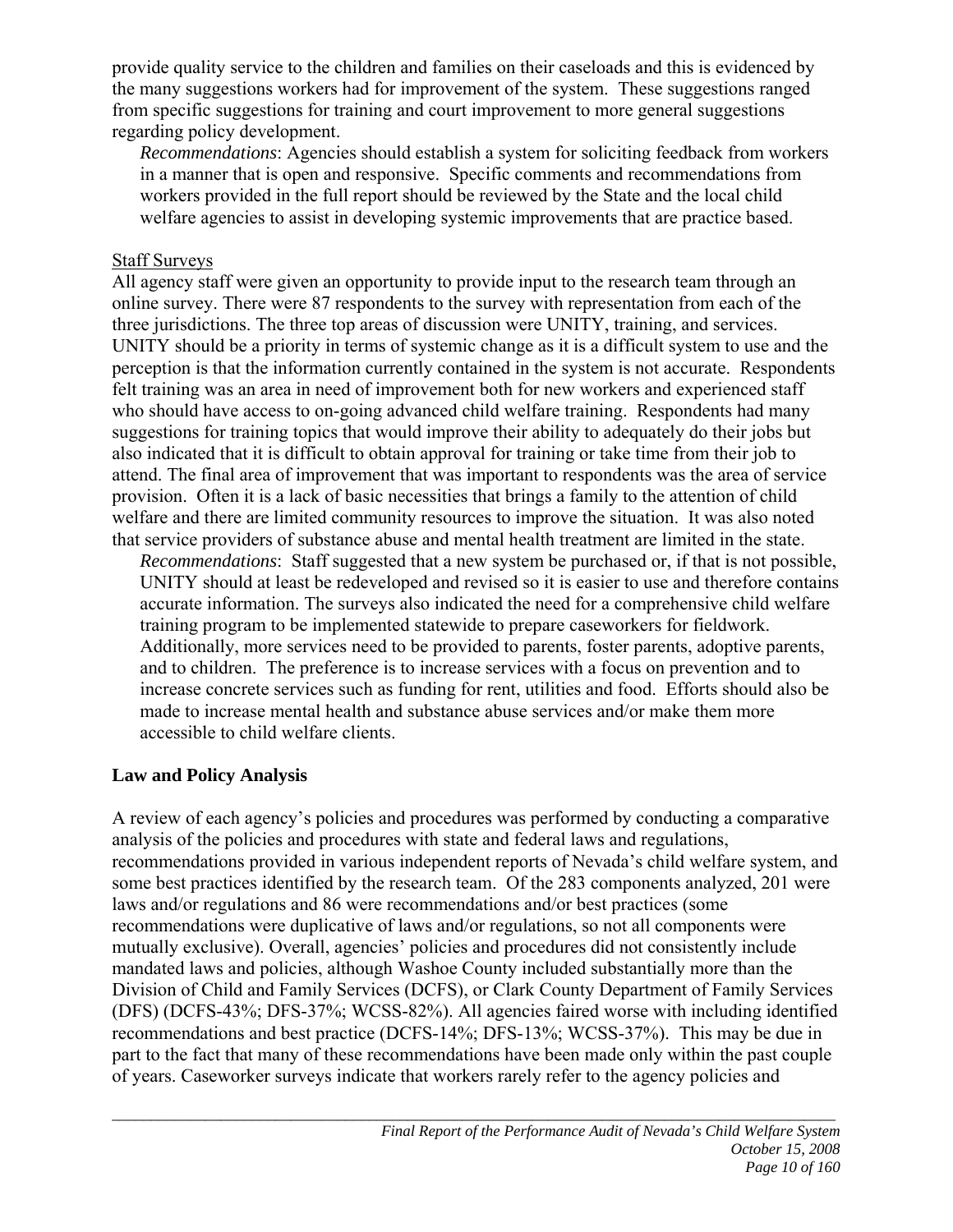procedures (32.2% indicated only a few times a year) and that some (8%) never refer to them. The administrator interviews identified several areas of concern and change at the administrative levels regarding policies and procedures. Each agency has a different procedure for notifying staff of changes in policies and procedures and two administrators noted concerns with utilizing email to provide notification of new policies and procedures to staff. The two local agencies also noted that training procedures are in place to assist staff with understanding and implementing new policies and procedures.

*Recommendations*: Policies and procedures at all agencies need to be updated to include all mandatory provisions of state and federal law, as well as to incorporate best practices and recommendations as deemed appropriate by the State and local agencies. Policies and procedures should be developed in a user friendly manner – including simplification of policies, elimination of contradictory policies, and available in electronic format – that is consistent with ethical guidelines and takes into consideration the practical application of caseworker and supervisory functions. Procedures to update, inform and appropriately train all workers on the proper application and meaning of new policies and procedures (as well as some old policies and procedures that are not consistently followed) should be a priority of all agencies. Agencies need appropriate funding to provide administrative support to update policies and procedures and provide adequate training to staff.

#### **Inclusion of Panel Recommendations and Federally Approved Action Plans**

The Blue Ribbon Panel, through it's report, action plans and incorporation of recommendations from other experts, provided 178 recommendations to improve child welfare services in Nevada. This report analyzed the implementation of those recommendations directly attributable to the child welfare agencies, a total of 106 recommendations statewide.

Clark County DFS received 52 recommendations. DFS was determined to have: substantially completed 6% (3) of the recommendations; not completed 67% (35) of the recommendations; and 27% (14) were unable to be determined based on the information provided and/or collected for this audit. Washoe County Department of Social Services received 25 recommendations attributable to the agency for action. Washoe County DSS was determined to have: substantially completed 20% (5) of the recommendations; not completed 56% (14) of the recommendations; and 24% (6) were unable to be determined based on the information provided and/or collected for this audit. The State Department of Child and Family Services, which oversees the rural child welfare functions, received 29 recommendations attributed to the agency for action. DCFS was determined to have: substantially completed 14% (4) recommendations; not completed 45% of the recommendations; and 41% (12) were unable to be determined based on the information provided and/or collected for this audit.

A review of the Statewide Collaborative Policies indicated that the State has substantially accomplished 11 of the 12 identified action steps included in the analysis of the State Program Improvement Plan (PIP). The only element which was not identified in the audit was a standardized intake-screening instrument. However, policies provided to the research team for the purposes of this audit did include a Collaborative Policy on Intake which includes components of tracking response times and response criteria. Therefore, it is concluded that the State is substantially in compliance with the action items identified by the Children's Bureau as not having met the performance measures identified as of June 2007.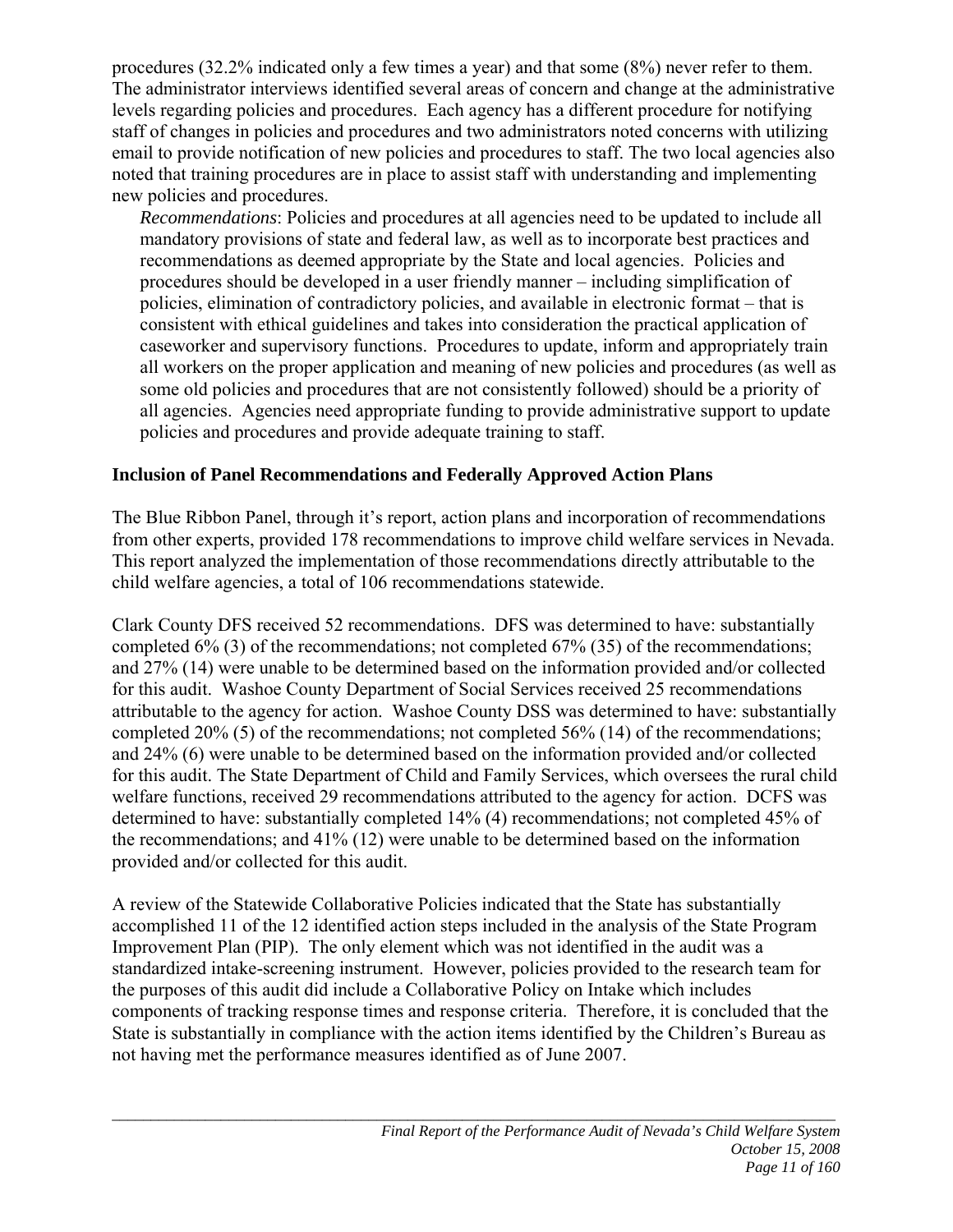The Corrective Action Plan, dated September 2006, outlines eleven objectives with 42 individual action steps identified to meet those objectives. According to the most recent Corrective Action Plan matrix found on the DCFS website, 28 of the 42 action steps have been completed. According to the most recent data available through the Nevada Department of Health and Human Services, Division of Child and Family Services, four of the eleven objectives have been self identified as not completed. The primary reason cited for incomplete objectives was a need to pass legislation during the 2007 Legislative Session. The case review process and interviews conducted as a part of this audit indicate that increased attention to Objective 2 is needed, since lack of appropriate documentation at all levels was identified as a primary concern throughout the audit period.

#### **Administrator Interviews**

Telephone interviews were conducted with administrators of all three agencies at the end of the project once all other data collection had been completed. All three agencies' administrators participated in the interviews, as well as additional administrative staff at DCFS. The purpose of these interviews was to solicit input from administrators regarding the status of child welfare services at their agencies, including community relations, staffing, UNITY, best practice, and laws and policies. Overall agency administrators seem to be hopeful in terms of improvement and change. They have some differing views in terms of the best ways to improve UNITY and what's important. However, they all discussed some new practices, policies and procedures that each agency has moved forward with to improve services for families involved in child welfare. A similar theme was heard in discussing these improvements and recommendations and this was a look toward child welfare as a whole system and seeing these agencies as a piece of the child welfare system. These agencies have a role to play, but rely heavily on other organizations to provide services to create successful outcomes for children and families and this should be kept in mind when working on recommendations for improvement and directing those toward the most appropriate organization in the child welfare system.

#### **CONCLUSIONS AND OVERALL RECOMMENDATIONS**

The Child Welfare System in Nevada has many strengths as well as areas that are in need of improvement. The agencies were very cooperative during the audit and showed a keen interest in working to develop better practices to improve internal functioning and service to the community. This review has demonstrated that the agencies are not neglectful of their duties or commitments to keep children safe in the community, however, severe changes need to be implemented to provide better service to families. The agencies are not consistent in practice, documentation, or in implementing policies and procedures that are dictated by the law, and there is a lack of incorporation of best practice recommendations. It is noted that many laws and recommendations have been implemented with the past few years, however, all agencies need to arrive to a situation where timely changes can be instituted. Agencies should also make a strong commitment to build morale within agencies and with the community in order to increase productivity and support for improvements. In order for the child welfare system to comply fully with the law and implement the recommendations set forth in this report as well as other preceding recommendations, support is needed by the state of Nevada, and the federal government, and needs to be sought through other private and public entities.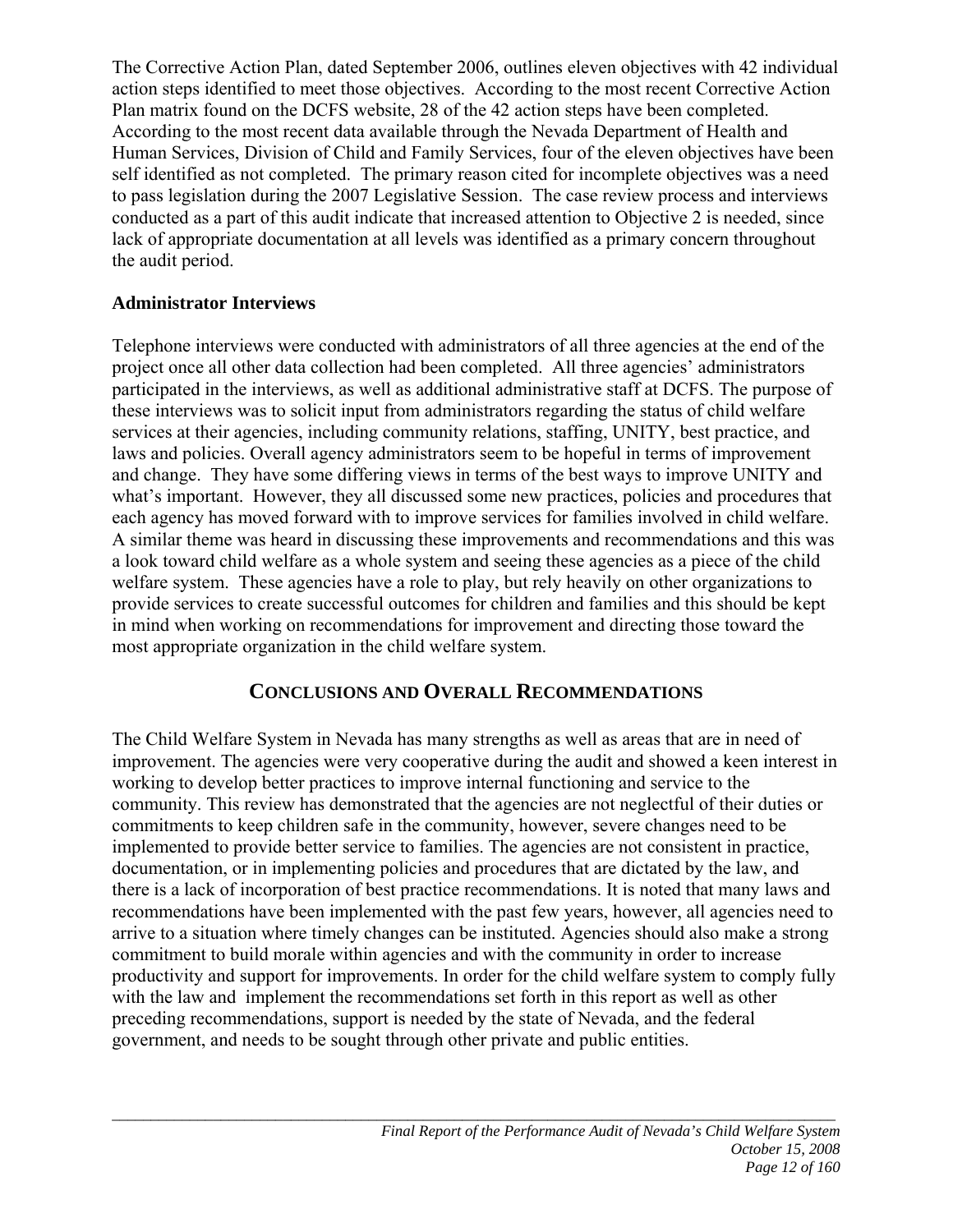The child welfare system in Nevada has undergone significant scrutiny in the last few years, and like those many reports before this one, the current audit's findings led the team to make certain recommendations for improvement. All three agencies must be committed to working together to prioritize and make these changes to improve the system to better serve children and their families. There are several more specific areas where overall recommendations should be implemented to create a more comprehensive workable child welfare system.

#### **1. Stronger investments and enhancements in human resources.**

All agencies need to make a stronger investment in their human resources, to include comprehensive training (initial and ongoing) for new and existing staff, support in continuing education, competitive salary rates as well an appropriate overload system, and smaller caseloads. This strategy would improve worker morale and may help to reduce turnover in the case worker positions. New solutions should be examined and policies restructured to maximize work time and productivity as well as incorporate a more thorough system of accountability.

#### **2. Improve documentation practices and electronic data management systems.**

Child welfare agencies should focus efforts on implementing change is in their case work documentation practices and use of the existing electronic data management system. Agencies should work toward implementing a system that is more complete, accurate and user friendly for both line workers and administration. This data entry system should be created to produce reports that will allow for frequent analysis of policies, procedures, and state and federal laws. This would improve documentation of ICWA, placement efforts, services offered and provided, and ease supervisory oversight. The new system should also include a clear tracking of supervisor involvement which was also found lacking across the state. This report should be available at the county and the state level. Without proper documentation, meaningful conclusions and recommendations are challenging and this is one area that was lacking throughout all stages of the current investigation. By implementing a new system, more time should be available to ensure that all children are visited as appropriately outlined by federal, state, and agency guidelines.

#### **3. Improve supervision of caseworkers.**

Supervision is an important role in this process and supervisors should be properly trained and have time to monitor case worker compliance and assist when needed. Policies and procedures should clearly specify the roles and responsibilities of supervisors, including when caseworkers need supervisor approval, the frequency of case reviews by supervisors, and specific mandatory components of cases that supervisors should be checking for in all cases. Supervisor qualifications should be reviewed to ensure that all supervisors have the knowledge and expertise to properly supervise and advise caseworkers.

#### **4. Update policies and procedures – statewide and agency specific.**

Policies and procedures at all agencies need to be updated to include all mandatory provisions of state and federal law, as well as to incorporate best practices and recommendations as deemed appropriate by the State and local agencies. Policies and procedures should be developed in a user friendly manner – including simplification of policies, elimination of contradictory policies, and available in electronic format – that is consistent with ethical guidelines and takes into consideration the practical application of caseworker and supervisory functions, and appropriate training of all staff. Agencies need appropriate funding to provide administrative support to update policies and procedures and provide adequate training to staff.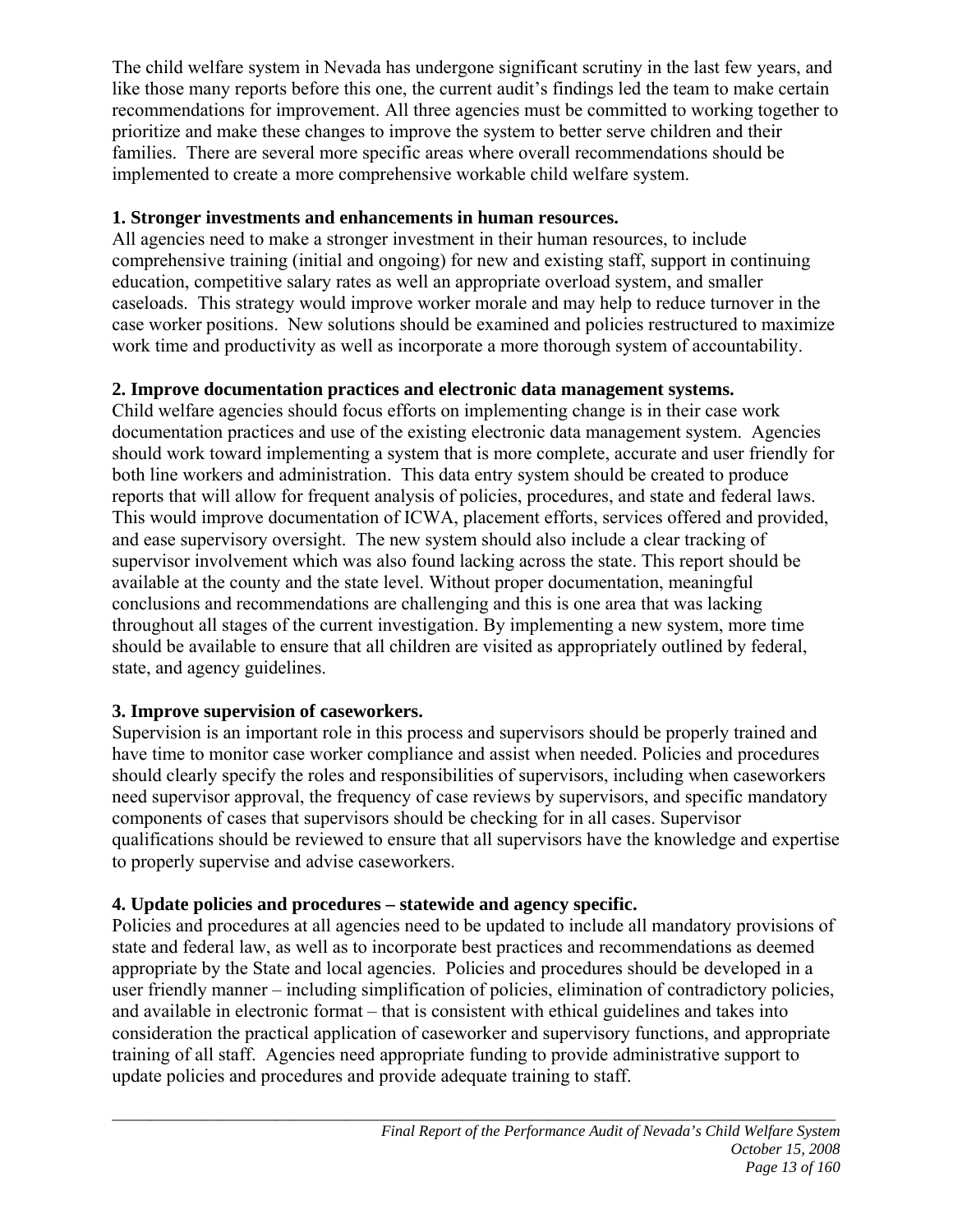#### **5. Stronger investments in the child welfare system.**

Many of the recommendations suggested may have a financial commitment. The state and individual agencies should consistently work to seek out additional grant funding and/or philanthropic partnerships to support improvements within the child welfare system and to supplement existing services and increase the capacity to serve more clients. By investing in improving the components listed above, the cost to benefit ratio will prove to be very cost efficient as the need for services may decrease and this will also help with the sustainability of federal dollars.

#### **6. Continue to monitor child welfare agencies and develop sustainable best practice models.**

Child welfare agencies need to be continually monitored to ensure compliance with state and federal laws, as well as with the design and implementation of best practice models. Service delivery systems should also be monitored to identify available resources and service needs to enhance the child welfare system in the community. Oversight of the child welfare agencies should be streamlined and administered in collaboration with the agencies to ensure coordinated efforts to improve services for children and families in Nevada.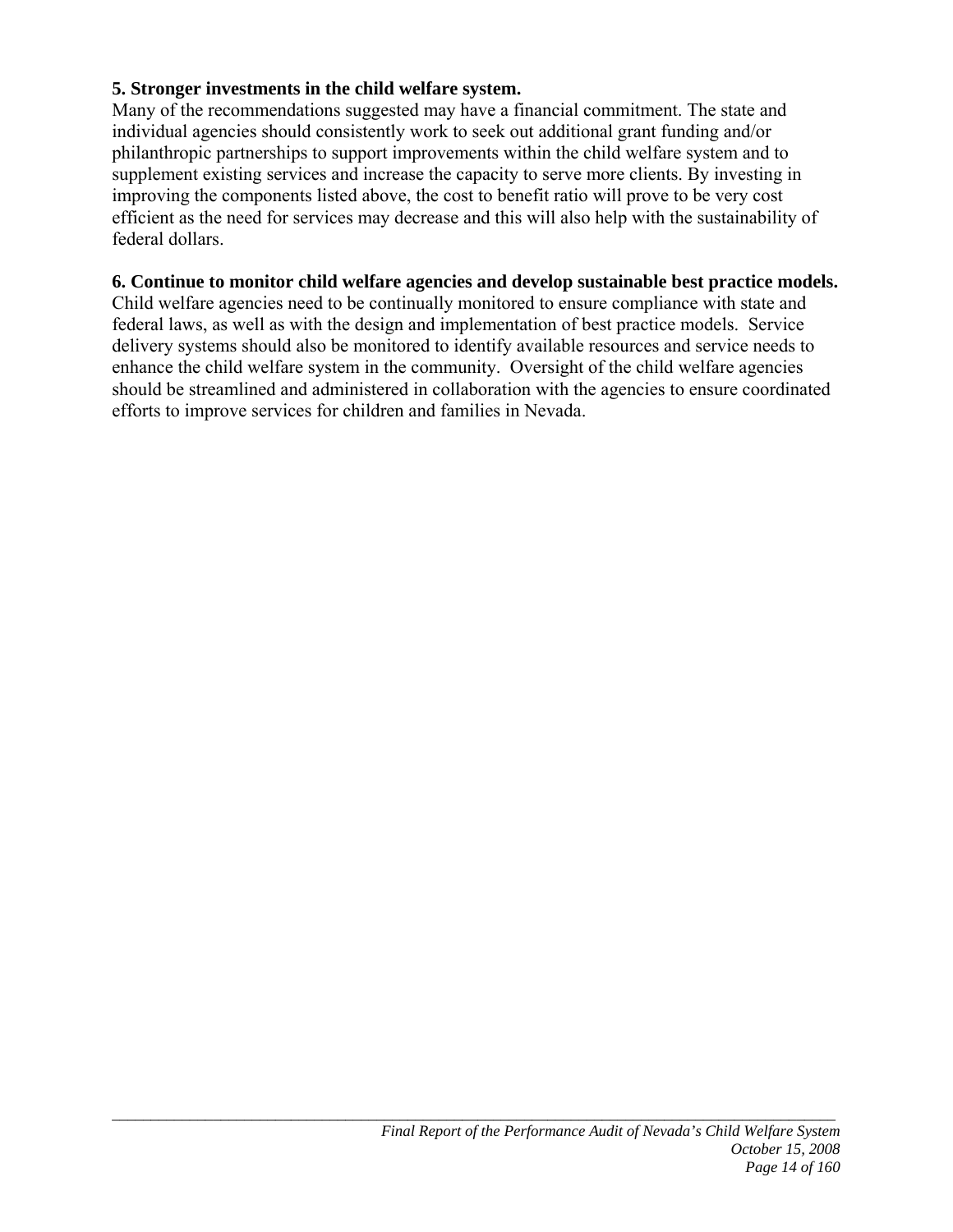## **INTRODUCTION AND BACKGROUND**

#### **CHILD WELFARE IN NEVADA**

Nevada's child welfare system has historically functioned in a bifurcated manner, where responsibilities and services were split between the state and the two major population bases, Washoe and Clark counties. Under the bifurcated system, Washoe and Clark counties had responsibility over child protective services in their counties, while the State Division of Child and Family Services (DCFS) had responsibility for child protection in the remaining 15 rural counties, as well as all foster care and adoption services across the state. Essentially, children and families involved in the child welfare system in Clark or Washoe counties would start out with county administration over their case and then, in some cases, would later be transferred over to the supervision and administration of state agencies.

In 2001, the Nevada State Legislature began the process of integration of the child welfare system in order to establish a better continuum of care for children and their families. Assembly Bill 1 started the process of transferring responsibility over foster care and adoption services from the state to the county level in both Clark and Washoe counties. Under this new legislation, the state would still provide and administer child welfare services in the 15 rural counties. Additionally, the state DCFS would provide oversight to the two county agencies in terms of administration of federal monies, technical assistance and quality improvement. The transfer to the Washoe County Department of Social Services was completed in January 2003 and the transfer to the Clark County Department of Family Services was completed in October 2004.

Although the state has primary authority and responsibility for developing and administering the child welfare system in Nevada, the state must still follow minimum federal guidelines for ensuring the safety and well-being of children for whom the system was created. In an effort to evaluate the performance of the state, the U.S. Department of Health and Human Services, Administration for Children and Families, Children's Bureau developed and administered the Child and Family Services Review (CFSR) for Nevada which was conducted in February 2004. The CFSR was developed to assess the State's "performance on seven child welfare outcomes pertaining to children's safety, permanency, and well being and on seven systemic factors related to the State's capacity to achieve positive outcomes for children and families." The CFSR for Nevada indicated that the State was not in substantial conformity with any of the seven child welfare outcomes which were based on twenty-three individual indicators. However, the State was found to be in substantial conformity with four of the seven systemic factors (based on twenty-two indicators) which included:

- Statewide Information System (1 indicator)
- Training (3 indicators)
- Agency Responsiveness to the Community (3 indicators)
- Foster and Adoptive Parent Licensing, Recruitment, and Retention (5 indicators)

The State was not in substantial conformity with the remaining three systemic factors which included: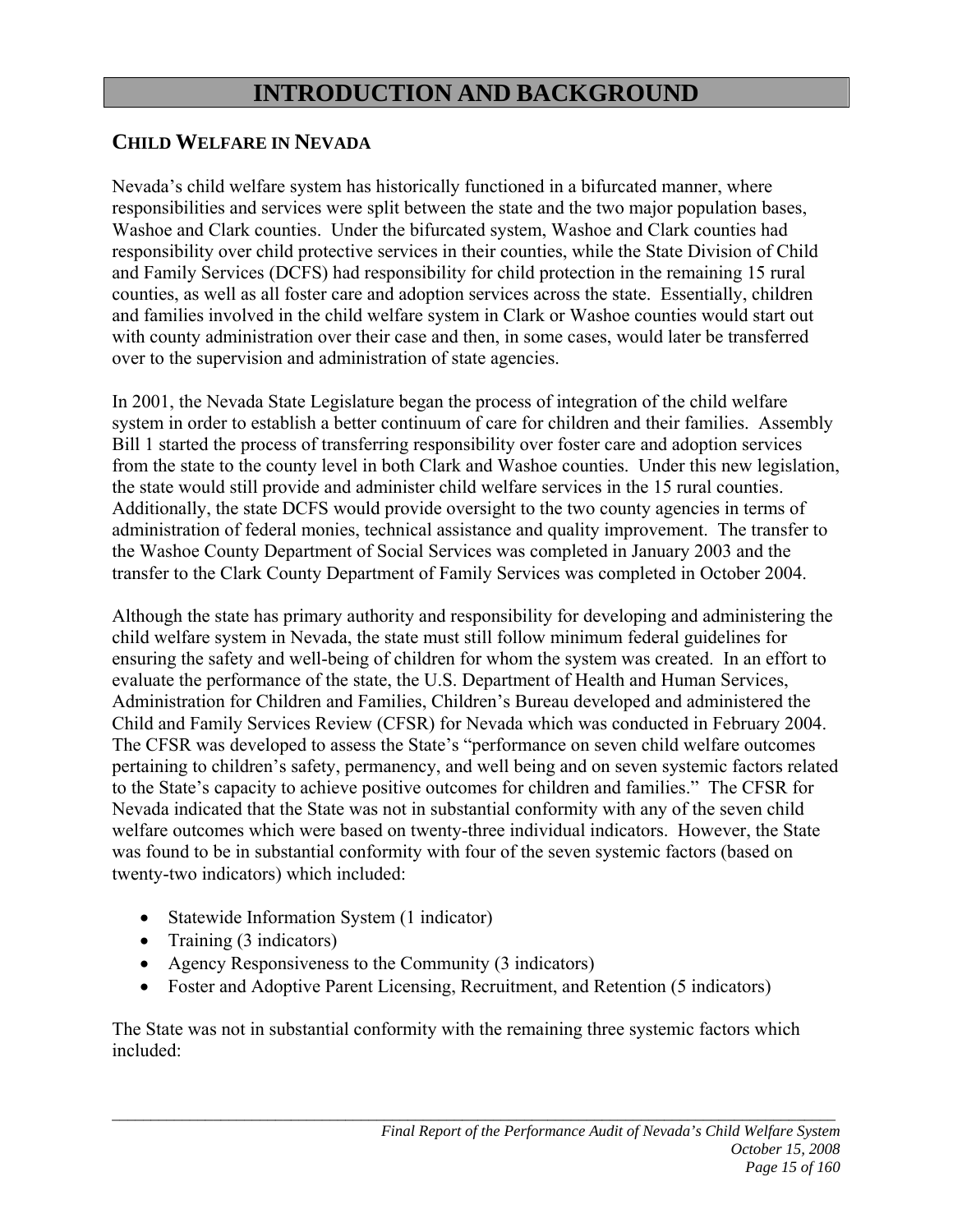- Case Review System (5 indicators)
- Ouality Assurance System (2 indicators)
- Service Array (3 indicators)

In response to the CFSR, in March 2005 the State of Nevada Division of Child and Family Services developed the CFSR Program Improvement Plan. The plan incorporated four priority practice areas to address deficiencies for twenty-nine of the forty-five indicators. The priority areas addressed safety strategies, engagement strategies, case planning and management strategies and collaboration strategies. For each indicator the plan identifies action steps to be taken, the person accountable, the methods for measuring improvement, benchmarks toward achieving the goal, and projected dates for achieving the benchmark. The Administration for Children and Families has approved the plan and efforts are currently underway to achieve the goals established in the state plan.

The Nevada State Legislature has also made efforts to reduce the rate of child maltreatment and improve systems to achieve better outcomes for children and families who come into contact with the child welfare system in Nevada. As provided above, in 2001 the Legislature approved Assembly Bill 1 which began the process of de-bifurcation of the child welfare systems in Nevada in an effort to create a streamlined system of management and services for child welfare. The 2003 Legislature also enacted several bills pertaining to child welfare. Assembly Bill 132 made court proceedings concerning abuse or neglect of children presumptively open to the public in an effort to engage the community and hold child welfare agencies accountable for their actions. In that same year, Assembly Bill 381 made significant changes to the laws concerning the process of reviewing child fatalities in the state, which focused on improving practices within the child welfare system to reduce the number of child deaths caused by abuse and neglect. In 2005 the Nevada Legislature approved legislation that would penalize persons who allowed a child to be present where crimes involving controlled substances were committed (AB 465) and penalize persons who knowingly leave a child unattended in a vehicle under certain circumstances (SB 287). The Legislature is also consistently making efforts to ensure that state laws are in compliance with the Federal Child Abuse Prevention and Treatment Act (CAPTA) (SB 296, 2005).

Despite these efforts, several cases of child fatalities and indications of inconsistent data and under-reporting of child deaths involving child maltreatment prompted a vast amount of media attention and public scrutiny of the State's child welfare agencies. As a result, several assessments and reviews were conducted to identify system deficiencies and provide suggestions to improve different aspects of the system. The reports of these groups include: The Blue Ribbon Panel Report; Edward E. Cotton Study; Child and Family Services Reviews; and National Expert Panel/ Independent Child Death Review Panel. The following is a short introduction to each report.

#### Report of the Blue Ribbon Panel for the Review of Child Deaths

The Blue Ribbon Panel reviews child fatality reports from Nevada's child welfare system in order to support the safety of children and prevent future deaths. It is overseen by the Department of Health and Human Services and was last convened in 2006/2007. The Panel has made recommendations regarding the UNITY system, the Child Abuse Hotline and caseload recommendations. The full text of this document, along with appendices, is located on the internet at http://www.dcfs.state.nv.us/DCFS\_ChildFatalities\_BlueRibbon.htm.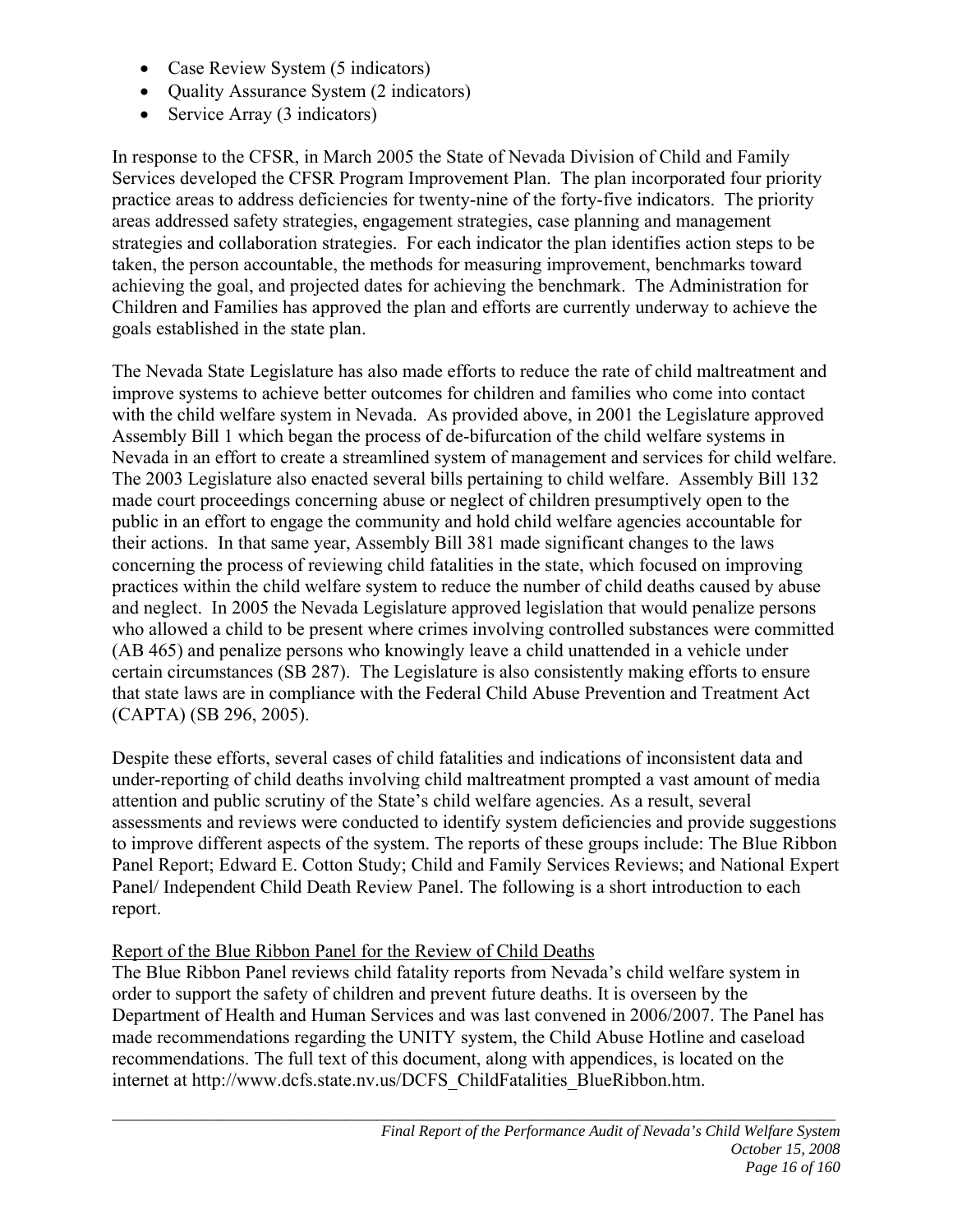#### Administrative Review of Child Abuse and Neglect Investigations by Edward E. Cotton During the spring of 2006 the County Management for the Clark County Department of Family Services solicited a random sample review of open cases. The Edward E. Cotton Report was the response to this assessment in which 1,352 cases were reviewed from May to October 2006. The data includes information on the safety of the children, visitation, case planning, children in substitute care and cases with children in intact families. The full text of this document is located on the internet at http://www.dcfs.state.nv.us/ChildFatalities/BlueRibbon/Attachment08.pdf.

#### Nevada Child and Family Services Review – Program Improvement Plan

The Child and Family Service Reviews (CSFR) are performed by the U.S. Department of Health and Human Services (HHS) every three years. HHS assesses state programs in the areas of safety, permanency, and family and child well being. The CSFR is a two-step process in which data profiles from the Children's Bureau are assessed and compared to the national standards. HHS also performs on-site visits, which include interviews with children and families associated with child welfare, as well as affiliated third parties. At the end of the review, a comprehensive report is compiled. This report includes detailed information regarding compliance with policy and law for each category of safety, permanency and well-being. This document is located on the web at http://www.dcfs.state.nv.us/Nevada\_CFSR\_Program\_Improvement\_Plan.pdf.

#### Independent Child Death Review and Expert Panel

Keeping Kids Alive, the National Center for Child Death Review, convened a national expert panel to conduct independent reviews of child deaths in Clark County, Washoe County and DCFS Rural Region from 2001-2004. The two reports from these reviews included findings concerning the hotline system, relative placements, parental reunification, referrals, when to close a case, responsiveness to the community, and many suggestions regarding intake and investigation. The panel hopes the state will use the recommendations to discover solutions for child welfare practices. The full report of the Clark County Review is located on the web at <http://www.dcfs.state.nv.us/ChildFatalities/BlueRibbon /Attachment04a.pdf>. The full report of the Washoe County and DCFS Rural Region Review is located on the internet at <http://www.dcfs.state.nv.us/ChildFatalities/BlueRibbon/>Attachment04b.pdf.

## **2008 PERFORMANCE AUDIT OF NEVADA'S CHILD WELFARE AGENCIES**

In response to these reports, the Nevada State Legislature introduced legislation in the 2007 Legislative Session to provide funding to allow the Legislative Auditor to enter into a contract with an independent consultant to conduct a performance audit of each child welfare agency (AB629). On October 30, 2007, the Legislative Commission agreed to hire the UNLV team, consisting of the Nevada Institute for Children's Research and Policy (NICRP), William S. Boyd School of Law, and School of Social Work to conduct the performance audit. The UNLV Research Team undertook this study in order to provide the Legislature with a detailed look at the operations of the child welfare system in Nevada, its policies and procedures, the current laws and recommendations and how they affect our children. The purpose of the findings and recommendations is to assist in improving the Nevada child welfare system. Pursuant to A.B. 629, this study includes multiple components, including, but not limited to: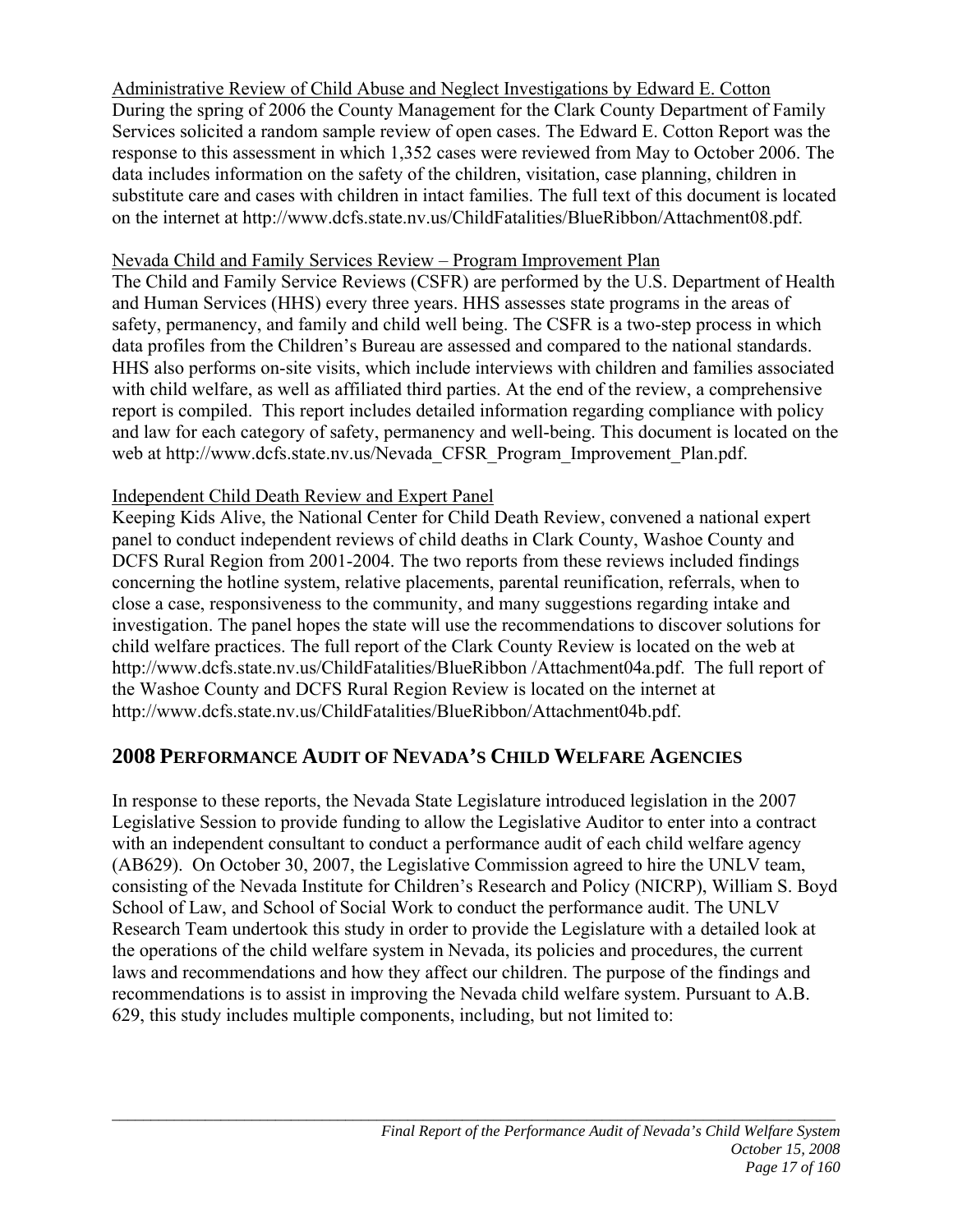- Random, unannounced site visits to the agency offices to review open and closed cases. This review included the Unified Nevada Information Technology for Youth (UNITY) and paper files concerning children reported as neglected or abused.
- Interviews with child welfare agency supervisors and/or managers, and agency administrators.
- Focus groups with direct practice workers from all three jurisdictions to glean information regarding barriers and suggestions for improvement.
- Review of each region's policies and procedures to determine whether they adhere to applicable state and federal regulations.
- Review of recommendations from reports such as the Ed Cotton Report and the Clark County Blue Ribbon Panel to ascertain whether the suggestions were successfully incorporated into practice.
- Law and policy analysis, including a review of each agencies' policies and procedures.

The project work plan utilized by the research team for the performance audit of Nevada's child welfare agencies is comprised of five primary components designed to address the objectives presented in the response to the request for proposals (RFP). The components included:

- A thorough planning process for the project;
- An in-depth case review for substantiated cases of child abuse and neglect as well as a brief review for unsubstantiated cases;
- An interview process with child welfare agency management and administration;
- A series of focus groups and surveys with direct practice field workers in child welfare at all three participating agencies; and
- A thorough legal and policy analysis.

The planning process was conducted by the research team in the first two months of the project. The planning phase allowed the research team the opportunity to thoroughly introduce the project to agency administrators, solicit feedback, solidify procedures and develop case review and interview protocols as well as data collection tools prior to the formal project implementation phase. The introduction covered the scope of the project, the activities that were to be conducted under the purview of the project, and the roles and responsibilities of the research team and the agencies themselves. Standardized data collection tools and protocols were created to capture the information requested by AB 629. The protocols aimed at addressing potential barriers that may have been encountered in the process and provided instructions and options for resolving any problems.

The second component of the project included in-depth case review for both open and closed cases of substantiated child abuse & neglect as well as a brief review for unsubstantiated cases. Case reviews were conducted over a period of six months from the end date of the planning phase. Case reviews of both opened and closed cases allowed the research team to collect and analyze data to assess the appropriateness of agency and case worker practices for handling child welfare cases in relation to applicable laws, policies and best practices. A stratified random sample of substantiated cases and unsubstantiated cases was drawn, controlling for agency size and proportionate case distribution. Two field researchers were primarily responsible for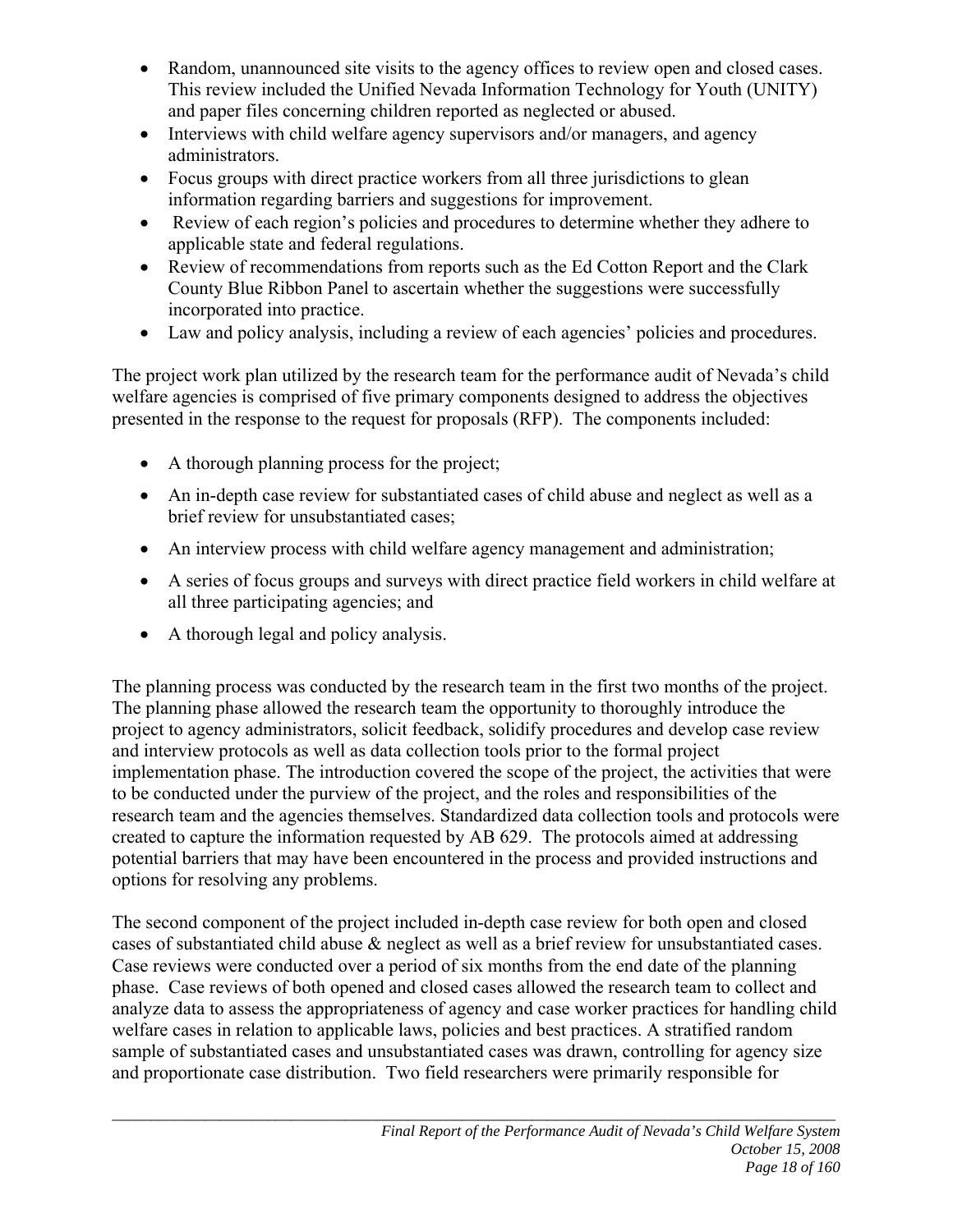conducting thorough reviews of both closed and open cases of substantiated and unsubstantiated child abuse and neglect for a specified time period. Researchers conducted UNITY reviews of each case prior to reviewing the paper case files during the field site visits.

The third component of the project included supervisor/manager and administrator interviews. Interviews with supervisors/managers were conducted over a period of six months from the end date of the planning phase concurrently with the case review process. Informational interviews were conducted at the beginning of the unannounced site visits, and exit interviews addressing specific findings that needed to be brought to the supervisor/manager's attention were conducted at the conclusion of the visit. Procedural and policy information about each agency was gathered during the initial interview. At the end of the visit, the exit interview was conducted to ensure that any errors or omissions in case files or cases needing specific follow up were brought to the attention of the supervisor/manager for immediate resolution. This type of information was provided in writing and was provided to a pre-set hierarchy of administration. Agency administrator interviews were conducted at the end of the project, after all other data collection was completed.

The fourth component of the project included the focus groups which were conducted with direct practice child welfare workers. The focus groups were conducted over a period of six months from the end date of the planning phase concurrently with the case review process. The focus groups were conducted to gain the workers' perspectives on agency policies and practices, with recommendations for solutions to identified organizational, agency or community issues. In an effort to allow all caseworkers the opportunity to provide input, the research team also developed an online survey to capture this data in a format that was both easily accessible and confidential.

The final component of the project consisted of a thorough legal and policy review of applicable state and federal laws and regulations that affect agency policy and practice. The policy analysis was conducted over a period of six months from the end date of the planning phase during the same time period as the case review process. The research team compiled all relevant state and federal laws and regulations related to child welfare to utilize in a comparative analysis of agency policies and practices. Analysis of applicable state and federal laws and regulations in relation to data collected regarding agency policies and practices assisted the team in providing a basis for determining compliance by the child welfare agencies.

This report will present the findings and recommendations for the last four components described above: case reviews (including UNITY reviews and site visits); management and administrator interviews; caseworker focus groups and surveys; and law and policy analysis. Each section will include a description of the research team's methods for data collection, a description of the findings and a conclusion including recommendations for improvement. The Executive Summary of this report outlines the findings and recommendations for each of these sections.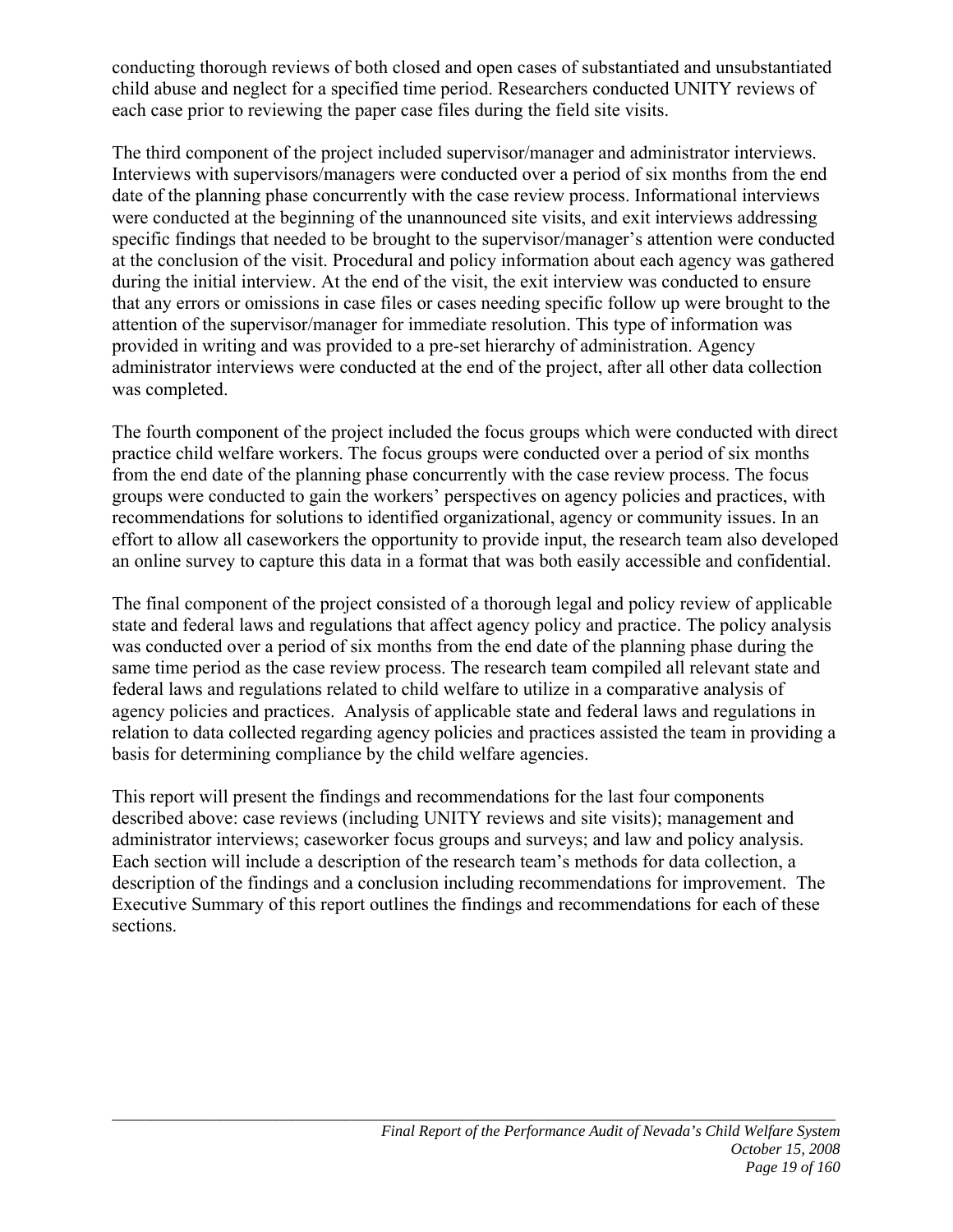### **THE UNLV RESEARCH TEAM**

*The Nevada Institute for Children's Research & Policy* (NICRP) was founded in 1998 as part of the vision of former First Lady Sandy Miller, who wanted to have an organization in place whose role was to apply credible research and rigorous policy analysis to problems confronting Nevada's children. The NICRP is a not-for-profit, non-partisan research center in the School of Public Health at UNLV that is dedicated to advancing awareness and understanding of children's issues in Nevada. NICRP focuses its attention on issues relevant to children across the state, using data and research to develop appropriate policy recommendations to advance children's causes. NICRP also conducts academic and community-based research in order to guide program evaluation and development of programs and services in the community that serve children and families. The mission of the NICRP is to conduct rigorous academic and community-based research that will guide public policy and program development in an effort to enhance the lives of Nevada's children. To learn more about NICRP, visit our website at www.nic.unlv.edu.

The *School of Social Work* was established in 1969 as an instructional and research program at UNLV. It's mission is to educate professional social workers who will become effective leaders and practitioners in the fastest growing region of the United States. The mission of the School's Research Center is to create an interdisciplinary university and community partnership focusing primarily on research, evaluation, program development, and training that addresses contemporary issues facing both individuals and communities. The SSW has worked collaboratively the State of Nevada Division of Child and Family Services (DCFS) for more than thirty years and has supported the Division's mission and programming through research, evaluation, and workforce development and training. Its' faculty have conducted extensive research into Nevada's child welfare and children's mental health systems, having received funding from the US Children's Bureau and the National Institute of Mental Health, as well as the State of Nevada's DCFS.

The *Boyd School of Law* operates the Thomas and Mack Legal Clinic, in which law faculty have special expertise in child welfare, education, juvenile justice, and immigration. Utilizing interdisciplinary teams of law, social work, and education students, the Clinic represents the interest of clients interfacing with southern Nevada's child welfare agencies and the courts. An integral part of the Child Welfare Clinic is working directly with children and families involved with child welfare system, understanding and applying current state and federal laws regarding child welfare, and working closely with local child welfare agencies to advocate on behalf of the children in their care. Clinical staff, with the assistance of students enrolled in the clinic program, conduct extensive legal research in the area of child welfare and remain current on related statutory laws, policies, regulations and case law.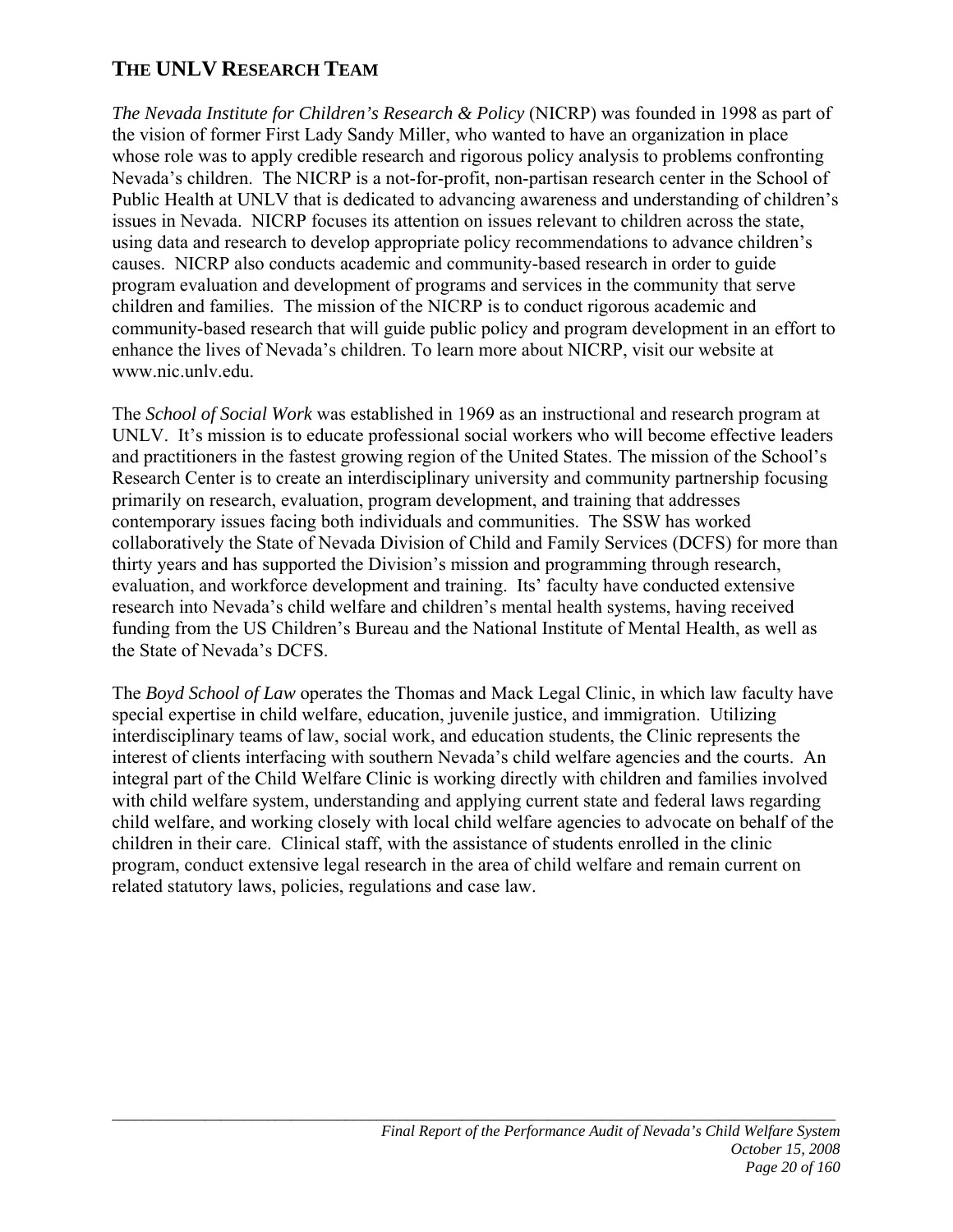#### **CASE REVIEWS**

#### **METHODS**

#### **Case Selection**

The research team requested a list of all cases that had been either opened or closed by all three child welfare agencies in calendar year 2007. The State Division of Child and Family Services (DCFS) provided the list for all three agencies in electronic format. Project researchers drew a random sample of cases that were provided on the list. A proportionate sampling distribution was utilized to select the total number of cases that would be sampled in Nevada, from each agency, and from each district or region within the agencies. Assuming 30% variability in the data, the minimum number of cases sampled would be 171 based on a total case list of 17,396 (3,681 open and 13,715 closed). Cases were selected randomly by SPSS (statistical software), however, open and closed cases on the list we received were sampled evenly from the districts. Due to the proportionate sampling method, it was likely that some offices would statistically have a sample of 0 or 1 case. However, in order to ensure that all offices were sampled, a minimum of two cases (one open and one closed) were reviewed at each office site. This resulted in a final sample size of 195 cases which were reviewed over a six month period. The data collected in this study has a 95% confidence interval, with less than a 5% chance that the results obtained are due to error or chance.

Proportionally, there are far more investigations annually than permanency or long term cases. Therefore, to gain a clearer picture of the system and its process, the researchers over sampled to ensure there was at least one permanency file reviewed at each office location. This often resulted in reviewing a minimum of three cases at each site. If in the random selection of cases for that office no permanency cases were selected, the over sample for that site was scanned to include the first permanency case on the list.

#### **SPSS Process**

Agency organizational charts were used to determine the districts for each agency. Cases were sampled based on district. In some cases a district contains multiple sites. When this happened the sample size for that district was equally divided among offices, as there was no way to tell which office was the largest. The research team ensured that at least 2 cases were reviewed at each site, including one open, one closed and if it wasn't already selected, one permanency file was added.

SPSS was used to draw the samples. The case list was separated by each district within an agency. The list was then separated by open and closed cases for that district. Next, based on the sample size selected, the program randomly selected the appropriate number of cases from the list of open and closed cases separately. In order to ensure that enough "back up cases" were selected, researchers randomly selected at least twice as many cases as were needed from each district. This was done so that if a case was deemed inappropriate (i.e. opened in error or from the wrong office) during the UNITY review other cases were available for selection.

To select cases from the computer generated list researchers simply started at the top of the list and moved to the bottom selecting cases until the appropriate number from that district had been selected. Attention was paid to who the caseworker was and specific efforts were made to select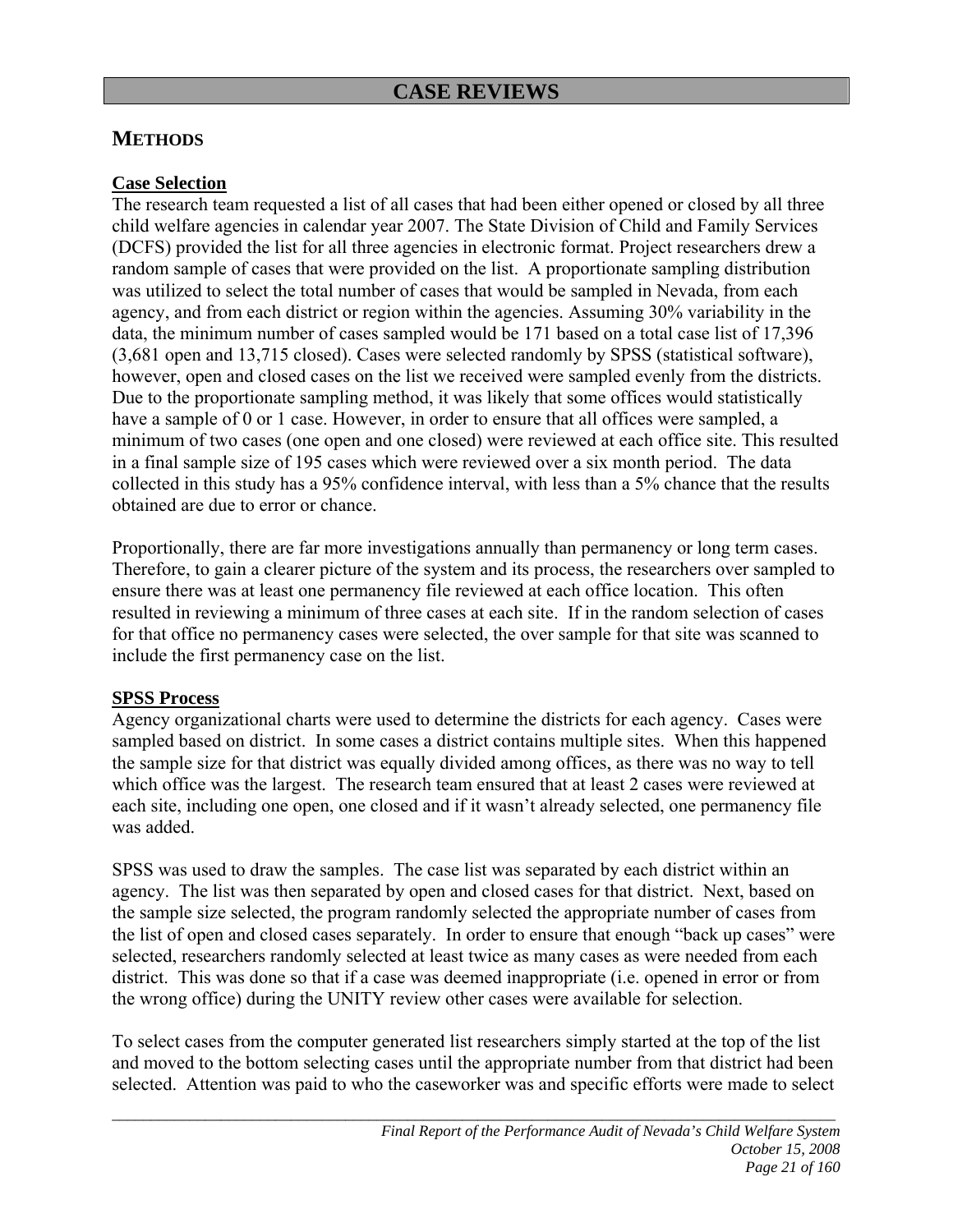cases from different workers. Therefore, if a case had already been selected in an office from one worker, that case would be skipped and the next case on the list from a different worker would be selected. Duplications in workers were only acceptable if there was no other alternative (small offices may only have a couple workers) or if the duplication was in an open and a closed case. These lists were treated separately, therefore it was acceptable to have an open and a closed case from the same worker. This process was repeated for every district until cases had been selected for review at all the offices.

#### **Case Review Process**

A data collection tool was created by the team and utilized to summarize information contained in both UNITY as well as the paper case files found on site. A data dictionary was created to decrease variability in reviewers' responses to questions. Additionally, in many cases the tool asks questions related to only one child. The identified child was selected randomly, but then checked to be sure that child was appropriate for the review. The child whose name was first alphabetically and also was involved in the most recent report/investigation or permanency case was included as the identified child.

Cases were first reviewed in UNITY and all case notes available on the day of the review were saved to a flash drive. This first review was used to fill in as much information as possible and identify areas where clarification was necessary or concerns were noted. This information was then taken to the site visits where cases were requested and reviewed on site. The data tool was compared with the paper file, and additional information was collected. This was used to verify UNITY information and collect additional information not contained in UNITY. Additionally, if questions or concerns were noted from the UNITY review, the paper file was used as the first step to fill in those gaps and answer the questions. If this did not satisfy the concerns management staff were informed of these concerns at the conclusion of the site visit.

At the end of each site visit the manager or supervisor was given a "debriefing form" and an exit interview was completed if the supervisor was available. This form contained the total number of cases reviewed, any cases that were unavailable for review and any questions or concerns that arose out of the case reviews. Safety concerns were presented to management and/or administration with a request that the case be reviewed and a response provided to the research team within 24 hours.

NOTE: The data collection tool was developed, in large part, based on current state and federal laws and regulations. Where applicable, references to laws and regulations are noted in the tables.

*\_\_\_\_\_\_\_\_\_\_\_\_\_\_\_\_\_\_\_\_\_\_\_\_\_\_\_\_\_\_\_\_\_\_\_\_\_\_\_\_\_\_\_\_\_\_\_\_\_\_\_\_\_\_\_\_\_\_\_\_\_\_\_\_\_\_\_\_\_\_\_\_\_\_\_\_\_\_\_\_\_\_\_\_\_\_\_\_\_\_\_\_\_*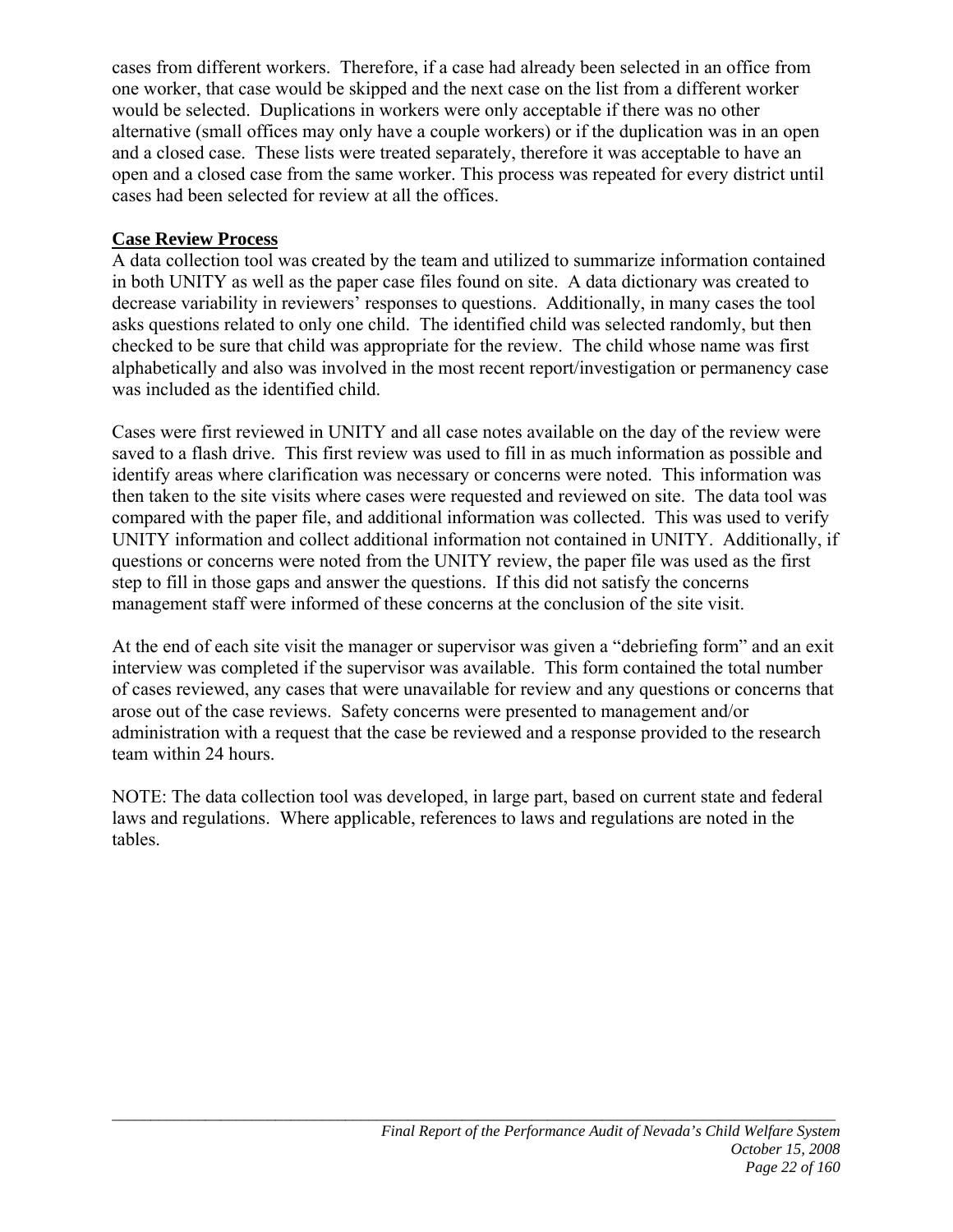### **SITE VISITS**

#### **Process Overview**

Throughout the course of the project, staff completed 19 site visits across the state. The team conducted 10 DCFS rural region visits, 8 Clark County visits and one Washoe County visit. Site visits were unannounced and conducted during normal business hours. For the rural sites, which included all DCFS field offices with the exception of the Carson City office, researchers called the office one day before the visit to ensure that someone would be physically in the office for the site visit. There were either two or three researchers present for every site visit conducted.

Site visits lasted between one hour and two days depending on the size of the office and the number of cases selected for review. In all offices at least two cases were selected for review, however in the case of Washoe County where all cases are located at one site the team reviewed 40 cases over the course of two days. In order to limit time spent in each field office and minimize disruption, a thorough review of each case in the case management program UNITY was conducted prior to each site visit. During these site visits the research team not only conducted case reviews but also interviews with supervisors.

For each site visit researchers arrived at the field office and introduced themselves to the person at the front desk letting them know that they were there to complete the legislative audit site visit then requested to see the designated point of contact for that agency. When the contact person was reached the researchers explained the process for the site visits. The researchers were flexible regarding when the supervisor was interviewed – this could be done before or after the case review portion of the visit. Typically the supervisor interview was done first while an administrative person or other caseworker retrieved the selected case files for review.

#### **Locating Paper Case Files**

A list of selected cases was provided to the supervisor. Depending on the type of office and the agency, cases may or may not be located on site. At Washoe County, there was only one office so all files were located with the exception of one file where the child had been adopted and therefore the case was sent to Carson City for archiving. Otherwise all cases, open and closed, were located on site. In the Rural offices most cases were located on site as they store their closed case files in each office. In some cases the process is for closed cases to go to the region's main office, however this did not pose a problem for the research team on this project. In Clark County, cases that are pending closure are sent to the supervisor for that unit to approve. Once approved the file is then sent to the "business office" for each location. At the business office files are "sanitized", which means that all duplicate copies, UNITY printouts, and other extraneous information is destroyed and the file is organized. Files are then sent to the County's Central Office where the information is scanned and saved in the imaged database. Additionally in Clark County, the research team was notified that for all unsubstantiated investigations all information was destroyed therefore there would be no imaged documentation. Therefore, any additional information collected (school records, medical records, etc.) during the course of the investigation would not be imaged and stored. For those closed cases where information was imaged and saved in their on-line system researchers were given access to a computer in their records department to view these electronic documents.

#### **Unclear Safety Status**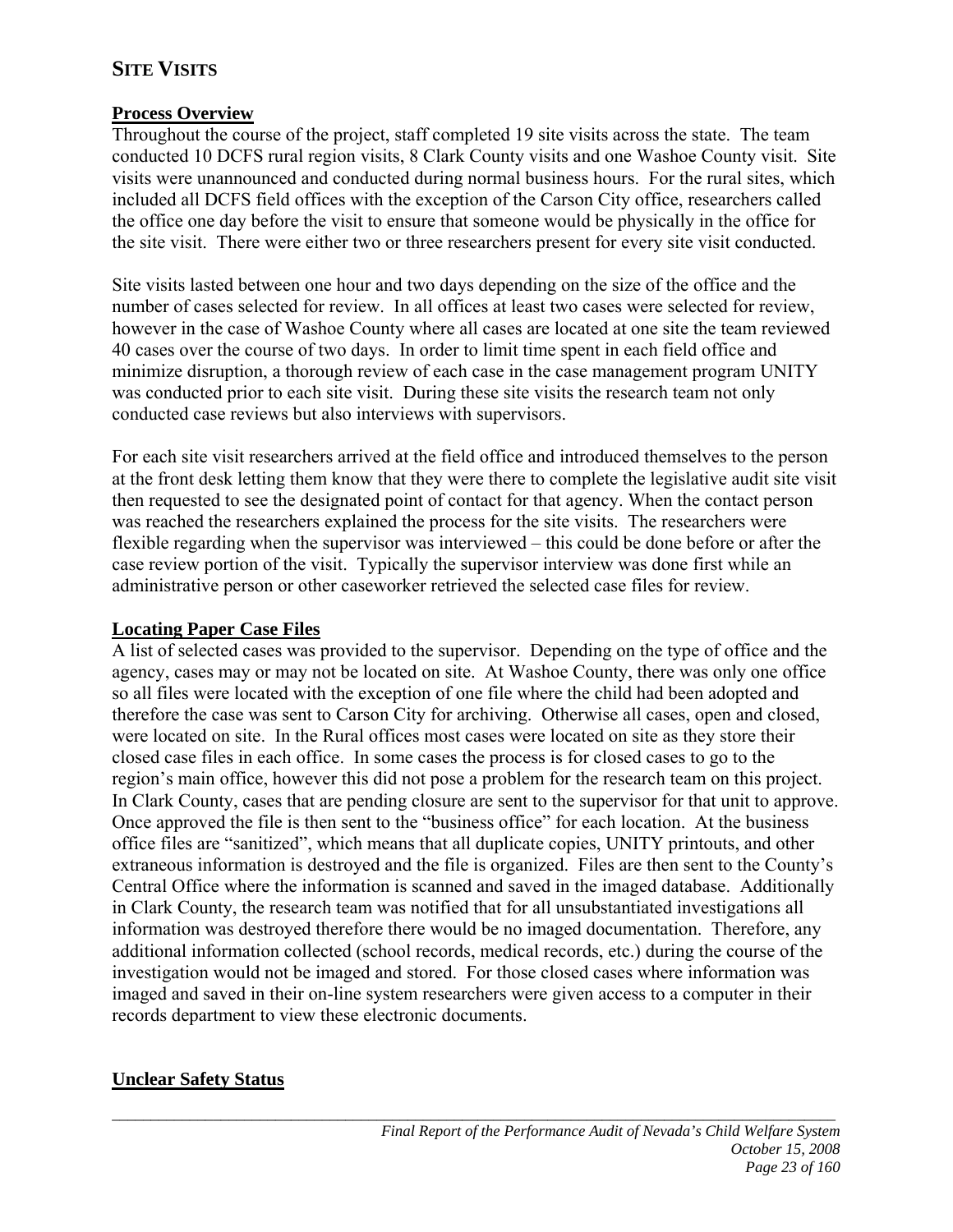During the case review processes the research team identified certain cases where the safety status of the children involved in the case was unclear. A safety concern was defined as something either in the case file or missing from the case file (either UNITY or paper) that caused a reviewer to question the safety of the child(ren). Identified safety concerns were first presented to another member of the research team who reviewed the facts and either agreed with the concern or found evidence to explain and eliminate the concern. All identified safety concerns during the course of the audit were regarding the length of time between visits to the child(ren) by the caseworker. When evidence of regular visits were absent or notes were unclear as to where the child was seen or if the child had been seen, the agency was contacted for follow up and asked to verify that someone had seen the children and that they were in fact safe. There was at least one safety concern identified and addressed in each of the three agencies. The table below indicates the number of concerns reported for each agency office. When a safety concern was noted, either during the UNITY review prior to the site visit or the paper case review on site, the designated agency contact was notified immediately. Often these concerns stemmed from lack of documentation in terms of worker visitation with the children.

| Agency      | <b>Unclear Safety</b><br><b>Status</b> | from the Agency | <b>Total Cases Selected   Percent (out of total cases)</b><br>reviewed in that agency) |
|-------------|----------------------------------------|-----------------|----------------------------------------------------------------------------------------|
| <b>DFS</b>  |                                        |                 | 17%                                                                                    |
| <b>DCFS</b> |                                        | 4,              | $14.3\%$                                                                               |
| WCDSS       |                                        | 40              | $5\%$                                                                                  |

Identified safety concerns were relayed verbally via telephone or in person during the site visit as well as written via email. The agency was asked to investigate the matter and provide a response in writing to the Nevada Institute for Children's Research and Policy. Responses for all safety concerns were received and in all cases the agency indicated that the workers had seen the children, however documentation was inadequate.

Overall there were 10 cases where safety concerns were identified and the agencies were notified. There were a total of two in Washoe County, two in Clark County, and six in the various rural offices. This represents 5.1% of all cases reviewed (n=195). On average, agencies responded quickly, usually within 24 hours, to the request for additional follow up. All agencies also provided written responses to these safety concerns, usually via email, within one day to one month of the initial report of a safety concern.

#### **Conclusion of Site Visits**

At the end of every site visit the researchers completed a "debriefing form." This form indicated the names of the members of the research team, names of all staff that assisted with the visit, the number of cases selected for review and the number of cases reviewed. This form also indicated the number of cases that were unavailable for review at the time of the site visit and the reason. Most times a case was unavailable because the case was closed and it had been sent to another office for imaging or storage. Additionally, this form indicated the case name and number for any cases where concerns were noted. These concerns were not necessarily safety concerns, but mostly areas where documentation was incomplete both in UNITY and the accompanying paper file so that the researchers could not clearly understand the circumstances of the case. If there were questions or concerns this was reviewed with the supervisor assisting with the site visit that day. The debriefing form was completed and reviewed with the supervisor and a copy was left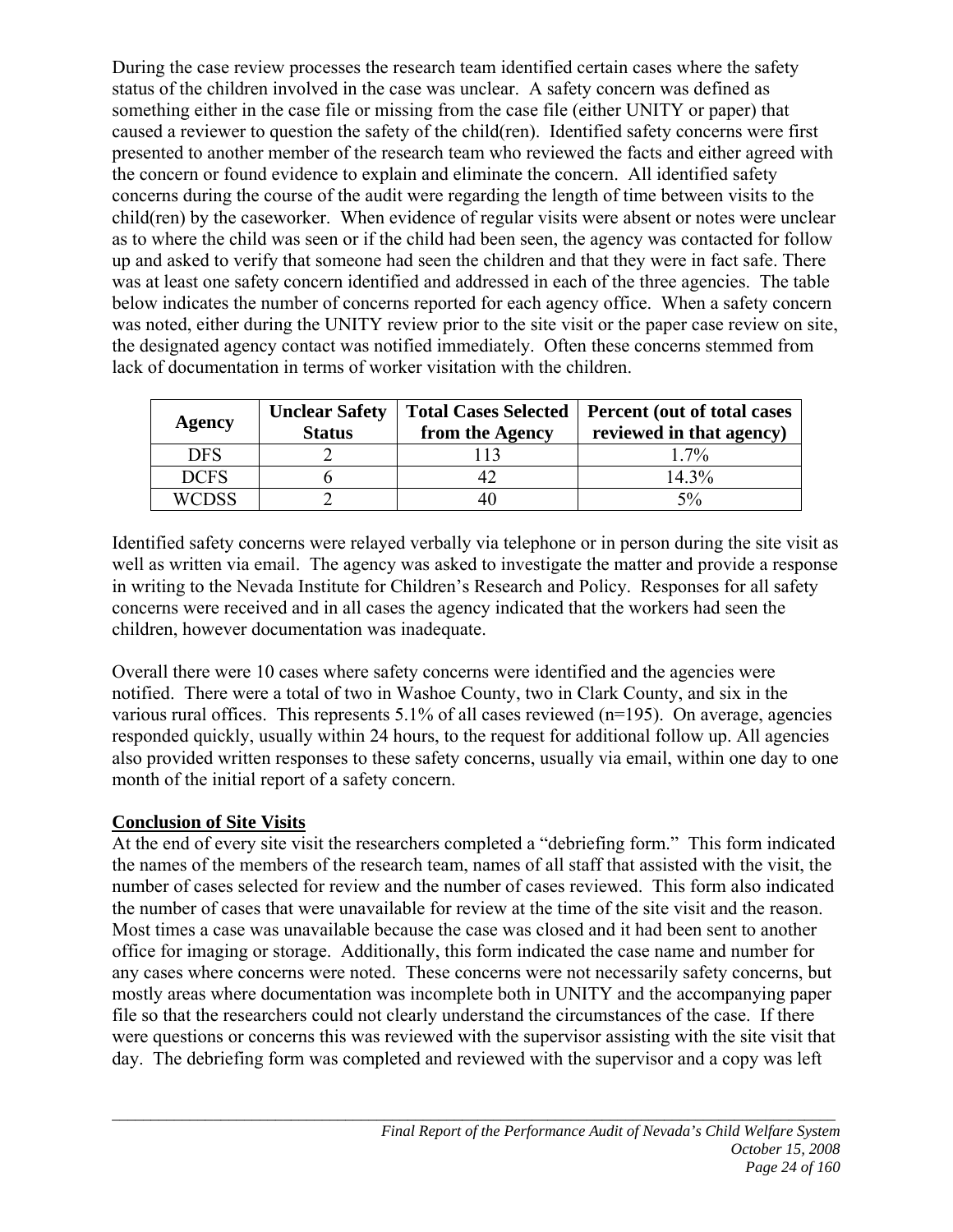for their records. In addition some sites requested to keep the list of cases reviewed at their site and if requested this was provided.

#### **FINDINGS**

#### **Demographics**

A total of 195 cases were reviewed during the course of the performance audit. Of the cases reviewed, 60% were classified as an investigation file (CPS) and 40% were classified as a permanency file. These determinations were based upon the case worker assignment in the file. Investigation files are those where the case is being investigated and the family does not have a long term plan yet as they are assessing the family and investigating the allegations. A permanency case is one where the investigation is complete and the family requires longer term services. At this time the family is assigned a permanency worker to help them complete their case plan. Please refer to Table 1: Case Review – Site and Case Types for an exact breakdown of cases reviewed per agency and per site.

Demographic information was also gathered on the 195 children that were selected for review. Overall, slightly more female children's cases were reviewed (55.9%). In the permanency cases, slightly more male case files were reviewed (57.7%). The ethnicity of approximately 30% of the children in the cases reviewed was Hispanic. Approximately 77% of the children were reported as Caucasian, 16% were reported as African American, 3% were reported as mixed race, and 1% Asian and .5% Pacific Islander. For more details please refer to Table 2: Case Review Demographic Information. These trends are consistent across CPS and Permanency cases. Only three cases did not have race identified. There were a few concerns regarding the methods of reporting race and/or ethnicity in the case files. In some instances the race and/or ethnicity did not match with the biological mother and/or father. Case records did not document the method for collecting the race or ethnicity of the child. Proper documentation is important in order to determine trends related to race and/or ethnicity in child welfare.

Data on the current placement of the child was also collected. The majority of children are living with their parents (71.8%) either because they were never removed or have been returned to live with their parents. For the permanency cases, the children are divided between living with their parents (37.2%), relatives (29.5%), or foster care (19.2%). There were no children identified as missing from their locations during the audit. For more details please refer to Table 2: Case Review Demographic Information**.**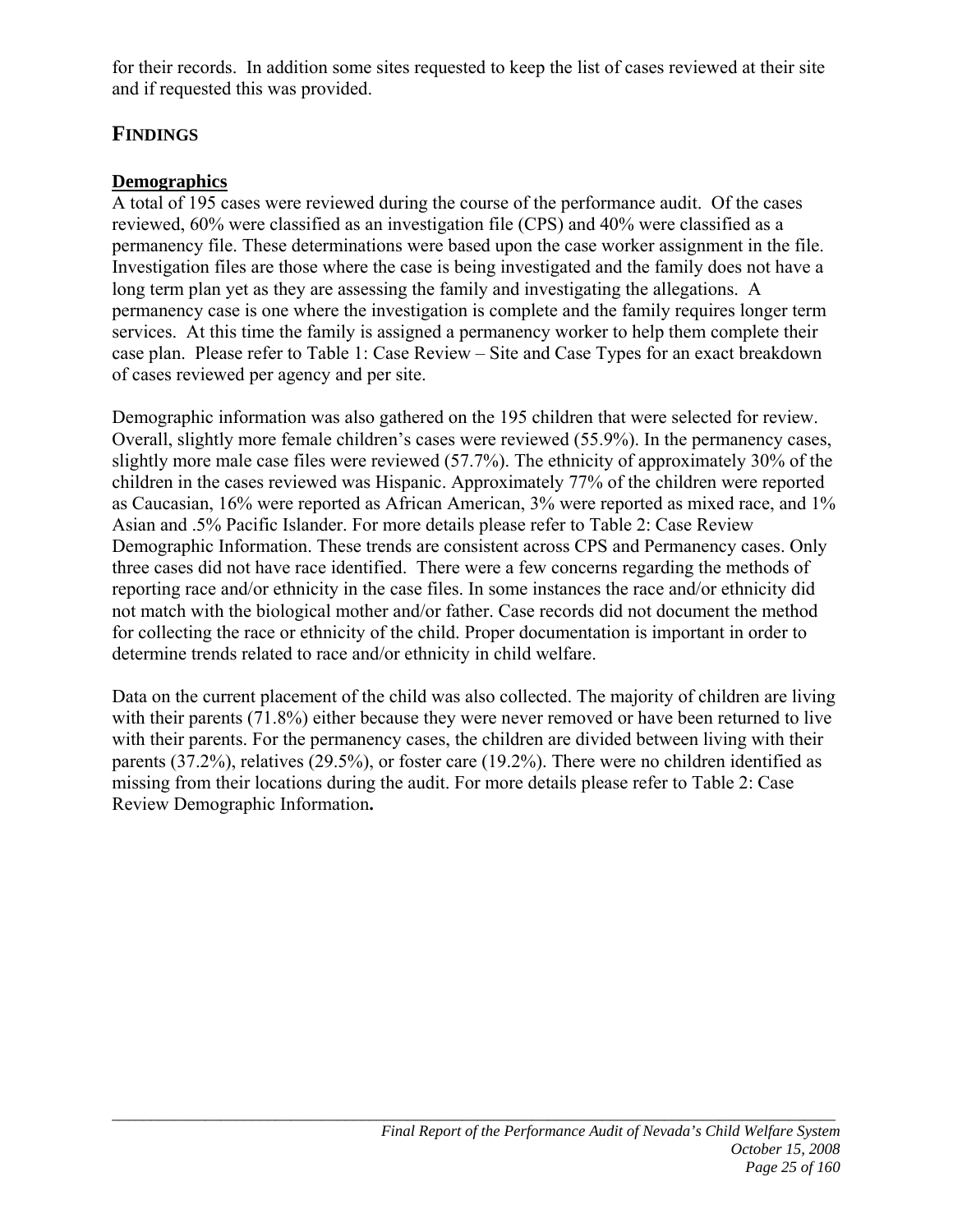| Table 1: Case Review - Site and Case Type |                         |         |                |                |                |                |  |  |
|-------------------------------------------|-------------------------|---------|----------------|----------------|----------------|----------------|--|--|
|                                           |                         |         | <b>CPS</b>     |                |                |                |  |  |
|                                           | <b>Cases</b>            | Percent | Investigation  | <b>Percent</b> | Permanency     | <b>Percent</b> |  |  |
| <b>Cases Reviewed</b>                     | 195                     | 100%    | 118            | 60.0%          | 77             | 40.0%          |  |  |
|                                           |                         |         |                |                |                |                |  |  |
| <b>Cases Status</b>                       |                         |         |                |                |                |                |  |  |
| Open                                      | 97                      | 49.7%   | 52             | 44.4%          | 45             | 57.7%          |  |  |
| Closed                                    | 98                      | 50.3%   | 66             | 55.6%          | 32             | 42.3%          |  |  |
| Total                                     | 195                     | 100.0%  | 118            | 100.0%         | 77             | 100.0%         |  |  |
|                                           |                         |         |                |                |                |                |  |  |
| <b>Cases Reviews Per Agency</b>           |                         |         |                |                |                |                |  |  |
| <b>DCFS</b>                               | 42                      | 21.5%   | 30             | 25.42%         | 12             | 15.6%          |  |  |
| <b>DFS</b>                                | 113                     | 57.9%   | 64             | 54.24%         | 49             | 63.6%          |  |  |
| <b>Washoe DSS</b>                         | 40                      | 20.5%   | 24             | 20.34%         | 16             | 20.8%          |  |  |
| <b>Total</b>                              | 195                     | 100.0%  | 118            | 100.00%        | 77             | 100.0%         |  |  |
|                                           |                         |         |                |                |                |                |  |  |
| <b>Cases Reviews Per Office</b>           |                         |         |                |                |                |                |  |  |
| <b>DCFS</b>                               |                         |         |                |                |                |                |  |  |
| <b>DCFS Battle Mountain</b>               | 4                       | 9.5%    | 3              | 10.0%          | 1              | 8.3%           |  |  |
| <b>DCFS Carson City</b>                   | $\boldsymbol{9}$        | 21.4%   | $\overline{7}$ | 23.3%          | $\overline{2}$ | 16.7%          |  |  |
| <b>DCFS Elko</b>                          | $\overline{\mathbf{4}}$ | 9.5%    | 3              | 10.0%          | 1              | 8.3%           |  |  |
| <b>DCFS Ely</b>                           | 4                       | 9.5%    | 3              | 10.0%          | 1              | 8.3%           |  |  |
| <b>DCFS Fallon</b>                        | 3                       | 7.1%    | $\overline{2}$ | 6.7%           | 1              | 8.3%           |  |  |
| <b>DCFS Pahrump</b>                       | 3                       | 7.1%    | $\overline{c}$ | 6.7%           | $\mathbf{1}$   | 8.3%           |  |  |
| <b>DCFS Silver Springs</b>                | 3                       | 7.1%    | $\overline{2}$ | 6.7%           | 1              | 8.3%           |  |  |
| <b>DCFS Tonopah</b>                       | $\overline{\mathbf{4}}$ | 9.5%    | $\overline{2}$ | 6.7%           | $\overline{2}$ | 16.7%          |  |  |
| <b>DCFS Winnemucca</b>                    | $\overline{\mathbf{4}}$ | 9.5%    | 3              | 10.0%          | 1              | 8.3%           |  |  |
| <b>DCFS Yerington</b>                     | $\overline{4}$          | 9.5%    | 3              | 10.0%          | 1              | 8.3%           |  |  |
| <b>Total</b>                              | 42                      | 100.0%  | 30             | 100.0%         | 12             | 100.0%         |  |  |
| <b>DFS</b>                                |                         |         |                |                |                |                |  |  |
| DFS Central (Rancho)                      | 35                      | 31.0%   | 15             | 23.4%          | 20             | 40.8%          |  |  |
| <b>DFS East</b>                           | 8                       | 7.1%    | $\mathbf{1}$   | 1.6%           | $\overline{7}$ | 14.3%          |  |  |
| DFS Main (Pecos)                          | 15                      | 13.3%   | 12             | 18.8%          | 3              | 6.1%           |  |  |
| <b>DFS MLK</b>                            | 20                      | 17.7%   | 11             | 17.2%          | 9              | 18.4%          |  |  |
| <b>DFS North</b>                          | 12                      | 10.6%   | 6              | 9.4%           | 6              | 12.2%          |  |  |
| <b>DFS Renaissance</b>                    | 5                       | 4.4%    | $\mathbf 5$    | 7.8%           | 0              | 0.0%           |  |  |
| DFS South (Henderson)                     | 8                       | 7.1%    | $\overline{7}$ | 10.9%          | 1              | 2.0%           |  |  |
| <b>DFS West</b>                           | 10                      | 8.8%    | $\overline{7}$ | 10.9%          | 3              | 6.1%           |  |  |
| <b>Total</b>                              | 113                     | 100.0%  | 64             | 100.0%         | 49             | 100.0%         |  |  |
| <b>Washoe DSS</b>                         | 40                      | 20.5%   | 24             | 60.00%         | 16             | 40.00%         |  |  |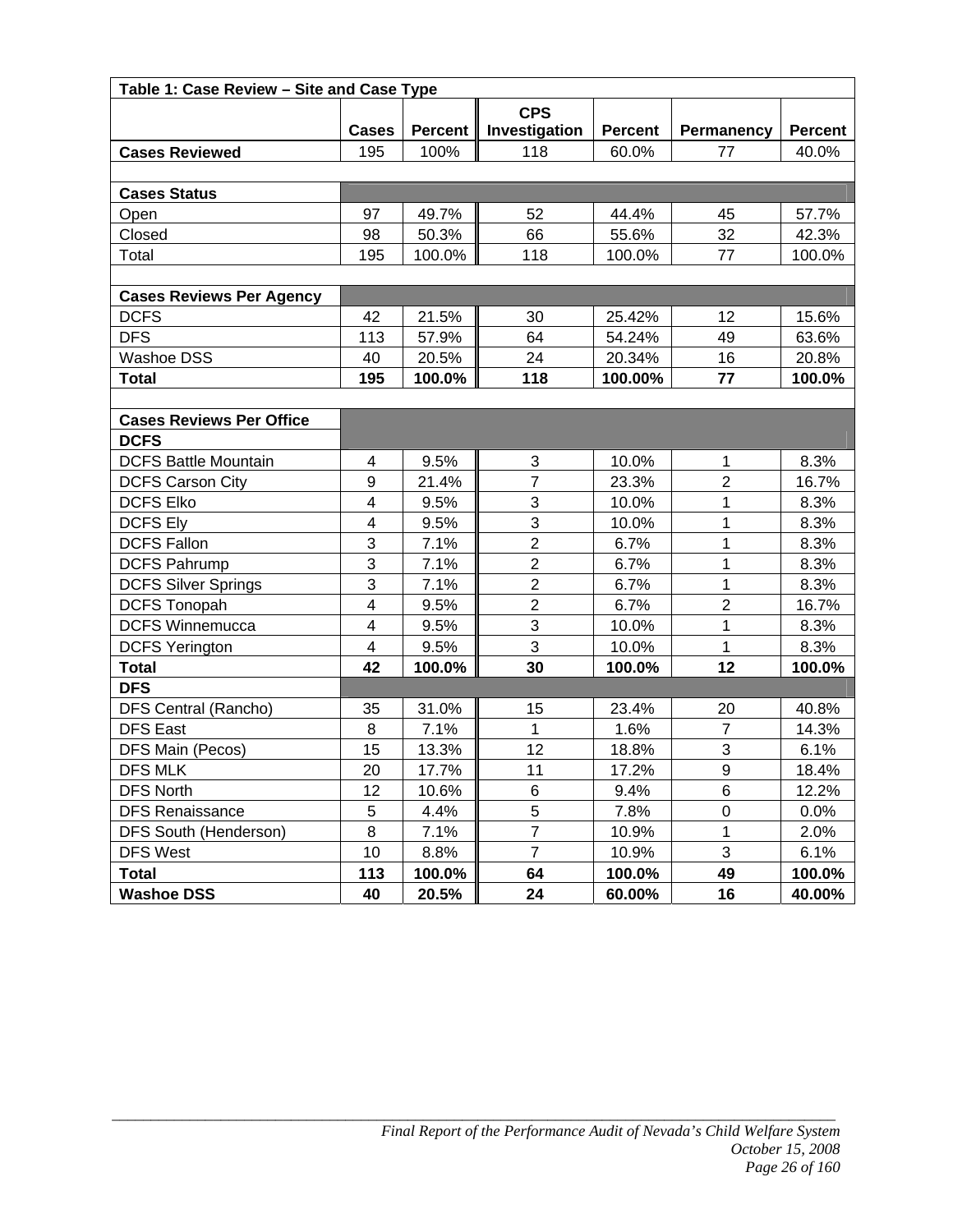| Table 2: Case Review Demographic Information |                |              |                 |                |            |                |  |
|----------------------------------------------|----------------|--------------|-----------------|----------------|------------|----------------|--|
|                                              |                |              | <b>CPS</b>      |                |            |                |  |
|                                              | <b>Cases</b>   | Percent $\ $ | (Investigation) | <b>Percent</b> | Permanency | <b>Percent</b> |  |
| <b>Child's Gender</b>                        |                |              |                 |                |            |                |  |
| Male                                         | 86             | 44.1%        | 58              | 49.2%          | 28         | 36.4%          |  |
| Female                                       | 109            | 55.9%        | 60              | 50.8%          | 49         | 63.6%          |  |
| <b>Total</b>                                 | 195            | 100.0%       | 118             | 100.0%         | 77         | 100.0%         |  |
|                                              |                |              |                 |                |            |                |  |
| <b>Child's Race</b>                          |                |              |                 |                |            |                |  |
| None Documented                              | 3              | 1.5%         | 3               | 2.5%           | $\Omega$   | 0%             |  |
| Caucasian                                    | 150            | 77.0%        | 93              | 78.6%          | 57         | 74.36%         |  |
| African-American                             | 32             | 16.4%        | 17              | 14.5%          | 15         | 19.23%         |  |
| Asian                                        | $\overline{2}$ | 1.0%         | 1               | 0.9%           | 1          | 1.30%          |  |
| Pacific Islander                             | 1              | 0.5%         | $\mathbf 0$     | 0.0%           | 1          | 1.30%          |  |
| <b>Declined to Answer</b>                    | 1              | 0.5%         | 1               | 0.9%           | 0          | 0%             |  |
| Mixed raced                                  | 6              | 3.1%         | 3               | 2.6%           | 3          | 3.85%          |  |
| <b>Total</b>                                 | 195            | 100.0%       | 118             | 100.0%         | 77         | 100.0%         |  |
|                                              |                |              |                 |                |            |                |  |
| <b>Child's Ethnicity</b>                     |                |              |                 |                |            |                |  |
| Non-Hispanic                                 | 132            | 67.7%        | 76              | 64.41%         | 56         | 72.73%         |  |
| Hispanic                                     | 54             | 27.7%        | 36              | 30.51%         | 18         | 23.38%         |  |
| Unable to determine                          | 1              | 0.5%         | 1               | 0.85%          | $\Omega$   | 0.00%          |  |
| Declined to answer                           | 8              | 4.1%         | 5               | 4.24%          | 3          | 3.90%          |  |
| <b>Total</b>                                 | 195            | 100.0%       | 118             | 100.0%         | 77         | 100.0%         |  |
|                                              |                |              |                 |                |            |                |  |
| <b>Child's Current</b>                       |                |              |                 |                |            |                |  |
| <b>Placement</b>                             |                |              |                 |                |            |                |  |
| Parent(s)/caregiver(s)                       | 42             | 21.5%        | 13              | 11.1%          | 29         | 37.2%          |  |
| Foster parent                                | 15             | 7.7%         | $\overline{0}$  | 0%             | 15         | 19.2%          |  |
| Relative/Fictive kin                         | 30             | 15.4%        | $\overline{7}$  | 6.0%           | 23         | 29.5%          |  |
| Home-child never removed                     | 98             | 50.3%        | 93              | 78.6%          | 5          | 7.7%           |  |
| Other                                        | 10             | 5.1%         | 5               | 4.3%           | 5          | 6.4%           |  |
| <b>Total</b>                                 | 195            | 100.0%       | 118             | 100.0%         | 77         | 100.0%         |  |

#### **Reason for Referral**

Researchers recorded a summary of the reason for the family's most recent involvement with the child welfare agency. The categories for reasons for involvement included some form of alleged abuse, neglect or both. Abuse allegations were grouped as either physical, sexual abuse, or emotional abuse. Neglect was divided into 10 separate categories, identified in Table 3 below. Cases that had multiple allegations were grouped into each of the existing applicable categories. For example in one case the reason for the agency's most recent involvement could be that the parent was using drugs, abusing the child and leaving them home unsupervised. This one case would be considered to have three reasons for the most recent involvement. Therefore there are far more reasons for involvement than actual number of cases. Researchers recorded a total of 269 reasons for the agency's most recent involvement for the 195 cases reviewed.

#### *Abuse*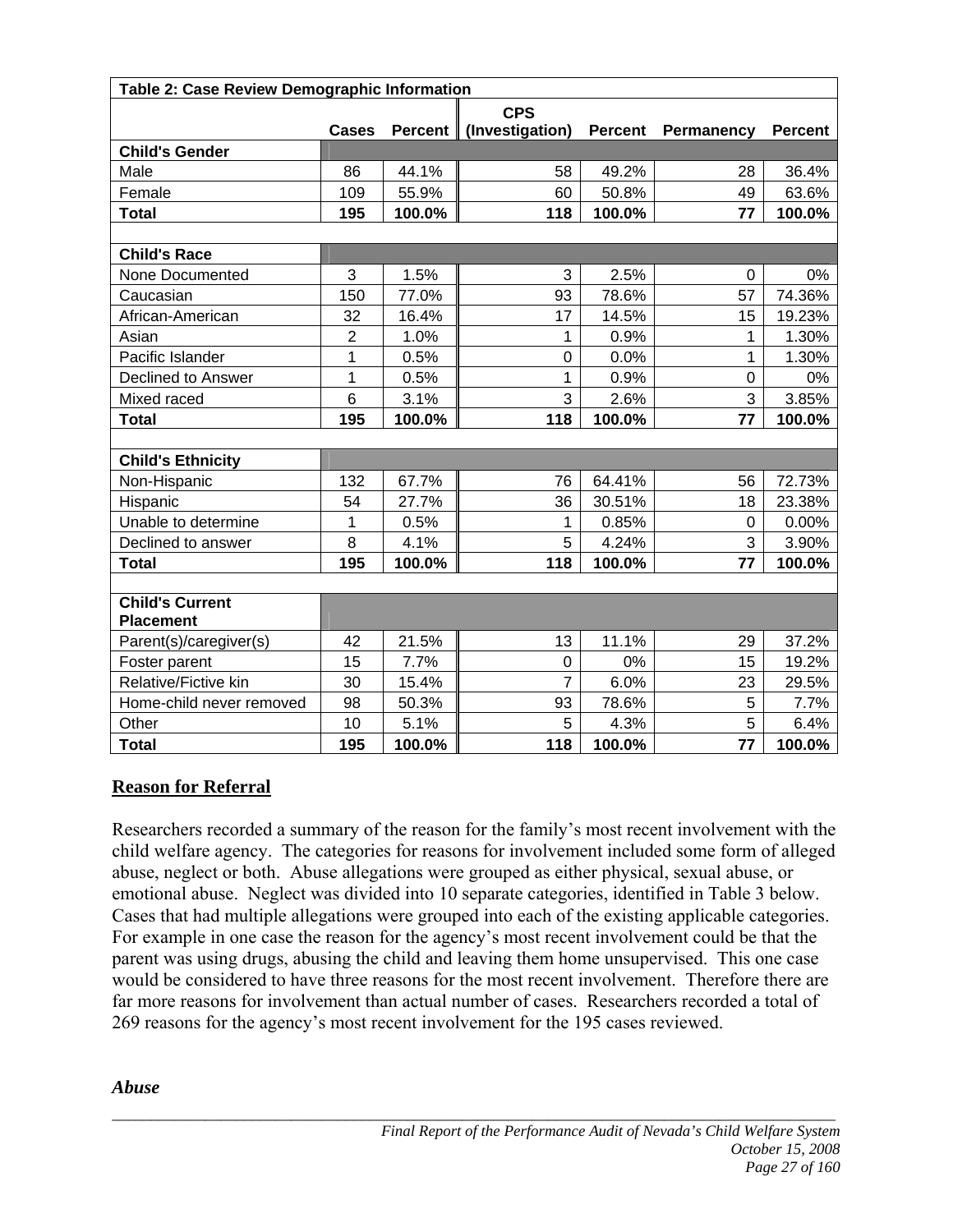There were a total of 87 reasons for recent involvement that were categorized as some form of abuse. Eighteen of those were categorized as sexual abuse. 28.8% of these allegations involved step parents of the children. 55.6% reports alleged that natural parents sexually abused their children, and 11.1% of reports involved siblings abusing fellow siblings.

Among the cases reviewed, 67 reasons for most recent involvement were regarding allegations of physical abuse. 50.7% of these allegations were made by mandated reporting agencies: schools, day care centers, hospitals and law enforcement. In 7.5% of these cases the report came from hospital staff reporting severe physical injuries to a child they were treating. 6.0% of cases involved allegations of physical abuse to child inflicted by foster parents, while another 13.4% were against a mother's boyfriend or other step parent. 67.2% of the allegations were made against the child's natural parents. In addition to these allegations of physical abuse, there were also 3 allegations of emotional abuse.

#### *Neglect*

There were 182 reasons for the family's most recent involvement that included allegations of child neglect. The table below breaks out the type of neglect listed as the reason for the agency's most recent involvement.

| Table 3: Reason for Most Recent Involvement: Neglect |       |                |  |  |  |  |  |  |
|------------------------------------------------------|-------|----------------|--|--|--|--|--|--|
| Type of Neglect (N=182)                              | Count | <b>Percent</b> |  |  |  |  |  |  |
| Lack of Supervision                                  | 33    | 18.1%          |  |  |  |  |  |  |
| <b>Filthy Home</b>                                   | 9     | 4.9%           |  |  |  |  |  |  |
| <b>Educational Neglect</b>                           | 4     | 2.2%           |  |  |  |  |  |  |
| <b>Lack of Necessities</b>                           | 10    | 5.5%           |  |  |  |  |  |  |
| <b>Failure to Protect</b>                            | 12    | 6.6%           |  |  |  |  |  |  |
| Abandonment                                          | 14    | 7.7%           |  |  |  |  |  |  |
| <b>Medical Neglect</b>                               | 12    | 6.6%           |  |  |  |  |  |  |
| Domestic Violence                                    | 23    | 12.6%          |  |  |  |  |  |  |
| Parent in Jail                                       | 14    | $7.7\%$        |  |  |  |  |  |  |
| <b>Parental Substance Abuse</b>                      | 51    | 28.0%          |  |  |  |  |  |  |
| Total                                                | 182   | 100.0%         |  |  |  |  |  |  |

Within the medical neglect category, there were allegations involving parents not getting prescriptions for their children and also not making medical appointments. In addition, there were a couple of cases that mentioned a lack of medical insurance as a reason for the medical neglect.

Domestic violence was also a frequent category under neglect. Among these cases some form of domestic violence resulted in law enforcement responding to the scene and child protective services were called. The majority of these cases involved the child's biological parents, but some did involve the child's grandparents.

#### *Parental Substance Abuse*

In 26.2% of all cases reviewed parental substance abuse was a factor in the agency's most recent involvement with the family. Of these 51 instances, 58.8% involved some kind of drug, 35.3% involved alcohol, and 5.9% involved an unknown substance. In 5.9% of these cases parents were arrested for driving under the influence (DUI) with children in the vehicle. 11.8% of these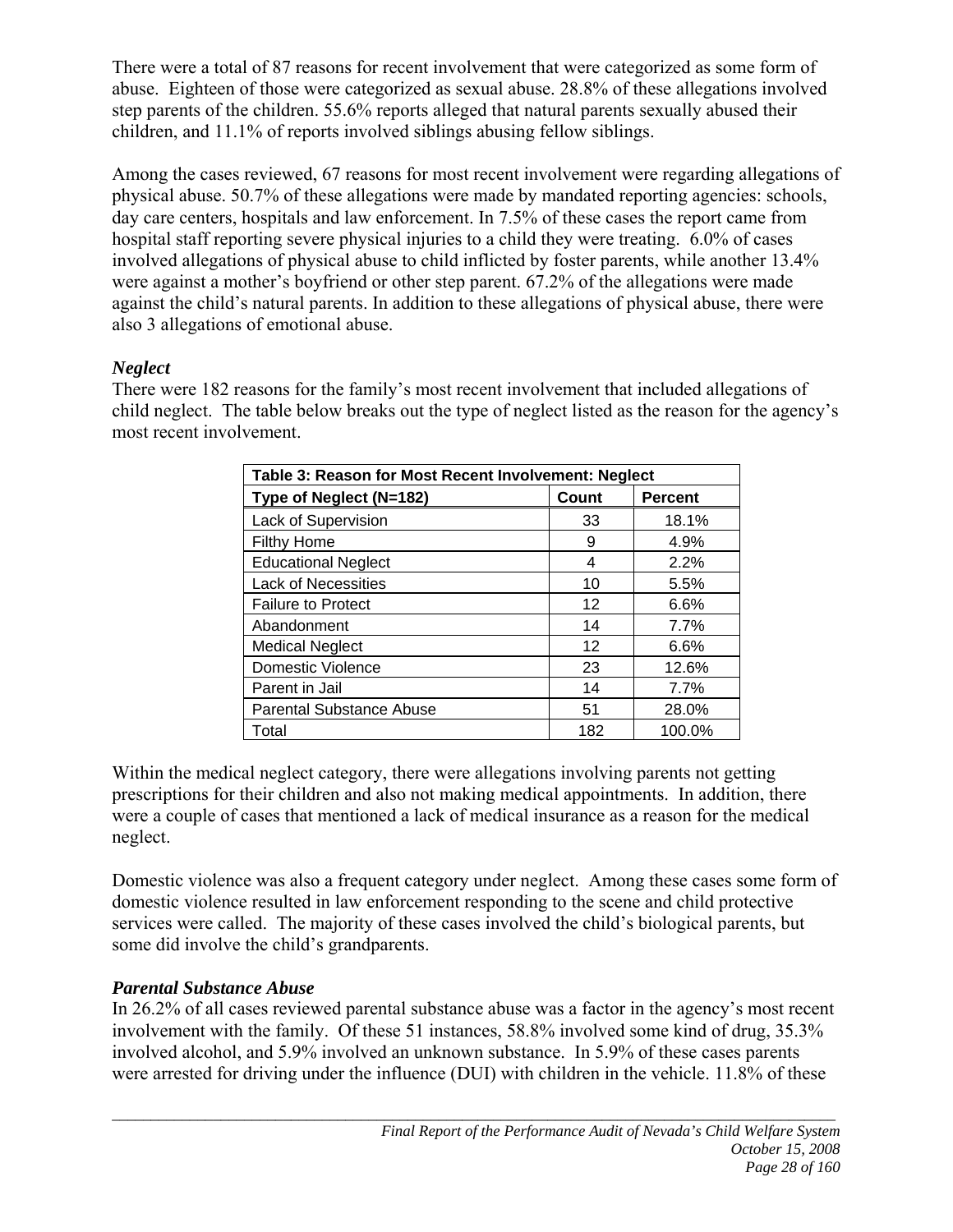cases were reported from a hospital where a baby was born drug exposed. Additionally, 27.5% of these cases were opened because of lack of supervision or abandonment directly related to substance abuse.

#### *Parent in Jail*

There were fourteen allegations placed in the "Parent in Jail" category. There were cases where one or both of the child's parents were arrested and there was no one else available to care for the child at the time of the arrest. Four of these cases also involved some form of parental substance abuse. The other reasons for arrest included theft, burglary, assault, and domestic violence.

#### **Investigation Information**

An examination of protocols for case investigations (Table 4**:** Investigation Information and Safety Assessments) revealed that in 90.1% of cases reviewed, the person responsible for the child's welfare was immediately notified of the investigation and that caseworkers documented how the investigation was conducted in nearly 95% of the cases.

One important aspect of investigation is ensuring that the child is safe by conducting a safety assessment. Almost all the cases (99.5%) included documentation of a safety assessment for the child selected and 77.6% had a safety assessment conducted for the current investigation. The safety assessment was typically conducted at the initial face to face interaction with the child (80.7%). Documentation that a safety assessment was conducted prior to unsupervised visits was evident in 39.1% of the cases when appropriate and only 50% before returning a child to their parents after a removal. A safety assessment is also supposed to be conducted if a significant event or change affecting the household occurs. A significant event was defined as the parent, foster parent, or other care provider having experienced a major life event that can affect his/her ability to care for the child (i.e.: birth, marriage, or death in the family). In almost half of the cases (41.9%) this was unable to be determined. Safety assessments are not consistently documented prior to court reviews (23.1%), or after reunification with families (34.8%). Prior to case closure, assessments are only documented 57.7% of the time. The case notes often give a brief notion of the safety of the child, however formal documentation of safety assessments should be a priority ensuring that the safety of the child is thoroughly investigated at the determined priority intervals, as required by law and agency policy.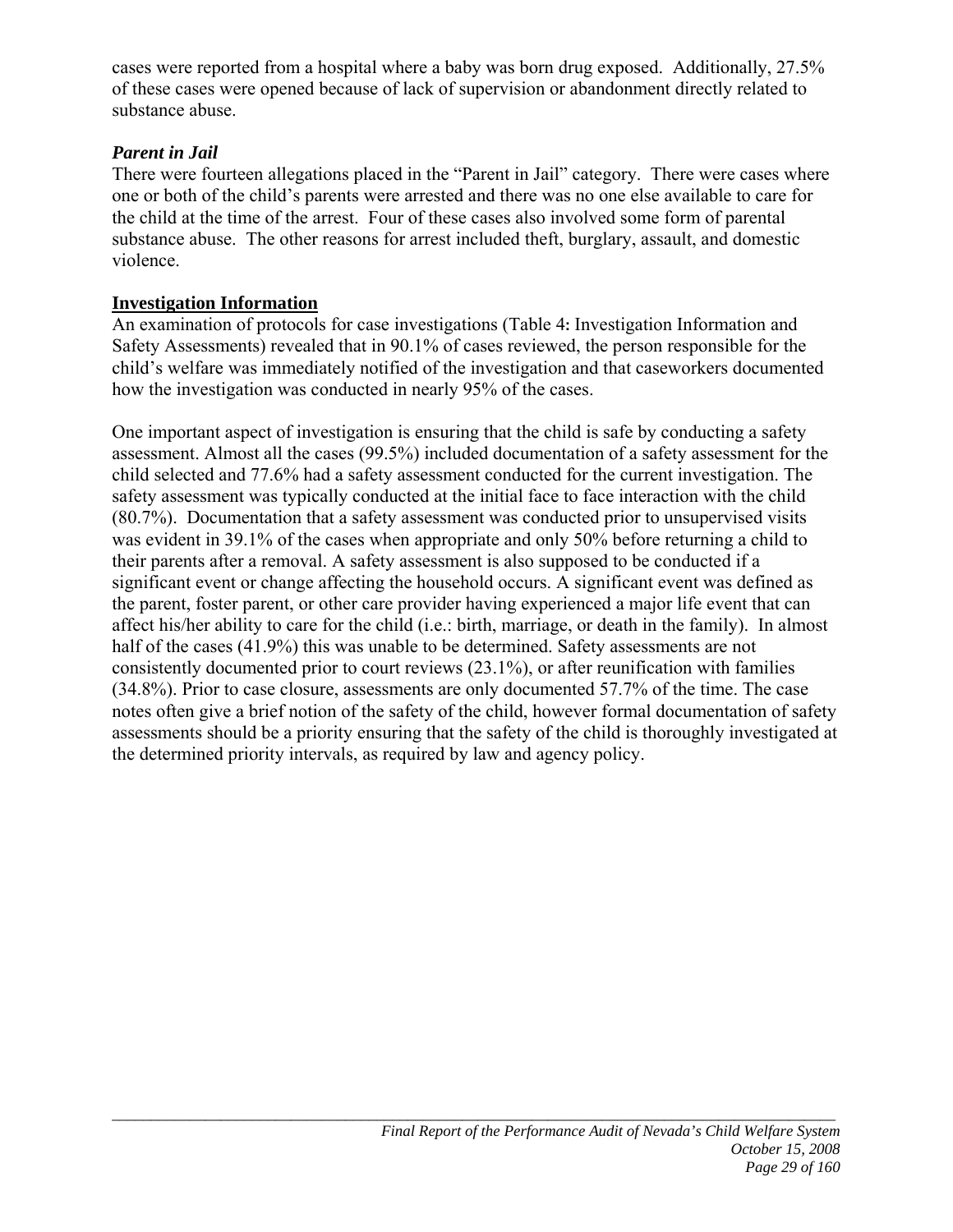| Table 4: Investigation Information and Safety Assessments                                                                 |     |                |           |       |              |       |              |               |                |       |
|---------------------------------------------------------------------------------------------------------------------------|-----|----------------|-----------|-------|--------------|-------|--------------|---------------|----------------|-------|
|                                                                                                                           |     |                | <b>NA</b> |       | Yes          |       | <b>No</b>    |               | <b>Unknown</b> |       |
|                                                                                                                           | n   | <b>Cases</b>   | %         | $n^*$ | <b>Cases</b> | %     | <b>Cases</b> | $\frac{0}{0}$ | <b>Cases</b>   | %     |
| Person responsible for the<br>child's welfare was<br>immediately notified of the<br>investigation?<br>NRS 432B.270(1)&(3) | 195 | 3 <sup>1</sup> | 1.5%      | 192   | 173          | 90.1% | 18           | 9.4%          | 1              | 0.5%  |
| Manner in which the<br>investigation was initiated<br>was documented<br>NAC432B.155                                       | 195 | $\overline{c}$ | 1.0%      | 193   | 183          | 94.8% | 10           | 5.2%          | 0              | 0.0%  |
| Information obtained during<br>the investigation was<br>recorded in writing?<br>NAC432B.155                               | 195 | $\overline{2}$ | 1.0%      | 193   | 187          | 96.9% | 6            | 3.1%          | 0              | 0.0%  |
| <b>Safety</b>                                                                                                             |     |                |           |       |              |       |              |               |                |       |
| Documentation that a safety<br>assessment was EVER<br>conducted<br>NAC 432B.185                                           | 195 | $\overline{2}$ | 1.0%      | 193   | 192          | 99.5% | $\mathbf{1}$ | 0.5%          | 0              | 0.0%  |
| A safety assessment was<br>conducted: NAC 432B.185                                                                        |     |                |           |       |              |       |              |               |                |       |
| • at the initial face-to-face<br>with the child?                                                                          | 195 | 3 <sup>2</sup> | 3.5%      | 192   | 155          | 80.7% | 32           | 16.7%         | 5              | 2.6%  |
| • before any unsupervised<br>visits between the child and<br>the parent(s)/caregiver(s)?                                  | 195 | 126            | 67.2%     | 69    | 27           | 39.1% | 35           | 50.7%         | 7              | 10.1% |
| •before returning the child<br>to the custody of the<br>parent(s)/caregiver(s)?                                           | 195 | 149            | 76.4%     | 46    | 23           | 50.0% | 23           | 50.0%         | 0              | 0.0%  |
| • due to a significant event<br>or change that affects the<br>household?                                                  | 195 | 152            | 77.9%     | 43    | 10           | 23.3% | 15           | 34.9%         | 18             | 41.9% |
| •before each court<br>review?                                                                                             | 195 | 127            | 66.6%     | 65    | 15           | 23.1% | 44           | 67.7%         | 6              | 9.2%  |
| • after reunification of the<br>family?                                                                                   | 195 | 149            | 75.9%     | 46    | 16           | 34.8% | 27           | 58.7%         | 3              | 6.5%  |
| •before closure of the<br>case?                                                                                           | 195 | $53^3$         | 27.2%     | 142   | 82           | 57.7% | 49           | 34.5%         | 11             | 7.7%  |

*\*Note: Percentages of Yes, No and Unknown cases were derived from the total cases that applied the question. If applicable records were not available for review on a case, "unknown" was marked instead of a "no".* 

*1 Two cases were out of state cases or ICPC (Interstate Compact for the Protection of Children) and one case the parent had died so there was no person responsible to contact. 2 Two cases were ICPC and in one case the child was taken to jail.* 

*\_\_\_\_\_\_\_\_\_\_\_\_\_\_\_\_\_\_\_\_\_\_\_\_\_\_\_\_\_\_\_\_\_\_\_\_\_\_\_\_\_\_\_\_\_\_\_\_\_\_\_\_\_\_\_\_\_\_\_\_\_\_\_\_\_\_\_\_\_\_\_\_\_\_\_\_\_\_\_\_\_\_\_\_\_\_\_\_\_\_\_\_\_* 

*3 There are a total of 54 cases that are marked open, however in some instances, the case is open in UNITY pending a supervisors approval for closure, or the case was an ICPC.*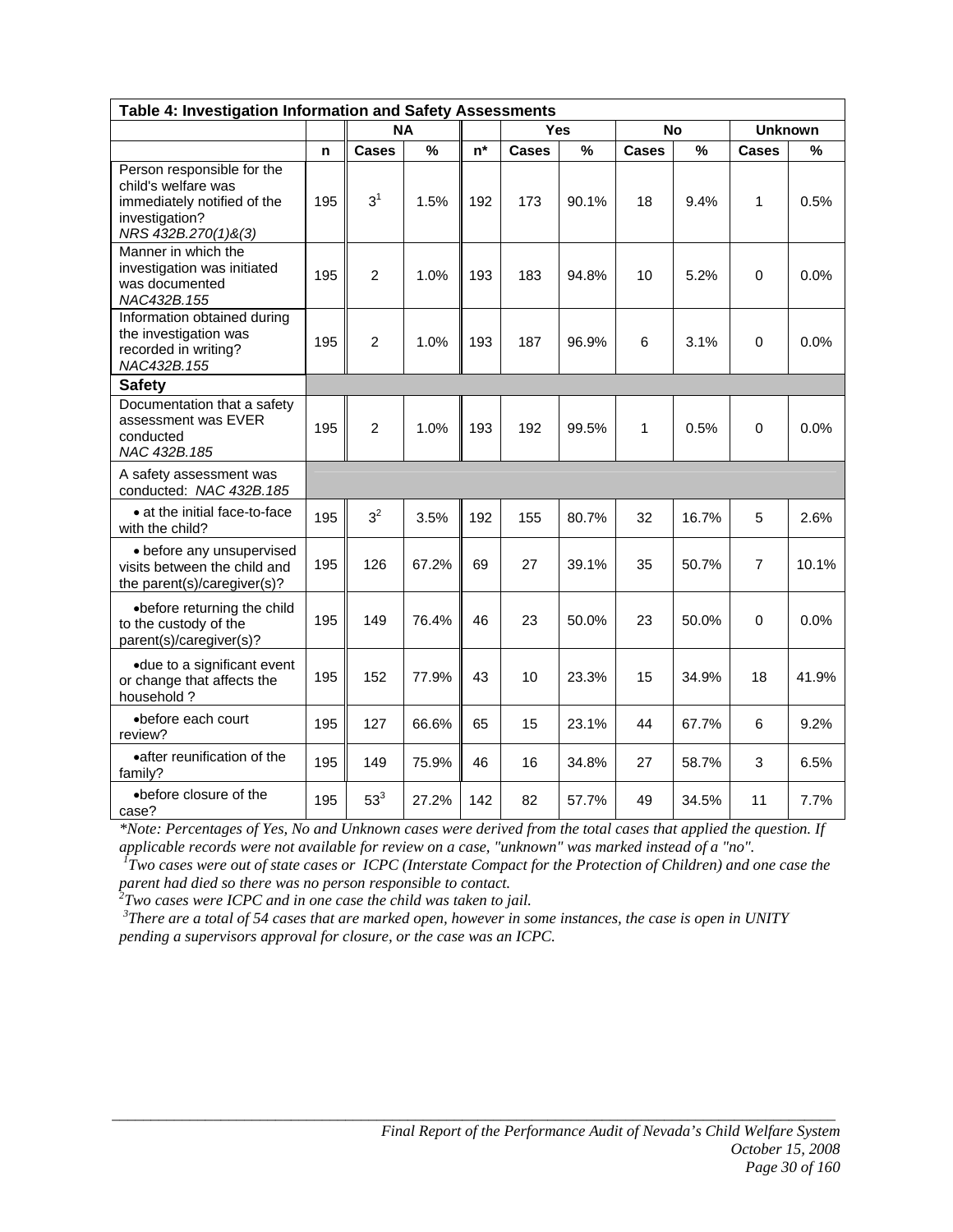#### *Investigation Timing*

Information was also collected regarding the date the referral was made, the date it was assigned to an investigator and the date of the first face to face contact with the identified child. For the majority of cases the referral and assignment happened on the same day or the very next day. However the number of days between the date of the referral and the date of first face to face contact had a range of 0 to 27 days. The overall average was 1.71 days  $(SD = 3.36)$ . Upon review of these cases there were lags in time between the referral and the face to face visits because parents would cancel scheduled home visits, or the address and contact information given by the source was incorrect. In most cases there was some contact with the family made within the first couple of days, but this was not always face to face contact with the children. Overall, only 9% of cases involved a time frame of 6 or more days between the referral and the face to face visit with the child. Workers in all jurisdictions seemed to be doing very well in making sure response times were met. According to the Director of the Clark County Department of Family Services, "Nevada policy has three response time frames, Immediate (3 hours), 24 hours and 72 hours" and the rural counties have even longer in certain instances. The table below represents averages among cases and does not distinguish between the different required time frames. Given the research team's access level to UNITY and case files, we were unable to determine with certainty the appropriate response time frame and therefore recorded only the time between the date of the report and the date of the initial face to case contact.

| Table 5: Number of Days between Report and First Face to Face<br><b>Contact by Agency</b> |  |    |                |     |  |  |  |  |
|-------------------------------------------------------------------------------------------|--|----|----------------|-----|--|--|--|--|
| <b>Minimum</b><br><b>Maximum</b><br><b>Std. Deviation</b><br>Average<br>Agency            |  |    |                |     |  |  |  |  |
| <b>Clark County</b>                                                                       |  | 20 | 2 <sub>1</sub> | 2.9 |  |  |  |  |
| <b>Washoe County</b>                                                                      |  | 27 | 1.32           | 3.5 |  |  |  |  |
| <b>DCFS</b>                                                                               |  | 23 | 14             | 3.9 |  |  |  |  |

*Note from Washoe County: Regarding Table 5 above, "I would recommend that in the future the focus be on the response requirement assigned by the supervisor and the actual response time by the case worker. The report currently reflects an overall response perspective but does not give a sense of whether the agency responded to the specific case circumstances in a timely manner."* 

#### **Determinations**

Information for all reports and referrals were compiled in a separate database that included information for every report regarding the identified child. This information was then analyzed to look at type of allegations for the first allegation, as well as the number of substantiated, unsubstantiated and information only reports among all cases and among each agency.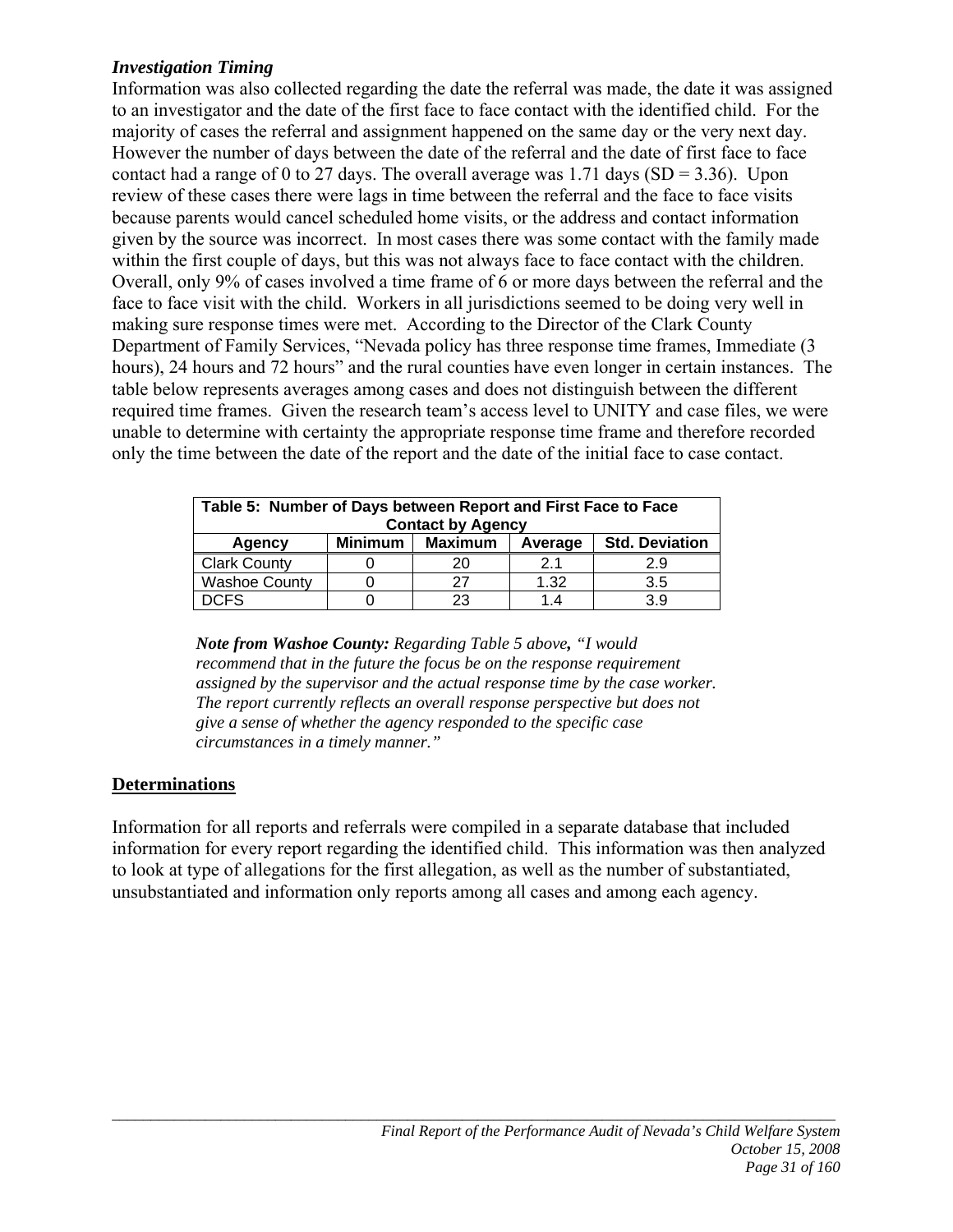| <b>Table 6: Case Determinations</b>             |       |                |  |  |  |  |  |  |  |
|-------------------------------------------------|-------|----------------|--|--|--|--|--|--|--|
|                                                 | Count | <b>Percent</b> |  |  |  |  |  |  |  |
| Substantiated                                   | 96    | 31.8%          |  |  |  |  |  |  |  |
| Unsubstantiated                                 | 155   | 51.3%          |  |  |  |  |  |  |  |
| <b>Voluntary Services - No</b><br>Determination | 6     | 2.0%           |  |  |  |  |  |  |  |
| Information Only - No<br>Investigation          | 40    | 13.2%          |  |  |  |  |  |  |  |
| Unknown                                         | 5     | 1.7%           |  |  |  |  |  |  |  |
| Total                                           | 302   | 100.0%         |  |  |  |  |  |  |  |

Overall the case reviews contained information regarding 302 reports/referrals for the 195 cases reviewed. There were multiple reports or referrals for most cases, while some cases only had one report/referral on record. Table 6: Case Determinations shows that the majority of reports/referrals reviewed were unsubstantiated at 51.3% of the total. About one third of the reports/referrals were recorded as substantiated.

In Clark County the distribution between substantiated and unsubstantiated cases is fairly even at 41.5% and 50% respectively, while in both Washoe County and DCFS there are nearly twice as many unsubstantiated cases as substantiated cases. This may point to the need for further training or clarification regarding substantiation criteria to ensure that determinations are made uniformly across the state.

| Table 7: Case Determinations by Agency (Percents out of Agency Totals) |       |                     |                         |                      |             |                |  |  |
|------------------------------------------------------------------------|-------|---------------------|-------------------------|----------------------|-------------|----------------|--|--|
|                                                                        |       | <b>Clark County</b> |                         | <b>Washoe County</b> | <b>DCFS</b> |                |  |  |
|                                                                        | Count | <b>Percent</b>      | Count<br><b>Percent</b> |                      | Count       | <b>Percent</b> |  |  |
| Substantiated                                                          | 54    | 41.5%               | 22                      | 22.2%                | 20          | 27.4%          |  |  |
| Unsubstantiated                                                        | 65    | 50.0%               | 48                      | 48.5%                | 42          | 57.5%          |  |  |
| Voluntary Services - No<br>Determination                               | 0     | $0.0\%$             | 6                       | 6.1%                 | 0           | 0.0%           |  |  |
| Information Only - No<br>Investigation                                 | 9     | 6.9%                | 22                      | 22.2%                | 9           | 12.3%          |  |  |
| Unknown                                                                | 2     | 1.5%                |                         | $1.0\%$              | 2           | 2.7%           |  |  |
| Total                                                                  | 130   | 100.0%              | 99                      | 100.0%               | 73          | 100.0%         |  |  |

*Note from Clark County: The Director noted in a comment on the draft that according to their records their substantiation rate is actually much lower than the numbers presented in the table above.* 

*Note from Washoe County: In response to Table 7, "While we agree that further training and discussion in this area would be helpful, it would have been better to have the reviewers assess the findings in the specific cases to determine if they believed there was an adequate basis to substantiate the investigation. This discrepancy has been around for a long time and, at least in part, is to the screening in/out decisions made by each jurisdiction.* 

Table 8: Allegation Type displays the allegation categories for all 302 reports. The vast majority of reports were for neglect at 74.5% of all reports reviewed, with physical abuse a distant second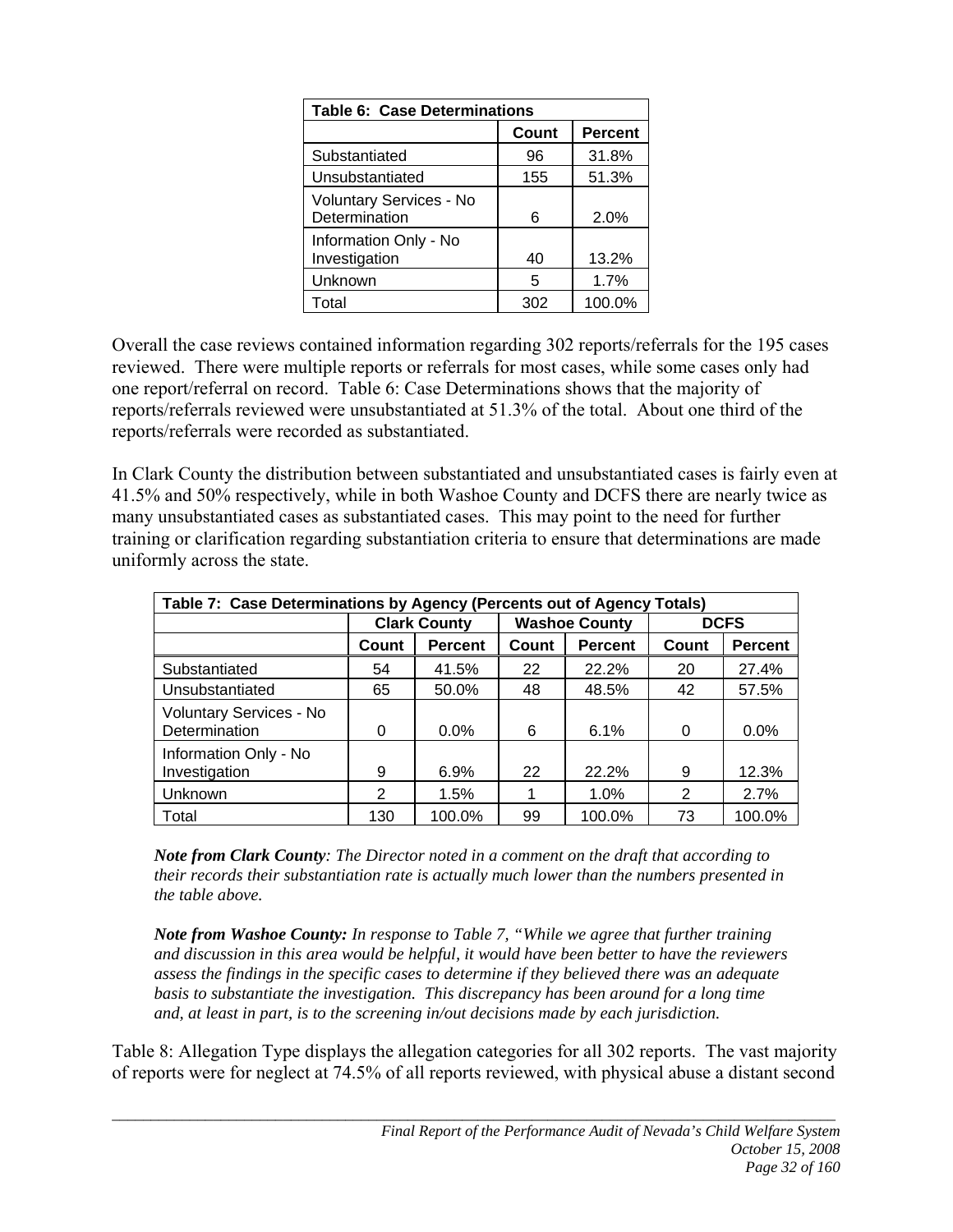at only 16.2%. Additionally, this table shows that regardless of the determination there were similar proportions of allegation types.

| <b>Table 8: Allegation Type</b> |                        |                |    |                      |                        |                |  |  |
|---------------------------------|------------------------|----------------|----|----------------------|------------------------|----------------|--|--|
|                                 | <b>All Allegations</b> |                |    | <b>Substantiated</b> | <b>Unsubstantiated</b> |                |  |  |
|                                 | Count                  | <b>Percent</b> |    | <b>Percent</b>       | Count                  | <b>Percent</b> |  |  |
| Neglect                         | 225                    | 74.5%          | 70 | 72.9%                | 116                    | 74.8%          |  |  |
| <b>Physical Abuse</b>           | 49                     | 16.2%          | 18 | 18.8%                | 28                     | 18.1%          |  |  |
| <b>Emotional Abuse</b>          | 14                     | 4.6%           |    | 7.3%                 | 5                      | 3.2%           |  |  |
| Sexual Abuse                    |                        | 2.3%           |    | 1.0%                 | 6                      | 3.9%           |  |  |
| No Allegation                   |                        | 2.3%           | 0  | $0.0\%$              | $\Omega$               | 0.0%           |  |  |
| Total                           | 302                    | 100.0%         | 96 | 100.0%               | 155                    | 100.0%         |  |  |

In over half (51.7%) of the cases, the child's mother was the alleged perpetrator, followed by the child's father at 13.2%, then both parents at 15.9% of all cases. The remaining cases had perpetrators including a significant other of the biological parent (7.3%) or some other person, which could include facility staff, babysitters, and foster parents. In 4.6% of cases the perpetrator was unable to be determined using the available case information. Additionally, 87.7% of incidents occurred in the home.

#### **Child Removal**

For the following analysis, cases were selected based on removal from the home. This includes some investigation cases where children were removed. In 47.7% of cases reviewed, a child had been removed from the home at least once in the case history. Agencies have been successful at documenting that immediate efforts were made to let the guardian know that the child was taken into protective custody. However, improvements could made in the documentation of notification of court hearings to a parent/guardian not residing in the home in which the child was removed, which occurred in only 46.5% of applicable cases. Documentation that a court hearing was conducted within the 72 hour period after being taken into custody was evident in 88.1% of the cases. Documentation of whether the worker asked if the child was an Indian child, pursuant to federal ICWA requirements, was found in only 62.6% of the cases.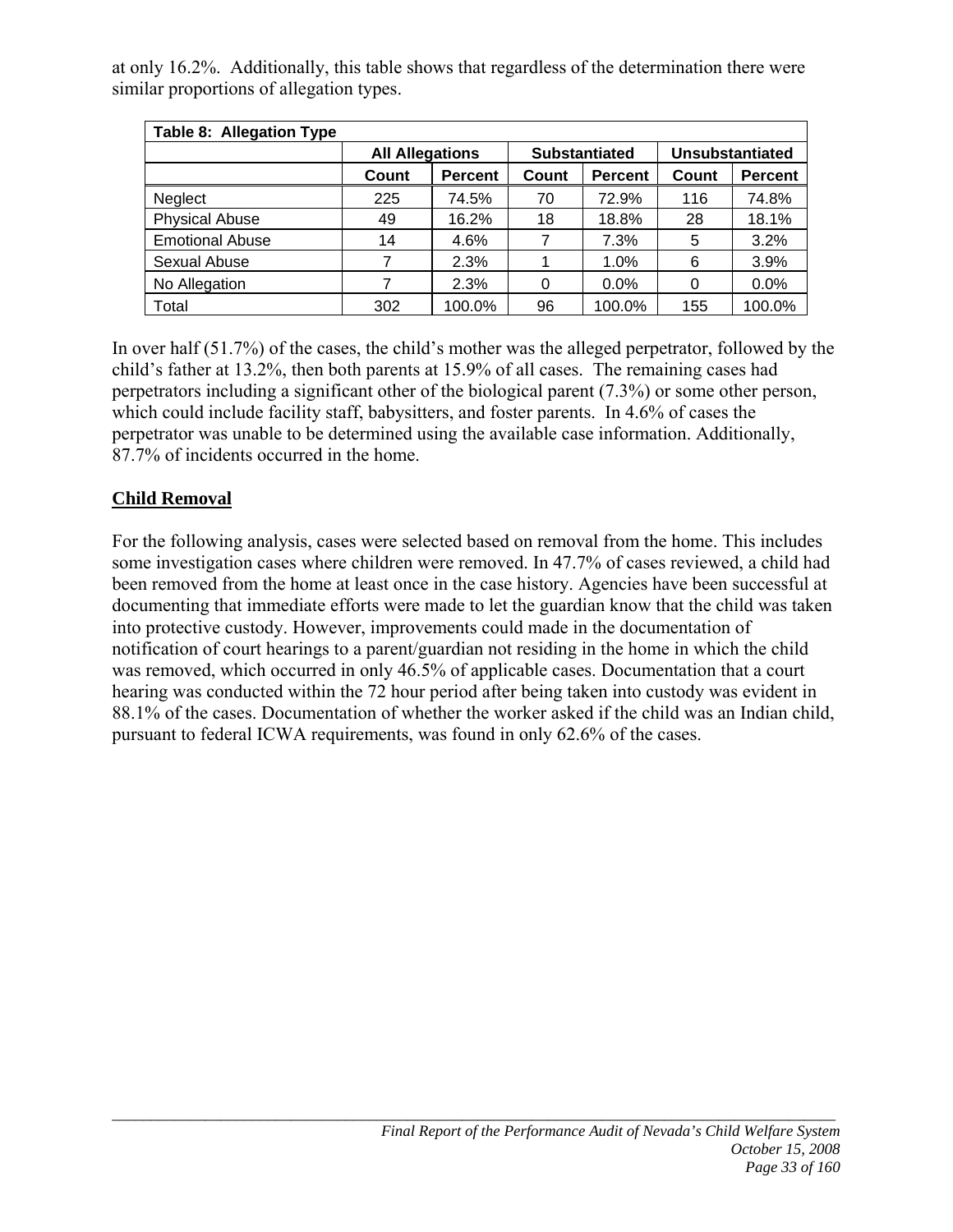| <b>Table 9. Child Removal</b>                                                                                                                                                                                                              |     |                |       |                 |              |       |              |       |                |      |
|--------------------------------------------------------------------------------------------------------------------------------------------------------------------------------------------------------------------------------------------|-----|----------------|-------|-----------------|--------------|-------|--------------|-------|----------------|------|
|                                                                                                                                                                                                                                            |     | <b>NA</b>      |       |                 | <b>Yes</b>   |       | <b>No</b>    |       | <b>Unknown</b> |      |
|                                                                                                                                                                                                                                            | n   | <b>Cases</b>   | %     | n               | <b>Cases</b> | %     | <b>Cases</b> | %     | <b>Cases</b>   | %    |
| Was the child ever removed<br>from the home?<br>NRS432B.390                                                                                                                                                                                | 195 | $\pmb{0}$      | 0     | 195             | 93           | 47.7% | 102          | 52.3% | 0              | 0.0% |
| If the child was removed<br>from the home:                                                                                                                                                                                                 |     |                |       |                 |              |       |              |       |                |      |
| There is documentation that<br>the agency asked, or<br>attempted to ask, a parent,<br>legal guardian or relative of<br>the child (if available)<br>whether the child is an<br>Indian child,<br>NRS 432b.067 &<br>NRS432B.397               | 93  | $\overline{2}$ | 2.2%  | 91              | 57           | 62.6% | 28           | 30.8% | $\overline{4}$ | 4.4% |
| There is documentation that<br>the agency immediately<br>made reasonable efforts to<br>inform the person<br>responsible for the child's<br>welfare that the child had<br>been placed in protective<br>custody.<br>NRS 432B.309(7)          | 93  | $\overline{4}$ | 4.3%  | 89 <sup>1</sup> | 82           | 92.1% | 5            | 5.6%  | 2              | 2.2% |
| Was a hearing conducted<br>within 72 hours after being<br>taken into custody<br>(excluding weekends and<br>holidays) to determine<br>whether the child should<br>remain in protective<br>custody?<br>NRS 432B.470(1)                       | 93  | 9              | 9.7%  | $84^2$          | 74           | 88.1% | 9            | 10.7% | $\mathbf{1}$   | 1.2% |
| If both parents were not<br>living in the home, was the<br>non custodial or joint<br>custodial parent notified of<br>the initial protective custody<br>hearing, foster care, out of<br>home placement or court<br>hearing?<br>NAC 432B.290 | 93  | 50             | 53.8% | 43              | 20           | 46.5% | 23           | 53.5% | $\mathbf 0$    | 0.0% |

*Table 9 Note. Percentages of Yes, No and Unknown cases were derived from the total cases that applied the question. If applicable records were not available for review on a case, "unknown" was marked instead of a "no". From the 93 cases, two cases were ICPC cases and did not apply to any of the questions in this table.* <sup>1</sup>Other than the *two ICPC cases, in two cases there was no person responsible for the child's welfare. 2 Other than the two ICPC cases, the child had been returned home and a hearing was unnecessary.*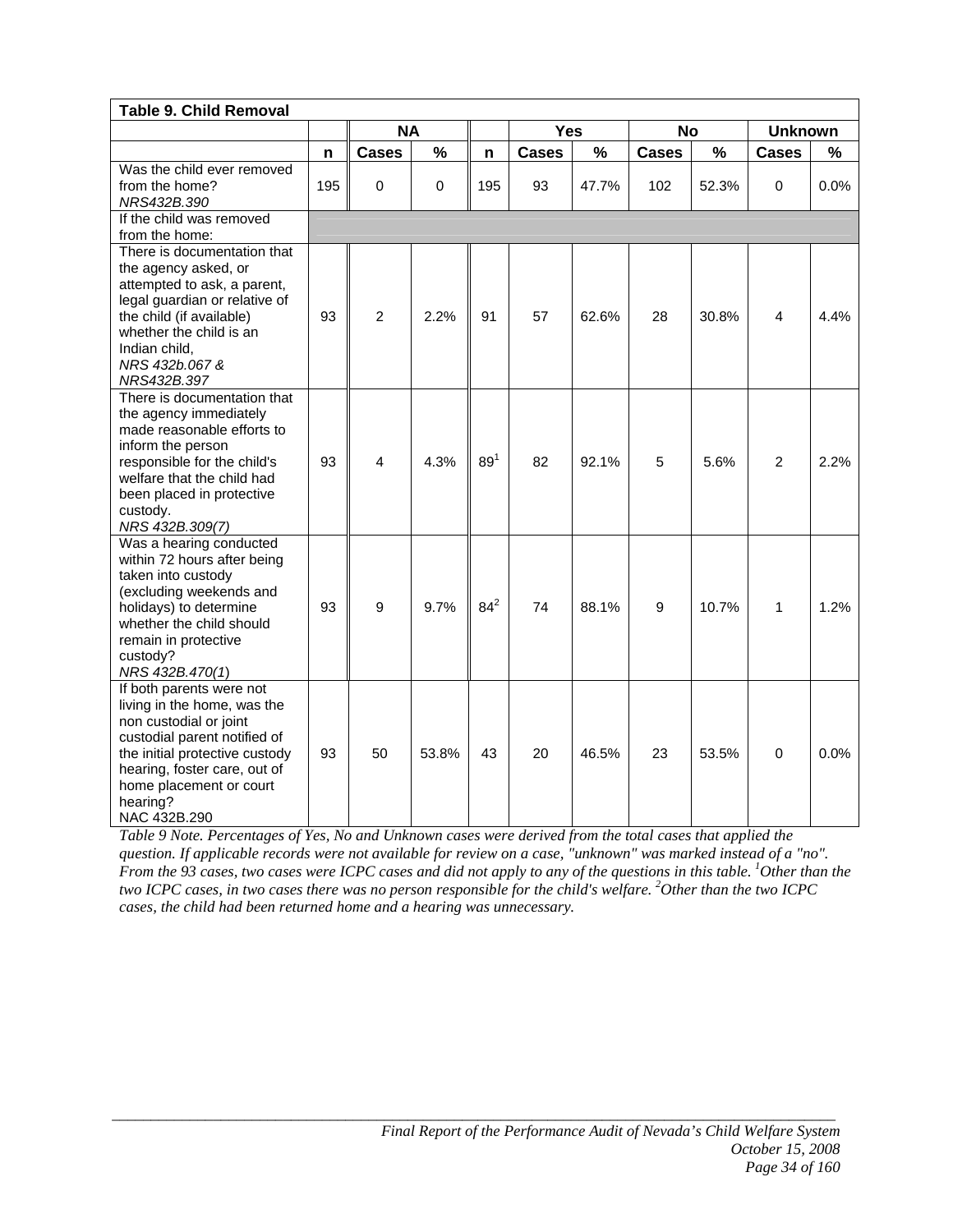#### *Siblings/Other Children*

In 54 cases where children were removed from the home, siblings were involved. 28 of those cases involved a child who was removed from the home where at least one sibling remained. In 60.7% of cases these cases ( $n=28$ ), a safety plan to ensure the safety of the other children was documented. Approximately 40% of the time when siblings are involved (n=54), the siblings are not placed together. However, in most cases it appears that there were valid reasons for separation, including:

- a sibling may have been staying with another relative out of state at the time of removal so was left in relative care;
- one child was with the parent while arrested and was placed in emergency shelter while the other sibling was in the care of a relative;
- siblings live separately, prior to CPS involvement;
- siblings may have different biological parents;
- new child is born and family that cares for siblings are not able to care for the new infant;
- need for special medical attention; and
- children are at the same shelter but are separated due to age.

In some instances it is unclear why the children were separated  $(n=6)$  because reasons for separation were due to a lack of resources or reasons for separation were not documented in a clear manner. For example, in one case, there were three children removed, two of those children were placed together in a home and one child remained in a temporary shelter. There was no documentation in the notes to explain why one child was left in the temporary facility. Another example involved a Spanish-only speaking family including both verbal and non-verbal children. The verbal children were placed in a Spanish speaking home and the non-verbal children were placed in a separate home. There was no indication if the Spanish speaking home did not have the ability to care for all the children. Lastly, in one case, the older children were removed because they were targets of abuse, however, younger children were not removed as they were not the targets of abuse and did not have any injuries and appeared well cared for. These younger two children were voluntarily placed with the maternal aunt, as were the other two children after being released from the emergency shelter. Children in this case were separated only temporarily while the background check was completed on the maternal aunt.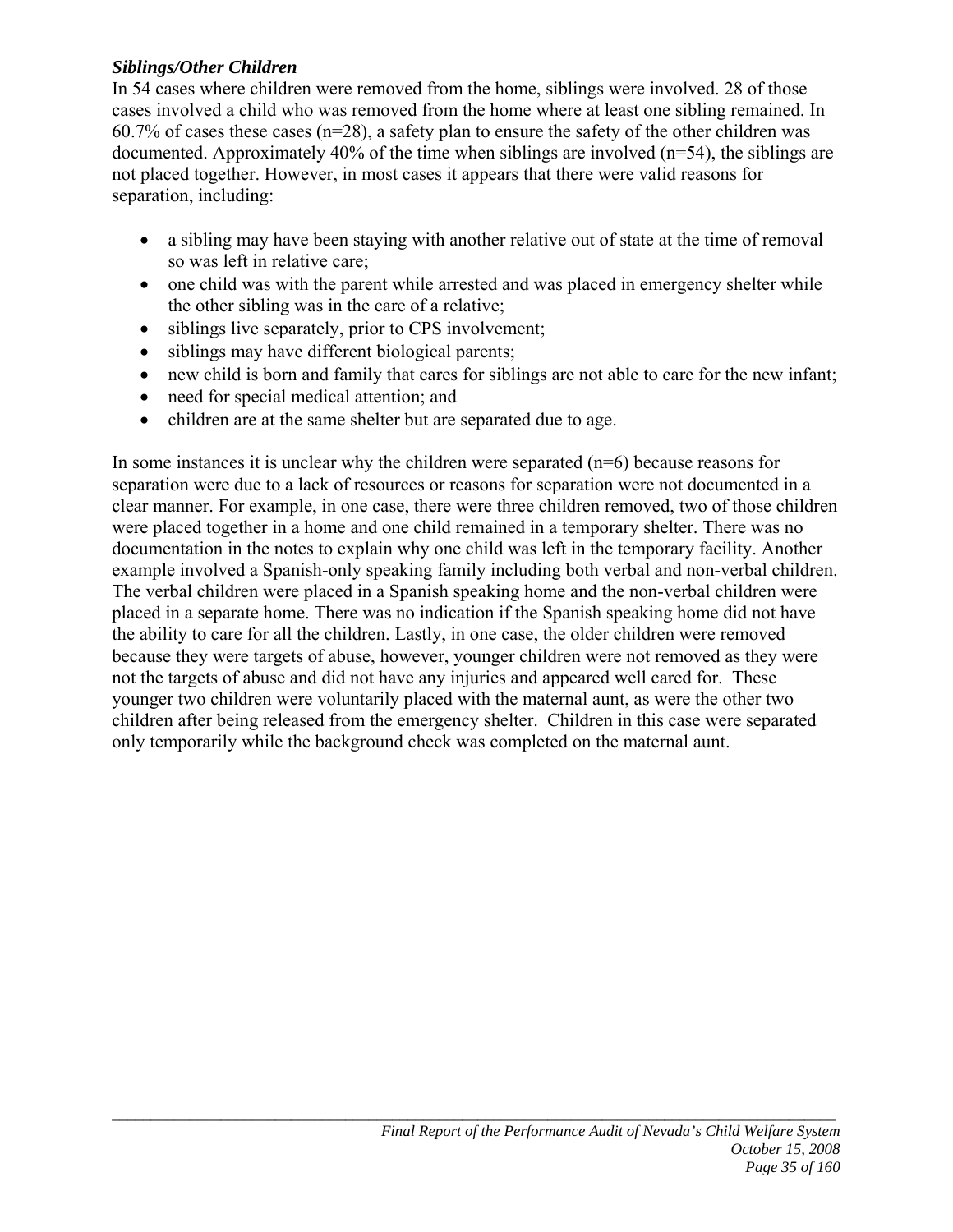| Table 10. Child Removal Siblings/Other Children                                                                                                                                                     |    |                |      |          |              |       |              |       |                |       |  |
|-----------------------------------------------------------------------------------------------------------------------------------------------------------------------------------------------------|----|----------------|------|----------|--------------|-------|--------------|-------|----------------|-------|--|
|                                                                                                                                                                                                     |    | <b>NA</b>      |      |          | Yes          |       | <b>No</b>    |       | <b>Unknown</b> |       |  |
|                                                                                                                                                                                                     | n  | <b>Cases</b>   | %    | n        | <b>Cases</b> | %     | <b>Cases</b> | %     | <b>Cases</b>   | %     |  |
| If a child was removed, there<br>is documentation that the<br>agency developed a safety<br>plan to ensure the safety of<br>all other children remaining in<br>the home/facility?<br>NAC 432B.160(3) | 93 | $\mathfrak{p}$ | 2.2% | $28^{1}$ | 17           | 60.7% | 8            | 28.6% | 3              | 10.7% |  |
| If the child has siblings, were<br>they EVER separated in an<br>out of home placement?<br>NRS 127.2825                                                                                              | 93 | $\overline{c}$ | 2.2% | $54^{2}$ | 21           | 38.9% | 33           | 61.1% | $\Omega$       | 0.0%  |  |

*Note. Percentages of Yes, No and Unknown cases were derived from the total cases that applied the question. If applicable records were not available for review on a case, "unknown" was marked instead of a "no". 1 n refers to cases where other children were remaining in the home. 2 n refers to the number of children who have siblings who were also removed.* 

## *Reason for Removal (NRS 432B.390)*

The reason for the most recent removal was collected qualitatively in an open ended question on the data collection tool. The reasons for removal were typically some form of abuse or neglect, however there were some instances where a child was removed and placed in a shelter because of circumstances beyond the parent's control, including a case where the caretaker was hospitalized and the parents could not be located quickly. The following sections will describe the categories created and summarize some of the circumstances associated with cases placed in those categories. Although there were often multiple reasons for removal, an attempt was made to identify the primary reason for removal which was used in this analysis.

### *Neglect Related (n=68)*

• *Inadequate Housing/Availability of Caretaker* 

The most frequent reason for removal that was neglect related had to do with the availability of a caretaker. Sometimes this was a parent or guardian that had been arrested and couldn't care for the child, or parents who refused to pick up a child from another caregiver or institution. Of the 68 neglect related reasons for removal, 63% were some form of abandonment, or parent's inability to care for the child because they were incarcerated, homeless or otherwise unavailable. In 19% of neglect related cases the parent or parents were incarcerated and no other relatives were available and therefore the agencies had to take custody of the children and place them in shelter care. In the remaining cases parents either had inadequate housing or could not be located.

In 8% of neglect related cases the reason for removal was listed as "filthy home". These were places where the conditions of the home were so dirty it was deemed unsafe and children were removed.

### • *Parental Substance Abuse*

The next most frequently occurring reason for removal was related to parental substance abuse. There were 13 cases where the primary reason for removal was parental substance abuse. Of these cases 23% were cases where infants were removed because they were born drug exposed or tested positive for drugs in the hospital. In 53.8% of cases the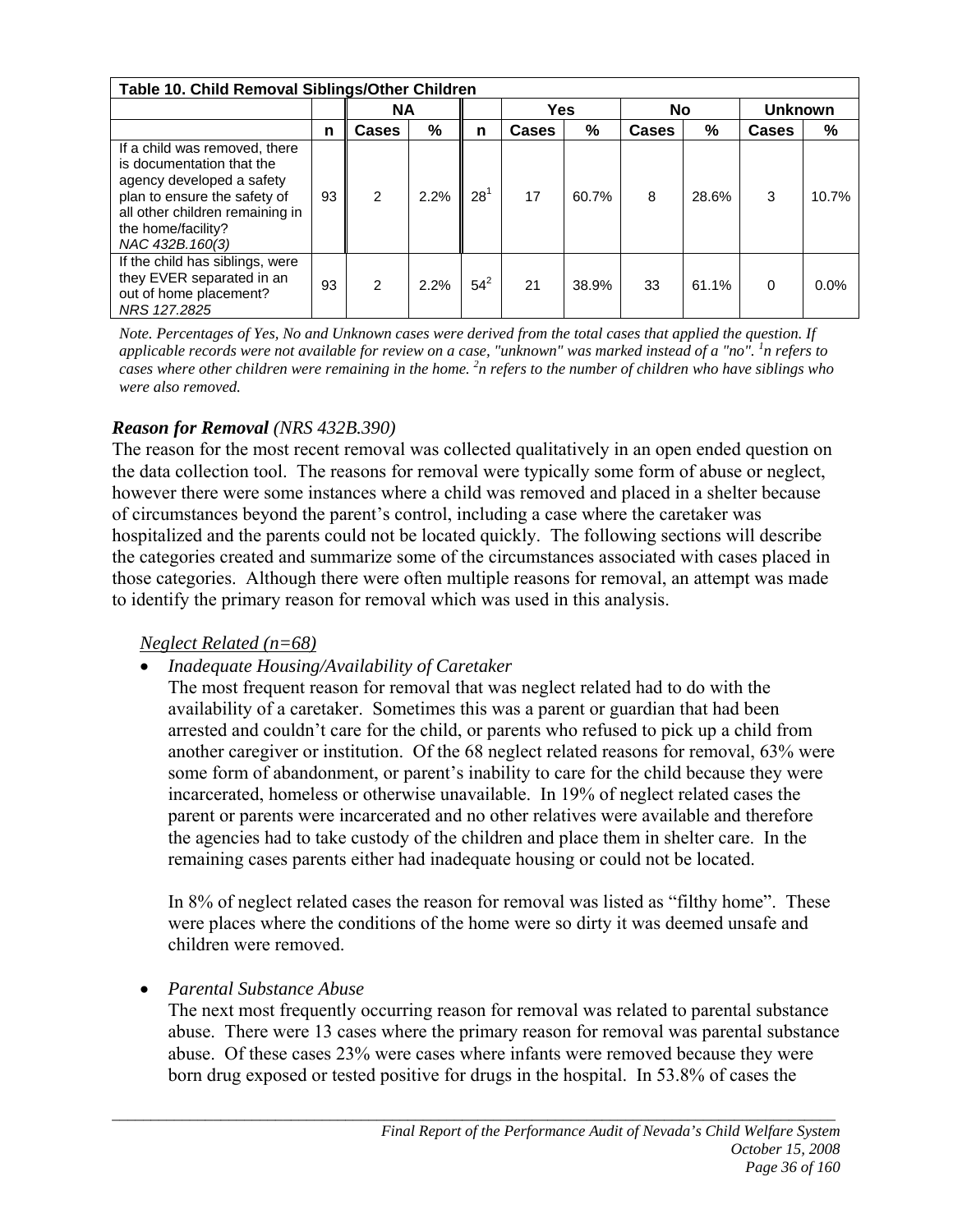parent was seen intoxicated in public, or was so intoxicated that they could not care for the child and child protective services was called. The remaining cases were families that had previous contact with the child welfare system and were given instructions and resources to be clean and sober, but had failed to follow through so children were removed.

### • *Lack of Supervision/Medical Neglect*

In the remaining neglect related cases children were removed from their homes because of a gross lack of appropriate supervision creating an unsafe environment or the parent/guardian not getting appropriate medical care for their children. There were 8% of all neglect related cases that fell into this particular category.

## *Abuse Related (n=25)*

• *Sexual/Emotional Abuse* 

Of the 25 cases where the reason for the most recent removal was abuse, one fifth of them were because of allegations of either sexual or emotional abuse. In 60% of the cases the alleged perpetrator was not a biological parent. In these cases it was a parent's significant other, a neighbor, or an adoptive parent. In the other 40% of cases the perpetrator was a biological parent. All but one of these reasons for removal were allegations of sexual abuse, the remaining reason was emotional abuse.

• *Physical Abuse* 

The remaining 80% of abuse related reasons for removal were allegations of physical abuse. These were either allegations where a parent could not explain an injury or bruise, or where the children or other concerned adult was alleging physical abuse. In 10% of these cases the physical abuse occurred in conjunction with other forms of domestic violence. In 55% of cases there was physical evidence of injury on the child including bruising, swelling, redness and even broken bones. In the majority of these reasons for removal, the parents were the alleged perpetrators second only to the significant others of biological parents.

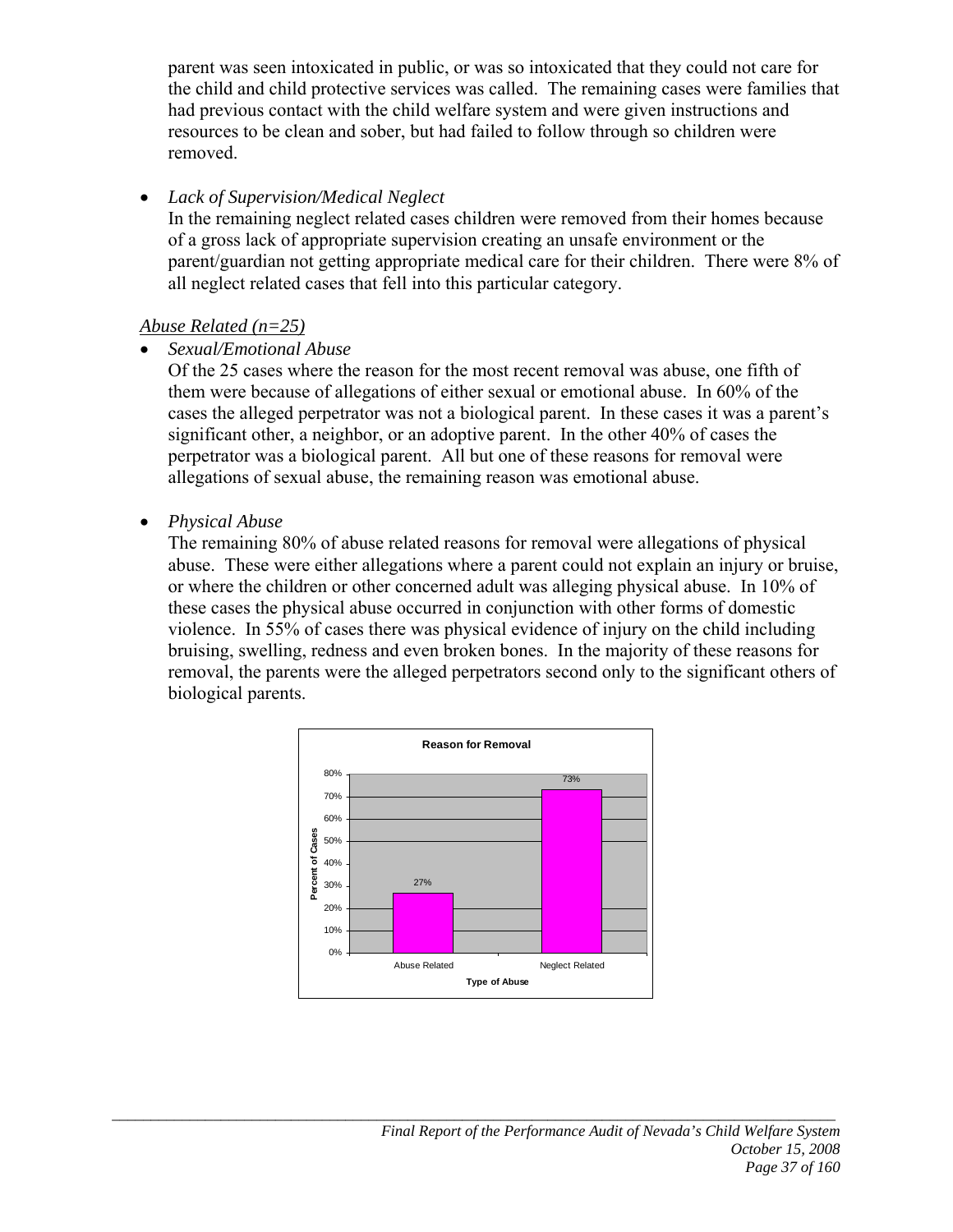### *Placement*

For cases where children were removed from the home, 55.1% of the cases included documentation that the agency did a diligent search to find relative placements, and that 68.2% gave preference to a relative placement. Nearly 72% of cases showed that caseworkers are requesting placements in consideration with distance to the parent/caregiver if that suits the best interest of the child. However, improvements could be made in efforts to place the child near home (49.4%). Very few children were placed in a home out of state (8.6%) and for those children, quarterly update reports were not found in the case documentation.

|                                                                                                                                                                                                                                                                                                                                        | Table 11. Child Removal - Placement |                 |           |    |       |            |              |       |                |       |
|----------------------------------------------------------------------------------------------------------------------------------------------------------------------------------------------------------------------------------------------------------------------------------------------------------------------------------------|-------------------------------------|-----------------|-----------|----|-------|------------|--------------|-------|----------------|-------|
|                                                                                                                                                                                                                                                                                                                                        |                                     |                 | <b>NA</b> |    |       | <b>Yes</b> |              | No    | <b>Unknown</b> |       |
|                                                                                                                                                                                                                                                                                                                                        | n                                   | <b>Cases</b>    | $\%$      | n  | Cases | %          | <b>Cases</b> | %     | <b>Cases</b>   | %     |
| If the child was removed<br>from the home, is there<br>documentation that the<br>agency:                                                                                                                                                                                                                                               |                                     |                 |           |    |       |            |              |       |                |       |
| conducted a diligent<br>$\bullet$<br>search to find relatives?                                                                                                                                                                                                                                                                         | 93                                  | 10 <sup>1</sup> | 10.8%     | 78 | 47    | 60.3%      | 28           | 35.9% | 8              | 10.3% |
| gave preference in<br>$\bullet$<br>placement to a relative<br>who was suitable and<br>able to provide<br>care/guidance,<br>regardless of whether<br>the relative resided<br>within the State.<br>NRS 432B.390(7)                                                                                                                       | 93                                  | 15 <sup>1</sup> | 16.1%     | 78 | 38    | 48.7%      | 25           | 32.1% | 15             | 19.2% |
| submitted a plan to the<br>$\bullet$<br>court designed to<br>achieve placement in a<br>safe setting as near the<br>residence of the<br>parent(s)/caregiver(s),<br>as is consistent with the<br>best interests and<br>special needs of the<br>child, including a<br>description of where the<br>child should be placed?<br>NRS 432B.540 | 93                                  | 8 <sup>1</sup>  | 8.6%      | 85 | 58    | 68.2%      | 15           | 17.6% | 12             | 14.1% |
| Was the child placed in a<br>facility, other than under an<br>emergency admission,<br>WITHOUT a court order?<br>NRS 432B.6077                                                                                                                                                                                                          | 93                                  | 3 <sup>2</sup>  | 3.2%      | 90 | 3     | 3.3%       | 86           | 95.6% | 1              | 1.1%  |
| If temporary placement was<br>necessary, is there<br>documentation that efforts<br>were made to place the child<br>as close to home as<br>possible?<br>NAC 432B.220                                                                                                                                                                    | 93                                  | 12 <sup>1</sup> | 12.9%     | 79 | 39    | 49.4%      | 39           | 49.4% | 3              | 3.8%  |
| If temporary placement was<br>necessary, is there<br>documentation that<br>immediate plans were made<br>to return the child to their<br>home?<br>NAC 432B.220                                                                                                                                                                          | 93                                  | 12 <sup>1</sup> | 12.9%     | 79 | 51    | 64.6%      | 27           | 34.2% | 3              | 3.8%  |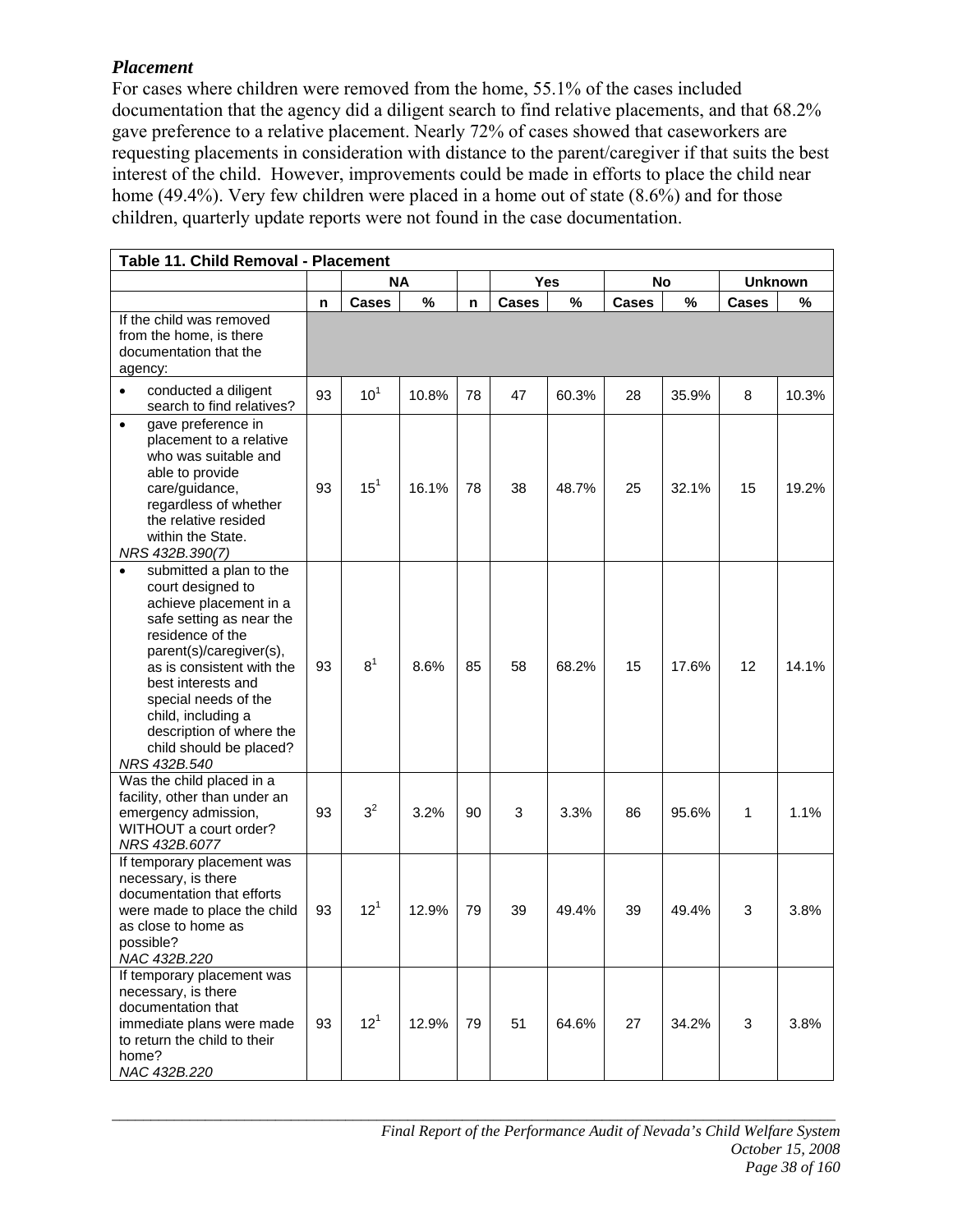| Table 11. Child Removal – Placement Continued                                                                                                                                                                                                                                                                                                                                                                                                                                                                                   |    |                |       |    |              |         |       |       |                |       |
|---------------------------------------------------------------------------------------------------------------------------------------------------------------------------------------------------------------------------------------------------------------------------------------------------------------------------------------------------------------------------------------------------------------------------------------------------------------------------------------------------------------------------------|----|----------------|-------|----|--------------|---------|-------|-------|----------------|-------|
|                                                                                                                                                                                                                                                                                                                                                                                                                                                                                                                                 |    |                | ΝA    |    | Yes          |         | No    |       | <b>Unknown</b> |       |
|                                                                                                                                                                                                                                                                                                                                                                                                                                                                                                                                 | n  | <b>Cases</b>   | %     | n  | <b>Cases</b> | %       | Cases | %     | <b>Cases</b>   | %     |
| Regarding the child's most<br>recent removal, was the child<br>placed in a home out of state or<br>out of the agency's jurisdiction?                                                                                                                                                                                                                                                                                                                                                                                            | 93 | 0              | 0.0%  | 93 | 8            | 8.6%    | 85    | 91.4% | $\Omega$       | 0.0%  |
| If yes, are the quarterly<br>update reports<br>documenting child well-<br>being in the case file?                                                                                                                                                                                                                                                                                                                                                                                                                               | 8  | 1 <sup>3</sup> | 12.5% |    | $\Omega$     | $0.0\%$ | 6     | 85.7% |                | 14.3% |
| Note. Percentages of Yes, No and Unknown cases were derived from the total cases that applied the question. If<br>applicable records were not available for review on a case, "unknown" was marked instead of a "no". From the 93<br>cases, 2 cases were ICPC cases and did not apply to any of the questions in this table with the exception of the last<br>two questions.<br><sup>1</sup> Child was returned home or child was in juvenile detention.<br><sup>2</sup> Court order was not necessary due to voluntary removal |    |                |       |    |              |         |       |       |                |       |

*3 Quarterly Updates were not due at the time of the case review.* 

Data were also collected regarding the type of placements used for children in the cases selected for this review. The data tool collected information on the type of placement and dates for when the child was in the given placement. Researchers did not notice a substantial amount of change in placement where this was not explained and/or warranted. If excessive changes were noted the information would have been captured in the "Notes" section of the tool and analyzed later in this section. Table 12 below illustrates the types of placements and average time in each type of placement.

| Table 12: Out of Home Placements - Length of Stay (days) |                |                |         |  |  |  |  |  |  |  |
|----------------------------------------------------------|----------------|----------------|---------|--|--|--|--|--|--|--|
|                                                          | <b>Minimum</b> | <b>Maximum</b> | Average |  |  |  |  |  |  |  |
| <b>Foster Homes</b>                                      |                | 536            | 112.62  |  |  |  |  |  |  |  |
| <b>Shelter Homes</b>                                     |                | 367            | 44.29   |  |  |  |  |  |  |  |
| <b>Relative Placements</b>                               | 2              | 2193           | 218.6   |  |  |  |  |  |  |  |
| Child Haven                                              | O              | 58             |         |  |  |  |  |  |  |  |
| Kids Kottage                                             |                | 366            | 25.7    |  |  |  |  |  |  |  |
| Hospital                                                 |                | 188            | 36.2    |  |  |  |  |  |  |  |
| Non-Relative Placement                                   | 25             | 89             | 57      |  |  |  |  |  |  |  |
| <b>Parental Placement</b>                                | 61             | 303            | 150.14  |  |  |  |  |  |  |  |
| Independent Living                                       | 65             | 153            | 112.7   |  |  |  |  |  |  |  |
| <b>Runaway Status</b>                                    |                | 16             | 6.7     |  |  |  |  |  |  |  |

# **Case Planning**

Case plans are designed to outline specific tasks parents must complete in order for the child to return home or to outline other permanency goals. The case plan specifies objectives such as obtaining and/or maintaining employment, adequate housing, substance abuse counseling, domestic violence assessment and counseling, or other objectives related to child safety. The case plan should also include barriers to providing a safe environment for the child, strengths of the family, and a description of the type of home/institution in which the child is placed. The case plan is a legal document.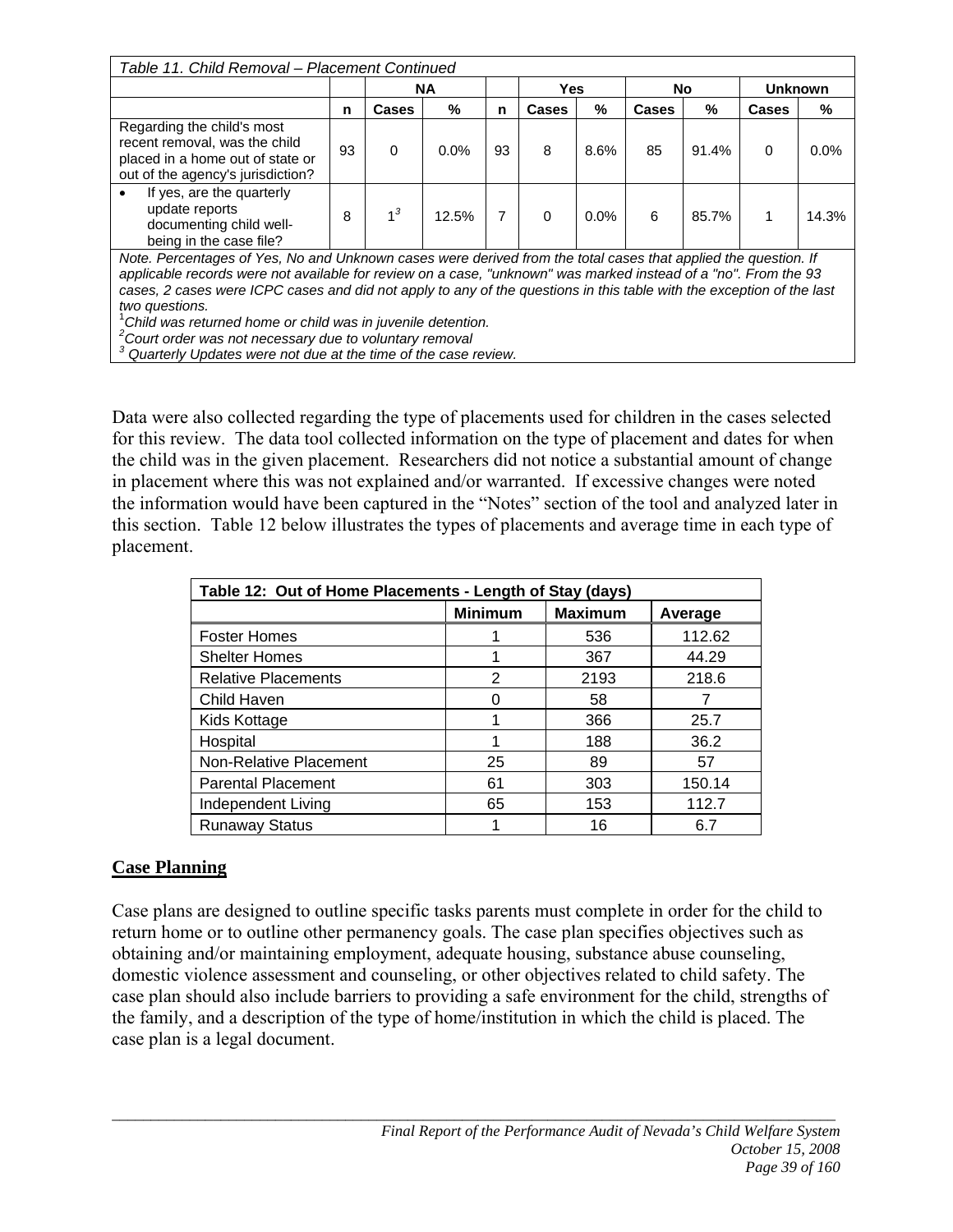This section was analyzed using only permanency cases (77). Of those cases, 3 cases were not applicable to this analysis. Two of those cases were voluntary placement so a case plan was not required. One of the cases was very recent and the deadline for the case plan to be submitted was after the date of the case review. For the remaining 74 cases, 81% had a case plan in the file, while 17.6% of the cases did not have a documented case plan that could be located by the reviewers. One case (1.4%) was identified as unknown where the documentation of a case plan was not able to be determined because the paper file was sent to another office to be archived and was not available for review. The analyses for the remaining questions were conducted on the 60 case files that did have a case plan. For a few questions (i.e. siblings, education, adoption) the content is not applicable to all cases and so the final percentages are based on the number of cases to which the question applied.

|           | Table 13: Case Plan Inclusions (NAC 432B.190(2) & NAC 432B.400)                                                                             |    |                |          |    |              |            |                |       |                |      |  |  |
|-----------|---------------------------------------------------------------------------------------------------------------------------------------------|----|----------------|----------|----|--------------|------------|----------------|-------|----------------|------|--|--|
|           |                                                                                                                                             |    | N/A            |          |    |              | <b>Yes</b> | <b>No</b>      |       | <b>Unknown</b> |      |  |  |
|           |                                                                                                                                             | n  | <b>Cases</b>   | $\%$     | n  | <b>Cases</b> | $\%$       | <b>Cases</b>   | %     | <b>Cases</b>   | %    |  |  |
| file?     | Is there a case plan in the                                                                                                                 | 77 | 3 <sup>1</sup> | $\Omega$ | 74 | 60           | 79.3%      | 13             | 17.6% | 1              | 2.4% |  |  |
|           | Does the case plan include:                                                                                                                 |    |                |          |    |              |            |                |       |                |      |  |  |
| $\bullet$ | identification of barriers<br>to providing a safe<br>environment for the<br>child?                                                          | 60 | $\mathbf 0$    | 0.0%     | 60 | 54           | 90.0%      | 6              | 10.0% | $\Omega$       | 0.0% |  |  |
| $\bullet$ | identification of<br>strengths of the family?                                                                                               | 60 | $\mathbf 0$    | 0.0%     | 60 | 54           | 90.0%      | 6              | 10.0% | $\Omega$       | 0.0% |  |  |
| $\bullet$ | clarification of<br>responsibilities to<br>address barriers?                                                                                | 60 | $\mathbf 0$    | 0.0%     | 60 | 58           | 96.7%      | $\overline{2}$ | 3.3%  | $\mathbf 0$    | 0.0% |  |  |
| $\bullet$ | overall goals and<br>objectives of the case?                                                                                                | 60 | $\Omega$       | 0.0%     | 60 | 59           | 98.3%      | 1              | 1.7%  | $\Omega$       | 0.0% |  |  |
| $\bullet$ | step-by-step proposed<br>actions/activities of all<br>persons?                                                                              | 60 | $\mathbf 0$    | 0.0%     | 60 | 58           | 96.7%      | $\overline{2}$ | 3.3%  | $\mathbf 0$    | 0.0% |  |  |
| $\bullet$ | description of services<br>offered/provided to<br>prevent removal or to<br>reunify the family of the<br>child?                              | 60 | $\mathbf 0$    | 0.0%     | 60 | 51           | 85.0%      | 9              | 15.0% | $\mathbf 0$    | 0.0% |  |  |
| $\bullet$ | description of the type<br>of home/institution in<br>which the child is<br>placed, including safety<br>and appropriateness of<br>placement? | 60 | 3 <sup>2</sup> | 5.0%     | 57 | 49           | 86.0%      | 8              | 14.0% | $\mathbf 0$    | 0.0% |  |  |
| $\bullet$ | description of efforts<br>that will be made to<br>place siblings together?                                                                  | 60 | 32             | 53.3%    | 28 | 16           | 57.1%      | 12             | 42.9% | $\Omega$       | 0.0% |  |  |
| $\bullet$ | plan for family visitation,<br>including visiting<br>siblings if siblings are<br>not residing together?                                     | 60 | 3 <sup>2</sup> | 5.0%     | 53 | 40           | 75.5%      | 13             | 24.5% | 4              | 7.5% |  |  |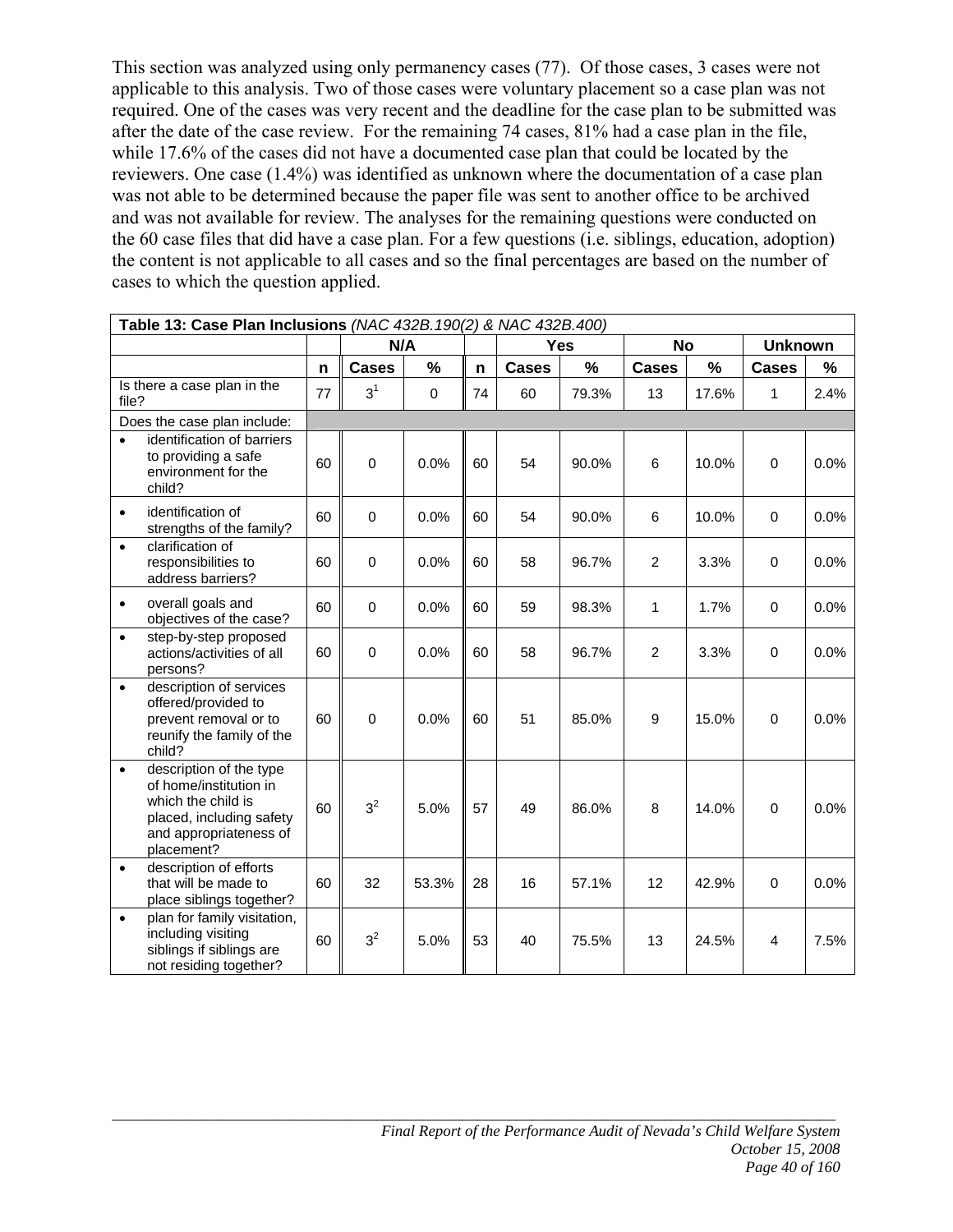|           | Table 13: Case Plan Inclusions Continued                                                                                                                   |    |              |       |    |              |        |          |       |                |      |
|-----------|------------------------------------------------------------------------------------------------------------------------------------------------------------|----|--------------|-------|----|--------------|--------|----------|-------|----------------|------|
|           |                                                                                                                                                            |    |              | N/A   |    |              | Yes    | No       |       | <b>Unknown</b> |      |
|           |                                                                                                                                                            | n  | <b>Cases</b> | %     | n  | <b>Cases</b> | %      | Cases    | %     | Cases          | %    |
|           | (if goal is adoption or<br>placement in another<br>permanent home)<br>description of steps to<br>finalize including<br>recruitment of adoptive<br>parents? | 60 | 59           | 96.7% |    | 1            | 100.0% | $\Omega$ | 0.0%  | 0              | 0.0% |
| $\bullet$ | statement indicating the<br>proximity of the school<br>in which child enrolled<br>at the time was<br>considered a factor?                                  | 60 | $34^{3}$     | 56.7% | 26 | 5            | 19.2%  | 20       | 76.9% | $\Omega$       | 0.0% |
|           | specified timeline for<br>completing goals,<br>objectives and<br>activities?                                                                               | 60 | $\Omega$     | 0.0%  | 60 | 48           | 80.0%  | 12       | 20.0% | $\Omega$       | 0.0% |
| $\bullet$ | approval by the case<br>worker's supervisor?                                                                                                               | 60 | $\Omega$     | 0.0%  | 60 | 33           | 55.0%  | 24       | 40.0% | 3              | 5.0% |
|           | updates at least every<br>6 months?                                                                                                                        | 60 | 11           | 18.3% | 49 | 9            | 18.4%  | 39       | 79.6% | 1              | 2.0% |

*Note: Percentages of Yes, No and Unknown cases were derived from the total cases that applied the question. If applicable records were not available for review on a case, "unknown" was marked instead of a "no".*  1

 *Plan is not yet required.* 

2  *Children are in the home.*  <sup>3</sup>*Only applicable if child was K-12.*

Certain aspects of the case plan were consistently represented (present at least 90.0% of cases) across case workers and agencies such as:

- the identifications of barriers to providing a safe environment;
- responsibilities to address barriers;
- overall goals and objectives;
- family strengths;
- step by step actions for each individual involved;
- detailed description of adoption strategies if that is the goal for that child: and
- documentation of an annual review.

Components that were found in at least 75% of cases included:

- plan for visitation with siblings;
- specific timelines to complete objectives;
- documentation of a plan for permanent placement within 12 months of removal;
- documented evidence that parents were encouraged to participate in the development of the plan; and
- if the child was over 16, there was documented efforts to provide services to the child to live independently.

Other areas assessed were not documented consistently and could use some attention for improvement. These areas included:

- documenting efforts to place siblings together;
- statements of health and education records;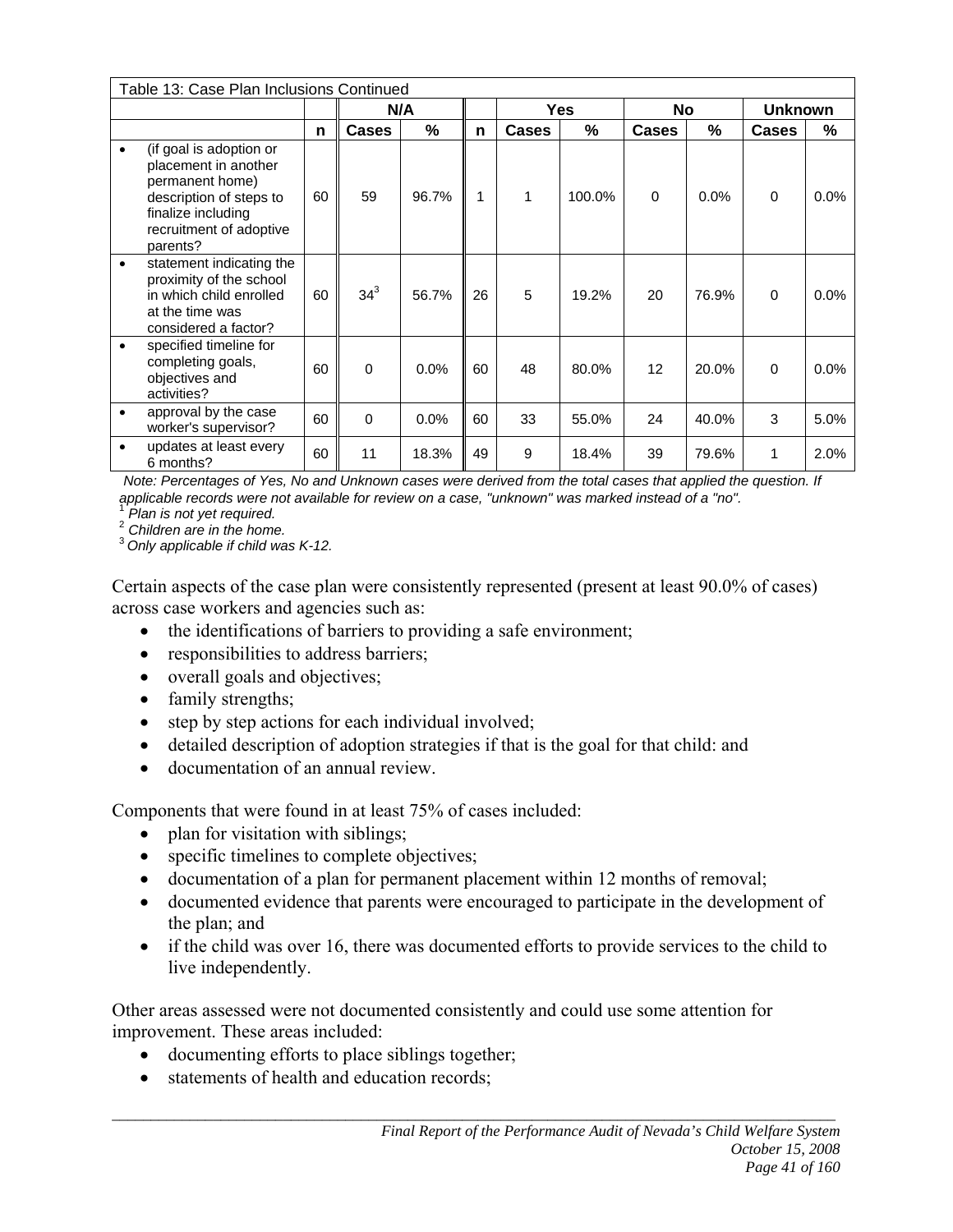- indication of the proximity of the school;
- approval by a supervisor (assessed by a signature from the supervisor on the case plan);
- formal updates every 6 months;
- separate case plans written for each parent involved;
- completion of the case plan within 45 days of removal; and
- if a concurrent plan existed, documentation to address if both plans progressed simultaneously.

Documented permanency goals were also reviewed. The audit found that the majority of children had a main goal of reunification (70.0%) with their parents/guardians. The next most common permanency goals were maintenance with the home after returning with legal guardians (18.3%), placed with an alternative legal guardian or relative (5.0%), adoption (3.3%), independent living (1.7%), or other permanency living arrangement (1.7%).

| <b>Table 14: Case Plan Completion</b>                                                                                                                                                                                                        |    |                |        |             |              |            |              |           |                |      |  |  |
|----------------------------------------------------------------------------------------------------------------------------------------------------------------------------------------------------------------------------------------------|----|----------------|--------|-------------|--------------|------------|--------------|-----------|----------------|------|--|--|
|                                                                                                                                                                                                                                              |    |                | N/A    |             |              | <b>Yes</b> |              | <b>No</b> | <b>Unknown</b> |      |  |  |
|                                                                                                                                                                                                                                              | n  | <b>Cases</b>   | $\%$   | n           | <b>Cases</b> | %          | <b>Cases</b> | %         | <b>Cases</b>   | %    |  |  |
| There is a separate<br>plan written for each<br>parent/caregiver?                                                                                                                                                                            | 60 | 6 <sup>1</sup> | 10.0%  | 54          | 21           | 38.9%      | 31           | 57.4%     | $\overline{2}$ | 3.7% |  |  |
| Is there evidence that<br>the<br>parent(s)/caregiver(s)<br>were encouraged to<br>and/or participated in<br>the development of the<br>case plan?<br>NAC 432B.190(3)                                                                           | 60 | 1 <sup>2</sup> | 1.7%   | 59          | 48           | 81.4%      | 10           | 16.9%     | 1              | 1.7% |  |  |
| If reasonable efforts<br>were waived, was a<br>judicial review held<br>within 30 days of<br>removal?<br>NRS 432B.393 (1,3) &<br>NRS 432B.553(1)                                                                                              | 60 | 60             | 100.0% | $\mathbf 0$ | $\mathbf 0$  | 0.0%       | 0            | 0.0%      | $\mathbf 0$    | 0.0% |  |  |
| Did the agency<br>document a plan for<br>the permanent<br>placement of the child<br>within 12 months of<br>when the child was<br>removed (or within 30<br>days of removal if<br>reasonable efforts<br>were not required)?<br>NRS 432B.553(1) | 60 | $\mathbf 0$    | 0.0%   | 60          | 48           | 80.0%      | 11           | 18.3%     | 1              | 1.7% |  |  |
| Is there documentation<br>that the permanency<br>plan was reviewed<br>annually? NRS432B.553                                                                                                                                                  | 60 | 46             | 76.7%  | 14          | 13           | 92.9%      | 0            | 0.0%      | 1              | 7.1% |  |  |
| Was the (first) case<br>plan completed within<br>45 days after the date<br>the child was removed<br>from his/her home?<br>NAC 432B.400                                                                                                       | 60 | $\mathbf 0$    | 0.0%   | 60          | 33           | 55.0%      | 25           | 41.7%     | 2              | 3.3% |  |  |

Table 14: Case Plan Completion Continued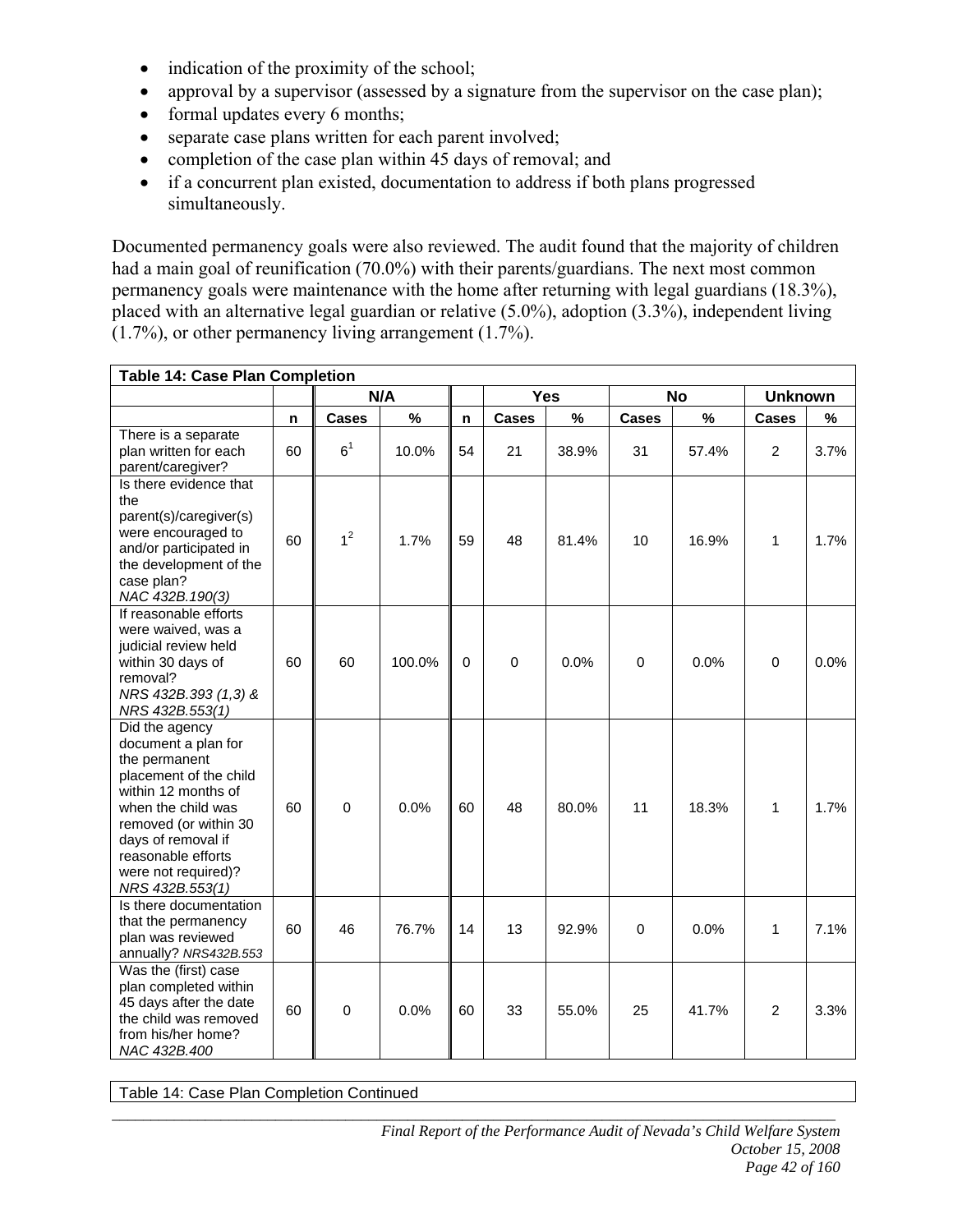|                                                                                                                                                                                                                          |    |              | N/A   |    |              | <b>Yes</b> |              | No    | <b>Unknown</b> |      |
|--------------------------------------------------------------------------------------------------------------------------------------------------------------------------------------------------------------------------|----|--------------|-------|----|--------------|------------|--------------|-------|----------------|------|
|                                                                                                                                                                                                                          | n  | <b>Cases</b> | %     | n  | <b>Cases</b> | %          | <b>Cases</b> | %     | <b>Cases</b>   | %    |
| Is there a concurrent<br>plan?                                                                                                                                                                                           | 60 | 0            | 0.0%  | 60 | 34           | 56.7%      | 23           | 38.3% | 3              | 5.0% |
| If so, is there<br>documentation that<br>both plans are being<br>worked<br>simultaneously?                                                                                                                               | 60 | 26           | 43.3% | 34 | 21           | 61.7%      | 10           | 29.4% | 3              | 8.7% |
| If the child is age 16 or<br>older, is there<br>documentation that the<br>case worker provided<br>services designed to<br>prepare the child to live<br>successfully and<br>independently as an<br>adult?<br>NAC 432B.410 | 60 | 53           | 88.3% | 7  | 6            | 85.7%      | 1            | 14.3% | $\Omega$       | 0.0% |

*Note: Percentages of Yes, No and Unknown cases were derived from the total cases that applied the question. If applicable records were not available for review on a case, "unknown" was marked instead of a "no".*  1

**Only one parent involved.** 

 *Adoption case.*

#### **Provision of Services**

To determine if appropriate services were referred to parents and children, information was gathered from the Family Risk Assessment Protocol (FRAP) and case worker notes in UNITY. From the cases reviewed, the FRAP was used for approximately half of the cases (54.4%).

| <b>Table 15. Assessment of Need</b>                                          |        |              |       |              |           |                |         |
|------------------------------------------------------------------------------|--------|--------------|-------|--------------|-----------|----------------|---------|
|                                                                              |        |              | Yes   |              | <b>No</b> | <b>Unknown</b> |         |
|                                                                              | n      | <b>Cases</b> | %     | <b>Cases</b> | %         | <b>Cases</b>   | $\%$    |
| Was the Family Risk Assessment<br>Protocol (FRAP) used?                      | 195    | 106          | 54.4% | 68           | 34.9%     | 21             | 10.8%   |
| Were any services offered to the child's<br>parents? NRS 432B.240 & 432B.405 | 195    | 121          | 62.1% | 74           | 37.9%     | 0              | $0.0\%$ |
| Were the services utilized linked to the<br>FRAP?                            | $65^1$ | 54           | 83.1% | 11           | 16.9%     | 16             | 24.6%   |
| Were there follow-up risk assessments<br>done? NAC 432B.180                  | 195    | 10           | 5.1%  | 163          | 83.6%     | 22             | 11.3%   |

*1 This number indicates the total number of applicable cases, those where the FRAP was used and services were offered.* 

#### *Family Services*

Services were offered to families more often if a child had been removed from the home (80.6%) or if the case was a Permanency case (84.6%) compared to an investigation case (47.0%). In most situations (83.1%), services recommended to the parents were linked to the FRAP. Table 16 shows the number of parents who were referred for various services, as well as those that received direct assistance and the number of parents that actually used the services. All information was collected during the case file reviews. Referrals were noted when the case notes indicated that a referral for services had been provided, direct assistance was defined as an instance where the worker or agency actually paid for the services or enrolled them in services, and utilization was defined as the documented use (attendance, acceptance, etc) of the services.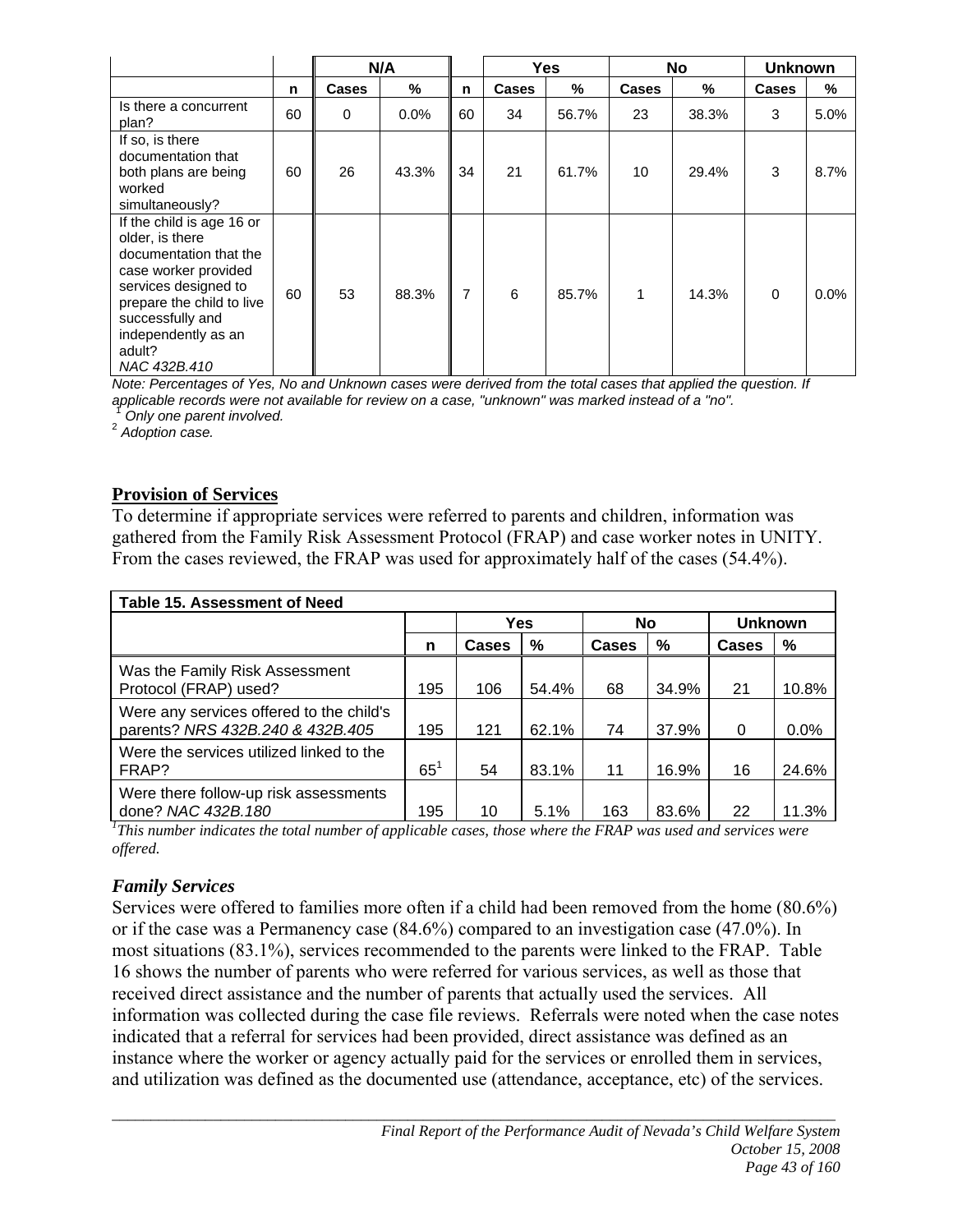| <b>Table 16: Family Services</b>       |                |                 |                |                          |       |                    |  |  |  |  |  |
|----------------------------------------|----------------|-----------------|----------------|--------------------------|-------|--------------------|--|--|--|--|--|
| <b>Services Offered to the Child's</b> |                | <b>Referral</b> |                | <b>Direct Assistance</b> |       | <b>Utilization</b> |  |  |  |  |  |
| <b>Parents:</b>                        | Count          | Percent*        | Count          | Percent*                 | Count | Percent*           |  |  |  |  |  |
| Substance Abuse                        | 49             | 40.5%           | 6              | 5.0%                     | 26    | 21.5%              |  |  |  |  |  |
| Housing                                | 15             | 12.4%           | 6              | 5.0%                     | 9     | 7.4%               |  |  |  |  |  |
| Parenting classes                      | 52             | 43.0%           | 5              | 4.1%                     | 32    | 26.4%              |  |  |  |  |  |
| Daycare                                | 6              | 5.0%            | 6              | 5.0%                     |       | 5.8%               |  |  |  |  |  |
| Homemaker services                     | 3              | 2.5%            | $\overline{2}$ | 1.7%                     | 1     | 0.8%               |  |  |  |  |  |
| Domestic violence counseling           | 23             | 19.0%           | 3              | 2.5%                     | 14    | 11.6%              |  |  |  |  |  |
| Mental health counseling               | 39             | 32.2%           | 10             | 8.3%                     | 26    | 21.5%              |  |  |  |  |  |
| <b>Emergency Fund grants</b>           | 9              | 7.4%            | 10             | 8.3%                     | 9     | 7.4%               |  |  |  |  |  |
| Welfare agency (Food stamps, TANF)     | 22             | 18.2%           | 4              | 3.3%                     | 5     | 4.1%               |  |  |  |  |  |
| Health care-Parent/caregiver           | 2              | 1.7%            | 4              | 3.3%                     | 1     | 0.8%               |  |  |  |  |  |
| Health care-Child                      | 8              | 6.6%            | 3              | 2.5%                     | 7     | 5.8%               |  |  |  |  |  |
| Anger Management                       | 13             | 10.7%           | 3              | 2.5%                     | 12    | 9.9%               |  |  |  |  |  |
| <b>Public Health Nurse</b>             | 3              | 2.5%            | $\overline{2}$ | 1.7%                     | 4     | 3.3%               |  |  |  |  |  |
| Transportation                         | 13             | 10.7%           | 17             | 14.0%                    | 14    | 11.6%              |  |  |  |  |  |
| Job training                           | $\overline{2}$ | 1.7%            | 3              | 2.5%                     | 3     | 2.5%               |  |  |  |  |  |

*\* Percents in this table are based on the total number of affirmative responses out of the total number of cases where services were offered to the parents (n=122)* 

This chart does not include services provided to children or to foster parents/relative placements. Information for this chart was obtained from case notes. Documentation of services through case notes makes assessment of service delivery and use very difficult to track and may be an underestimate of the case workers efforts. It is suggested that a new system of tracking service referrals and use is developed that will provide accurate information. It is important to also document whether lack of use is due to waiting list or unavailability of needed services. This will allow the agency to fully understand what services are most needed and used by clients and can provide strong grounds for new service implementation.

### *Child Services*

Three areas were assessed regarding services for the child: mental health, medical, and educational needs.

• *Mental Health* 

The FRAP identified 13.2% of the children screened as possibly needing additional mental health services and 23.1% were identified using other risk assessments. (For the time frame under review, the FRAP was not consistently used as the risk assessment.) For the children identified as needing mental health services, approximately 85% were referred for services and 55% were documented to have received services. Missing referrals could be due to a child who is currently in treatment and does not need a referral, an undocumented referral, or a lack of a referral. The extent of referrals and use of service were difficult to determine based on the method of documentation (in case notes).

| <b>Table 17: Children's Mental Health Services</b> |   |       |     |              |   |              |   |  |  |  |
|----------------------------------------------------|---|-------|-----|--------------|---|--------------|---|--|--|--|
|                                                    |   |       | Yes | No           |   | Unknown      |   |  |  |  |
|                                                    | × | Cases | %   | <b>Cases</b> | % | <b>Cases</b> | % |  |  |  |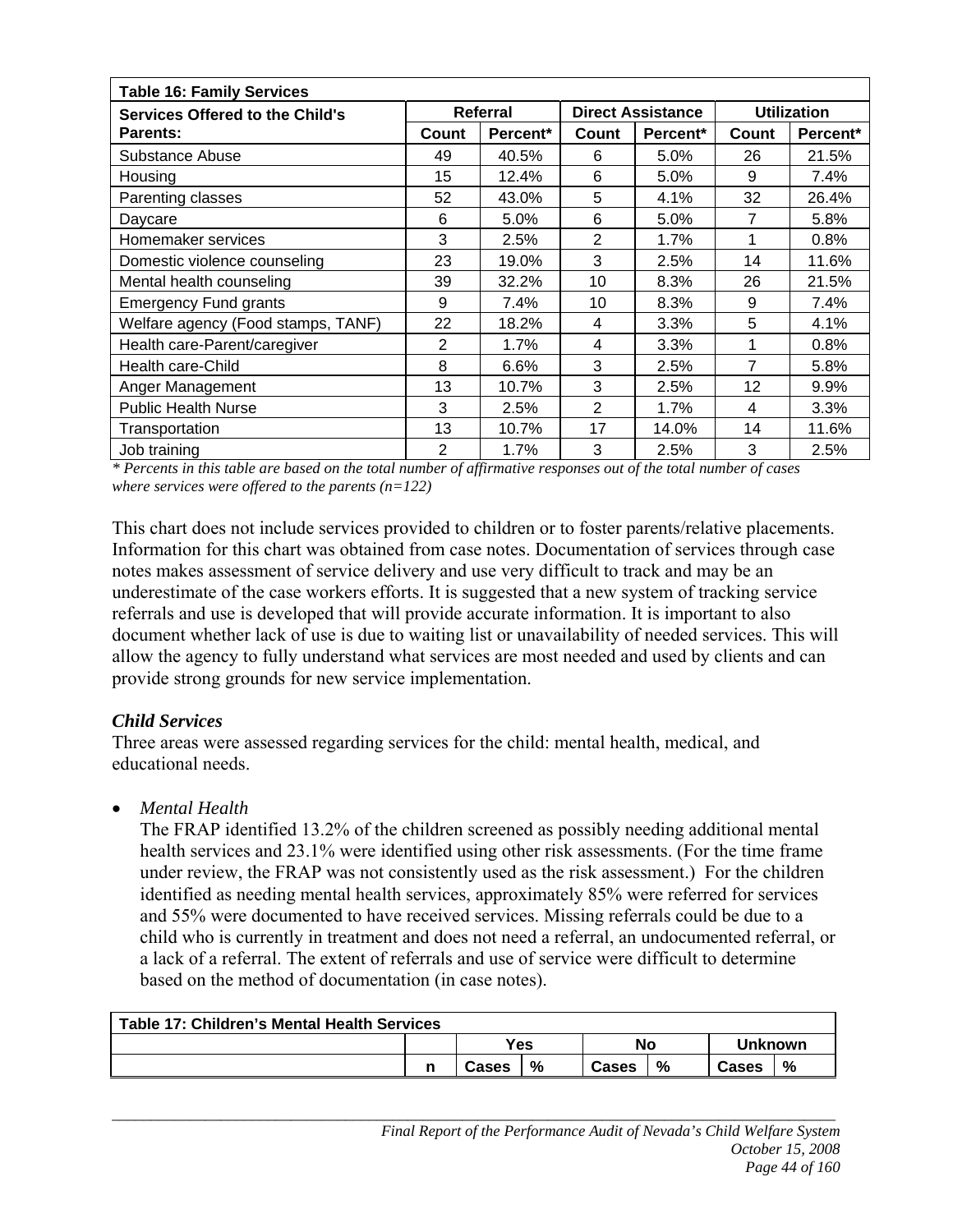| Were any mental health needs<br>identified through the FRAP?                           | 106 <sup>1</sup> | 14 | 13.2% | 89  | 84.0%   | 3  | 2.8%  |
|----------------------------------------------------------------------------------------|------------------|----|-------|-----|---------|----|-------|
| Were mental health needs identified<br>through any other means other than the<br>FRAP? | 195              | 45 | 23.1% | 147 | 75.4%   | 3  | 1.5%  |
|                                                                                        |                  |    |       |     |         |    |       |
| If Questions #1 and #2 are Yes, was a<br>mental health screening performed?            | 52               | 24 | 46.2% | 12  | 23.1%   | 16 | 30.8% |
| Was the child referred for mental health                                               |                  |    |       |     |         |    |       |
| services?                                                                              | 52               | 44 | 84.6% | 7   | 13.4%   |    | 1.9%  |
| Did the child receive recommended<br>mental health services?                           | 44               | 24 | 54.5% | 4   | $9.0\%$ | 16 | 36.3% |

<sup>1</sup>This chart shows a difference in the total n for each question. The first n is only those cases where a FRAP was *documented as used. The second question is for all cases. The next two are only those cases where mental health needs were identified. The final n in this chart indicates the total number of cases where needs were identified and the child was referred for services.* 

• *Medical* 

An Early and Periodic Screening, Diagnosis and Treatment (EPSDT) test, also known as a well check, is typically performed when a child is removed from the home and is required for all children entering the foster care system. Regarding children removed from the home, almost 40% had received EPSDT services. There were 30 cases where the child was placed into a foster home and 56.7% of those cases had a documented EPSDT. The EPSDT policy was not implemented until May of 2006 and the current review examines removals that may have occurred prior to this date. The data presented here may underestimate the true number of children removed from the home that receive EPSDT services after the policy had been implemented. Regarding documentation of health issues, a small percentage of the cases (8.2%) record detailed prescription medication, however, it is impossible to determine from the case review if medication is not being reported in UNITY. When a child is not with their parent/guardian, the agency seems to be utilizing in person visits and phone calls to update the parents concerning their child's health.

| <b>Table 18: Children's Medical Services</b>                                                                                                                               |     |              |       |              |       |                |       |
|----------------------------------------------------------------------------------------------------------------------------------------------------------------------------|-----|--------------|-------|--------------|-------|----------------|-------|
|                                                                                                                                                                            |     | Yes          |       | <b>No</b>    |       | <b>Unknown</b> |       |
|                                                                                                                                                                            | n   | <b>Cases</b> | %     | <b>Cases</b> | %     | <b>Cases</b>   | ℅     |
| Was an EPSDT (well check) done?                                                                                                                                            | 93' | 37           | 39.8% | 42           | 45.2% | 14             | 15.1% |
| Is there documentation of the child's prescription<br>medications?                                                                                                         | 195 | 16           | 8.2%  | 179          | 91.8% | 0              | 0.0%  |
| What types of documentation are included in the<br>case file to indicate that the agency is engaging<br>the parent(s)/caregiver(s) regarding their child's<br>health care? |     |              |       |              |       |                |       |
| <b>Parent Letter</b><br>٠                                                                                                                                                  | 77  | 3            | 3.9%  |              |       |                |       |
| Parent Phone Call<br>$\bullet$                                                                                                                                             | 77  | 28           | 36.4% |              |       |                |       |
| Parent In Person<br>$\bullet$                                                                                                                                              | 77  | 33           | 42.9% |              |       |                |       |
| <b>Parent Transportation</b>                                                                                                                                               | 75  | 5            | 6.7%  |              |       |                |       |
| <b>Parent Consent</b>                                                                                                                                                      | 63  | 0            | 0.0%  |              |       |                |       |

<sup>1</sup>*This number represented children who were ever removed from the home.* 

• *Educational* For children who are of school age, 22.4% have school records in their file and only 6.5% were referred for an educational assessment, but not all the assessments were recorded in the file. For the children who had to change schools (n=11), 7 of the children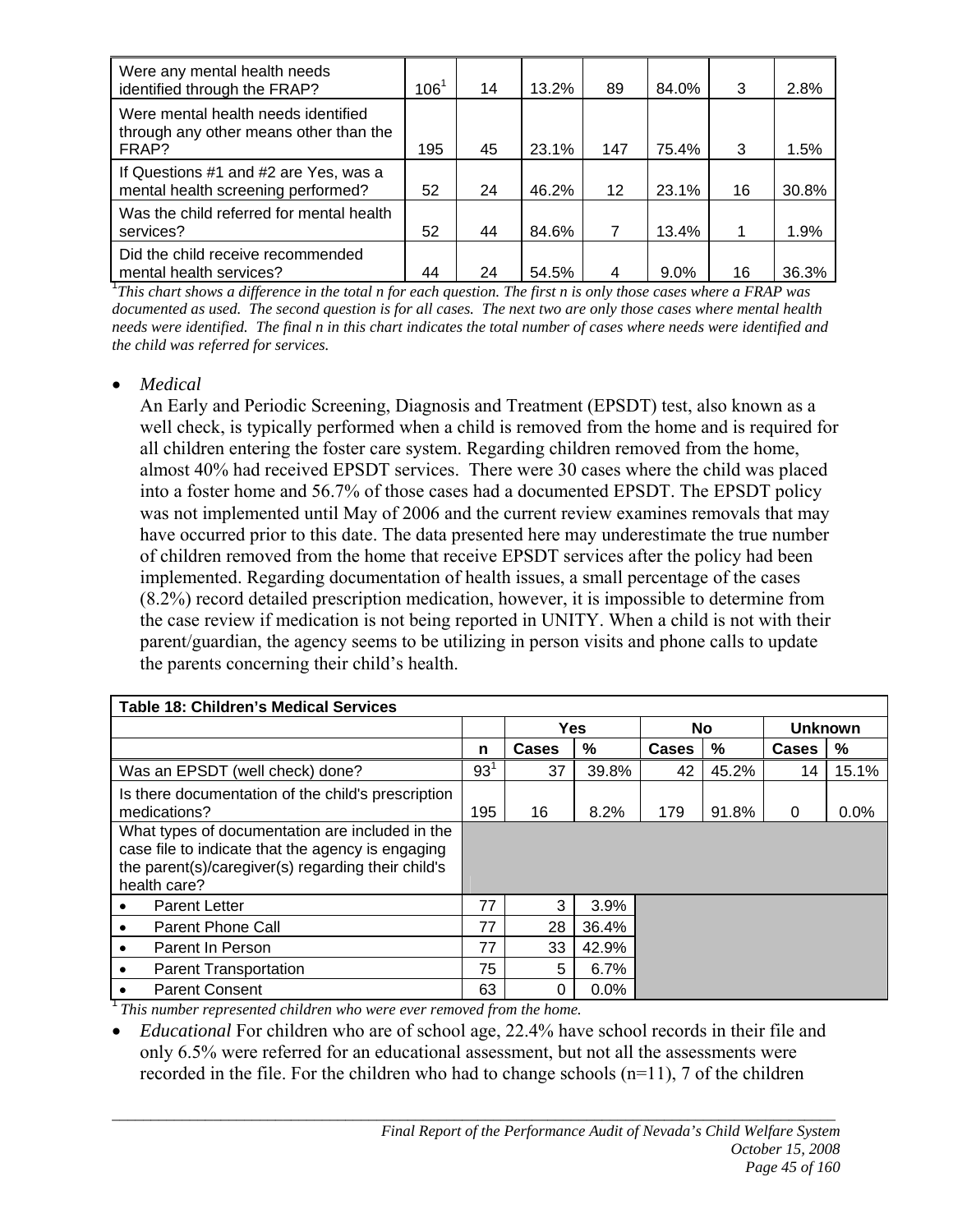changed schools twice, 2 changed once and 2 changed three times. Currently, workers are documenting efforts to keep the child enrolled in the original school or why a change of schools is needed just under half of the time (42.9%).

| <b>Table 19: Children's Educational Services</b>                                                                                                                                                                                               |        |              |       |              |       |              |         |  |
|------------------------------------------------------------------------------------------------------------------------------------------------------------------------------------------------------------------------------------------------|--------|--------------|-------|--------------|-------|--------------|---------|--|
|                                                                                                                                                                                                                                                |        |              | Yes   |              | No    |              | Unknown |  |
|                                                                                                                                                                                                                                                | n      | <b>Cases</b> | %     | <b>Cases</b> | %     | <b>Cases</b> | %       |  |
| Are copies of the school records in the case<br>file? NAC $432B.400(2)(q)$                                                                                                                                                                     | 107    | 24           | 22.4% | 83           | 77.6% | 0            | $0.0\%$ |  |
| Is there documentation in the case file that an<br>educational assessment was requested<br>and/or completed?                                                                                                                                   | 107    | 7            | 6.5%  | 100          | 93.5% | $\Omega$     | 0.0%    |  |
| If yes, is a copy of the assessment in the case<br>file?                                                                                                                                                                                       | 7      | 3            | 42.9% | 4            | 57.1% | 0            | 0.0%    |  |
| If the child was in an out of home placement,<br>was the child enrolled in multiple schools as<br>the result of being in out of home placement?                                                                                                | $35^1$ | 11           | 31.4% | 15           | 42.9% | 9            | 25.7%   |  |
| Is there evidence in the case file that the<br>agency made efforts to keep the child enrolled<br>in his/her original school OR indicated specific<br>reasons why the child should not remain at<br>his/her original school? NAC 432B.400(2)(p) | $35^1$ | 15           | 42.9% | 20           | 57.1% |              | $0.0\%$ |  |

*<sup>1</sup> These totals represent only those cases where the child had been in an out of home placement and was of school age.*

# **Court Reporting**

For several cases, court reports were not available in the file or electronically resulting in an unknown answer. For some of the questions, the total number of cases reviewed for this criteria were less because the question did not apply. For example, if a question is regarding school and the child is not of school age, then the case did not apply and therefore was not included in the analysis for that question. For purposes of this review, the most recent court report and semiannual assessment, as applicable, were utilized to answer the questions in the data collection tool.

Although the majority of the court reports include documentation of reasonable efforts (86.2%), information such as conditions of child's residence, school records, physical and mental health of the child, and family background are documented inconsistently. It was noted that in 12 cases (20.3%) documentation was provided regarding whether or not the child was sent to an emergency medical provider. However, if this type of care was not necessary, it would not be expected to be in the report and by the information provided, determinations were not able to be made whether that level of care was necessary.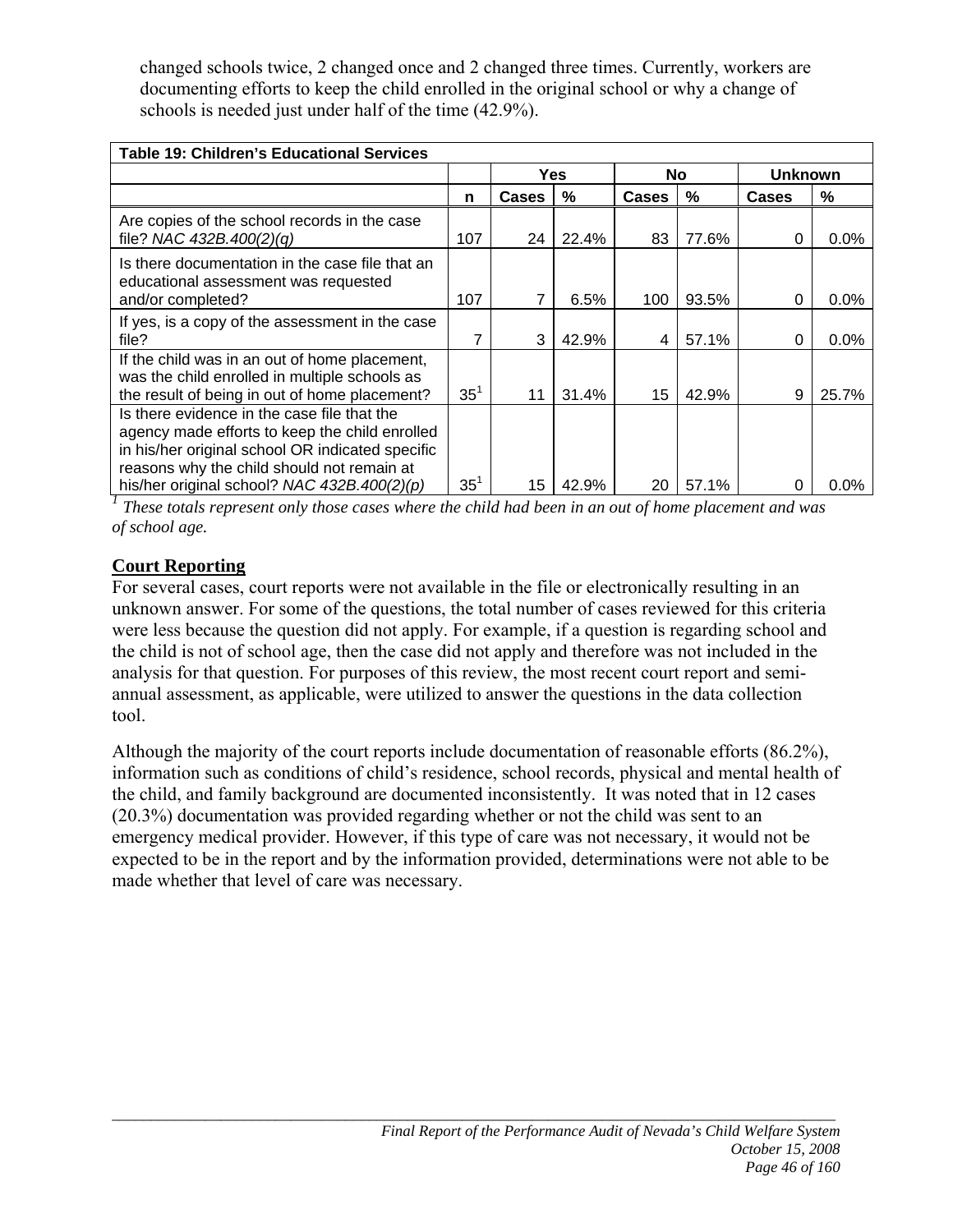| Table 20: Most Recent Court Report for Permanency Cases (NRS 432B.540) |    |              |       |              |       |                |       |  |
|------------------------------------------------------------------------|----|--------------|-------|--------------|-------|----------------|-------|--|
|                                                                        |    | Yes          |       | No           |       | <b>Unknown</b> |       |  |
|                                                                        | n  | <b>Cases</b> | ℅     | <b>Cases</b> | %     | <b>Cases</b>   | %     |  |
| Does the most recent court report address:                             |    |              |       |              |       |                |       |  |
| documented reasonable efforts?<br>$\bullet$                            | 59 | 50           | 84.7% | 3            | 5.0%  | 6              | 10.2% |  |
| conditions of the child's residence?                                   | 59 | 36           | 61.0% | 17           | 28.8% | 6              | 10.2% |  |
| school records?<br>$\bullet$                                           | 38 | 13           | 34.2% | 19           | 50.0% | 6              | 15.8% |  |
| mental health background?                                              | 59 | 28           | 47.5% | 25           | 42.3% | 6              | 10.2% |  |
| physical health background?                                            | 59 | 35           | 59.3% | 18           | 30.5% | 6              | 10.2% |  |
| social background of the family?<br>٠                                  | 59 | 28           | 47.5% | 25           | 42.3% | 6              | 10.2% |  |
| financial situation of the family?<br>$\bullet$                        | 59 | 29           | 49.1% | 24           | 40.7% | 6              | 10.2% |  |

*Note: Percentages of Yes, No and Unknown cases were derived from the total cases that applied the question. If applicable records were not available for review on a case, "unknown" was marked instead of a "no".* 

When examining the most recent semi-annual assessment, documented reasonable efforts are present in the majority of the reports (83.1%), however family functioning, determined risk of reunification with parent/guardian, and family strengths and resources are not documented consistently.

|           | Table 21: Semi-Annual Assessment Reports (NAC 432B.420)                                                                         |    |       |       |              |       |                |       |  |
|-----------|---------------------------------------------------------------------------------------------------------------------------------|----|-------|-------|--------------|-------|----------------|-------|--|
|           |                                                                                                                                 |    | Yes   |       | <b>No</b>    |       | <b>Unknown</b> |       |  |
|           |                                                                                                                                 | n  | Cases | %     | <b>Cases</b> | %     | <b>Cases</b>   | %     |  |
|           | Does the most recent court report include:                                                                                      |    |       |       |              |       |                |       |  |
| $\bullet$ | the current level of functioning of the<br>child's family?                                                                      | 59 | 45    | 76.3% | 6            | 10.2% | 8              | 13.6% |  |
| $\bullet$ | an update of the history of the family as<br>it pertains to the risk which prompted<br>placement of the child into foster care? | 59 | 46    | 78.0% | 5            | 8.5%  | 8              | 13.6% |  |
| $\bullet$ | the current risk to the child if s/he were<br>returned to the custody of his/her<br>parents or legal guardians?                 | 44 | 24    | 54.5% | 12           | 27.3% | 8              | 18.2% |  |
|           | the services required to meet the child's<br>needs?                                                                             | 59 | 35    | 59.3% | 16           | 27.1% | 8              | 13.6% |  |
| $\bullet$ | the strengths and resources of the family<br>of the child?                                                                      | 59 | 23    | 39.0% | 28           | 47.5% | 8              | 13.6% |  |
| ٠         | reasonable efforts?                                                                                                             | 59 | 49    | 83.1% | 2            | 3.4%  | 8              | 13.6% |  |

### **Caseworker Visitations**

An analysis of permanency cases was conducted to determine if the child received proper visitation from the assigned caseworker. The total count of permanency cases is 78, however, one case is an out of state case and is subject to the Interstate Compact on the Placement of Children (ICPC) so the caseworker was unable to provide in person visitations therefore was not included in the analysis. The review of the documentation determined that 36.4% of children received a visit from the caseworker on a monthly basis and 64.9% children received a visit in their placement at least every 60 days. In only 18.2% of these cases did the caseworker document that a portion of the visit was time spent alone with the child for assessment.

#### **Table 22: Caseworker Visitation with Child** *(NAC 432B.405)*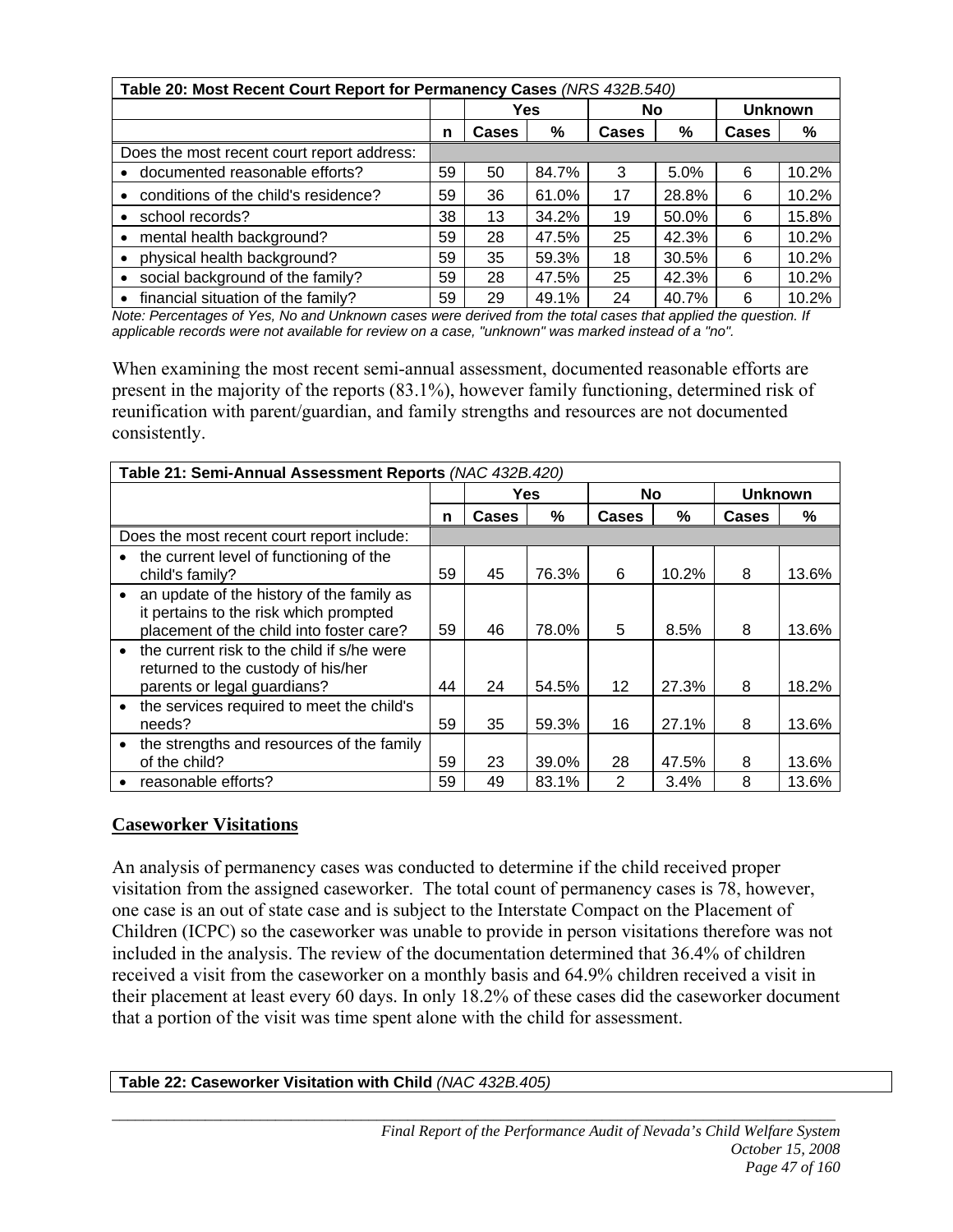|                                                                                                       | Yes |       |       | No    |       | <b>Unknown</b> |         |
|-------------------------------------------------------------------------------------------------------|-----|-------|-------|-------|-------|----------------|---------|
|                                                                                                       | n   | Cases | %     | Cases | %     | Cases          | %       |
| Did the child receive a visit from their case<br>worker at least monthly? (NAC432B.315(2))            | 77  | 28    | 36.4% | 49    | 63.6% |                | 0%      |
| Did the child receive a visit, in their placement,<br>from their case worker at least every 60 days?  | 77  | 50    | 64.9% | 26    | 33.8% |                | $0.1\%$ |
| Did the case worker document that s/he spent at<br>least a portion of the visit alone with the child? | 77  | 14    | 18.2% | 63    | 81.8% |                | $0.1\%$ |

In all child welfare cases, caseworkers are to be in contact with the parents/guardians and the foster parents if involved in the case. Documentation of contact with the parents was found in 96.4% of the cases and documentation of contact with foster parents was documented in 87.3% of the cases. The majority of the contact with parents/guardians and foster parents was face to face and over the telephone.

| Table 23: Caseworker Visitation with Parent/Foster Parent                                                              |     |              |       |                |       |                |      |  |
|------------------------------------------------------------------------------------------------------------------------|-----|--------------|-------|----------------|-------|----------------|------|--|
|                                                                                                                        |     |              | Yes   | No             |       | <b>Unknown</b> |      |  |
|                                                                                                                        | n   | <b>Cases</b> | %     | Cases          | %     | <b>Cases</b>   | %    |  |
| In the case file, is there evidence of the case<br>worker's attempts to contact the primary<br>parent(s)/caregiver(s)? | 195 | 188          | 96.4% | 6              | 3.1%  | 1              | 0.5% |  |
| If Yes, what type of contact?                                                                                          |     |              |       |                |       |                |      |  |
| Telephone                                                                                                              |     | 43           | 22.1% |                |       |                |      |  |
| Face to face                                                                                                           |     | 141          | 72.3% |                |       |                |      |  |
| Letters                                                                                                                |     | 3            | 1.5%  |                |       |                |      |  |
| Other                                                                                                                  |     |              | 0.5%  |                |       |                |      |  |
| Missing                                                                                                                |     | 7            | 3.6%  |                |       |                |      |  |
| In the case file, is there evidence of the case<br>worker's attempts to contact the foster<br>parents?                 | 55  | 48           | 87.3% | $\overline{7}$ | 12.7% | $\Omega$       | 0%   |  |
| If Yes, what type of contact?                                                                                          |     |              |       |                |       |                |      |  |
| Telephone                                                                                                              |     | 19           | 34.5% |                |       |                |      |  |
| Face to face                                                                                                           |     | 30           | 54.5% |                |       |                |      |  |

### **Supervisory Oversight**

Supervisory oversight was determined by supervisory acknowledgement of case notes, case staffing, and individual supervisory meetings. This oversight was only documented in 54.4% of the cases reviewed. This may be due to the reliance on UNITY compared to paper files in which the supervisors are not documenting cases that are reviewed or individual appointments with case workers. Without this documentation is it difficult to determine if the case worker is receiving adequate guidance.

### **Case Closure**

Documentation of a formal safety assessment conducted prior to the closure of a case was found in 57.7% of the cases reviewed. At the time of closure, 55.4% of the cases that contained goals for permanency had achieved those goals. If a child had been in foster care for 14 or more months continuously, 40% of those cases had begun the process of termination of parental rights. If parental rights were terminated and a child was not able to be placed in an adoptive home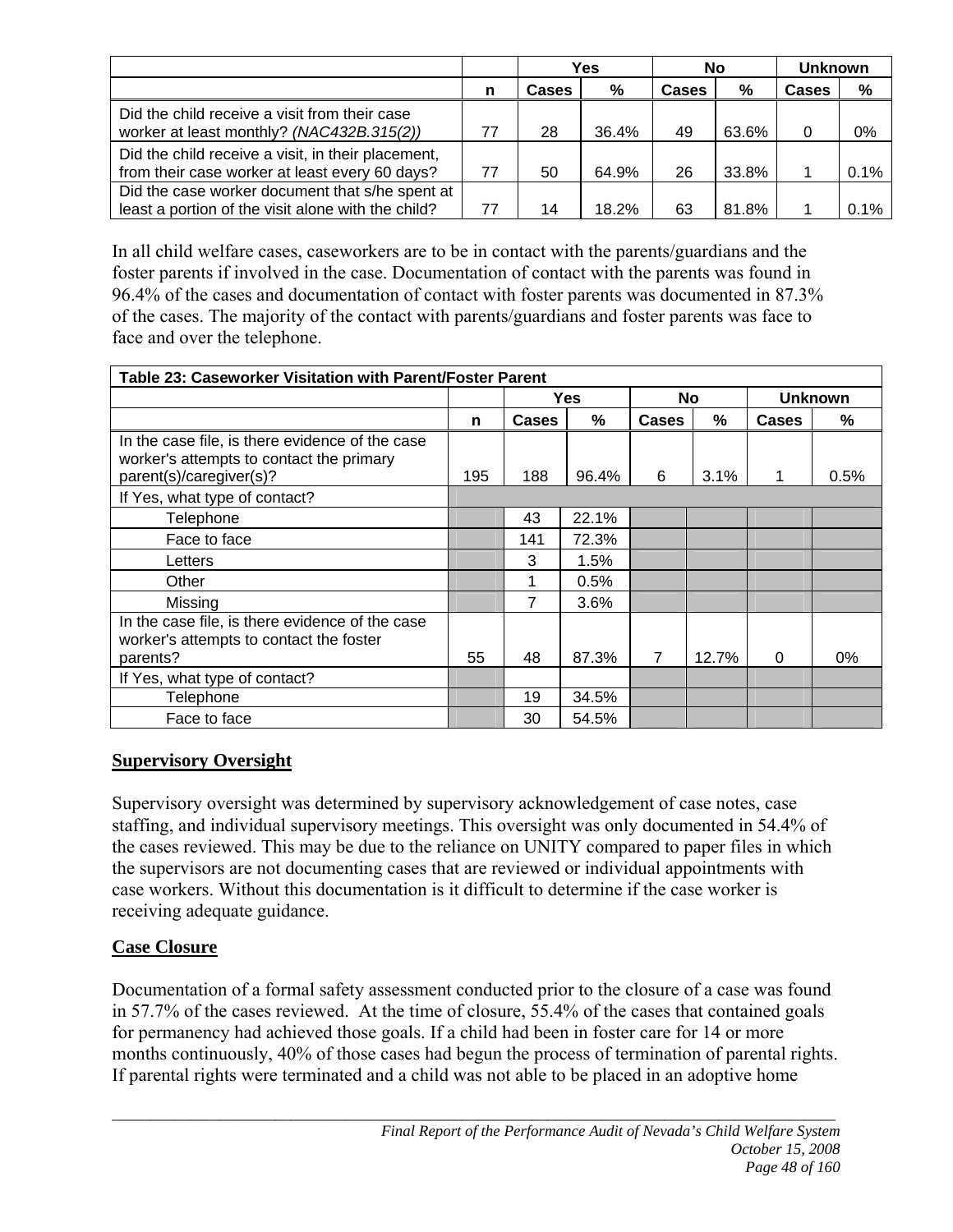within 90 days, proper documentation was present. If the case was set for adoption, at case closure 14.3% of the cases had been finalized within a 24 month period. For the children who had been in foster care for less than 24 months, 71.4% were in the process of finalizing adoption within the 24 month time frame. In adoption cases, there was no documentation of reasonable efforts to finalize documentation and for children with a permanency goal of adoption no case files reviewed contained social summary.

| <b>Table 24: Case Closure</b>                                                                                                                                                                                          |                |              |            |              |        |                |                |  |  |
|------------------------------------------------------------------------------------------------------------------------------------------------------------------------------------------------------------------------|----------------|--------------|------------|--------------|--------|----------------|----------------|--|--|
|                                                                                                                                                                                                                        |                |              | <b>Yes</b> | <b>No</b>    |        |                | <b>Unknown</b> |  |  |
|                                                                                                                                                                                                                        | n              | <b>Cases</b> | %          | <b>Cases</b> | %      | <b>Cases</b>   | %              |  |  |
| Was a safety assessment of the child<br>conducted before closure of the case?<br>NAC 432B.180                                                                                                                          | 142            | 82           | 57.7%      | 49           | 34.5%  | 11             | 7.7%           |  |  |
| Has the child's permanency goal been<br>achieved?                                                                                                                                                                      | 74             | 41           | 55.4%      | 28           | 37.8%  | 5              | 6.8%           |  |  |
| If the child was in foster care for 14 or more<br>of the preceding 20 months, was the TPR<br>initiated?<br>NRS 432B.553(2)                                                                                             | 5              | 2            | 40.0%      | 3            | 60.0%  | $\Omega$       | 0.0%           |  |  |
| If the child had NOT been placed into an<br>adoptive home within 90 days after<br>termination of parental rights, did the<br>agency identify and document the<br>obstacles to placement of the child?<br>NAC 432B.2625 | 1              | 1            | 100.0%     | $\Omega$     | 0.0%   | $\Omega$       | 0.0%           |  |  |
| If the child is 14 years of age or older, have<br>they signed a consent for adoption?<br>NRS 127.020                                                                                                                   | 3              | $\Omega$     | 0.0%       | 3            | 100.0% | $\mathbf 0$    | 0.0%           |  |  |
| Has the child's adoption been finalized<br>within 24 months of the most recent entry<br>into foster care?                                                                                                              | $\overline{7}$ | 1            | 14.3%      | 4            | 57.1%  | 2 <sup>1</sup> | 28.6%          |  |  |
| If the child has been in foster care less than<br>24 months, are steps in place to finalize the<br>adoption within the 24 month time frame?<br>NAC 432B.400                                                            | $\overline{7}$ | 5            | 71.4%      | $\mathbf 0$  | 0.0%   | 2 <sup>1</sup> | 28.6%          |  |  |
| Are there demonstrated reasonable efforts<br>to finalize adoption?                                                                                                                                                     | $\overline{7}$ | $\Omega$     | 0.0%       | 5            | 71.4%  | 2 <sup>1</sup> | 28.6%          |  |  |
| If the child's permanency goal is adoption,<br>is there a current social summary on file?                                                                                                                              | $\overline{7}$ | $\Omega$     | 0.0%       | 4            | 57.1%  | 3 <sup>2</sup> | 42.9%          |  |  |

*Note: Percentages of Yes, No and Unknown cases were derived from the total cases that applied the question. If applicable records were not available for review on a case, "unknown" was marked instead of a "no".* 

<sup>1</sup>Two cases were ICPC and the information was not available.<br><sup>2</sup> Two cases were ICPC and the information was not available and the paper file was not available for review for the *third case.* 

# *Reasons for Case Closure*

As part of the case review document, information regarding criteria used for closure of the case was documented in narrative form. The documented reasons for case closure include:

• *No Evidence to Support Allegations*

There were 43 cases where investigators indicated there was no evidence to support the allegations. In 5 cases it was indicated that the risk factors were not severe enough to warrant involvement. In three cases the case was closed based on the denial of allegations by the alleged perpetrator of the abuse/neglect and in three cases the case was closed based on the denial of the allegations by the alleged victim. For the remaining cases, the case was closed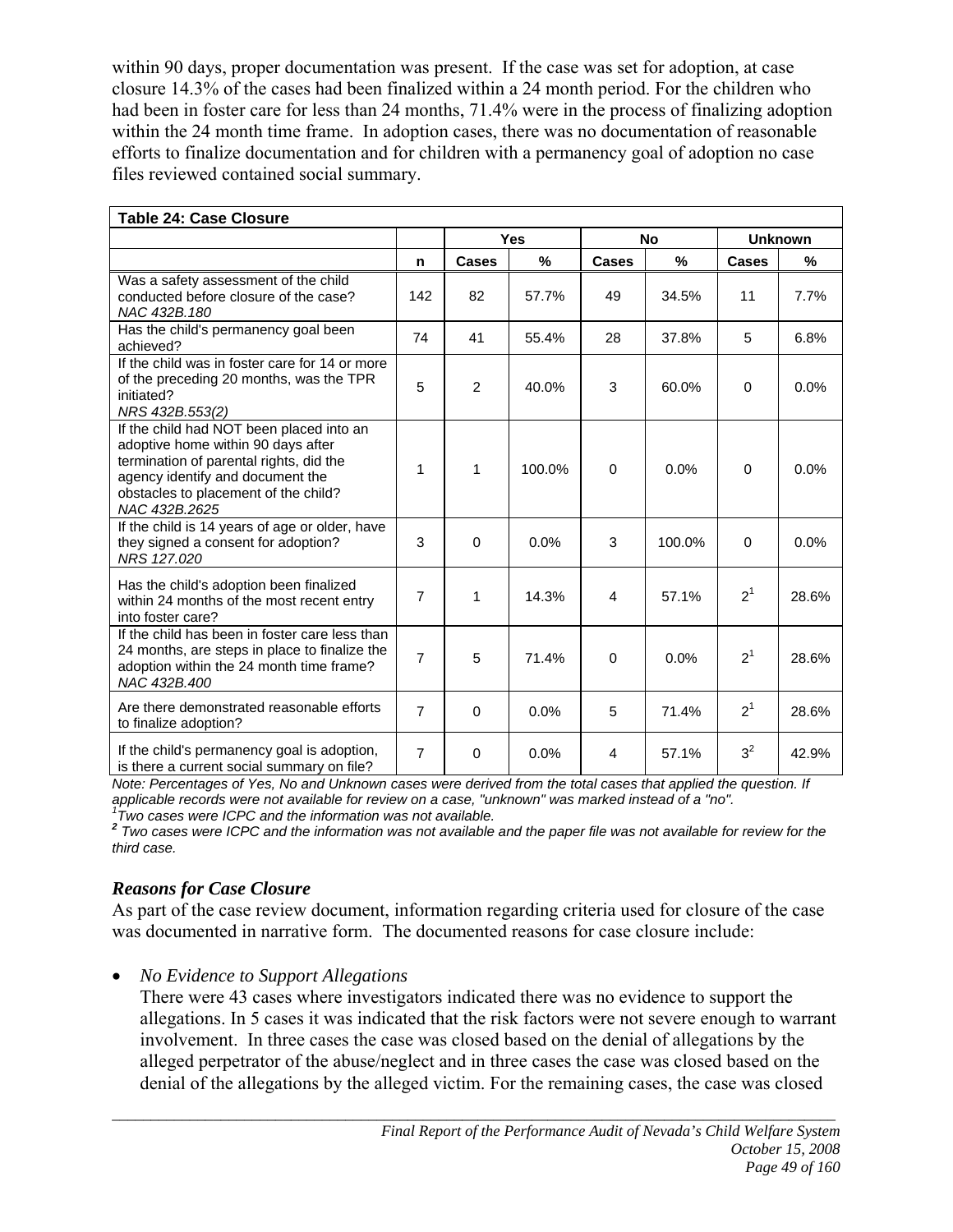after investigation due to a lack of evidence to support substantiation of the allegations. Although this was the documented reason for closure of the case, there was no clear documentation linking the allegations and evidence, or lack thereof, to agency policy regarding substantiation. For example, in one case it was documented that the case "did not meet the criteria for neglect" but what the criteria is and what evidence, if any, was found was not documented. In another case the documentation indicated that the family was referred for services surrounding a domestic violence incident and trauma to the children but the allegations were unsubstantiated. It is difficult to understand why the case was unsubstantiated because the investigator did not document the criteria for substantiation.

- *Issue Resolved/Completed Case Plan/Reunification* Thirty-one cases were closed because the parent had resolved the issue that brought them to the attention of child welfare or had completed the case plan and their children had been reunified. There was also a case where the Court dismissed the Petition against the parents but there was no documentation to indicate why this occurred.
- *Child Safe and Needs Met*

There were 27 cases closed where documentation indicated that at the time of closure the child was safe and all needs were being met. Some cases had substantiated allegations and some did not. The child was considered safe for various reasons including: alleged perpetrator no longer in the home or corrective action taken by parent to provide for safety of child (i.e. cleaned home, obtained stable housing, or completed treatment). There were several cases that indicated the report might have been due to a neighborhood dispute or a custody issue and that the child was safe.

• *Child Placed in Relative Care*  There were 15 cases in this category. Most of these cases closed as a result of a relative being granted temporary or legal guardianship of the child. Most often that relative was the grandparent. In the remaining cases, the child was placed with the non-custodial parent.

• *Reporter Recanted Allegations*  There were seven cases where the reporter recanted the allegation. In all seven cases the reporter was a relative and in four of those cases the child recanted the allegation.

• *Child Ran Away from Placement* 

There were three cases where the youth had recently turned 18 and signed an agreement to remain in care. In two cases, the youth left the foster home to live with a girlfriend so the case was closed. In the other case, the youth ran from the placement. The youth's whereabouts were unknown and the case was closed.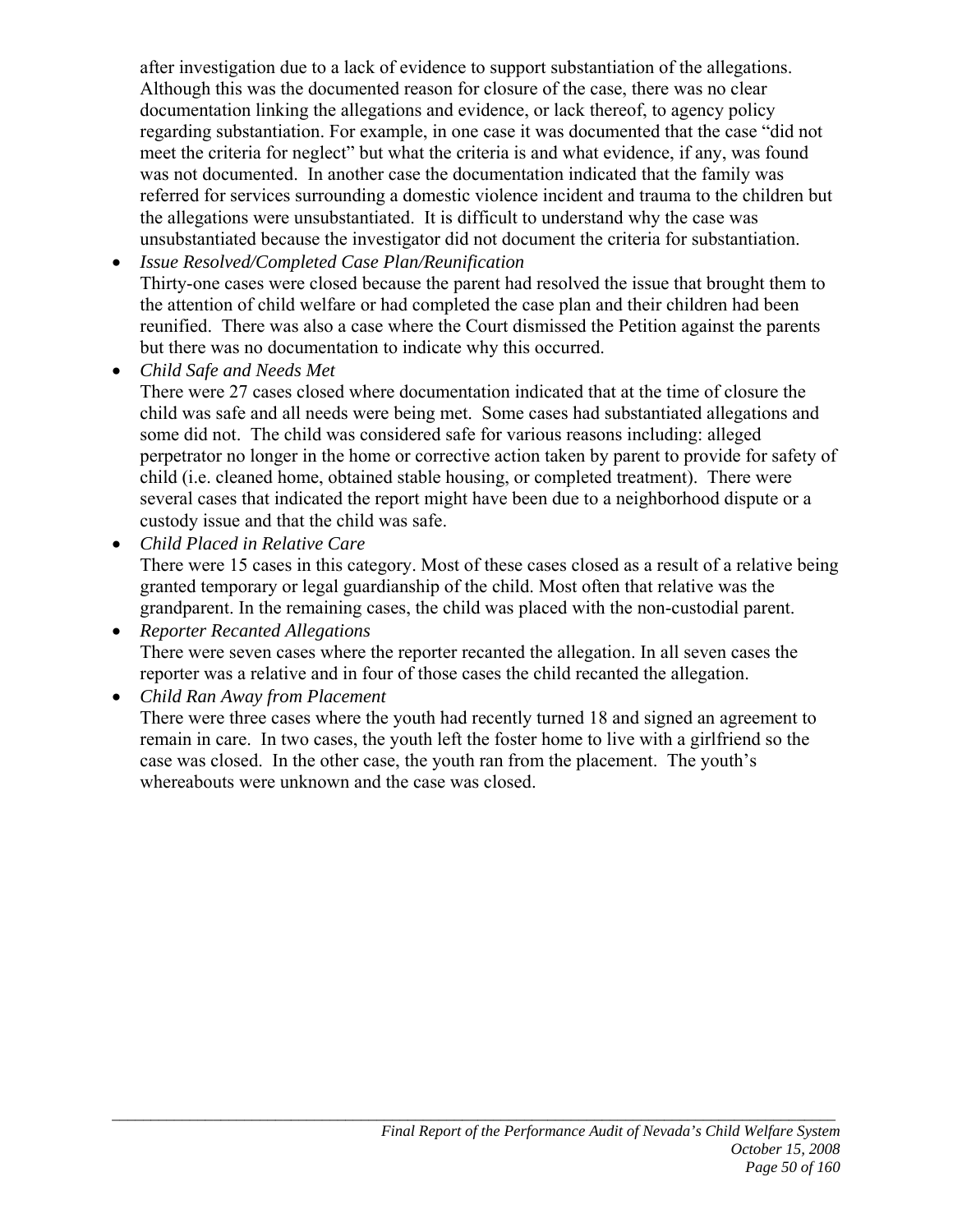• *Adoption Finalized* 

There were two permanency cases in which adoption of the children was finalized and the case closed.

• *Treatment Complete*

There were two cases where the parents had completed treatment for substance abuse issues and had accessed other community resources, for example, WIC and Medicaid. In both cases there was a safety plan in place should the parents relapse.

• *Isolated Incident*

There were two cases that were closed upon determination that the incident was isolated. In one case the mother hit the child with a belt but does not regularly do so. In the other case, the father left the child alone in a car, admitted it was a poor decision, and assured that it would not happen again.

- *Child in Juvenile Justice System* There was one case that was reported to CPS as a medical neglect case because the parents refused to sign temporary guardianship to the grandmother so she could access medical/psychological treatment for the youth. This case was closed when the youth was charged with sexual assault against his mother and the case was opened to probation. The youth was not in the care of his parents and would not be returning so the case was closed.
- *Unknown*

There were two cases where there was absolutely no documentation to indicate why a case was closed. Supporting materials, such as case notes, were reviewed to assist in interpretation on reasons for closure, but that was not available for these two cases.

# **Comparisons Between Agencies**

The majority of the analyses conducted focused on the child welfare system as a whole. Certain questions were selected in order to determine if there were significant differences in performance among the three agencies. These questions were selected based on initial frequencies. If the frequency for any one response was above 90%, researchers determined that there would not likely be differences between the agencies. If the frequencies were between 40.0% and 90.0% questions were considered for analysis based on relevance and number of available cases for analysis for that particular question. Questions selected include differences in child removal rates, safety assessments, documentation and case planning. A cross tabulation was constructed for 17 questions by agency and then tested for significance using a Chi Square analysis (see Table 25 below). Significant differences were found for four of the questions analyzed.

According to this analysis, Washoe County documents the use of the FRAP significantly more than DFS and DCFS. There does not seem to be a difference between DFS and DCFS regarding this question. In case planning, Washoe County documents separate case plans for each parent/guardian significantly more than DFS and DCFS. DFS documents separate plans significantly ( $p = .036$ ) more than DCFS. Washoe County and DCFS had completed case plans on file within 45 days of removal significantly more that DFS. There was no statistically significant difference between Washoe County and DCFS ( $p = .854$ ). Last, also under case planning, Washoe had significantly higher rates of documented supervisor approval on case plans compare to DCFS and DFS. Similarly, DCFS approached ( $p = .058$ ) statistically significantly higher documented supervisor approval on case plans compared to DFS.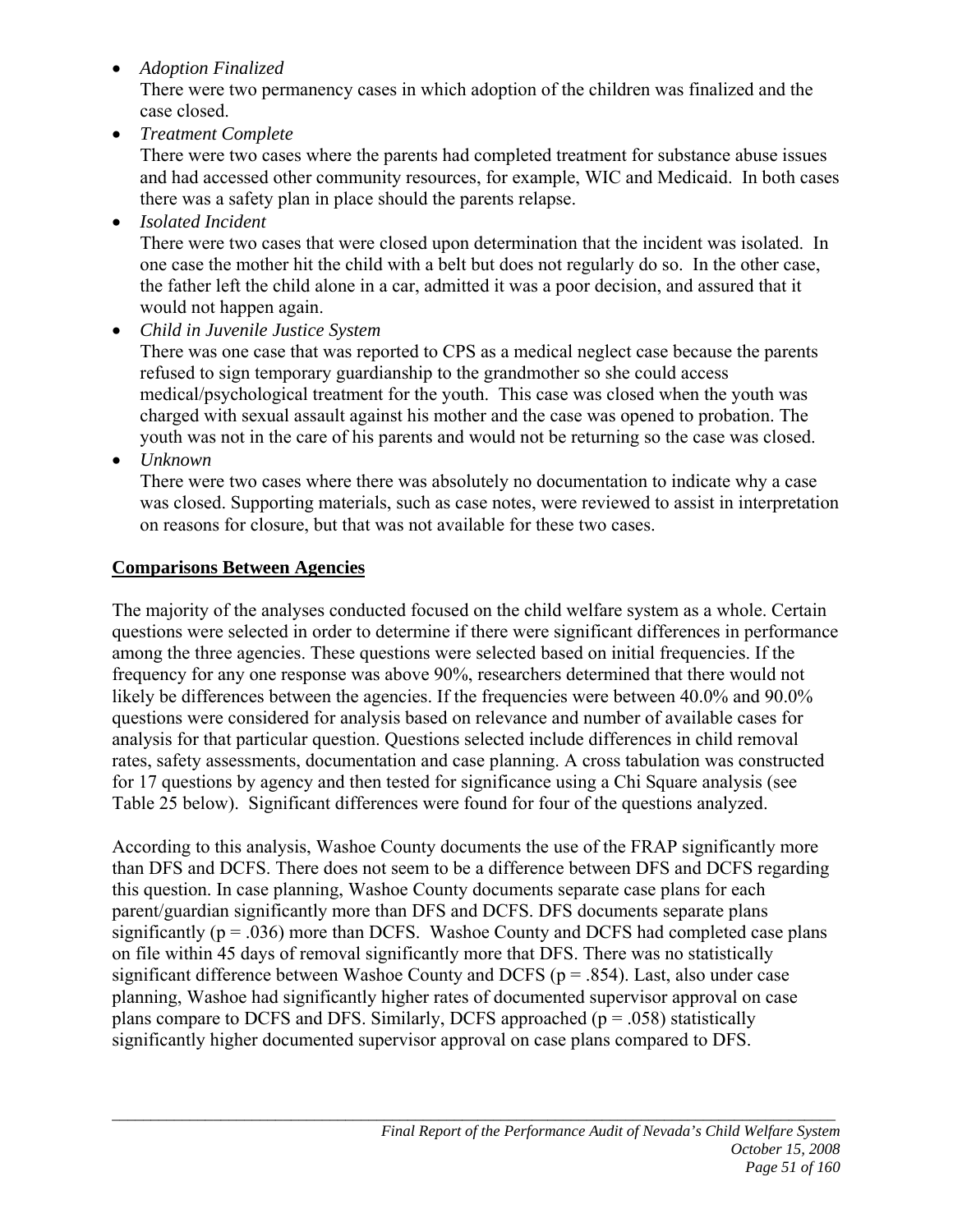| <b>Table 25: Agency Comparisons</b>                                                                                                                                     |            |           |            |           |            |           |            |
|-------------------------------------------------------------------------------------------------------------------------------------------------------------------------|------------|-----------|------------|-----------|------------|-----------|------------|
|                                                                                                                                                                         | <b>DFS</b> | Washoe    |            | Sig.      |            |           |            |
|                                                                                                                                                                         | <b>Yes</b> | <b>No</b> | <b>Yes</b> | <b>No</b> | <b>Yes</b> | <b>No</b> | р          |
| Was the child ever removed from<br>the home?                                                                                                                            | 51.3%      | 48.7%     | 47.5%      | 52.5%     | 38.1%      | 61.9%     | 0.341      |
| Gave preference in placement to<br>a relative who was suitable and<br>able to provide care/guidance,<br>regardless of whether the relative<br>resided within the State? | 80.9%      | 19.1%     | 70.6%      | 29.4%     | 88.9%      | 11.1%     | 0.505      |
| <b>Safety Assessment</b>                                                                                                                                                |            |           |            |           |            |           |            |
| prior to unsupervised visits<br>$\bullet$<br>between the child and his/her<br>parent(s)/caregiver(s)?                                                                   | 46.9%      | 53.1%     | 40.9%      | 59.1%     | 37.5%      | 62.5%     | 0.85       |
| due to a significant event or<br>$\bullet$<br>change that affects the<br>household of a parent, foster<br>parent, or other care provider?                               | 40.0%      | 60.0%     | 33.3%      | 66.7%     | 50.0%      | 50.0%     | 0.933      |
| before each court review?<br>$\bullet$                                                                                                                                  | 28.9%      | 71.1%     | 16.7%      | 83.3%     | 22.2%      | 77.8%     | 0.676      |
| after reunification of the family<br>$\bullet$<br>with the child?                                                                                                       | 41.4%      | 58.6%     | 22.2%      | 77.8%     | 33.3%      | 66.7%     | 0.572      |
| before closure of the case?<br>$\bullet$                                                                                                                                | 66.3%      | 33.8%     | 51.7%      | 48.3%     | 63.6%      | 36.4%     | 0.381      |
| <b>Court Reporting</b>                                                                                                                                                  |            |           |            |           |            |           |            |
| <b>School Records</b>                                                                                                                                                   | 23.5%      | 76.5%     | 71.4%      | 28.6%     | 50.0%      | 50.0%     | 0.078      |
| <b>Services</b>                                                                                                                                                         |            |           |            |           |            |           |            |
| Was the Family Risk Assessment<br>Protocol (FRAP) used?                                                                                                                 | 54.2%      | 45.8%     | 81.1%      | 18.9%     | 58.5%      | 41.5%     | $.016*$    |
| Were any services offered to the<br>child's parents?                                                                                                                    | 63.7%      | 36.3%     | 70.0%      | 30.0%     | 50.0%      | 50.0%     | 0.150      |
| <b>Case Plan</b>                                                                                                                                                        |            |           |            |           |            |           |            |
| located in the file<br>$\bullet$                                                                                                                                        | 78.6%      | 21.4%     | 100.0%     | 0.0%      | 75.0%      | 25.0%     | 0.188      |
| separate plan for each<br>$\bullet$<br>parent/guardian                                                                                                                  | 37.8%      | 62.2%     | 90.0%      | 10.0%     | 0.0%       | 100.0%    | $0.000***$ |
| supervisor approval                                                                                                                                                     | 42.5%      | 57.5%     | 83.3%      | 16.7%     | 66.7%      | 33.3%     | $0.032*$   |
| description of efforts to place<br>sibling together                                                                                                                     | 52.2%      | 47.8%     | 33.3%      | 66.7%     | 83.3%      | 16.7%     | 0.275      |
| first plan completed within 45<br>$\bullet$<br>days after the date the child<br>was removed                                                                             | 44.2%      | 55.8%     | 83.3%      | 16.7%     | 87.5%      | 12.5%     | $0.009**$  |
| <b>Supervisor Oversight</b>                                                                                                                                             |            |           |            |           |            |           |            |
| Was there documentation of<br>supervisory oversight                                                                                                                     | 51.3%      | 48.7%     | 65.0%      | 35.0%     | 52.4%      | 47.6%     | 0.315      |

*Note. Statistical Significance indicated by \*p<.05, \*\*p<.01, \*\*\*p<.000.* 

*Note from Washoe County: In response to Table 24, "Washoe County is rated very low in the safety assessment milestones. Our local practice it to attach the most current safety assessment to the court report for each review and permanency hearing. It should also be noted that Nevada has not identified a specific out of home safety assessment tool or process but rather relies on use of the initial safety assessment or specific documentation in the case notes.*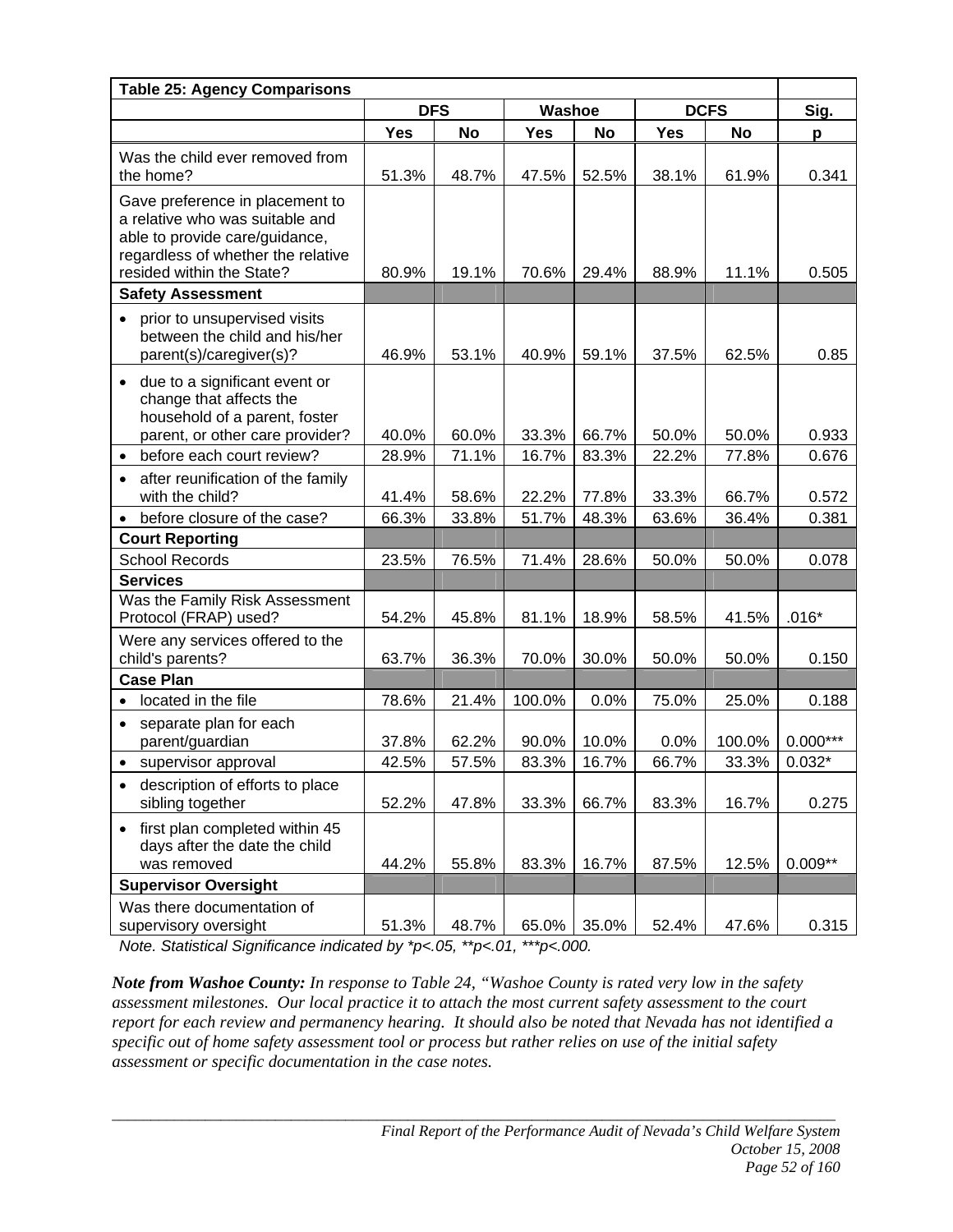# **NARRATIVE CASE REVIEW INFORMATION**

At the end of each of the case review forms a space was provided for any narrative information. This section was used for reviewers to include notes regarding inconsistencies, noted errors, or general comments about the flow of a given case. This portion of the data collection tool was also used to provide notes to the reviewer conducting the paper case review regarding information that was not available in UNITY, but should be found in the paper file. The information in this section was then entered in the database with the rest of the case review information. It was then extracted and organized into 10 categories.

### **Timing of the Investigation**

In two of the cases reviewed the investigation of the case seemed to be especially brief. In both cases the investigation summary was completed the same day as the report coming into the agency.

## **Poor or Inadequate Case Notes**

In four cases the reviewer noted errors or inconsistencies in the actual documentation of case notes. These errors included case notes with the wrong year in the date, which was noted when it was out of order in the sequence of case notes. In another instance there were multiple case notes that were the same for the same date, but one was listed as in person and the other indicates it was contact via telephone; reviewers couldn't discern which was accurate. In another case the transfer summary mentioned interviews with grandparents, but there are no notes with any details of when this occurred or any details of the conversation. Finally, there were several cases where children's addresses, parent's contact information, etc. was not up to date in UNITY or were conflicting depending on where the information was obtained. At times this contact information was listed in a case note and then different information listed in the person detail section of UNITY. In other cases the parents were contacted via telephone, but no contact information for the family was recorded in UNITY. Some of these errors were remedied by a review of the paper file, but often the paper file did not answer these questions. In other cases it was difficult to follow the details of the case due to inaccurate dates entered for notes or missing information on the details of an event. For example, there were several instances where large gaps in case notes did not allow reviewers to understand what had happened with a case for months at a time.

### **Inadequate Provision of Services**

These notes indicate cases where upon review of the documentation researchers felt that investigations were inadequate or services provided did not address the needs of the family. For example there were several cases where collaterals involved in the case should have been interviewed and were not. Also there were several cases where the child's Native American status was not investigated until the case was transferred to in-home services and not at removal as it should have been. In another case an investigation was open for a period of six months, during which time the assigned worker had done only one visit with the children. This case was transferred to another worker five months later who spoke with the children again, regarding a report accepted six months prior. In several cases documentation indicates a lag in time between when the report was generated and when the case was assigned to an investigator. In one case both children were under 5 years of age and the allegation was sexual abuse, however the case was not assigned to an investigator for three days. In most other cases categorized in this section reviewers felt that there was inadequate visitation with either children or parents. There were 27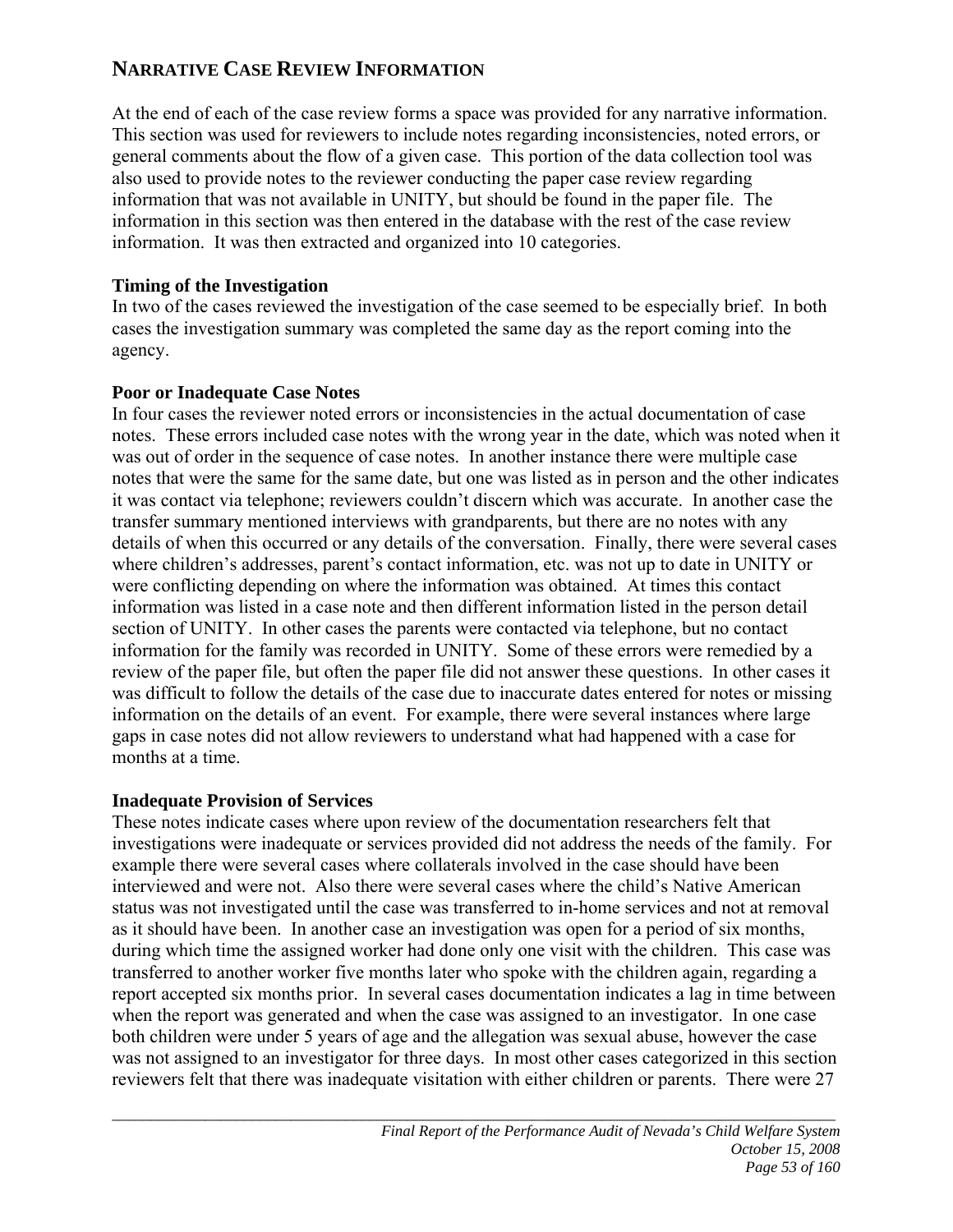notes categorized in this section and in  $33.3\%$  (n=9) of cases the note was regarding inadequate visitation with the children or the parents. Other notes in this category included appropriateness of referrals for services. In 14.8% (n=4) of these cases there was an indication by the reviewer that the family may have benefited from services, but there were no referrals made.

In three cases (11.1%) there was some difficulty in the provision of services. In all three cases language was a barrier. In one case the child was not able to have clinical assessment because there were no Spanish speaking providers available, in another it took a month for the parents to be able to enroll in a Spanish parenting class. In another case a child that only spoke Spanish was placed in non-Spanish speaking home for a period of 15 days. All three of these instances point to the need for more services to be available for Spanish speakers in Nevada.

## **Appropriate or Positive Comments**

At times if the reviewer felt that this case was managed especially well, they would include a note in this section to indicate that. There were a total of 132 comments written in the notes section of the data collection tool. In 3.7% (n=5) of cases the reviewer indicated that the work was especially well done. Some of the comments include mention of excellent or detailed notes, and additional follow up with the family to ensure services had been accessed – even after the case had been closed.

## **Issues with UNITY Documentation**

In 28 cases the reviewers commented on issues regarding UNITY documentation. One of the most frequently occurring notes were regarding the amount of time a case was left open in UNITY after the case worker had completed the closing summary and all casework had essentially stopped. This time often ranged from a couple of months to almost a year in a few cases. In 21.4% (n=6) cases notes indicated that the case was closed to the worker but still open in UNITY for one month or more.

Another noted issue concerning UNITY is regarding contact information for parents. Often in UNITY the parent's address or phone number were not entered into the database, however notes indicate home visits or phone calls. This shows that the worker had the contact information, but did not enter it into the appropriate location in UNITY. Other times this information would be recorded in UNITY, but conflicting (often more up to date) contact information would be written in case notes or on scratch paper in the paper case file. Other notes indicated that the case was confusing due to incomplete explanations in case notes. In families with multiple parents and children or other people living in the home, there were times when case notes would refer to people by first name only without explaining their relationship to the child or parents. This created a problem when trying to understand what happened in a given case.

Other issues included incorrect dates for notes, placements or removals. Most seemed to be simple typos that were recognized because the timing of events as listed was impossible. For example in one case the first case note was dated in 2000, but the notes indicate that the family didn't even live in Nevada until 2006. Or in another case where the removal status was not updated to show that the child was returned to their home, although this is indicated in the case notes. The remaining notes in this area have to do with other inaccurate information in UNITY, including conflicting genders of children in different windows and case notes, or inconsistent race or ethnicity information.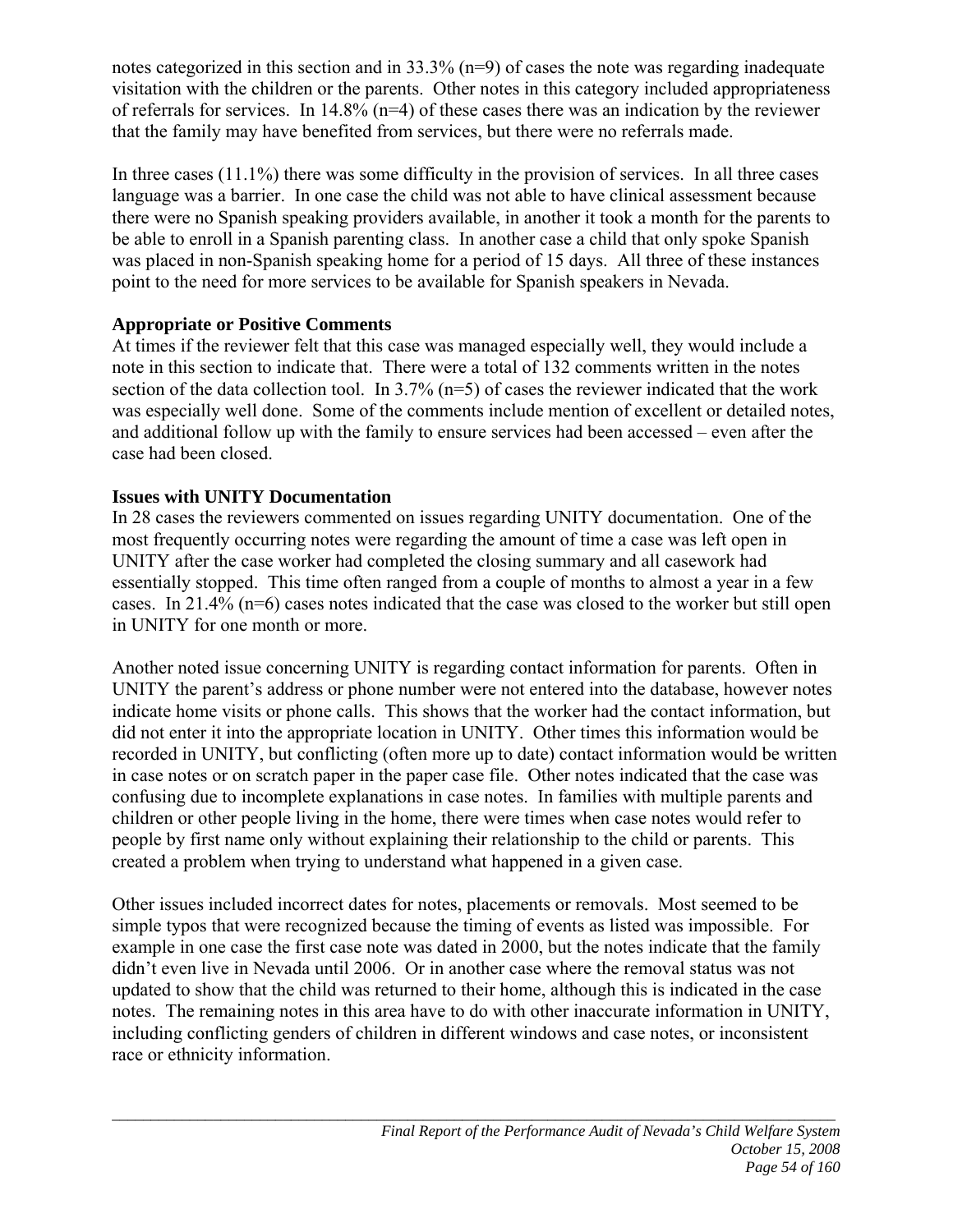### **Case Plan Issues**

In 11 cases a note was written regarding the case plan in the file. The majority of notes regarding case plans were indications that case plans were completed for only one parent when both parents were involved, or one case plan was completed for both parents when they each should receive separate plans. Either of these becomes problematic when looking at the parent's ability to complete the case plan. In a case where a father is not involved with the children, but the case plan is written to include what the mother and father must do, this can increase the amount of time it takes for the mother to be reunified with her children because the father is not completing his case plan.

Similarly there were other instances where a case plan was noted in the case file, but it was for a parent who could not be located and there was no case plan in the file for the parent who had been involved with the child.

The other frequently noted issue in this category has to do with what seemed like "cookie cutter" case plans. This could be identified by case plans that were clearly cut and pasted. Some plans were for just the mother, but would refer to parents instead of just the mother. Or others would refer to "children" in the case plan when there was only one child involved in the current case. In a few cases the case plan actually contained names of people not involved in the case – which makes it seem that the worker simply copied the entire case plan and tried to change only the names on the document, instead of writing a new case plan for each family.

### **Safety Issues and Worker Visitation**

There were seven notes categorized as having to do with worker visitation and other safety issues. Most have to do with the timing of the included safety assessments and concern about when they were completed. Some had dates that were before the date of the face to face meeting with the child and there was concern over the ability to assess safety before you see the child. In the other cases there was concern regarding how often the worker visited the home or the children. In one note the reviewer indicated that the mother voluntarily placed the child with a family friend, but there are no notes indicating that the worker visited this home to ensure that it was safe for the child. In another case the reviewer noted that during the investigation the worker only spoke to one of two children in the home.

### **Problems with Agency Process**

In six cases reviewers noted issues with the process followed during the case. In four out of the six cases these issues were regarding the investigation process. In these cases interviews were not completed with all children, there was concern over the length of time it took to contact the parents and one where the investigation was conducted by a supervisor rather than an investigator. In the remaining cases in this category, there were documented problems with the ICPC process where it took 2 months to discover paperwork issues that further delayed the approval of the out of state placement, which further delayed the child's placement in a permanent home. In another case the caseworker changed three times in five months.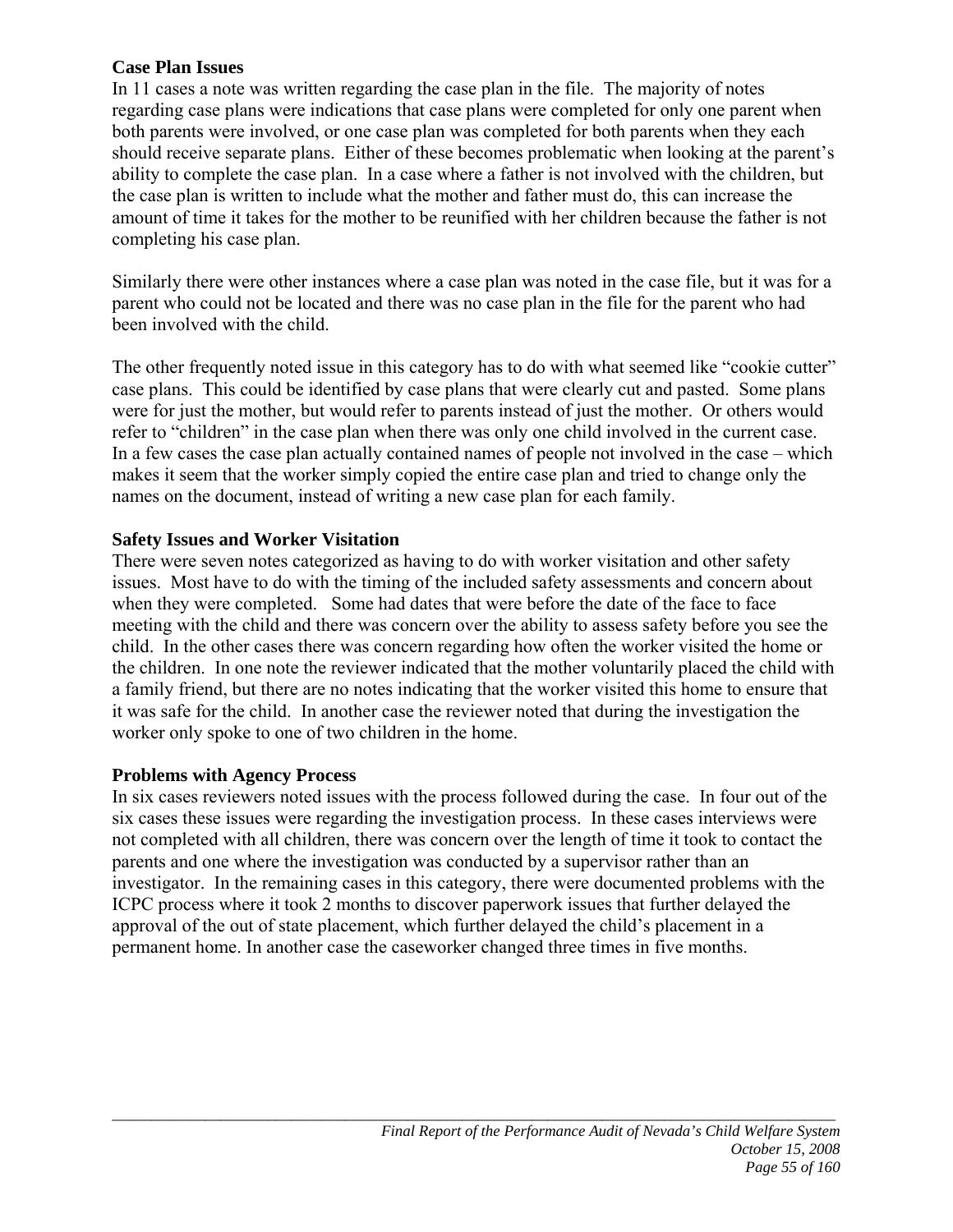### **Comments on Other Documentation**

There were 18 cases including notes about other missing pieces of documentation. These ranged from incorrect dates and time frames in reports and case notes to medical problems noted in case notes but not on the child's medical passport. There were also cases in this section noting that for one family there may have been 2 cases that were not linked in UNITY which helped to fill in some of the gaps or missing information. Additionally these cases included notes regarding information not in the paper file or found electronically that should have been in the file including court reports and case plans.

*Note from Washoe County: "The medical passport is not a statewide program, and, as I understand, it is available in Clark County only."* 

*Reviewer's Response to Comment: According to the research team's review of UNITY files there were 5 cases in Washoe County that contained a medical passport in UNIY as well as 8 DCFS cases, and 18 Clark County cases that also had a medical passport in the UNITY file.* 

#### **Questionable Allegations or Determinations**

In some cases reviewers had questions regarding the decision making process that either created the allegations or the decisions regarding substantiation. There were seven cases that included a note categorized in this section. In terms of allegations, reviewers questioned the allegation category selected given the information available regarding the report/referral. In one case the referral source states that the mother left and the grandparents are unable to care for the child. In this case the allegation was "legal protection and substance abuse" and not "abandonment". In another case the referral detail states physical abuse to the child (bruising) and possible alcohol abuse by the father. In this instance the allegation listed is then parental alcohol and substance abuse and sexual abuse. There could have been additional information provided to the agency through the course of investigation or follow up that created the allegations, however without clear documentation it was difficult for reviewers to understand the reasons for the allegation categories listed in UNITY.

Another issue noted was with the determinations made in some of these cases. In very few cases is there a clear discussion of the pattern of thought or legal backing for the decisions to substantiate or unsubstantiate the allegations in a case. For five cases in this category the reviewer expressed confusion or concern over the substantiation decision. Caseworkers should improve documentation to include descriptions as to how determinations were made in each case so that outside reviewers or supervisors can understand why certain decisions were made.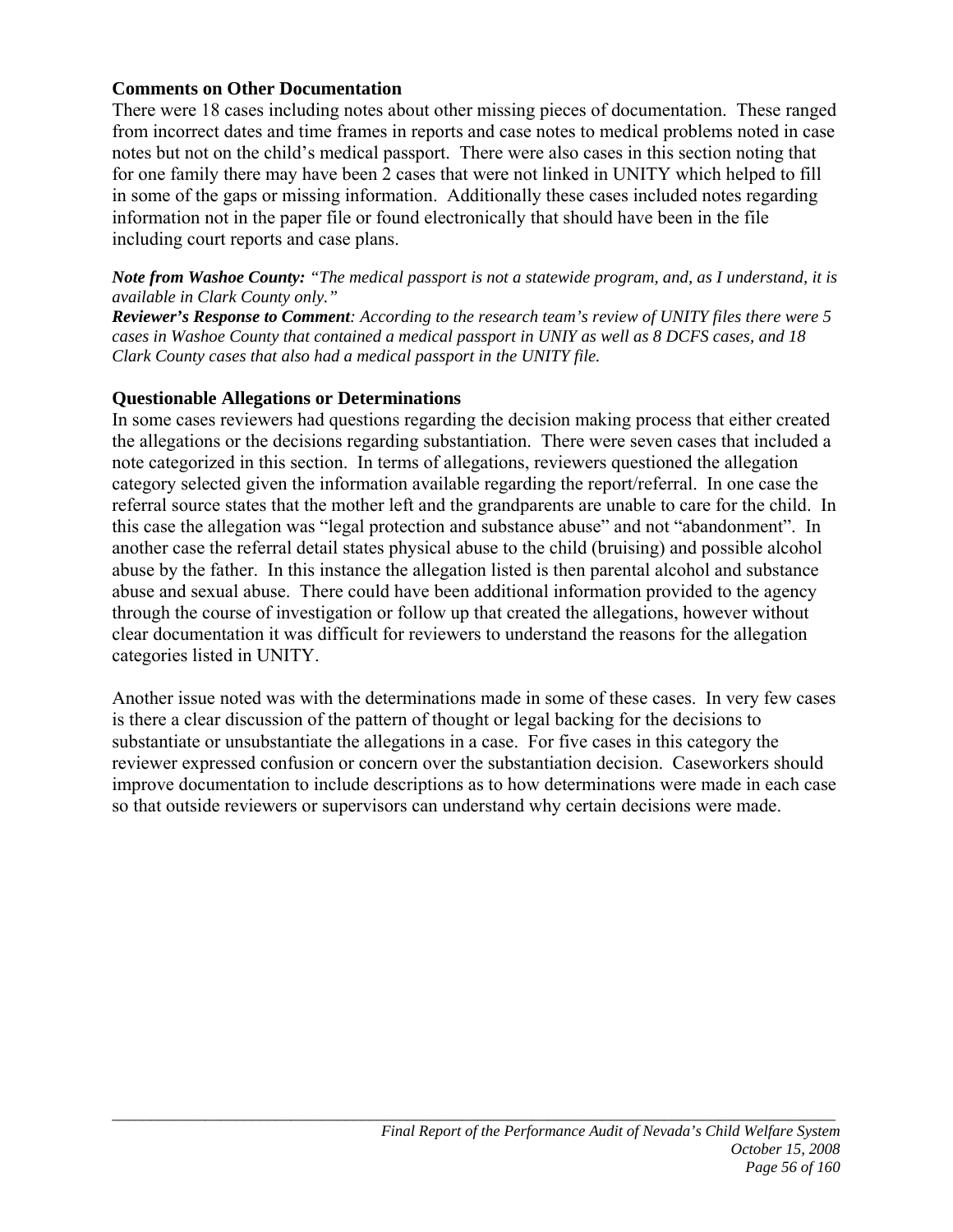# **CONCLUSION AND RECOMMENDATIONS – CASE REVIEWS**

During the course of the audit, 195 cases were reviewed among the three child welfare agencies in the State. 60% were investigations (CPS) and 40% were permanency cases. During the audit, reviewers identified 10 cases (5%) where a safety concern regarding lack of appropriate visitation by the caseworker with the child was presented to agency supervisors and/or administration. The agencies reviewed all cases, ensured the safety of the children and noted that most concerns were due to a lack of appropriate documentation in UNITY and/or the case file. Lack of appropriate documentation in UNITY and/or the case files was the primary area of deficiency noted by the reviewers, making it difficult to accurately represent whether the agencies were handling cases appropriately.

A review of the cases revealed that there were 302 separate reports and/or referrals for these 195 cases. Of the 302 reports/referrals, 51% were unsubstantiated, 32% were substantiated, 13% were information only reports, 2% were voluntary services, and 2% were unknown. The child(ren) were removed from the home in 47.7% of the cases. Documented reasons for removal included neglect (73%) and abuse (27%). Length of stay in out of home placements ranged from 0 to 536 days. The average lengths of stay for the most common out of home, non-relative placements were: foster homes at 113 days; shelter homes at 44 days; hospitals at 36 days; Kids Kottage at 26 days and Child Haven at 7 days.

There were several deficiencies noted in either appropriate documentation and/or case management during the audit. Some of the primary deficiencies included:

Safety Assessments – Although safety assessments were documented in 99.5% of all cases reviewed, documentation of safety assessments being conducted at intervals required by NAC 432B.185 are inconsistent.

• Intervals with a compliance rate <50% included: before each court review; before unsupervised visits; when a significant event/change occurred; and after reunification. *Recommendation:* Ensure that safety assessments are completed by caseworkers at all mandated intervals as required by state regulations. This process may include staff training regarding safety assessments and clearly indicating in policy and procedures when safety assessments must be conducted. Supervisors should be required to verify that safety assessments are completed at the appropriate intervals.

Indian Children – Only 65.5% of applicable cases showed documentation that the agency asked or attempted to ask if the child was an Indian child pursuant to federal law (Indian Child Welfare  $Act-ICWA)$ .

*Recommendation*: Enforce mandates that all applicable cases must include documentation that the agency asked or attempted to ask if the child was an Indian child pursuant to ICWA. Enhance training on ICWA and require supervisory oversight to ensure that ICWA requirements are followed. Policies and procedures at each agency (or a collaborative policy of all three agencies) should be developed to provide specific procedures for compliance and should include acceptable forms of documentation to be included in case files.

Parental Notification – Notification of custody hearings, foster care or other out of home placement or court hearings to a noncustodial parent was evident in only 46.5% of applicable cases.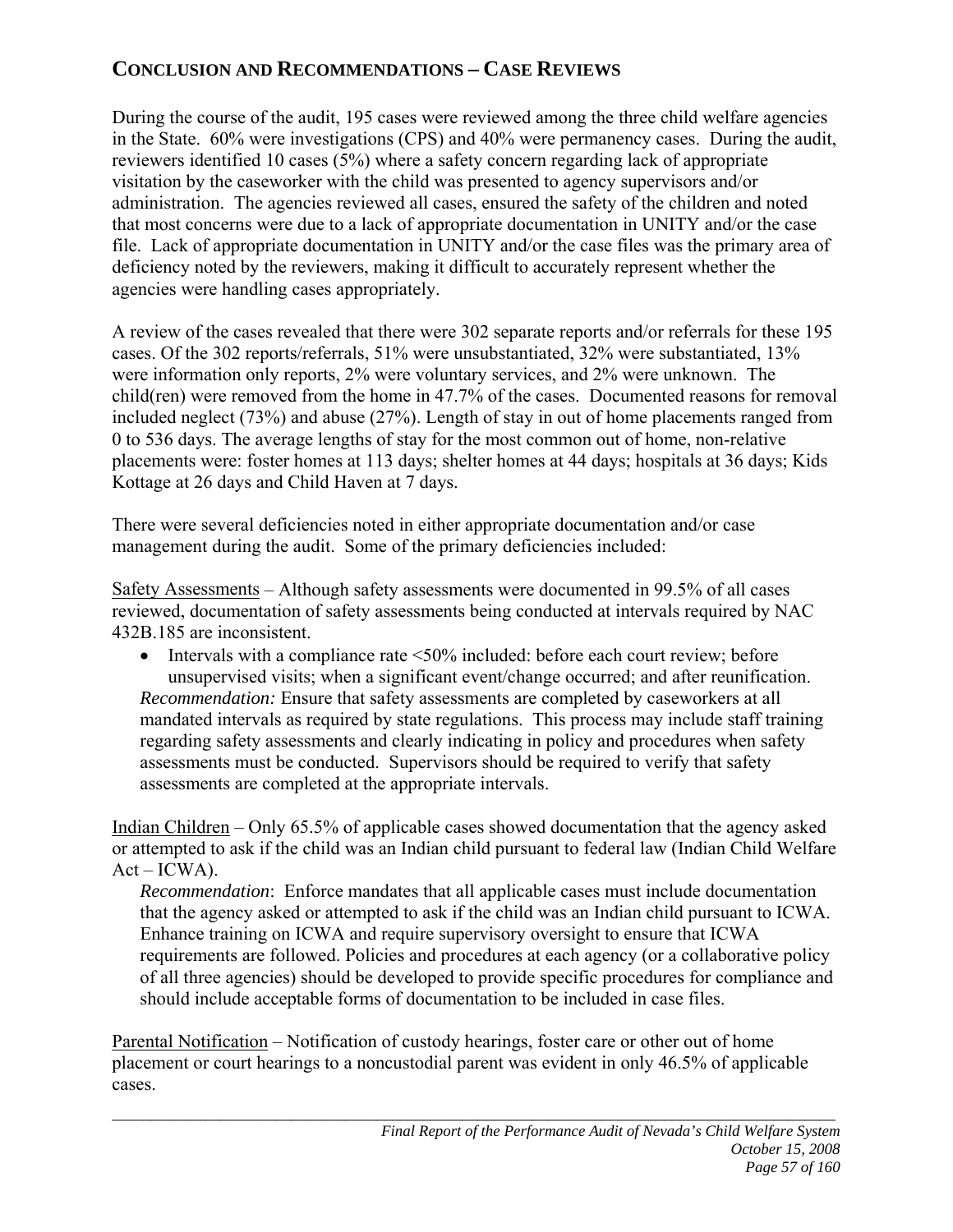*Recommendation*: In any case where there is a known or probable noncustodial parent, caseworkers should document attempts to notify the noncustodial parent of all applicable actions in the case. Policies and procedures should reflect acceptable means of identifying and providing notification to noncustodial parents. Documentation of efforts to identify and notify (or attempts) should be made in all cases where both parents are not directly involved in the case.

Siblings – 40% of all cases involving sibling groups which experienced out of home placements were separated in their placements. Although the majority of these cases included documentation of viable reasons for the separation, 6 cases did not.

*Recommendation*: Increase efforts to keep sibling groups together and enforce mandates to document all instances where siblings are separated, including specific justification and/or reasons for the separation. Additional training and supervisory oversight, as well as specific policies and procedures should be developed at each agency.

Placement – Just over half (55.1%) off all applicable cases reviewed documented that a diligent search for an appropriate relative placement was made. Only 49.4% included documentation that efforts were made to place the child as close to home as possible. Although only 8.6% of children in the cases reviewed were placed out of state, none of the cases included documented quarterly updates from the placements.

*Recommendations*: Improve documentation of placement efforts including diligent search, placing the child as close to home as possible, and receipt of updates for out of state placements. Training should be developed and/or enhanced to ensure that all caseworkers are aware of applicable laws, resources, and appropriate documentation techniques. Ensure that caseworkers are aware of and utilize diligent search resources and document all efforts in the case file.

Case Plans – Almost 18% of all applicable permanency cases reviewed did not have a case plan on file that the reviewers were able to locate. Of the 60 case plans that were reviewed, severe documentation inconsistencies were noted in the following areas:

- Efforts to place siblings together;
- Statements of health and education records;
- Indication of the proximity of the child's school;
- Supervisory approval of the case plan;
- Formal updates every 6 months;
- Separate case plans for each parent involved;
- Completion of the case plan within 45 days of removal; and
- If a concurrent plan existed, documentation to address if both plans progressed simultaneously.

*Recommendations*: Mandate supervisory oversight to ensure that all applicable permanency cases have a case plan, tailored to the needs of the child and family, on file. Review policies and procedures to ensure that caseworkers and supervisors are aware of all mandatory components and procedures for preparing and documenting case plans. Training should focus on how to tailor case plans to the specific needs of the child and family, rather than preparing "cookie cutter" case plans.

Provision of Services – The FRAP was documented as having been used in just over half (54.4%) all cases reviewed. In 38% of all cases, there was no documentation that services were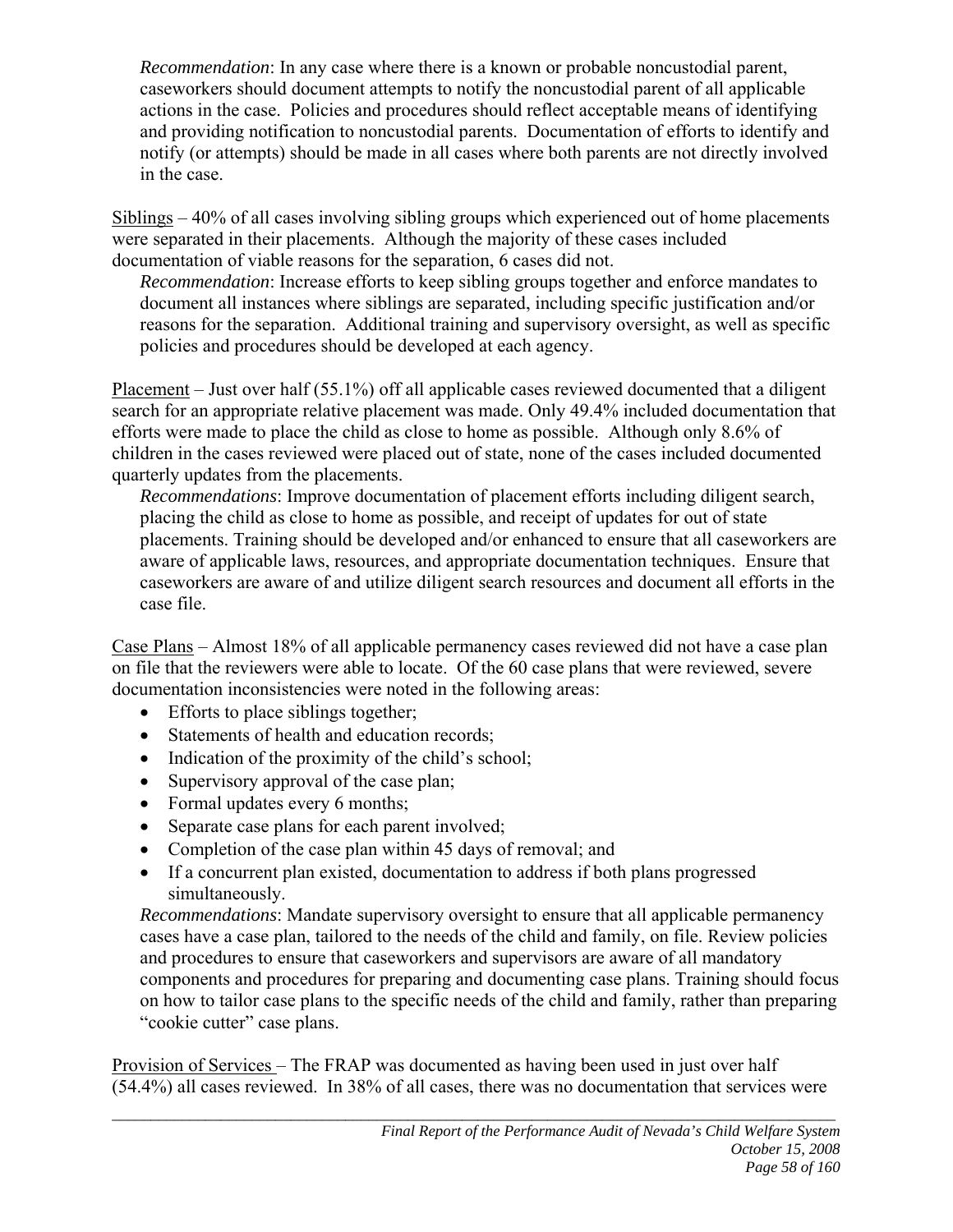offered to families. Due to the method of tracking service provision in case notes, this area was difficult to assess with a great degree of certainty. Reviewers also noted that often the services provided did not address the needs of the family. In 3 cases, lack of appropriate bilingual services were noted. Deficiencies in services for children were also noted:

- Only 56.7% of applicable cases had a documented EPSDT for the child in the case file.
- Only 22.4% of applicable cases had copies of school records included in the case files.
	- » Educational assessments were requested and/or completed in only 5% of applicable cases.
	- » 26.5% of children in out of home placement were enrolled in multiple schools as a result of the placement (Range= 1-3).
	- » Only 42.9% of applicable case files included evidence of efforts to keep the child at her original/home school or indicated reasons for a change of schools.

*Recommendations*: Improve documentation of service provision to children and families. This may include the need to update software programs to allow for ease of documentation and consistency in terms of services offered and services utilized. The documentation system should also allow agencies to identify service needs by tracking waiting lists, underutilized services, and inaccessible or unavailable services which are needed to meet client needs. If the current software system cannot be updated to include fields for tracking services agencies should implement policies to mandate that this information is included in case notes. Caseworkers and supervisors may also benefit from additional and/or enhanced training on identifying and providing services that best meet the needs of the child and family.

Caseworker Visits – Caseworkers are required by law to conduct in person visits with children at least monthly and in their placement at least every 60 days. A portion of each visit must be spent alone with the child. The audit found that in applicable cases  $(n=77)$ :

- Only 36.4% included documentation of monthly visits;
- 65% provided evidence of visits made in the placement at least every 60 days; and

• Only 18.2% indicated that a portion of each visit was conducted alone with the child. *Recommendations*: To ensure the safety of all children under the care of a child welfare agency, state and federal requirements for caseworkers' visits should be strongly enforced by all agencies, administrators, supervisors and caseworkers. Policies and procedures should highlight these mandates and include oversight to ensure that these visits occur and are documented appropriately in the case files. Agencies (and/or the state) may consider sanctions for failure to comply certain safety-related mandates.

Supervisory Oversight – Only 54.4% of the cases reviewed included documentation of supervisory oversight (i.e.: through acknowledgement of case notes, case staffing and individual supervisory meetings).

*Recommendations*: Policies and procedures should clearly specify the roles and responsibilities of supervisors, including when caseworkers need supervisor approval, the frequency of case reviews by supervisors, and specific mandatory components of cases that supervisors should be checking for in all cases. Supervisor qualifications should be reviewed to ensure that all supervisors have the knowledge and expertise to properly supervise and advise caseworkers.

Case Closure – 2 cases reviewed provided no documentation of regarding the reasoning for case closure. Only 57.7% of applicable cases  $(n=142)$  included documentation that a safety assessment was conducted before case closure. No cases where the child was at least 14 years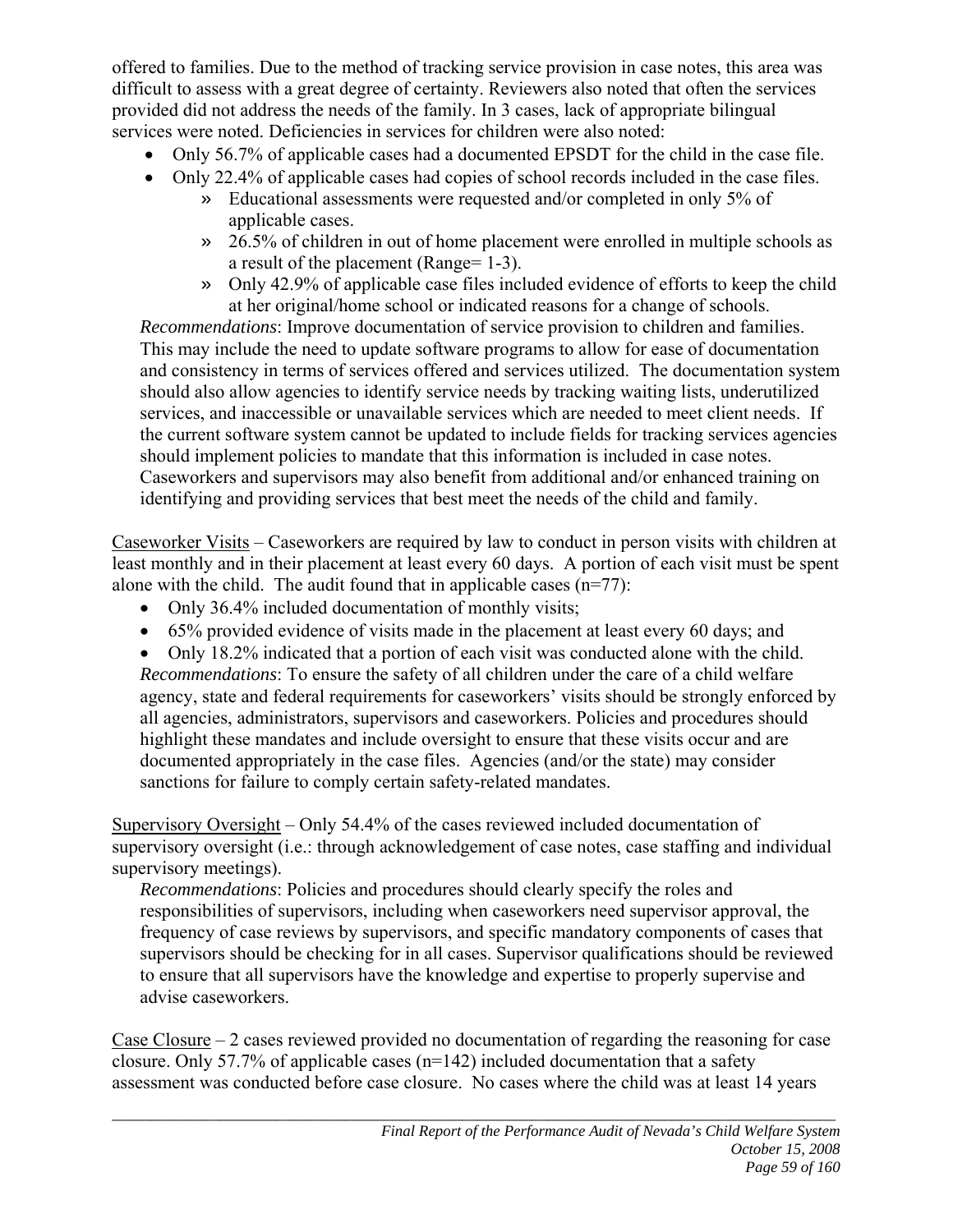old and eligible for adoption had documentation of a signed consent by the child. No cases where the goal was adoption had social summaries included in their case files.

*Recommendations*: Improve documentation of reasons for case closure and develop and/or enhance collaborative policies to ensure consistency regarding reasons for case closures statewide. Enforce mandates that safety assessments must be completed prior to case closure and documented in the case file. Require that supervisors ensure that all appropriate documentation, consents, assessments, etc. are included in the case file prior to case closure and before services/contact with the child and family are terminated.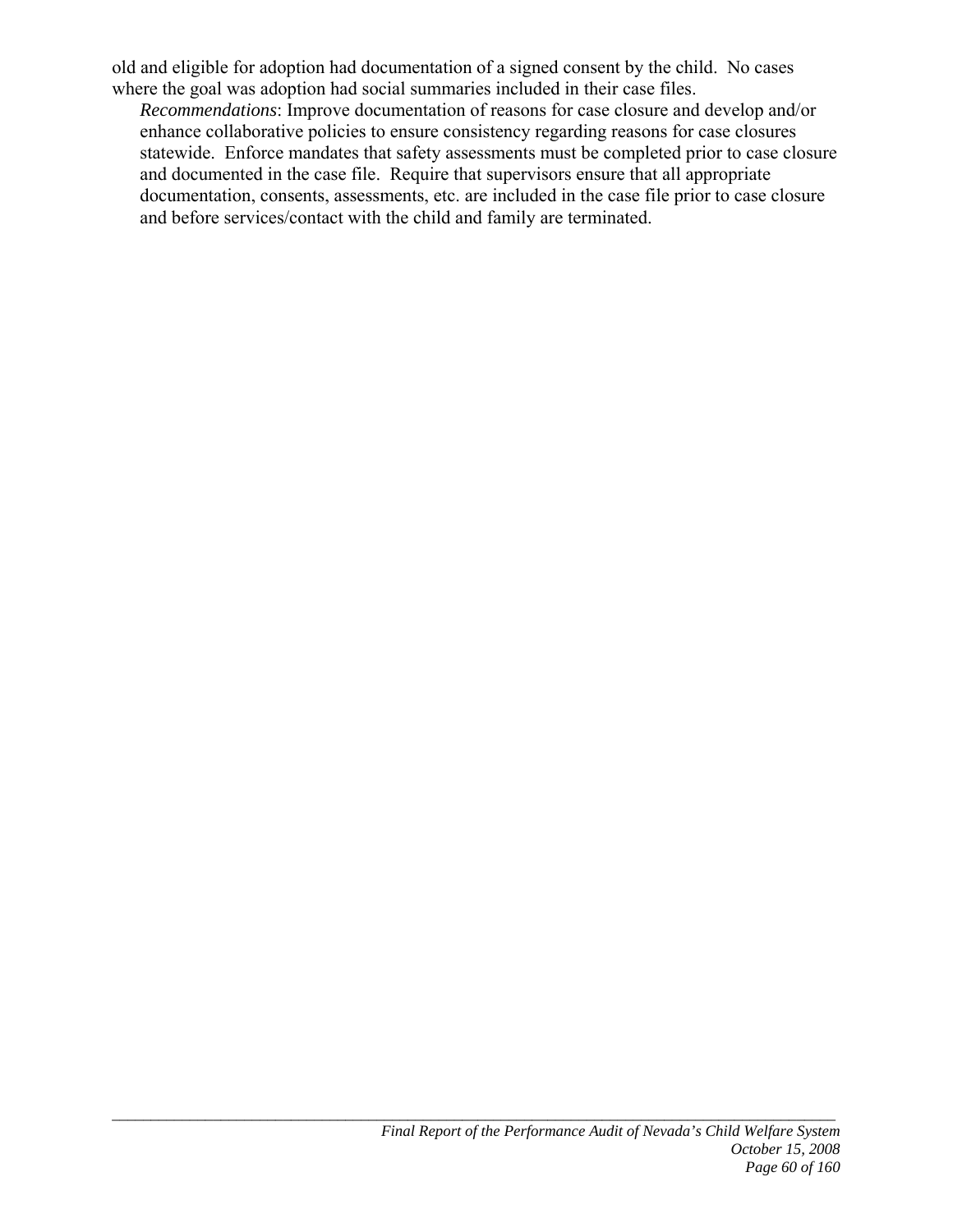### **SUPERVISOR INTERVIEWS**

At each site visit the researchers requested to conduct a brief interview with a supervisor located at that site. In instances where there was one supervisor for multiple office locations only one interview was conducted. Additionally, there were times when supervisors requested to include their manager in the interview and this was allowed when requested.

## **METHODS**

During each site visit researchers requested to conduct a short semi-structured interview with a supervisor that was on site that day. In some cases the supervisor participated in the interview alone, while in other instances the supervisor invited someone else to participate in the interview at the same time. In a few offices the supervisor requested that the district manager participate in the interview with them. In most cases the supervisor that was designated as the point of contact for the office was also the supervisor that participated in the interview. In the rural areas one supervisor will sometimes oversee more than one office in that area. In these cases that supervisor was only interviewed once.

Supervisors were given an informed consent form that reviewed the purpose, risks and benefits of participation in the interview. Supervisors were advised that their participation was voluntary and that they could end the interview at anytime. Researchers conducted interviews with 25 supervisors. No supervisors that were asked to participate refused to participate in the interview. However, in a few instances the supervisor requested that their manager participate in the interview as well. In these cases they were interviewed together and demographic information was recorded for each individual.

Basic demographic information including, position title, years of experience and their office location was collected for each participant. Interviews were tape recorded when participants allowed. These recordings were used to supplement notes taken during interviews.

Interview questions included information regarding strengths of their units, barriers to providing services, methods for supervision, barriers to providing services to families, and recommendations for improvements in the child welfare system.

Data collected during these interviews was entered into NVivo 2.0, a qualitative data analysis software program, for analysis. Questions were analyzed for themes using the questions as initial groupings. Discussion of responses will be organized around each question asked during the interview.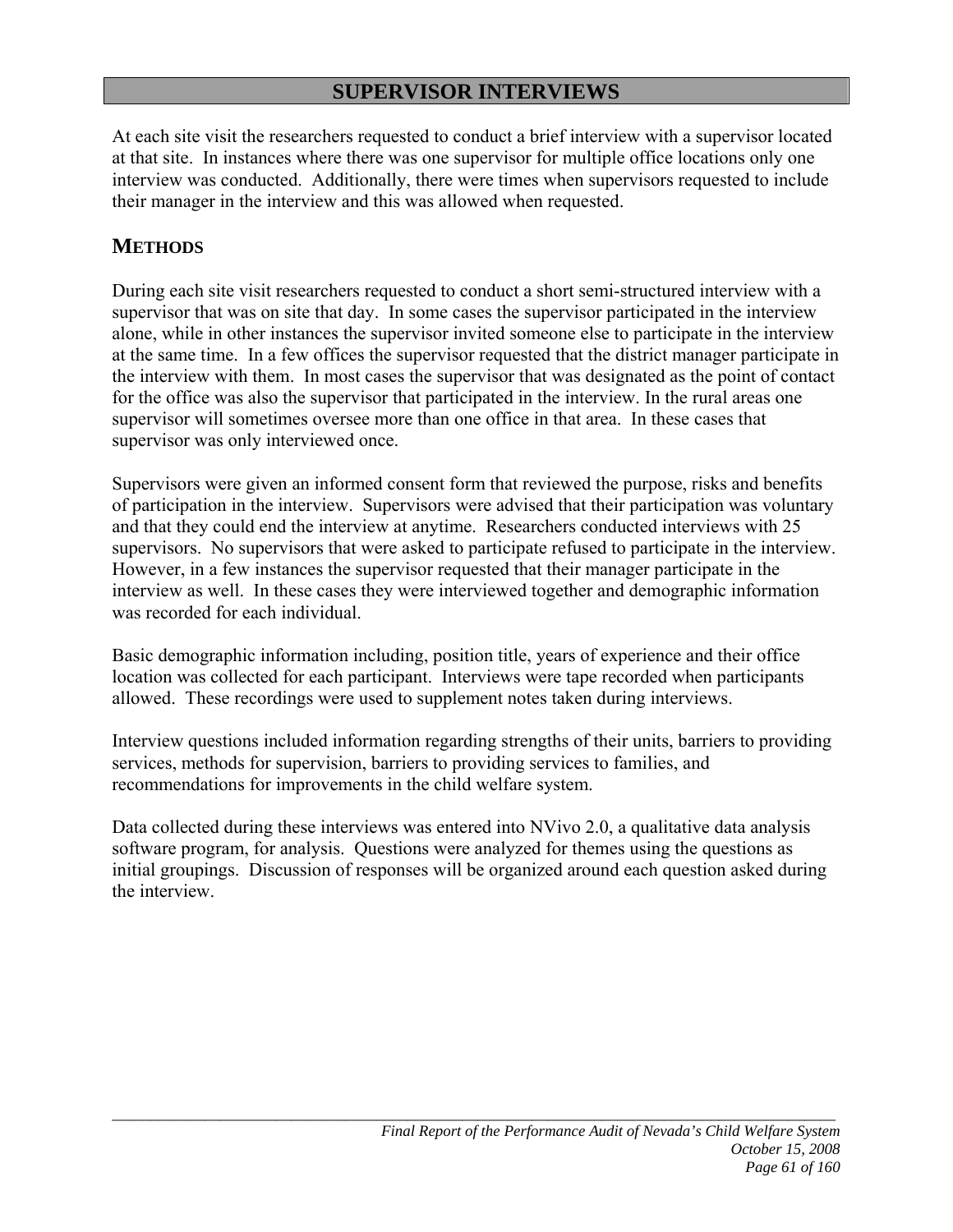# **FINDINGS**

### **Demographics**

Twenty-five supervisors were interviewed for this portion of the project and their demographic information is presented in the table below.

| <b>Table 26: Supervisor Interviews – Agency Counts</b> |       |                |  |  |  |  |  |
|--------------------------------------------------------|-------|----------------|--|--|--|--|--|
| <b>Agency Name</b>                                     | Count | <b>Percent</b> |  |  |  |  |  |
| Nevada Division of Child and Family Services           |       | 40%            |  |  |  |  |  |
| <b>Clark County Department of Family Services</b>      | I O   | 40%            |  |  |  |  |  |
| Washoe County Department of Social Services            |       | 20%            |  |  |  |  |  |

| <b>Table 27: Supervisor Interviews - Site Counts</b> |              |                |                |  |  |  |
|------------------------------------------------------|--------------|----------------|----------------|--|--|--|
| <b>Office Location</b>                               | Agency       | Count          | <b>Percent</b> |  |  |  |
| Carson City                                          | <b>DCFS</b>  | 3              | 12%            |  |  |  |
| <b>Battle Mountain</b>                               | <b>DCFS</b>  |                | 4%             |  |  |  |
| Reno                                                 | <b>WCDSS</b> | 5              | 20%            |  |  |  |
| Ely                                                  | <b>DCFS</b>  |                | 4%             |  |  |  |
| Elko                                                 | <b>DCFS</b>  |                | 4%             |  |  |  |
| <b>Silver Springs</b>                                | <b>DCFS</b>  |                | 4%             |  |  |  |
| Fallon                                               | <b>DCFS</b>  |                | 4%             |  |  |  |
| Pahrump                                              | <b>DCFS</b>  | $\overline{2}$ | 8%             |  |  |  |
| Pecos (Main)                                         | <b>DFS</b>   |                | 4%             |  |  |  |
| Martin Luther King                                   | <b>DFS</b>   |                | 4%             |  |  |  |
| Renaissance                                          | <b>DFS</b>   | $\overline{2}$ | 8%             |  |  |  |
| East                                                 | <b>DFS</b>   |                | 4%             |  |  |  |
| North                                                | <b>DFS</b>   |                | $4\%$          |  |  |  |
| South (Henderson)                                    | <b>DFS</b>   | $\overline{2}$ | 8%             |  |  |  |
| Central (Rancho)                                     | <b>DFS</b>   |                | $4\%$          |  |  |  |
| Total                                                |              | 25             | 100%           |  |  |  |

*\*Supervisors were interviewed at all sites visited; however in rural areas there was often only one supervisor that covered several offices. In that case only the one supervisor was interviewed.* 

| Table 28: Supervisor Interviews - Work History and Caseloads |    |    |      |  |  |  |  |  |
|--------------------------------------------------------------|----|----|------|--|--|--|--|--|
| <b>Minimum</b><br>Variable<br><b>Maximum</b><br>Average      |    |    |      |  |  |  |  |  |
| Length of Time with the Agency (in years)                    |    |    |      |  |  |  |  |  |
| Length of Time as Supervisor (in years)                      | 33 |    | 3.4  |  |  |  |  |  |
| Length of Time in Child Welfare (in years)                   |    | 30 | 17.5 |  |  |  |  |  |
| Number of Workers Supervised                                 |    | 29 | 6.3  |  |  |  |  |  |
| Average Number of Cases (Permanency)                         | 16 | 50 | 26.5 |  |  |  |  |  |
| Average Number of Cases (Investigations)                     |    | 30 | 17 5 |  |  |  |  |  |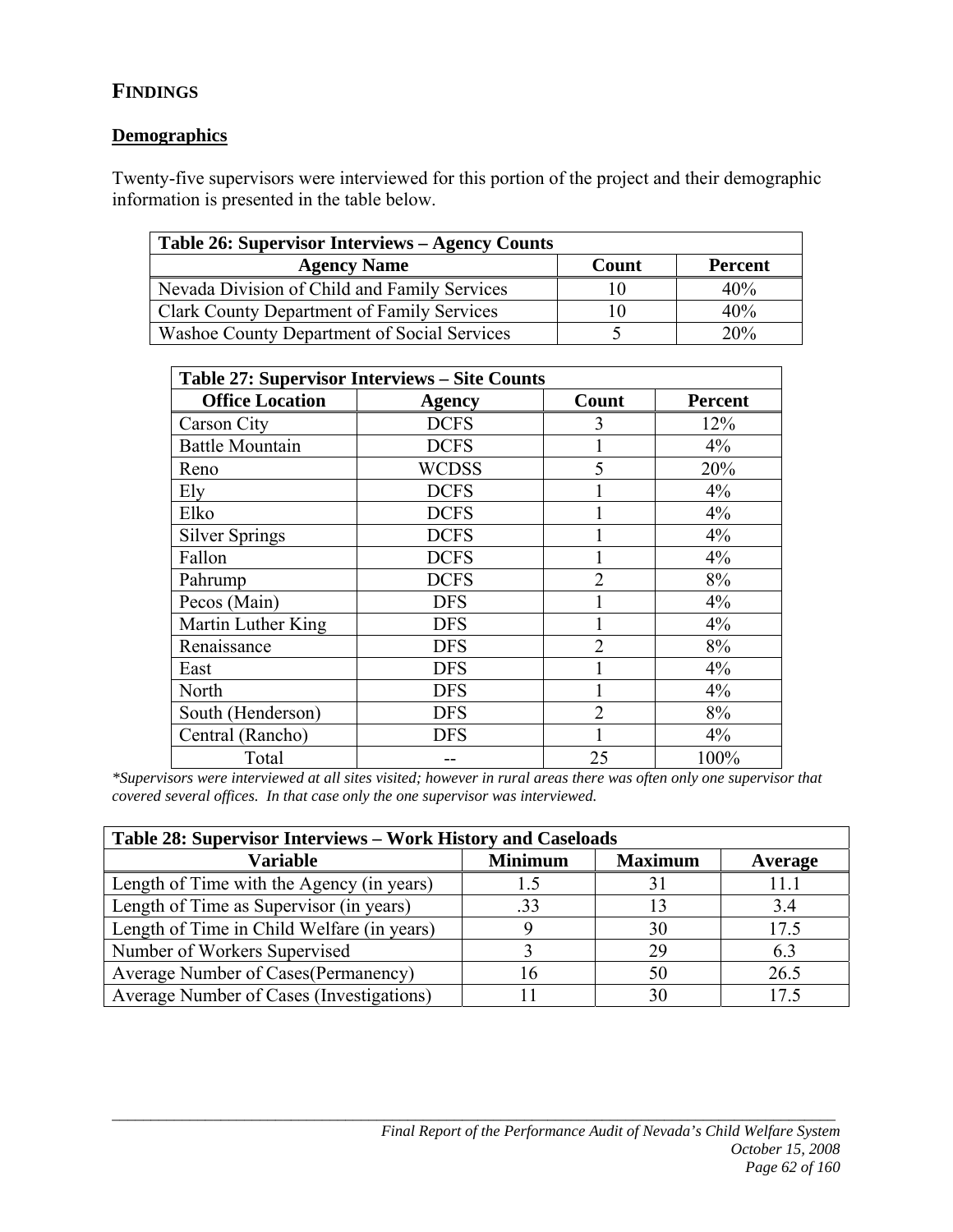### **Interview Questions**

Supervisors were asked a series of questions to understand the strengths of their units, basic process in their position, barriers faced and recommendations for improvement.

### **Strengths**

First supervisors were asked about the strengths of their workers and asked to tell us what they felt their units did really well. Responses were similar in that many focused on individual work ethic and group cohesiveness. Many responded that their unit works well together and that they were cohesive. Other supervisors noted that their workers are supportive of one another and will fill in for each other or help out to ensure that families are getting the services they need. Other supervisors made comments about their workers skills, noting that they were great with documentation, or that they work really hard to maintain children in the home. Some even mentioned that their workers are really great at "meeting ASFA deadlines within policy." Workers were also described as dedicated, committed, and self-sufficient. Supervisors described their units' ability to work within existing constraints to overcome barriers, noting that "workers really go above and beyond…this is not a 9 to 5 job and they really care." Some supervisors mentioned that their areas are lacking in available services and that workers have to still try to get families the services or supports they need: "Workers are creative and think outside the box – and really just work together to be resourceful and do whatever needs to be done for the benefit of the kids."

Overall, supervisors in all jurisdictions were very positive about their staff in their abilities to work with families and overcome systemic barriers. Most supervisors noted that they understand that the job of a caseworker is difficult, but that their workers have good attitudes and really work together to be supportive of each other and do the best they can for the families on their caseloads.

### **Supervision of Workers**

Supervisors were also asked about how they supervise the work of their staff. Supervisors listed many different tasks that they complete to ensure that their staff are serving families and following policy and statutes.

Many supervisors mentioned one-on-one meetings to review the progress of a case. Most said that these meetings happen informally all the time when workers will come in with questions about a case or questions on how to handle certain situations. Formally, some staff reported having weekly one-on-one meetings to review cases, while others stated that these meetings were scheduled monthly. In these scheduled meetings workers review their caseload with the supervisor, discuss case progression and address any questions or concerns that the worker or supervisor may have. Most also stated that in addition to speaking to caseworkers, they review UNITY and use the reports that are generated from that system, including missing data reports. However, a few of the supervisors noted that they get more information from speaking to the workers because "UNITY is not always up to date" and that when a "case is complicated, the notes often don't get put in because the worker just doesn't have the time."

One supervisor said that she gets regular feedback from other professionals that work with the caseworkers regarding how they interact with the family and how the case is progressing. Some supervisors said that they actually attend child and family team meetings, go on home visits or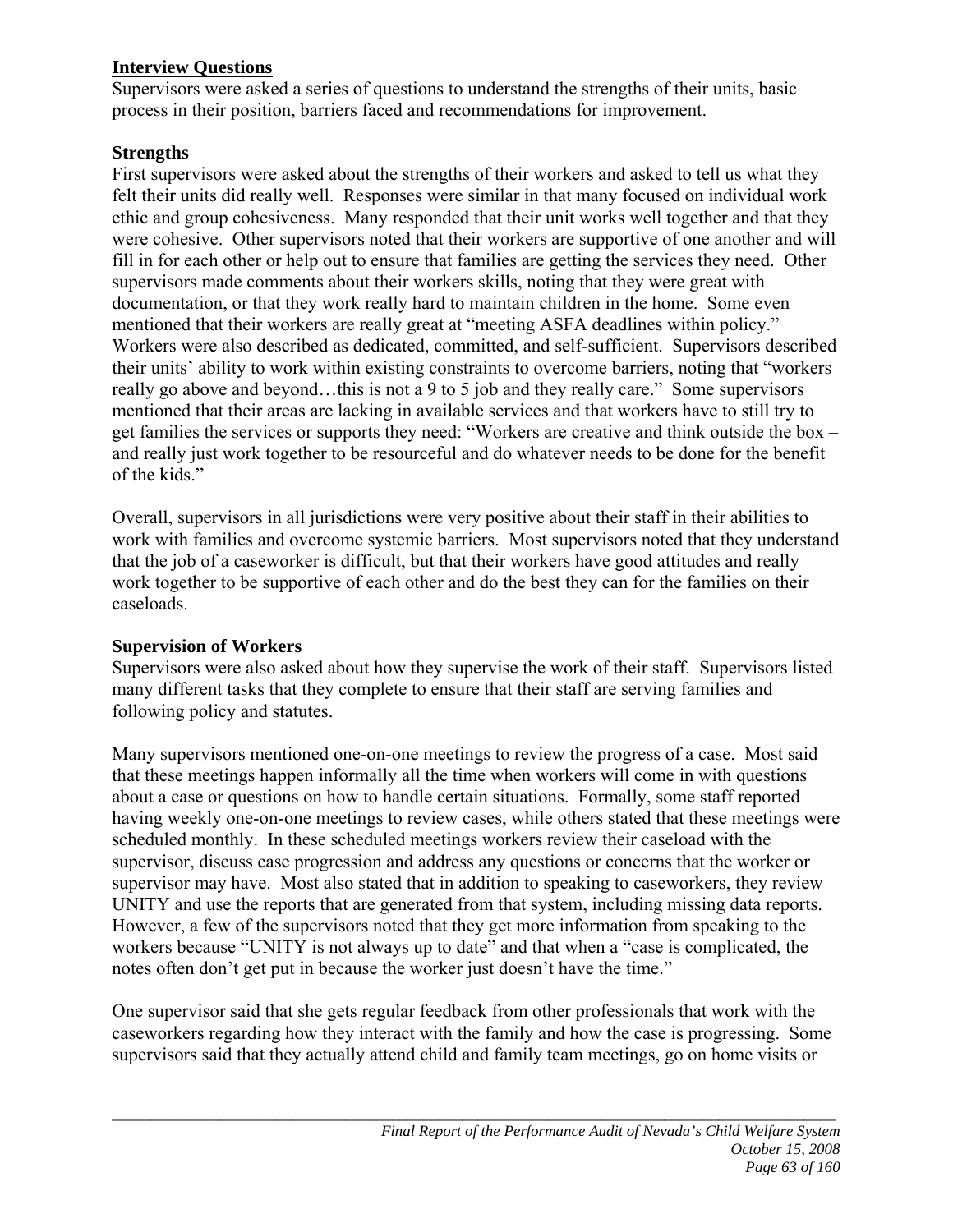attend court hearings to provide support to the workers. Many reported that they ensure that cases are closed on time and that all assessments are completed prior to closure.

For supervisors in the rural areas where one supervisor may be over offices in different physical locations, they discussed the importance of e-mail and cell phones to help provide supervision when they can't physically be with the workers. Many of them discussed the importance of being available for their workers via telephone when they are not physically in the office together.

One supervisor said that her job was a combination of "education, monitoring and guidance", while another noted that she tries to look for explanations in case notes to know why a worker is making certain decisions and when she doesn't understand she will speak with the worker and try to educate them on best practices, agency policy and state and federal statutes.

Overall, supervisors use a variety of methods to oversee their workers, and most feel that they have a pretty firm grasp on what's happening in their unit.

### **Criteria for Opening a Case (Investigations and Permanancy)**

Supervisors were asked how they determine when to open a case. In some jurisdictions this question didn't apply to certain supervisors. In Clark and Washoe counties supervisors are separate for investigations and permanency cases. Therefore supervisors over permanency units do not open cases – they are simply forwarded to their unit. In many of the rural areas, however, supervisors and workers will work on both ends of a case, conducting both the investigations and working toward achieving permanency for the child. For these supervisors decisions to open cases can fall on their shoulders.

Supervisors indicated that to decide to open a case they look at the information and decide whether or not it meets NRS standards. If it does it is assigned out for investigation, if not it is recorded as information only. One supervisor noted that in some instances they need to try to determine if this is a custody issue and, if it is, they try to avoid those cases. They need to get as much information as possible from the reporters to be able to make informed decisions. Another supervisor noted that many of the tools are very helpful, including the new risk assessment tool, stating "it's really clear whether you should consider opening a case." Supervisors reported that they primarily look at safety and determine if they feel they have a child that is a victim or potentially unsafe. In rural areas they also review to see if there are duplicate reports from neighboring towns. In one rural area they even reported that they look at community needs to determine when to open a case to ensure that the community will respect their decision. One also reported that all cases regarding children five years and younger are automatically investigated because the child can't speak for themselves.

In summary, supervisors' responses across jurisdictions were fairly consistent. Those supervisors that make these decisions often focus on statutes and policy to make determinations about opening a case. They rely on information provided by the reporters and try to assess the safety of the child. If they feel the child may be unsafe then they will assign the case for investigation.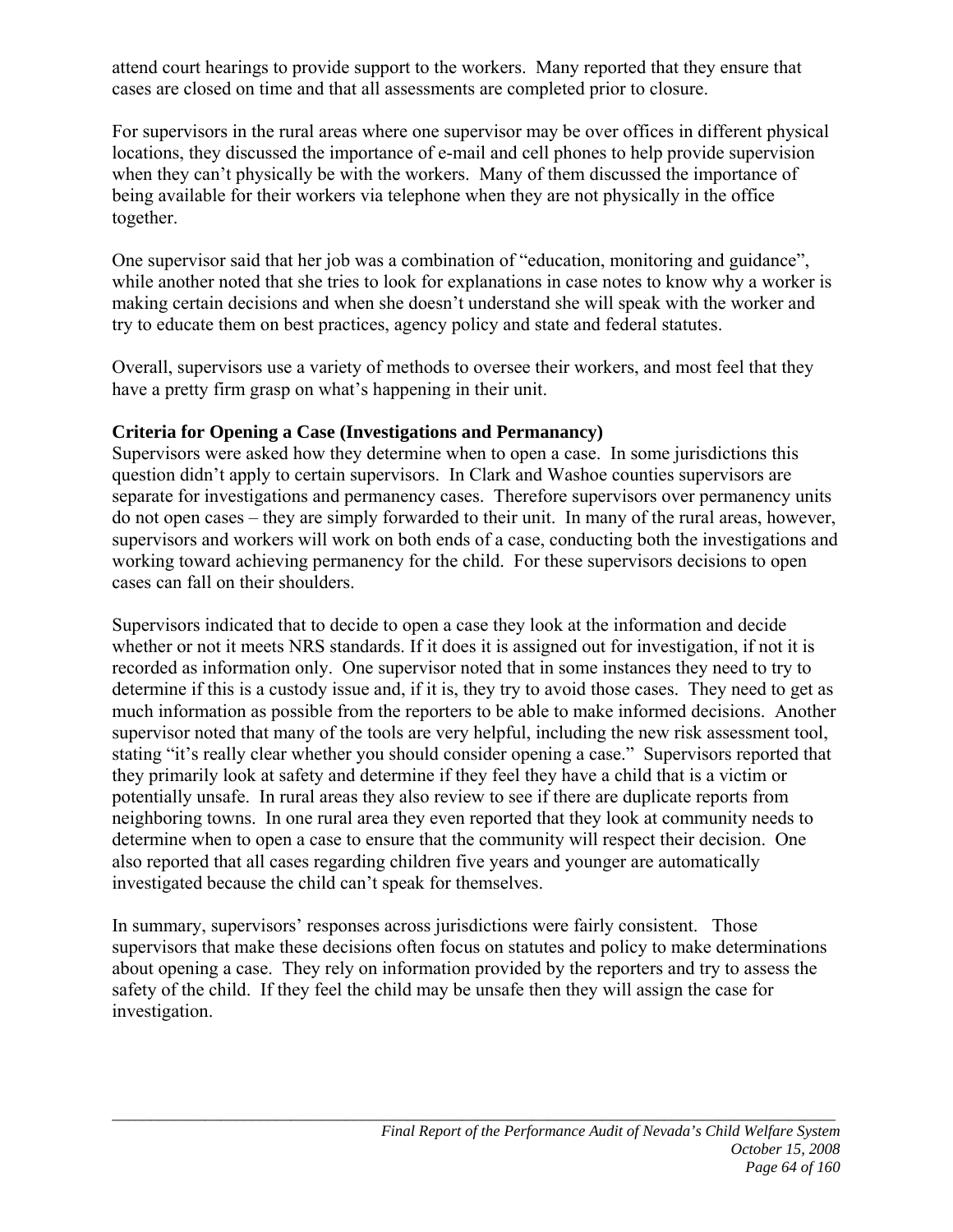### **Criteria for Closing a Case**

Participants were also asked about how they make determinations to close a case, and again the responses were fairly consistent across participants and agencies. All supervisors reported that ultimately it is their decision about when to officially close a case, but most reported that this is a joint decision between the worker and the supervisor. Many said they will discuss the facts of the case and they will come to the decision together about when it is appropriate to close the case. In one case the supervisor stated that she will sometimes bring in the manager for another opinion. Some supervisors mentioned that they review documentation to ensure that it has all been completed before approving the closure of a case. The supervisors also stated that they use agency guidelines and the closure process depends on the way the case is closing, meaning that processes used to close a case where the children are being reunified with parents is different than a case where the child is aging out of the system.

For the most part supervisors want to ensure that services provided are appropriate and that all the children are safe. They reported that they review case plans where appropriate and assess how the family is doing. One supervisor relayed a process at their site where before a case is closed the worker must go before another supervisor (not the one they had been working with on the case) and present the case and if that supervisor approves and everything checks out then the case can be closed. In one office the supervisor noted that sometimes it's not their decision and the courts can decide when a case should be closed.

## **Barriers to Providing Services to Families**

During the interview, participants were asked to describe what they saw as barriers "to providing services to families". The responses to this question were again fairly consistent across agencies. The responses were reviewed and summarized into several different categories including: lack of funding for families, inadequate compensation for workers, structural issues, and service issues.

### *Lack of Funds for Families*

Many of the supervisors reported that a major barrier to providing quality services for families was the lack of funds available for families. They said that available funds could be used for things like emergency assistance with rent, guardianship fees, legal fees, etc. Also families could use this money to help pay for services, especially foster parents who are spending time and money driving children to specialists, therapists, and doctors. This can be a strain on those families, especially in the rural areas when specialists can be hours away. The lack of access to emergency funds is apparent when families need just a small amount of money to help with one issue that affects the rest of their lives. One participant said, "For example, a person may not have the \$27 he needs to get a consulate card. Without this card that parent can't get services, apply for jobs, etc. This means that when those things are included in a case plan that parent simply can't complete their case plan – over \$27." Additionally this supervisor noted that the process for receiving these emergency funds should be more flexible. "There are times when the process gets in the way – and a family needs the money today – but it takes five days to process – or we can only pay with a check and they need cash…". Another supervisor said that additional funding for their agency could really help because they had recently been instructed not to drug test parents, due to the cost. This worker explained, "The problem is that without these tests workers cannot verify the allegations of parental substance abuse."

# *Inadequate Compensation*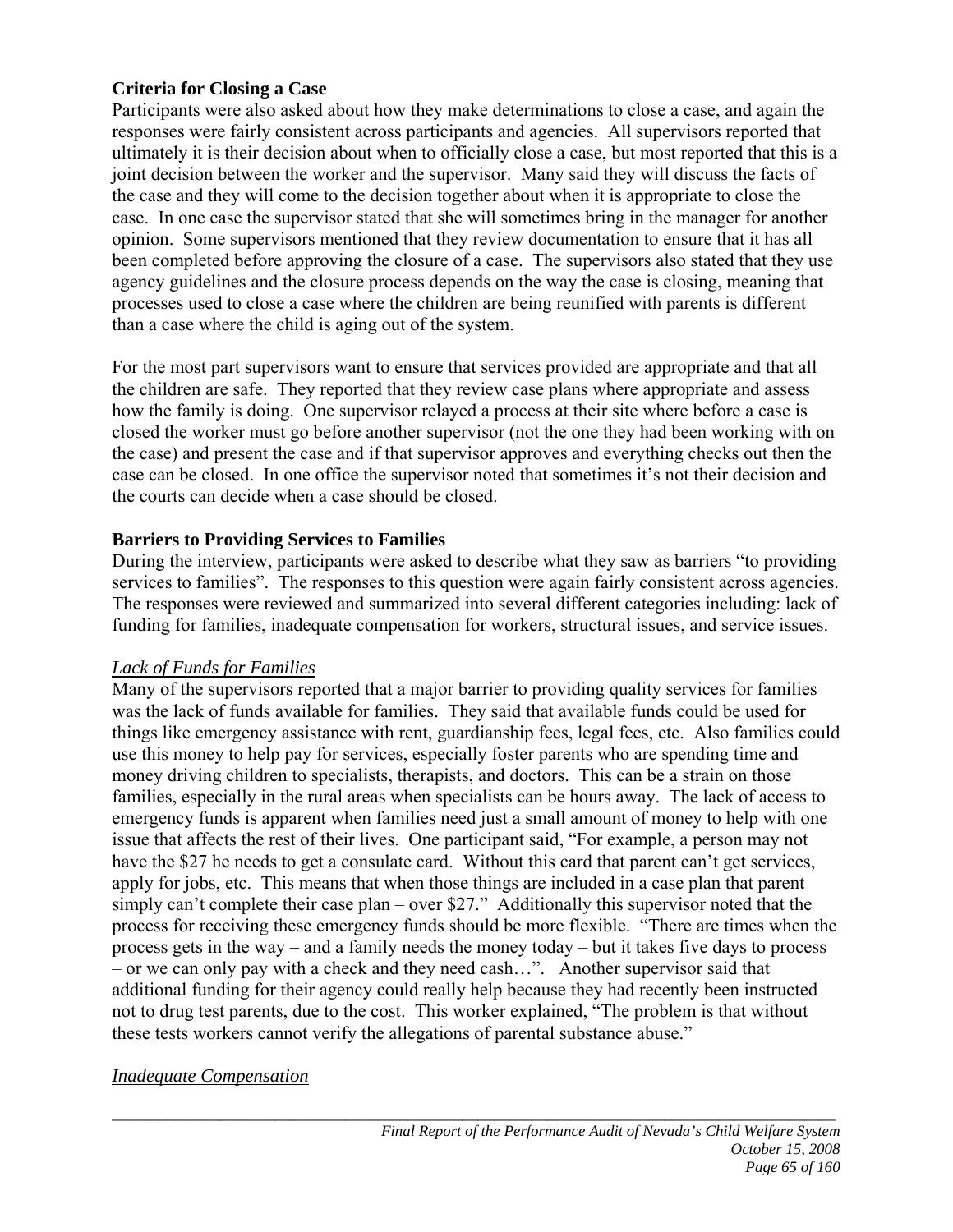Supervisors also discussed their own compensation and professional development as a barrier to serving families. In many of the rural areas supervisors discussed the difficulty in maintaining enough staff to mange their caseload. They noted that in the rural areas it is difficult to find qualified people that are willing to do this job. According to participants, caseworkers at DCFS are required to be social workers, where in Washoe and Clark counties they do not have to be social workers – their background can be in other related fields. This presents a problem in the rural areas because they have vacant positions, but no one qualified to fill them. Some supervisors attributed this to their location as well as inadequate pay stating, "There is no incentive to work in the rural areas because of the pay discrepancy. You can make a lot more starting in Washoe or Clark – so on top of the less desirable location – we don't pay as well." Another supervisor stated that the agency requires her to continue her education and attend trainings, but she can't get the time off work to attend the training.

### *Structural Barriers*

There were several areas that supervisors saw as barriers to providing services that are really issues imbedded in the structure of the child welfare system or agency in which these supervisors operate. The number one barrier listed in this category had to do with the high caseloads of the workers. Participants reported in all agencies that caseloads were too high to be able to effectively work with families. Many stated that due to their high caseloads they did not have the time to spend with individual families that they would like. High caseloads were also noted as a reason for delayed documentation. This barrier seemed to be amplified in the rural areas where things like travel time to meet with families takes up even more time in each day. In the rural areas some workers will spend the majority of their time in a car if they need to visit children or families that are spread across their jurisdiction. Some supervisors saw other issues embedded in the structures of the welfare system that impede their ability to serve families. One of these was waiting lists for services, this can severely impair a family's ability to complete a case plan or do what's best for their family.

Along those same lines, one supervisor pointed out that the undocumented immigrants they work with have special barriers, especially when attempting to navigate the various social services. This supervisor felt that it was important for the agencies as a whole to be more culturally sensitive, starting with having more Spanish speaking workers in the agency to help assist these families.

At least one supervisor in all three agencies noted that some aspect of the court system was a barrier for them in providing services to families. Some reported difficulties with judges, district attorneys and public defenders. One supervisor noted that she felt that the court system was really their number one barrier to serving families in their area. This supervisor expressed that the district attorneys in her area may need additional training. In her experience they tend to forget that these are civil cases, and not criminal cases. She suggested that the court improvement project be done again in the rural areas of the state. Echoing this sentiment in one of the urban offices one of the supervisors noted that the agency "needs to do a better job of reaching out to partner agencies. Some partners feel diminished by our administration and not listened to. A lot feel marginalized. We need a smaller more personal agency, where we can connect with more people from different areas…it would be nice if there were more teamwork."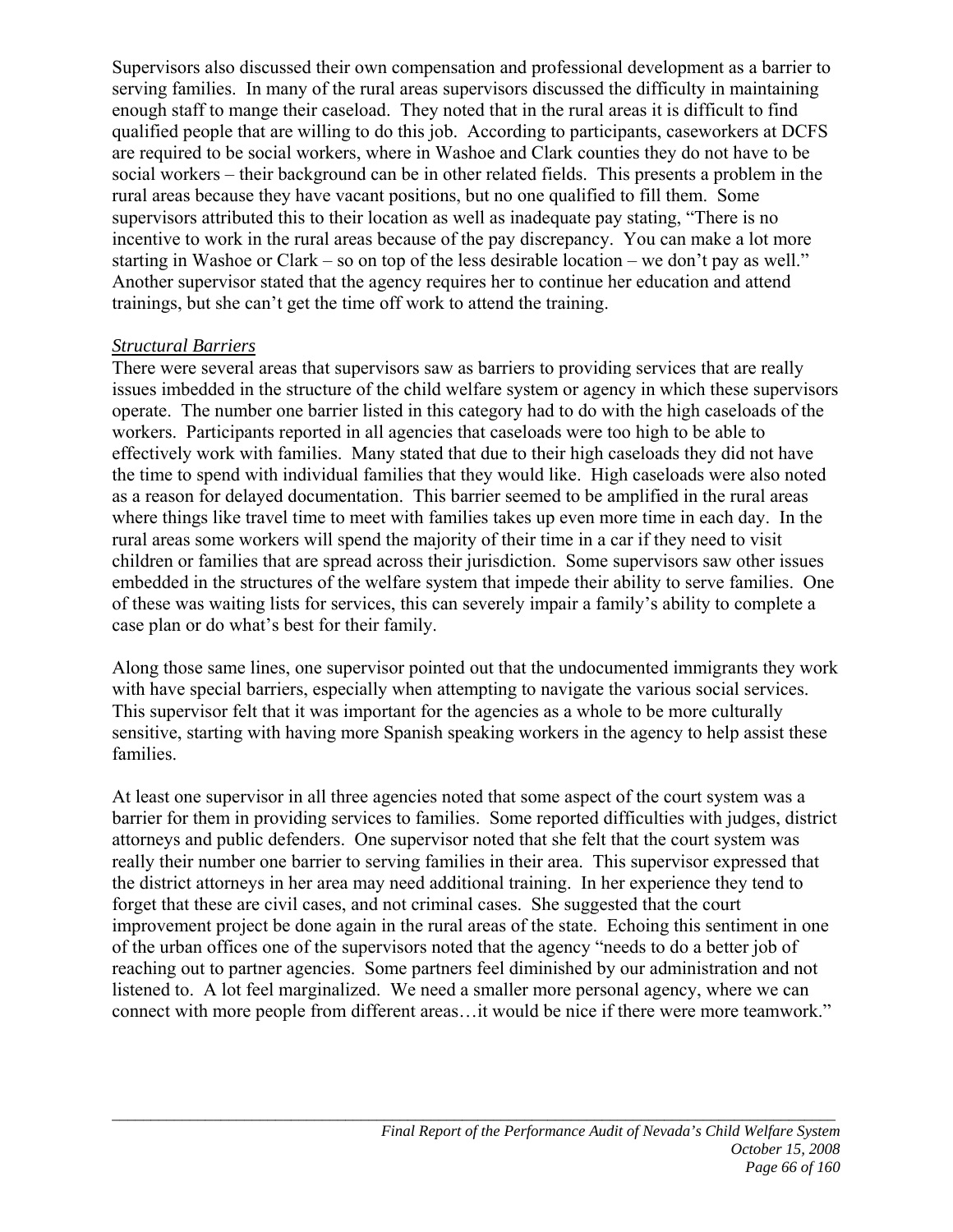Another issue that came up as a barrier was the use of their data collection system UNITY. This system is used by all three agencies in the state to maintain documentation on all of the families in the child welfare system.

The final issues discussed as a structural barrier was policy implementation. A few of the supervisors indicated that at times policies are implemented across the state without consideration for certain special circumstances in the rural areas. This supervisor mentioned not having enough staff to adhere to standards, especially in regard to having workers available 24 hours a day. She stated, "We don't have an overnight shift, so our workers have to take turns – then if they're out all night on a call they still have to be at work the next day. But if they are too tired to drive – this can set the whole office back."

## **Suggestions and Recommendations**

At the conclusion of the interview the supervisors were asked if they had any suggestions or recommendations for ways to improve child welfare in Nevada. The responses with this question were categorized as recommendations that would be implemented on an internal agency level and those that would need to be implemented widely either within the community or the profession.

# *Staffing and Compensation*

Recommendations internal to the office or agency included several recommendations about equalizing pay across agencies. Those supervisors at DCFS noted that in the rural areas DCFS case workers make a lower salary than their counterparts in either Washoe or Clark County. For areas that are near one of these other counties it makes it more difficult to recruit new employees when they know that just a few miles away they can make more money. Also, in the rural areas a few supervisors suggested that there should be a supervisor assigned to each office and not one supervisor covering multiple offices. In one office she noted that it's often difficult to be at one of the more rural offices very often. Another noted that she spends so much time in her car driving from one location to another it may be a better use of time to station her at one office and hire another supervisor to cover the others. Another recommendation on the internal level had to do with staffing as well. A few supervisors from DCFS mentioned their frustration in only being allowed to hire licensed social workers as caseworkers. This creates a problem when they find a candidate in their area that knows the community and its available resources, but that person cannot be a case worker because their degree is in education and not social work so they cannot be licensed without going back to college for a second degree. This supervisor noted that the training academy could allow these individuals to become stronger in child welfare and social work even if they are not licensed social workers. In addition to these ideas another supervisor recommends that the agencies spend more time cross training between units so that they each understand what each unit does and how they work. This could promote collaboration and understanding regarding process and time frames when the units each intersect. Other supervisors mentioned the need for overtime pay, as the workload is such that using flex-time is impractical. Others also noted that staffing could be improved by providing additional education to staff to help them think "outside the box" and think of more creative ways to help families.

# *UNITY*

Other recommendations for internal changes were geared at the agency's computer data recording program, UNITY. One participant recommended that there be improvements made in this system to ensure that workers are aware of all windows that need to be completed for an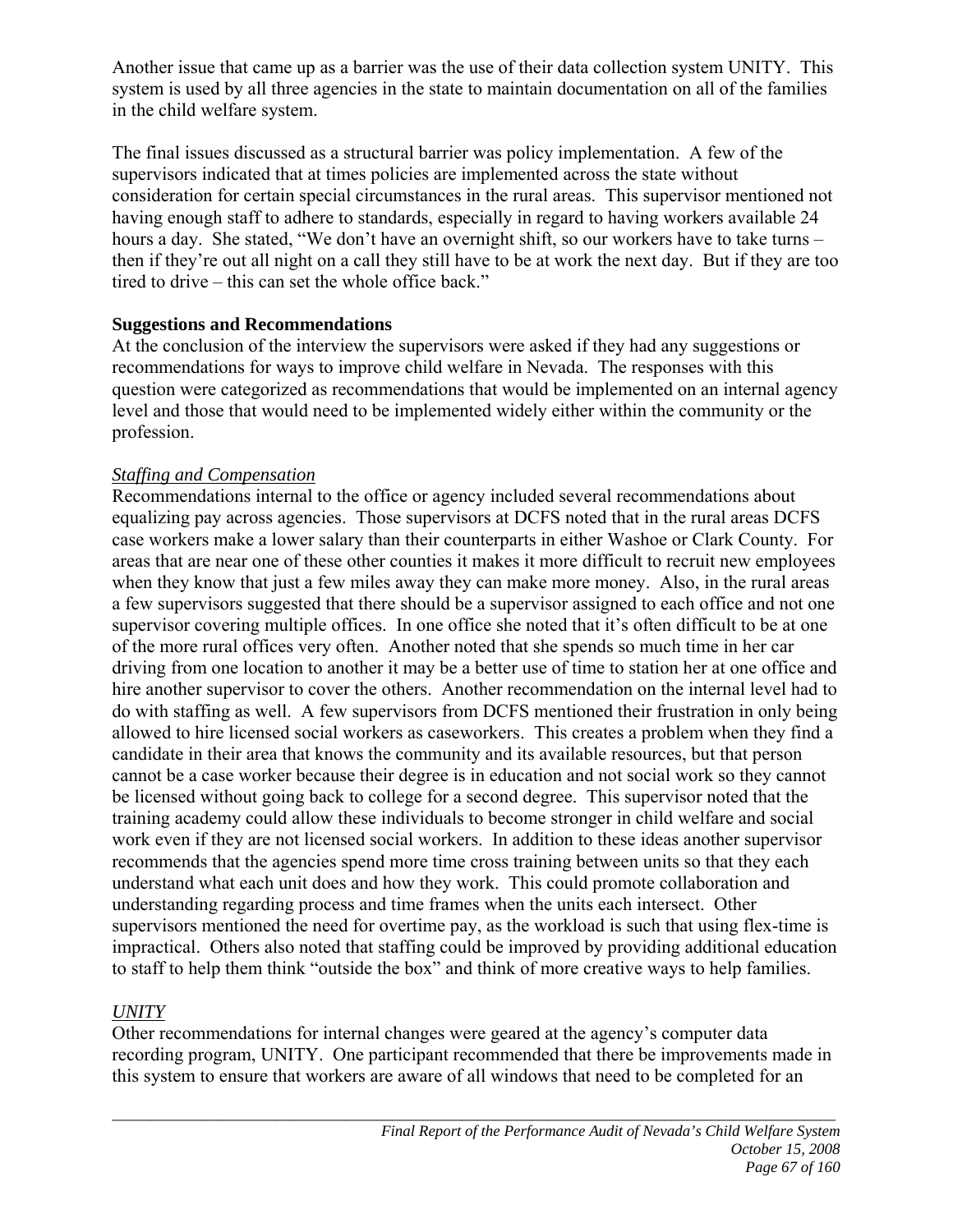investigation. This could be a set path in the system that forces you to complete windows or a checklist or form that indicates all sections that need to be completed for workers to check off as they go through. This supervisor also felt that the UNITY reports they receive should provide "more missing data information." Along the same lines other participants noted that they would recommend that more support be offered to the workers in terms of additional clerical staff that could assist with documentation or entry in to the UNITY system. This was especially emphasized in some of the rural offices where there is only one worker left to handle everything.

### *Court Systems*

An area where many participants indicated a need for improvement to a system external to the agency was in the local court system or in relationships with area district attorneys. In all jurisdictions at least one supervisor indicated the court system as a recommended area for improvement. While a few supervisors even noted that the relationships between child welfare and the district attorney's office had become more adversarial and they would like to see a change in this relationship to better serve families.

In addition to improving relationships between the two agencies, one supervisor from Clark County noted that it would be helpful to break up the court calendar so that workers are not spending entire days in court waiting for their case to be heard. This supervisor indicated that this had been done by one judge but would like the others to follow suit. Additionally another supervisor noted that she would like to see better legal representation for parents in these cases. She felt that their attorneys often do not really advocate for the parents. These attorneys may need additional training to improve their services for parents.

*Note from Washoe County: "I believe we have a very constructive and positive relationship with the Washoe County District Attorney's Office.* 

### *Services*

Many supervisors had ideas for how to improve service delivery for families. These recommendations ranged from improvements to existing services to suggestions for how to streamline the entire process of obtaining services for families. One supervisor from Clark County suggested creating a "one stop shop" for families where different agencies that are often accessed by families (like housing, welfare, job assistance, and daycare) are housed in one location and have liaisons that assist in expediting paperwork and helping families access services quickly. She noted that workers can spend an entire morning on the phone trying to get answers to the family's questions or otherwise assist in navigating the system.

Other supervisors suggested better daycare assistance programs for low-income families, and programs that allow financial assistance to kinship care families. In terms of kinship care supervisors explained that for some relatives it is a financial hardship to care for these children, but the agency is limited in how to help them. Many of these families end up having to become licensed foster parents, in order to receive payment to assist in the cost of caring for these children.

Additional service improvement recommendations included:

- Homemaker Services for families to help give practical assistance in cleaning, parenting, budgeting, etc.
- Have a crisis nurse available for when parents need a break.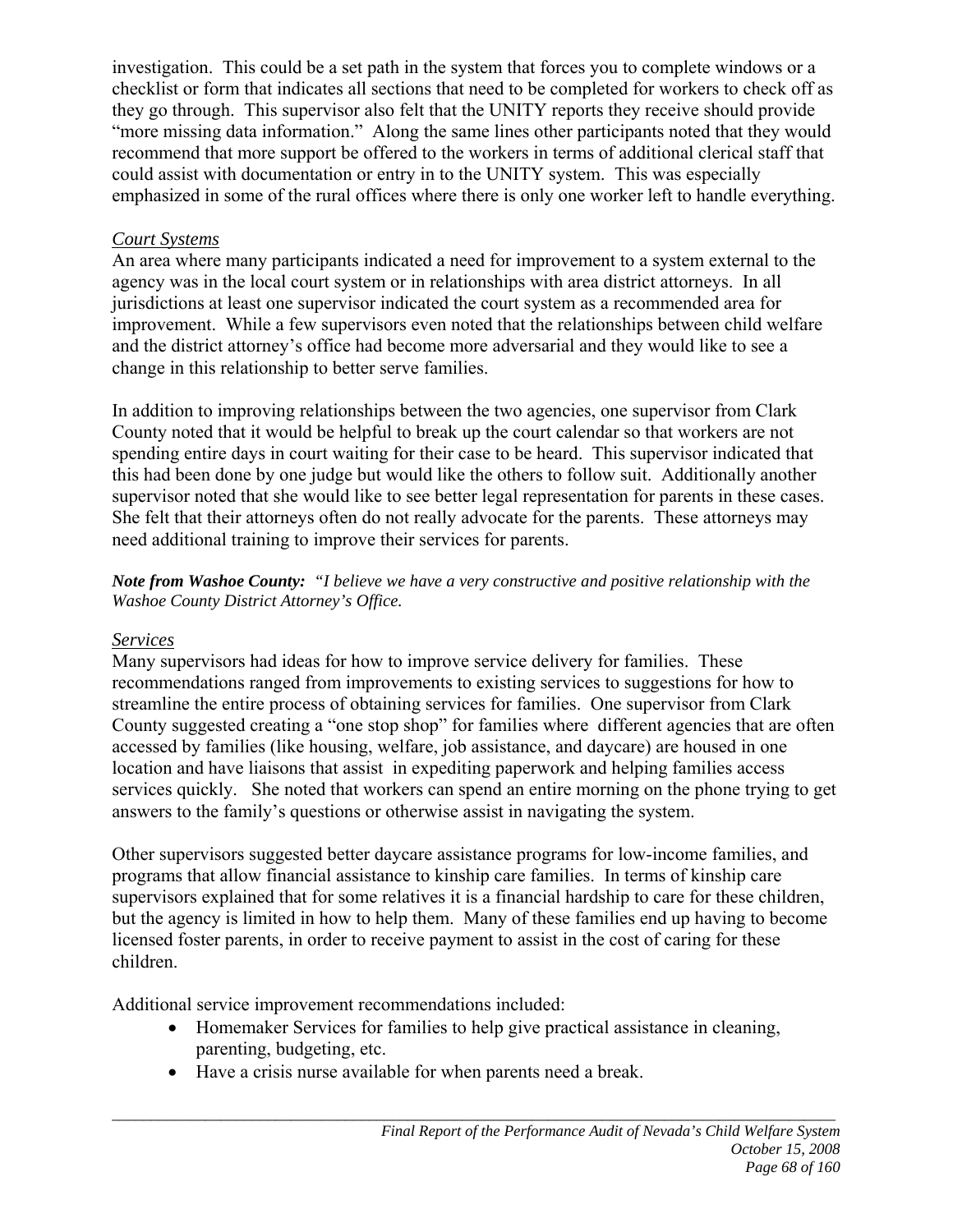- Offer family group counseling so that the case plan is family centered and family driven – Also hire outside facilitators for these meetings to provide a neutral party who can direct the conversation and ensure that all points of view are heard.
- Have celebrations for family reunifications.
- Additional family preservation services or voluntary services.
- In all jurisdictions families need better free and low cost services such as substance abuse treatment. It is especially important that these are subsidized because often parents cannot afford to pay for the services necessary for reunification.
- Transportation services "we need to provide bus tokens for more than just one day".
- Develop more "visitation centers" where parents can be coached on their parenting during visitation to learn more positive ways to interact with their children. This would improve relationships and allow children to go home sooner.
- Create more services for children that are aging out of the system.
- Decrease wait times for access to emergency services sometimes this is an issue with availability of services while in other circumstances it is a product of the lengthy agency approval processes.
- Financial assistance to kinship care families to help with costs of housing and caring for the children.
- Provide more support for parents entering the child welfare system. Create a mentorship program where successful parents can help guide new parents through he system.

## *Systemic/Community Recommendations*

Supervisors also had recommendations that deal more with the child welfare system as a whole, or agency policies and practices. These recommendations were grouped together and are presented below.

A few of the supervisors discussed how they feel the agency is perceived in the community and how this may affect their ability to do their jobs. One noted "caseworkers should get more respect in the community – similar to the level of police officers and probation officers." This person discussed how case workers go into many dangerous situations and unstable homes, similar to law enforcement, but are not elevated to that level and should receive similar benefits packages and counseling to handle these stressful situations. On the same topic, some supervisors indicated that they would like to see an effort to improve the general public's perception of child welfare by providing more education about what the agency does and the difference between CPS and permanency. Another noted that this could also be done by providing additional training for mandated reporters to help them understand the agency's function and further clarify what should and should not be reported.

Others discussed some shortcomings of the child welfare system as a whole. Many noted that the system needs to shift to be more proactive than reactive. They recommend that resources be allocated toward prevention so that children do not have to be removed as often. These supervisors also recommended that the agencies should concentrate more on "social work" and using that model in their practices. In line with this thought is the idea that the agency and system focus should be on the needs of the families they work with and not always the costs associated. This supervisor stated that we should concentrate on what the client needs first not necessarily at what the community can provide the client. This would help to identify gaps in the system.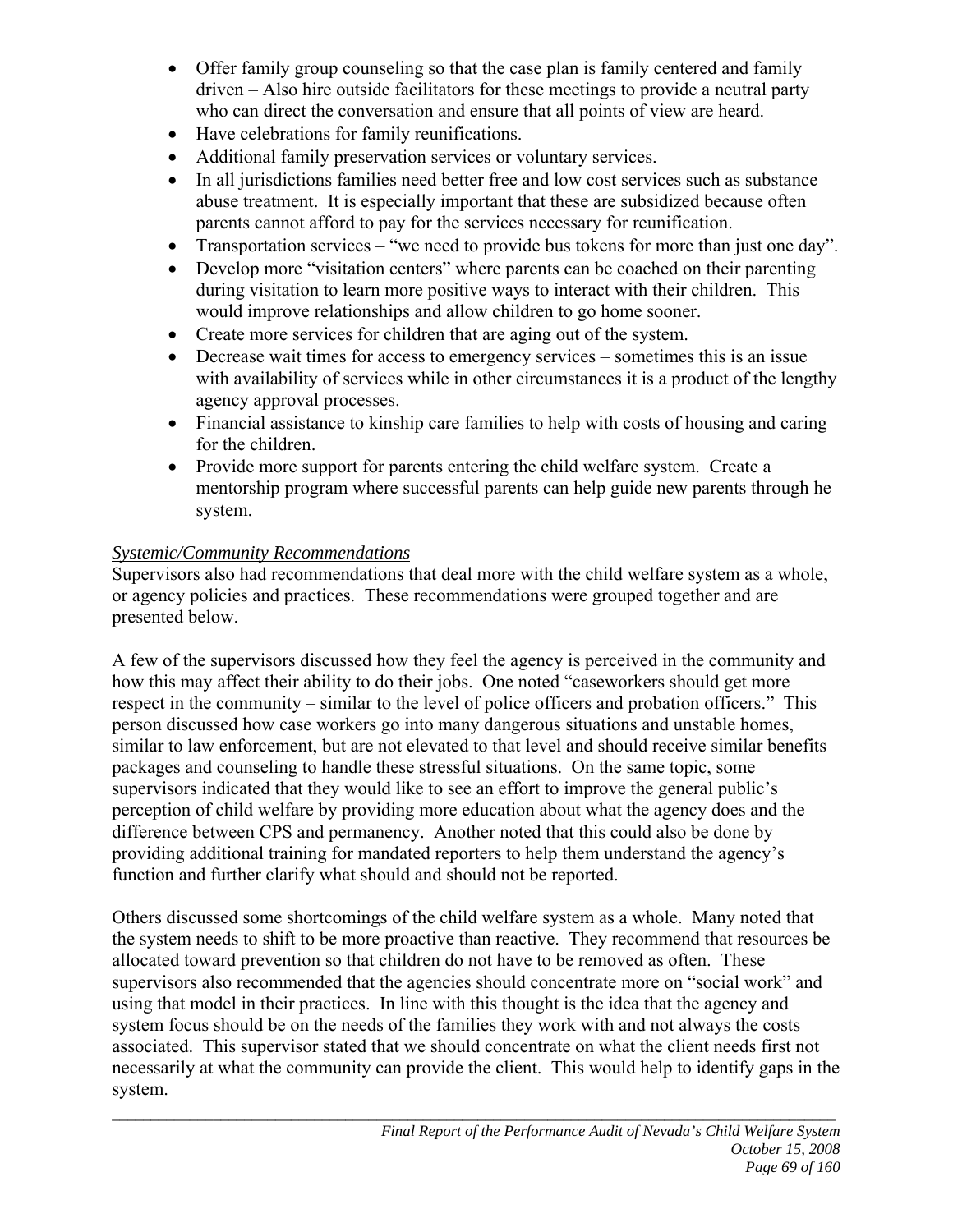Supervisors also had thoughts on possible improvements to legislation and legislative process. A few supervisors expressed concern that legislators making these decisions don't have first hand knowledge of the challenges faced in the field, or an understanding of the trauma inflicted by removing a child from his or her home. One participant stated, "Legislators need to look at the long term effects of removals on children – services to families are most helpful when they help maintain the children in the home – this is where more resources should be directed." Another said that child welfare should be a priority – but in terms of assistance to the agencies it doesn't seem like it is in Nevada. One participant even noted that "before laws are made legislators should shadow an investigator or supervisor and see what its like."

Others had very specific law and policy recommendations:

- Allow for flexible funding in the budgets most supervisors interviewed mentioned that discretionary emergency funding would be very effective in assisting families. Some examples included funds that could help remedy situations where a relatively small amount of money for a home repair would make a home safe for children, however without that the children would have to be removed. Others noted that wait times for emergency funds can impede the process as often children or families need things to happen immediately to prevent removal or risk or harm to the children.
- Several supervisors indicated a need for the review of the law of consanguinity indicating that the current law reduces the number of qualified placements for children. Noting that this often really ties their hands and causes them to have to remove children and place them with non-relative foster parents or in shelter care until the "fictive kin" can become licensed foster parents and are able to take the children.
- Others noted that there should be exceptions to the rules regarding children under three being allowed in shelter care. "We need some way to get them out of the police car immediately."
- Concerns about laws regarding the termination of parental rights one worker felt that the current laws do not allow children to achieve permanency as quickly as they should, citing an example of a parent who is sentenced to many years in prison and will never be able to care for their child.

Some simply recommended more consistency across the state and county agencies – stating that all three agencies do things differently and it often feels like there are three different states. While others advocated for changes within the agencies, they were concerned about multiple changes made all at once, or insufficient training regarding new changes. One Clark County supervisor specifically noted concern regarding the new hotline policy that allows only hotline personnel the ability to decide whether to screen out a referral. This supervisor felt that the unit supervisors should have more input in this process.

# **CONCLUSION AND RECOMMENDATIONS**

Through the interviews with the supervisors the researchers gained an idea of how they felt the agency was working to protect children and serve families. All of the supervisors that participated in these interviews expressed both their successes and challenges. Overwhelmingly supervisors reported that they felt that the staff really cared about the children and families they work with, but often felt overwhelmed with the size of the job they are tasked to do. The most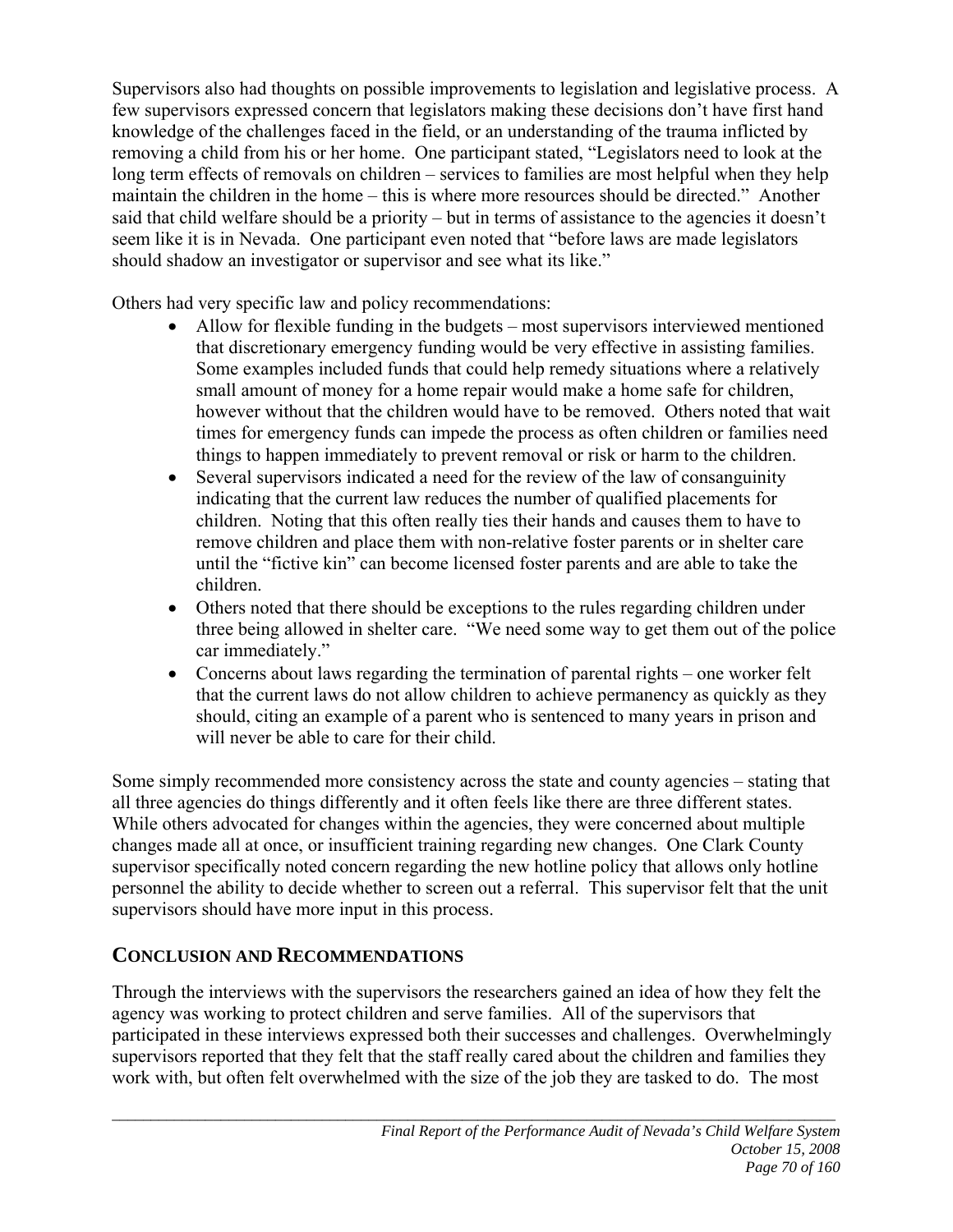frequently noted concerns in serving families were regarding caseloads and service availability for families. Further, the supervisors had multiple recommendations for how to change the system to improve the welfare of children and families. Some of the most frequently noted recommendations included: reducing caseloads, improving service availability, reducing waiting times for families to receive services; and improving existing law and policy to support good social work practice.

### Improve Services for Families

Virtually all supervisors interviewed for this project, regardless of agency affiliation, noted that the services available for families are either inadequate or unavailable. In some cases the services do not exist at all and in others they felt that the services were not of high quality, or the waiting lists were so long that families could not be served in a timely manner. Specific recommendations included: domestic violence services, mental health services, substance abuse treatment, prevention services, and non-acute services for teens with behavior problems.

*Recommendations*:

- 1. Complete a full needs assessment in all jurisdictions to determine areas with the greatest need.
- 2. Additional funding should be allocated to support and enhance existing services and public/private partnerships should be explored to increase the capacity to serve more clients.

### Worker Caseloads

Almost every supervisor interviewed in all jurisdictions indicated that caseloads in their areas were too high. This may have been because of the office being short staffed, i.e. open positions that they are having trouble filling, or the amount of work associated with their cases is more than they feel can be completed in a regular 40 hour workweek. Often a high caseload was given as the reason documentation was not done on time or at all.

*Recommendations*:

1. Conduct a thorough workforce study to measure the amount of time workers spend on various tasks including: home visits, phone calls, service coordination, documentation and travel time. This study should also include an assessment of the amount of time workers spend on individual cases to assess appropriate caseload numbers.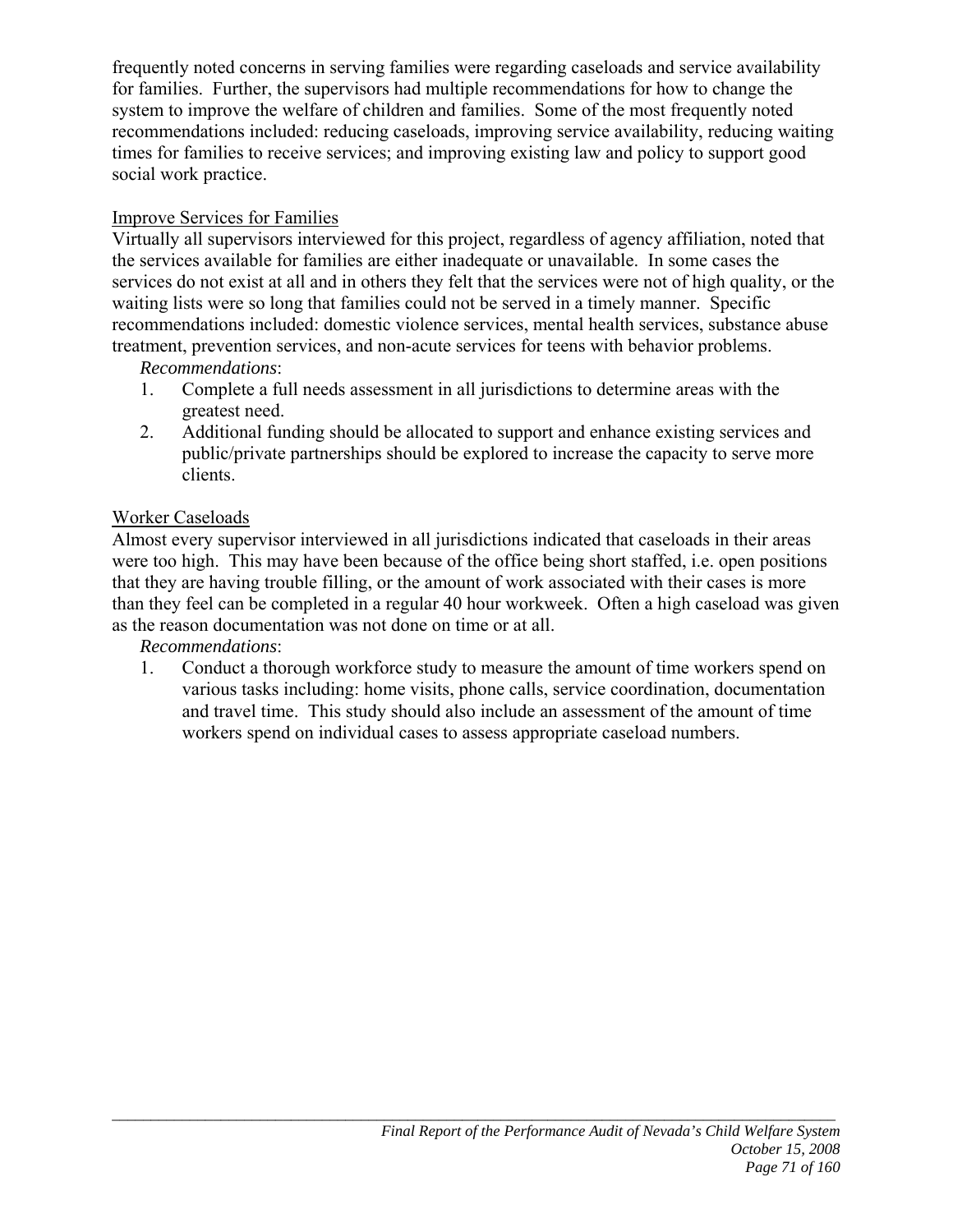### **CASEWORKER FOCUS GROUPS AND SURVEYS**

Caseworkers from all three agencies were invited to participate in one of four focus groups held in various locations across the state. Caseworkers were also invited to participate in an online survey to ensure that all caseworkers had an opportunity to provide input on the audit.

# **METHODS**

#### **Focus Groups**

Four focus groups were conducted with direct practice caseworkers in the three Nevada child welfare jurisdictions. One focus group was conducted with the Washoe County Department of Social Services. Two focus groups were conducted with the Clark County Department of Family Services to accommodate the size of the agency. Two were conducted with the Division of Child and Family Services. One of those was conducted from Elko via videoconference to accommodate rural offices. A follow-up phone call was scheduled with one rural office that was unable to connect with the original focus group due to technical difficulties. A total of 68 workers participated in all four focus groups. The majority of participants (86%) were female. Slightly less than half (42%) of the workers had a bachelor's degree, while 58% had completed some graduate work or had a graduate degree. Many of the workers had degrees in social work, however other degrees included psychology, human ecology, criminal justice, as well as marriage and family counseling and education. Nearly one third (32%) of participants were investigators, slightly more than one quarter (26.5%) were permanency workers, and approximately 39% listed "other" type of worker.

The facilitators initially planned to conduct focus groups with only investigators and permanency workers, but chose to open up the recruitment to all types of workers in each agency to ensure all workers had the opportunity to share their thoughts on the functioning of the child welfare system. No supervisors or managers were allowed to participate in the focus groups because the facilitators wanted to ensure that workers felt comfortable answering questions and identifying problems without the potential for repercussions from upper management.

Participants were recruited in two ways. Agency contacts were emailed a flyer with details regarding location and time of the focus group and those contacts sent out all-staff bulletins announcing the event. In addition, each agency office was sent an 11x17 poster announcing that agency's focus group, and the contact person was asked to post it in a common area where workers would see it.

All focus groups were held from 12:00 p.m. to 1:00 p.m. with lunch provided as incentive for participation. Prior to beginning the focus group discussion, each participant was asked to complete an anonymous participant demographic form. The format for the focus group was a round-table discussion led by a facilitator with a second facilitator responsible for taking notes and asking clarification questions as needed.

#### **Surveys**

The caseworker survey was open to all employees of the three child welfare jurisdictions, Division of Children and Family Services, Washoe County Social Services and Clark County Department of Family Services. This survey was created in an online format and distributed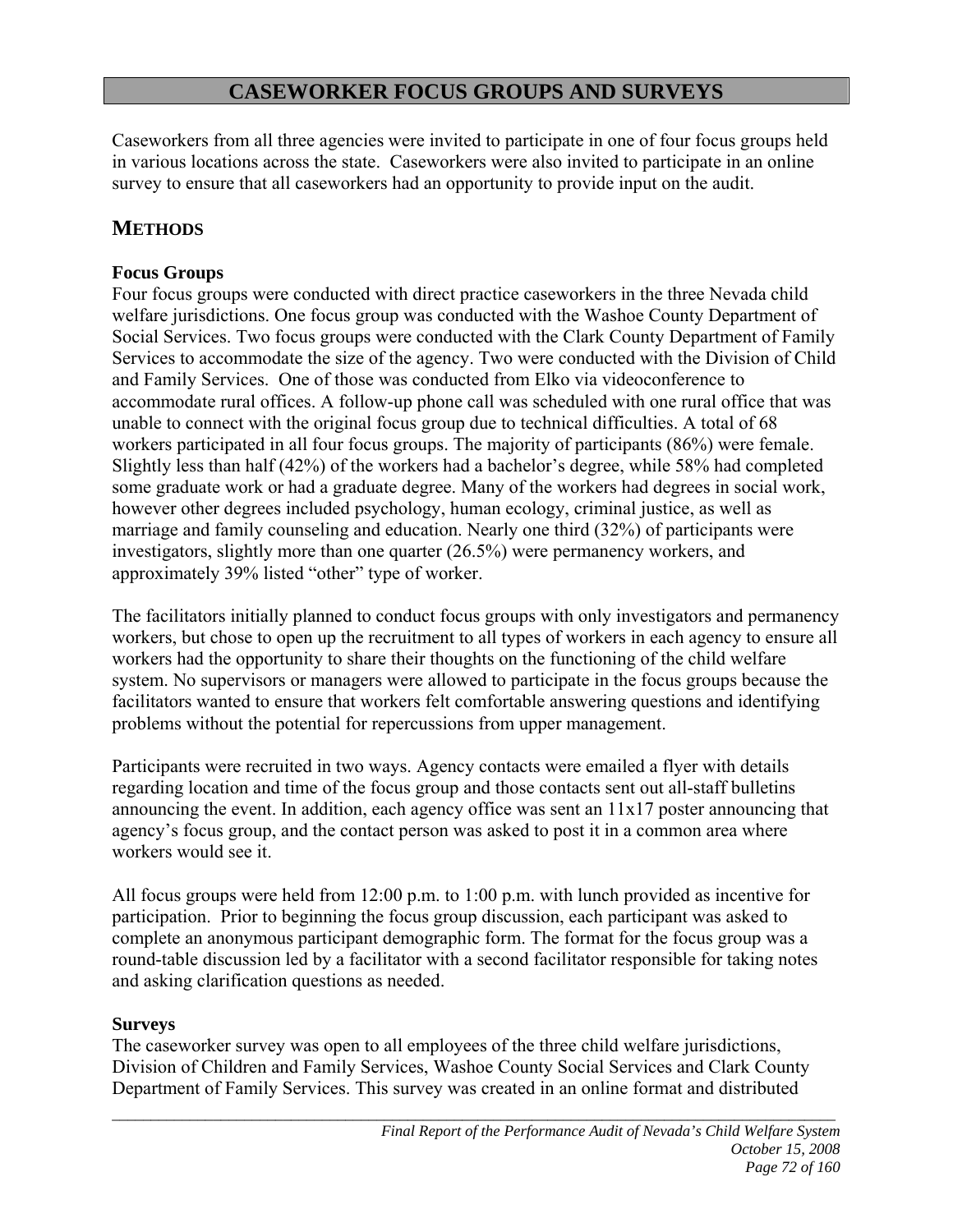through email. An email with the instructions and the link was distributed to the directors of each child welfare agency on June 4, 2008 and these individuals were asked to forward the email to all caseworkers by June 6, 2008. The survey was scheduled to remain open until midnight on June 30, 2008 giving individuals approximately 3 weeks to complete the survey. Several reminder emails were sent out in an effort to ensure that the caseworkers would receive the survey.

The caseworker survey was created by the Child Welfare Audit team at the UNLV Nevada Institute for Children's Research and Policy and the School of Social Work. The caseworker survey consisted of an introduction and consent page and contained 27 items. The questions in this survey addressed specific issues in child welfare such as organizational, community, and systemic barriers to service delivery, caseload issues, training needs, and other barriers to effective child welfare practice in Nevada. All items addressed in the caseworker survey were included in the Focus Group and it was estimated that the survey would take approximately 15- 20 minutes to complete.

# **FINDINGS**

# **Focus Groups**

The format for the focus group was a round table discussion. In order to provide some structure to the discussion, a set of open-ended questions were developed. These questions included:

- What do you feel that your agency does well?
- What are some of the strengths?
- What are some of the problems you encounter on a regular basis in providing quality service to your clients?
- Do you have any suggestions or recommendations for how to overcome these barriers?
- What are some of the problems you encounter using UNITY as a case management tool?

All data was qualitative, and was collected via facilitator notes. Data was analyzed using NVivo, a qualitative data analysis program.

# *Strengths*

Caseworkers were asked about their agency's strengths and what they believed the agency does really well. The question asked the caseworkers to examine how the agency assists caseworkers with their duties and how the agency serves as an asset to child welfare. In the analysis of the discussion, several themes were identified: caseworker commitment to their jobs and focus on teamwork, support of caseworkers by management, specific agency practices as well as policies and procedures, positive collaborations with the community, and the agency focus on staff training.

• *Case Worker Commitment* 

One caseworker asserted that individual caseworkers are the reason for agency strength and success rather than the child welfare agency as a whole. Direct practice workers felt that agency employees genuinely care for the children and families on their caseloads. They put a lot of effort into being creative with limited resources. The dedication and perseverance of these caseworkers were seen as the basis for their frustrations with the agency. They work well with families despite the lack of resources and negative environment. Workers observed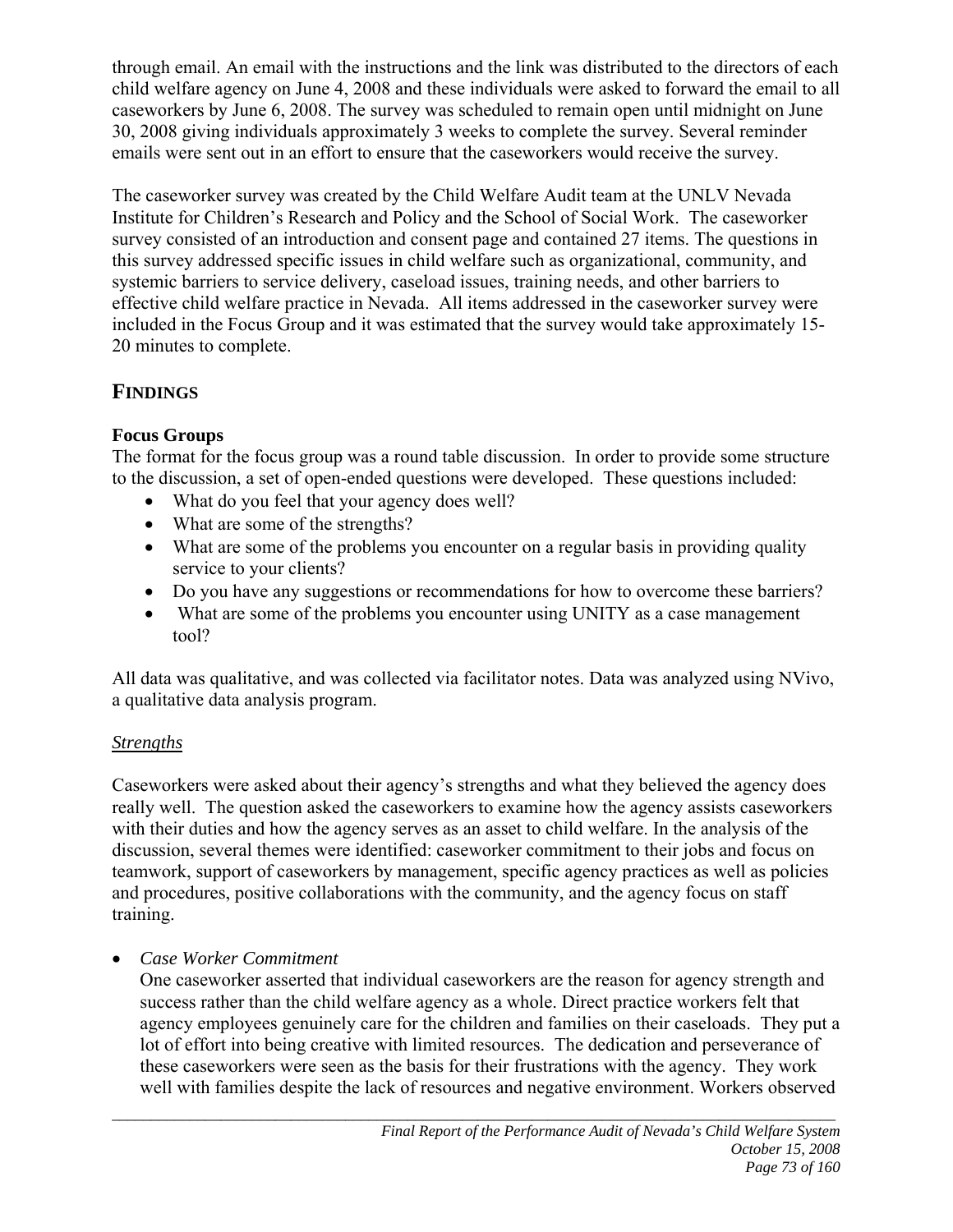that they as a whole work hard, focus on the big picture, and feel that many new caseworkers have had to "hit the ground running" with limited support. Workers felt that despite the fact that they handle huge caseloads and have lots of pressure and responsibilities on them due to the nature of their jobs, they manage to keep a good sense of humor and feeling of dedication to the families. Workers also shared a general feeling that employees are becoming more team oriented. Due to the recent hiring of a large number of diverse new workers, the teamwork issue was viewed as particularly important, as it is essential for more experienced workers to assist new workers in learning to do their jobs. Not only does teamwork improve the services provided to the clients, but it also improves communication among workers in different units.

#### • *Agency Efforts to Assist Case Workers*

Caseworkers believed that management is attempting to alleviate the pressures on child welfare workers. Participants felt that overall management responds to problems and is trying to think of new ways to make sure workers have help completing their work in a timely fashion. Workers did identify the institution of the placement team as a great resource that alleviates one of the most time-consuming tasks for permanency workers. Another agency praised their management for providing support staff such as runners, dictation and transcription assistants, and data entry assistance for UNITY. The UNITY support staff assists with the input and updating of records; streamlining paperwork; enter in court dates; assist with closure screens; and enter case plans. Workers felt that this type of support was essential in helping caseworkers do their jobs effectively. Good internal services such as Family Preservation and clinical support are strong and helpful. Workers felt that communication between management and workers is improving.

#### • *Agency Policies, Procedures, and Practice*

Workers from one agency stated that the agency makes an effort to be on top of best practices and are open to trying new things and taking suggestions from the employees. That same agency was also commended for its hiring practices and acknowledged that good people are hired and management rigorously interviews interns who have been in field practicum with the agency. In addition, the agency is supportive of workers' decisions in the field. This agency's focus is on preventative and proactive services rather than reactive (which other workers cited as an problem with their agencies), which workers felt was positive. In addition, workers from another agency identified the agency's efforts to include them in the development of new policies and procedures as a positive factor.

#### • *Training*

Overall, workers felt that their agencies were putting a new focus on training on a number of different issues, and that additional training for the experienced workers and for new workers would streamline and improve agency practice.

#### • *Collaboration with Community*

Several workers mentioned that there is a new push to inform the community about child welfare practice and to work with local philanthropic organizations to address identified needs. They also had an interest in seeking additional grant funds to provide a greater array of services for clients.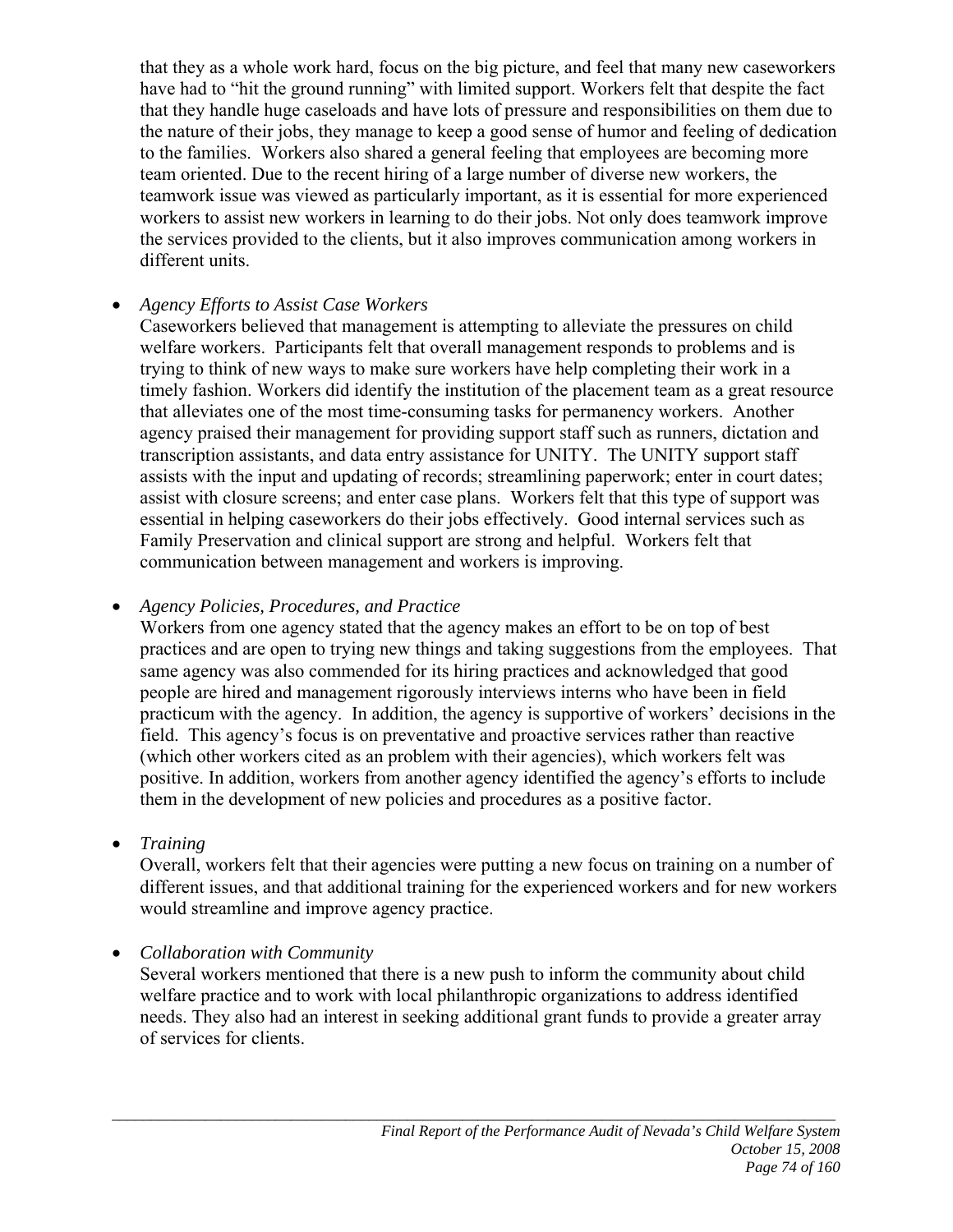### *Barriers*

Participants were also asked to discuss barriers they encountered while doing their jobs. In the analysis of the discussion, several themes were identified: community problems such as a lack of community resources and services and difficulties with existing services, several agency-related issues such as policy and procedure issues, difficulties with caseloads, employment issues such as high turnover rates, problems with the court systems, and inter-agency relationships.

#### • *Community*

There were some basic frustrations expressed regarding the community in general and there is a general feeling that transience makes casework difficult. Specific issues include:

- − Several workers shared a need for community education regarding mandated reporting
- − Others are concerned that the perceptions of what child welfare workers are able to do are incorrect particularly with regard to removal from the home.
- − Participants specifically wanted the public to be educated about the laws child welfare workers have to operate within and about the process workers must progress through as mandated by laws and agency policies.
- − Workers shared that they struggle with false reporting, for example, where parents or neighbors who are fighting call CPS to make false allegations, which is a waste of resources.
- − In addition, other agencies try to go through child welfare to get resources for families and should have additional information about other available community resources.

#### • *Resources and Services*

Workers felt that there were several specific issues regarding a lack of community services. Some concerns included:

- − Many stated they need more information about existing services, as there seems to be a communication gap within the agencies regarding resources available in the community. Several caseworkers stated that they contact other workers in order to locate appropriate resources for their clients.
- − There is a distinct need for additional resources. Specific services that were identified as lacking included:
	- 1. Substance abuse counseling
	- 2. Transportation services for clients
	- 3. Translation services for monolingual families
	- 4. Mental health services
- − Funding for child and youth programs was also identified as being needed.
- − Several workers stated that there needs to be assistance for families in getting medical insurance because lack of insurance or insufficient insurance delays access to services and therefore keeps the family on the worker's caseload.
- − Rural participants identified distance to existing services as a barrier, and stated that additional placement options were needed in the rural areas. Local foster homes, kinship care, and independent living (particularly for older adolescents) options are necessary because youth are often placed in foster homes in other cities or towns requiring significant travel for the worker, which is cost-prohibitive and time consuming especially when considering high caseloads.

There were several identified difficulties with existing services including: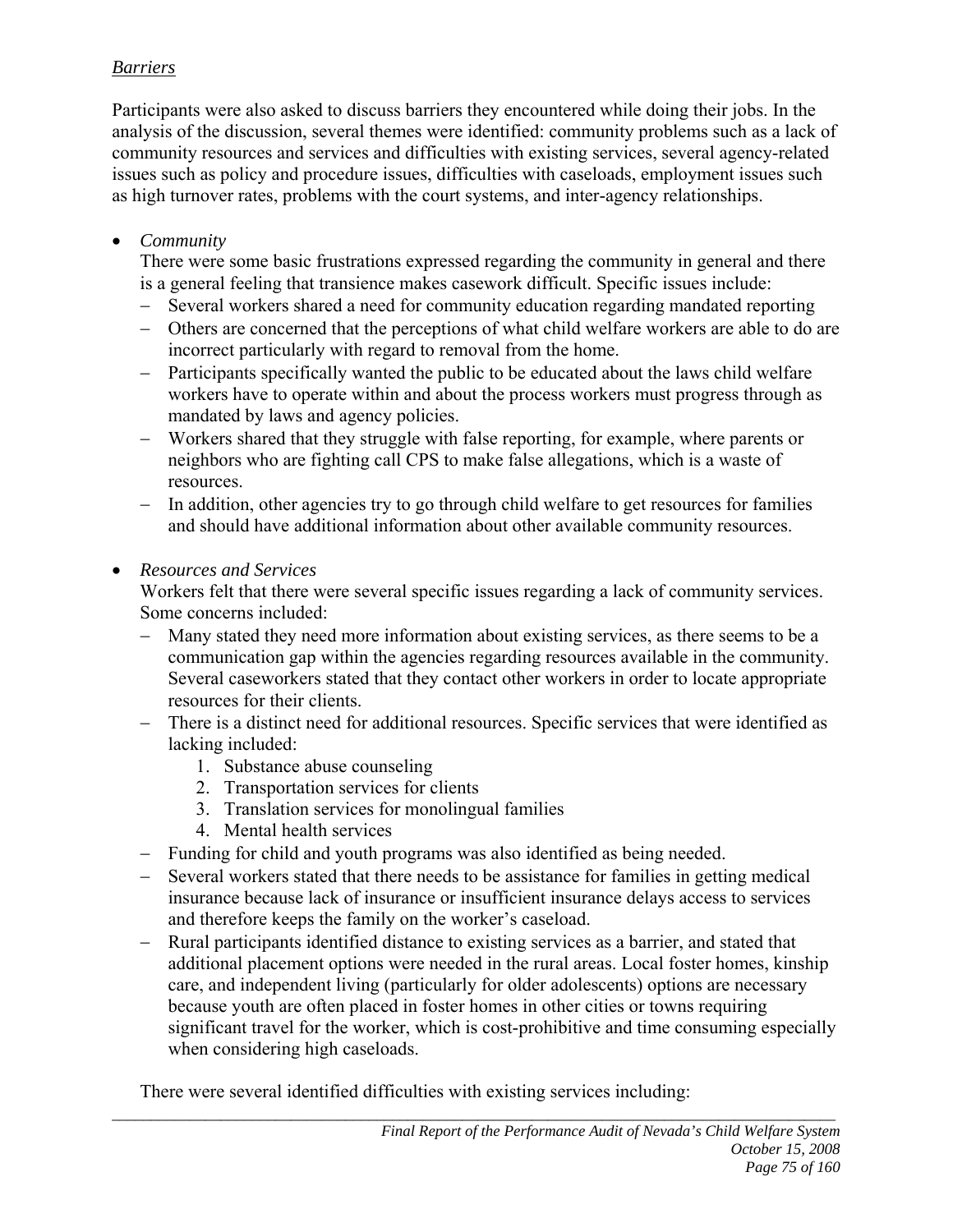- − Incompetent or inappropriate service providers on a list without the option for other providers.
- − Difficulties qualifying children for services because of Medicaid eligibility problems stemming from a child in out of home placement or who has been returned to the care of his or her parent.
- − Long waiting lists for services and high provider caseloads leading to a denial of services.
- − Additional problems with "red tape" and insurance.
- − One worker shared a feeling that there is a "what can you do for me" attitude among many clients, which is difficult to handle.
- *Agency*

Some workers shared that the business model being utilized to run the agency was not working as well as it should. The agency is working reactively in response to lawsuits instead of proactively. One drawback of the reactive approach, particularly with regard to changes in policy and practice, is the unintended problems it can create in the long term. Workers felt that the reactive actions demonstrate fear and that the agency is controlling of worker actions without adequate understanding of those actions.

Workers at multiple agencies felt that their agency does not use the strengths-based model they expect workers to use with their clients. If the agency wants to improve its practice, it needs to work with staff on a strengths-based model rather than having unreachable standards for performance. Workers felt that the agency philosophies need to be revisited so people are appreciated and treated well in recognition of all the work they do.

Several workers felt that there was a lack of consistency among supervisors and managers. For example, when trying to get emergency assistance for a family, some supervisors will sign the request and others will not, so workers have gotten used to asking the supervisors who will, even if it is not that worker's direct supervisor. Others felt that there was an overall lack of supervisor availability to assist workers. One example included the worker waiting 2- 3 weeks for a supervisor signature on a document.

# • *Policies and Procedures*

There were several common frustrations regarding policies and procedures.

- − Agencies should standardize eligibility criteria for services so there is no confusion about who is eligible and who is not.
- − 4 day, 10 hours a day shift was a "no-win" situation, particularly because it was difficult to balance home and work life.
- − Frustration at the case note documentation policy, stating that the policy is very detailed, making it unmanageable and often contradictory.
- − Frustration at the lack of specialists assigned to sex abuse cases they felt that those investigations required additional training and a specific comfort level with that type of case, and without specialists, those cases were not being handled properly.
- − Rural workers universally shared frustrations with mileage, transportation, and overtime, and requirements for the ways that agency vehicles are utilized.
- − There were other frustrations with the drug testing policies, overtime and flex time policies, the required assessments that must be completed, the bureaucratic and complicated legal requirements of the job, and not only contradictory policies and procedures, but overly detailed and specific policies and procedures.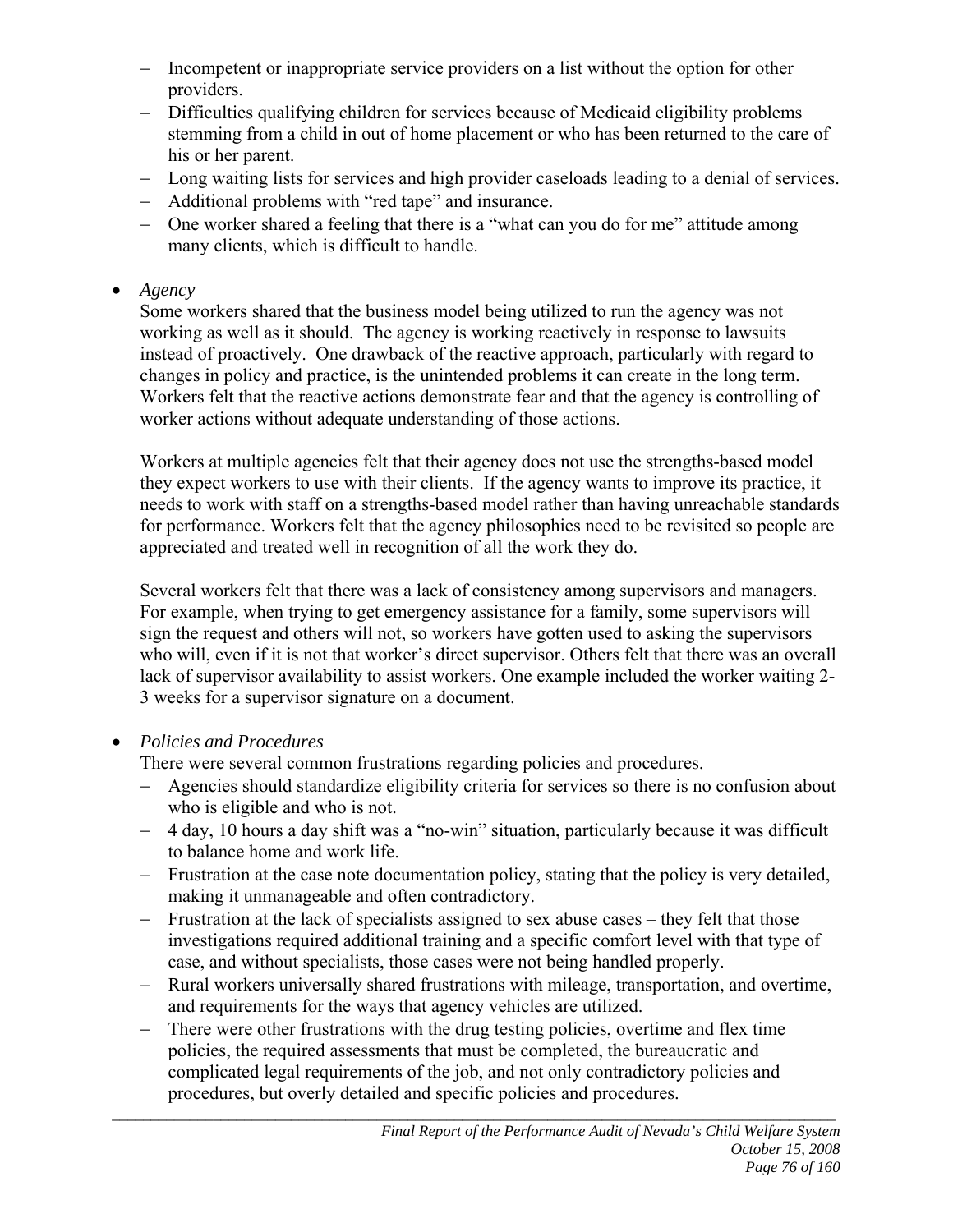- − Workers stated that they feel over-regulated and trapped, unable to complete their job requirements due to all the restrictive policies. Workers particularly focused on the contradictory policies – because they are so detailed they contradict and set workers up for automatic failure, which wears out workers and lowers morale.
- − Workers felt burdened by the fact that the worker is the person "ultimately responsible for everything" without sufficient agency backup.
- − Workers also felt that the screening criteria for investigations needs to be improved to reduce erroneous investigations, particularly when the system has been set in motion and there's no evidence, but it cannot be stopped.
- − In addition, workers felt that overly detailed policies and procedures put both them and their supervisors in a difficult position, because the worker feels that he/she must do what is necessary for the child/family even if it risks going against policy, and that leaves supervisors with a difficult choice to make between rule-enforcement and quality service.
- − Workers felt that frontline workers should participate in the development of policies, and that other agencies that would be affected by the policies, such as local law enforcement, should be brought in at the outset for review and agreement prior to implementing the policy.
- − Finally, workers felt that not enough consideration is involved in many policy changes while the intent is good, there has not been enough thought about possible adverse effects.
- *Case Management*

Many workers cited their caseload as a significant problem. High caseloads negatively affect a worker's ability to effectively provide services, and many workers consistently stated that there are simply not enough hours in a workweek to complete all their necessary job duties. Many workers felt that the balance between conducting visits and documenting visits in UNITY is a difficult one, and several workers shared that UNITY is not a priority when the choice is between conducting a visit to ensure a child is safe or entering information into UNITY. Additionally, workers felt frustrated that if a visit is not documented within 30 days, that it seems to be "erased" and must be treated as if it never happened. Additional frustrations include:

- − The burden of training new workers and the caseload sharing that occurs as new workers start.
- − Frustrations regarding emergencies that occur and how they reduce the number of hours that each worker has available to conduct their regular case management activities.
- − Stress and frustration over the demands of paperwork were shared almost universally.
- − Workers shared that vacation and sick time felt impossible because the work doesn't stop when you're out and it is extremely difficult to catch up, particularly if you work in a small office and there is limited backup from other workers.
- − Universally, workers stated that their frustration with these problems is primarily due to their inability to meet the needs of their clients and perception that their clients are suffering.

# • *Employment*

The discussion of employment issues primarily focused on the high employee turnover rates leading to a lack of an experienced workforce and short-staffed offices. Retention and recruitment were suggested as was to reduce the turnover rate. Most responses indicated retention should be a primary focus for agency activities, providing incentives and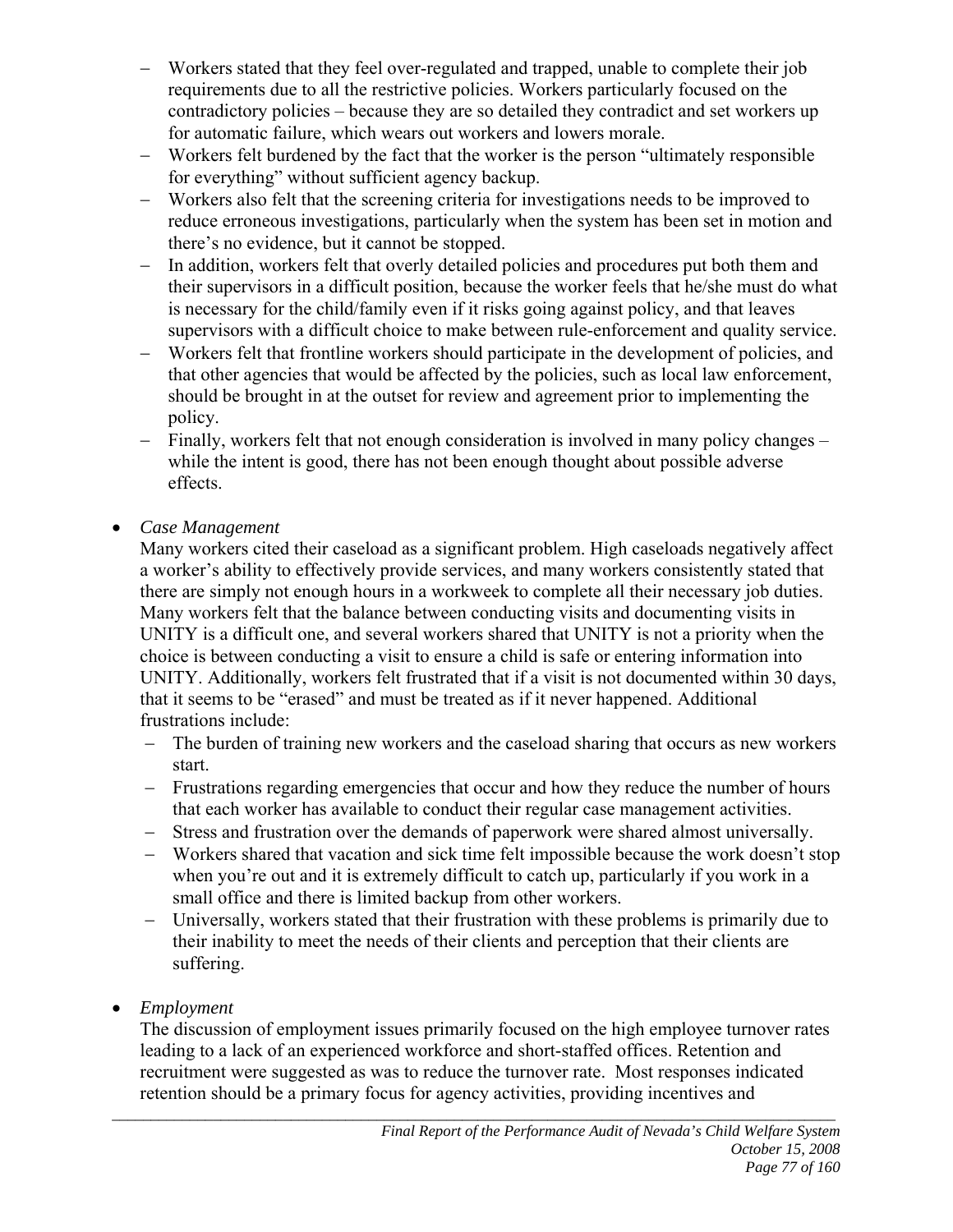recognition for workers before morale dips so low it cannot be recovered and the worker leaves. Feelings of "sinking" and "not achieving" were cited as common frustrations and impediments to morale. Not only does the turnover affect the agency's capacity to serve clients, it upsets the clients as well since they have to cope with a lack of consistency in individual worker practice. In addition, workers feel that the agency is not supportive of shift changes or other worker needs. Some workers stated that there is a culture of fear cultivated at their agencies, based on "seemingly random" firings where workers are escorted out by security, an "if you don't like it, quit" attitude, and unclear standards for firing workers. Additionally, rural workers felt that recruitment should be a focus for the rural offices, because without additional incentives to move to a small town, it is difficult to recruit qualified staff. In addition, management and administrative turnover was cited as difficult, because of the broad changes that occur when there is a new administration.

#### • *Agency Resources*

A lack of agency resources was also identified by participants as affecting their work, particularly at the end of the fiscal year. One participant shared that the office had once run out of paper completely and had to wait until the new fiscal year to order these supplies. Others felt that the agency doesn't provide sufficient funding to pay for required assessments or evaluations for clients. Others felt that the budget did not include enough funding for travel, and insufficient cars or cell phones for workers.

# • *Inter-agency Relationships*

Many workers felt that the departments within the agency do not communicate well with each other. One example shared was when a client changed her address and only told her licensing worker, and the on-going worker was unable to find the child for a time. Workers would like to see a sense of team spirit and consistency among workers, particularly across agencies, rather than "pitting one against the other". Without good communication, workers felt that the stress of the job increases significantly and they would like to see a "one family" concept.

# • *Court/Legal Challenges*

An additional frustration shared was the amount of time workers are spending in court. Time spent in court reduces the worker's available time for other case management activities and leads to additional stress due to falling further behind. In addition, workers feel that the judges often critique them and their judgment, rather than the parents, which leads to a lack of accountability of the parents and a system that cannot work well together. In addition, attorneys working on these cases change the focus of Child & Family Teams (CFTs) into a discussion of litigation not problem solving.

# *Solutions and Recommendations*

The focus groups were designed to allow workers to voice their frustrations, but also to share their ideas for solving their problems. Participants were asked to make suggestions and recommendations for the problems identified in the previous section. In the analysis of the discussion, several themes were identified: those focusing on resources and services, agency and system changes, policy changes, changes to the court system, and training.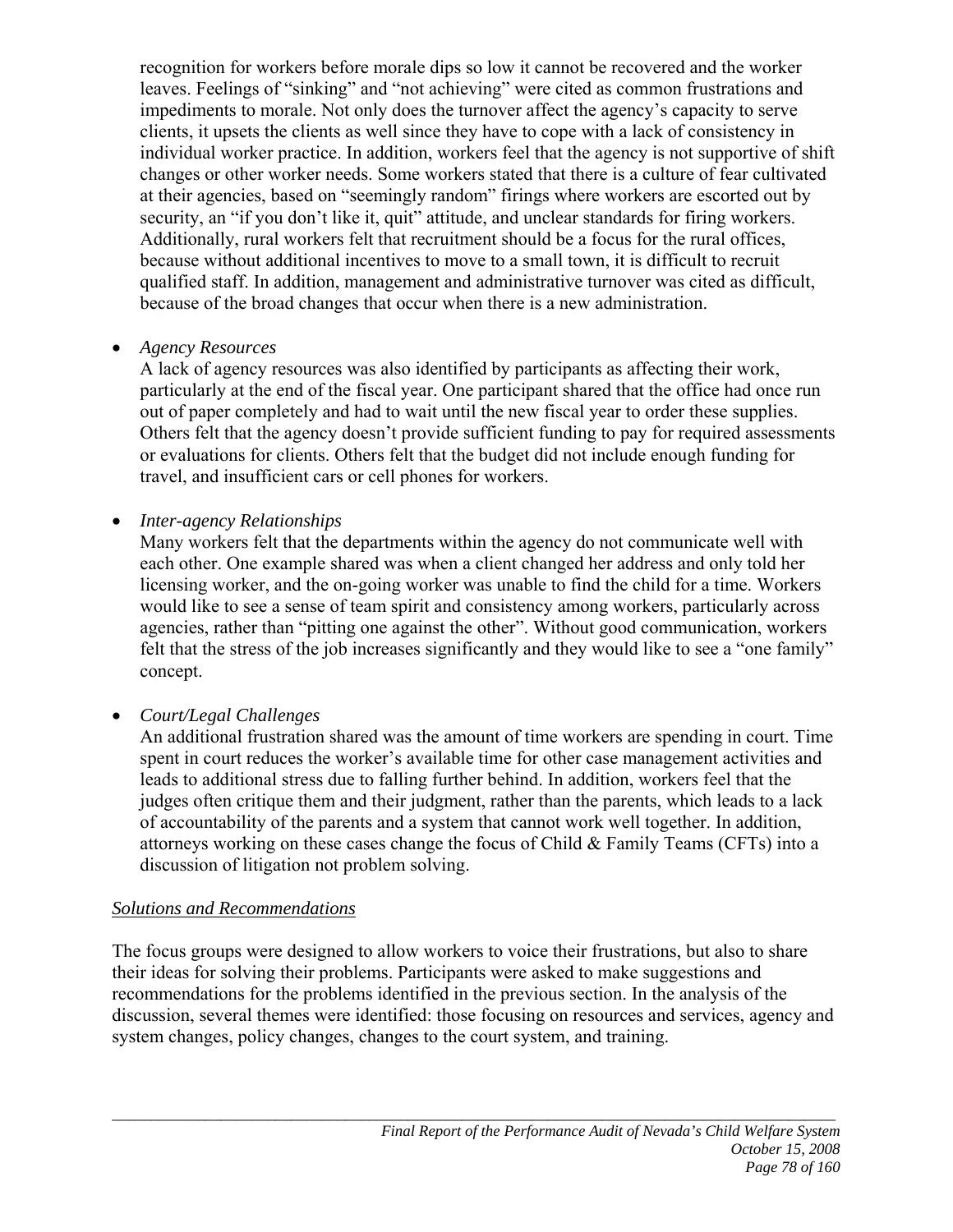#### *Resources and Services*

- Development of lines of communication with service providers, and suggested a department or group within the agency that develops and manages contracts with service providers and focuses on identifying new community agencies for partnerships so that responsibility does not lie with workers.
- Workers were very interested in working with service providers to have accountability plans in place, and action steps in place to facilitate planning.
- A family-centered assessment process and developing a continuing-care treatment plan as well.
- Understanding that funds are a problem for the agencies, they suggested informal agency fundraisers – such as a "donate \$3 to wear jeans on dress-down Fridays" in order to accumulate funds in a discretionary account.

# *Agency & System Changes*

Suggestions for systemic improvement are:

- Increase the number of front line workers.
- Practice the strengths-based philosophy for both clients and staff.
- Develop a comprehensive procedural manual to supplement the policy manual.
- Hire additional support staff to assist workers in doing their jobs.
- Utilize Maslow's Hierarchy of Needs when developing plans for parents. Clients cannot focus on substance abuse treatment if they are homeless and hungry.
- A community-based service model would increase collaborations with other agencies.
- Workers felt there is a lack of focus on children and families and that the agencies must refocus and remember why they are there.
- Increased collaboration and communication among workers for example, allowing another caseworker in an office to conduct a home visit for a worker who has been called to an emergency or who has been in court. This issue was particularly applicable to rural staff that may have to travel to conduct home visits.
- Additional satellite offices were recommended to increase contact and build relationships with communities.
- Management of specific day-to-day activities was unnecessary for both the workers and the supervisors, and suggested that agencies needed to learn to trust the workers.
- More shared responsibility for cases, particularly in the rural offices, to find creative ways to free up time for relationship building with families and children, and utilize existing resources to support workers.
- A feedback loop for management and caseworkers.
- Workers were interested in identifying ways to streamline processes, paperwork and reporting.
- They suggested that licensing should dually license a home as a foster home and a shelter home to increase the availability of emergency care, and that requirements for foster parents and visitation of foster homes should be clarified and improved.
- Recommended improving screening of cases to reduce time spent on inappropriate investigations.
- Consider travel costs and time when allowing workers to support other offices.
- Set a cap on caseloads.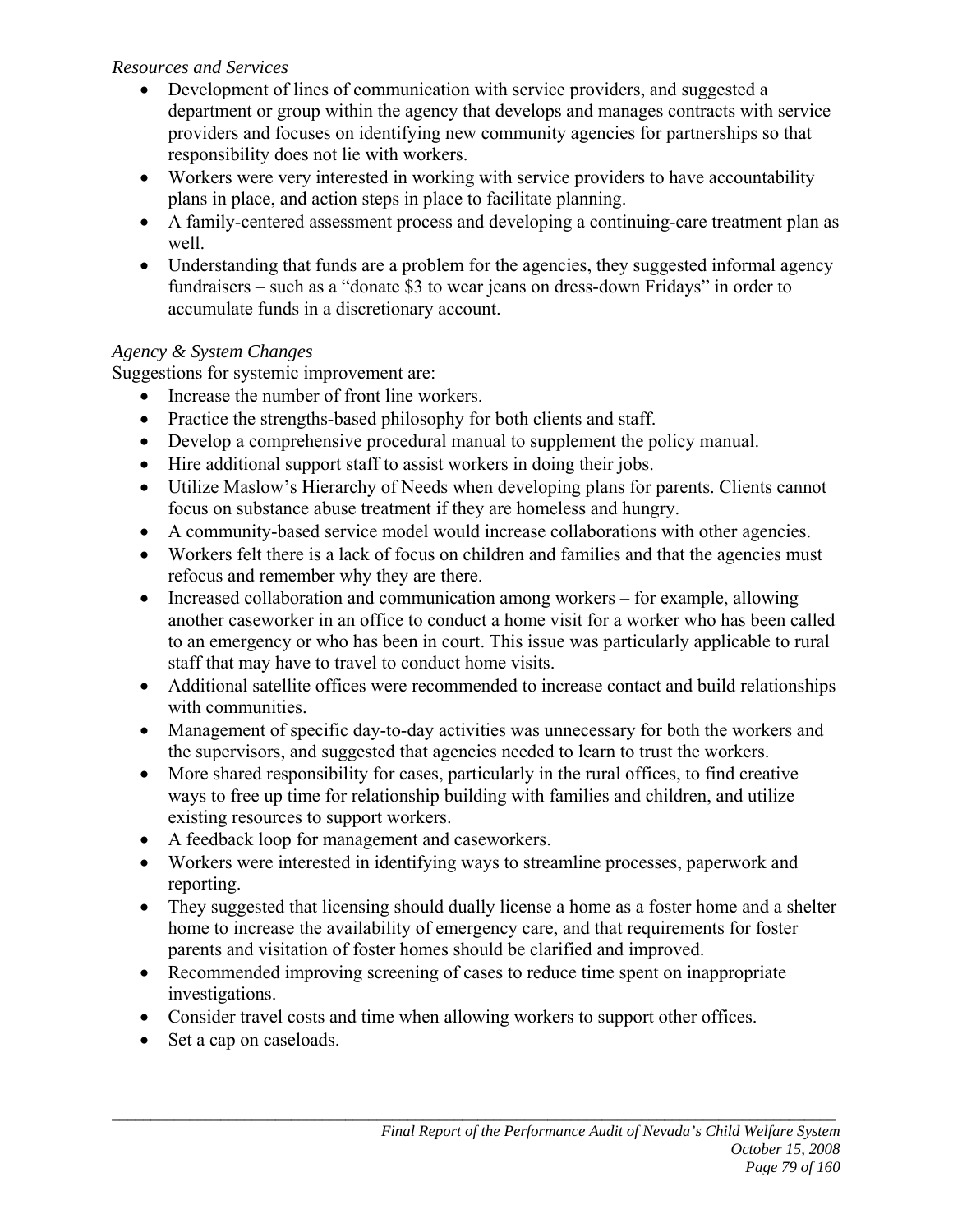- All three agencies should identify and use a standardized, centralized assessment, which can be forwarded out to service agencies for treatment rather than paying for an initial assessment, which is different at each agency.
- Agency practices be revised to include permanency workers in the first 2-3 weeks of an investigation so ongoing and consistent services can be provided.
- Agency policies should be developed with a focus on understanding families/clients, allow workers to exercise their judgment and experiences, and trust the workers to do a good job.
- In addition to hiring support staff to assist workers with UNITY and other paperwork, support staff could serve as emotional support for caseworkers, and assist them with handling job related stress.

### *Court*

- Each agency should have a court team, similar to models in Pennsylvania or California, which would reduce the combative nature of the agency's relationship with the district attorney's office.
- Consider guardianship options prior to beginning the TPR/adoption process.
- Criteria are established for each child to receive an attorney.
- Workers only are brought into court if they are needed or the judge requires them to be there in order to free up their time for case management.
- Hire specific support staff to assist with the development of court reports.

# *Training & Education*

- Training curriculum for foster parents, CASAs and mandated reporters should be revisited and improved.
- More professional development opportunities (and the time to attend them) for new and established workers.
- New workers have additional hands-on or on-the job training with an experienced worker before they go out on their own.
- "Cross-training" of workers is important teaching permanency workers about investigations so that all the workers understand and appreciate the others' work.
- Workers recommended workshops for community partners, such as judges, lawyers, service providers, and members of the public about the legal framework of child welfare, defining clearly "what [the agency] actually does", and clarifying when referrals are appropriate. They felt that these types of workshops would help the public to see child welfare as a support system not as "evil or negative" which would improve the worker's ability to work with the public in a more positive light.
- Specific training topics of interest mentioned by workers included:
	-
	- 2. Interviewing skills 8. Advocacy
	- 3. Court testimony 9. Life skills
	-
	- 5. Sexual abuse 11. HIPPA
	-
	-
	- 1. Ethics 7. Attachment disorders
		-
		-
	- 4. Mental health 10. Child development and trauma
		-
	- 6. Evidence-based practice 12. Medication awareness/effects
	- 7. Report writing 13. Federal/State child welfare laws.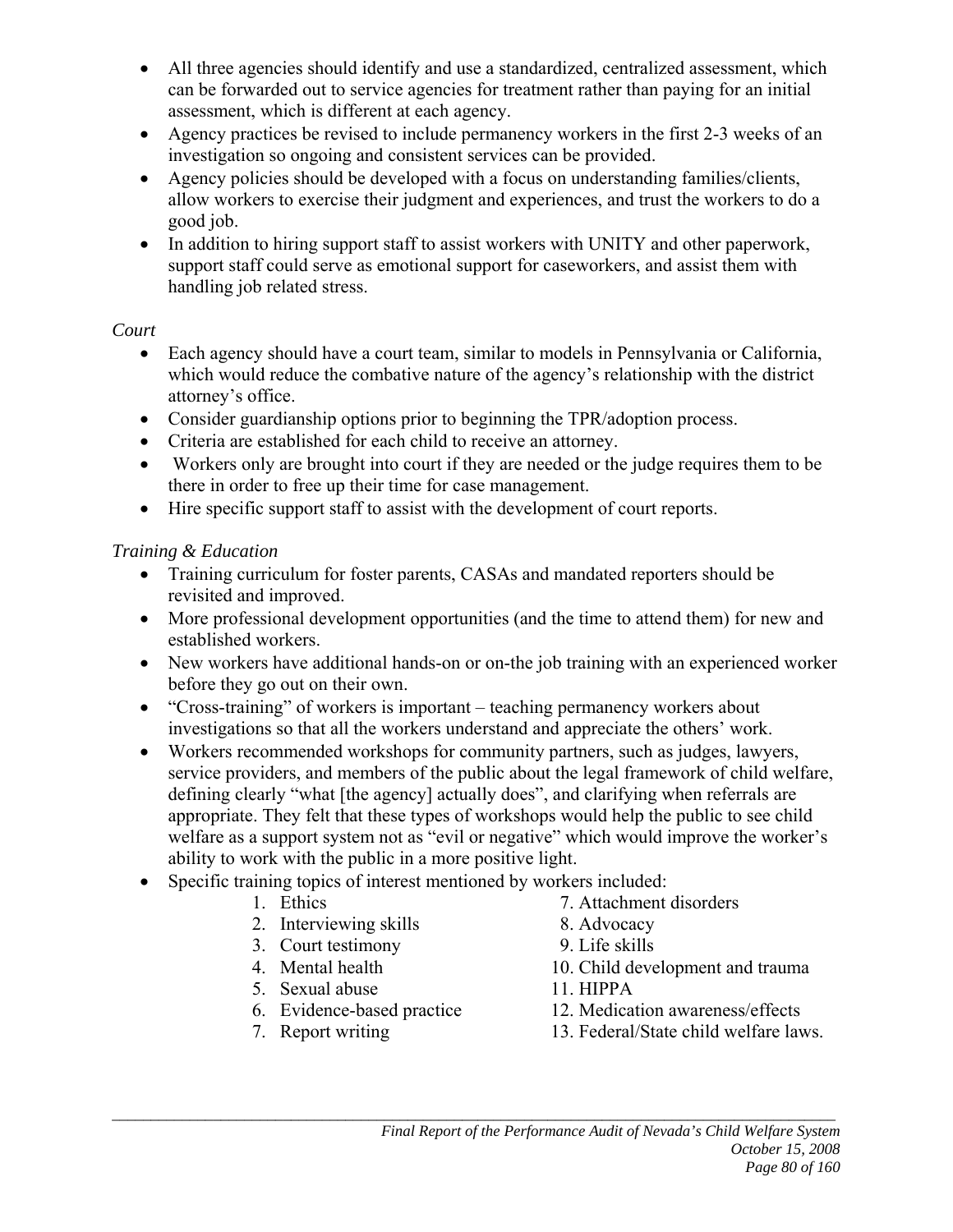*UNITY* 

- UNITY needs to be able to generate reports.
- UNITY needs to be streamlined so there isn't as much repetition in data entry
- Increased accessibility.
- Windows in UNITY to document and access services.
- A quick reference guide available.
- Mobile access to UNITY through a laptop would improve ability to complete paperwork and access information.
- UNITY needs to be updated to ensure that all options are available as choices (for example, when new schools are built they should be added to the database).
- It should auto-fill information in multiple windows where possible (such as updated address information).
- Spell check should be available within UNITY.
- Additional training and refresher courses on using UNITY.

# **Surveys**

# *Demographic Information*

A total of 87 individuals completed the online Case Worker Survey. The majority of the respondents were female (88.5%). Regarding education, 49.4% of the respondents have a Bachelors Degree and 40% have a graduate degree. The majority of individuals have their highest degree in the field of social work (61%), followed by psychology (11.5%), and counseling (7%).

### *Agency Information*

The majority of the surveys were received from individuals from Washoe County Family Services (49.4 %), while 33.3% of the surveys were received from the Division of Child and Family Services and 13.9% were received from the Clark County Department of Family Services. Respondents have worked for their current agency for an average of 5.6 years (SD=5.6), been employed in their current position for 3.2 years (SD=3.8), and worked in the field of child welfare 9.0 years (SD=7.6) with about 10% of respondents working in the field of child welfare for over 20 years.

Respondents served various departments within their agency including investigation (33.3%), permanency (29.8%), and a third reporting other roles including mental health provider, adoptions, voluntary assignment, foster care, drug court, and trainee. Specific titles of respondents were diverse. Almost half of the respondents reported their specific title with their agency to be social worker (42.5%), while 12.6% were family service specialist, 12.6% were supervisors, and 8.1% were case managers. Please note that secondary levels within each title were not indicated in this analysis (i.e. social worker I, II, etc.).

A multivariate analysis of variance was conducted for the following questions among the three agencies. No significant differences were found among individuals from different agencies so all responses are reported together.

The majority of respondents (51.7%) feel that the agencies are supportive of their caseworkers and a quarter (25.1%) feel that the agency does not provide adequate support. Respondents refer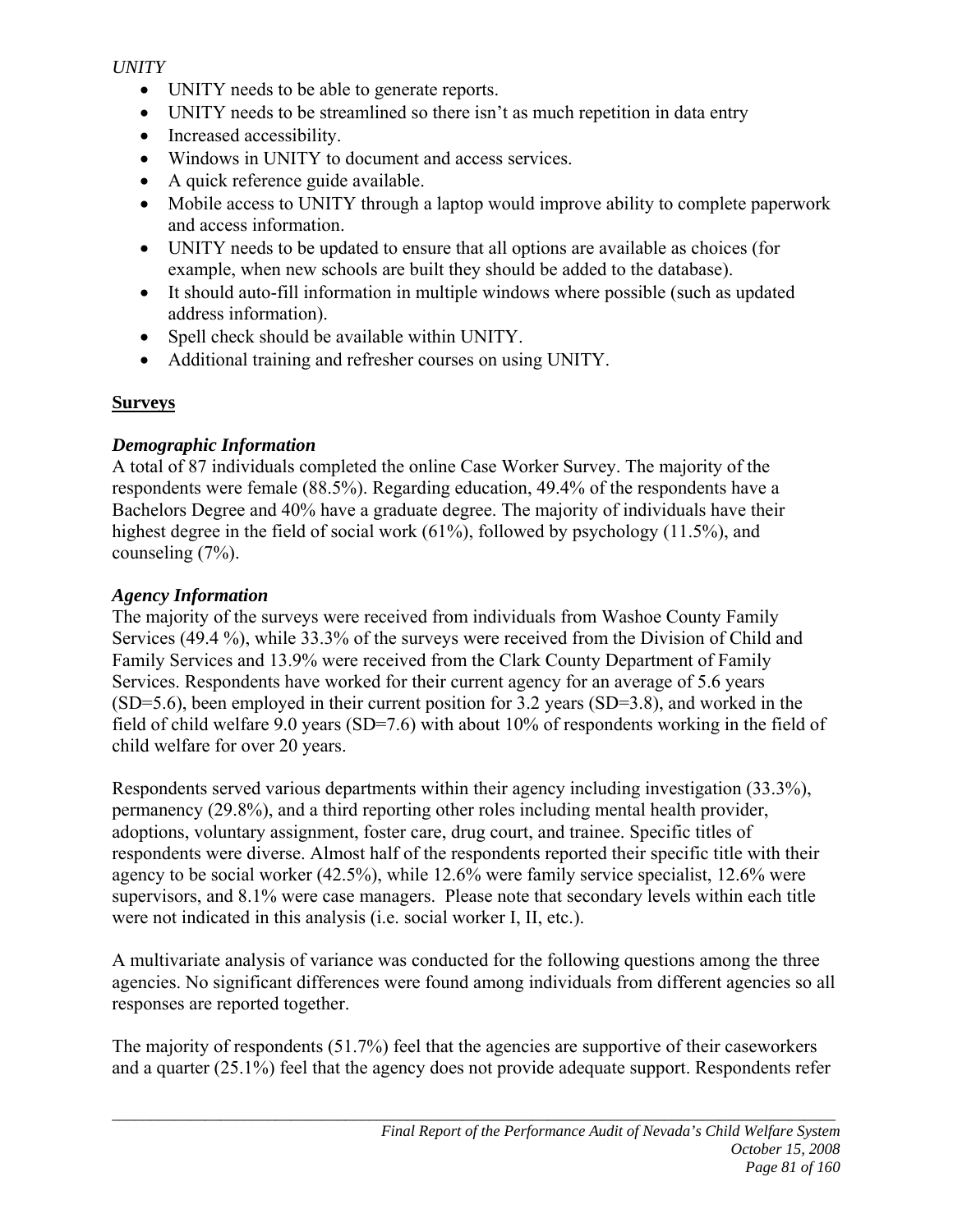to the agency's policy and procedures manual either weekly (17.2%), monthly (24.1%) or a few times a year (32.2). A small percentage, 8%, indicated they never refer to the manual.

On average, workers have 17 cases (SD=15.3). Forty percent indicate their current caseload is representative of the load they normally carry; however 26.4% indicated their caseload was less than usual. Respondents also indicated they have on average 26.8 (SD=18.6) children on their caseload with 19.5% indicating that this is less than usual and 37.9% indicating the number of children is about average. Regarding worker caseload, 56.3% of workers indicated they felt they were able to adequately serve the families assigned and 18.3% felt this was not possible. However, only 26.4% of workers indicated they felt they have enough time to manage their caseload where 45.9% felt they did not. Caseworkers seem to be able to focus their time on meeting the needs of the families but do not feel they have time to complete related tasks of case management.

Three key areas were assessed regarding specific practices with clients: worker safety, cultural assessment, and the usefulness of concurrent case planning. When conducting home visits, 40.2% indicated that they sometimes feel unsafe while 29.9% rarely feel this way. When assessing a family, the majority of individuals (51.7%) always consider ethnicity and/or cultural issues when making final decisions while 27.6% sometimes consider ethnicity and/or cultural issues and only 3.4% rarely take those factors into consideration. Consideration of cultural issues can be key to successful results in child welfare. When developing a case plan, 78.1% feel that concurrent planning is a useful tool for child welfare practice. Concurrent planning is crucial to minimizing the length of time a child remains in care because both plans are worked at the same time rather than waiting for the primary permanency plan to fail before moving toward the concurrent plan.

In response to specific questions regarding UNITY, approximately 44% of respondents feel that Unity is not a user-friendly data management system while only 20.7% feel that it is a userfriendly system. Regarding data entry into UNITY, 67.8% felt that it was important that information is entered into the database in a timely fashion while 16.1% feel it is only somewhat important. The average respondent spends approximately 9.1 (SD=6.3) hours per week entering information into UNITY. 29.8% of respondents indicated that they spend over 10 hours a week entering information and 10.3% indicated that they spend an average of 20 hours per week entering information.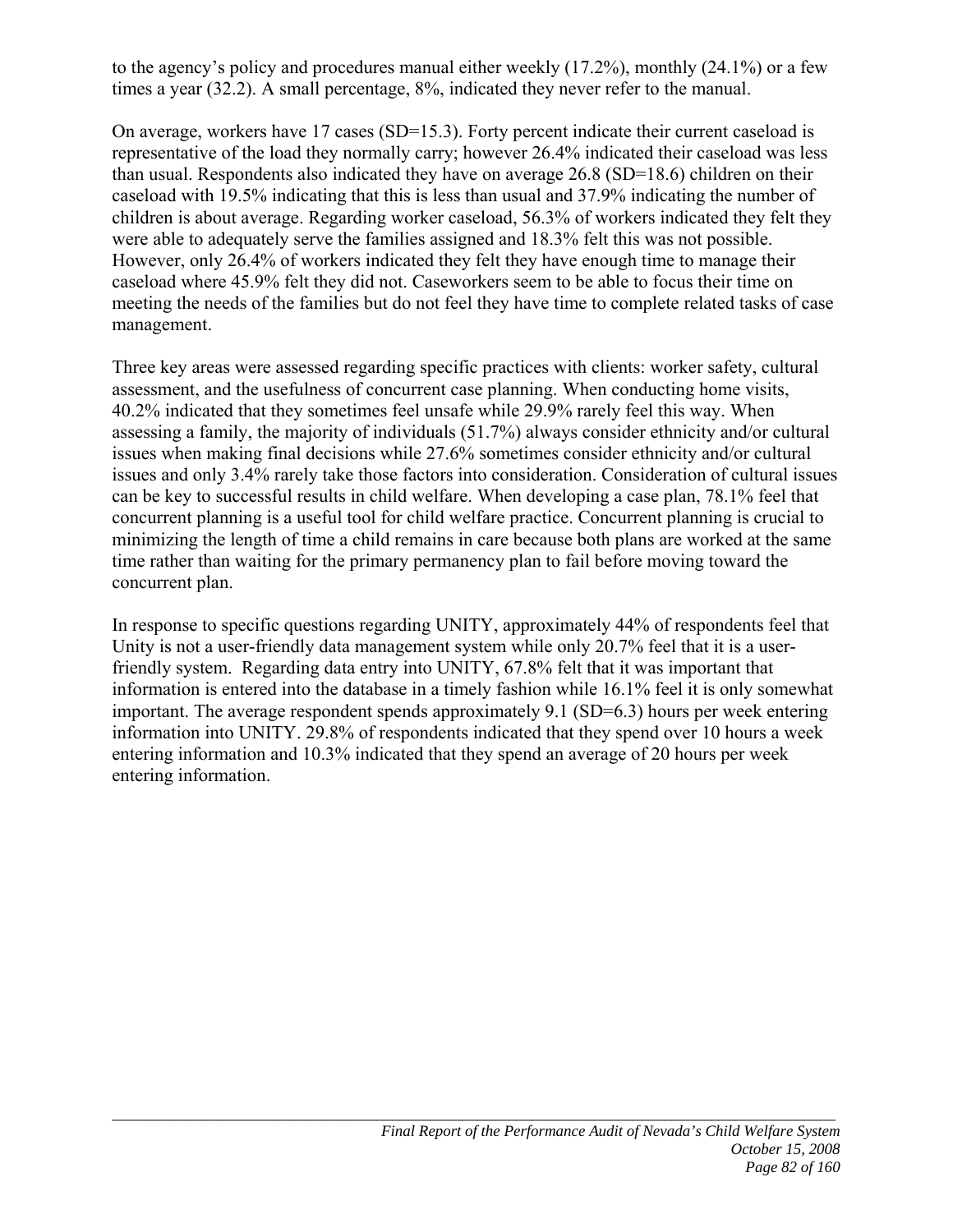#### *Open Ended Questions*

Four opportunities were provided for the respondents to provide open responses including comments on UNITY, case management activities, personal and professional development, improvements to the child welfare system in Nevada, and an open question for respondents to include any other comments.

# *UNITY*

There is an overall feeling that UNITY is not a user-friendly system for individuals within the child welfare system and a priority should be placed on adjusting this data management system for more accurate reporting. Only 3% of respondents indicated that it was an effective and easy data management tool. The majority of the respondents felt that the system was very frustrating to use and inadequate training was provided. Comments revolved around difficulties with the system and suggestions for improvement. Specific problems and suggestions are as follows:

- Overall, there are too many windows in UNITY making the system very hard to navigate. Respondents indicated that it is challenging to remember which screens need to be completed because the system does not automatically flow to the next necessary screen.
- Another related problem respondents indicated was UNITY's inability to prepopulate fields across windows. There are several windows, which require the entry of repeat information. It takes valuable time to re-enter the same information numerous times.
- Respondents also indicated that changing information in UNITY is very time-consuming and frustrating. There is not a spell check option in UNITY, which leads to many errors in the notes, which cannot be corrected immediately. The process to change data is long and cumbersome.
- It was suggested that supervisory control over changing simple mistakes would speed up the process and allow for more accurate data. Also, the ability to update information at the time it is noted would also lead to more accurate data.
- It was also noted that the system creates alerts indicating information needs to be updated (such as a child's paid placement is approaching expiration) but UNITY will not allow the information to be modified immediately. It is necessary to wait for the expiration to update the information.
- There are also issues when there are multiple programs or workers assigned to a family. Cases that have several individuals assigned, who are no longer a part of the case, creates issues when completing Nevada Initial Assessment (NIA) and other data entry activities.
- There is not an easy way to track or enter information for providers.
- It is difficult to identify family members when there are multiple participants with the same name.
- Several workers indicated that even though it is understood that documentation is extremely important, high caseloads make it difficult to have time to enter the data. There are times when entering data could take an entire day, which does not allow workers to be in the field. UNITY can only be accessed from the computer at the workers desk; however, the majority of the time workers are in the field, in meetings or in court, which makes the system impractical.
- UNITY is supposed to reduce paperwork, yet after information is entered, often the requirement is to print out a hard copy for the file.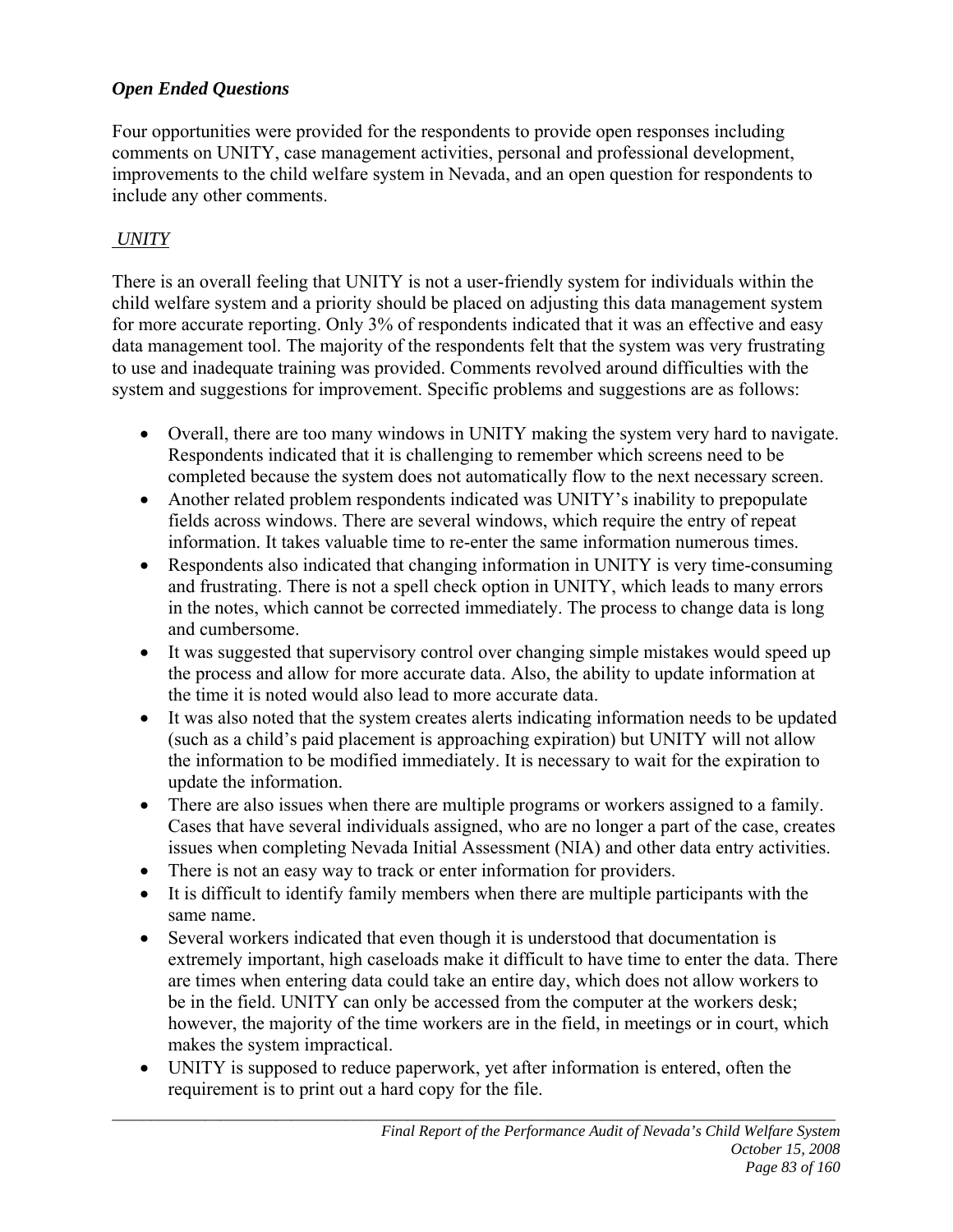• Respondents also indicated that UNITY runs very slow, information tends to get lost in the system, and UNITY is constantly updating or adding features and it appears to be very time consuming and difficult for the workers. A few respondents indicated that working with the UNITY help desk does not seem to be effective.

Some suggestions for UNITY improvement include:

- The use of clerks dedicated to data entry, which would leave caseworkers more time with families.
- Utilizing military time to avoid data entry errors regarding time.
- Allow case notes to indicate more than one category rather than duplicating the same note (i.e. child contact and care provider contact).
- Access the person detail window from the case directory.
- Access case notes from the NIA window while writing related reports and having unlimited space per page.
- It was noted by a respondent that California has a child welfare data management system similar to Nevada's, which has been redeveloped and revised and works very well. It may be worthwhile to investigate other systems that have proven to be useful.

# *Top Three Time Consuming Case Management Activities*

Caseworkers were asked to list the three most time-consuming case management activities. The majority of caseworkers (57%) indicated that one of the most time consuming activities was completing paperwork. This includes case documentation in the paper file (31%), writing and reviewing court reports and gathering supplemental information (21%), completing intake summaries, treatment summaries, S.A.F.E. home studies, ICPC applications, end of month reports, and agency documentation such as travel authorizations (15%). Similarly, over 50% of respondents indicated that one of the most time consuming activities was entering information into UNITY.

Other activities that were reported to be very time-consuming were home visits (18%), providing services and/or referrals (16%), client contact (15%), travel time between appointments (12.8%), and appearing in court (8.1%). Several respondents also mentioned that unproductive meetings and individual time trying to obtain training because official training is not available are timeconsuming.

The following is a list of other activities that were provided by respondents. These are presented in no particular order.

- Clerical activities such as creating and organizing files/data, responding to E-mails
- Arranging visitation
- Supervision of visits
- Case staffing
- Managing foster parents
- Rigidly following protocols
- Collateral contacts
- Reviewing incomplete referrals
- Reviewing cases
- Communicating with Nevada State Welfare
- Searching for old information
- Preparing new adoption cases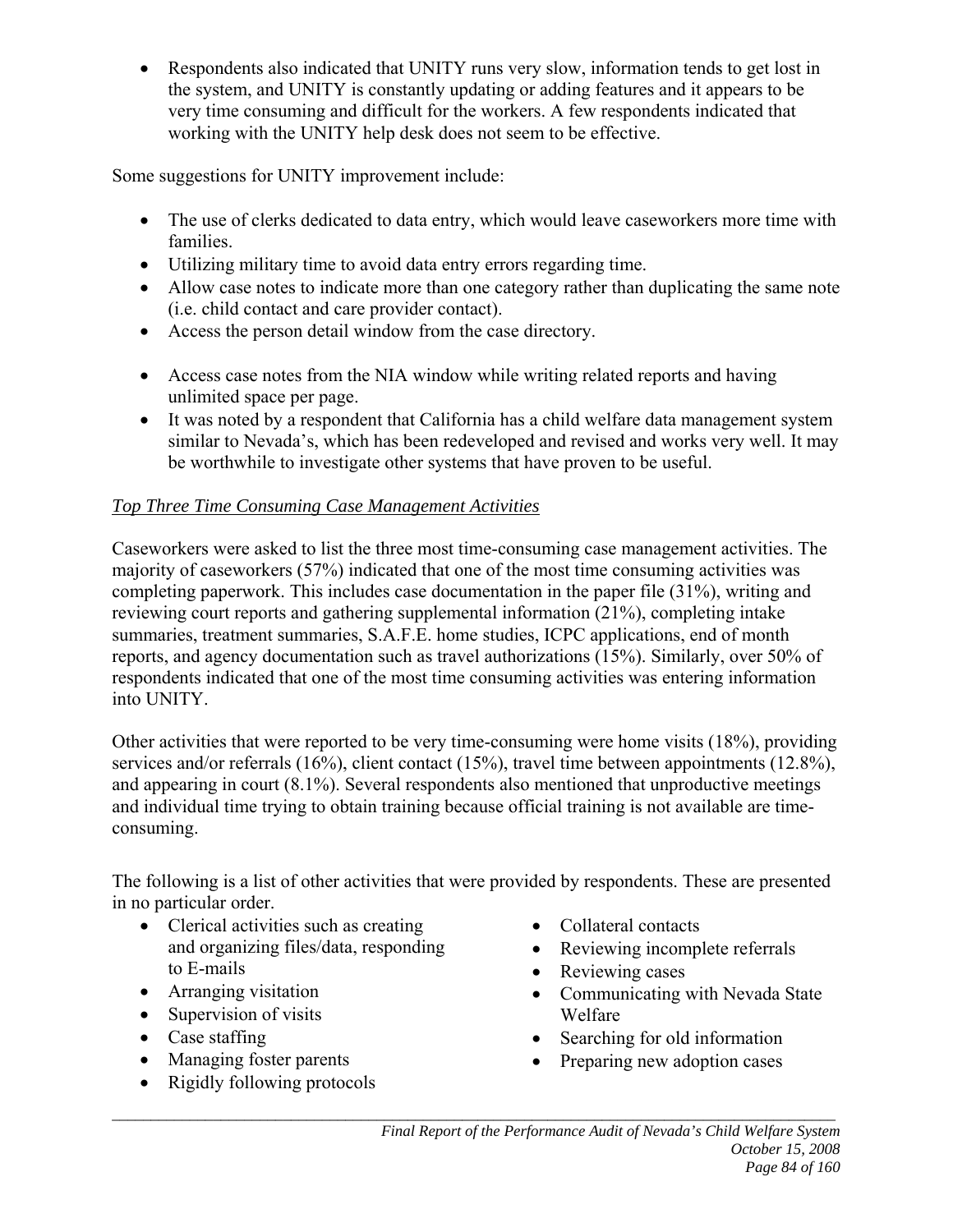- Research to find families and relatives the agency is unable to locate
- Confirming appointments children have attended
- Placement disruptions/crisis management.
- Handling problems with supervisors and/or case workers

#### *Personal and/or Professional Development*

- Supervising staff
- Consultation
- Reviewing reports with staff and clients

Regarding the need for personal and professional training, respondents were extremely varied in their responses. Some general comments were made that caseworkers need more standardized training to prepare for fieldwork. It was also mentioned that training should include information regarding the overall layout of the child welfare system and how the different departments work as a whole. Another general issue mentioned was the need for more continuing education training for professional license maintenance. In the rural areas, where the requirement for employment is licensure as a social worker, the training needed to maintain that licensure is not available. It is reportedly difficult to receive time and funding assistance to attend training.

Several respondents indicated particular areas where training is needed. Some of these areas include: domestic violence, ethics, mental health issues regarding children, training for management and supervisory duties, forensic investigative skills, substance abuse in children and adults and how to implement parent education classes on the effects of substances, documentation and case management skills, and training on cultural competence in the field.

There was also a sense that respondents did not feel that adequate training was provided on specific policies and laws particular to their area of employment and more advanced training was needed for senior staff. Respondents also indicated a need for some personal development that would affect them professionally such as time management, stress management, personal safety training, and overall training on professionalism and professional development.

Further suggestions for additional training include:

- Interviewing children and families
- Assessment administration (*i.e.*) Ansel Casey Test Training)
- Adoption in general and working with adoptive families
- Conferences for cutting edge research.
- Techniques and knowledge for growing areas of concern, such as Aspergers Syndrome, Autism, etc.
- Have trainings that bring judges and social workers together so both parties are aware of the other's philosophy.
- Step-by-step guidelines (a manual) of how to do functions for UNITY.
- Better and more simplified UNITY training.
- Updated, concise and consistent guidelines for stages of development.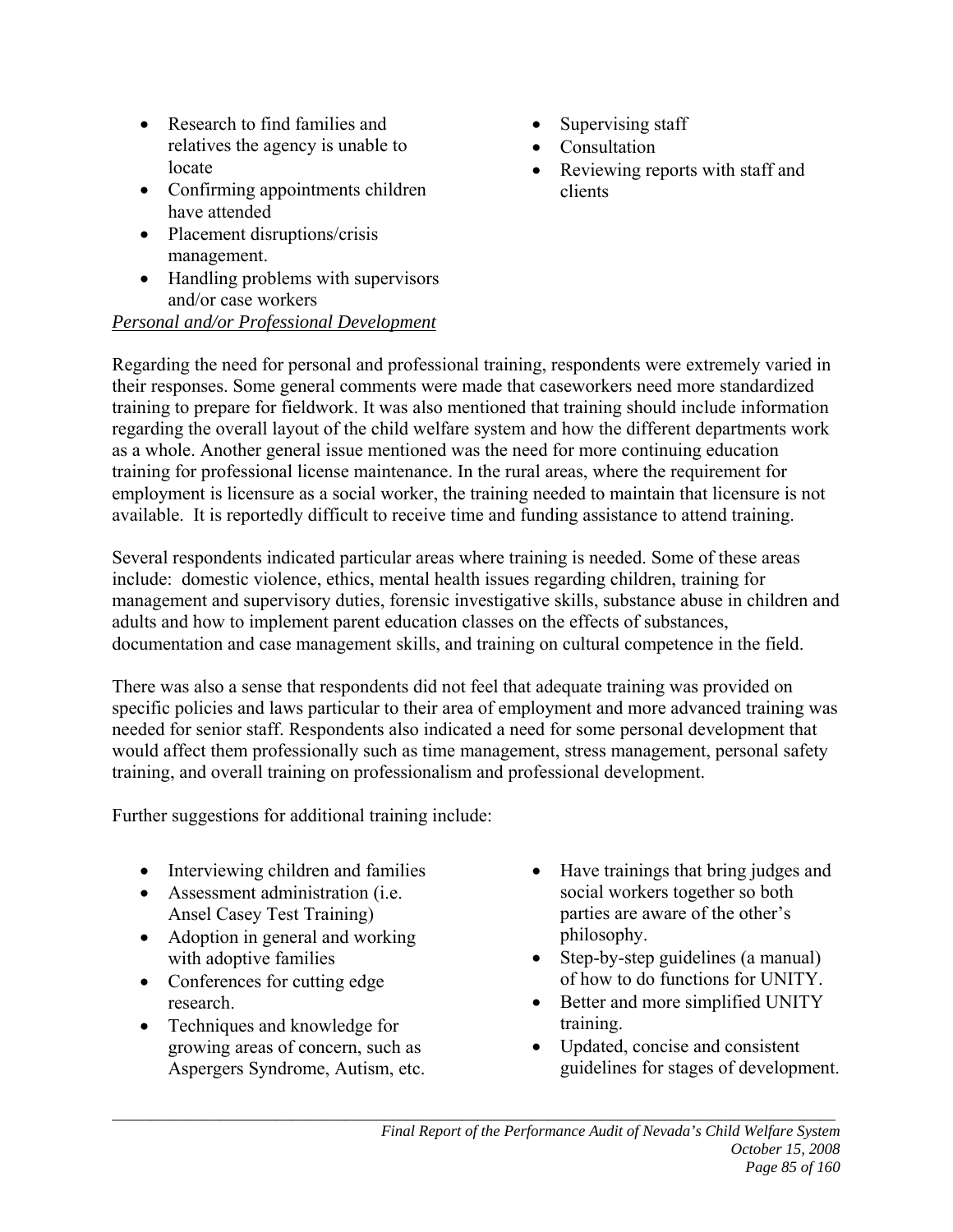- Skills for working with adults afflicted with ADD.
- Would like a video recorder to record parents with their children and use a self-analysis type of teaching tool.
- Training for ILP
- Training for the administration to learn how to motivate employees and work on strengthening the agency.
- Physical/ sex abuse training.
- How to screen potential foster/adoptive parents. How to work with foster parents.
- HIPPA
- Court reporting and other legal writing skills.
- Training for stakeholders, including schools and courts on 432B.
- Training for ILP workers to learn about different funding sources, creative uses for those funds,

expedited procedures on accessing funds for ILP teens in care. Training for supervisors to learn how to better access available funds.

- Training on communication skills.
- Training on Medication Management.
- Training for developing policies.
- Training on taking reports from the public.
- Learning best practice tools.
- Ethics would be helpful if offered more often.
- More clinical training in general.
- How to find resources.
- Time Management.
- Injury Identification
- Child rearing
- Knowledge in drug paraphernalia

#### *Top Three Improvements to the Nevada Child Welfare System*

Caseworkers were asked, with an unlimited budget, what are the top three items that need to be addressed. Over half of the respondents indicated that more social workers are needed in order to provide more time for case management and to lower caseloads. Over 15% of respondents indicated that more clerical and/or paraprofessional assistance would be beneficial in completing case notes and other mandatory reports. Workers also believe that there should be a salary increase and/or benefits to recruit and retain workers, which would include overtime for new and existing workers and incentives for those in rural areas.

A second concern expressed by many respondents was the need for increased funding for services offered to biological, foster and adoptive parents as well as children. Also, the inclusion of concrete services like monetary assistance with utilities, rent, food, and clothing would be extremely helpful. Increased funding to improve access to mental health and medical treatment, provide more in-home services for families, increase prevention programs and additional training for foster parents were considered important.

Also included in workers' top three improvements would be to replace UNITY with a different system. Some other suggestions for areas of improvement were particular to the rural areas, including the purchase of better functioning vehicles, cell phones, and more training opportunities. Other common responses include the addition of an on-site service provider who can provide referrals, make appointments with other agencies, or provide treatment on-site (i.e.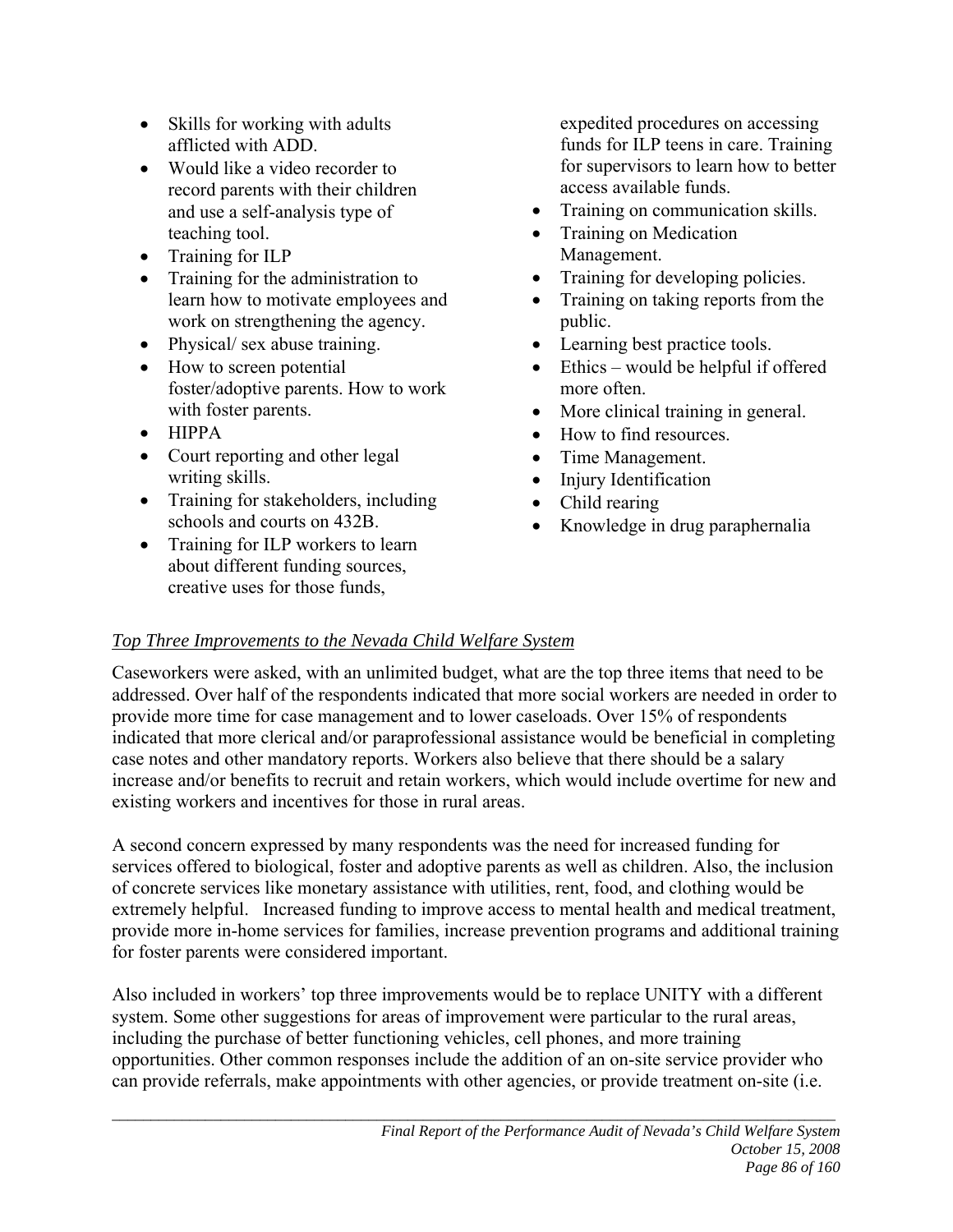mental health). The purchase of writing/quick pads, laptops with UNITY, or computer pens would make documentation more convenient.

The following list includes individual responses that may provide useful ideas for improvement.

Parent/Child Services

- Create a parenting hotline "what do I do when  $\ldots$ ?"
- Create a mentor program, where parents who have graduated from the system can assist new parents that have had their children removed
- Foster parent appreciation events
- Provide free and accessible birth control
- Make birth control mandatory for clients who have children in protective custody.
- More housing opportunities for families in safe areas
- Have staff do the transporting for the social worker's clients – taking children to court, meetings, etc.
- Offer more incentives for foster homes and adoptive families such as student loan forgiveness, higher payment, etc.
- Increase sibling contact if separate placements
- Allow children to keep Medicaid when they return home to parents (until case closure).
- Increased accountability for clients obtaining funding

# Specific Resources

- Build a state mental health hospital in Elko
- Create a children's advocacy center in Reno area to promote a cooperative multidisciplinary approach to child sexual abuse cases
- Have Quest Diagnostics have a drugtesting site at social services.
- Agency-based therapeutic intervention units (family preservation, clinical response) that will respond right after an investigation is initiated
- More bilingual counseling services.
- Educate the public about what constitutes child abuse
- Create neighborhood care system in rural areas
- Create a clinical program using masters level social work interns to meet the needs of the neighborhood center

# Policy, Procedure and Courts

- Simplified policy (eliminate cumbersome practices) that conforms to ethic codes
- Family Mental Health Court
- Use a City Council to represent the division instead of the District Attorney's office
- Educate legislators about the work that is done in the child welfare system. Free trainings for stakeholders who do not know how child welfare works, or the meaning of the mission statement
- Rewrite child welfare laws regarding investigations and allowed findings
- Educating the court system that the agency should be vacating cases and returning children when there are no longer any safety concerns, and then the agency can offer some kind of intensive in home support program to prevent children from re-entering the system.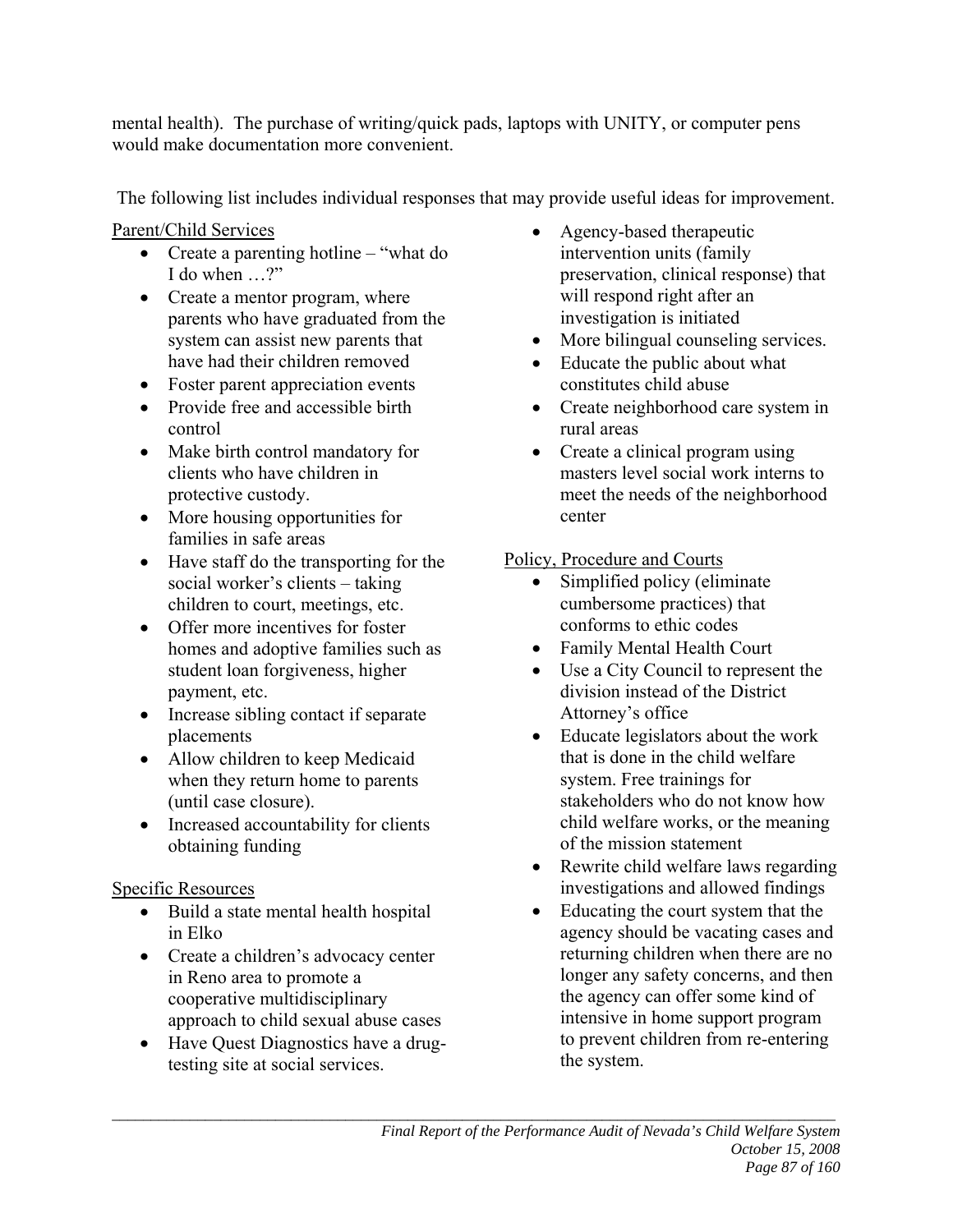• CAP attorney for every child 5 years and up

#### Staff Needs

- More availability and locations for supervised visitation centers.
- More flexible staff schedules.
- Retirement for social workers at 20 years
- Hire employee morale specialists to research and implement employee retention programs
- Improve leadership, and make supervisors and managers accountable for the same level of documentation as front-line workers.
- Provide easy access to gift cards, etc., for youth who need money quickly. Present policy takes

minimum of 2 weeks before a check or gift card is in the worker's hand

- Develop a centralized system for intake.
- More supervisor positions
- Devote more money to worker safety
- Snow tires for the state cars, and more cars with four-wheel-drive
- Increase the emergency on-call pager rate, as it has not been changed in over 10 years.
- Have a partner to respond to all reports
- When on call be able to take car home especially in rural areas

# *Final Comments to Improve Child welfare in Nevada*

The last question of the survey allowed respondents to provide any last comments or suggestions regarding the Nevada child welfare system. Many comments were reiterations from the previous questions such as there is not enough time to fulfill all duties effectively, hire more workers, increase funding to provide adequate services, and worker problems with Unity. There were many respondents who indicated that it is essential for the state to include travel time for visitations and placements when considering appropriate caseloads for workers. This would increase effectiveness of the workers. There was also a sense that some staff members (8% of respondents) do not feel supported or appreciated by upper management and administrators. The following include a combination of individual comments and suggestions provided by respondents:

- Caseworkers suggested that case files should be organized more efficiently to better display the information needed.
- On-call workers need to be able to contact supervisors for advice or consultation.
- Managers and supervisors need to communicate with each other to ensure they give workers the same directives.
- Employees need to be trained to embrace teamwork and a strengths-based perspective.
- There should be in-house counselors to assist social workers with difficult cases and extreme stressors.
- Early retirement benefits similar to law enforcement should also be available since both professions work with similar populations.
- Because of the unrealistic caseloads, and the poor treatment of frontline workers by the administration, we have a very high turnover. It takes about two years to learn this job, and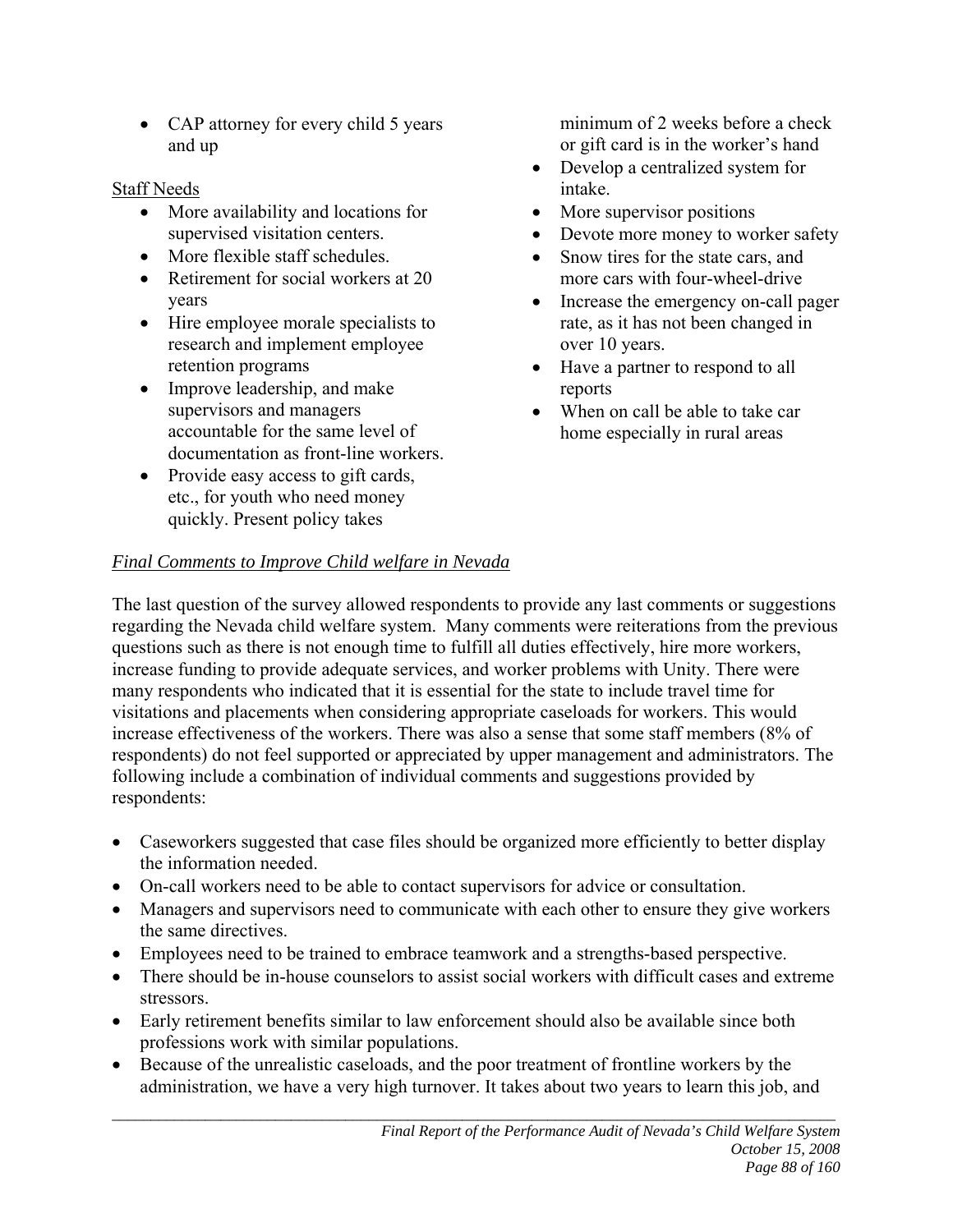most people do not stay with the position for that long. This costs the county money when they have to continuously train new hires, and also causes the children and families to suffer every time they are connected with a new, inexperienced worker.

- It would also be effective to enhance relationships with the court system and judges. Sometimes too much time is spent working with the attorneys, or making sure the foster parents are happy, it is difficult to focus on working with the children and families. The demands from the court and the department are impossible to meet, unless one can accept that the job is never done.
- Rural populations have different needs that should be addressed and reflected in the policies and procedures. This includes worker pay and incentives needed to maintain staff in these areas. There was also a concern that due to recent budget cuts, the social work programs in the north may be in danger of closing which would impact the availability of new, educated social workers in the rural areas. There also seems to be a need for more child and adolescent psychologists in the rural population.
- Overall when dealing with families, it appears that workers feel that some of the policies are very rigid which impacts the ability to help the family. There needs to be better procedures to determine if a claim against a family is untrue and work with the families accordingly and there is a need to develop a clear tool and guidelines for the removal of children. Families would also be better served if caseworkers were allowed to assist one another with child visitation and if policies would be adjusted so that children in a stable home for over 6 months should only have to be visited in placement quarterly.
- Families and children are in need of more services and quicker access to them. Some workers believe that families participating in services should have an investment in receiving services to increase commitment such as a slight fee.
- With regard to services provided to children in care, there is a concern that many children are misdiagnosed, medicated and put in higher levels of care than are necessary.
- Regarding foster parents, federal or local funds should be available to provide foster parents with the option to remain home with the children. This would be helpful in the long run, resulting in an increase in high school graduates, college attendance and stable living. Hopefully this would result in less teen pregnancies and less interaction with the juvenile system. However, foster and adoptive parents should have to attend a sort of boot camp environment to receive training to effectively handle the foster children and licensing homes should follow strict rules or follow the SAFE home study for adoption recommendations.

# **CONCLUSION AND RECOMMENDATIONS**

# **Focus Groups**

Overall, the focus groups were a positive experience and workers felt they had a voice in the process, which is something they would like from their own agencies. While respondents were able to identify strengths within their agencies and the child welfare system as a whole, it became clear that workers are suffering from low morale and burnout due to large caseloads and consistent pressure. Workers want their administrators to know they are dedicated workers and would not be here if they didn't care but they want to be acknowledged and treated with the respect they deserve given their difficult jobs. They are committed to doing whatever it takes to provide quality service to the children and families on their caseloads and this is evidenced by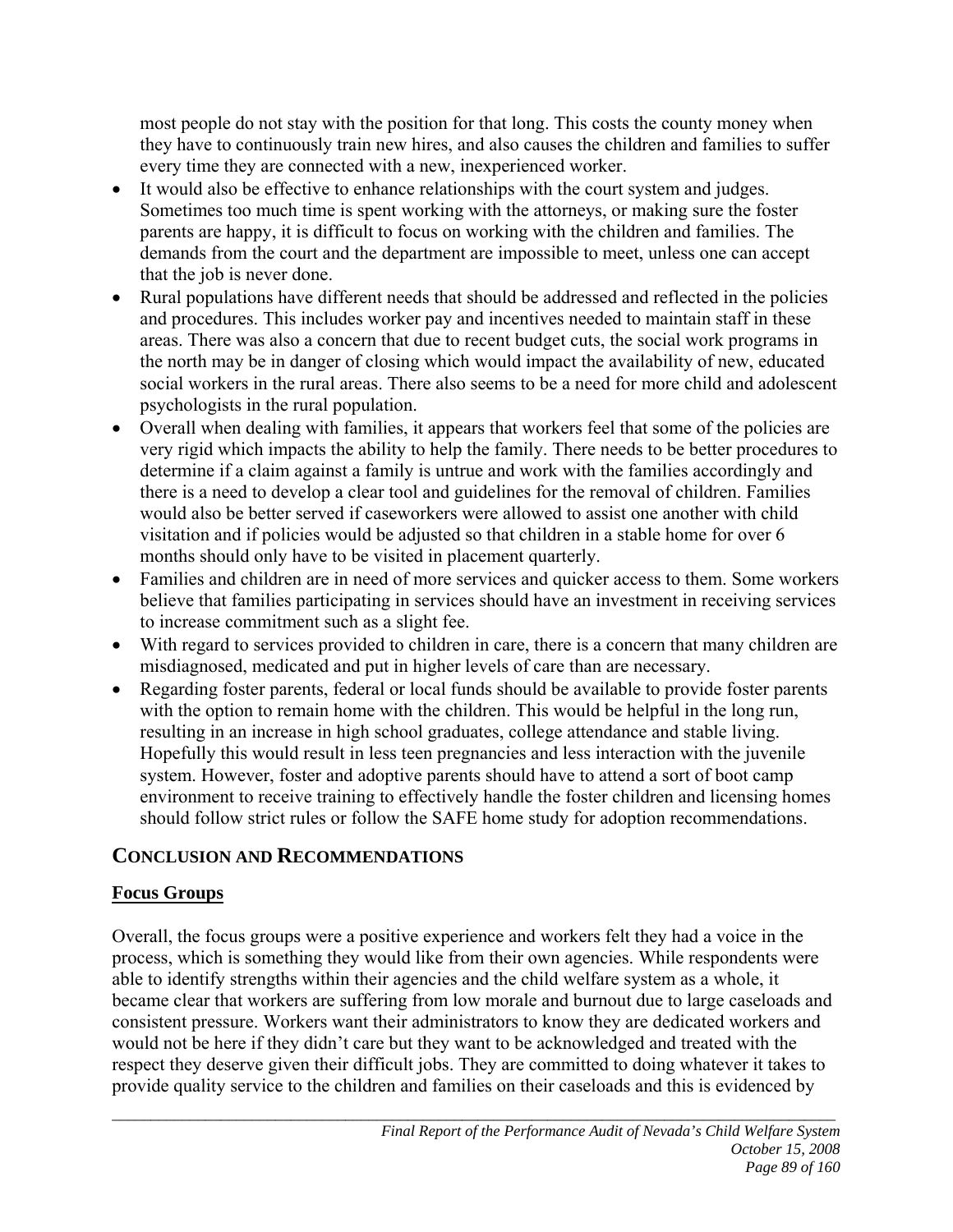the many suggestions workers had for improvement of the system. These suggestions ranged from specific suggestions for training and court improvement to more general suggestions regarding policy development.

### **Surveys**

There were 87 respondents to the survey with representation from each of the three jurisdictions. The three top areas of discussion were UNITY, training, and services. UNITY should be a priority in terms of systemic change as it is a difficult system to use and the perception is that the information currently contained in the system is not accurate. It was suggested that a new system be purchased or, if that is not possible, UNITY should at least be redeveloped and revised so it is easier to use and therefore contains accurate information.

A comprehensive child welfare training program should be implemented statewide to prepare caseworkers for fieldwork. Respondents felt training was an area in need of improvement both for new workers and experienced staff who should have access to on-going advanced child welfare training. Respondents had many suggestions for training topics that would improve their ability to adequately do their jobs but also indicated that it is difficult to obtain approval for training or take time from their job to attend. Development of a comprehensive training program is essential to provide caseworkers with the tools to do their jobs.

The final area of improvement that was important to respondents was the area of service provision. Caseworkers indicate that more services need to be provided to parents, foster parents, adoptive parents, and to children. The preference is to increase services with a focus on prevention and to increase concrete services such as funding for rent, utilities and food. Often it is a lack of basic necessities that brings a family to the attention of child welfare and there are limited community resources to improve the situation. It was also noted that service providers of substance abuse and mental health treatment are limited and efforts should be made to increase services and/or make them more accessible to child welfare clients.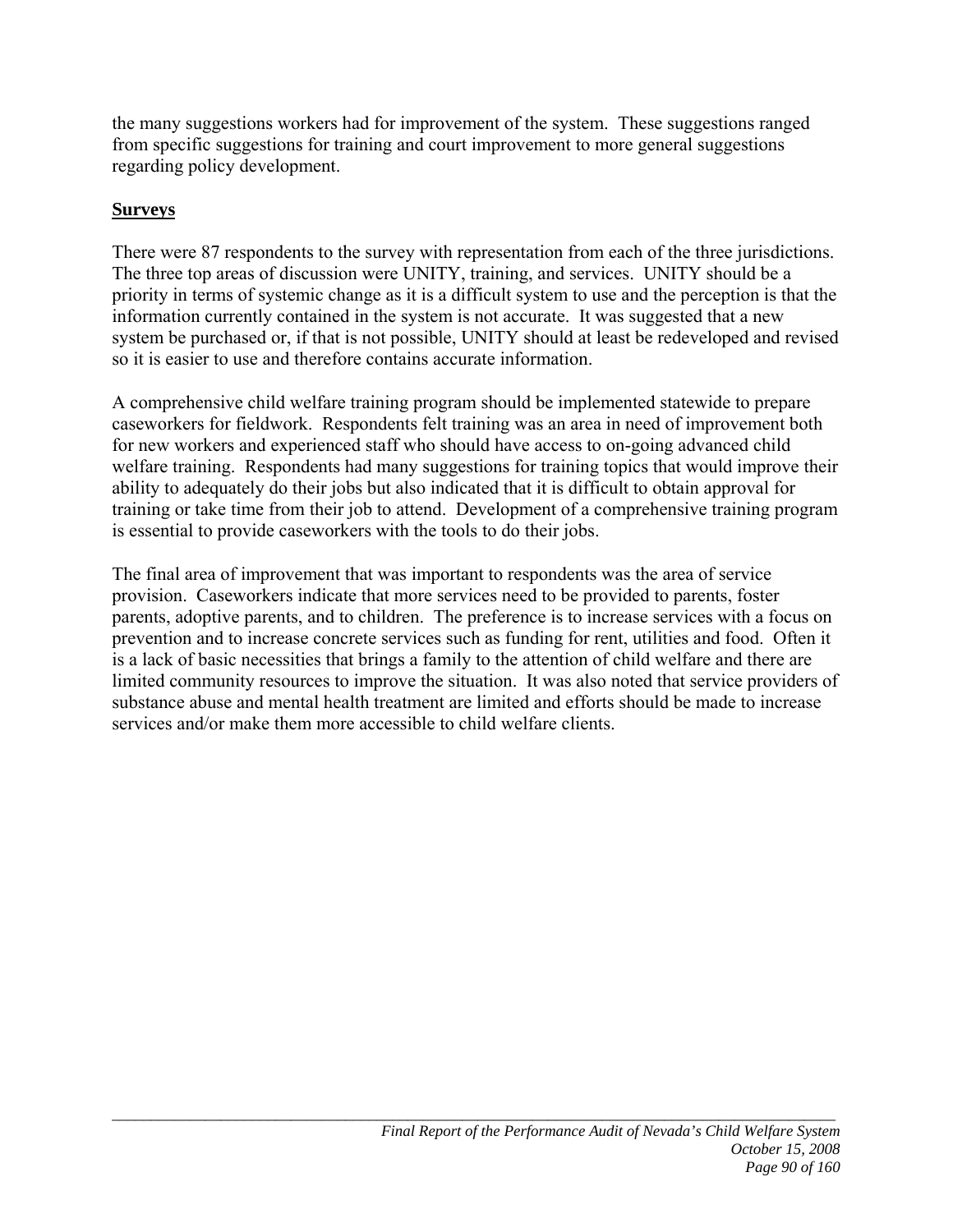# **LAW AND POLICY ANALYSIS**

# **METHODS**

Members of the research team with expertise in legal research compiled all relevant state and federal laws and regulations related to child welfare to conduct a comparative analysis of agency policies and procedures. The relevant state and federal laws and regulations that were reviewed included:

- Nevada Revised Statutes (NRS), Sections 127 and 432B;
- Nevada Administrative Code (NAC), Section 432B;
- Child Abuse Prevention and Treatment Act (CAPTA)
- Adoption and Safe Families Act (ASFA); and
- Indian Child Welfare Act (ICWA)

In addition to the applicable laws and policies, the research team reviewed relevant reports, recommendations and best practice literature to identify policy elements to utilize in the comparative analysis of the agencies' policies and procedures. Those included:

- Blue Ribbon Panel Recommendations (BRP);
- Children's Bureau Office Best Practices (CBO);
- The Ed Cotton Report Recommendations (ECR);
- Independent Child Death Review Panel for Clark County Recommendations (ICDR); and
- Five-Year Child and Family Services Statewide Plan for FY 2005-2006 (CFSP)

Researchers utilized the guidelines of the audit to identify specific laws, regulations, recommendations and best practices to use as a comparison against the written policies and procedures of each agency. These policy and procedure components, as outlined in the chart below, were then categorized based on a normal case timeline, from intake to closure. Not all applicable laws, regulations, best practices and recommendations are utilized in this review. The research team only included those laws, regulations, best practices and recommendations which were applicable to the audit and were identified as having potential for being included in a child welfare agencies' written policies and procedures.

The research team requested each child welfare agency to provide copies, in electronic format, of all written policies and procedures of the agency which directly impact the provision of services and the administration of cases. The agencies provided their policies and procedures to the research team on the following dates in the formats listed:

| Agency                   | Date of Receipt | Format                |
|--------------------------|-----------------|-----------------------|
| State of NV DCFS         | 2/3/08          | CD provided by agency |
| <b>Clark County DFS</b>  | 2/29/08         | CD provided by agency |
| <b>Washoe County DSS</b> | 2/12/08         | Email                 |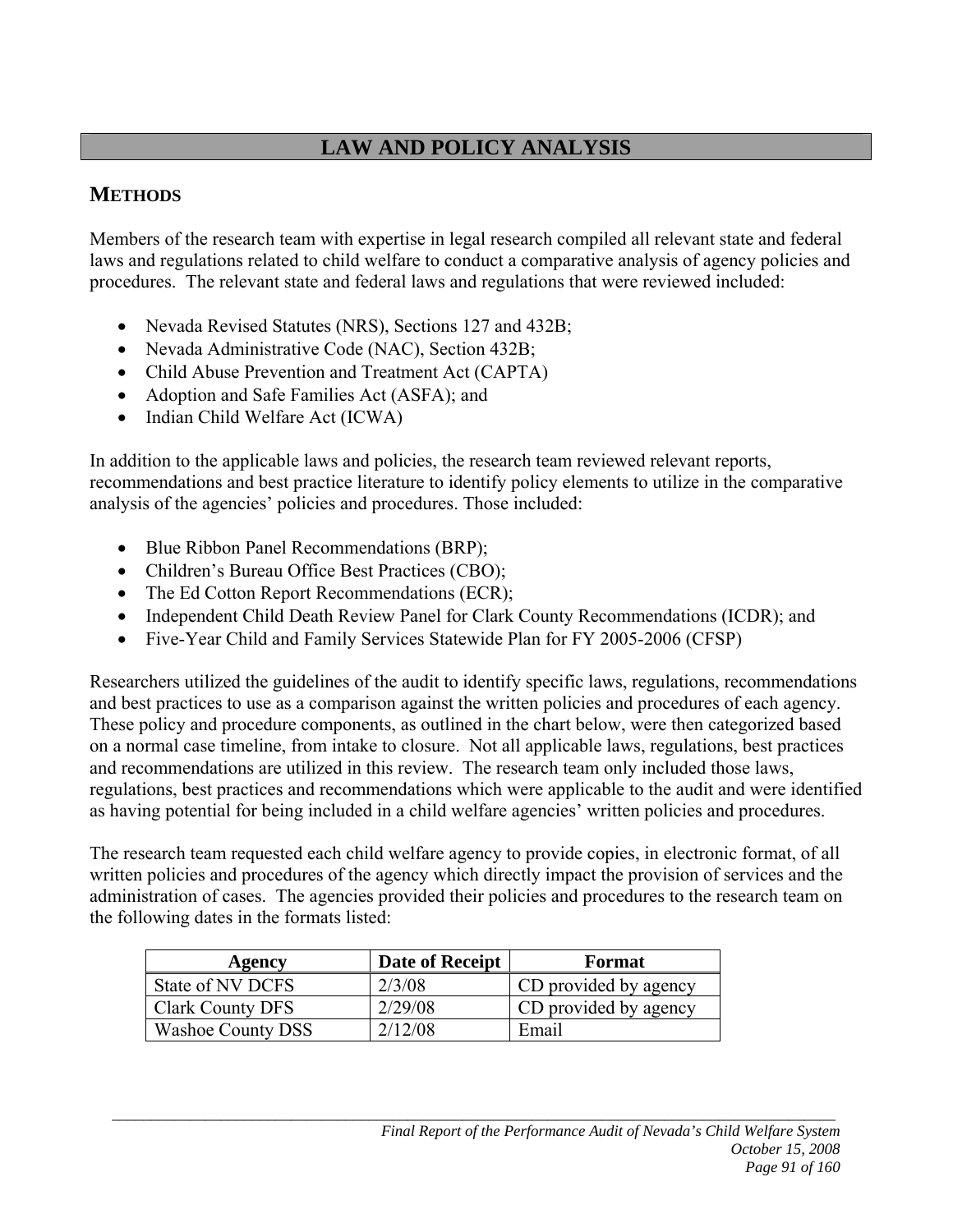Research team members read through each of the agencies' policies and procedures to identify a written expression of each of the identified components. If the agencies' policies and procedures included the particular component, then a check mark was placed next to that component in the appropriate agency column.

This review includes only those policies and procedures which were provided to the research team by the respective agency. Therefore, any revisions or updates to policies or procedures made after the documents were provided to the research team are not included in this analysis. Additionally, some of the agencies' policies and procedures included "Collaborative Policy" which are identified as being adopted and approved by all three child welfare agencies. Only those agencies that actually provided the "collaborative policies" in their policies and procedures were given check marks for including the policy, as appropriate.

Table 28 beginning on page 90 identifies both mandatory and recommended components that could be included in each of the child welfare agencies' policies and procedures. The components are categorized by general topic area which follows the pattern of a case from intake to closure, with additional components covering supervisory oversight, caseload ratios, administration, confidentiality and training. All components which reference a state or federal law or regulation are provided in *italics* for ease in identification of mandatory components. Each component listed is followed by an acronym which references a law or regulation, a recommendation or a best practice. Acronyms included in the chart are as follows:

| <b>ACRONYMS</b>                                                       |              |
|-----------------------------------------------------------------------|--------------|
| Adoption & Safe Families Act                                          | <b>ASFA</b>  |
| <b>Blue Ribbon Panel</b>                                              | <b>BRP</b>   |
| Child Abuse Prevention & Treatment Act                                | <b>CAPTA</b> |
| Children's Bureau Office                                              | <b>CBO</b>   |
| Child and Family Services Statewide Plan for FY 2005-2009 (Five-Year) | <b>CFSP</b>  |
| <b>Ed Cotton Report</b>                                               | <b>ECR</b>   |
| Independent Child Death Review Panel for Clark County, Nevada         | <b>ICDR</b>  |
| Nevada Administrative Code                                            | <b>NAC</b>   |
| Nevada Revised Statute                                                | <b>NRS</b>   |
| Indian Child Welfare Act                                              | <b>ICWA</b>  |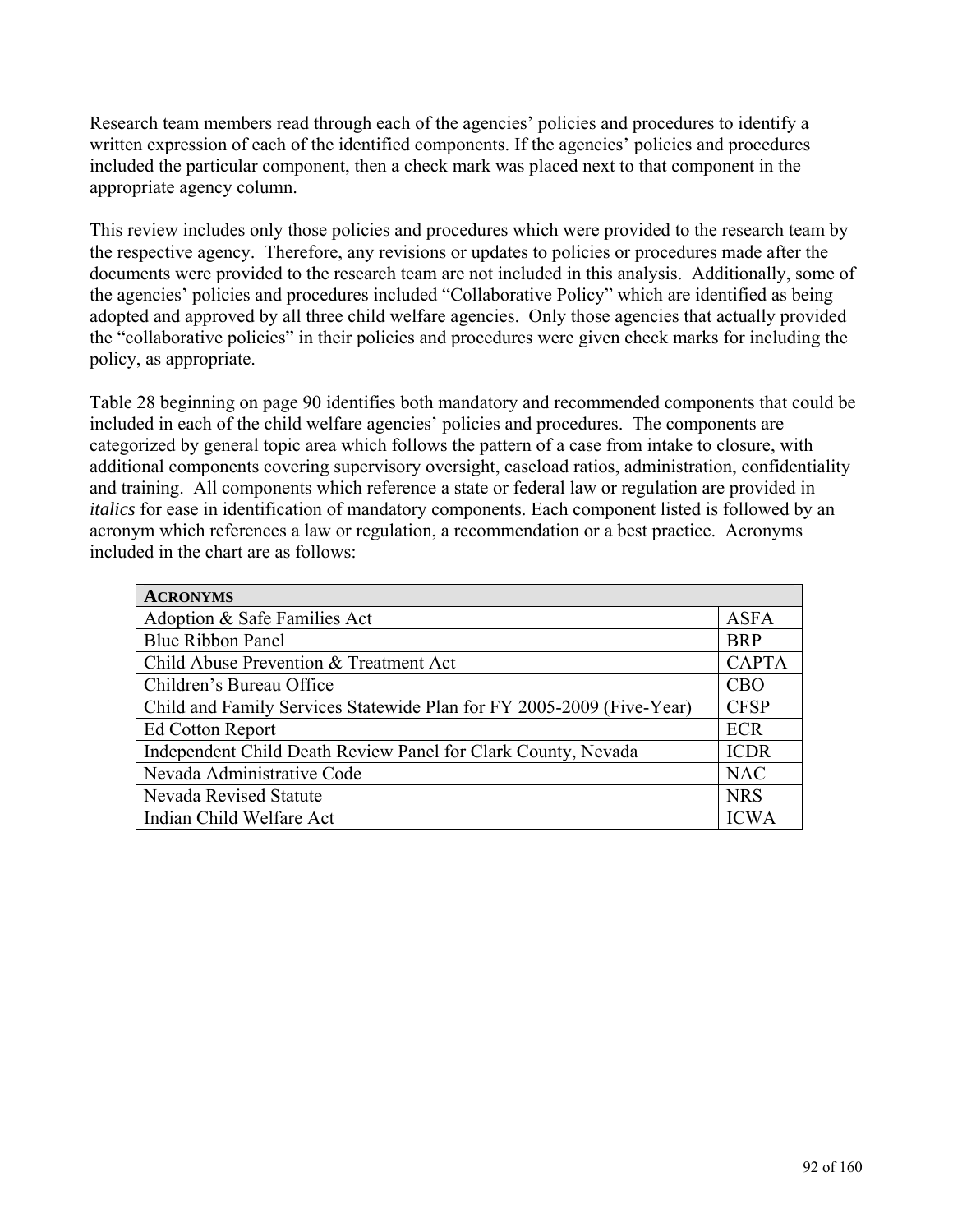#### **Findings**

The Policy and Procedures analysis is comprised of 283 components identified by the research team as representing applicable laws, regulations, recommendations, guidelines and best practices. Of the 283 components included in the review, Nevada Division of Child and Family Services' (DCFS) Policies and Procedures included 98, Clark County Department of Family Services' (DFS) Policies and Procedures included 86 and Washoe County Department of Social Services' (WCDSS) Policies and Procedures included 196.



The analysis included 201 laws and regulations from the NRS, NAC, CAPTA, ASFA and ICWA. DCFS included 86 of these laws and regulations in their policies and procedures, DFS included 75 and WCDSS included 164.

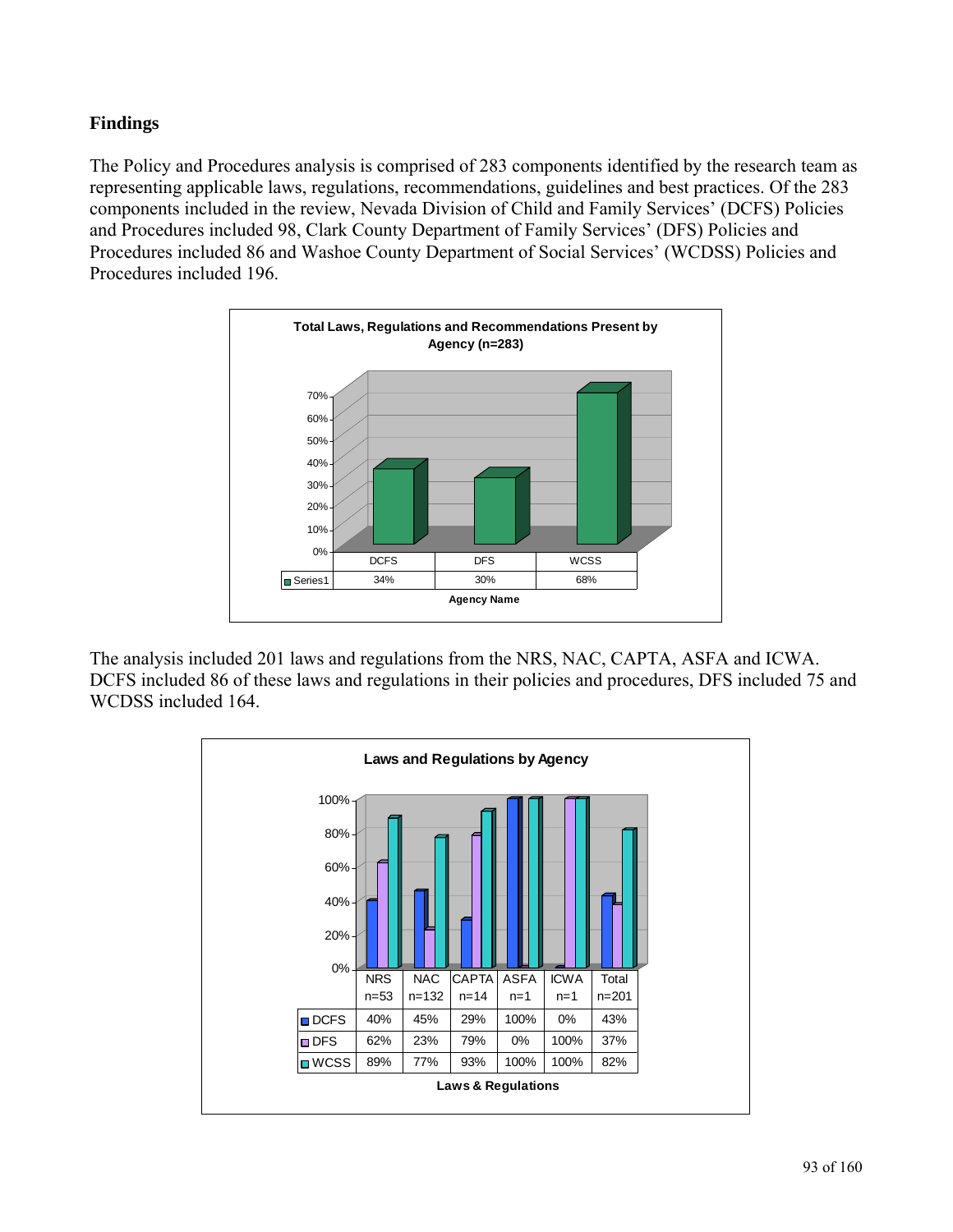The analysis also included 86 components from recommendations made in various reports over the past several years, as well as best practice recommendations. Several of these recommendations also corresponded with components included under the laws and regulations. DCFS' policies and procedures included 12 of these recommendations/best practices, DFS' policies and procedures included 11 and WCDSS' policies and procedures included 32. The chart below illustrates the recommendations and/or best practices that were incorporated in each agencies written policies and procedures.



#### Caseworker Surveys

The caseworker surveys (see page 66) which were conducted as part of the audit included some questions about the agencies policies and procedures. Respondents were asked to indicate how often they refer to the agencies' policies and procedures manual. The responses indicate that overall (including respondents from all three child welfare agencies), workers refer to the agency's policy and procedures manual either weekly (17.2%), monthly (24.1%) or a few times a year (32.2%). A small percentage, 8%, indicated they never refer to the manual. The surveys also indicated that there was a sense that respondents did not feel that adequate training was provided on specific policies and laws particular to their area of employment and more advanced training was needed for senior staff. Additional recommendations regarding policies and procedures included training for developing policies and simplification of policies (eliminate cumbersome practices) that conform to ethic codes.

#### Administrator Interviews

Administrators' interviews (see page 101) included some questions regarding their procedure for notifying staff of changes in agency policy. The Washoe County administrator indicated that they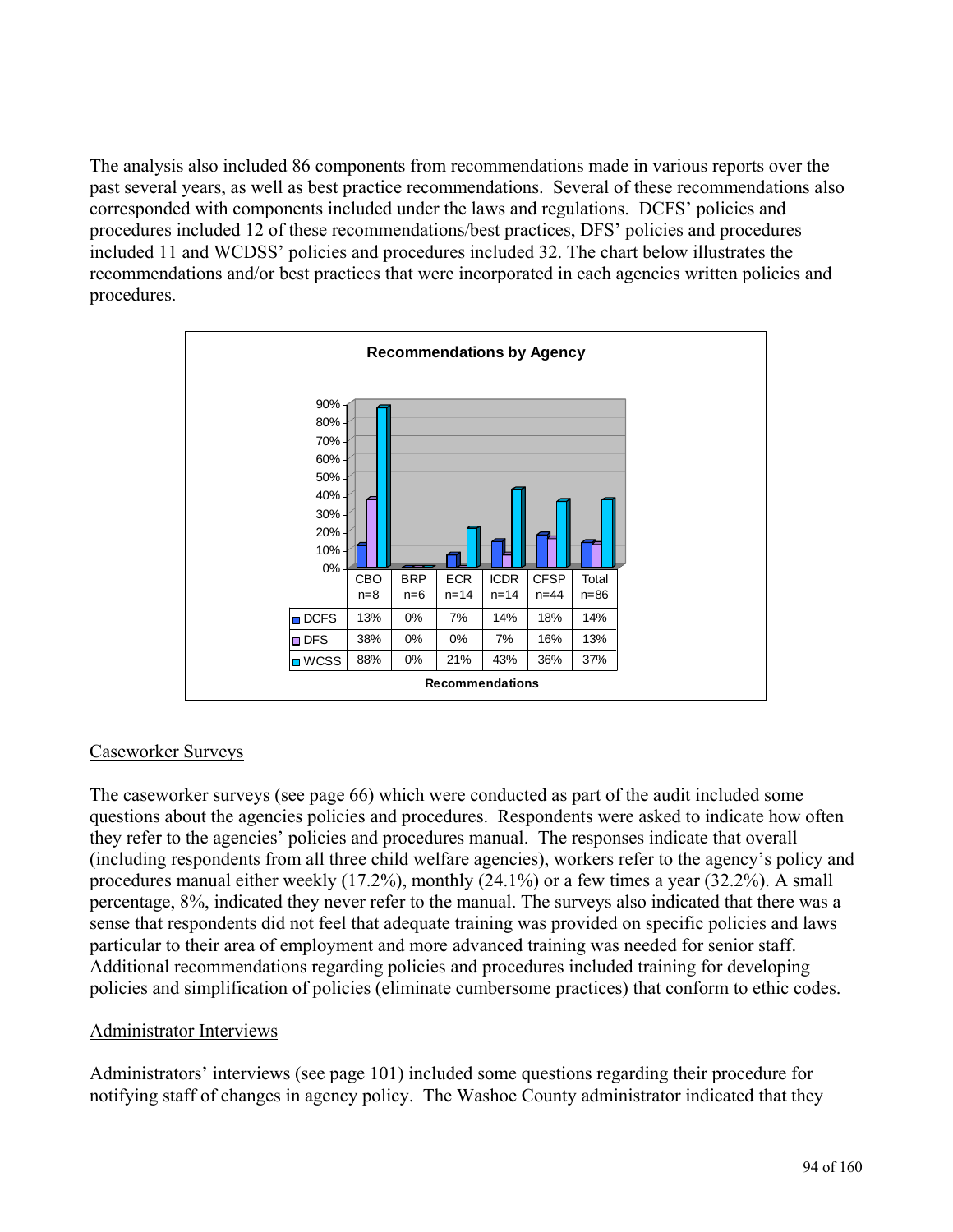have a policy specialist that is tasked with monitoring and working with different groups to develop new policies. Supervisors are told about new policies in weekly meetings and they are given any documentation that accompanies them and they are supposed to bring the information back to the workers. Information is also sent out via e-mail, and a policy manual that is updated regularly is kept on their agency intranet system. In certain circumstances the policy specialist will schedule trainings and the units will be trained on the policy and have the ability to ask questions. Additionally he mentioned that they do also attend the state sponsored trainings when those policies change. He said that keeping up with all the changes can be challenging, especially when things are sent over email and they get ignored or being able to get everyone out to the group trainings in a timely manner.

In Clark County the administrator discussed the new training unit that has been established, and assistant managers, as well as managers are responsible for scheduling training for their unit. This is a change from the previous practice where policy changes were sent out via e-mail and management staff were responsible for administering the change to all personnel.

| <b>Table 29: Policy and Procedure Analysis</b>                                                                       |              |            |                |
|----------------------------------------------------------------------------------------------------------------------|--------------|------------|----------------|
| POLICY AND PROCEDURE COMPONENTS                                                                                      | <b>DCFS</b>  | <b>DFS</b> | <b>WCSS</b>    |
| <b>INTAKE</b>                                                                                                        |              |            |                |
| Intake explores nature of reporter's concern, evaluates report. (NAC 432B.140)                                       |              | X          | X              |
| Intake explains agency's responsibility/available resources that could be used.<br>(NAC 432B.140)                    |              | X          |                |
| Requires intake worker to provide support/encouragement to reporter by: (CBO)                                        |              |            |                |
| Explaining purpose of CPS<br>$\bullet$                                                                               |              |            | X              |
| Emphasizing importance of reporting<br>$\bullet$                                                                     |              |            | X              |
| Explaining how report will be tracked<br>$\bullet$                                                                   |              |            | X              |
| Explaining types of cases CPS takes<br>$\bullet$                                                                     |              |            |                |
| Explaining what information is needed from reporter<br>$\bullet$                                                     | X            | X          | X              |
| Being sensitive to fears/concerns of reporter<br>$\bullet$                                                           |              |            | $\overline{X}$ |
| Discussing regulations regarding confidentiality<br>$\bullet$                                                        |              | X          | X              |
| Explaining when/if reporter's identity could be revealed<br>$\bullet$                                                |              | X          | X              |
| Explains provisions for immunity when making "good faith" reports of<br>abuse/neglect (CAPTA)                        |              |            | X              |
| Requires that school personnel have "priority access" in reporting child abuse<br>and neglect. (CFSP)                |              |            |                |
| Requires that a direct line be available for hospital $\&$ law enforcement (ICDR $\&$<br>CFSP)                       |              |            |                |
| Requires wait time on Hotline to be 3 minutes or less (ICDR)                                                         |              |            |                |
| Includes requirements for paper reporting system for follow-up, tracking $\&$<br>quality assurance of Hotline (ICDR) |              |            |                |
| Requires tracking and follow-up on all referrals for service (ICDR)                                                  |              |            |                |
| Requires agency to assess safety at initial intake (NAC 432B.185)                                                    | $\mathbf{X}$ | X          | $\mathbf{X}$   |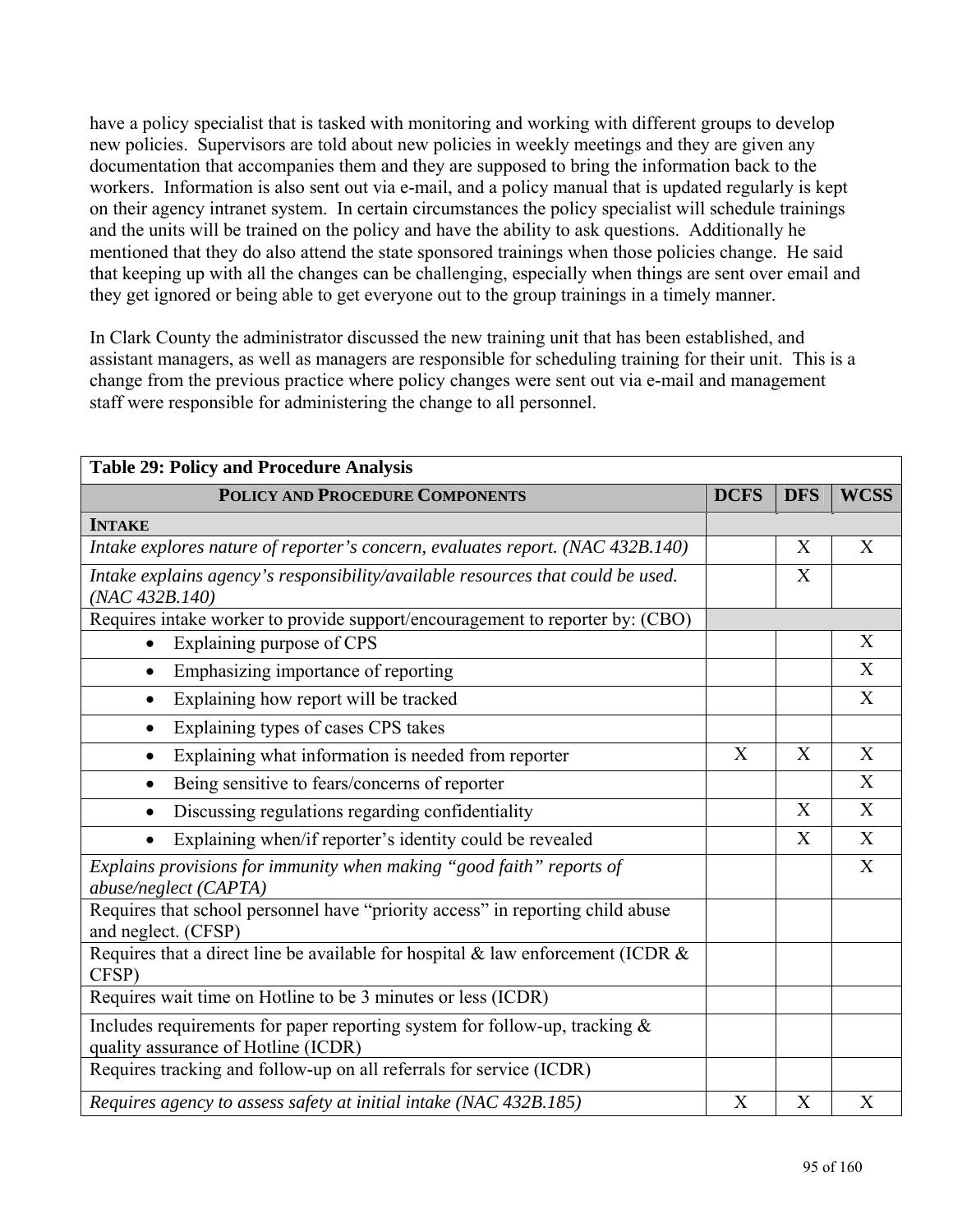| Includes a policy for the use of statewide, standardized CPS intake screening and<br>risk assessment tools. (CFSP)                                                              |   |   |   |
|---------------------------------------------------------------------------------------------------------------------------------------------------------------------------------|---|---|---|
| <b>INVESTIGATION AND ASSESSMENT</b>                                                                                                                                             |   |   |   |
| Requires agency to assess safety:                                                                                                                                               |   |   |   |
| At initial face-to-face with child (NAC 432B.185)<br>$\bullet$                                                                                                                  | X |   | X |
| When considering removal of the child(ren) (NAC 432B.185)                                                                                                                       | X |   | X |
| Within 24 hours on surviving siblings in child death cases (ICDR)<br>$\bullet$                                                                                                  |   |   |   |
| Requires a determination of whether situation makes services appropriate or if                                                                                                  | X | X | X |
| case may be referred to an agency that provides family assessment services,                                                                                                     |   |   |   |
| except in cases of sexual or institutional abuse. (NRS $432B.150(1)$ & CAPTA)                                                                                                   |   |   |   |
| Requires an investigation to be initiated within 3 days except as stated below.<br>(NRS 432B.260(4))                                                                            | X | X | X |
| Requires an immediate investigation if: (NRS 432B.260(2), CFSP & CAPTA)                                                                                                         |   |   |   |
| Child under 5<br>$\bullet$                                                                                                                                                      |   | X | X |
| High risk of serious harm                                                                                                                                                       |   | X | X |
| <b>Child Fatality</b>                                                                                                                                                           |   |   | X |
| Child lives in home where another child died, child is seriously injured,                                                                                                       | X | X | X |
| visible signs of physical abuse                                                                                                                                                 |   |   |   |
| Requires investigation on accidental deaths of children when lack of supervision<br>is indicated (ICDR)                                                                         |   |   | X |
| Requires investigation on all deaths designated as undetermined by Coroner                                                                                                      |   |   | X |
| (ICDR)                                                                                                                                                                          |   |   |   |
| Requires "3 and under" unit at CPS to conduct all child death investigations<br>(ICDR)                                                                                          |   |   |   |
| Requires supervisory written approval of actions on death investigations (ICDR)                                                                                                 |   |   |   |
| Includes a forensic interviewing protocol for surviving siblings (ICDR)                                                                                                         |   |   |   |
| Includes policies and procedures for supervisors/caseworkers to take when                                                                                                       |   |   |   |
| parents or potential perpetrators cannot be contacted after the death of a child<br>(ICDR)                                                                                      |   |   |   |
| • This policy requires filing a petition for pick up if the death was due to<br>abuse/neglect and automatic substantiation if potential perpetrators have<br>disappeared (ICDR) |   |   |   |
| Requires supervisors to ensure due diligence in the location of out of state CPS                                                                                                |   |   |   |
| records at least five years prior to death in suspicious cases (ICDR), including:                                                                                               |   |   |   |
| Identifying prior addresses (ICDR)                                                                                                                                              |   |   |   |
| Contacting states (ICDR)<br>$\bullet$                                                                                                                                           |   |   |   |
| Reviewing/incorporating out of state information into case file (ICDR)                                                                                                          |   |   |   |
| Requires Coroner and law enforcement records to be obtained and referenced in<br>CPS file on child death investigations (ICDR)                                                  |   |   | X |
| Includes specific guidelines to define substantiation criteria in child deaths and<br>surviving siblings (ICDR)                                                                 |   |   |   |
| Requires supervisor sign-off on these cases (ICDR)                                                                                                                              |   |   |   |
| Includes standards on what constitutes child death case that must be opened for                                                                                                 |   |   | X |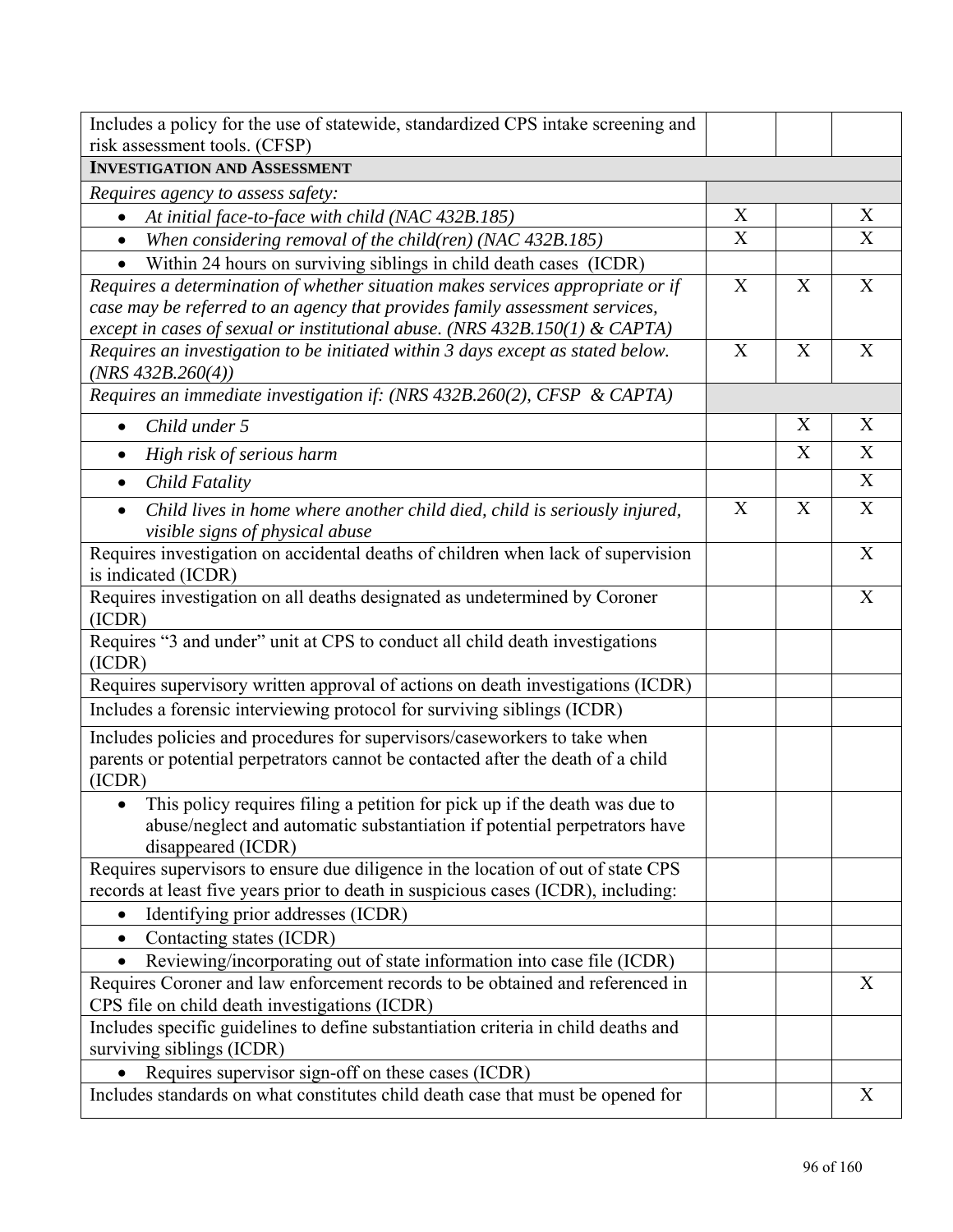| investigation (ICDR)                                                                                                                                                                               |                           |   |                           |
|----------------------------------------------------------------------------------------------------------------------------------------------------------------------------------------------------|---------------------------|---|---------------------------|
| Includes provision that supervisors cannot code down these cases (ICDR)                                                                                                                            |                           |   |                           |
| Requires that decisions to initiate an investigation when a child dies are made<br>within 24 hours (ICDR)                                                                                          | X                         |   |                           |
| Requires full investigation of safety of surviving siblings in potential child<br>abuse/neglect fatalities (ICDR)                                                                                  |                           |   |                           |
| Requires that a case is investigated and substantiated for all child abuse deaths,<br>even when there are no siblings (ICDR)                                                                       |                           |   | X                         |
| Identifies when an investigation is not needed, including: (NRS 432B.260(3))                                                                                                                       |                           |   |                           |
| No imminent danger<br>$\bullet$                                                                                                                                                                    |                           | X | X                         |
| Not vulnerable child<br>$\bullet$                                                                                                                                                                  | $\boldsymbol{\mathrm{X}}$ | X | X                         |
| Referral to services will eliminate alleged abuse/neglect of child<br>$\bullet$<br>regarding drug exposed infant                                                                                   |                           | X |                           |
| Corporal punishment is not deemed abuse                                                                                                                                                            |                           | X | X                         |
| Requires notification to caregiver of investigation immediately after interview<br>with child unless it endangers child (NRS $432B.270(1) \& (3)$ )                                                |                           | X | X                         |
| Requires notification to alleged perpetrator during initial contact (NRS 432.260)                                                                                                                  |                           | X | X                         |
| Requires that if an investigation is initiated by phone/record review, face-to-face<br>must be attempted on next business day & each day after until resolution has<br>been achieved (NAC432B.155) |                           | X | X                         |
| Requires documentation of the manner that the investigation was initiated and<br>that recording of information be obtained (NAC432B.155)                                                           |                           | X | X                         |
| Requires that investigation must determine: safety, risk, and threat of harm<br>(NAC 432B.160)                                                                                                     | X                         | X | X                         |
| Determination must consider circumstances of entire family. (NAC<br>$\bullet$<br>432B.160                                                                                                          | $\boldsymbol{\mathrm{X}}$ |   | X                         |
| Requires that if child unsafe, a safety plan must be established to allow child to<br>stay in home if possible. (NAC 432B.160)                                                                     | $\mathbf X$               |   | X                         |
| Requires an evaluation of the parent's capacity to change or if legal action must<br>occur to obtain suitable care for child. (NAC 432B.160)                                                       |                           |   | X                         |
| Requires that when conducting an investigation the worker shall:<br>(NAC 432B.160)                                                                                                                 |                           |   |                           |
| Prepare appropriate documentation                                                                                                                                                                  |                           |   |                           |
| Apply knowledge of cultural and ethnic differences in families                                                                                                                                     | X                         |   | X                         |
| Assess all environmental factors                                                                                                                                                                   | $\boldsymbol{\mathrm{X}}$ |   | X                         |
| Exercise professional judgment w/o being judgmental                                                                                                                                                |                           |   | $\boldsymbol{\mathrm{X}}$ |
| Establish priorities for assessment                                                                                                                                                                |                           |   | X                         |
| Demonstrate ability to make decisions sensitive to rights $\&$ needs of<br>٠<br>clients                                                                                                            |                           |   | $\boldsymbol{\mathrm{X}}$ |
| Offer services even to hostile or apathetic clients<br>$\bullet$                                                                                                                                   |                           |   | X                         |
| Recognize parents' right to be free of involuntary services when there is<br>no risk to child                                                                                                      |                           |   |                           |
| Requires the agency to notify law enforcement if: (NAC 432B.270)                                                                                                                                   |                           |   |                           |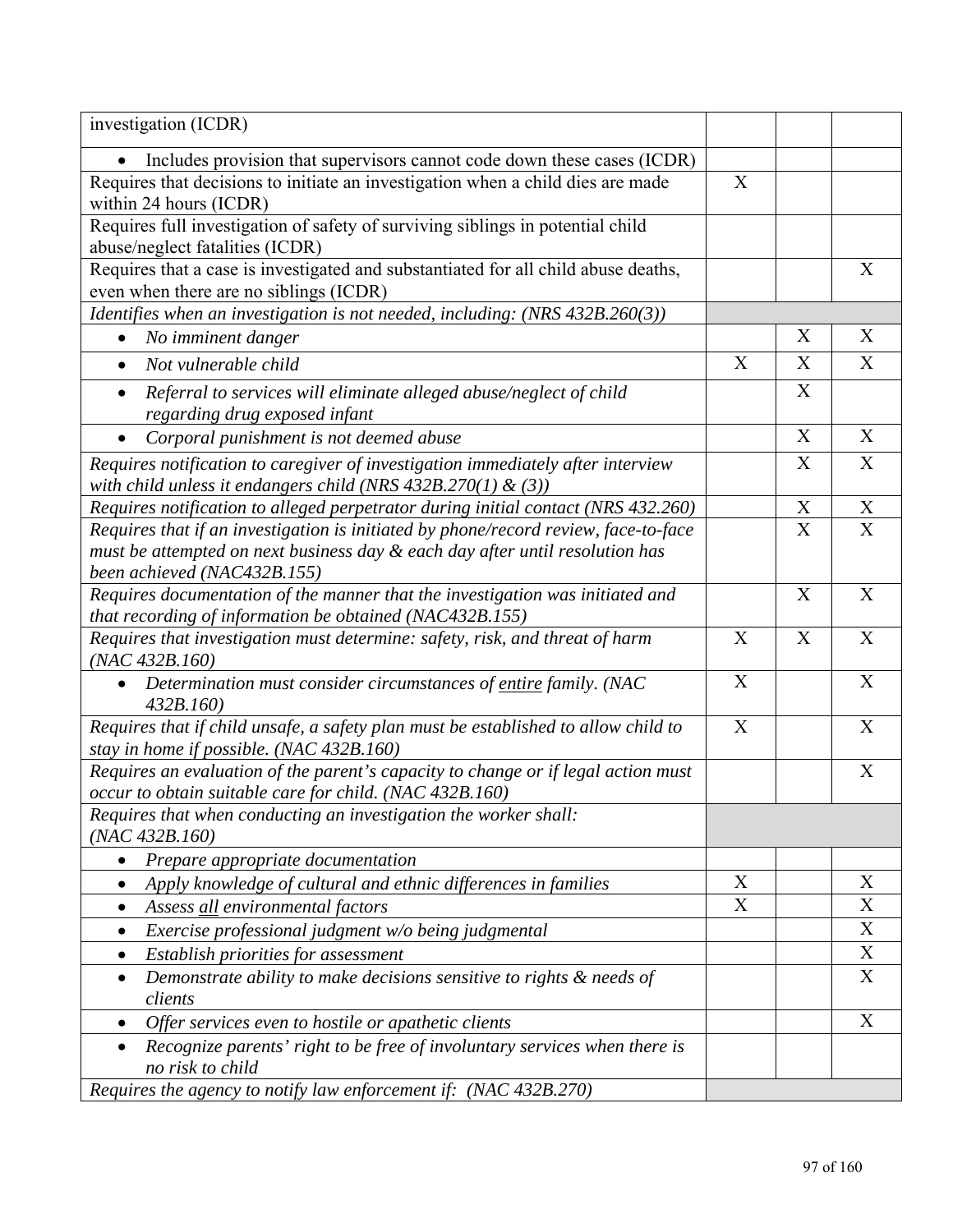| Child severely assaulted<br>$\bullet$                                               |   |                  | X                         |
|-------------------------------------------------------------------------------------|---|------------------|---------------------------|
| Child systematically tortured<br>$\bullet$                                          |   |                  | $\boldsymbol{\mathrm{X}}$ |
| Parents' reckless disregard causes serious injury to child<br>$\bullet$             |   |                  | X                         |
| Child sexually abused/exploited<br>$\bullet$                                        |   |                  | $\mathbf X$               |
| Physical conditions of home pose threat of serious injury<br>$\bullet$              |   |                  | X                         |
| Parent withholds food from child<br>$\bullet$                                       |   |                  | $\overline{X}$            |
| Parent refuses to obtain/consent to medical/psychiatric treatment<br>$\bullet$      |   |                  | $\mathbf X$               |
| Parent out of touch with reality                                                    |   |                  | $\mathbf X$               |
| Parent abandons child<br>$\bullet$                                                  |   |                  | X                         |
| Reason to suspect parent will flee with child                                       |   |                  | X                         |
| Requires that when a child death occurs on open cases, a new investigation be       | X |                  |                           |
| created (ICDR)                                                                      |   |                  |                           |
| Includes a policy that defines "substantiated reports", "subsequent reports" and    |   |                  |                           |
| "immediate" contact in compliance with federal requirements. (CFSP)                 |   |                  |                           |
| Includes a policy that defines face-to-face contact in compliance with federal      |   |                  | X                         |
| requirements. (CFSP)                                                                |   |                  |                           |
| <b>PROTECTIVE CUSTODY</b>                                                           |   |                  |                           |
| Provides that a child MAY be placed in protective custody without consent if        |   | X                | X                         |
| immediate action is needed to protect child (NRS 432B.390)                          |   |                  |                           |
| Provides that a child SHALL be placed in protective custody upon the death of a     |   | X                | X                         |
| parent if it was a result of domestic violence (NRS 432B.390)                       |   |                  |                           |
| Requires that a person placing a child in protective custody shall:                 |   |                  |                           |
| (NRS 432B.390)                                                                      |   |                  |                           |
| Take immediate steps to protect other children in home/facility                     |   | X                | X                         |
| Make reasonable efforts to inform person responsible<br>$\bullet$                   |   | $\boldsymbol{X}$ | X                         |
| Give placement preference to relatives regardless of whether they live<br>$\bullet$ | X | X                | X                         |
| out-of-state                                                                        |   |                  |                           |
| Requires that, upon placing a child in protective custody, agency must ask          |   | X                | X                         |
| parent, legal guardian or relative if child is Indian (NAC 432B.397 & ICWA)         |   |                  |                           |
| <b>CASE MANAGEMENT</b>                                                              |   |                  |                           |
| Requires that if allegations in petition are accepted by the court, the agency must |   |                  |                           |
| write a report, including: (NRS 432B.540)                                           |   |                  |                           |
| Conditions of child's residence                                                     |   | X                | X                         |
| School record<br>$\bullet$                                                          |   | X                | X                         |
| Mental, physical & social background of family                                      |   | X                | X                         |
| Financial situation                                                                 |   | X                | X                         |
| Requires that if removal is necessary, the agency must submit a plan designed to    |   | X                | X                         |
| achieve placement as near parent as possible, including: (NRS 432B.540)             |   |                  |                           |
| Description of type, safety & appropriateness of placement                          |   | X                | X                         |
| Description of services to child & parent to facilitate return or                   |   | X                | X                         |
| permanent placement                                                                 |   |                  |                           |
| Appropriateness of services                                                         |   | X                | X                         |
| Description of how the Order of the Court will be carried out                       |   | $\mathbf X$      |                           |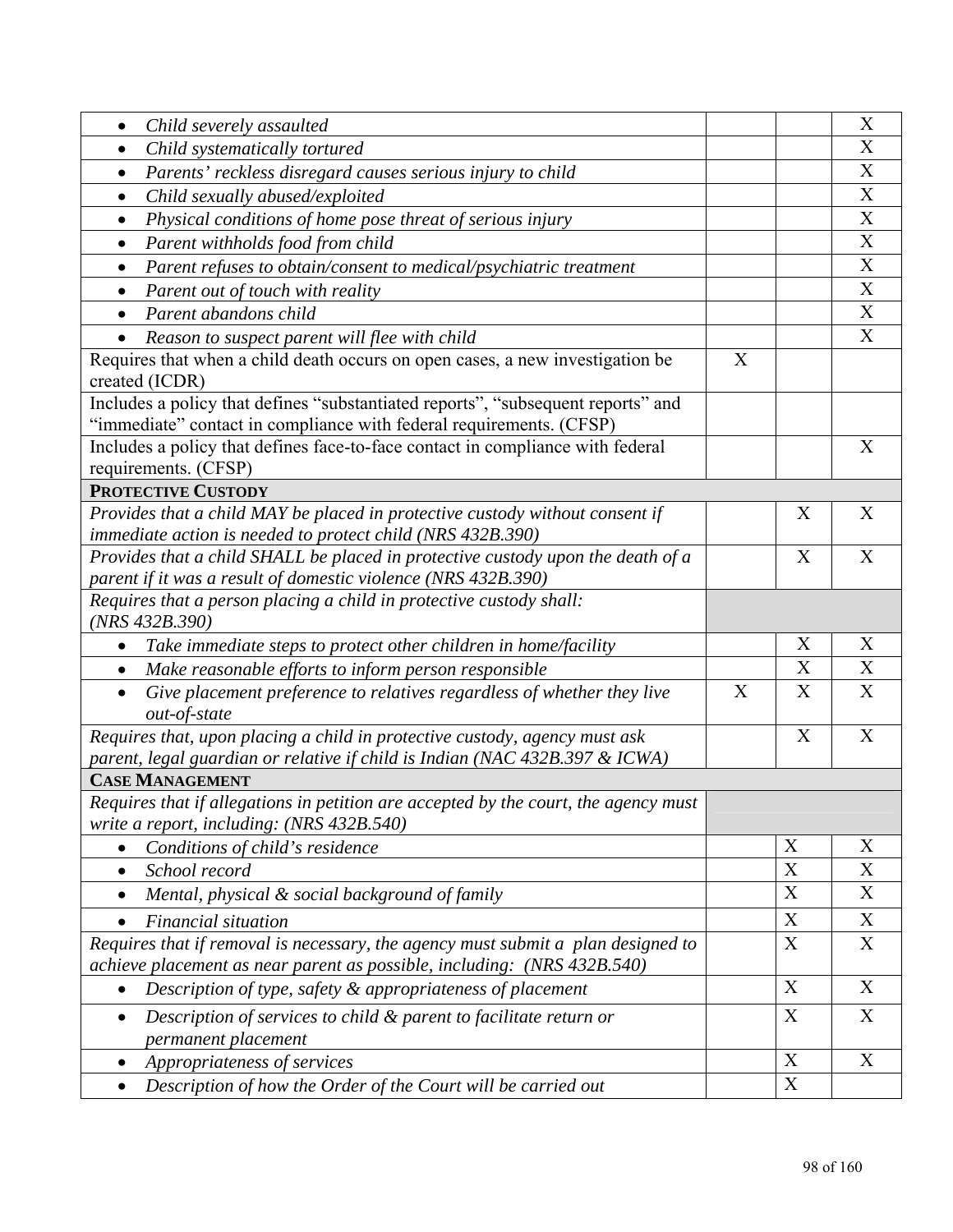| Requires a written service plan for all substantiated cases (ICDR)                                   |   |                           | X                         |
|------------------------------------------------------------------------------------------------------|---|---------------------------|---------------------------|
| Requires that specialty medical exams are mandatory for all unexplained child                        |   |                           |                           |
| injuries and required before a case can be unsubstantiated (ICDR)                                    |   |                           |                           |
| Includes substantiation criteria (ECR & CFSP)                                                        | X |                           | X                         |
| Requires documentation of substantiation criteria (ECR)                                              |   |                           |                           |
| Requires agency to assess safety: (NAC 432B.185)                                                     |   |                           |                           |
| Before unsupervised visits with parents                                                              | X | X                         | X                         |
| Before returning child to parents<br>$\bullet$                                                       | X | X                         | X                         |
| When a significant event or change occurs                                                            | X | X                         | $\boldsymbol{\mathrm{X}}$ |
| Before each Court review<br>$\bullet$                                                                | X | X                         | X                         |
| Anytime agency determines safety is jeopardized                                                      | X | $\boldsymbol{\mathrm{X}}$ | $\mathbf X$               |
| Requires that a risk assessment must occur as part of each significant decision                      | X | X                         | $\mathbf X$               |
| made in a CW case, including provision of services from intake to case closure                       |   |                           |                           |
| and must be future oriented (NAC 432B.180)                                                           |   |                           |                           |
| Includes definition/explanation of "reasonable efforts" (CFSP)                                       | X | $\mathbf X$               | X                         |
| Requires that reasonable efforts must be made to preserve & reunify family:<br>(NRS 432B.393)        |   |                           |                           |
| To prevent removal                                                                                   | X |                           | X                         |
| Before foster care placement                                                                         | X |                           |                           |
| To make it safe for child to return home                                                             | X | X                         | X                         |
| Provides that reasonable efforts are not required if: (NRS 432B.393)                                 |   |                           |                           |
| Parent involved in murder                                                                            | X | X                         | X                         |
| Caused abuse/neglect resulting in substantial bodily harm                                            | X | X                         | X                         |
| Caused extreme or repetitious abuse/neglect<br>$\bullet$                                             | X | X                         | X                         |
|                                                                                                      |   | $\mathbf X$               | X                         |
| Abandoned child for 60 days                                                                          |   |                           |                           |
| Parent unknown<br>$\bullet$                                                                          |   |                           |                           |
| Only token efforts by parent to contact child for 6 months                                           |   |                           | X                         |
| <b>Previous TPR</b><br>$\bullet$                                                                     | X | X                         | X                         |
| Previous removal and reunification                                                                   |   |                           |                           |
| Includes policy regarding placement of children with relatives where parent<br>resides in home (ECR) |   |                           |                           |
| Disallows relative placements without going through formal, legal system -                           |   | X                         |                           |
| especially when safety assessments are not conducted on relatives (ICDR)                             |   |                           |                           |
| Includes the process for immediate appeal of a judge's ruling when the worker                        |   |                           |                           |
| feels it endangers child (ECR)                                                                       |   |                           |                           |
| Provides that the caseworker shall promote rights of children to be with family,                     |   |                           |                           |
| fully exploring all alternatives to placement outside home (NAC 432B.220)                            |   |                           |                           |
| Provides that when temporary placement is necessary, the placement must be as                        |   |                           |                           |
| close to child's home as possible with immediate plans for returning home                            |   |                           |                           |
| (NAC 432B.220)                                                                                       |   |                           |                           |
| Provides that when a child can't be returned home, permanent alternative must                        |   |                           |                           |
| be sought (NAC $432B.220$ )                                                                          |   |                           |                           |
| Requires caseworker to: (NAC 432B.405 & 315(2), CFSP)                                                |   |                           |                           |
| 1. Conduct visits with kids in foster care monthly                                                   | X | X                         | Χ                         |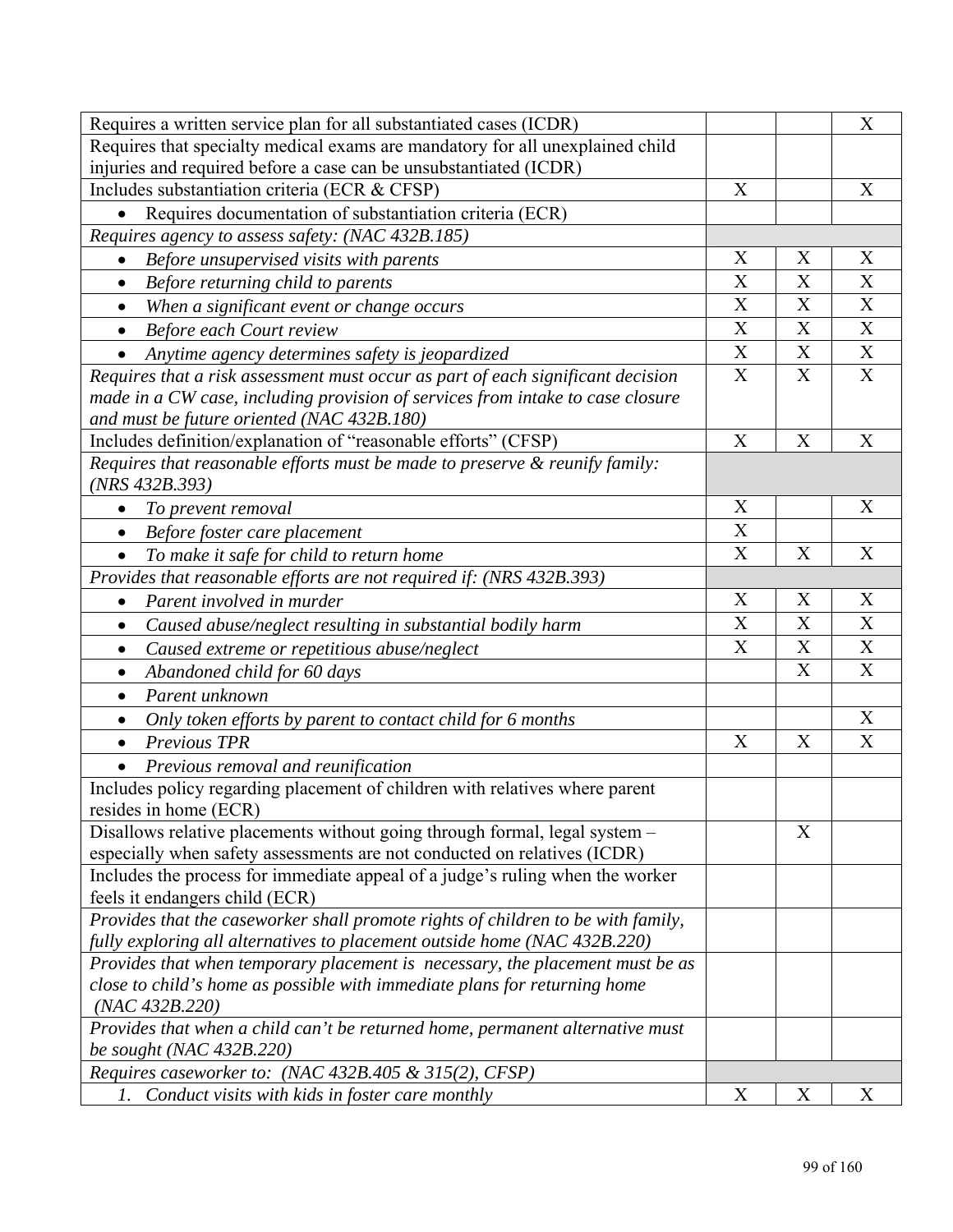| 2.<br>Conduct visits in the placement every 60 days                                                       | X | X                     | X                         |
|-----------------------------------------------------------------------------------------------------------|---|-----------------------|---------------------------|
| 3.<br>Conduct a portion of the visit alone with child                                                     | X | X                     | X                         |
| Meet alone with foster parent if requested<br>$\mathcal{A}_{\cdot}$                                       | X | $\overline{\text{X}}$ | $\overline{X}$            |
| Requires the agency to provide semiannual assessments, including: (NAC                                    |   |                       |                           |
| 432B.420 and NRS 432B.397)                                                                                |   |                       |                           |
| Current level of family functioning<br>$\bullet$                                                          |   |                       | X                         |
| Update of family re: risk that prompted placement<br>$\bullet$                                            |   |                       | X                         |
| Current risk if returned to parent<br>$\bullet$                                                           |   |                       | X                         |
| Services required to meet needs of child<br>$\bullet$                                                     |   |                       | X                         |
| Strengths/Resources of family<br>$\bullet$                                                                |   |                       | $\mathbf X$               |
| Evaluation of progress and recommendations for further supervision,<br>$\bullet$<br>treatment & rehab.    |   |                       | X                         |
| Info re: placement of child in relation to sibs, i.e. placed together? Why?<br>Why not? Efforts to do so. |   |                       |                           |
| Requires assessments to be based on: (NAC 432B.420)                                                       |   |                       |                           |
| Interviews with family members<br>$\bullet$                                                               | X |                       | X                         |
| Observation of interaction between family members and child<br>$\bullet$                                  |   |                       | X                         |
| Review of written material/records<br>$\bullet$                                                           |   |                       | X                         |
| Contacts of family with other agencies<br>$\bullet$                                                       |   |                       | X                         |
| Results of referrals for evaluations                                                                      |   |                       |                           |
| Provides that case records must present, current & continuous account of any                              |   |                       |                           |
| responsibility taken by agency providing services, including: (NAC432B.320)                               |   |                       |                           |
| Clear/specific material re: child's situation<br>$\bullet$                                                |   |                       | X                         |
| Assessment of family including evaluation of problem, plan for social<br>$\bullet$                        |   |                       | X                         |
| work, goals for family, periodic assessment of progress on case plan                                      |   |                       |                           |
| Identifying information                                                                                   |   |                       | X                         |
| Reporting forms<br>$\bullet$                                                                              |   |                       | X                         |
| Initial complaint<br>$\bullet$                                                                            |   |                       | X                         |
| Info re: alleged perp & witnesses<br>$\bullet$                                                            |   |                       | $\boldsymbol{\mathrm{X}}$ |
| Findings & results of investigation<br>$\bullet$                                                          |   |                       | X                         |
| Actions by, reports to & orders of Court                                                                  |   |                       | X                         |
| Notification to parents<br>$\bullet$                                                                      |   |                       | X                         |
| Summaries of contacts<br>$\bullet$                                                                        |   |                       | X                         |
| Collateral contacts, reports & correspondence<br>$\bullet$                                                |   |                       | X                         |
| Case plan, assessment & social diagnosis<br>$\bullet$                                                     |   |                       | X                         |
| Criteria for case closure<br>$\bullet$                                                                    |   |                       | X                         |
| Documentation of services provided to prevent placement<br>$\bullet$                                      |   |                       | X                         |
| Narrative of termination of services                                                                      |   |                       | $\mathbf X$               |
| Requires the use of a checklist on home visits that includes the purpose, quality                         |   |                       |                           |
| and frequency of the visit to ensure the safety of the child. (CFSP)                                      |   |                       |                           |
| Includes a policy on relative search and placement (CFSP)                                                 |   |                       | X                         |
| Includes a protocol for continued safety assessments of all placements/homes,                             |   |                       |                           |
| including relatives. (CFSP)                                                                               |   |                       |                           |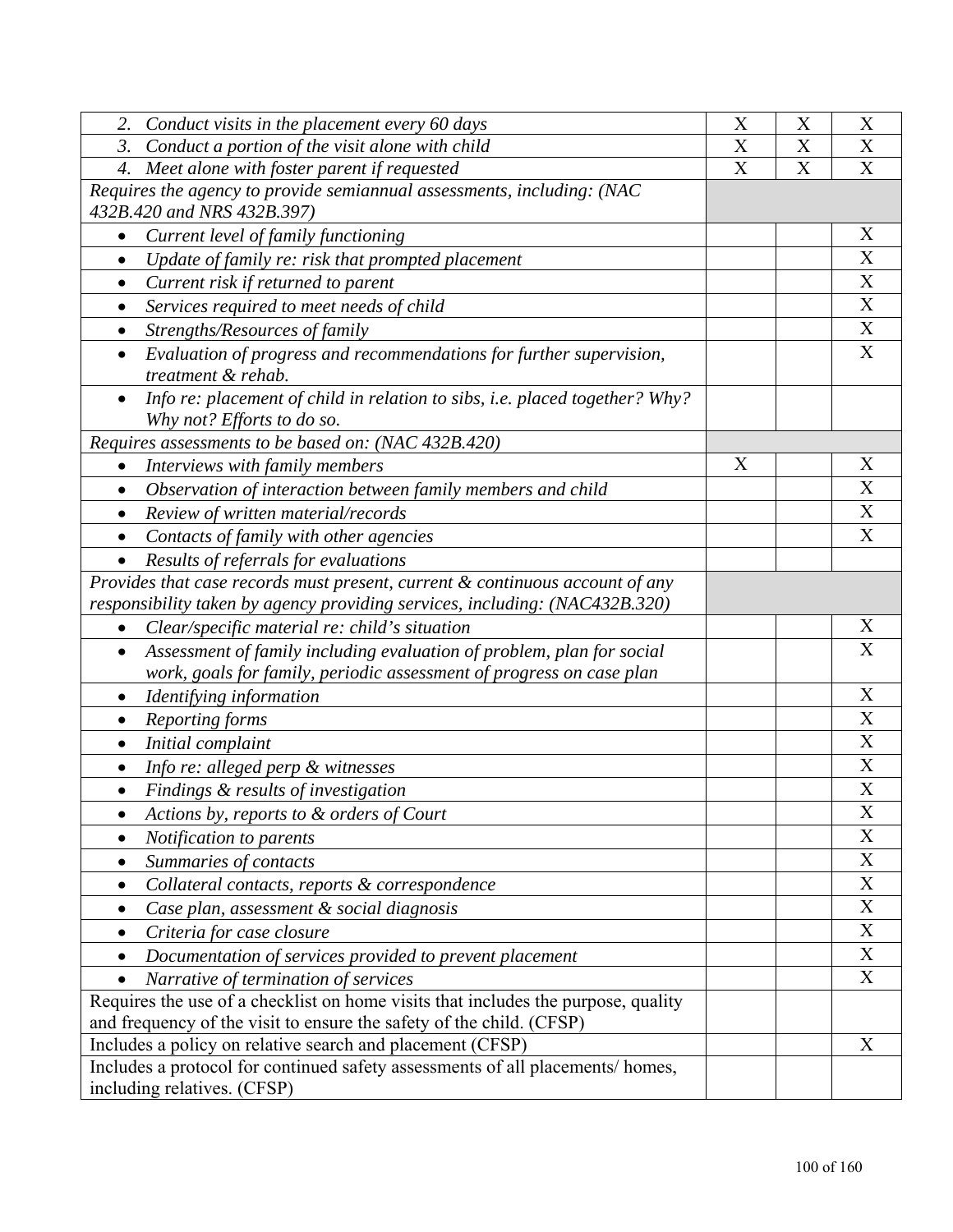| Includes a protocol for assessment of relative placements to identify strengths,       |   |                              | $\boldsymbol{X}$ |
|----------------------------------------------------------------------------------------|---|------------------------------|------------------|
| needs and resources. (CFSP)                                                            |   |                              |                  |
| Includes minimum standard for visitations with parents and children. (CFSP)            |   |                              |                  |
| Includes a protocol for relative search attempts (CFSP)                                |   |                              |                  |
| <b>CASE PLANS</b>                                                                      |   |                              |                  |
| Requires a written case plan within 45 days of removal, including:                     | X | 60                           | X                |
| (NAC 432B.400, see also NAC 432B.220)                                                  |   | days                         |                  |
| Permanency Plan<br>$\bullet$                                                           | X |                              | X                |
| Projected date of achievement<br>$\bullet$                                             | X |                              | X                |
| Strengths of family<br>$\bullet$                                                       | X |                              | X                |
| Description of services provided to prevent removal<br>$\bullet$                       | X |                              |                  |
| Description of placement, whether in close proximity to parent & least<br>$\bullet$    |   |                              |                  |
| restrictive                                                                            |   |                              |                  |
| Description of appropriateness of services                                             | X | X                            | X                |
| Efforts to place siblings together<br>$\bullet$                                        |   |                              | X                |
| Visitation Plan w/ parents & sibs<br>$\bullet$                                         | X |                              | X                |
| Proximity of school was considered in placement consideration<br>$\bullet$             |   |                              |                  |
| Health & education records/information                                                 | X |                              | $\mathbf X$      |
| Must be updated every 6 mo. & submitted to Court with semiannual<br>$\bullet$          |   |                              | $\mathbf X$      |
| Court report                                                                           |   |                              |                  |
| Must be submitted to agency located in the county in which the parents of<br>$\bullet$ |   |                              |                  |
| the child reside at least annually                                                     |   |                              |                  |
| Requires the case plan to include: (432B.190)                                          |   |                              |                  |
| Barriers to provision of safe environment<br>$\bullet$                                 | X |                              |                  |
| Whose responsibility to address barriers<br>$\bullet$                                  |   |                              |                  |
| Defines overall goals of case & step-by-step proposed actions to reach<br>$\bullet$    | X |                              | X                |
| goal within timeframe                                                                  |   |                              |                  |
| Review & signature of supervisor                                                       | X |                              | X                |
| Requires the agency to provide services to preserve the family and prevent             |   | <b>State Policy requires</b> |                  |
| placement outside the home, including: (NAC 432B.240)                                  |   | referrals for services.      |                  |
| Social work & counseling                                                               | X |                              | X                |
| Psychological                                                                          | X |                              | X                |
| Economic assistance<br>$\bullet$                                                       | X |                              | X                |
| Job training & education                                                               |   |                              |                  |
| Info re: housing/transportation                                                        | X |                              | X                |
| Homemaking services<br>$\bullet$                                                       |   |                              |                  |
| <b>Medical services</b><br>$\bullet$                                                   | X |                              | X                |
| Child care<br>$\bullet$                                                                |   |                              |                  |
| Parental education & support groups                                                    | X |                              | X                |
| Respite care<br>$\bullet$                                                              |   |                              |                  |
| Substance abuse treatment                                                              | X |                              | X                |
| Domestic violence treatment                                                            | X |                              | X                |
| Specifies that the agency shall establish interagency agreements to ensure that        |   |                              |                  |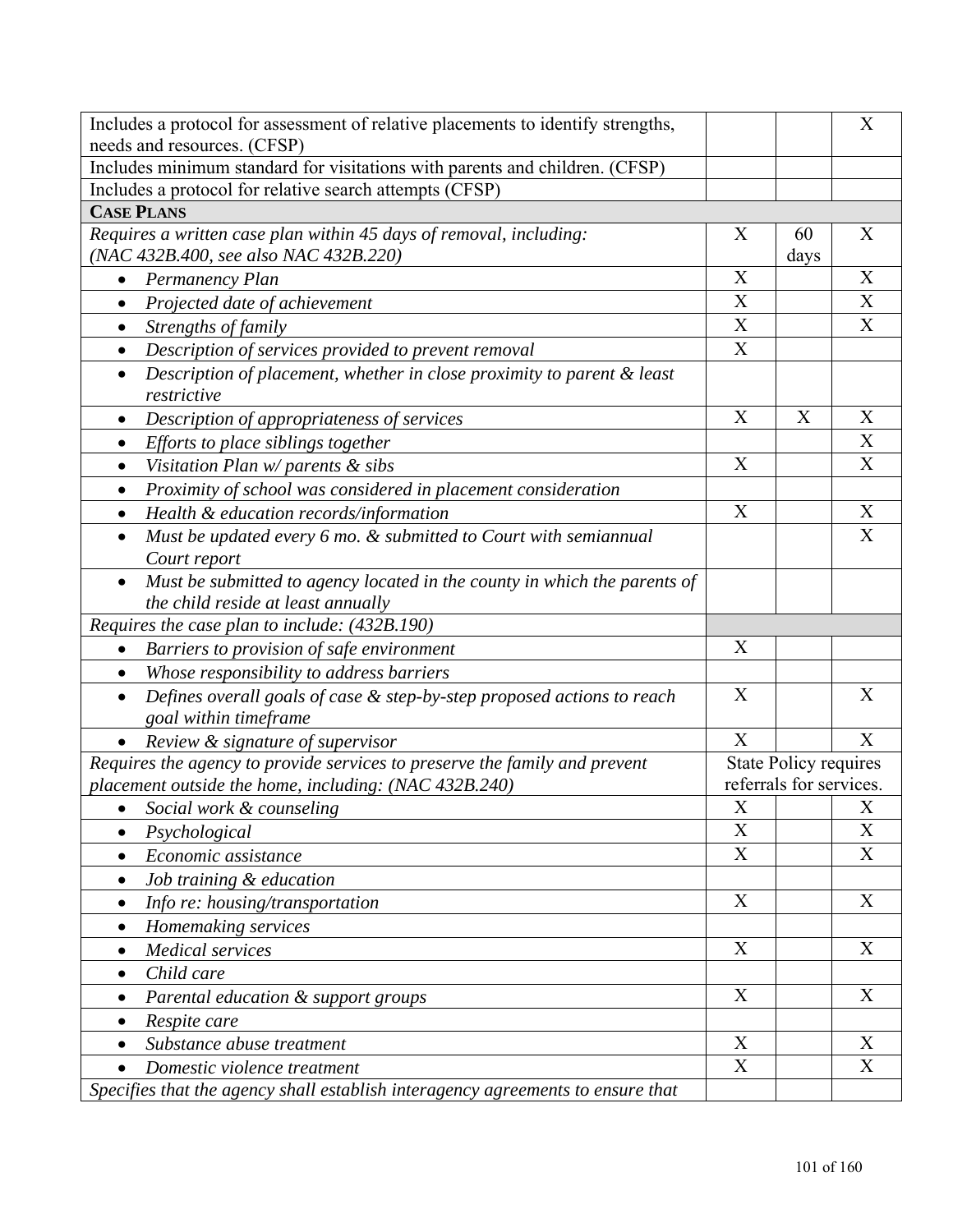| cooperative and mutually facilitative services are provided to children and<br>families (NAC 432B.230)                                                                                                                                                           |             |      |                           |
|------------------------------------------------------------------------------------------------------------------------------------------------------------------------------------------------------------------------------------------------------------------|-------------|------|---------------------------|
| Requires provision of Independent Living services to youth 16 yrs and older<br>(NAC 432B.410)                                                                                                                                                                    | X           |      | X                         |
| Requires agency to provide an assessment of independent living skills to youth at                                                                                                                                                                                | X           |      | X                         |
| 15 1/2 with a written plan for transition to independent living (NAC 432B.410)                                                                                                                                                                                   |             |      |                           |
| Includes provisions for in-home services when appropriate (ECR)                                                                                                                                                                                                  |             |      |                           |
| Includes policies and procedures for identifying and securing appropriate<br>resources (resource directory or reference to) (ECR)                                                                                                                                |             |      | X                         |
| Includes polices for assessing, documenting and providing for educational<br>services. (CFSP)                                                                                                                                                                    |             |      |                           |
| Includes a policy which mandates the caregiver is provided with or has<br>knowledge to obtain a child's educational record within 30-days of placement.<br>(CFSP)                                                                                                |             |      |                           |
| Includes a protocol for staff awareness and competency in obtaining a child's<br>educational record. (CFSP)                                                                                                                                                      |             |      |                           |
| Includes a policy on the engagement and inclusion of fathers. (CFSP)                                                                                                                                                                                             |             |      |                           |
| Includes a common definition of concurrent planning that complies with ASFA<br>(adoption and safe family act) guidelines (CFSP)                                                                                                                                  | X           |      | X                         |
| Requires that case planning demonstrates timeliness and youth and family<br>involvement. (CFSP)                                                                                                                                                                  |             |      |                           |
| Policies reflect utilization of revised concurrent court-approved case planning<br>document. (CFSP)                                                                                                                                                              |             |      |                           |
| Includes policies and protocol on the utilization of shelter care. (CFSP)                                                                                                                                                                                        |             |      |                           |
| Includes a policy allowing for alternative work hours so plans are developed<br>with the child and family at a time convenient to the family and delivered with                                                                                                  |             |      |                           |
| the oversight of integrated child and family teams. (CFSP)                                                                                                                                                                                                       |             |      |                           |
| <b>PERMANENCY</b>                                                                                                                                                                                                                                                |             |      |                           |
| Requires that a permanency plan must be in place at the 12 month mark (or 30<br>days if reasonable efforts have been waived (NRS 432B.553(1))                                                                                                                    | X           |      | X                         |
| Requires that reasonable efforts must be made to finalize the permanency plan<br>(NRS 432B.553(1), CFSP)                                                                                                                                                         | $\mathbf X$ |      | X                         |
| Requires that if the child has been in foster care for 14 of the most recent 20<br>months, the agency shall include TPR in the plan, unless: (NRS432B.553(2))<br>[ASFA provides that a TPR should be filed if child in care for 15 of the most recent 22 months] | X           | asfa | X                         |
| Child in care of relative<br>$\bullet$                                                                                                                                                                                                                           | $\mathbf X$ |      | $\boldsymbol{\mathrm{X}}$ |
| Agency has not made reasonable efforts                                                                                                                                                                                                                           | X           |      | X                         |
| Documented compelling reasons that it is not in best interest of child                                                                                                                                                                                           | X           |      | X                         |
| Provides that a TPR should be filed within 60 days if reasonable efforts are                                                                                                                                                                                     | X           |      | X                         |
| waived (ASFA)                                                                                                                                                                                                                                                    |             |      |                           |
| Requires the agency to document progress toward completion of adoption after<br>the TPR (NAC 432B.262(5))                                                                                                                                                        |             |      |                           |
| Provides that if a child is not in an adoptive home within 90 days of TPR the<br>agency shall: $(NAC 432B.262(5))$                                                                                                                                               |             |      |                           |
| 1. Identify & document obstacles to placement                                                                                                                                                                                                                    |             |      |                           |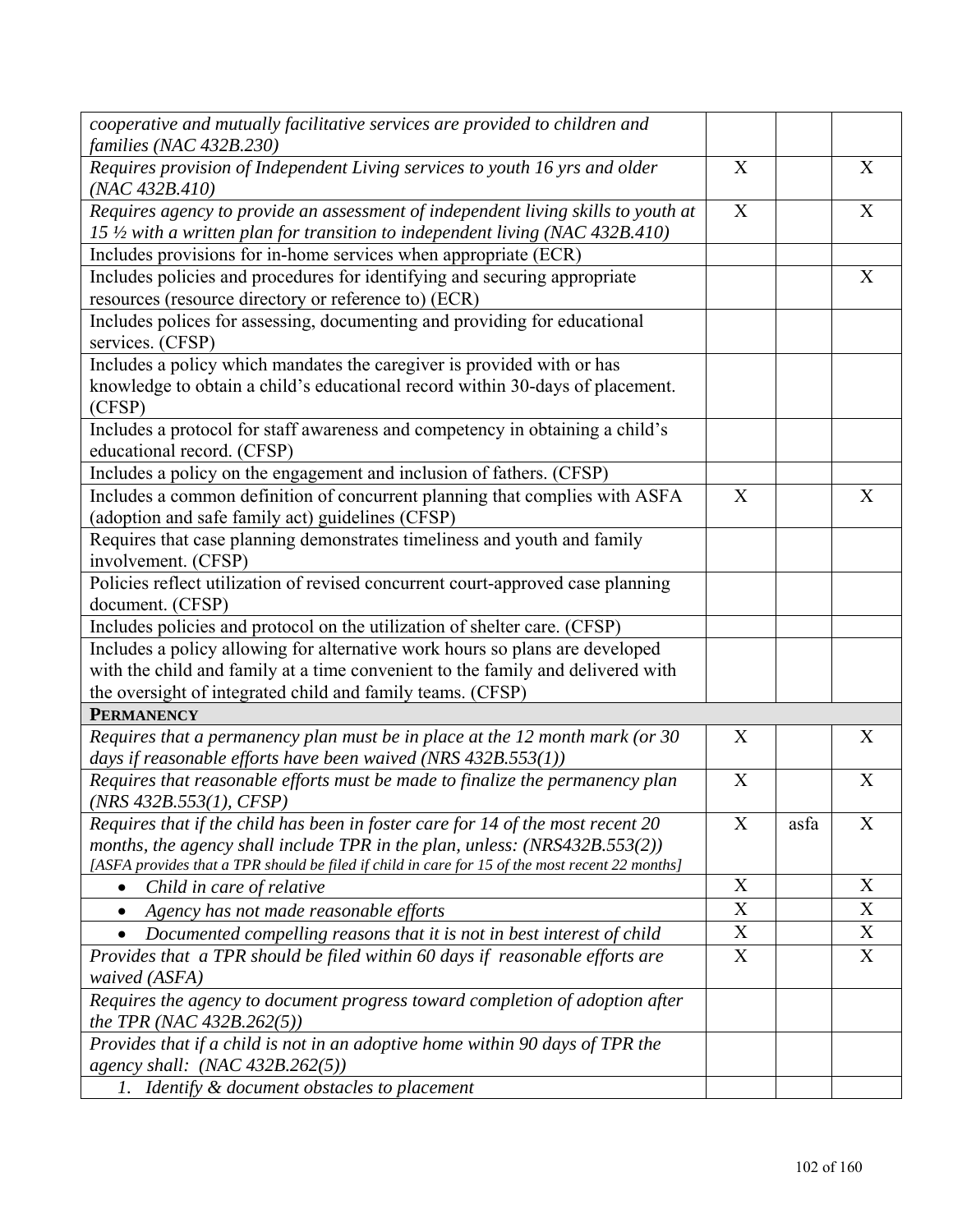| 2.<br>Specify steps to find appropriate home                                                             |                |                  |                           |
|----------------------------------------------------------------------------------------------------------|----------------|------------------|---------------------------|
| 3. Report steps to the Court                                                                             |                |                  |                           |
| Requires safety assessment to be completed after reunification (NRS 432B.185)                            | X              |                  | X<br>X                    |
| Includes a definition of "reasonable efforts". (CFSP)                                                    |                |                  |                           |
| Includes a definition of "diligent efforts" (CFSP)                                                       |                |                  |                           |
| <b>CASE CLOSURE</b>                                                                                      |                |                  |                           |
| States that services must terminate when: (NAC 432B.310)                                                 |                |                  |                           |
| Caseworker & supervisor determine goals have been achieved<br>$\bullet$                                  | X              |                  | X                         |
| Child receives care that meets minimum needs $\&$ parents can care $w/o$<br>$\bullet$<br>agency services | X              |                  | $\mathbf X$               |
| Requested termination of voluntary case                                                                  | X              | X                | X                         |
| Court dismissal<br>$\bullet$                                                                             | X              | $\boldsymbol{X}$ | $\mathbf X$               |
| Family can sustain adequate care                                                                         | X              | X                | $\mathbf X$               |
|                                                                                                          | X              | X                | $\boldsymbol{\mathrm{X}}$ |
| Family unable to benefit from services & no likelihood of reoccurrence<br>$\bullet$                      | X              | X                | $\boldsymbol{\mathrm{X}}$ |
| Family cannot be located<br>$\bullet$                                                                    |                |                  |                           |
| Client deceased & no other children at risk<br>$\bullet$                                                 | X              | X                | $\boldsymbol{\mathrm{X}}$ |
| Adolescent client marries or client reaches age 18 or becomes<br>$\bullet$<br>emancipated                | X              | X                | $\mathbf X$               |
| Family moves out of state                                                                                | X              | X                | $\boldsymbol{\mathrm{X}}$ |
|                                                                                                          | X              | $\boldsymbol{X}$ | $\mathbf X$               |
| Family refuses services and no other legal alternative available to<br>$\bullet$                         |                |                  |                           |
| agency<br>Provides that client must be involved in decision to close case (NAC 432B.310)                 | X              |                  | X                         |
| Provides that case must be closed if safety/risk assessment determines: (NAC                             |                |                  |                           |
| 432B.310                                                                                                 |                |                  |                           |
| Child is safe<br>$\bullet$                                                                               | X              |                  | X                         |
| Risk of future harm is minimal                                                                           | X              |                  | $\boldsymbol{\mathrm{X}}$ |
| Parent is protecting child                                                                               | X              |                  | $\boldsymbol{\mathrm{X}}$ |
| Provides that a case CANNOT be closed: (NAC 432B.315(1))                                                 |                |                  |                           |
| If Court determines child in need of protection<br>$\bullet$                                             | X              |                  | X                         |
| • Before 6 mos. After case is opened unless instructed by Court                                          | X              |                  | $\boldsymbol{\mathrm{X}}$ |
| Requires safety assessment to be completed at closure of case (NRS 432B.185)                             | $\overline{X}$ |                  | $\overline{\text{X}}$     |
| Requires supervisor and/or judicial approval prior to allowing reunification when                        |                |                  |                           |
| treatment is incomplete. i.e. DV and substance abuse (ICDR)                                              |                |                  |                           |
| Provides that open cases should not be closed on current children with a mother                          |                |                  |                           |
| who is pregnant. (ICDR)                                                                                  |                |                  |                           |
| <b>SUPERVISORY OVERSIGHT</b>                                                                             |                |                  |                           |
| Identifies role of supervisor regarding case consultation regarding risk and safety                      |                |                  | X                         |
| Requires supervisory meetings to occur regularly and be documented with                                  |                |                  | $\overline{X}$            |
| specific directions to workers (ECR)                                                                     |                |                  |                           |
| Includes supervisor/caseworker oversight ratios (BRP)                                                    |                |                  |                           |
| Supervision= 1 supervisor per 5 workers (BRP)                                                            |                |                  |                           |
| Identifies action to be taken when caseworker does not document contacts (ECR)                           |                |                  |                           |
| <b>CASELOAD RATIOS</b>                                                                                   |                |                  |                           |
| Includes caseload size/ratios for caseworkers (BRP, ECR)                                                 |                |                  |                           |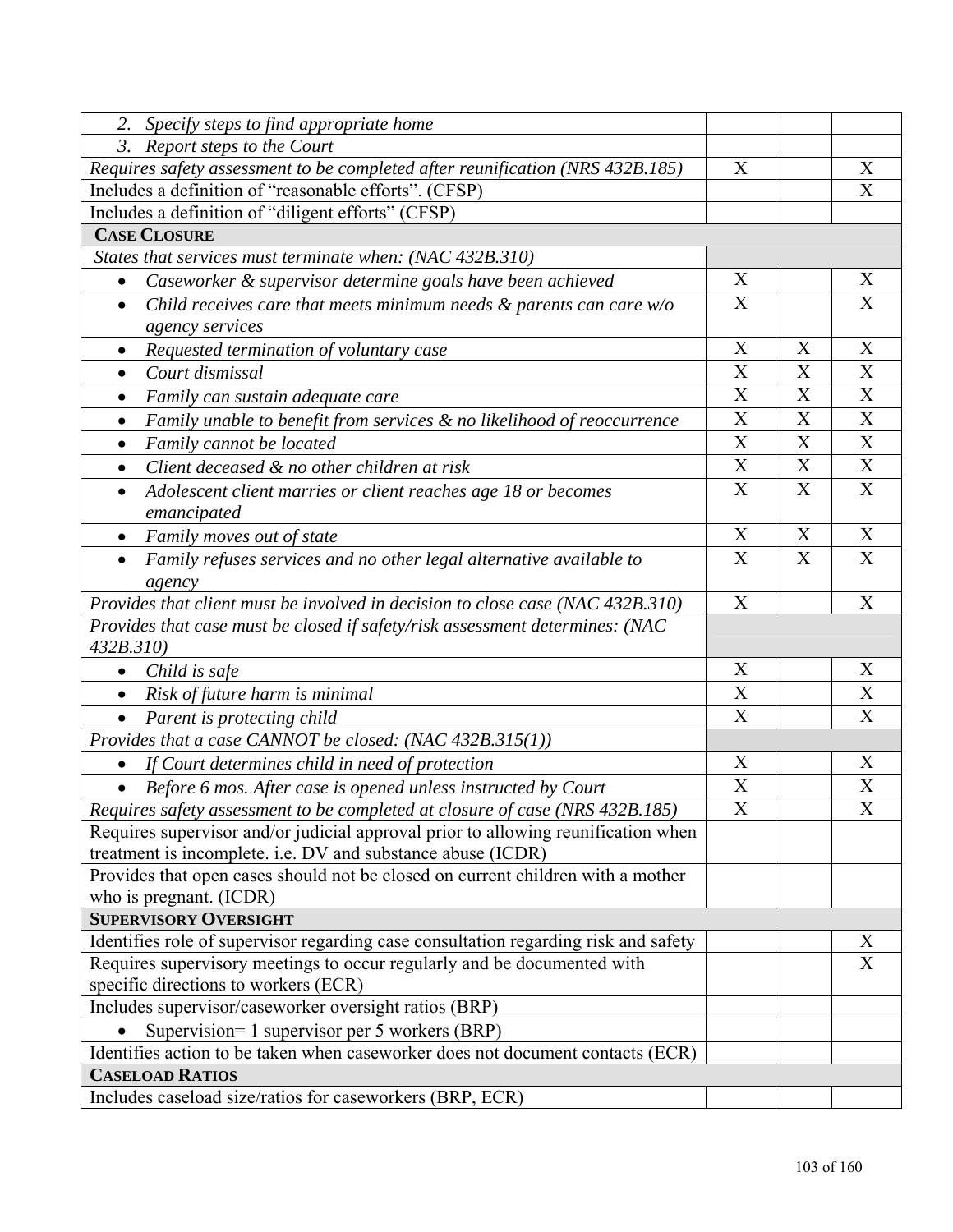| Assessment/Investigators – maximum 12 active cases per month (BRP)<br>$\bullet$               |                  |   |                |
|-----------------------------------------------------------------------------------------------|------------------|---|----------------|
| On-going - 17 active families per worker $\&$ no more than 1 new case for                     |                  |   |                |
| every 6 open cases (BRP)                                                                      |                  |   |                |
| Combined caseload - 10 active on-going cases and 4 active investigations<br>$\bullet$         |                  |   |                |
| per worker (BRP)                                                                              |                  |   |                |
| Each team/unit of 5 workers should have one clerical person (ECR)<br>$\bullet$                |                  |   |                |
| <b>ADMINISTRATION</b>                                                                         |                  |   |                |
| Policies & procedures of agency must be written (NAC 432B.070(3))                             | X                | X | X              |
| Includes policies and procedures for communicating new policies $\&$ procedures               |                  |   |                |
| with all staff (ECR)                                                                          |                  |   |                |
| Requires written acknowledgement/understanding of new policies and<br>$\bullet$               |                  |   |                |
| procedures from all staff (ECR)                                                               |                  |   |                |
| Includes a process for case reviews (NAC $432B.070(4)$ )                                      | $\boldsymbol{X}$ |   |                |
| A sample must be reviewed on a quarterly basis (NAC 432B.070(4))                              | X                |   |                |
| Includes a procedure for review of grievances (NAC 432B.300)                                  |                  | X | X              |
| Identifies procedure for logging all CPS contacts with families (ICDR)                        |                  |   |                |
| Includes interagency coordinated investigations protocols for deaths involving                |                  |   |                |
| child abuse/neglect (ICDR)                                                                    |                  |   |                |
| Includes policy regarding multidisciplinary team to meet quarterly to discuss                 |                  |   |                |
| policy/procedure relating to child death scene, autopsy & circumstantial                      |                  |   |                |
| investigation, and issues related of law enforcement & DA disposition of cases.               |                  |   |                |
| (ICDR)                                                                                        |                  |   |                |
| Includes requirement that every case involving an abused/neglected child which                |                  | X |                |
| results in judicial proceeding shall be appointed a guardian ad litem to                      |                  |   |                |
| represent the child in such proceedings (CAPTA)                                               |                  |   |                |
| <b>CONFIDENTIALITY</b>                                                                        |                  |   |                |
| Includes methods to preserve confidentiality of all records to protect the rights             |                  | X | X              |
| of child, parents/guardians (CAPTA)                                                           |                  |   |                |
| Includes requirements that ensure reports will be made available to: (CAPTA)                  |                  |   |                |
| Subjects of the report                                                                        |                  | X | X              |
| Government entities                                                                           |                  | X | $\overline{X}$ |
| Citizen/Child fatality review panel                                                           | X                |   | Х              |
| Grand jury/Court                                                                              |                  | X | X              |
| Other entities statutorily authorized                                                         |                  | X | X              |
| Includes provisions for disclosure of confidential info to governmental entities to           |                  | X | X              |
| protect children from child abuse/neglect (CAPTA)                                             |                  |   |                |
| Includes provisions for public disclosure of the finding or info about child                  | X                | X | $\mathbf X$    |
| abuse/neglect that resulted in a child fatality or near fatality (CAPTA & NRS                 |                  |   |                |
| 432B.290(2)                                                                                   |                  |   |                |
|                                                                                               |                  |   |                |
| <b>TRAINING</b>                                                                               |                  |   |                |
| Provides that agency will provide ICWA training (NRS 432B.397)                                |                  | X |                |
| Requires that every 2 years the agency shall assess the need for employee                     |                  |   |                |
| development (NAC $432B.090(2)$ )                                                              |                  |   |                |
| Requires that new staff shall complete 40 hours of child welfare training (NAC<br>432B.090(2) |                  |   |                |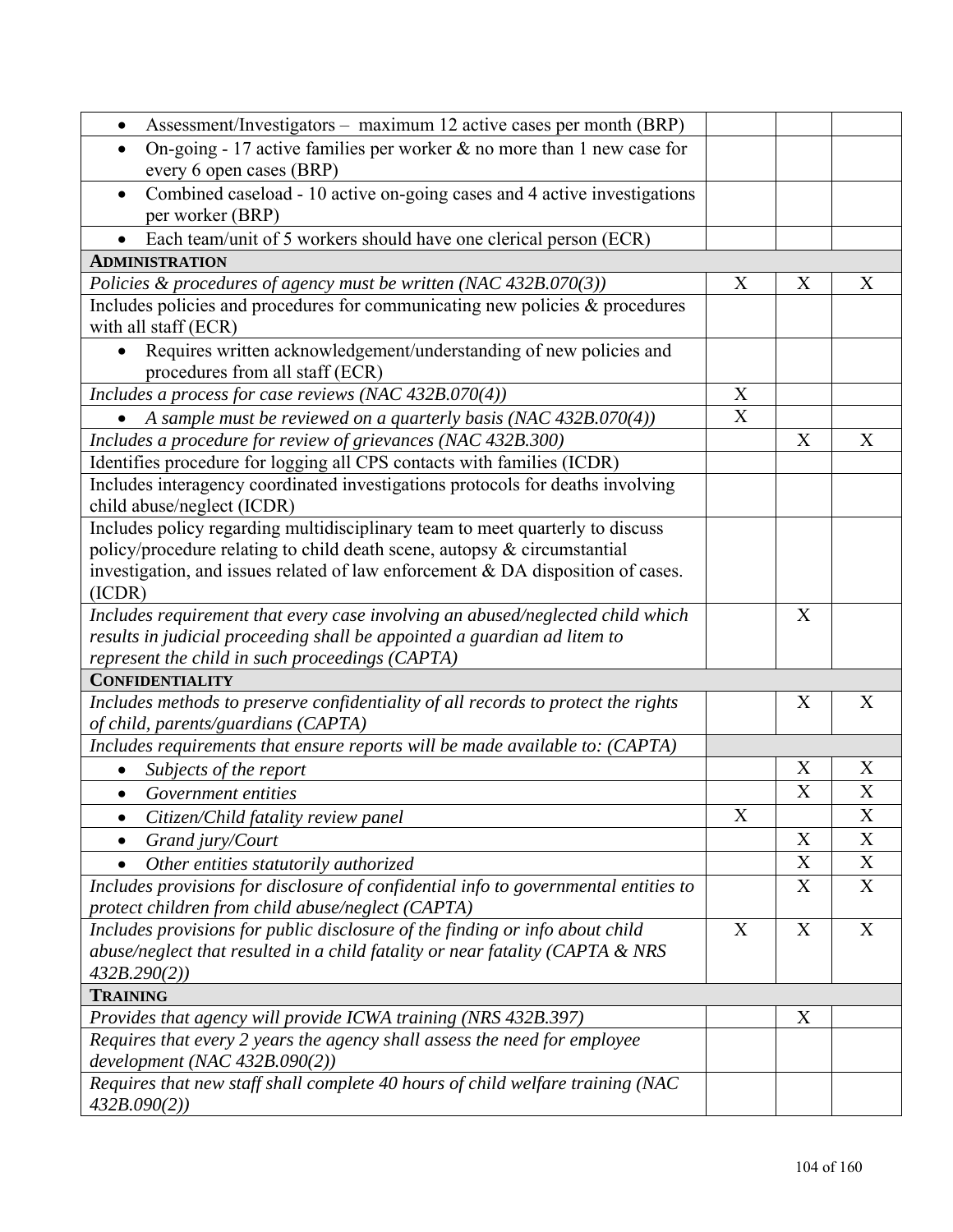| Requires that after the first year of employment, all child welfare workers must<br>X   |  |
|-----------------------------------------------------------------------------------------|--|
| obtain 30 hours biennially of child welfare training (NAC 432B.090(2))                  |  |
| Requires that each new employee will be provided an orientation to the agency           |  |
| and position (NAC $432B.090(2)$ )                                                       |  |
| Requires that supervisors will be trained on new protocols before or concurrently       |  |
| with caseworkers (ECR)                                                                  |  |
| Requires staff to be trained on policies and procedures related to the cultural         |  |
| diversity plan. (CFSP)                                                                  |  |
| Requires training of child and welfare supervisors and case managers, including         |  |
| tribal entities, on Independent living, how to identify significant connections and     |  |
| how to perform diligent search. (CFSP)                                                  |  |
| Requires staff to be trained to use the quality assurance system and caseload           |  |
| management reports. (CFSP)                                                              |  |
| Requires training in quality worker visits with parents and children (CFSP)             |  |
| Requires training on policies for relative search and placement and assessment          |  |
| protocol. (CFSP)                                                                        |  |
| Requires training on ongoing case management responsibilities to emphasize the          |  |
| importance of providing prospective guardians with information on community             |  |
| resources. (CFSP)                                                                       |  |
| Requires all hotline, assessment and ongoing permanency child welfare staff to          |  |
| be trained on the intake screening tool and its use for all new referrals and all       |  |
| allegations involving active or ongoing cases. (CFSP)                                   |  |
| Includes a training component for child welfare agency staff, tribal                    |  |
| representatives, legal representatives, and the judiciary on what constitutes a         |  |
| "compelling reason" not to file for TPR, "and reasonable efforts." (CFSP)               |  |
| Includes child welfare training for use of the TPR checklist (CFSP)                     |  |
| Requires training for notification and involvement of reviews (CFSP)                    |  |
| Requires initial $\&$ on-going training in risk $\&$ safety with scenario-based test to |  |
| demonstrate proficiency (ECR & CFSP)                                                    |  |

# **CONCLUSION AND RECOMMENDATIONS – LAW AND POLICY ANALYSIS**

Of the 283 components analyzed, 201 were laws and/or regulations and 86 were recommendations and/or best practices (some recommendations were duplicative of laws and/or regulations, so not all components were mutually exclusive). Overall, agencies' policies and procedures did not consistently include mandated laws and policies, although Washoe County included substantially more than DCFS or DFS (DCFS-43%; DFS-37%; WCSS-82%). All agencies faired worse with including identified recommendations and best practice (DCFS-14%; DFS-13%; WCSS-37%). This may be due in part to the fact that many of these recommendations have been made only within the past couple of years. Caseworker surveys indicate that workers rarely refer to the agency policies and procedures (32.2% indicated only a few times a year) and that some (8%) never refer to them. The administrator interviews identified several areas of concern and change at the administrative levels regarding policies and procedures. Each agency has a different procedure for notifying staff of changes in policies and procedures and two administrators noted concerns with utilizing email to provide notification of new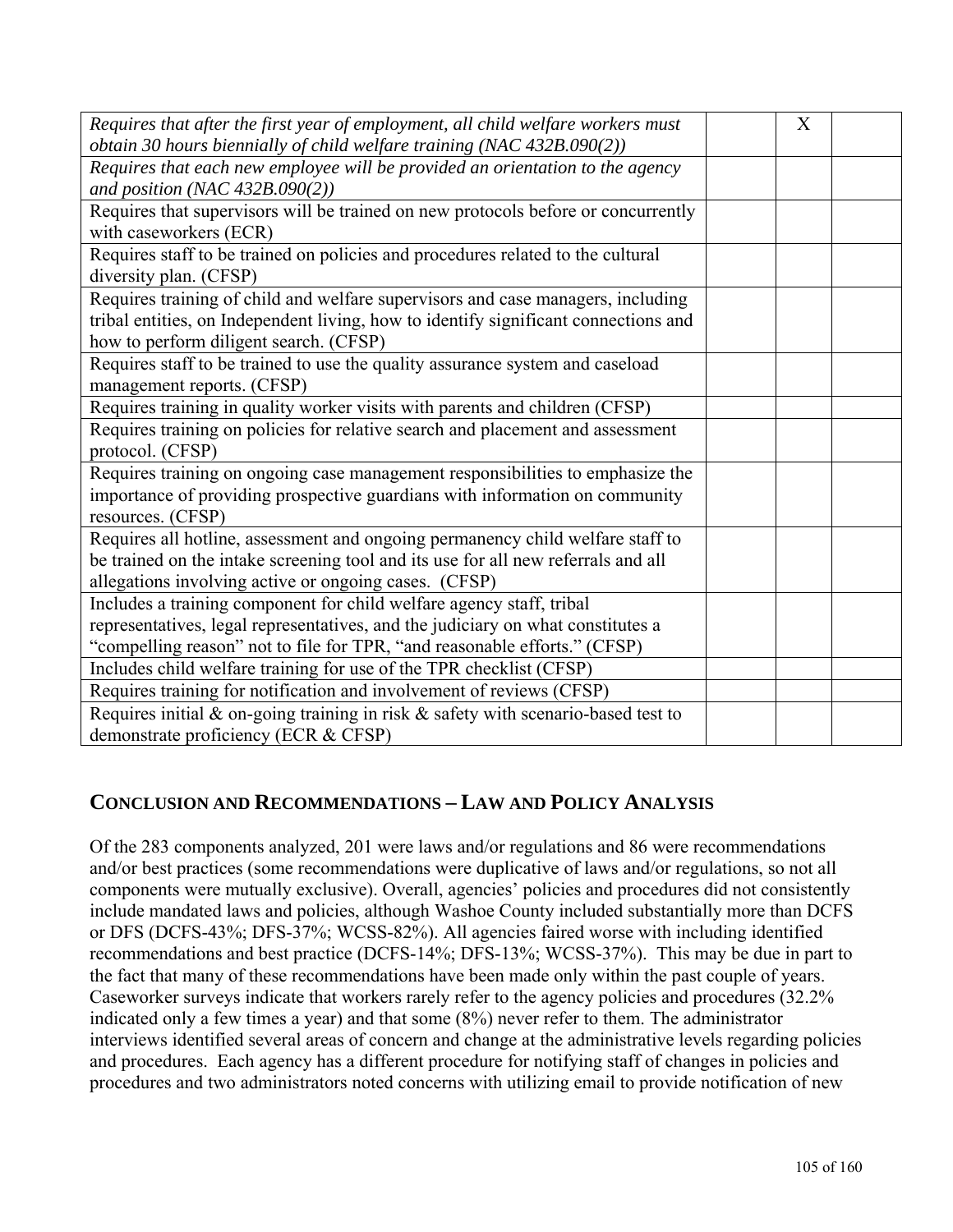policies and procedures to staff. The two local agencies also noted that training procedures are in place to assist staff with understanding and implementing new policies and procedures.

*Recommendations*: Policies and procedures at all agencies need to be updated to include all mandatory provisions of state and federal law, as well as to incorporate best practices and recommendations as deemed appropriate by the State and local agencies. Policies and procedures should be developed in a user friendly manner – including simplification of policies, elimination of contradictory policies, and available in electronic format – that is consistent with ethical guidelines and takes into consideration the practical application of caseworker and supervisory functions. Procedures to update, inform and appropriately train all workers on the proper application and meaning of new policies and procedures (as well as some old policies and procedures that are not consistently followed) should be a priority of all agencies. Agencies need appropriate funding to provide administrative support to update policies and procedures and provide adequate training to staff.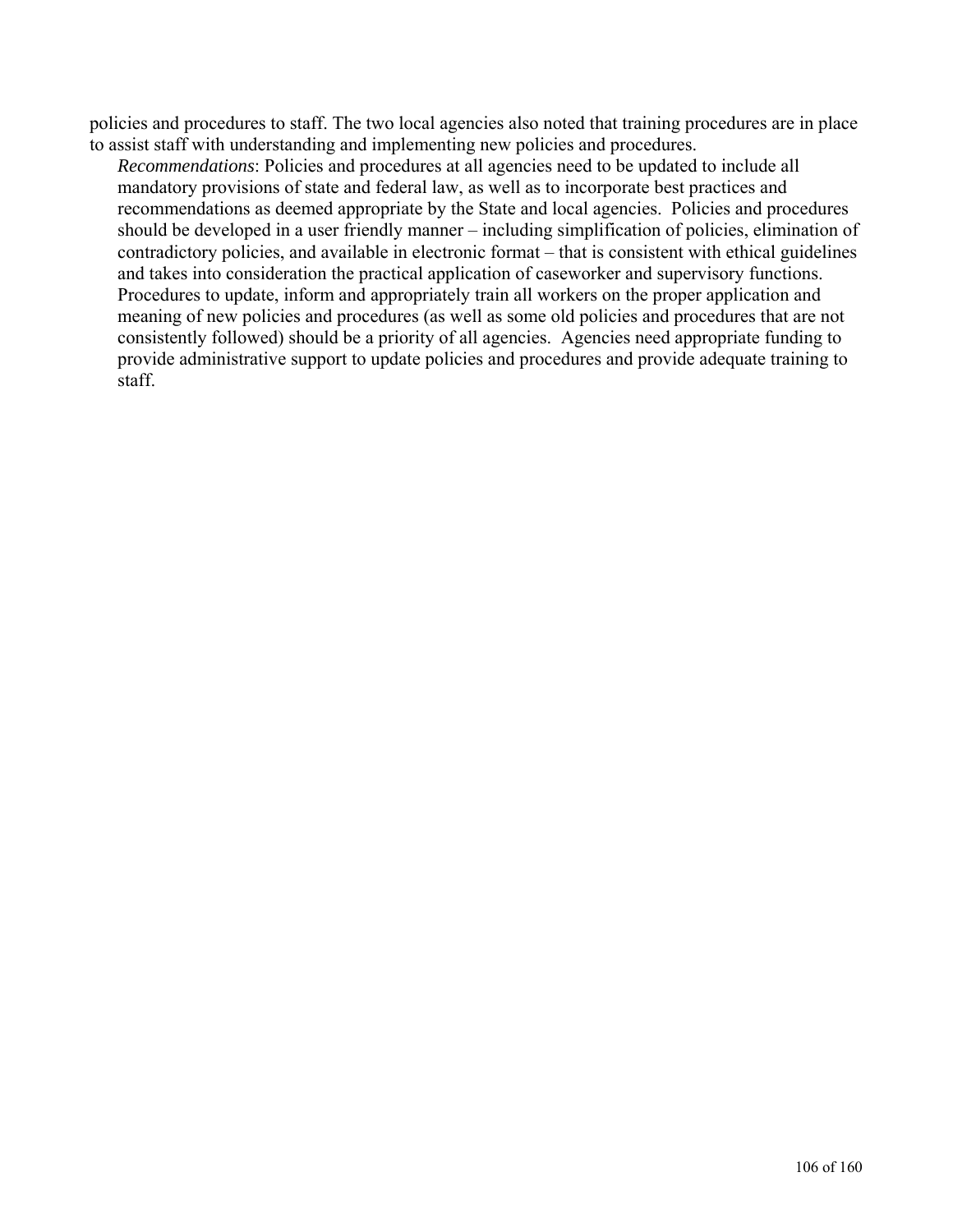# **RECOMMENDATIONS AND ACTION PLANS**

#### **EVALUATION OF INCORPORATION OF RECOMMENDATIONS**

Assembly Bill 629, section 5(f) required the Performance Audit to "determine whether the agencies which provide child welfare services have successfully incorporated the recommendations set forth in the Report of the Clark County Blue Ribbon Panel for the Review of Child Deaths and of the Northern Blue Ribbon Panel for the Review of Child Deaths", as well as the 2005 Statewide Child Death Report prepared by the Executive Committee to Review the Death of Children.

The Blue Ribbon Panel met from April 2006 through January 2007 and was made up of experts from multiple disciplines within the state of Nevada to:

…provide a forum to publicly accept and review the child fatality report prepared by the national experts [National Expert Panel] as well as provide expertise in their areas such as mental health, legal, medical, advocacy, law enforcement, academic training and political thought. In addition, the Panel was convened to help the state move forward by providing assistance with new legislation, corrective action planning and interagency collaboration; development of recommendations from the national expert report; and help the state to address challenges in public perception about accountability and openness.

The Panel reviewed not only the recommendations of the National Expert Panel (contained in the "Report of Findings and Recommendations Child Deaths 2001-2004 – Clark County" and "Report of Findings and Recommendations Child Deaths 2001-2004 – Washoe County and Rural Nevada"), but also the recommendations and best practices contained in: "Administrative Review of Child Abuse and Neglect Investigations" by Edward E. Cotton; the "Assessment of Clark County Department of Family Services Child Abuse Hotline"; the Clark County Department of Family Services "Safe Futures" plan; and the Child Welfare League of America's "Standards of Excellence for Services for Abused or Neglected Children and their Families, Revised 1999" and "Standards of Excellence for Family Foster Care Services, Revised 1995." The work of the Blue Ribbon Panel culminated in three separate "Action Plans" developed for each of the three child welfare agencies in the State.

The 2005 Statewide Child Death Report prepared by the Executive Committee to Review the Death of Children includes child death data from vital statistics, as well as information regarding cases reviewed by the local child death review teams in calendar year 2005. The recommendations put forth in the that report focus on prevention efforts in the areas of suicide and accidental asphyxia caused by cosleeping, as well as some data collection improvements for local child death review teams. There are no recommendations specific to child welfare agencies contained that report. Therefore, the determination of whether the agencies "successfully incorporated the recommendations…of the…Blue Ribbon Panel…" are based on the recommendations contained in the Action Plans developed by the statewide Blue Ribbon Panel, as well as some specific recommendations outlined in the Blue Ribbon Panel Report.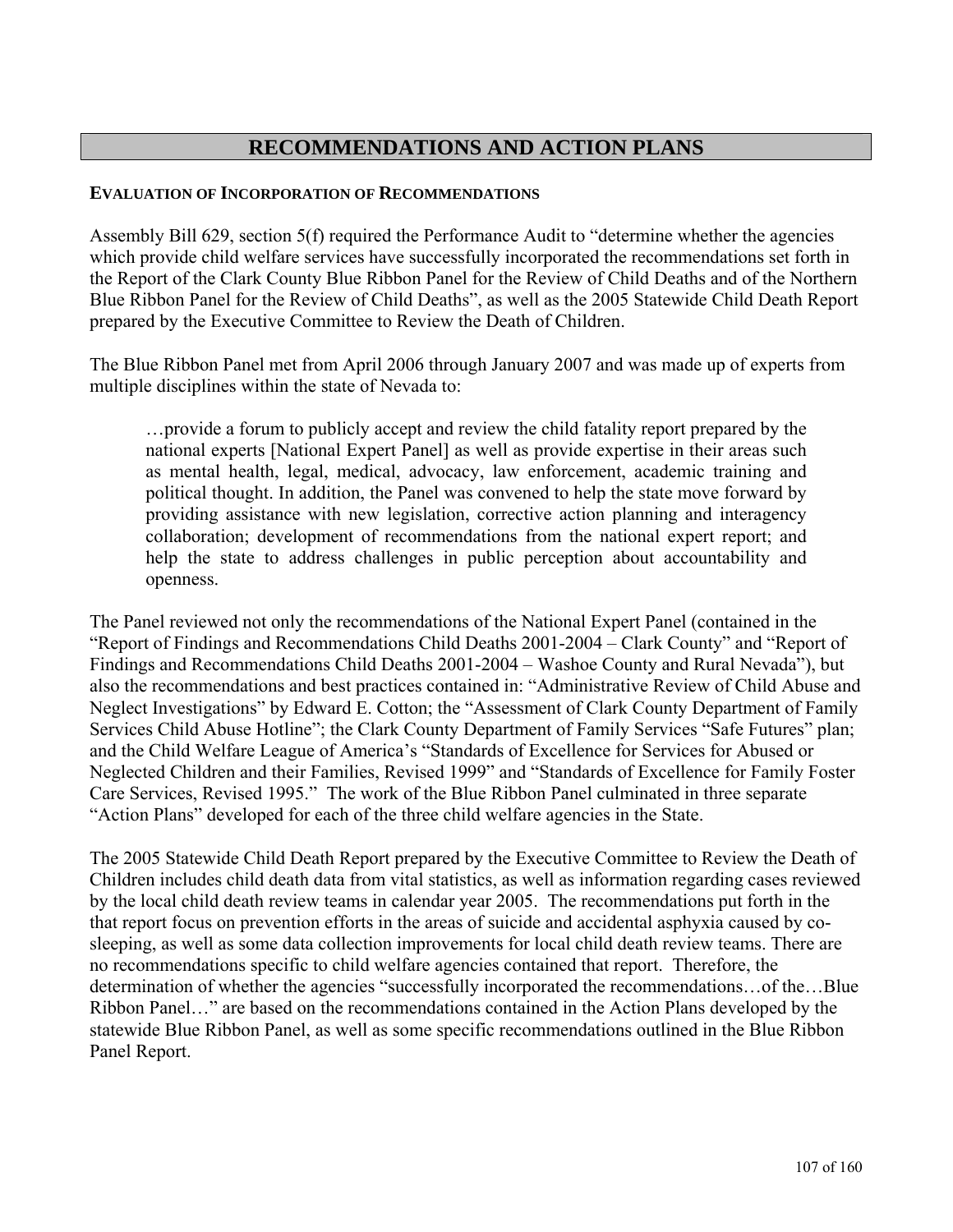A table of recommendations from the Blue Ribbon Panel Report and related Action Plans is located in Appendix F. Each recommendation was reviewed to determine whether the item could be directly attributed to the respective child welfare agency. Many of the recommendations were directed at other entities, such as the District Attorney's Office, the Coroner and/or Medical Examiner, Law Enforcement, or the State Legislature. Although all recommendations are included in the table, only those recommendations that could be directly attributed to the child welfare agency were included in the analysis. Those recommendations were then identified as substantially completed, not completed, or unable to determine. These determinations were based on a review of agency policies and procedures, as well as practices identified through the case review and interview processes.

Overall, there were 178 recommendations included. Over half were made to Clark County, more than one-quarter to Washoe County and the remaining recommendations were made to the rural child welfare agency, DCFS.

Of the 91 recommendations for Clark County, only 52 could be directly attributed to the Clark County Department of Family Services for action. Clark County DFS was determined to have: substantially completed 6% (3) of the recommendations; not completed 67% (35) of the recommendations; and 27% (14) were unable to be determined based on the information provided and/or collected for this audit.

Washoe County Department of Social Services received 49 recommendations from the Blue Ribbon Panel, with 25 counted as being directly attributable to the agency for action. Of the 25 recommendations, Washoe County DSS was determined to have: substantially completed 20% (5) of the recommendations; not completed 56% (14) of the recommendations; and 24% (6) were unable to be determined based on the information provided and/or collected for this audit.

The State Department of Child and Family Services, which oversees the rural child welfare functions, received 38 recommendations, with 29 being directly attributed to the agency for action. DCFS was determined to have: substantially completed 14% (4) recommendations; not completed 45% (13) of the recommendations; and 41% (12) were unable to be determined based on the information provided and/or collected for this audit.

### **EVALUATION OF PROGRESS AND EFFORTS TOWARDS MEETING FEDERALLY APPROVED PLANS**

Assembly Bill 629, section 5(g) required the Performance Audit to "evaluate the progress and efforts made towards meeting the requirements set forth in the federally approved Performance [Program] Improvement Plan and Corrective Action Plan."

The Program Improvement Plan (PIP) is laid out in a 100 page matrix which identifies eleven broad categories of outcomes and systemic factors (outlined below). These broad categories are further delineated by 37 different items which each include specific action steps and benchmarks for completion.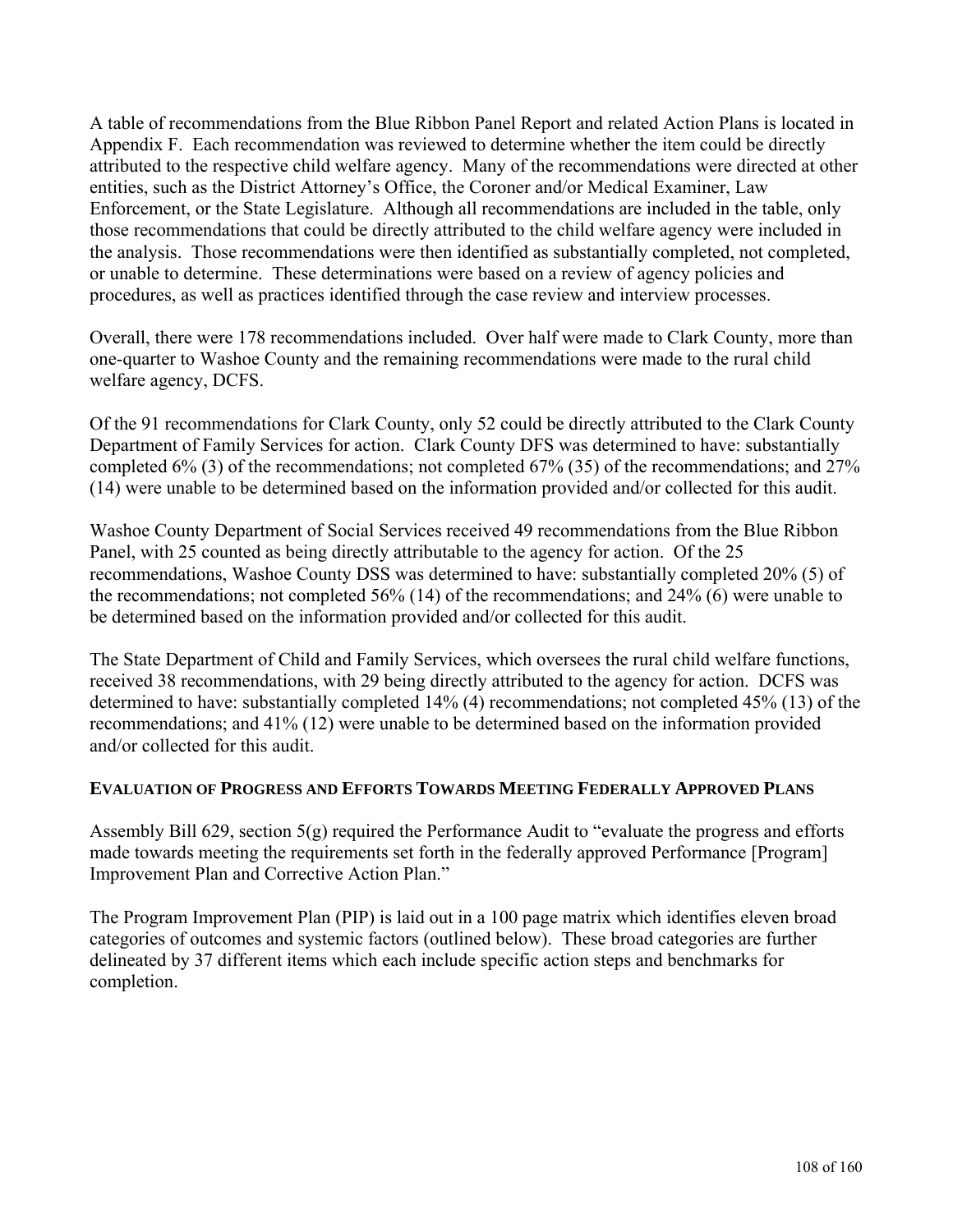### **Table 30: PIP Outcomes and Systemic Factors**  Safety Outcome 1: Children are first and foremost protected from abuse and neglect. Safety Outcome 2: The continuity of relationships and connections is preserved for children. Permanency Outcome 1: Children have permanency and stability in their living situations. Permanency Outcome 2: The continuity of family relationships and connections is preserved for children. Well Being Outcome 1: Families have enhanced capacity to provide for children's needs. Well Being Outcome 2: Children receive services to meet their educational needs. Well Being Outcome 3: Children receive services to meet their physical and mental health needs. Systemic Factor V: Case Review System Systemic Factor VI: Quality Improvement System Systemic Factor VII: Training Systemic Factor VIII: Service Array

A letter from Associate Commissioner of the U.S. Department of Health and Human Services, Administration for Children and Families, Children's Bureau, dated June 11, 2007 indicates that Nevada had "achieved the identified specific numeric goals for all outcome measures, except for Safety Outcome 1 Items: Timeliness of Investigations (Item 1), Repeat Maltreatment (Item 2), and Safety Outcome 2 Item: Risk of Harm (Item 4), and Permanency Outcome 1 Item: Permanency goal for child (Item 7)." Therefore, this audit includes an analysis of those items and the related action steps identified within each item in the PIP matrix. Please see Appendix G.

Evaluation of agency action related to the identified PIP measures was based solely on Statewide Collaborative Policies provided by the agencies as part of the documentation requested for the Performance Audit, since all of the measures require the "State" to act. Not all agencies provided all Collaborative Policies. Distinct from the Policies and Procedures analysis, this evaluation included a review of Collaborative Policies provided by all three child welfare agencies.

A review of the Statewide Collaborative Policies indicated that the State has substantially accomplished 11 of the 12 identified action steps included in this analysis. The only element which was not identified in the audit was a standardized intake-screening instrument. However, policies provided to the research team for the purposes of this audit did include a Collaborative Policy on Intake which includes components of tracking response times and response criteria. Therefore, it is concluded that the State is substantially in compliance with the action items identified by the Children's Bureau as not having met the performance measures identified as of June 2007.

The Corrective Action Plan, dated September 2006, outlines eleven objectives with 42 individual action steps identified to meet those objectives. According to the most recent Corrective Action Plan matrix found on the DCFS website, 28 of the 42 action steps have been completed. A list of the objectives, as well as their completion status is listed below.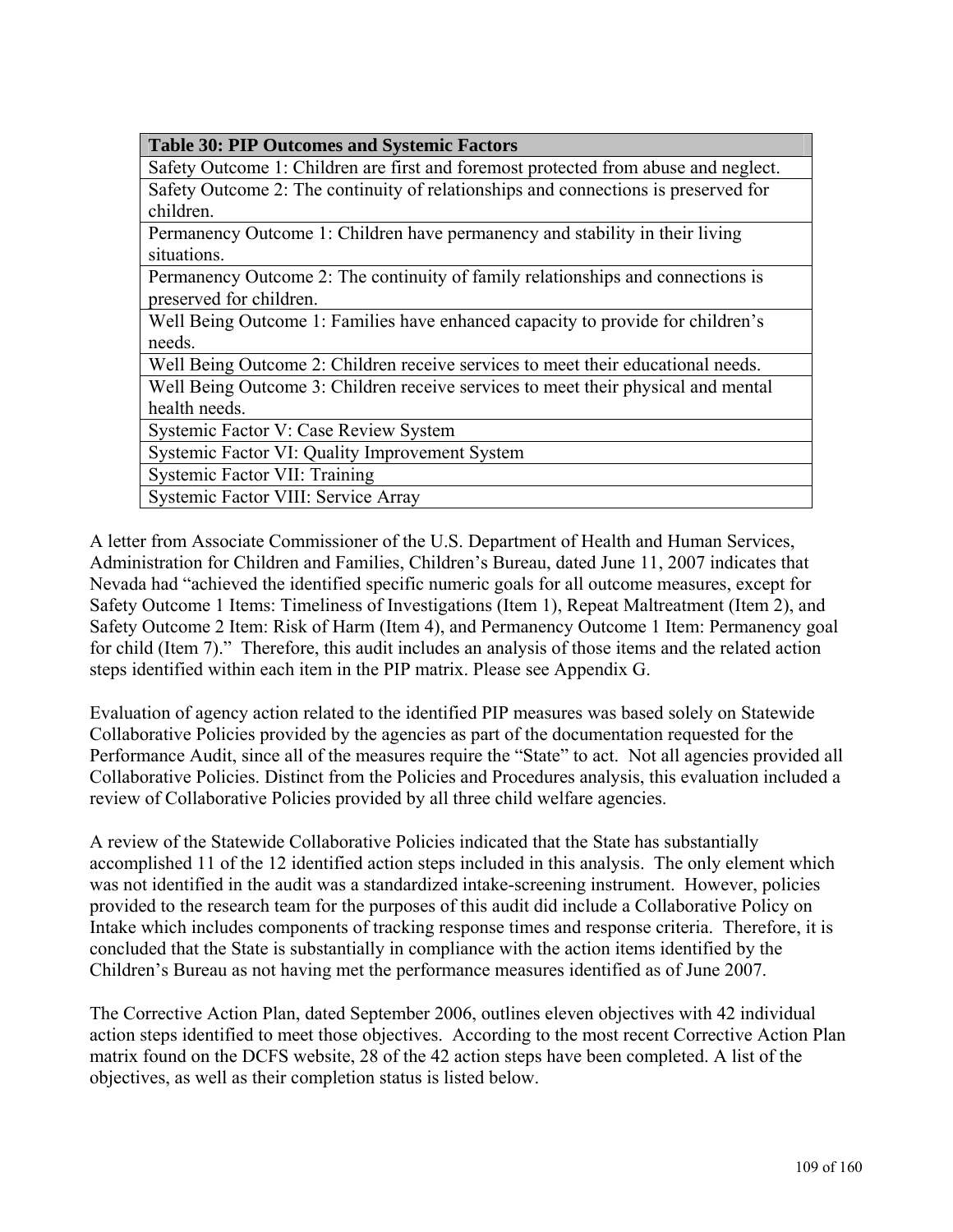| <b>Table 31: CAP Completion Status</b>                                                                                                                                                                                                                                                                                                                |                                                                                         |
|-------------------------------------------------------------------------------------------------------------------------------------------------------------------------------------------------------------------------------------------------------------------------------------------------------------------------------------------------------|-----------------------------------------------------------------------------------------|
| <b>CAP Objective</b>                                                                                                                                                                                                                                                                                                                                  | <b>Completion Status</b>                                                                |
| 1. CAPTA compliance [with child death disclosure laws] will be supported<br>through the provision of federal technical assistance to analyze existing Nevada<br>law, practice related to that law, and the development of statutory language,<br>regulations or policies as needed.                                                                   | Completed 9/22/05<br><b>NRS 432B.175</b><br>(2007)                                      |
| 2. Child welfare agencies' staff will have an improved capacity to document<br>information in UNITY related to child fatalities and near fatalities.                                                                                                                                                                                                  | Completed 9/30/05,<br>10/30/05                                                          |
| 3. Obtain a written State of Nevada Attorney General's Office Opinion on<br>provision of information related to fatalities and near fatalities to clarify the<br>state's responsibilities related to CAPTA and existing Nevada law.                                                                                                                   | Completed 9/28/05                                                                       |
| 4. Regulations that correspond to state and federal law will be developed on child<br>fatalities and near fatalities as recommended by the Nevada Attorney General's<br>Office Opinion, the National Resource Center for Judicial and Legal Issues and<br>other pertinent stakeholder input.                                                          | Not completed $-$<br>TBD after 2007<br><b>Legislative Session</b>                       |
| 5. Training will be conducted statewide on all new statute, regulation, and/or<br>related policy changes for child welfare agencies' staff and established<br>multidisciplinary teams for the review of Nevada child deaths, the Executive<br>Committee for the Review of Child Deaths and the Administrative Team for the<br>Review of Child Deaths. | Not completed -<br>TBD after 2007<br><b>Legislative Session</b>                         |
| 6. Based on the Nevada Attorney General's Office Opinion, statute development<br>for NRS 432B.290(2)(3) to contain CAPTA requirements pursuant to ACF Child<br>Welfare manual 2.1A.1, 2.1A.4, on disclosure will be completed.                                                                                                                        | Completed<br>11/16/05 (Bill draft<br>requested)                                         |
| 7. Nevada Central Registry and its related policies and informational documents<br>will be updated to ensure compliance with Nevada law in regard to prospective<br>employers' ability to obtain information on substantiated abuse or neglect.                                                                                                       | Completed 9/30/05,<br>10/21/05                                                          |
| 8. Ensure that policies and informational documents related to "infants born<br>affected by illegal prenatal substance abuse or withdrawal symptoms" are<br>addressed as required by recently promulgated Nevada law.                                                                                                                                 | Completed 9/28/05,<br>9/30/05                                                           |
| 9. DCFS will develop expanded statewide training that corresponds to new<br>Nevada law regarding the rights of persons subject to an abuse or neglect<br>investigation by child welfare agencies.                                                                                                                                                     | Not completed $-$<br><b>TBD</b>                                                         |
| 10. DCFS will ensure that child welfare agencies come into compliance with<br>NRS 432B.190(k)and NRS 432B.20(5)                                                                                                                                                                                                                                       | Partially Complete:<br>Action Steps 1-3 on<br>9/30/05<br>Action Steps 4-5<br><b>TBD</b> |
| 11. Establishment of the Northern Children's Advisory Council and the Southern<br>CAC to act as a Citizen Review Panels.                                                                                                                                                                                                                              | Completed 9/30/05<br>and 1/31/07                                                        |

According to the most recent data available through the Nevada Department of Health and Human Services, Division of Child and Family Services, four of the eleven objectives have been self identified as not completed. The primary reason cited for incomplete objectives was a need to pass legislation during the 2007 Legislative Session. The case review process and interviews conducted as a part of this audit indicate that increased attention to Objective 2 is needed, since lack of appropriate documentation at all levels was identified as a primary concern throughout the audit period.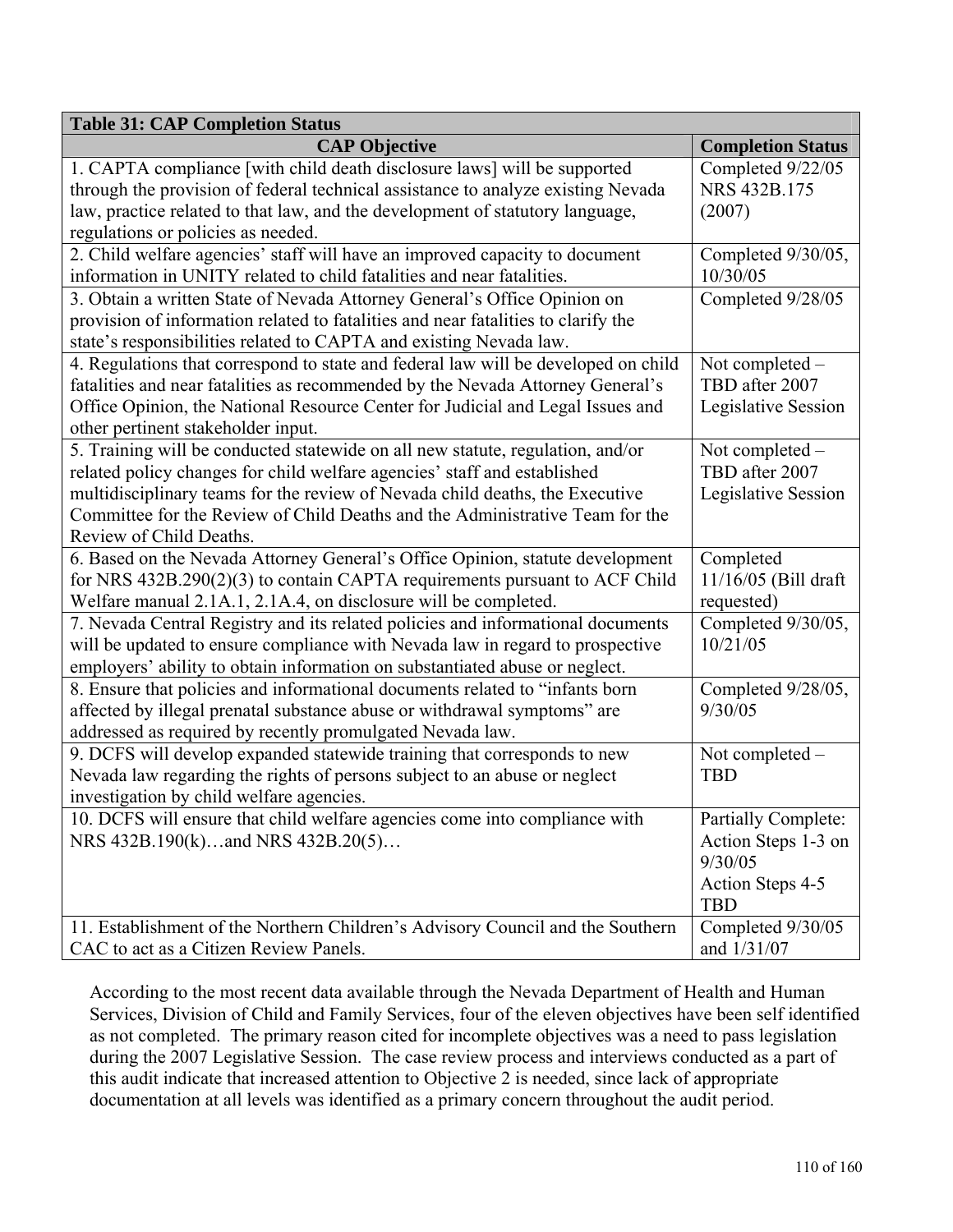### **ADMINISTRATOR INTERVIEWS**

The research team felt that it was important to represent the perspective of agency administrators as well in conducting this audit. Administrators were asked a series of questions regarding community relations, staffing, UNITY (case documentation), outstanding practices, as well as laws and policy recommendations and dissemination.

### **METHODS**

In order to gain an understanding of each agency administrator's perceptions regarding agency policy, practice, successes, challenges and recommendations for change an interview protocol was developed and each agency administrator was invited to participate. All agency administrators participated in a structured interview that lasted between one and two hours. This interview addressed five major topic areas including; community relations/issues, staffing, UNITY (case management software), outstanding practices, and laws and policies. In both Clark and Washoe counties the agency director participated in the interview, however for the Department of Family Services, which administers child welfare services in rural Nevada and also has an oversight role for child welfare across the state, three people participated in the interview including the current Administrator of the Division of Child and Family Services.

Questions were created based on the information that had been collected in focus groups, caseworker surveys, and supervisor interviews. Administrators were provided the questions in advance of the interview. The interview was conducted via telephone. Interviews were not tape recorded, however two members of the research team took notes during the interview. These notes were then typed and analyzed for common themes. The summary analysis is provided in the section below.

### **FINDINGS**

#### **Community Relations/Issues**

Administrators were asked about recent agency successes in terms of child welfare in the community as well as any specific areas where the agency could improve community relations. The question was an attempt to gain a better understanding of how each agency works within its own community, and what the administration sees as some successes and challenges.

All three agencies had successes to mention in response to this question. In Washoe County they have developed a couple of multi agency teams that are working to improve their system and interagency cooperation. One that was mentioned was the Child Protection and Enforcement Team which meets monthly to focus on enhancing responses to child welfare cases through addressing and discussing existing issues. The other mentioned was the Model Court Program from the National Council of Family Court Judges. This program is a collaboration of multiple stakeholders to have conversations to "cultivate best practices and collaborate to change existing practices." This group has already made some changes in court processes in Washoe County including changing the times for hearings to work better within caseworker schedules.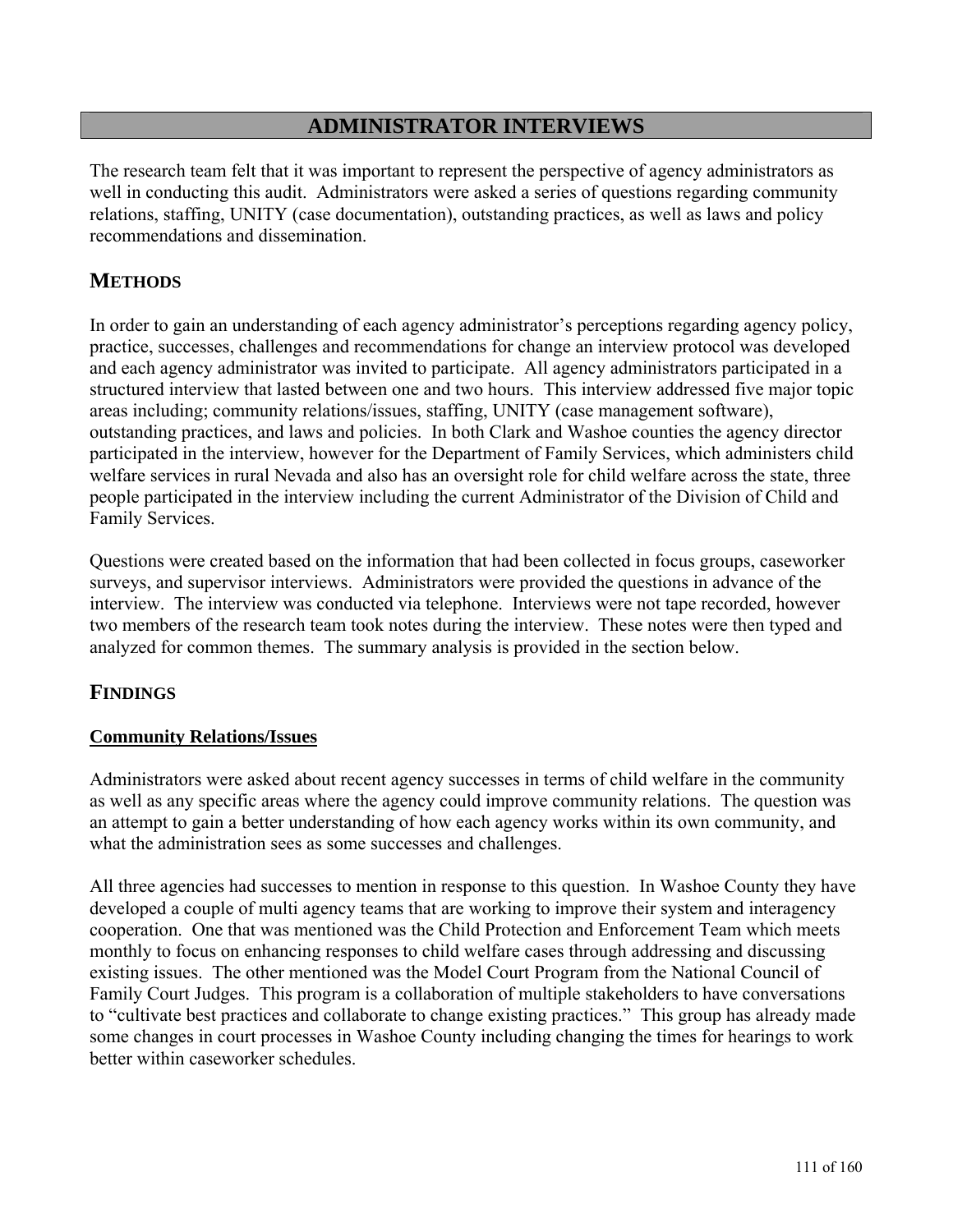In Clark County, the administrator discussed both internal and external successes in terms of community relations. He noted that the internal successes translate to better service to clients which then in turn become external successes. Namely, he mentioned the recent reductions in the population at Child Haven the local shelter care facility. Recently they have reduced median length of stay at Child Haven and stated that now 2/3 of children removed from their homes do not go to Child Haven. He also mentioned their successes in a decrease in the number of children removed by law enforcement as well as grants the agency has received to provide funding to allow medically fragile children to be placed with parents or other family settings. He also noted that internally they are about to deploy some new positions that will reduce caseloads for foster care staff from an average of 39 to 21. In addition he mentioned that the number of investigations has dropped from 20 new investigations per worker per month to between 10 and 12 new cases per month. Finally in Clark County he noted that they are using new safety and risk assessments and they have completed a service assessment that included over 100 stakeholders and really provided a strong increase in a common purpose for improving child welfare as a system.

When the same questions were posed to DCFS administration they noted that their administrators work within 15 different counties so there are multiple communities to consider. However they did note that they are having multiple group meetings with local judges, district attorneys, and the attorney general's office. They also noted that their communities have added more Court Appointed Special Advocates (CASA). In particular they mentioned that in Winnemucca they have created a "Child Emergency Team" in which police, child welfare workers, doctors, etc., provide immediate access to services for children and families in emergency situations. This team works to establish the child's emergency as their number one issue and its given priority status. They also listed some other stakeholder groups, one that contains 22 different agencies and are represented by their leaders to meet and discuss new ideas to improve. In addition they mentioned some other court improvement projects including one that created a "bench book" for sitting judges on child welfare statutes and policies.

Administrators were also asked about areas where they see a need for improvement in community relations and also how they would recommend achieving that change. In Washoe County he reported that they have a strong community level PR person that works with the media to highlight successful programs. Additionally he noted that Washoe County completes a community survey every other year and are continually rated above satisfactory. He noted that while their agency is not in a position to do a full public awareness campaign, they do work with mandated reporters to help them further understand the agency and its purpose and limitations.

In Clark County the administrator discussed their work to develop closer relationships with other agencies in the community. He mentioned their work to help foster parents meet the needs of children in their care and the creation of a foster parent/parent association, although he stated that they still have a long way to go. He also mentioned a need to improve relationships with law enforcement, and create more of a joint investment in the investigation or child abuse cases. He suggested the creation of protocols to help define the relationship and also increased coordination.

DCFS noted that they are always working to improve community relations, as many times in the smaller communities the state programs are the only services available for families. Some challenges they face are among the family resource centers in the rural areas. The administrators noted that these continue to have difficulty in hiring and maintaining staff and that they do not have sufficient funding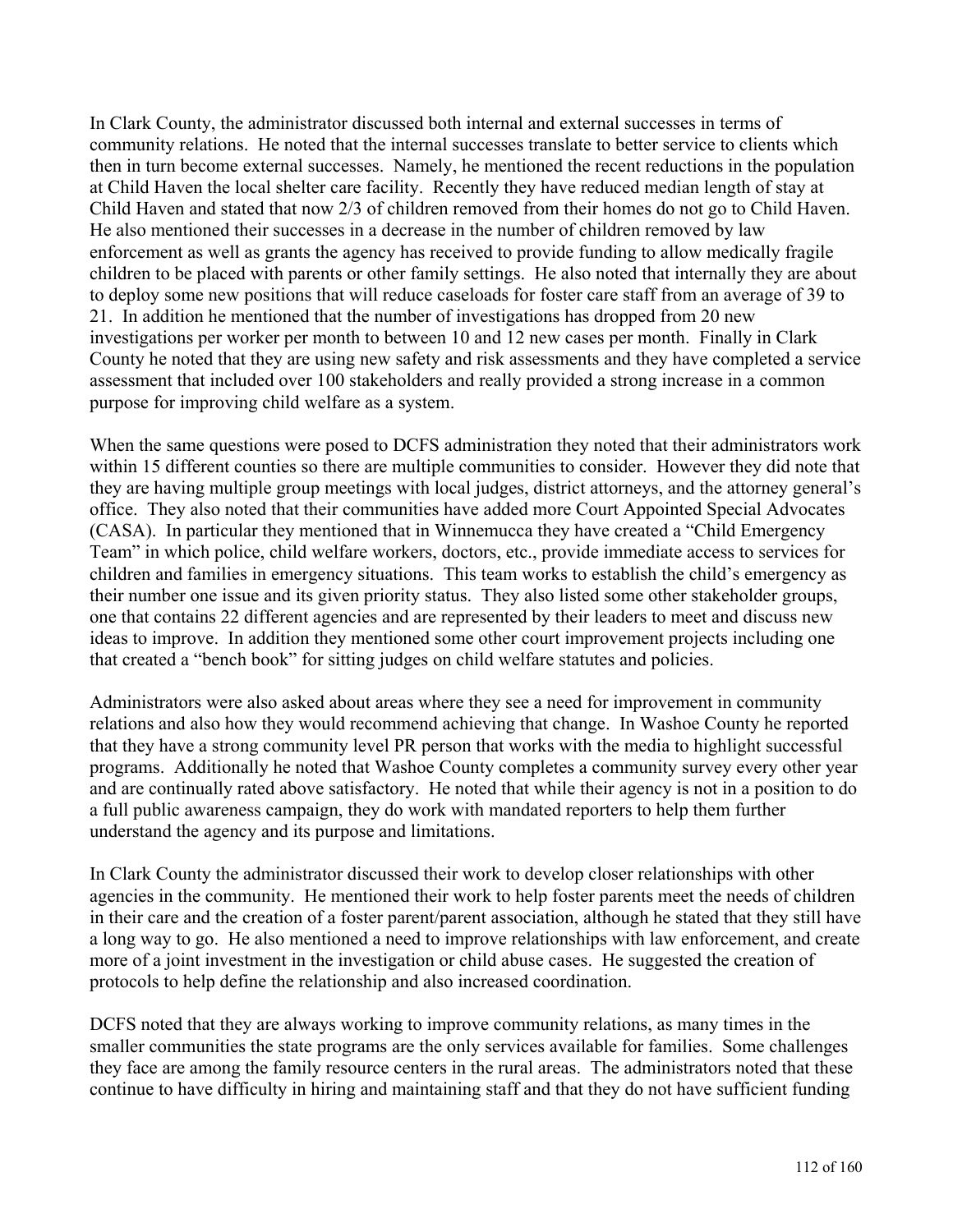to operate and do not have any continuous grants. The administrators recommended that the resource centers need more full time staff, including program administrators, administrative support and grant writers. Another important comment made by DCFS regarding the community concerns budget cuts for existing services. "If other community services have budget cuts, this creates a domino effect on other services. Even though two of three areas of DCFS have not been affected by funding issues, they still feel the effects of budget crises when supporting agencies are cut back. Other recommendations for community relations included mention that smaller agencies with only one or two people cannot effectively implement training while still managing caseloads and that improvements must be made concerning the organizational approach of child welfare stakeholders groups.

### **Staffing**

Staffing is also another important issue that administrators need to consider. Administrators were asked about specific strengths of the staff as well as any staffing barriers and possible recommendations to overcome those barriers.

In terms of strengths in staffing agency administrators discussed a variety of things. In Washoe County some of the strengths he described included the educational backgrounds of their staff, noting that most have a bachelor's degree or master's degree in social work, and if they don't they are encouraged and supported in getting that degree. He noted that they are flexible with giving them time off as well as tuition assistance to complete their education. In addition to this he discussed their in house training unit. In this agency they have created an upgraded position with a lower caseload that is responsible for pairing with new workers and showing them how to do the job. In this system the workers train with one of the senior staff for between three and six months. According to this administrator, this system provides more consistency in training and helps new workers not to feel so overwhelmed.

In Clark County some strengths in staffing included his strong management team, and that now "we are managing for results and we use data to monitor outcomes." He also noted that his staff is dedicated and committed to the child welfare mission. He also noted that they now have better role definition and clarity in management.

For DCFS strengths included the low turnover rates at the managerial and supervisory levels of the agency, also noting that the social workers and mental health professionals have a high level of commitment and work from a strengths based approach in providing one on one relationships with clients. Additionally another strength in their staffing process is a relationship with the state colleges where they have 10 stipend positions for students enrolled in a Master's in Social Work (MSW) program and agree to work for DCFS for each year they receive funding.

Some barriers these agencies face in terms of staffing included issues of difficulty in finding qualified applicants for vacant positions. In all three agencies the administrators discussed this as a barrier. More specifically, the DCFS administrators stated, that there were "continually 10 to 12 vacant positions at a time." In Clark County the administrator noted that the minimum qualifications present a problem for his organization. He noted that in Clark County the minimum requirements are a Bachelor's Degree in a human services area and three years experience in some type of child welfare setting. He said, "these requirements make us critically dependent on the availability of in-service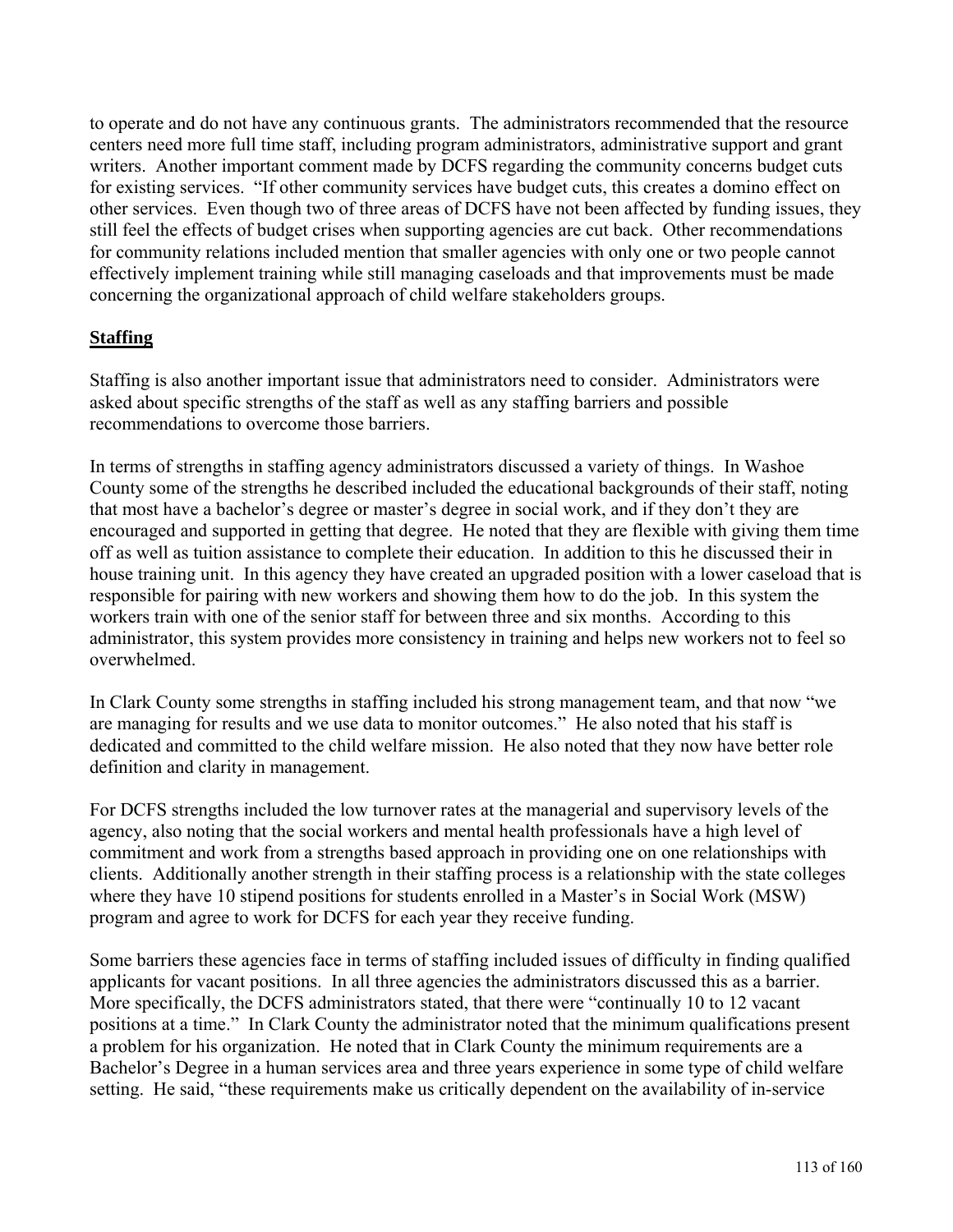training, which isn't there. This impedes the status of the organization and the quality of staff available." Another barrier listed by DCFS was the pay differential between working for the state and working for the county. They stated that its more difficult to hire for positions near the urban areas because workers see that they can make more money working for the county than working for the state.

Another barrier mentioned by all three agencies was a negative perception regarding working in public child welfare. Administrators from all three agencies noted that negative publicity received regarding child welfare has created a deterrent for potential applicants , the administrator in Washoe County stated, "I don't think it's a pay issue – but it may be the notion that the work is so difficult that its not worth the pay." In terms of specific way so improve this image, he suggested making the job more appealing by creating a campaign to recruit and value social work. He feels that "the story of making a difference needs to be told." Additionally this administrator suggested that retention should be another area of focus – and making workers feel valued.

There were some barriers that were specific to the rural areas and were expressed by the administration at DCFS. In this case a barrier in terms of staffing includes the ability to provide additional training for workers in remote locations. Often there is not a supervisor at each location, so training is being done through video conferencing from other more populated areas. Also a barrier in the rural areas is all the travel required to service the smaller counties. Another specific DCFS barrier had to do with job classifications. According to DCFS administrators there are some structural issues with the job classification systems that may require people to take a cut in pay to take other positions that are classified lower. They felt that this issue should be reviewed and discussed.

### **UNITY**

UNITY is the electronic case management system that all agencies use to compile case data. Administrators were asked about how they feel their staff is doing in entering information into this system as well as to note some of the challenges in using this system.

Administrators from all three agencies recognized and shared their views on some of the shortcomings of this system. In Washoe County he stated that as a system it functions relatively well, however in terms of UNITY being a tool to help with case management, "it's not there yet." Administration in Clark County said that there "is minimal functionality, but it's not designed around business practices. Therefore it is not designed to adequately function within this agency." He also mentioned that at the managerial level "reports are inadequate to ensure performance." Administrators at DCFS see the ability of staff to input information into the UNITY system as one of their major barriers. They noted that there were several reasons information wasn't transferred to UNITY, listing poor computer skills, and lack of available time for documentation. The administrator in Clark County also noted an additional problem with UNITY was that it's "non-intuitive", meaning that non-experienced staff find it difficult to navigate. In Washoe County the administrator echoed this by noting, "there are 500 + windows in UNITY and no one really understands all the windows – its too complicated so staff learn those windows that they have to and ignore the rest. This means that they may not be entering all the information they need to."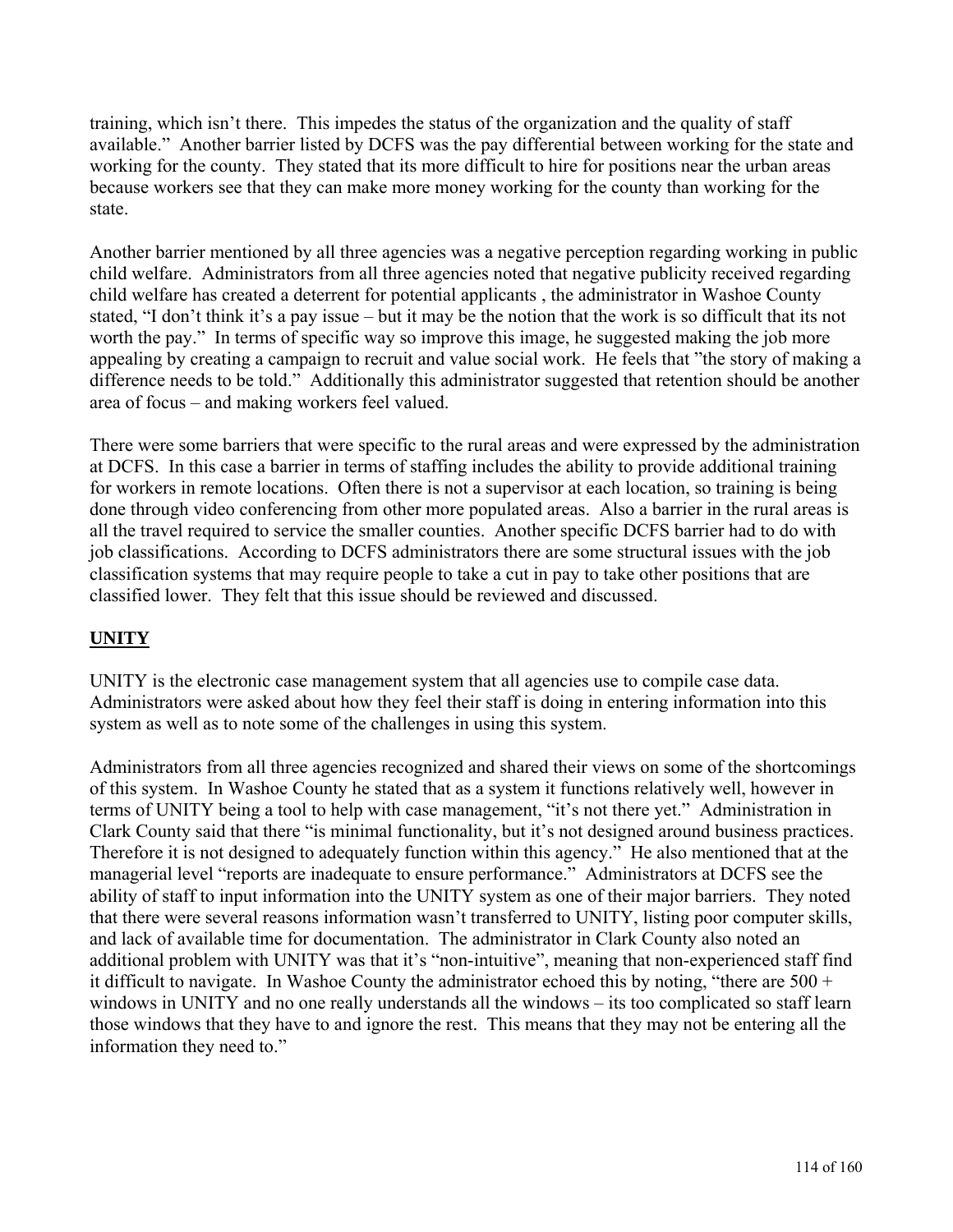DCFS administration mentioned some strategies that they have been using to try and improve and increase case notes being entered into UNITY. They mentioned that some counties have purchased laptop computers for caseworkers to take with them to enter notes into UNITY during down time, like waiting for their case to be heard in court. Additionally they are looking into hiring more administrative staff to help enter case notes into UNITY. Workers could dictate their notes and transcriptionists would input that into UNITY. All of this being said DCFS administration also said that UNITY needs a full functional evaluation from a program level to really pull out the areas where the program could be improved. Additionally she mentioned that there are 200 files that will be evaluated by UNITY programmers to understand and prioritize their biggest issues.

Washoe County's administrator also discussed the ways that they have tried to improve the consistency and timeliness of entering case notes into UNITY. He mentioned that they have tried to use summary narratives, handwritten notes, dictation equipment and transcriptionists who typed notes then cut and paste them into UNITY. All of these strategies were met with limited success and were eventually discontinued. He said that the real issue is that workers need continual training in what should be in case notes and also need to change the view that case notes are a secondary or tertiary responsibility for workers. Clark County's administrator had similar views noting that it's an agency culture issue and that historically there have been no clear expectations about record keeping, and enforcement of entry into UNITY. He feels, "to improve practice training must be imbedded around UNITY and the state must provide more direction with regard to case notes."

### **Outstanding Practices and Recommendation for Change**

In this section participants were asked to describe any new or cutting edge practices that they have recently implemented, as well as how they feel their agency has been able to respond to the various recommendation reports directed at the child welfare agencies in recent years.

Washoe County's administrator reported that his agency has just recently completed a major reorganization around the Colorado model to move units around to put investigation and permanency units under the same supervisor in an attempt to provide more consistency and decrease any transfer time. Under this new system permanency workers are engaged with the case within the first 7 days of placement, under the old system this took between 30 and 45 days. In addition if a case goes out and comes back into the system it is automatically assigned to the same team to increase a "do it right the first time" attitude. He said that their office has been watching Colorado test this model over the last few years and they have seen marked successes. Washoe County started this initiative on August 3<sup>rd</sup> and hopes to see improvement in their service delivery.

In Clark County the administrator reported that they are currently in the middle of a one million dollar project to completely re-write all the policies and procedures to improve business practices. He also noted that his agency has made progress regarding medical wrap around services, as well as a visitation center located on the Child Haven campus. In this center the agency provides qualified supervised coaching during parent visits to make this a more positive experience for children and parents. Also he highlighted the agency's child and family team process to increase team decision making. He is hoping to improve this process by implementing an initial assessment scale like one that is used in North Carolina.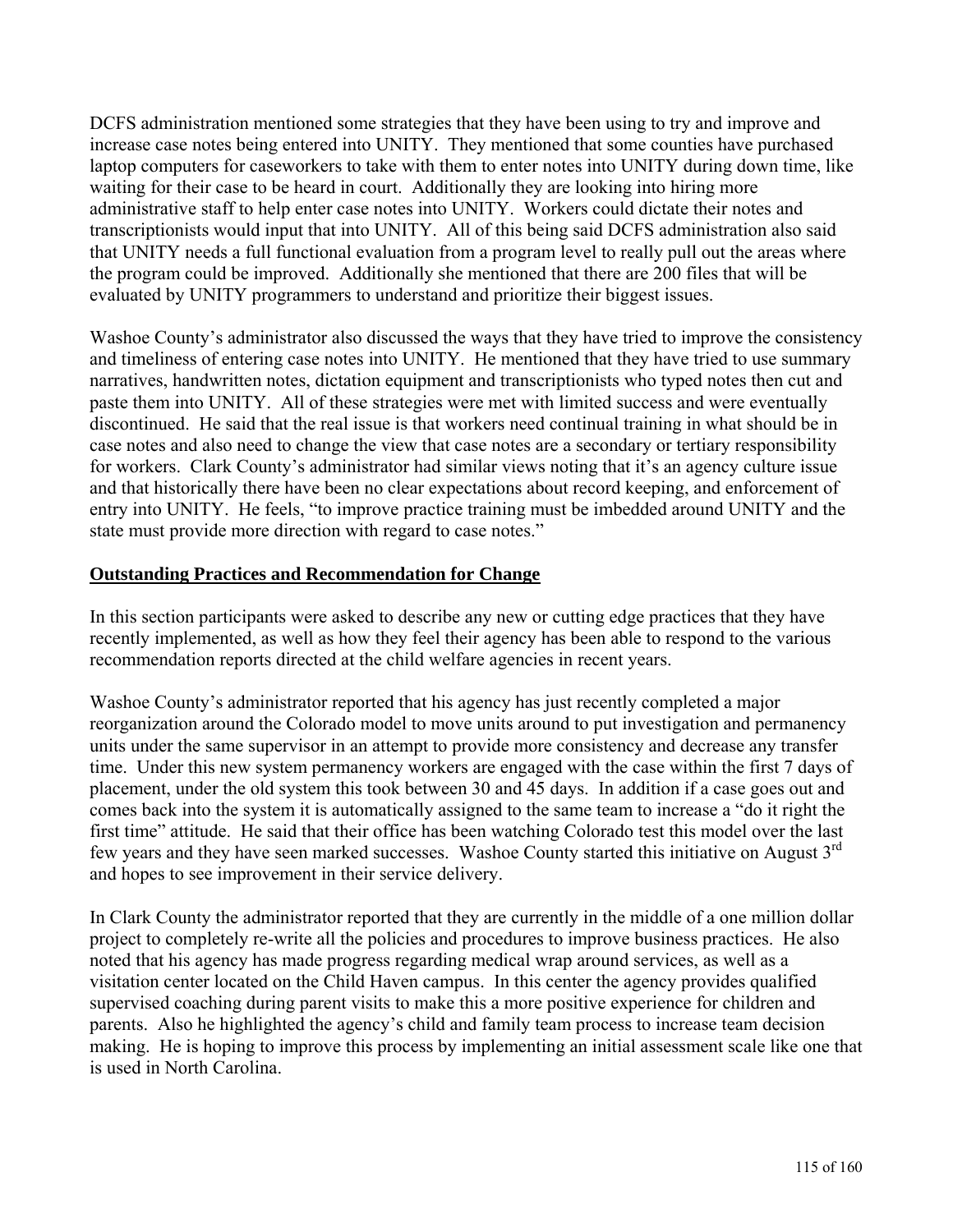Administrators at DCFS highlighted the new program improvement practices, including the new risk and safety policies as well as the Nevada Initial Assessment Tool. Additionally they mentioned the use of the Decision Making Group or DMG in making decisions that all agencies can agree on.

Further, administrators were asked to comment on their agency's ability to respond to the multiple recommendation reports that have been directed toward these agencies in recent years. All three agency's administrators reported that they recognize the need for and welcome good recommendations for improvement. However DCFS administration noted that it has been overwhelming to respond to all of the recommendations and new policies, and feels that a reassessment must be done to evaluate all of their new policies for effectiveness. In Washoe County the administrator said that many of the recent recommendations required partnerships with other agencies and working with them to change some of their practices. One positive note regarding the recommendations were that there was enough time to implement the changes and work with these other agencies. The administrator in Clark County responded that many of the recommendations and program improvement plans did not address the reasons the agency had not been functioning properly, "poor performance was indicated, but no mechanism to address these issues." Further he went on to discuss other recommendation reports that have been released in recent years and said that "no one was really stepping forward to help. They just wanted to find what's wrong. They used monitoring matrices but did not address the problem. They didn't deal with the underlying business practices." He also noted the difficulties in complying with the different demands of reviewers, noting that since he has deployed four full time positions that simply respond to requests for information from these outside agencies. The most common theme among all administrators was the need for ample time and planning to carry out recommendations for change. At DCFS the administrators said that next time changes should be made systematically with time to ensure all staff are fully trained regarding new policies and there should be ample time to evaluate the progress regarding new practices.

Finally, in this section administrators were also asked for feedback regarding the structure of recommendations that come to their agencies. They all had excellent suggestions for how to craft recommendations that are clear, understandable, useful and feasible for the agencies.

Washoe County's administrators said that it would be helpful to tie the recommendations to a desired outcome and make that clear in the recommendation. Also he said that prioritized recommendations would be helpful, so they know where they are expected to place focus immediately. Clark County's administrator pointed out that he feels recommendations should be material in terms of agency performance and there should be a clear link to the system before something is viewed as a system wide problem and not just an anomaly. In response to the same question, DCFS administration also said that the recommendations should have clear goals and be specific. Also these administrators asked that recommendations not request the creation of another advisory group. "There are so many as it is - issues should be able to be addressed using existing groups. DCFS also stated that recommendations should have the ability to tie into existing practices and federal rules and regulations, and also identify which recommendations are tied to funding, where the funding is coming from and which do not require funding for implementation.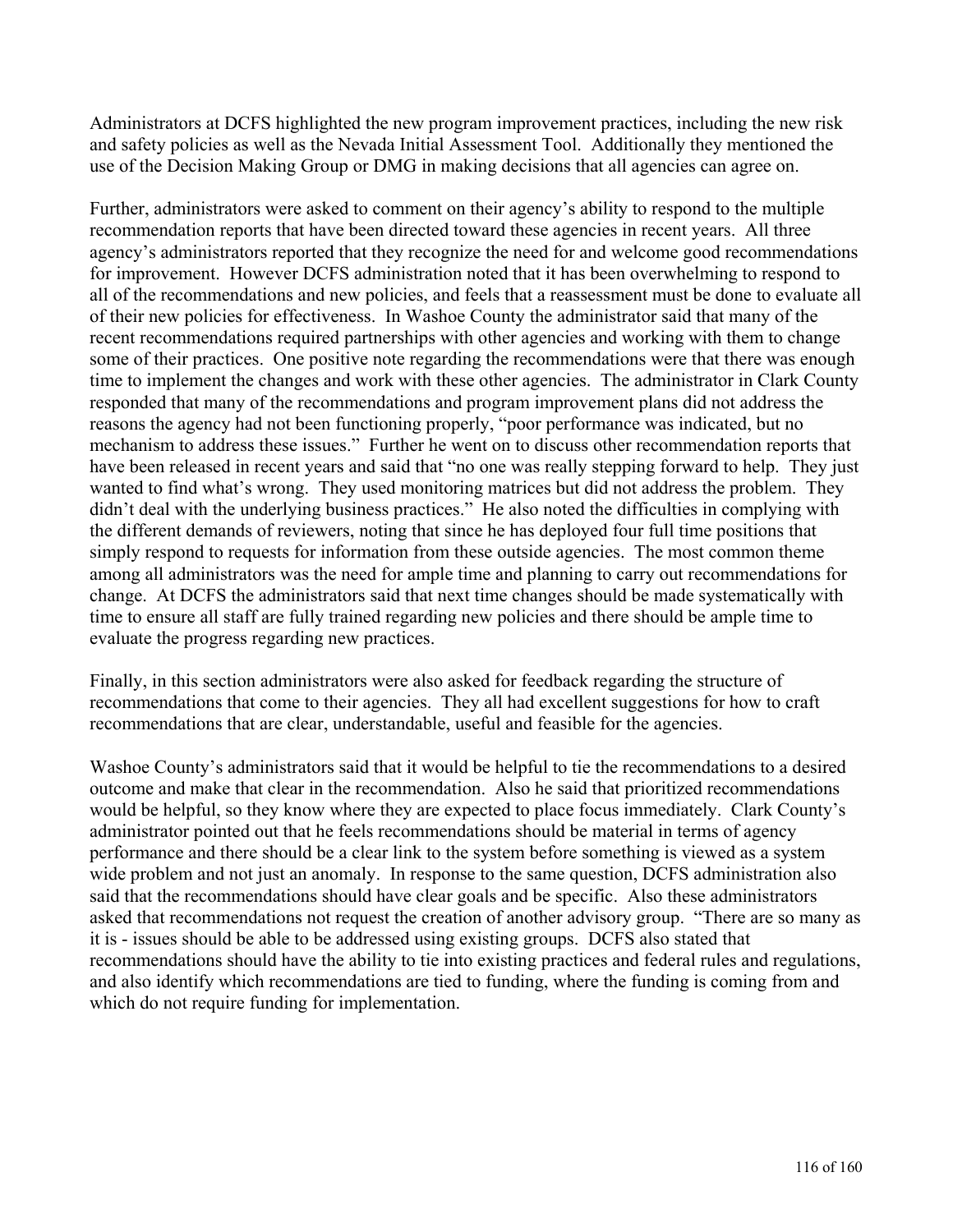#### **Laws and Policies**

Administrators were also asked some questions regarding their procedure for notifying staff of changes in agency policy, as well as the procedures for staff if they want to recommend a change. Participants were also asked to discuss any changes that they would like to see at the legislative level.

First the administrators addressed the question about their agency procedure for making a policy change. In Washoe County they have a policy specialist that is tasked with monitoring and working with different groups to develop new policies. Supervisors are told about new policies in weekly meetings and they are given any documentation that accompanies them and they are supposed to bring the information back to the workers. Information is also sent out via e-mail, and a policy manual that is updated regularly is kept on their agency intranet system. In certain circumstances the policy specialist will schedule trainings and the units will be trained on the policy and have the ability to ask questions. Additionally he mentioned that they do also attend the state sponsored trainings when those policies change. He said that keeping up with all the changes can be challenging, especially when things are sent over email and they get ignored or being able to get everyone out to the group trainings in a timely manner.

In Clark County the administrator discussed the new training unit that has been established, and assistant managers, as well as managers are responsible for scheduling training for their unit. This is a change from the previous practice where policy changes were sent out via e-mail and management staff were responsible for administering the change to all personnel.

DCFS discussed the process for changing policy at a statewide level. Administrators said that at the administrative level a policy charter is written and given to the child welfare agency directors. Then people are designated to participate in drafting policy, language, research, etc and this policy is then sent to the policy approval committee for recommendations or any changes. Then the DMG (Decision Making Group) approves the policy and it is disseminated to the agencies and trainings are scheduled.

In Washoe County the administrator also discussed the procedure if a need for change is identified at the local agency level. Supervisors in this agency have weekly meetings with management and can voice opinions there, but he was not sure about a set process for line level staff to make suggestions.

In Clark County the administrator discussed the process for the agency making recommendations for policy change to the state. He indicated that the process is that his agency makes recommendations to DCFS and they decide what to move forward with in terms of recommended legislation changes. He was concerned about the counties' ability to provide feedback or be involved in these decisions, stating "the whole process at the state level isn't well coordinated. There is no time when the state asks the county what is needed. There is zero engagement by the state in the process."

Administrators were also asked in this section to discuss any changes that they see as necessary at the legislative level. Each had their own responses to this question, but they did overlap in some areas. Administrators from all three agencies mentioned in one form or another that the statutes governing child welfare have become too confusing and muddled with as many times as the laws have been amended. It was recommended that all of NRS 432B be reviewed and essentially rewritten. Washoe County's administrator suggested that the definition of who is a viable placement in terms of foster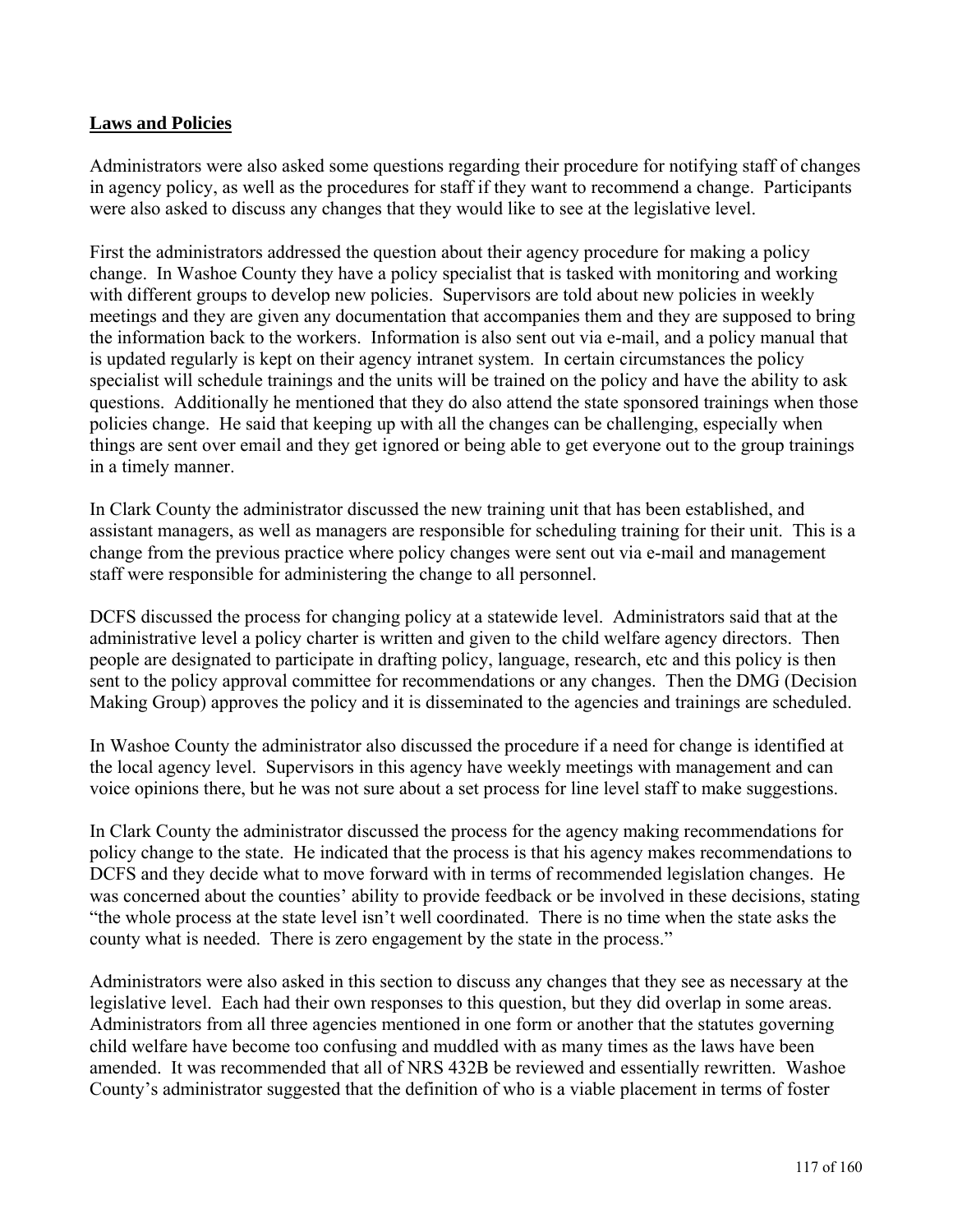care be revisited along with adding a licensing provision to include agencies that provide foster care, and reviewing the NRS to clarify and recognize fictive kin as available placements for children. Clark County's administrator echoed his requests for allowing fictive kin as placements.

DCFS administrators echoed the recommendations to improve NRS 432B, while also mentioning other recommended changes at the legislative level. They said that they have a large list of funding needs, but at the same time stated, "agencies need to stop continually doing more with less and finally just cut programs that we do not have funding for. The state needs to take a critical look and decide what the priorities are and fund them." In addition they noted that the state needs to be more outcome based and really fund programs that are successful.

The Clark County administrator discussed the need for clarity in statutes requiring reviews of child deaths even when abuse or neglect wasn't a factor. He also mentioned a need for more structure in terms of getting standards for determining which cases are investigated from the hotline. He also expressed a problem with requiring an investigation for all children under the age of five because this prohibits them from using differential response in those situations. He also discussed the broader issue of funding providing several recommendations for improvement. "The legislature needs to discuss the role of the state office in a county administered child welfare system" and recommends that the state look at other similar states for guidelines in how to make this work. He also expressed that the state should not only serve a role of oversight and making the counties accountable but also provide guidance and leadership, but questions the states ability to provide guidance and expertise to the counties.

### **Other Information**

In this final section participants were simply asked if they had anything else to add or anything they would like to communicate to the legislature. Reponses were varied but all three agencies had something additional to add.

DCFS wanted to "remind legislators that we cannot raise children in a bureaucratic system – there needs to be flexibility – unique issues arise and those may need emergency funding." While Washoe County's administrator wanted to note that child welfare is evolving and he feels moving in the right direction. "We clearly have significant hurdles to overcome, but the capacity to meet community needs will not be sufficient for some time, but we are moving forward and the agencies have demonstrated a commitment to that."

The administrator in Clark County expressed that there "is a strong need for a policy research entity funded to do research that child welfare needs. Some examples include the University of Illinois where there is a university based research entity that helps with policy practice development in the state."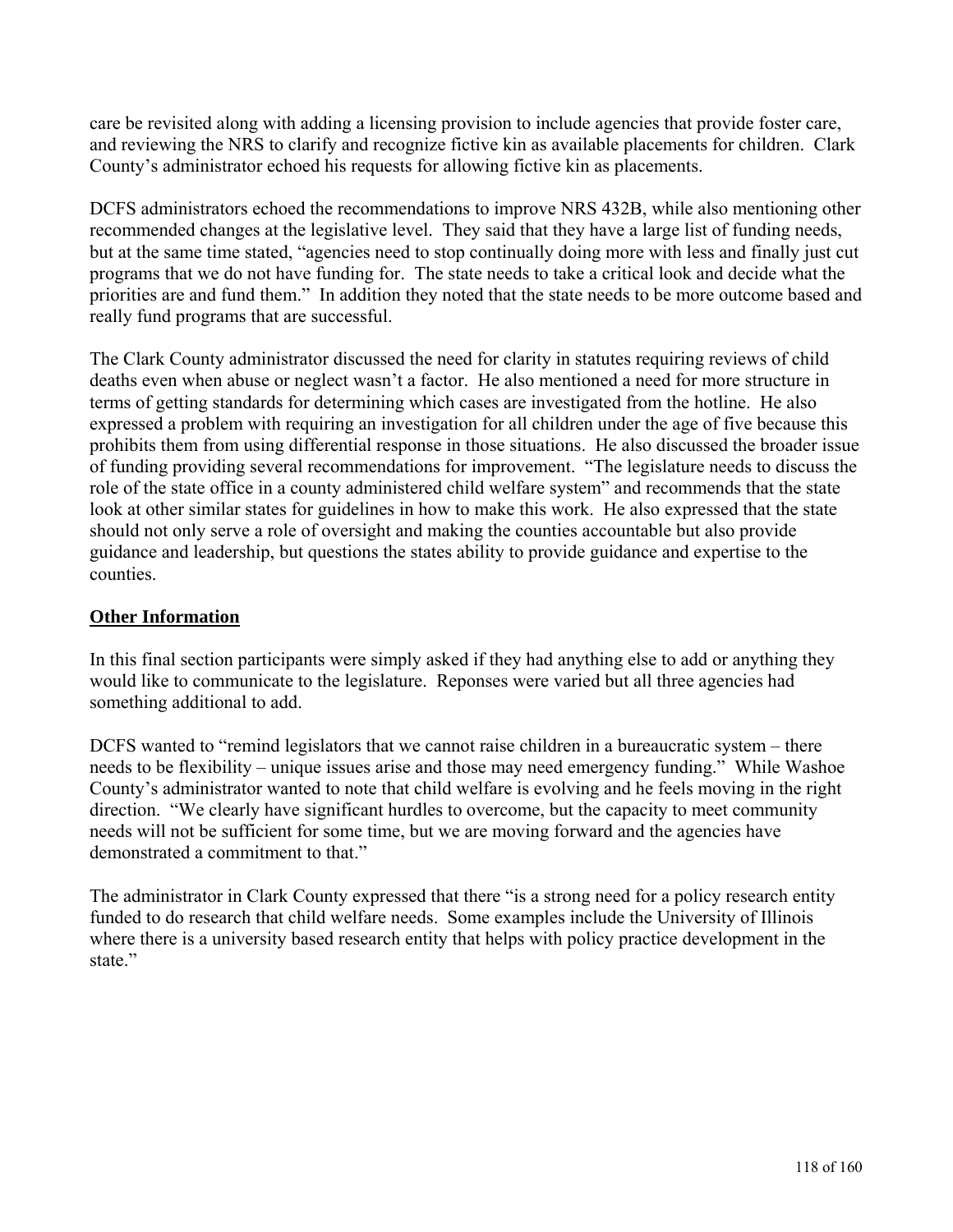### **CONCLUSION – ADMINISTRATOR INTERVIEWS**

Overall agency administrators seem to be hopeful in terms of improvement and change. They have some differing views in terms of the best ways to improve UNITY and what's important. However, they all discussed some new practices, policies and procedures that each agency has moved forward with to improve services for families involved in child welfare. A similar theme was heard in discussing these improvements and recommendations and this was a look toward child welfare as a whole system and seeing these agencies as a piece of the child welfare system. These agencies have a role to play, but rely heavily on other organizations to provide services to create successful outcomes for children and families and this should be kept in mind when working on recommendations for improvement and directing those toward the most appropriate organization in the child welfare system.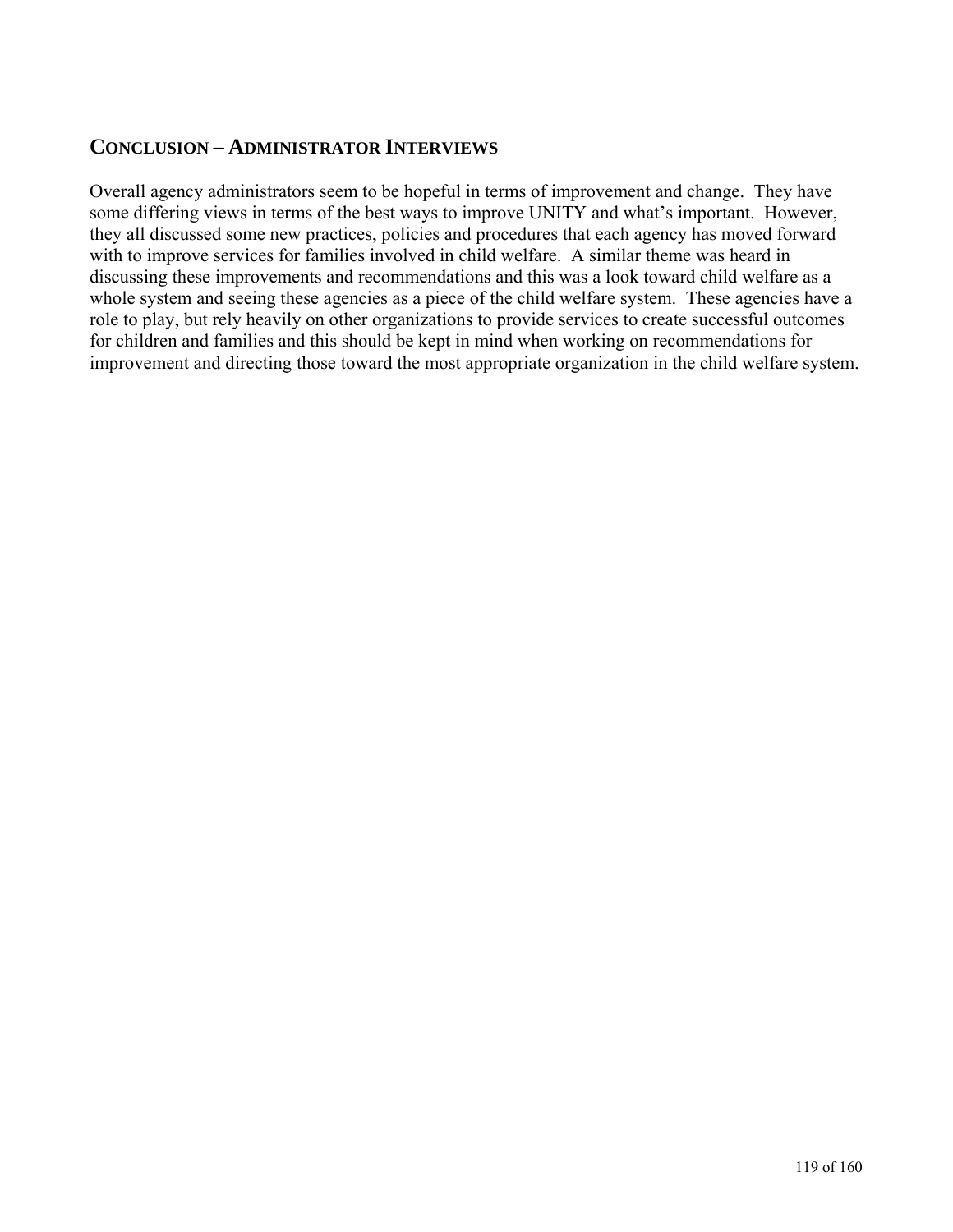## **CONCLUSIONS AND RECOMMENDATIONS**

Assembly Bill 629, section 5 of the 74<sup>th</sup> Legislative Session in Nevada mandated that a performance audit of Nevada's child welfare agencies be conducted in an effort to provide an unbiased view of the overall functioning of the agencies, as well as to address several specific aspects of child welfare which members of the Legislature identified as areas needing improvement by the agencies. The mandate specifically provides that the consultant conducting the performance audit must review, evaluate and make determinations in seven individual areas.

In an effort to appropriately address each issue identified, the UNLV Research Team developed data collection tools, conducted both electronic and paper reviews of a random sample of cases opened and closed in each jurisdiction in the 2007 calendar year, conducted interviews and/or focus groups with caseworkers, supervisors, managers and administrators, and reviewed all applicable agency policies and procedures provided to the team by each entity. Findings in each of these areas are reported in various sections of this report. Specific recommendations are noted throughout the report. Provided below is an overall conclusion and recommendations, as appropriate, for each priority area identified in the legislation.

### **CONCLUSIONS**

### **1. Review the manner in which the agencies which provide child welfare services document, respond to and report cases of child abuse or neglect.**

Appropriate documentation was an area of concern throughout the audit. Although agency policies and procedures specify that documentation in specific areas must be included, both in UNITY and in the paper case files, auditors consistently found that documentation was either severely inadequate or missing altogether. This finding was consistent among all three agencies in the State. Focus groups and interviews with caseworkers, supervisors, and managers revealed that child welfare agency workers are aware of their own shortcomings in regard to documentation and cite lack of time due to high caseloads as a primary reason for inadequate or missing documentation.

Overall, the agencies respond in a timely manner to reports of abuse and neglect as identified in the case review process. Policies and procedures clearly indicate response criteria and timelines, however recommendations to enhance these policies have not yet been formally adopted by all agencies. Slower response times in the rural areas are often the result of geography and state policy restricting the use of vehicles.

#### **2. Review the procedures used by the agencies which provide child welfare services to determine whether to close a case.**

For the most part, the child welfare agencies, particularly DCFS and WCDSS, are in substantial compliance with incorporating federal and state law in their policies and procedures in regard to case closure. Recommendations from the Expert Panel and Blue Ribbon Panel still need to be incorporated, as appropriate. CCDFS is missing half of the mandatory laws in their policies and procedures. Specific guidelines for case closures are lacking and seem to be interpreted differently among caseworkers,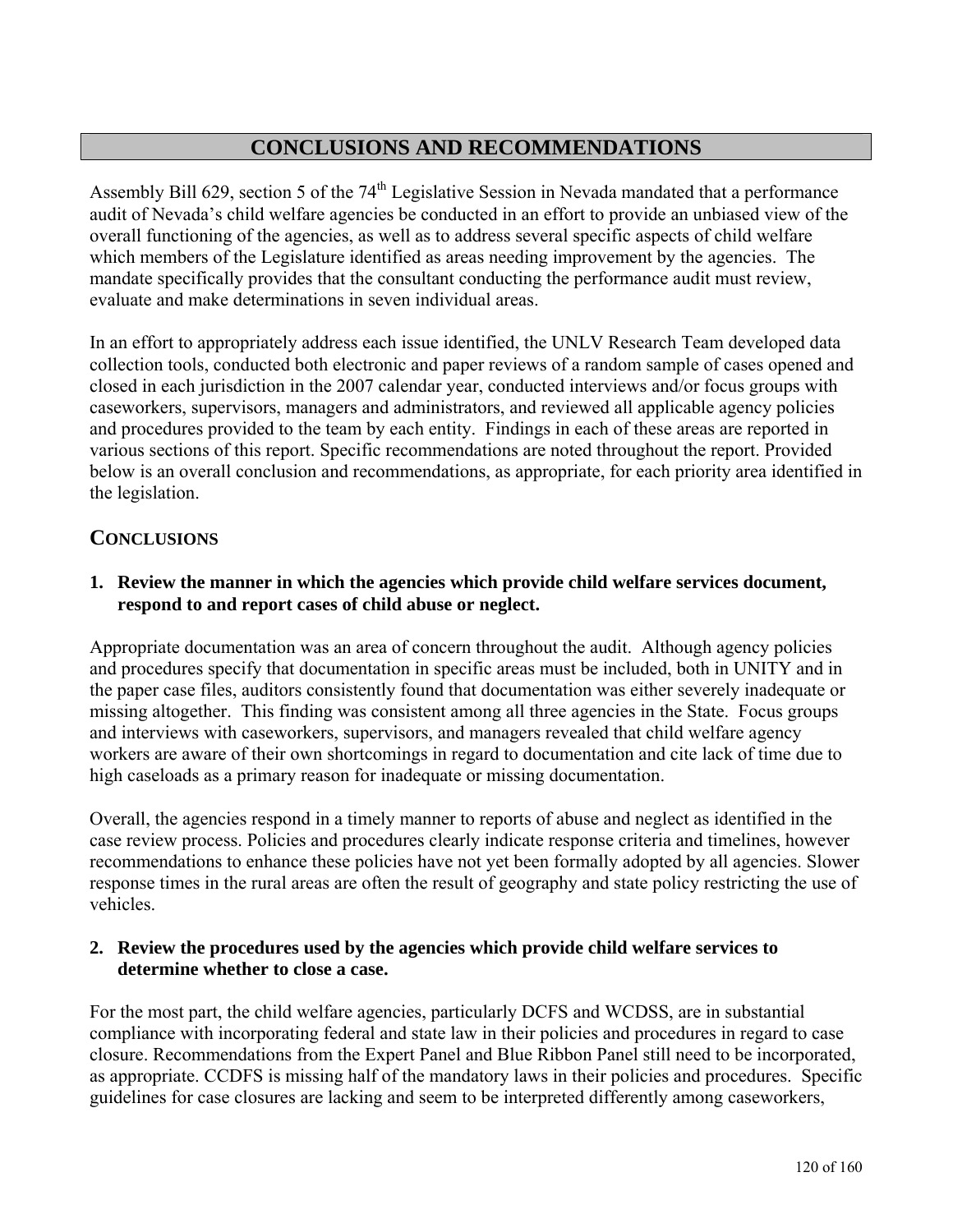supervisors and administrators, indicating the need for enhanced policies and procedures, as well as training related to case closure guidelines and best practices. Documentation, or lack thereof, was a primary factor in the research team's inability to accurately account for case closure practices among agencies, particularly in regard to reasons for case closure.

### **3. Determine whether the agencies which provide child welfare services are complying with federal and state laws in the manner in which they carry out their responsibilities with respect to child abuse or neglect.**

A review of each agencies' policies and procedures indicates that Washoe County Department of Social Services has included approximately 82% of all state and federal laws in their policies and procedures. Nevada DCFS comes in at under half (43%) of all state and federal laws included and Clark County Department of Family Services only included 37% of all state and federal laws in the policies and procedures that were provided to the research team. In reviewing the policies and procedures of each agency, the reviewers only included those policies and procedures that were specifically provided by the agency for review. It is noted that there may have been some missing information from agencies which did not provide a comprehensive set of policies and procedures. It is also noted that in general, policies and procedures were not organized and specific details were often very difficult to locate. Case reviews indicated several areas where agencies failed to comply and/or appropriately document compliance (<50%) with federal and/or state laws. Those included: conducting safety assessments at the appropriate intervals; notification to non-custodial or joint custodial parent not living in the home; giving preference to relative placements; efforts to place the child in close proximity to his/her home; quarterly reports from out of state placements; proximity of school as a placement factor; case plans updated every 6 months; follow up risk assessments; copies of school records in case file; lack appropriate documentation in court reports; identification of family strengths and resources in assessment documents; and caseworker visitations with children in foster homes.

### **4. Evaluate the effectiveness and availability of appropriate intervention services.**

Services were offered to families more often if a child had been removed from the home (80.6%) or if the case was a permanency case (84.6%) compared to an investigation case (47%). Of the children identified as possibly needing mental health services, approximately 80% were referred for services and 60% were documented as having received services. Just over half (56.7%) of required cases had a documented EPSDT (Health Screening). Educational services were more difficult to determine since only 22.4% of school age children had school records in their files. Documentation of services through case notes makes assessment of service delivery and use very difficult to track and may be an underestimate of the efforts made. It is suggested that a new system of tracking service referrals and use is developed that will provide more accurate information. In this system it will also be important to note whether lack of use is due to waiting lists or unavailability of needed services.

### **5. Determine the frequency with which agencies which provide child welfare services have direct contact with children placed in foster homes or emergency shelters.**

AB 629 required the audit not only to determine the actual frequency of visits, but also to determine if the frequency of visits were in compliance with established policies and were appropriate for each child. State and federal law require caseworkers to conduct at least monthly visits with children in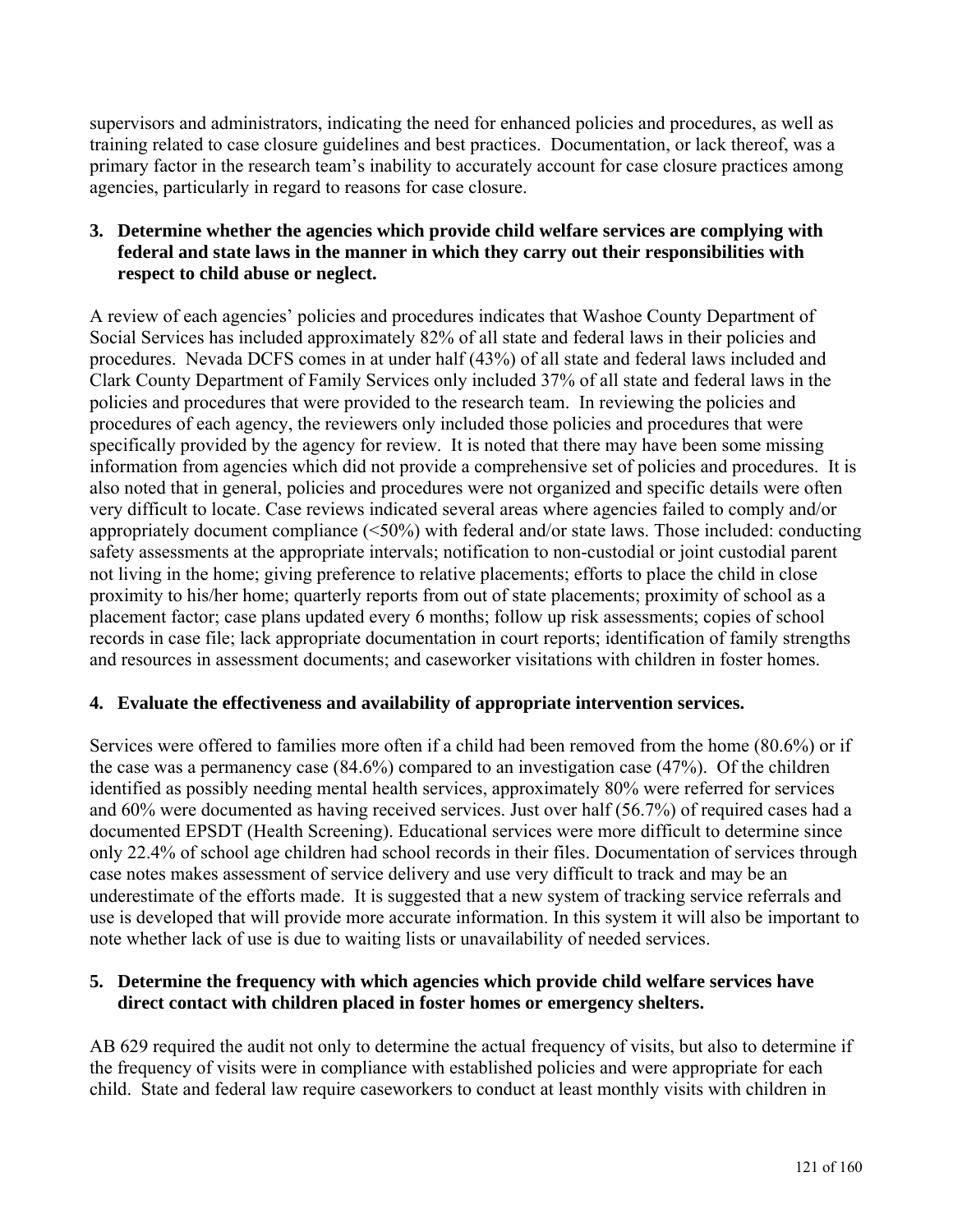foster care, with visits taking place in the placement at least once every 60 days. Additionally, a portion of each visit must be alone with the child and the caseworker must meet alone with the foster parent if requested. All three agencies have successfully included these state and federal requirements into their policies and procedures. However, practice, as documented in the case files, indicates that policies and procedures regarding visitation are not being followed. Overall, less than 40% of applicable cases included documentation that the child received a visit from their case worker at least monthly. Caseworkers did slightly better at conducting in placement visits at least once every 60 days, at 65%, but lacked significantly in demonstrating that at least a portion of the visit was spent alone with the child (18.2%).

Although it is possible that caseworkers are making appropriate visits and are just failing to appropriately document those visits, based on the information available, it is the determination of the auditors that, overall, the frequency of visits to children are not appropriate for the needs of the child or carried out in accordance with agency policies and procedures, or state and federal law. Documentation is likely a strong factor in these results, however, these numbers indicate a strong need for enhanced training, supervisory oversight and reduced caseloads to meet state and federal requirements. It is also noted that all cases deemed "concerns" by the audit team were due to inadequate documentation that the child had been seen in a timely manner by the caseworker.

**6. Determine whether the agencies which provide child welfare services have successfully incorporated the recommendations set forth in the Report of the Clark County Blue Ribbon Panel for the Review of Child Deaths and of the Northern Blue Ribbon Panel for the Review of Child Deaths, as applicable.** 

Overall, there were 178 recommendations included in the final report, 106 of which were included in the analysis to determine agency responsiveness. Clark County DFS was determined to have: substantially completed 6% (3) of the recommendations; not completed 67% (35) of the recommendations; and 27% (14) were unable to be determined based on the information provided and/or collected for this audit. Washoe County DSS was determined to have: substantially completed 20% (5) of the recommendations; not completed 56% (14) of the recommendations; and 24% (6) were unable to be determined based on the information provided and/or collected for this audit. DCFS was determined to have: substantially completed 14% (4) recommendations; not completed 45% of the recommendations; and 41% (12) were unable to be determined based on the information provided and/or collected for this audit.

#### **7. Evaluate the progress and efforts made towards meeting the requirements set forth in the federally approved Performance Improvement Plan (PIP) and Corrective Action Plan.**

A review of the Statewide Collaborative Policies indicated that the State has substantially accomplished 11 of the 12 identified action steps included in the PIP analysis. The only element which was not identified in the audit was a standardized intake-screening instrument. However, policies provided to the research team for the purposes of this audit did include a Collaborative Policy on Intake which includes components of tracking response times and response criteria. Therefore, it is concluded that the State is substantially in compliance with the action items identified by the Children's Bureau as not having met the performance measures identified as of June 2007.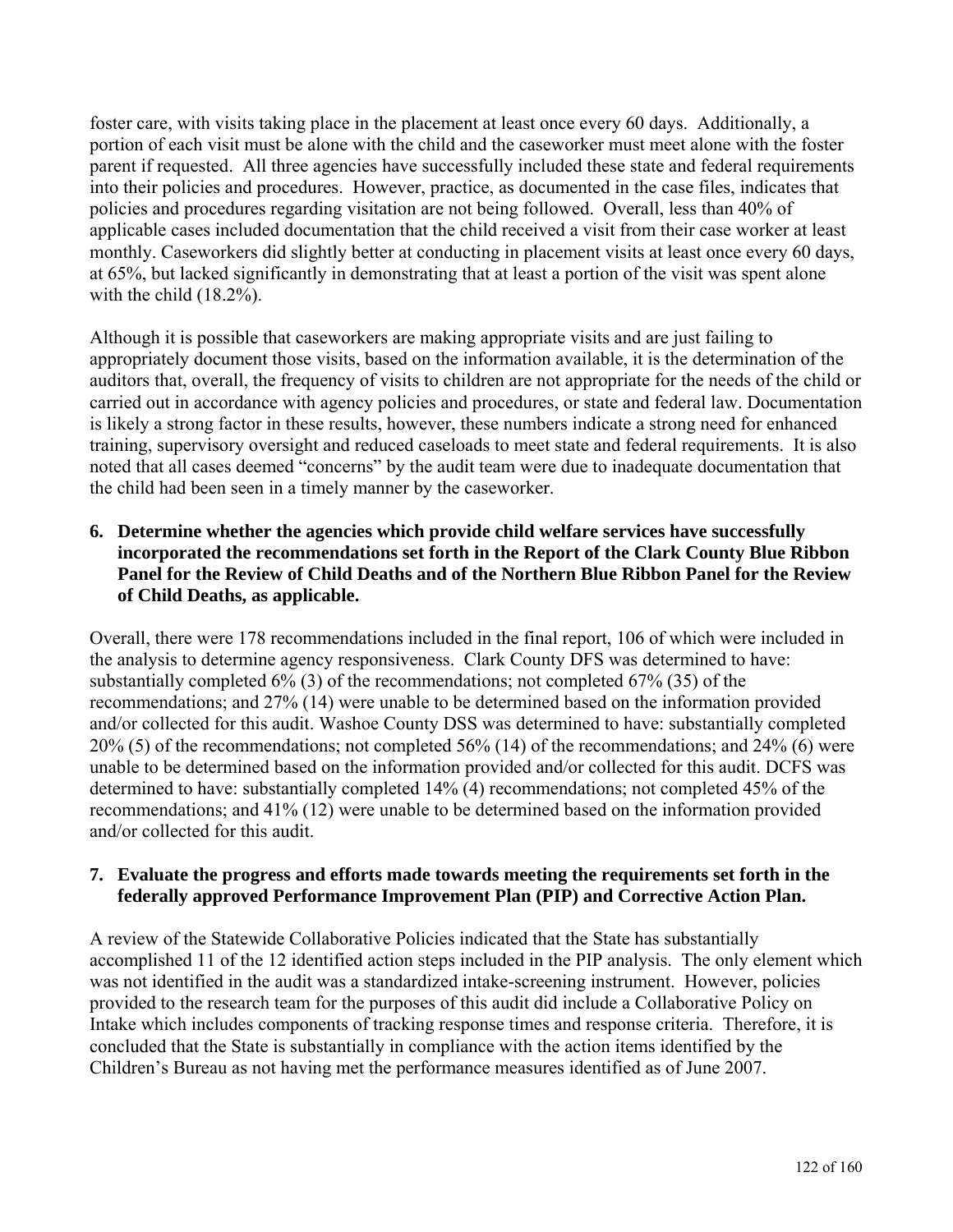Four of the eleven objectives of the Corrective Action Plan have been self identified by DCFS as not completed. The primary reason cited for incomplete objectives was a need to pass legislation during the 2007 Legislative Session. The case review process and interviews conducted as a part of this audit indicate that increased attention to Objective 2 (related to enhanced documentation) is needed, since lack of appropriate documentation at all levels was identified as a primary concern throughout the audit period.

### **RECOMMENDATIONS**

#### **1. Stronger investments and enhancements in human resources.**

All agencies need to make a stronger investment in their human resources, to include comprehensive training (initial and ongoing) for new and existing staff, support in continuing education, competitive salary rates as well an appropriate overload system, and smaller caseloads. This strategy would improve worker morale and may help to reduce turnover in the case worker positions. New solutions should be examined and policies restructured to maximize work time and productivity as well as incorporate a more thorough system of accountability.

#### **2. Improve documentation practices and electronic data management systems.**

Child welfare agencies should focus efforts in implementing change in their case work documentation practices and use of the existing electronic data management system. Agencies should work toward implementing a system that is more complete, accurate and user friendly for both line workers and administration. This data entry system should be created to produce reports that will allow for frequent analysis of policies, procedures, and state and federal laws. This would improve documentation of ICWA, placement efforts, services offered and provided, and ease supervisory oversight. The new system should also include a clear tracking of supervisor involvement which was also found lacking across the state. This report should be available at the county and the state level. Without proper documentation, meaningful conclusions and recommendations are challenging and this is one area that was lacking throughout all stages of the current investigation. By implementing a new system, more time should be available to ensure that all children are visited as appropriately outlined by federal, state, and agency guidelines.

#### **3. Improve supervision of caseworkers.**

Supervision is an important role in this process and supervisors should be properly trained and make sure to have time to monitor case worker compliance and assist when needed. Policies and procedures should clearly specify the roles and responsibilities of supervisors, including when caseworkers need supervisor approval, the frequency of case reviews by supervisors, and specific mandatory components of cases that supervisors should be checking for in all cases. Supervisor qualifications should be reviewed to ensure that all supervisors have the knowledge and expertise to properly supervise and advise caseworkers.

### **4. Update policies and procedures – statewide and agency specific.**

Policies and procedures at all agencies need to be updated to include all mandatory provisions of state and federal law, as well as to incorporate best practices and recommendations as deemed appropriate by the State and local agencies. Policies and procedures should be developed in a user friendly manner – including simplification of policies, elimination of contradictory policies, and available in electronic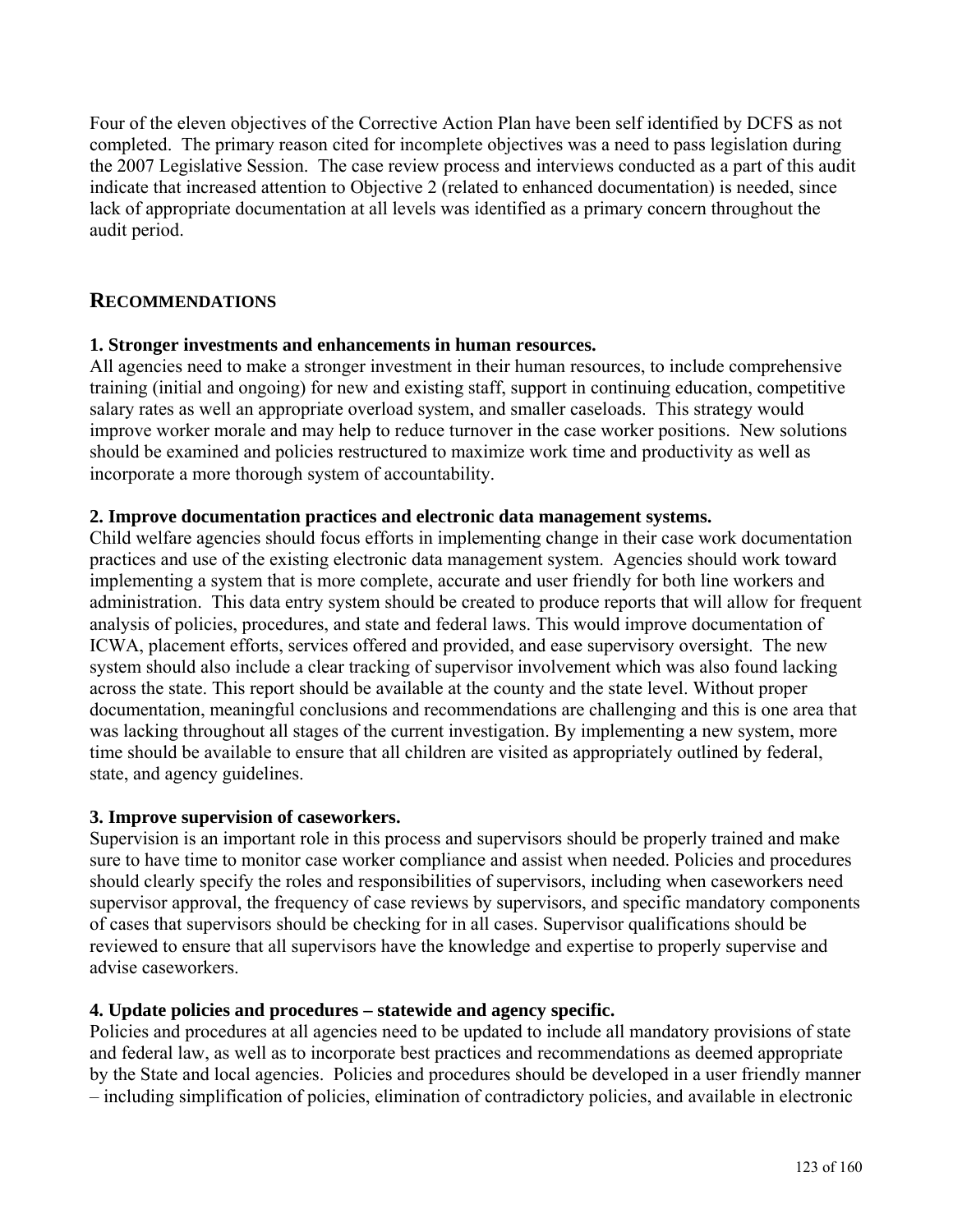format – that is consistent with ethical guidelines and takes into consideration the practical application of caseworker and supervisory functions, and appropriate training of all staff. Agencies need appropriate funding to provide administrative support to update policies and procedures and provide adequate training to staff.

### **5. Stronger investments in the child welfare system.**

Many of the recommendations suggested may have a financial commitment. The state and individual agencies should consistently work to seek out additional grant funding and/or philanthropic partnerships to support improvements within the child welfare system and to supplement existing services and increase the capacity to serve more clients. By investing in improving the components listed above, the cost to benefit ratio will prove to be very cost efficient as the need for services may decrease and this will also help with the sustainability of federal dollars.

### **6. Continue to monitor child welfare agencies and develop sustainable best practice models.**

Child welfare agencies need to be continually monitored to ensure compliance with state and federal laws, as well as with the design and implementation of best practice models. Service delivery systems should also be monitored to identify available resources and service needs to enhance the child welfare system in the community. Oversight of the child welfare agencies should be streamlined and administered in collaboration with the agencies to ensure coordinated efforts to improve services for children and families in Nevada.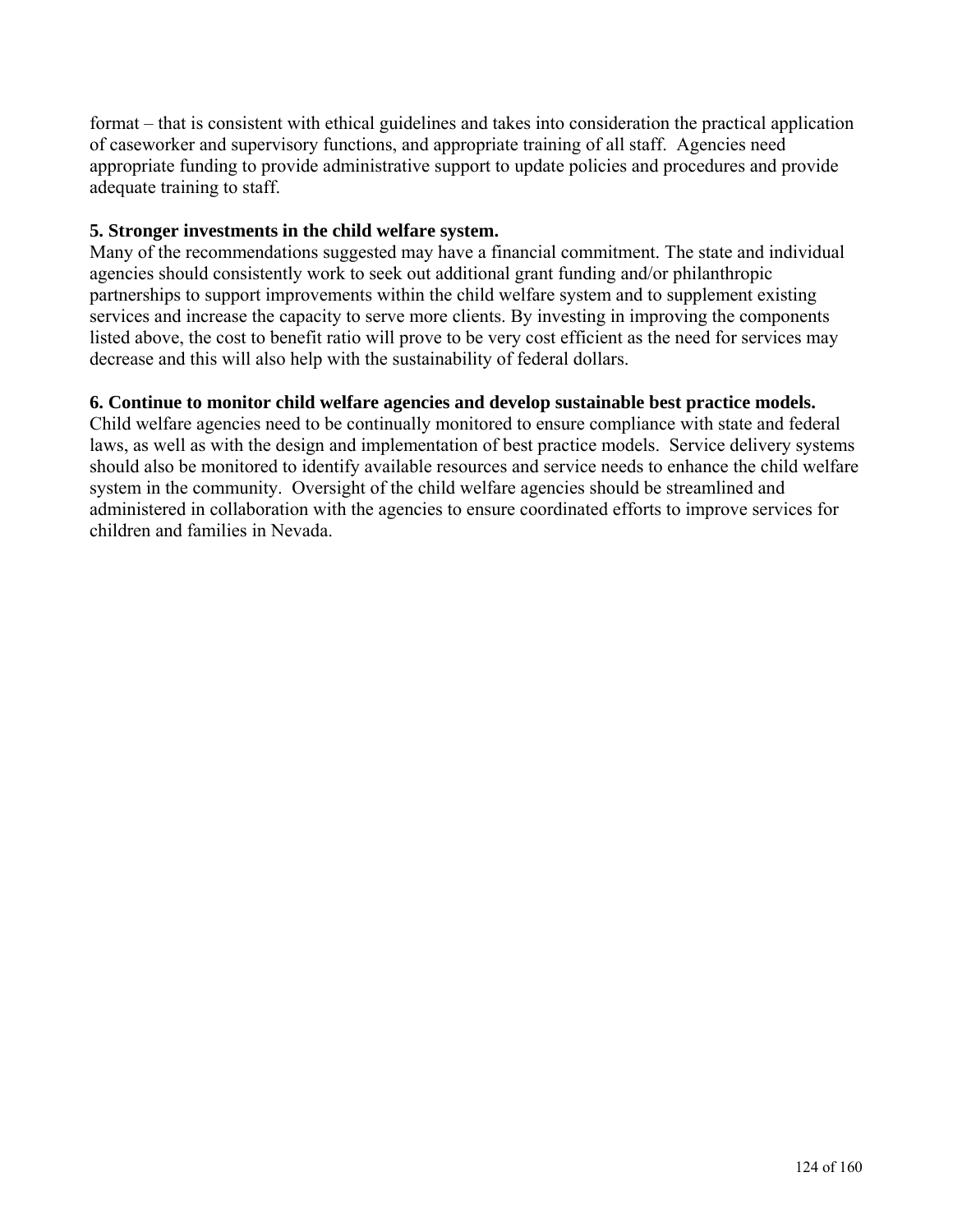# **APPENDIX A Case Review Data Collection Tool**

# **Performance Audit of the State of Nevada's Child Welfare Agencies Case Review Data Collection Form**

This form is designed to collect information for each case that was selected.

| <b>UNITY</b> auditor's name:    | Date of UNITY review:      |
|---------------------------------|----------------------------|
|                                 |                            |
|                                 |                            |
|                                 |                            |
| Paper case file auditor's name: | Date of paper case review: |
|                                 |                            |
|                                 |                            |
|                                 |                            |
|                                 |                            |
| Date Paper file located:        |                            |

### **Case Information**

| Case name:                                   | <b>Office where Site Visit will occur:</b>        |  |  |  |
|----------------------------------------------|---------------------------------------------------|--|--|--|
| Case number:                                 | <b>Case worker from case list:</b>                |  |  |  |
| <b>Child's Name:</b>                         | Agency unit as listed on case list:               |  |  |  |
| Child's person ID:                           | Case status on case list:<br>2. Closed<br>1. Open |  |  |  |
| <b>Type of file:</b><br>1. CPS 2. Permanency | Case status in UNITY:<br>2. Closed<br>1. Open     |  |  |  |

### **General Demographics**

*For all questions that ask about a specific child – choose the child whose first name is alphabetically first. If this child had no involvement in the case chose the child whose name is alphabetically next until you find a child involved in the case.* 

#### **Child's birth date: \_**\_\_\_\_\_\_\_\_\_

#### **Child's gender:**

1. Male 2. Female

**Child's race:** 

- 1. Caucasian 5. Native American (specify tribe)
- 
- 2. African-American 6. Declined to Answer
- 
- 3. Asian 7. Child Abandoned
- 4. Pacific Islander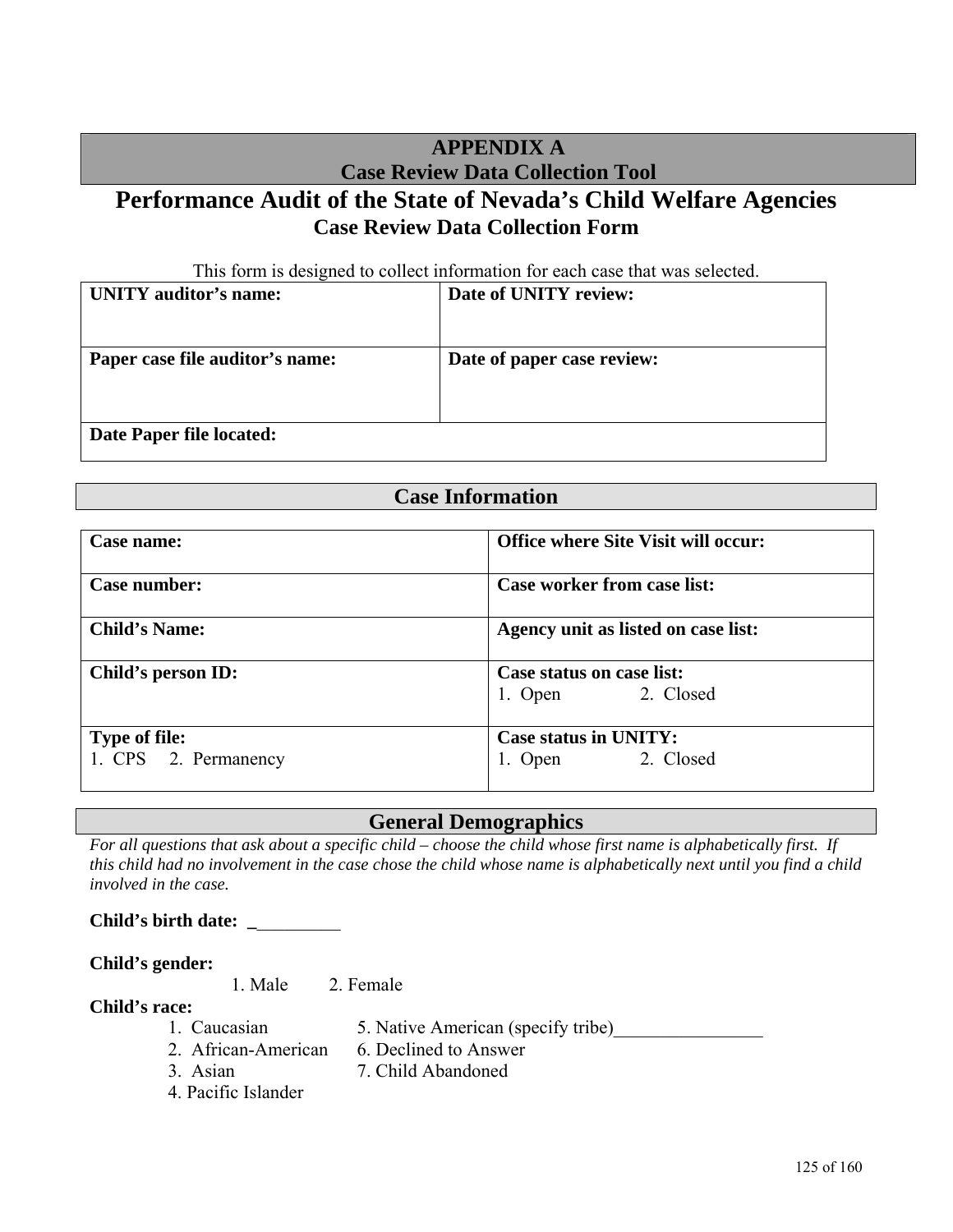#### **Child's ethnicity:**

1. Hispanic 0. Non-Hispanic 6. Declined to Answer

**How many other children are living in the home** (other children listed in UNITY case)**?** \_\_\_\_\_\_\_\_

**Date of birth of other children in the home** *(Indicate in the box the birthdates of all the children living in the home. If there are more than five children, use the blank space beside the table.)* 

| Child   | Child 4 |  |
|---------|---------|--|
| Child 2 | Child 5 |  |
| Child 3 | Child 6 |  |

**Does the child have a medical passport?** (either in UNITY or paper file)

1. Yes 0. No

**Current placement:** 1. Parent(s)/caregiver(s) 2. Foster Parent 3. Relative/Fictive Kin

4. In their home – child never removed 5. Other (specify)

| Child's most current<br>address on file: |  |
|------------------------------------------|--|
|                                          |  |

**Is the child currently missing from this placement?** 

1. Yes 0. No

| Caregiver's name and |  |
|----------------------|--|
| <b>Phone number:</b> |  |

| Mother's name:                      | Father's name:                      |
|-------------------------------------|-------------------------------------|
| <b>Address:</b>                     | <b>Address:</b>                     |
|                                     |                                     |
| $\Box$ Same as child's listed above | $\Box$ Same as child's listed above |
| <b>Phone:</b>                       | <b>Phone:</b>                       |

Please answer the following questions for the entire documented history of this child:

**Total number of substantiated claims for this child: \_\_\_\_\_\_\_\_\_\_** 

**Total number of unsubstantiated claims regarding this child: \_\_\_\_\_\_\_\_\_\_**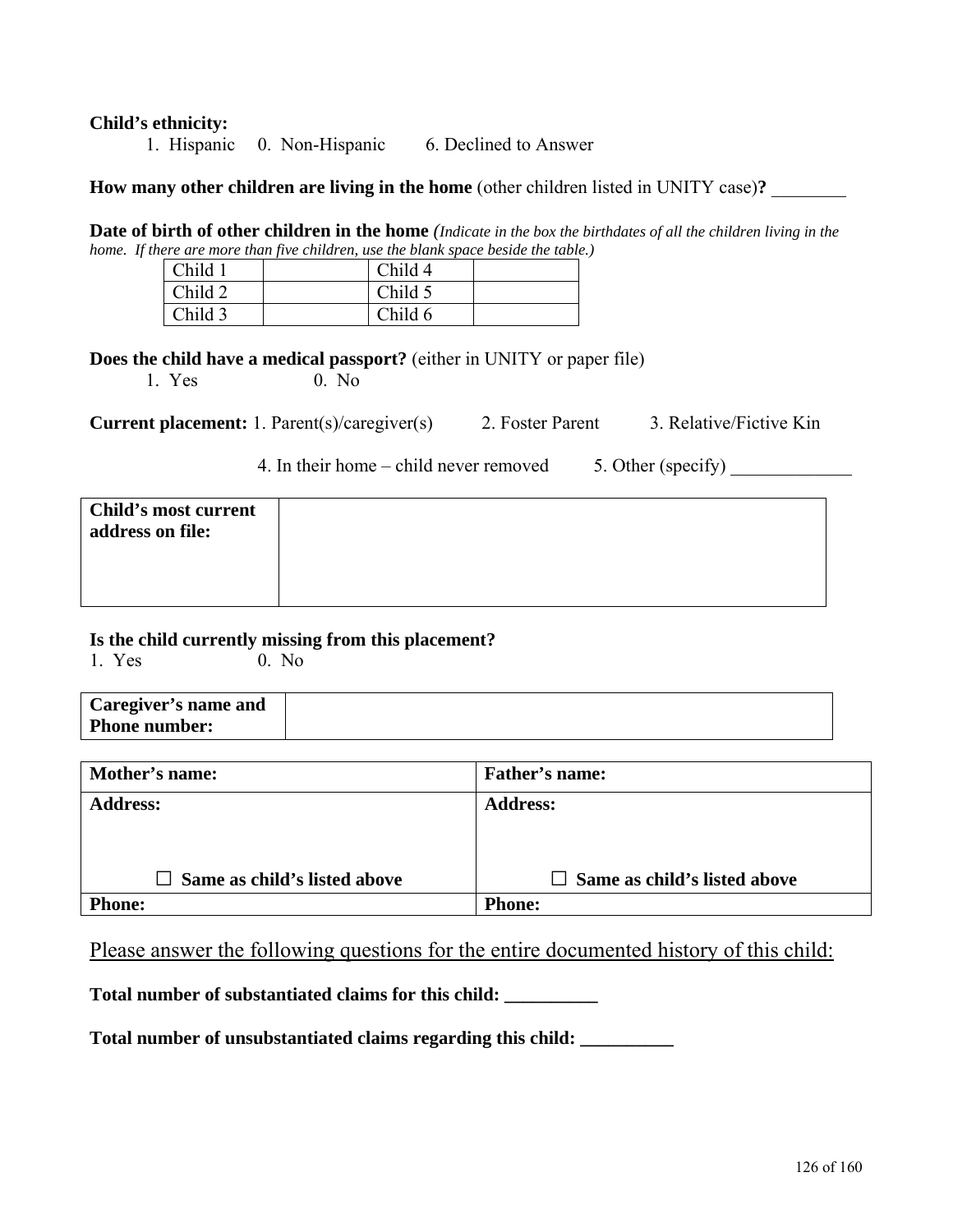| Date of<br>report | <b>Date</b><br>assigned to<br>investigator | Date of<br>initial<br>face-to-<br>face<br>contact* | Date of<br>determination | <b>Determination</b> | <b>Allegation</b> | <b>Location/Home</b><br><b>Placement</b> | Perpetrator<br>(relationship<br>to child) |
|-------------------|--------------------------------------------|----------------------------------------------------|--------------------------|----------------------|-------------------|------------------------------------------|-------------------------------------------|
|                   |                                            |                                                    |                          | S.<br>U              |                   |                                          |                                           |
|                   |                                            |                                                    |                          | S<br>U               |                   |                                          |                                           |
|                   |                                            |                                                    |                          | S<br>U               |                   |                                          |                                           |
|                   |                                            |                                                    |                          | S                    |                   |                                          |                                           |
|                   |                                            |                                                    |                          | S                    |                   |                                          |                                           |
|                   |                                            |                                                    |                          | S<br>U               |                   |                                          |                                           |
|                   |                                            |                                                    |                          | S<br>U               |                   |                                          |                                           |
|                   |                                            |                                                    |                          | S.<br>U              |                   |                                          |                                           |

*\* This is the first date that the worker attempted to make face to face contact, not necessarily the date it actually happened.*

#### **Total number of information only claims regarding this child: \_\_\_\_\_\_\_\_\_\_**

| Date of report | <b>Allegation</b> |
|----------------|-------------------|
|                |                   |
|                |                   |
|                |                   |
|                |                   |
|                |                   |
|                |                   |
|                |                   |
|                |                   |

**Indicate cause of the agency's most recent involvement with this child or family. Include parent(s)/caregiver(s) factors related to involvement (i.e. substance abuse, mental health issues):** *(Include a brief narrative including allegations)*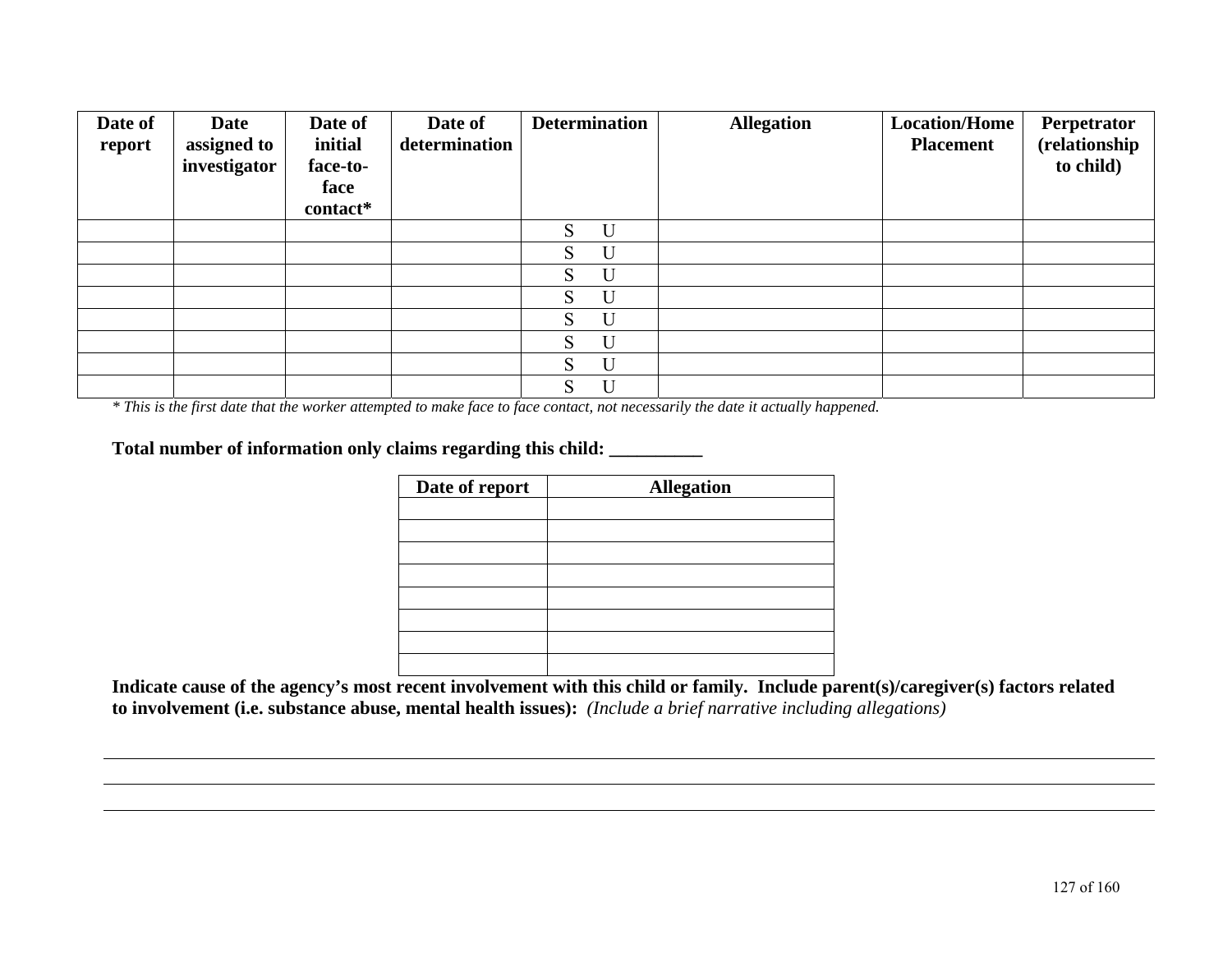### **Report/Investigation**

|                                                   |                                                          | Was the person responsible for the child's welfare immediately notified of the investigation?       |        |       |                   |         |
|---------------------------------------------------|----------------------------------------------------------|-----------------------------------------------------------------------------------------------------|--------|-------|-------------------|---------|
| 1. Yes                                            | 0. No                                                    | 99. Unknown                                                                                         |        |       |                   |         |
|                                                   |                                                          | Was the manner in which the investigation was initiated documented?                                 |        |       |                   |         |
| 1. Yes                                            | 0. No                                                    |                                                                                                     |        |       |                   |         |
|                                                   |                                                          | Was the information obtained during the investigation recorded in writing?                          |        |       |                   |         |
| 1. Yes                                            | 0. No                                                    |                                                                                                     |        |       |                   |         |
| the child?                                        |                                                          | Is there documentation that a safety plan was completed to address the immediate safety concerns of |        |       |                   |         |
| 1. Yes                                            | 0. No                                                    | 77. N/A                                                                                             |        |       |                   |         |
|                                                   |                                                          | Is there documentation that a safety assessment was EVER conducted?                                 |        |       | $0.$ No<br>1. Yes |         |
|                                                   |                                                          | (If no to question above select "N/A" for all questions in the table below)                         |        |       |                   |         |
|                                                   |                                                          | Was a safety assessment of the child conducted at the milestones listed below?                      |        |       |                   |         |
| a. at the initial intake for protective services? |                                                          |                                                                                                     | 1. Yes | 0. No | 99. Unknown       | 77. N/A |
| b. at the initial face-to-face with the child?    |                                                          |                                                                                                     | 1. Yes | 0. No | 99. Unknown       | 77. N/A |
| custody of his/her parent(s)/caregiver(s)?        |                                                          | c. during consideration of removing the child from the                                              | 1. Yes | 0. No | 99. Unknown       | 77. N/A |
|                                                   |                                                          | d. before any unsupervised visits between the child and                                             | 1. Yes | 0. No | 99. Unknown       | 77. N/A |
| his/her parent(s)/caregiver(s)?                   |                                                          |                                                                                                     |        |       |                   |         |
|                                                   |                                                          | e. before returning the child to the custody of his/her                                             | 1. Yes | 0. No | 99. Unknown       | 77. N/A |
| parent(s)/caregiver(s)?                           |                                                          |                                                                                                     | 1. Yes |       |                   |         |
|                                                   | f. due to a significant event or change that affects the |                                                                                                     |        | 0. No | 99. Unknown       | 77. N/A |
|                                                   | household of a parent, foster parent, or other care      |                                                                                                     |        |       |                   |         |
| provider?                                         |                                                          |                                                                                                     |        |       |                   |         |

g. before each court review?  $1. \text{Yes} \mid 0. \text{No} \mid 99. \text{Unknown} \mid 77. \text{N/A}$ h. after reunification of the family with the child?  $1.$  Yes  $\begin{array}{|l|l|} \hline 1.$  Yes  $\begin{array}{|l|l|} \hline 0. \text{No} & \text{99.} \text{Unknown} & \text{77.} \text{N/A} \hline \end{array}$ i. before closure of the case?  $1. \text{Yes} \mid 0. \text{No} \mid 99. \text{Unknown} \mid 77. \text{N/A}$ 

**Is there a safety assessment in the paper file?** 1. Yes 0. No

If  $Yes - List$  the dates of the assessments:

**If the child was taken into protective custody, is there documentation that the agency asked, or attempted to ask, a parent, legal guardian or relative of the child (if available) whether the child is an Indian child?** 

 $\mathcal{L}_\text{max}$  and  $\mathcal{L}_\text{max}$  and  $\mathcal{L}_\text{max}$  and  $\mathcal{L}_\text{max}$  and  $\mathcal{L}_\text{max}$ 

1. Yes 0. No 77. N/A – Child not taken into protective custody

**Placement** 

**Was the child ever removed from the home?**

1. Yes 0. No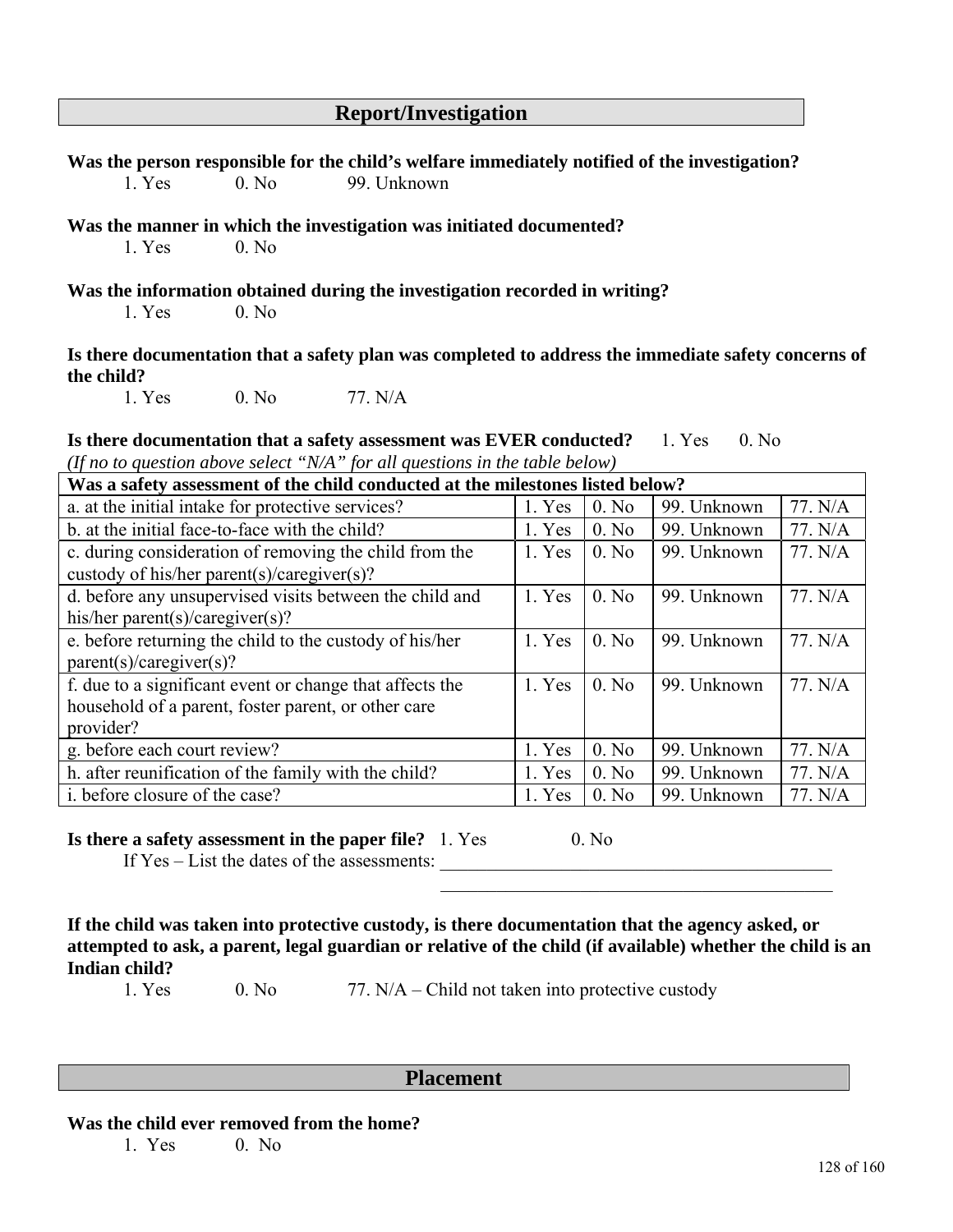*\*\* If the child was NEVER removed from the home then skip to page 7* 

If Yes, date of most recent removal from home: **List reasons for removal:** 

#### If applicable, date child returned to home (following most recent removal):

| Refer to the child's most recent removal from the home- If the child was removed from the home, is |        |         |             |            |  |  |  |
|----------------------------------------------------------------------------------------------------|--------|---------|-------------|------------|--|--|--|
| there documentation that the agency:                                                               |        |         |             |            |  |  |  |
| 1. developed a safety plan to ensure the safety of all other                                       | 1. Yes | $0.$ No | 99. Unknown | 77. N/A    |  |  |  |
| children remaining in the home/facility?                                                           |        |         |             |            |  |  |  |
| 2. immediately made reasonable efforts to inform the person                                        | 1. Yes | $0.$ No | 99. Unknown | 77. N/A    |  |  |  |
| responsible for the child's welfare that the child had been                                        |        |         |             |            |  |  |  |
| placed in protective custody?                                                                      |        |         |             |            |  |  |  |
| 3. gave preference in placement to a relative who was                                              | 1. Yes | $0.$ No | 99. Unknown | $77$ . N/A |  |  |  |
| suitable and able to provide care/guidance, regardless of                                          |        |         |             |            |  |  |  |
| whether the relative resided within the State?                                                     |        |         |             |            |  |  |  |
| 4. submitted a plan to the court designed to achieve                                               | 1. Yes | $0.$ No | 99. Unknown | 77. N/A    |  |  |  |
| placement in a safe setting as near the residence of the                                           |        |         |             |            |  |  |  |
| $parent(s)/caregiver(s)$ , as is consistent with the best interests                                |        |         |             |            |  |  |  |
| and special needs of the child, including a description of                                         |        |         |             |            |  |  |  |
| where the child should be placed?                                                                  |        |         |             |            |  |  |  |
| 5. conducted a diligent search to find relatives?                                                  | 1. Yes | 0. No   | 99. Unknown | 77. N/A    |  |  |  |

**Was a hearing conducted within 72 hours after being taken into custody (excluding weekends and holidays) to determine whether the child should remain in protective custody?** 

1. Yes 0. No 99. Unknown 77. N/A

**If both parents were not living in the home, was the non custodial or joint custodial parent notified of the initial protective custody hearing, foster care, out of home placement or court hearing?** 

1. Yes 0. No/Not documented 77. N/A

 **If Yes, how?** 

1. Telephone 2. Letter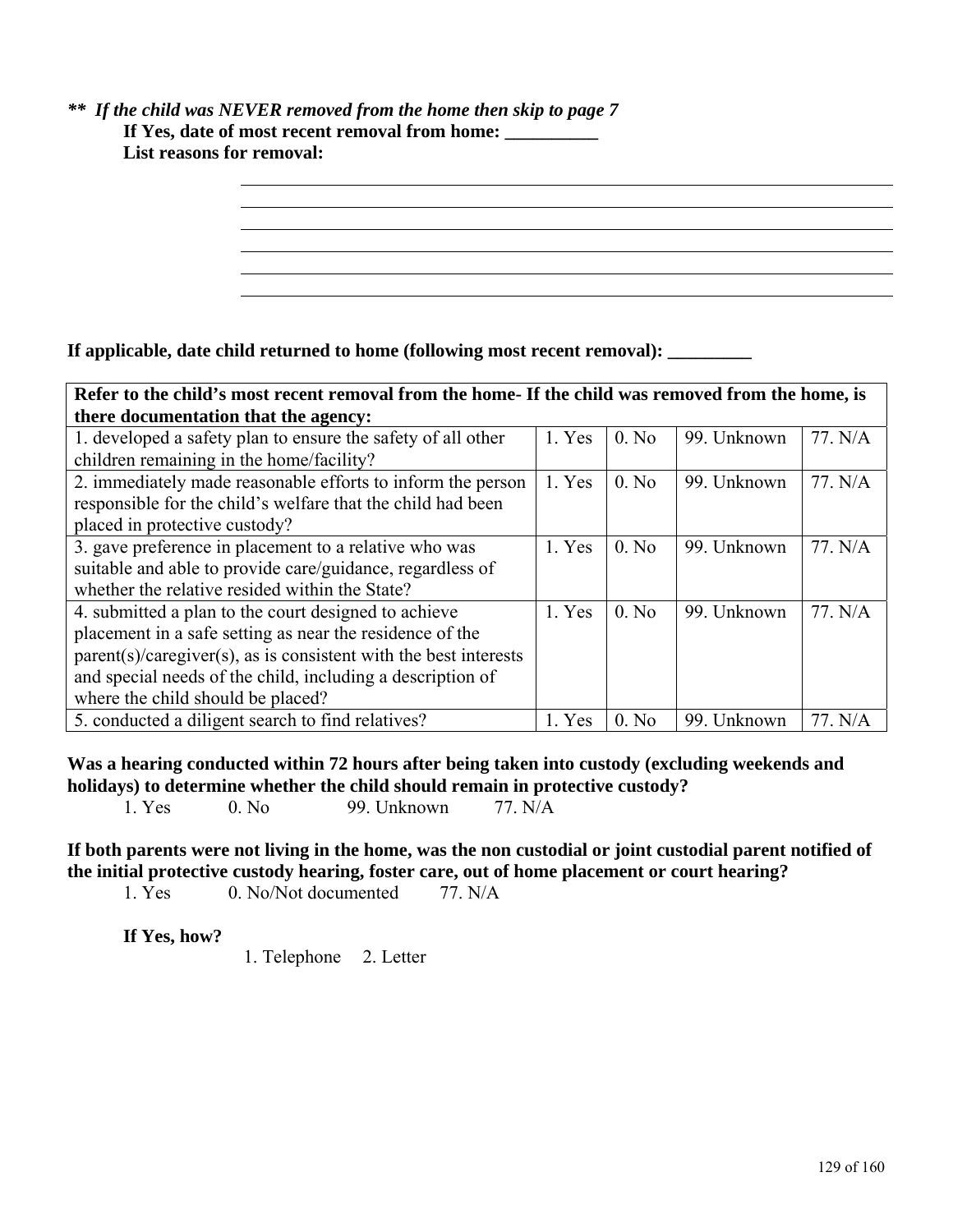#### **Does the most recent "Permanency and Placement" court report address the following items:**

| Documented reasonable efforts                                      | 1. Yes | 0. No   |         |
|--------------------------------------------------------------------|--------|---------|---------|
| Conditions of the child's residence                                | 1. Yes | 0. No   |         |
| School Records                                                     | 1. Yes | $0.$ No | 77. N/A |
| Mental health background                                           | 1. Yes | $0.$ No | 77. N/A |
| Physical health background                                         | 1. Yes | 0. No   |         |
| Social background of the family                                    | 1. Yes | $0.$ No | 77. N/A |
| Financial situation of the family                                  | 1. Yes | $0.$ No | 77. N/A |
| Whether or not the child was sent to an emergency medical provider | 1. Yes | $0.$ No | 77. N/A |

**Was the child placed in a facility, other than under an emergency admission, WITHOUT a court order?** 

1. Yes 0. No 99. Unknown

**If temporary placement was necessary, is there documentation that efforts were made to place the child as close to home as possible?** (find this in the Permanency and Placement report) (NAC 43B.220)

1. Yes 0. None documented 77. N/A

**If temporary placement was necessary, is there documentation that immediate plans were made to return the child to their home?** 

(NAC 43B.220)

1. Yes 0. None Documented 77. N/A

### **Out of Home Placement**

If the child was never removed from their home skip to page 7

#### **In what types of homes was the identified child placed?**

*In the space below write in the UNITY placement codes for each placement – Indicate the dates for each stay at each location* 

**If the child has siblings, were they EVER separated in an out of home placement?** 

1. Yes  $0. No$  77. N/A – No siblings

**If Yes, list all reasons for sibling separation in out of home placement.**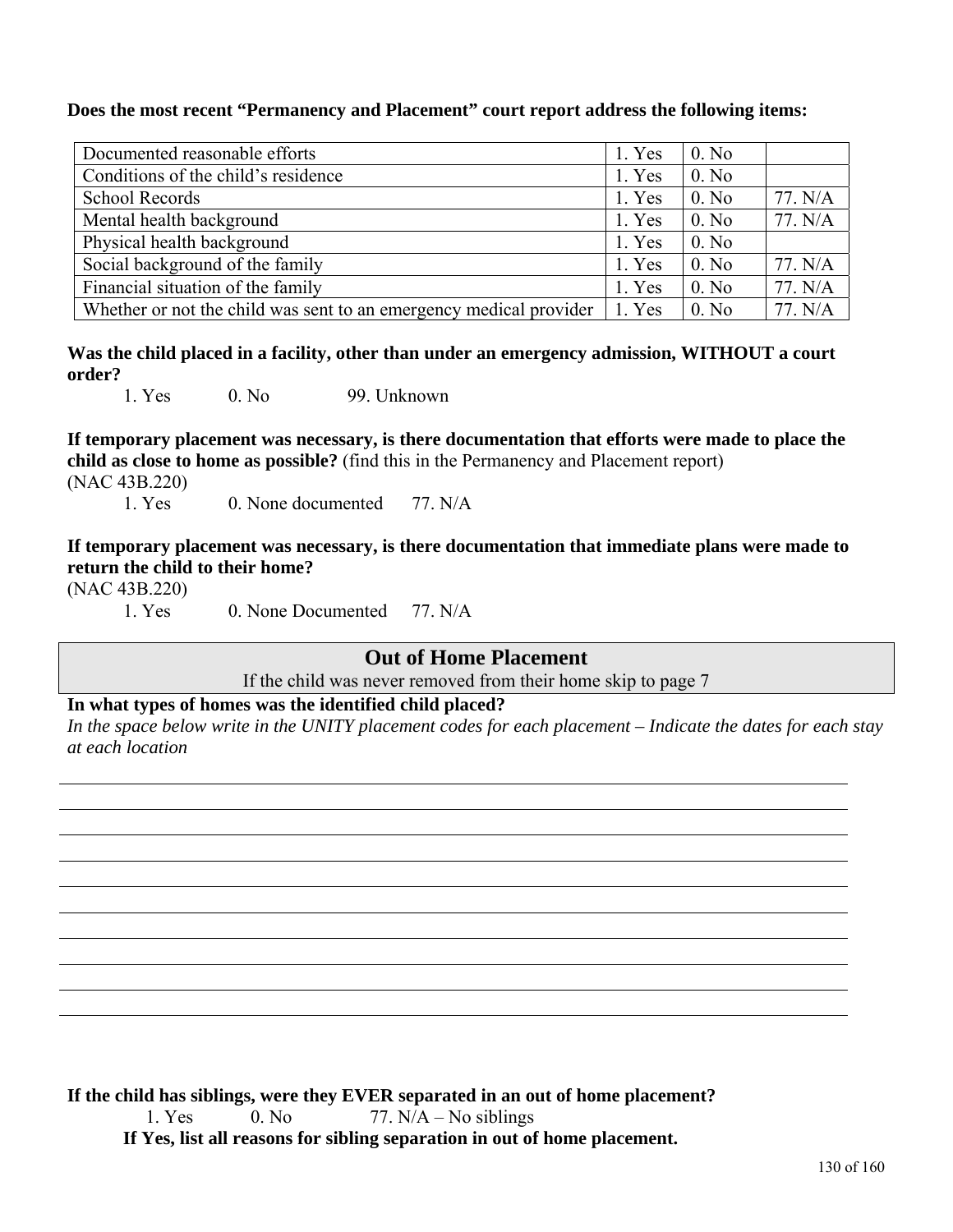**Number of times a child changed placements**: \_\_\_\_\_\_\_\_\_\_\_

**Regarding the child's most recent removal, was the child placed in a home out of state or out of the agency's jurisdiction?** 

1. Yes  $0. No$  77. N/A – child never removed

**If Yes, are the quarterly update reports documenting child well-being in the case file?** 1. Yes  $0. No$  77. N/A – child not placed out of agency jurisdiction

### **Provision of Services**

 $\mathcal{L}_\text{max} = \frac{1}{2} \sum_{i=1}^n \mathcal{L}_\text{max}(\mathbf{z}_i - \mathbf{z}_i)$ 

**Was the Family Risk Assessment Protocol (FRAP) used?** 

1. Yes 0. No 99. Unknown m- No documentation of FRAP in UNITY or paper file

 **If No, what was used?** \_\_\_\_\_\_\_\_\_\_\_\_\_\_\_\_\_\_\_\_\_\_\_\_\_\_\_\_\_\_\_\_\_\_\_\_\_\_\_\_\_\_\_\_\_\_\_\_\_\_\_\_\_\_\_\_\_

**Were any services offered to the child's parents?** 

1. Yes 0. No

If no services were offered then select "No" for all elements in the table below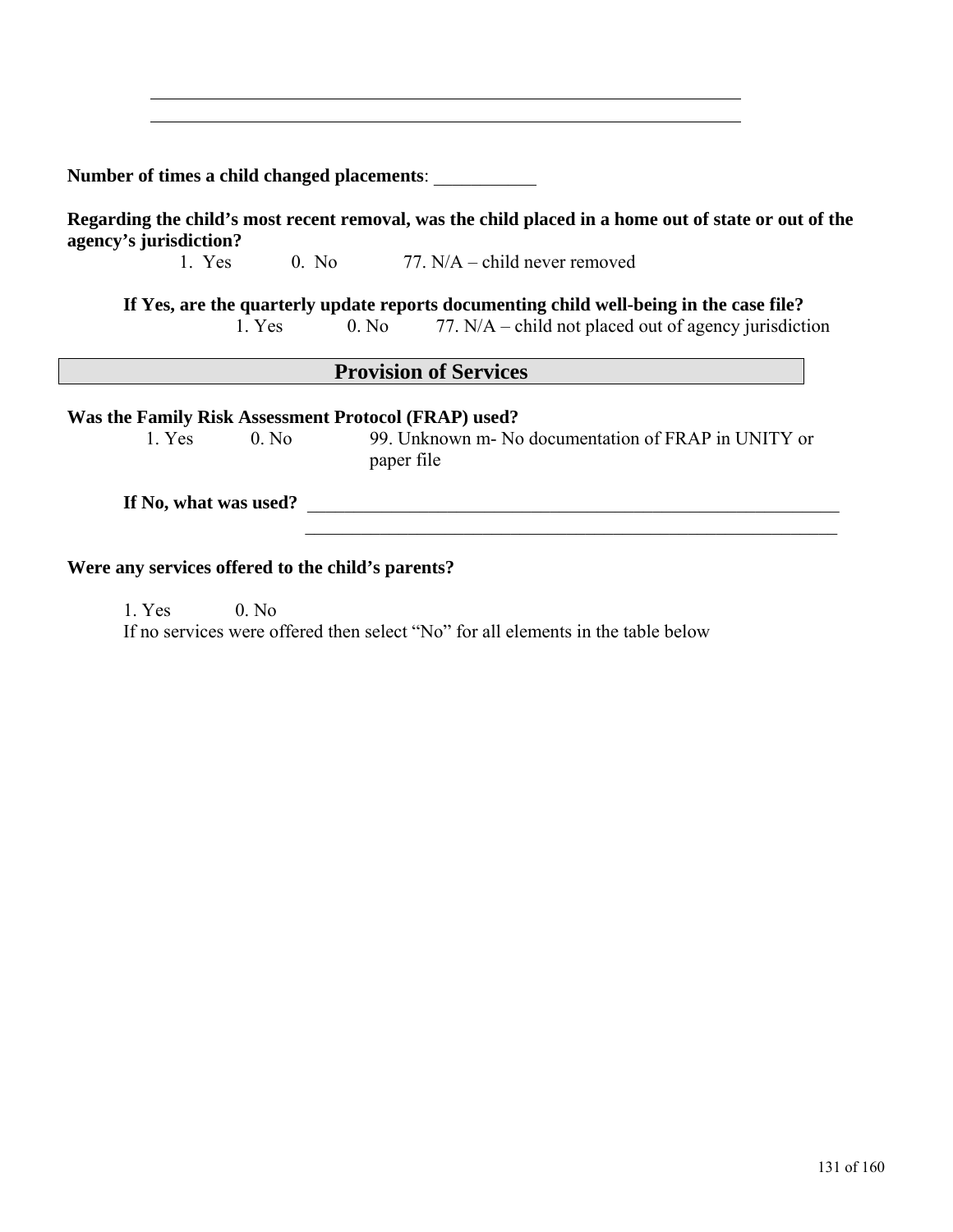### **Services Offered to the Child's Parents: (Not Foster parents, or Relatives)**

| <b>Service</b>                          |        | <b>Referral</b> |                                                    |        | <b>Direct assistance</b> |         |        | <b>Utilization</b> |         |
|-----------------------------------------|--------|-----------------|----------------------------------------------------|--------|--------------------------|---------|--------|--------------------|---------|
| Substance abuse<br>treatment            | 1. Yes | 0. No           | 99. U/K                                            | 1. Yes | 0. No                    | 99. U/K | 1. Yes | 0. No              | 99. U/K |
| Housing                                 | 1. Yes | 0. No           | 99. U/K                                            | 1. Yes | 0. No                    | 99. U/K | 1. Yes | 0. No              | 99. U/K |
| Parenting classes                       | 1. Yes | 0. No           | 99. U/K                                            | 1. Yes | 0. No                    | 99. U/K | 1. Yes | 0. No              | 99. U/K |
| Daycare                                 | 1. Yes | 0. No           | 99. U/K                                            | 1. Yes | 0. No                    | 99. U/K | 1. Yes | 0. No              | 99. U/K |
| Homemaker services                      | 1. Yes | 0. No           | 99. U/K                                            | 1. Yes | 0. No                    | 99. U/K | 1. Yes | 0. No              | 99. U/K |
| Domestic violence<br>counseling         | 1. Yes | 0. No           | 99. U/K                                            | 1. Yes | 0. No                    | 99. U/K | 1. Yes | 0. No              | 99. U/K |
| Mental health<br>counseling             | 1. Yes | 0. No           | 99. U/K                                            | 1. Yes | 0. No                    | 99. U/K | 1. Yes | 0. No              | 99. U/K |
| Emergency fund grants                   | 1. Yes | 0. No           | 99. U/K                                            | 1. Yes | 0. No                    | 99. U/K | 1. Yes | 0. No              | 99. U/K |
| (Cash)                                  |        |                 | Please indicate what the payment was intended for: |        |                          |         |        |                    |         |
| Welfare agency<br>(Food stamps, TANF)   | 1. Yes | 0. No           | 99. U/K                                            | 1. Yes | 0. No                    | 99. U/K | 1. Yes | 0. No              | 99. U/K |
| Health care -<br>Parent(s)/caregiven(s) | 1. Yes | 0. No           | 99. U/K                                            | 1. Yes | 0. No                    | 99. U/K | 1. Yes | 0. No              | 99. U/K |
| Health care - Child                     | 1. Yes | 0. No           | 99. U/K                                            | 1. Yes | 0. No                    | 99. U/K | 1. Yes | 0. No              | 99. U/K |
| Anger management<br>training            | 1. Yes | 0. No           | 99. U/K                                            | 1. Yes | 0. No                    | 99. U/K | 1. Yes | 0. No              | 99. U/K |
| <b>Public Health Nurse</b>              | 1. Yes | 0. No           | 99. U/K                                            | 1. Yes | 0. No                    | 99. U/K | 1. Yes | 0. No              | 99. U/K |
| Transportation                          | 1. Yes | 0. No           | 99. U/K                                            | 1. Yes | 0. No                    | 99. U/K | 1. Yes | 0. No              | 99. U/K |
| Job training                            | 1. Yes | 0. No           | 99. U/K                                            | 1. Yes | 0. No                    | 99. U/K | 1. Yes | 0. No              | 99. U/K |
| Other service (specify)                 |        |                 |                                                    |        |                          |         |        |                    |         |

### **Were the services utilized linked to the FRAP?**

1. Yes 0. No 99. Unknown 77. N/A

**Were there follow-up risk assessments done?** 

1. Yes 0. No 77. N/A 99. Unknown

**Is there documentation of a semi-annual assessment (court report) for the most recent period of custody?**

1. Yes 0. No 99. Unknown 77. N/A

**Does the most recent Permanency and Placement court report include the following:**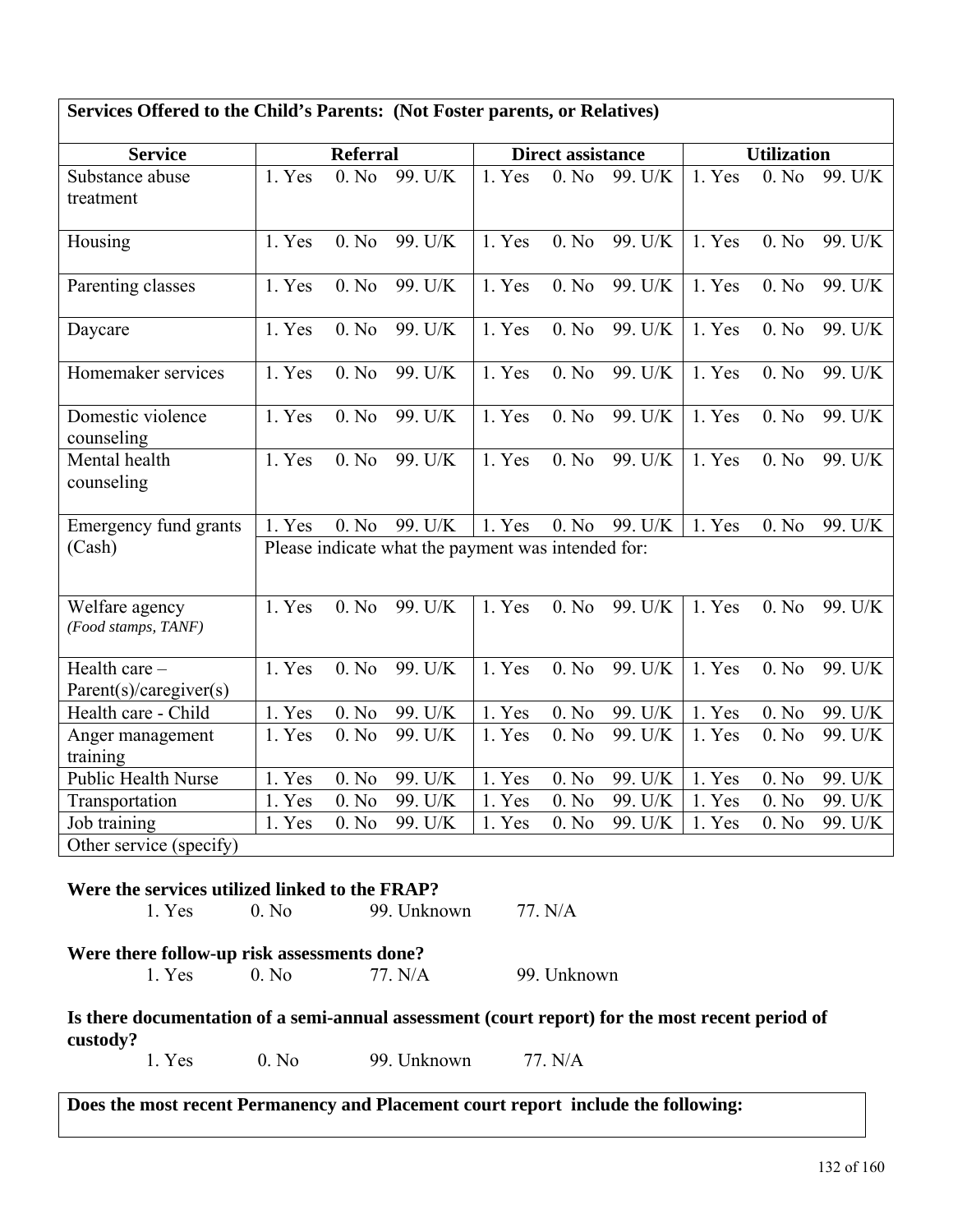| a. the current level of functioning of the child's family?    | 1. Yes | $0.$ No | 99. Unknown | 77. N/A |
|---------------------------------------------------------------|--------|---------|-------------|---------|
| b. an update of the history of the family as it pertains to   | 1. Yes | $0.$ No | 99. Unknown | 77. N/A |
| the risk which prompted placement of the child into foster    |        |         |             |         |
| care?                                                         |        |         |             |         |
| c, the current risk to the child if s/he were returned to the | 1. Yes | $0.$ No | 99. Unknown | 77. N/A |
| custody of his/her parents or legal guardians?                |        |         |             |         |
| d. the services required to meet the child's needs?           | 1. Yes | $0.$ No | 99. Unknown | 77. N/A |
| e. the strengths and resources of the family of the child?    | 1. Yes | $0.$ No | 99. Unknown | 77. N/A |
| f. reasonable efforts?                                        | 1. Yes | $0.$ No | 99. Unknown | 77. N/A |

### **Are there demonstrated reasonable efforts to finalize adoption?**

1. Yes 0. No 99. Unknown 77. N/A – Child not being adopted

**If the child's permanency goal is adoption, is there a current social summary on file?** 

1. Yes  $0.$  No  $99.$  Unknown 77. N/A – Goal is not adoption

## **Health of the Child**

|  |                                                    | Were any mental health needs identified through the FRAP?       |                                                                                  |
|--|----------------------------------------------------|-----------------------------------------------------------------|----------------------------------------------------------------------------------|
|  |                                                    |                                                                 | 1. Yes 0. No 99. Unknown 77. No FRAP used                                        |
|  |                                                    |                                                                 |                                                                                  |
|  |                                                    |                                                                 | Were mental health needs identified through any other means other than the FRAP? |
|  |                                                    | 1. Yes 0. No 77. N/A 99. Unknown                                |                                                                                  |
|  |                                                    |                                                                 | If Questions #1 and #2 are Yes, was a mental health screening performed?         |
|  |                                                    |                                                                 |                                                                                  |
|  |                                                    | 1. Yes 0. No 99. Unknown 77. N/A                                |                                                                                  |
|  | Was the child referred for mental health services? |                                                                 |                                                                                  |
|  |                                                    | 1. Yes 0. No 99. Unknown 77. N/A                                |                                                                                  |
|  |                                                    | Did the child receive recommended mental health services?       |                                                                                  |
|  |                                                    | 1. Yes 0. No 99. Unknown 77. N/A                                |                                                                                  |
|  |                                                    |                                                                 |                                                                                  |
|  | Was an EPSDT (well check) done?                    |                                                                 |                                                                                  |
|  |                                                    | 1. Yes 0. No 99. Unknown 77. N/A                                |                                                                                  |
|  |                                                    | Is there documentation of the child's prescription medications? |                                                                                  |
|  |                                                    |                                                                 |                                                                                  |
|  | 1. Yes $0. No (if No - skip next table)$           |                                                                 |                                                                                  |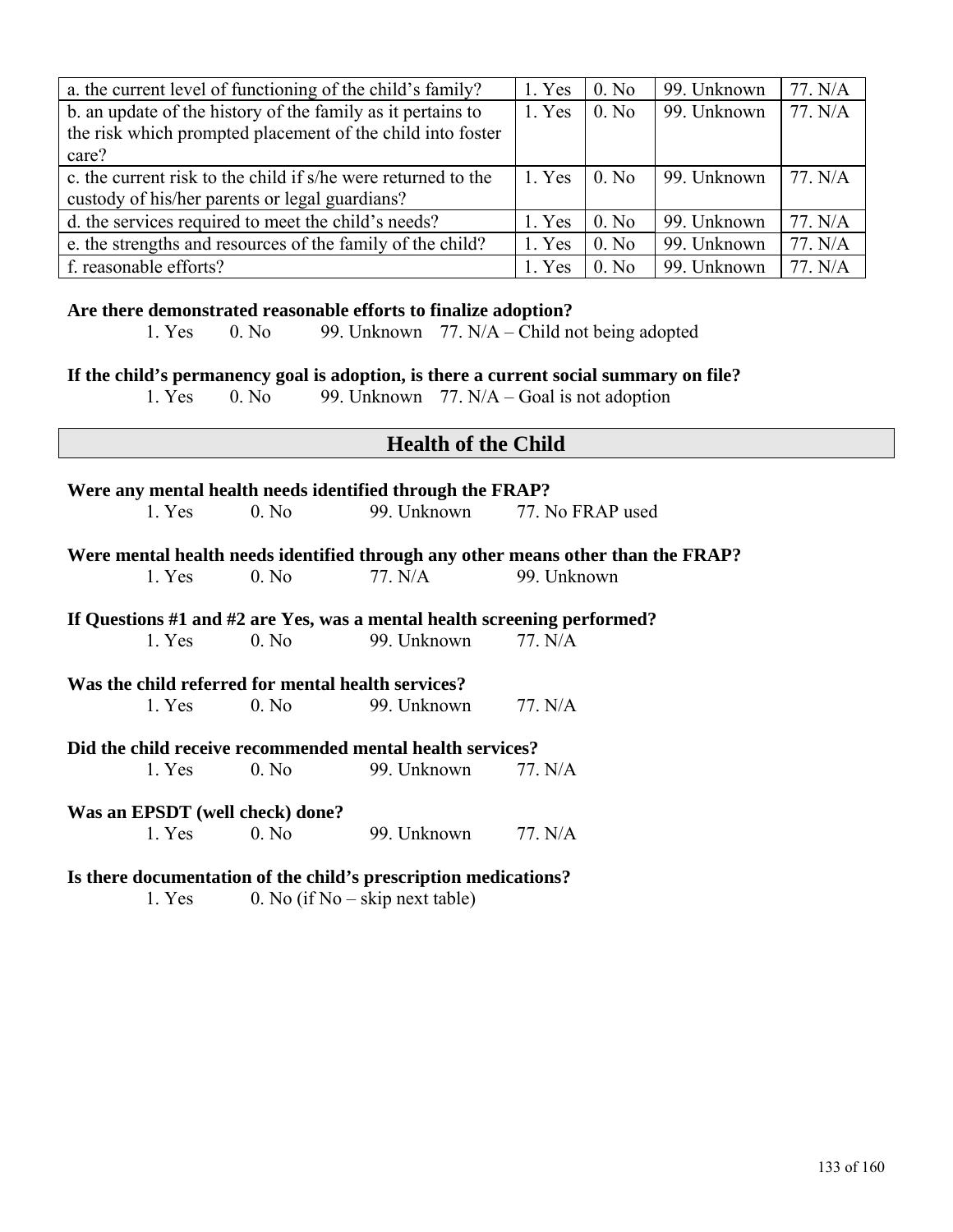**List any medications the child has been prescribed and the date of prescription:** *(If there are more than 5 prescriptions, please document those on another sheet of paper and attach.)* 

□ **No prescriptions listed in the file** 

| <b>Prescription</b> | Date of prescription |
|---------------------|----------------------|
|                     |                      |
|                     |                      |
|                     |                      |
|                     |                      |

**What types of documentation are included in the case file to indicate that the agency is engaging the parent(s)/caregiver(s) regarding their child's health care?** 

| Letter                         | 1. Yes | $0.$ No | 99. Unknown | 77. N/A    |
|--------------------------------|--------|---------|-------------|------------|
| Phone Call                     | 1. Yes | $0.$ No | 99. Unknown | 77. N/A    |
| In Person                      | 1. Yes | $0.$ No | 99. Unknown | 77. N/A    |
| <b>Transportation Provided</b> | 1. Yes | 0. No   | 99. Unknown | $77$ , N/A |
| Other (please specify)         | 1. Yes | 0. No   | 99. Unknown | 77. N/A    |
| <b>Consent Obtained</b>        | 1. Yes | 0. No   | 99. Unknown | $77$ . N/A |

| <b>Education Services</b>                     |
|-----------------------------------------------|
| If child is not of school age skin to page 11 |

*If child is not of school age skip to page 11* 

|                                 | Are copies of the school records in the case file?                               |             |                                                                                                           |
|---------------------------------|----------------------------------------------------------------------------------|-------------|-----------------------------------------------------------------------------------------------------------|
| 1. Yes                          | $0.$ No                                                                          |             | 77. $N/A$ – Child not of school age                                                                       |
| completed?                      |                                                                                  |             | Is there documentation in the case file that an educational assessment was requested and/or               |
| 1. Yes                          | $0.$ No                                                                          |             | 77. N/A                                                                                                   |
| being in out of home placement? | If yes, is a copy of the assessment in the case file?<br>1. Yes $0. N_0$ 77. N/A |             | If the child was in an out of home placement, was the child enrolled in multiple schools as the result of |
| 1. Yes                          | $0.$ No                                                                          | 99. Unknown | 77. N/A                                                                                                   |
|                                 |                                                                                  |             | If yes, how many times has the child changed schools since the initial removal?                           |
|                                 |                                                                                  |             |                                                                                                           |

**Is there evidence in the case file that the agency made efforts to keep the child enrolled in his/her original school OR indicated specific reasons why the child should not remain at his/her original school?** 

1. Yes 0. No 77. N/A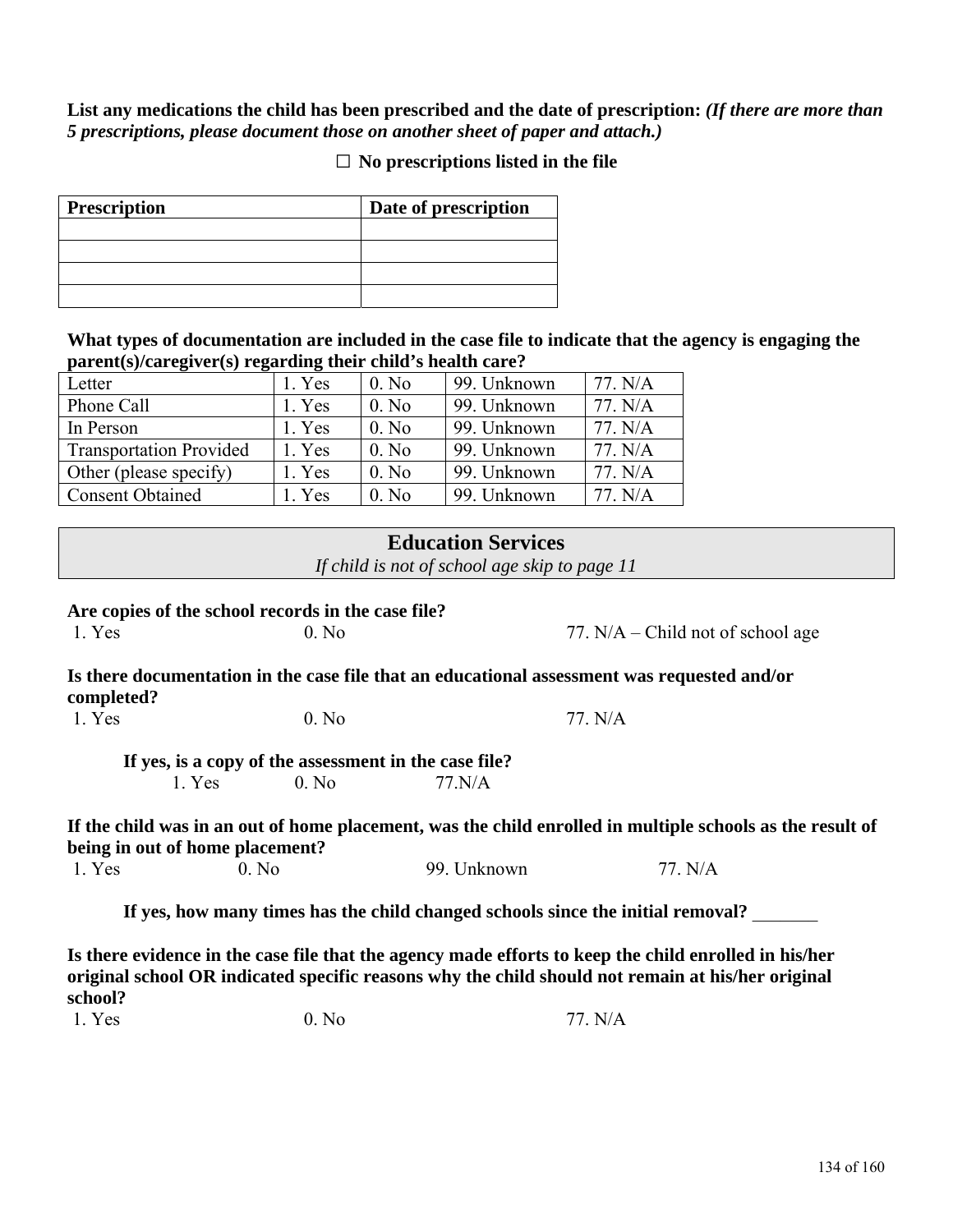## **Case Planning**

#### **Is there a case plan in the file?**

1. Yes 0. No 99. Unknown 77. N/A – Investigation Only (Skip to page 12- "Case Consistency")

### **If Yes, does the case plan include:**

| a. identification of barriers to providing a safe             | 1. Yes | 0. No |                                  |
|---------------------------------------------------------------|--------|-------|----------------------------------|
| environment for the child?                                    |        |       |                                  |
| b. identification of strengths of the family?                 | 1. Yes | 0. No |                                  |
| c. clarification of responsibilities to address barriers?     | 1. Yes | 0. No |                                  |
| d. overall goals and objectives of the case?                  | 1. Yes | 0. No |                                  |
| e. step-by-step proposed actions/activities of all persons?   | 1. Yes | 0. No |                                  |
| f. description of services offered/provided to prevent        | 1. Yes | 0. No |                                  |
| removal or to reunify the family of the child?                |        |       |                                  |
| g. description of the type of home/institution in which the   | 1. Yes | 0. No |                                  |
| child is placed, including safety and appropriateness of      |        |       |                                  |
| placement?                                                    |        |       |                                  |
| h. description of efforts that will be made to place          | 1. Yes | 0. No |                                  |
| siblings together?                                            |        |       |                                  |
| i. plan for family visitation, including visiting siblings if | 1. Yes | 0. No |                                  |
| siblings are not residing together?                           |        |       |                                  |
| j. (if goal is adoption or placement in another permanent     | 1. Yes | 0. No | 77. N/A goal is not              |
| home) description of steps to finalize including              |        |       | adoption or placement in         |
| recruitment of adoptive parents?                              |        |       | another permanent home           |
| k. statement indicating the proximity of the school in        | 1. Yes | 0. No | 77. N/A                          |
| which child enrolled at the time was considered a factor?     |        |       |                                  |
| 1. health records, if available?                              | 1. Yes | 0. No | 77. N/A                          |
| m. education records, if available?                           | 1. Yes | 0. No | 77. N/A                          |
| n. specified timeline for completing goals, objectives and    | 1. Yes | 0. No |                                  |
| activities?                                                   |        |       |                                  |
| o. approval by the case worker's supervisor?                  | 1. Yes |       | 0. No – not signed by supervisor |
| p. updates at least every 6 months?                           | 1. Yes | 0. No |                                  |

**What are the objectives identified in the most recent case plan?** Please list below:

**Is there a separate case plan written for each parent/caregiver ?** 1. Yes 0. No 99. UK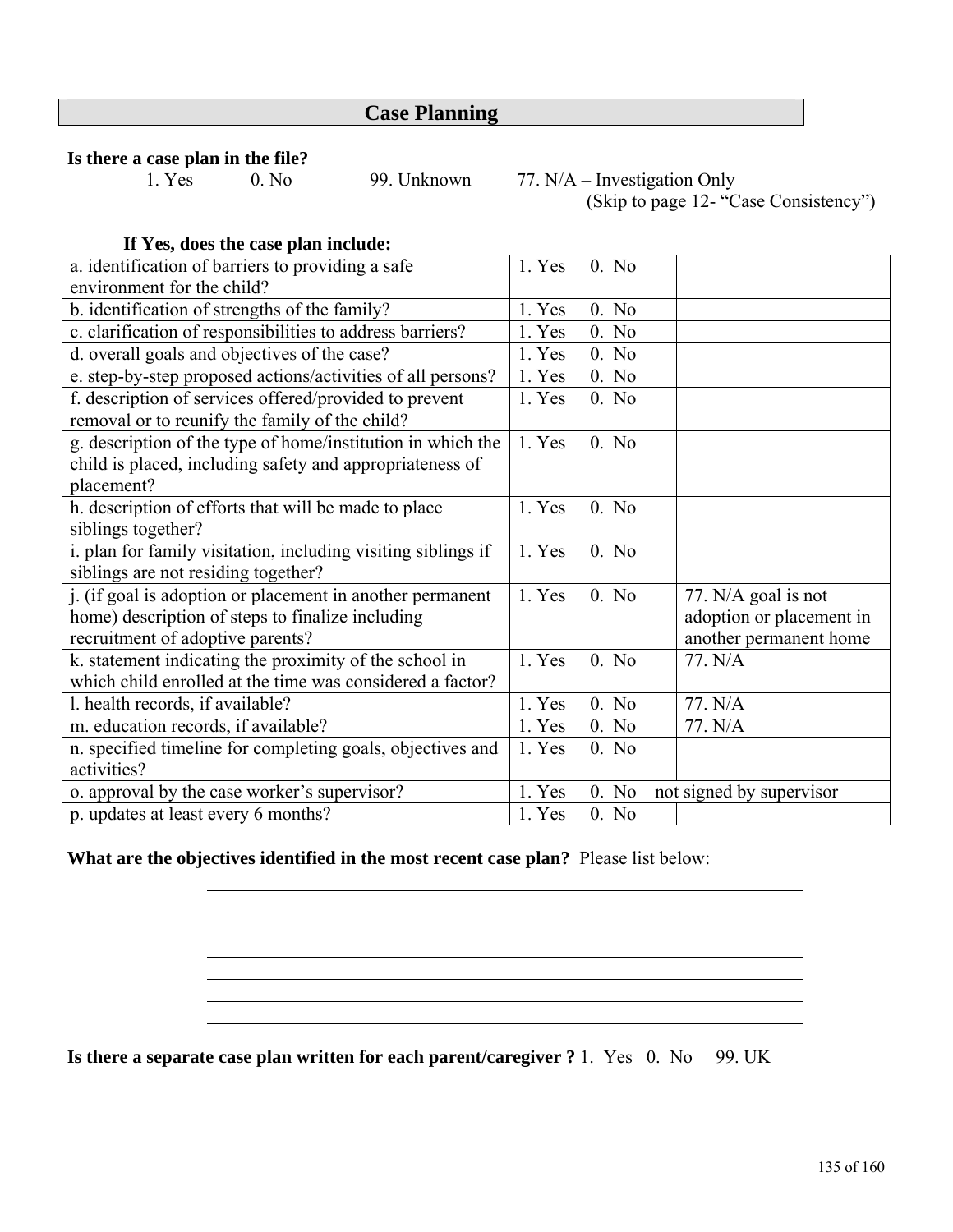|       |                               |                     | What is the child's current (last) permanency goal? |             |                                                                                                                                                                                                   |  |
|-------|-------------------------------|---------------------|-----------------------------------------------------|-------------|---------------------------------------------------------------------------------------------------------------------------------------------------------------------------------------------------|--|
|       |                               | 1. Maintain in Home |                                                     |             | 2. Reunification                                                                                                                                                                                  |  |
|       | 3. Guardianship               |                     |                                                     | 4. Adoption |                                                                                                                                                                                                   |  |
|       | 5. APPLA                      |                     |                                                     |             | 6. Other (specify)                                                                                                                                                                                |  |
|       |                               |                     |                                                     |             |                                                                                                                                                                                                   |  |
|       |                               |                     |                                                     |             | How long has the current permanency goal been in place (in months)?                                                                                                                               |  |
|       |                               |                     |                                                     |             | Is there evidence that the parent(s)/caregiver(s) was (were) encouraged to and/or participated in the                                                                                             |  |
|       | development of the case plan? |                     |                                                     |             |                                                                                                                                                                                                   |  |
|       | 1. Yes                        | 0. No               | 99. Unknown                                         |             | 77. N/A                                                                                                                                                                                           |  |
|       | 1. Yes                        | 0. No               | 99. Unknown                                         |             | If reasonable efforts were waived, was a judicial review held within 30 days of removal?<br>77. N/A                                                                                               |  |
|       | 1. Yes                        | $0.$ No             | 99. Unknown 77. N/A                                 |             | Did the agency document a plan for the permanent placement of the child within 12 months of when<br>the child was removed (or within 30 days of removal if reasonable efforts were not required)? |  |
|       |                               |                     |                                                     |             |                                                                                                                                                                                                   |  |
|       |                               |                     |                                                     |             | Is there documentation that the permanency plan was reviewed annually?                                                                                                                            |  |
|       | 1. Yes                        | 0. No               | 77. Not Applicable                                  |             |                                                                                                                                                                                                   |  |
| home? |                               |                     |                                                     |             | Was the (first) case plan completed within 45 days after the date the child was removed from his/her                                                                                              |  |
|       | 1. Yes                        | 0. No               | 77. N/A                                             |             | 99. Unknown                                                                                                                                                                                       |  |
|       | Is there a concurrent plan?   |                     |                                                     |             |                                                                                                                                                                                                   |  |
|       | 1. Yes                        | 0. No               | 77. N/A                                             |             | 99. Unknown                                                                                                                                                                                       |  |
|       |                               |                     |                                                     |             | If so, is there documentation that both plans are being worked simultaneously?                                                                                                                    |  |
|       | 1. Yes                        | 0. No               | 99. Unknown                                         |             | 77. $N/A$ – no concurrent plan                                                                                                                                                                    |  |
|       |                               |                     |                                                     |             | If the child is age 16 or older, is there documentation that the case worker provided services designed<br>to prepare the child to live successfully and independently as an adult?               |  |
|       | 1. Yes                        | 0. No               | 99. Unknown                                         |             | 77. $N/A$ – Child under 16                                                                                                                                                                        |  |
|       |                               |                     | <b>Case Consistency</b>                             |             |                                                                                                                                                                                                   |  |
|       |                               |                     |                                                     |             |                                                                                                                                                                                                   |  |

# **Transition between workers:**

| Case worker's name | <b>Worker Type</b><br>(Investigator/Permanency) | Dates the caseworker had the case |
|--------------------|-------------------------------------------------|-----------------------------------|
|                    |                                                 |                                   |
|                    |                                                 |                                   |
|                    |                                                 |                                   |
|                    |                                                 |                                   |
|                    |                                                 |                                   |

**In the most recent 12 month period, how many monthly one-on-one supervisory meetings were held?** *Indicate the number of meetings and the total number of months the case has been open (if less than 12 months).*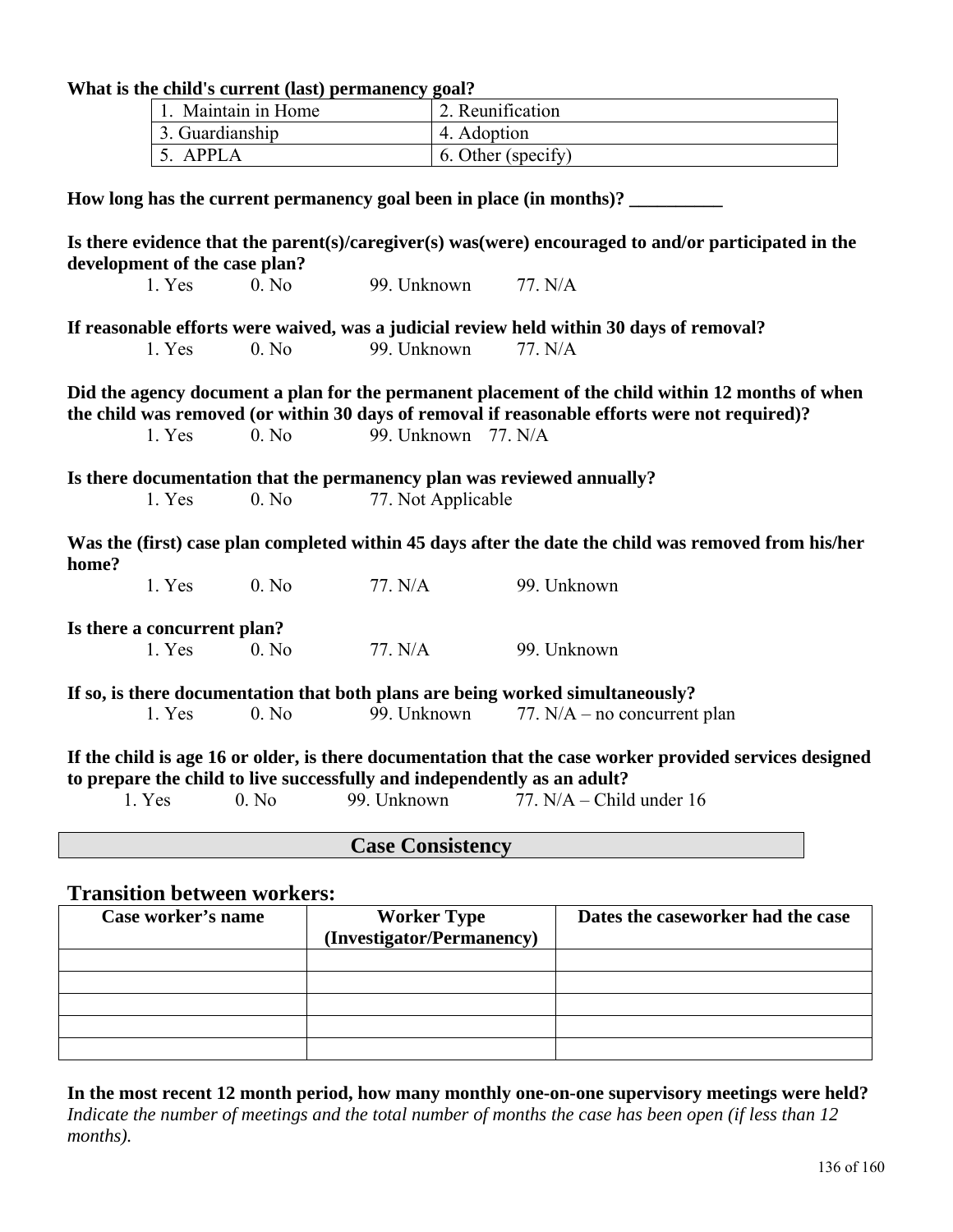$\left(\frac{\text{# of meetings}}{\text{# of meetings}}\right)$  \_\_\_\_\_\_\_\_\_\_\_\_ (total # of months)  $\qquad \Box$  Case open less than 1 Month

**Is there documentation of other supervisory oversight (i.e. case staffing)?** 

1. Yes 0. No

**For the most recent 12 month period, identify visits between the worker and the child.** *In the table below, please indicate the location of visit, and the date*.

| <b>Date</b> | Location of Visit (in placement, school, doctor, etc) |
|-------------|-------------------------------------------------------|
|             |                                                       |
|             |                                                       |
|             |                                                       |
|             |                                                       |
|             |                                                       |
|             |                                                       |
|             |                                                       |
|             |                                                       |
|             |                                                       |
|             |                                                       |
|             |                                                       |
|             |                                                       |

### **Please answer all of the following questions for the most recent 12 month period:**

**Did the child receive a visit from their case worker at least monthly?**

1. Yes 0. No

**Did the child receive a visit, in their placement, from their case worker at least every 60 days?**   $1 \text{ Yes}$  0 No

**Did the case worker document that s/he spent at least a portion of the visit alone with the child?**  1. Yes 0. No

**Indicate the number of meetings between the worker and the child and the total number of months the case has been open (if less than 12 months).** 

**\_\_\_\_\_\_\_\_\_\_\_\_\_ (# of meetings) \_\_\_\_\_\_\_\_\_\_(total number of months)**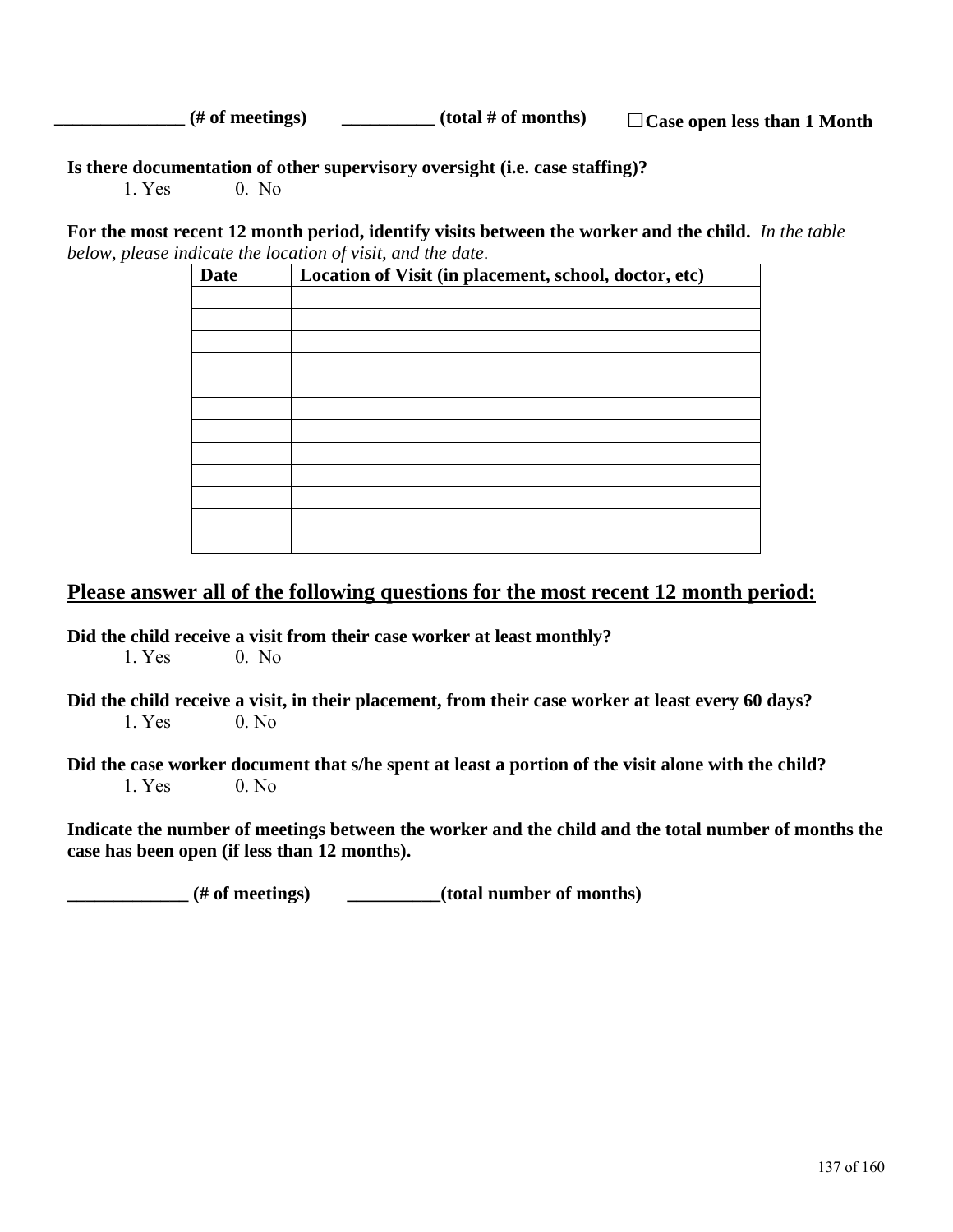**In the case file, is there evidence of the case worker's attempts to contact the primary parent(s)/caregiver(s)?** 

1. Yes 0. No 99. Unknown 77. N/A

 **If Yes, what type of contact?** (Choose all that are indicated.) 1. Telephone 2. Face to face 3. Letters 4. E-mail 5. Other (specify)

**Identify visits between the case worker and the primary parent(s)/caregiver(s).** *In the table below, please indicate the location of visit, and the date*.

| <b>Date</b> | Location of Visit (in home, school, doctor, etc) |  |
|-------------|--------------------------------------------------|--|
|             |                                                  |  |
|             |                                                  |  |
|             |                                                  |  |
|             |                                                  |  |
|             |                                                  |  |
|             |                                                  |  |
|             |                                                  |  |
|             |                                                  |  |
|             |                                                  |  |
|             |                                                  |  |
|             |                                                  |  |
|             |                                                  |  |

**Total # Visits with Parents \_\_\_\_\_\_\_\_\_\_ Total # of Months \_\_\_\_\_\_\_\_\_\_\_\_\_\_** 

**In the case file, is there evidence of the case worker's attempts to contact the foster parents?** 

1. Yes  $0.$  No  $99.$  Unknown  $77.$  N/A – no foster parents

**If Yes, what type of contact?** (Choose all that are indicated in the notes.)

1. Telephone 2. Face to face 3. Letters

4. E-mail 5. Other (specify)

For Closed Cases (if case is open skip to page 15)

Date case closed:

**What criteria were used for case closure?** (include a brief narrative – what were the reasons for case closure)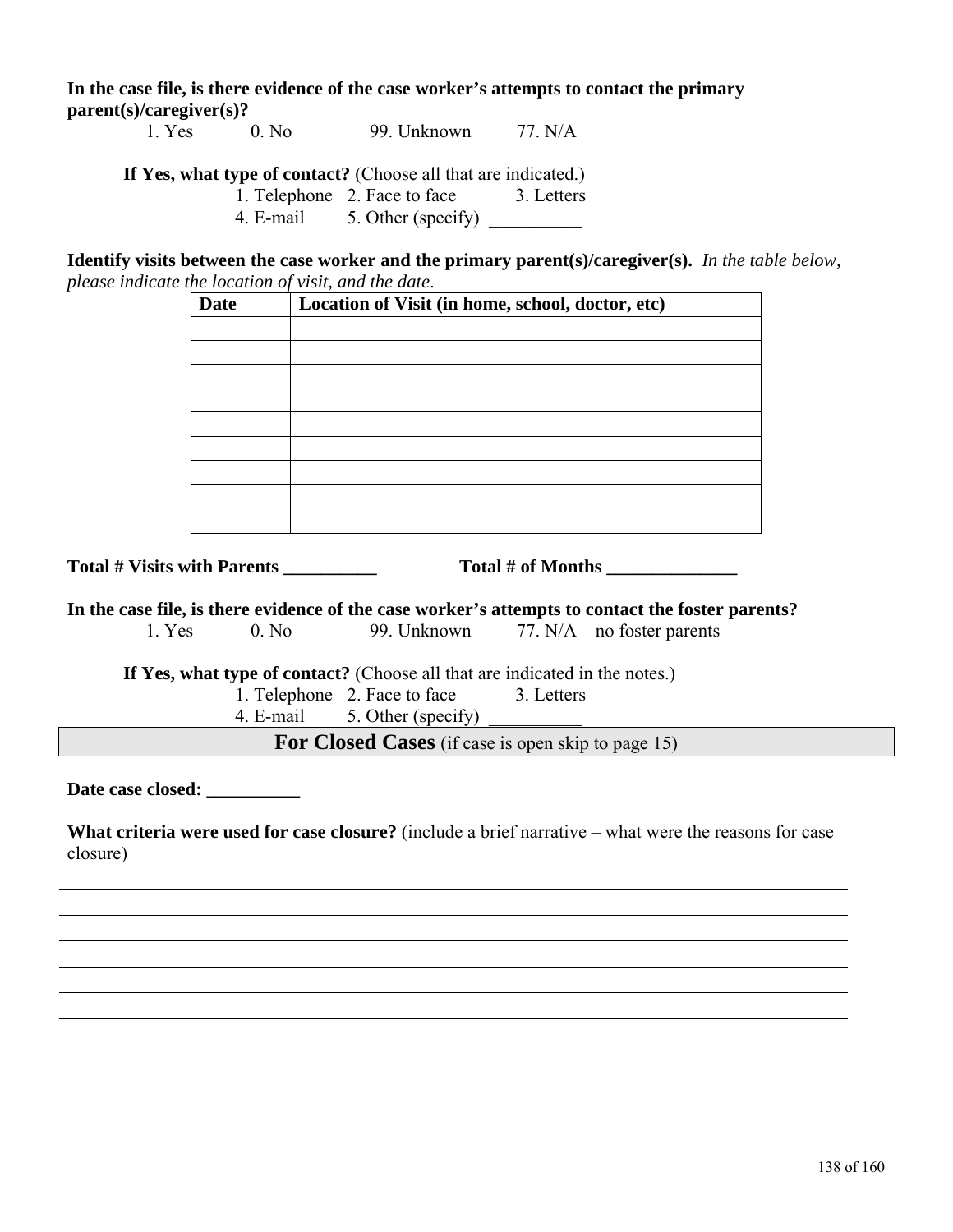# **COMPLIANCE OF AGENCY ACTIONS WITH FEDERAL/STATE LAWS AND AGENCY POLICY**

| If the case is closed, was a safety assessment conducted at case closure?                                                                    |                |                   |                                  |                                                                |
|----------------------------------------------------------------------------------------------------------------------------------------------|----------------|-------------------|----------------------------------|----------------------------------------------------------------|
|                                                                                                                                              |                | $1. Yes$ $0. No$  |                                  | 99. Unknown 77. N/A – Open case                                |
| Has the child's permanency goal been achieved?                                                                                               |                |                   |                                  |                                                                |
|                                                                                                                                              |                |                   |                                  | 1. Yes 0. No 99. Unknown 77. N/A – Investigation Only          |
| Has the child's adoption been finalized within 24 months of the most recent entry into foster care?                                          |                |                   |                                  |                                                                |
|                                                                                                                                              | 1. Yes         | 0. N <sub>0</sub> | 99. Unknown 77. N/A              |                                                                |
| If the child has been in foster care less than 24 months, are steps in place to finalize the adoption                                        |                |                   |                                  |                                                                |
| within the 24 month time frame?                                                                                                              |                |                   |                                  |                                                                |
|                                                                                                                                              |                |                   |                                  | 1. Yes $0. No$ 77. N/A – Plan is not adoption 99. Unknown      |
| If the child is 14 years of age or older, have they signed a consent for adoption?                                                           |                |                   |                                  |                                                                |
|                                                                                                                                              |                |                   | 1. Yes 0. No 99. Unknown 77. N/A |                                                                |
| If the child was in foster care for 14 or more of the preceding 20 months, was the termination of<br>parental rights to the child initiated? |                |                   |                                  |                                                                |
|                                                                                                                                              | $1. Yes$ 0. No |                   | 99. Unknown 77. N/A              |                                                                |
| If the child had NOT been placed into an adoptive home within 90 days after termination of parental<br>rights, did the Agency:               |                |                   |                                  |                                                                |
|                                                                                                                                              |                |                   |                                  | Identify and document the obstacles to placement of the child? |
|                                                                                                                                              | 1. Yes         | $0.$ No           | 77. N/A                          |                                                                |
| Specify the steps that will be taken to find an appropriate home for the child?                                                              |                |                   |                                  |                                                                |
|                                                                                                                                              | 1. Yes         | $0.$ No           | 77. N/A                          |                                                                |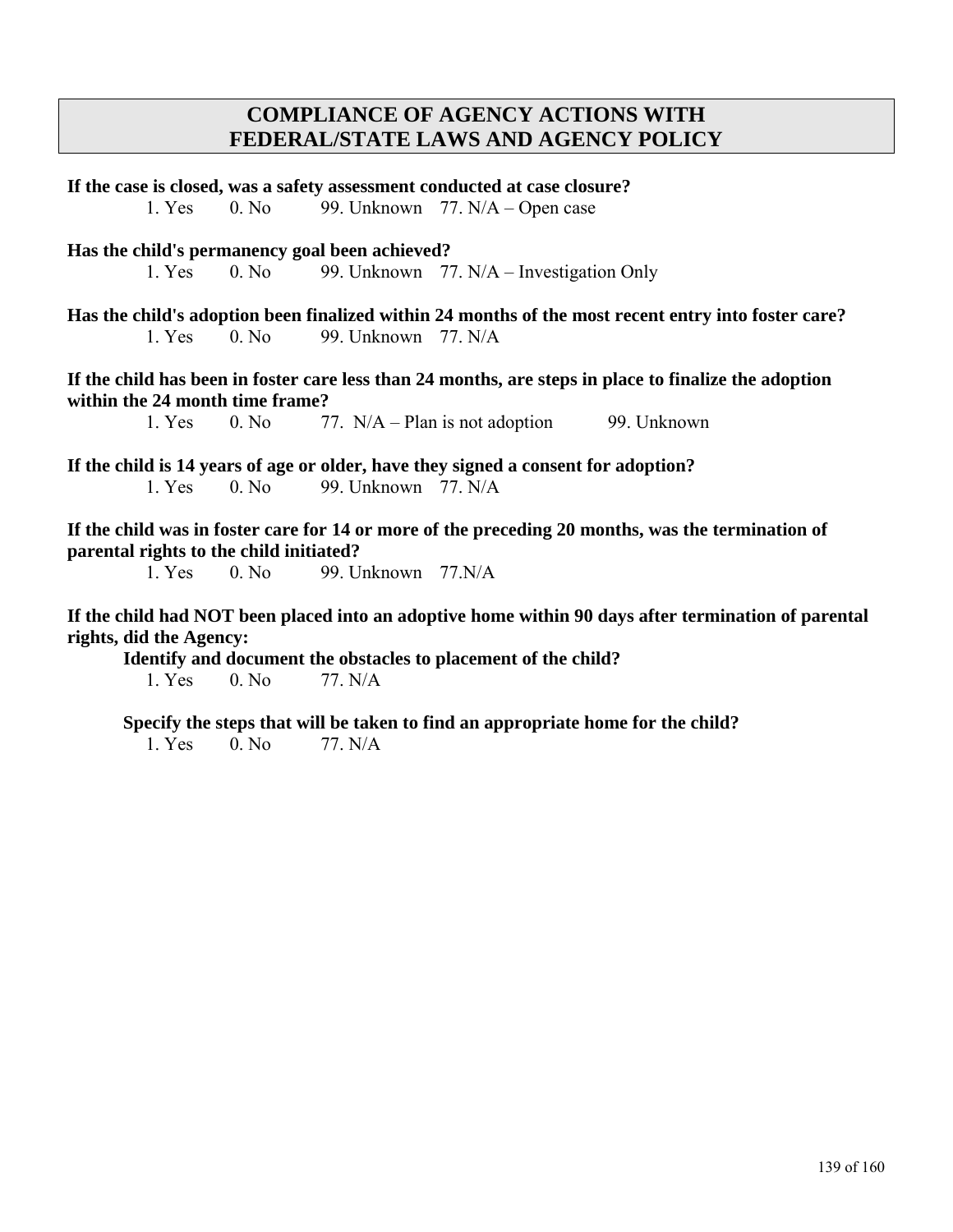*On the page below include any narrative clarification necessary to understand the facts of this case* 

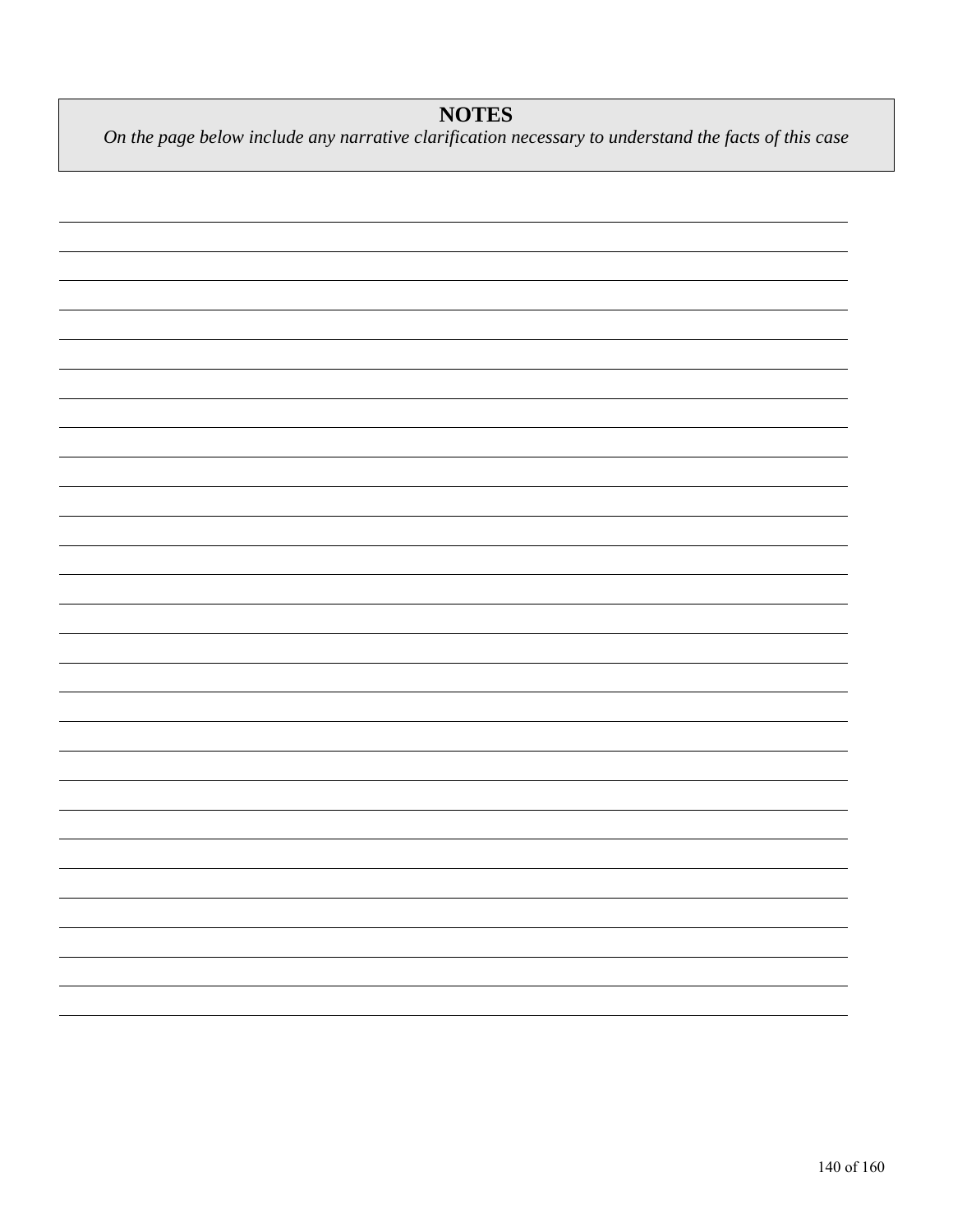# **APPENDIX B Supervisor Interview Questionnaire**

# Performance Audit of Nevada's Child Welfare Agencies Pursuant to AB 629 **Supervisor Interview**

| <b>Demographics</b>                                                               |  |  |  |  |
|-----------------------------------------------------------------------------------|--|--|--|--|
|                                                                                   |  |  |  |  |
|                                                                                   |  |  |  |  |
|                                                                                   |  |  |  |  |
| Length of time in current position:<br><u>Length</u> of time in current position: |  |  |  |  |
| Length of time in child welfare:<br><u>Length</u> of time in child welfare:       |  |  |  |  |
| <b>Procedures</b>                                                                 |  |  |  |  |
|                                                                                   |  |  |  |  |
| How many cases does each caseworker have?                                         |  |  |  |  |
| As a supervisor how do you supervise the work of the caseworkers?                 |  |  |  |  |

 **What do you look for?** 

**How do you make determinations about opening or closing a case?**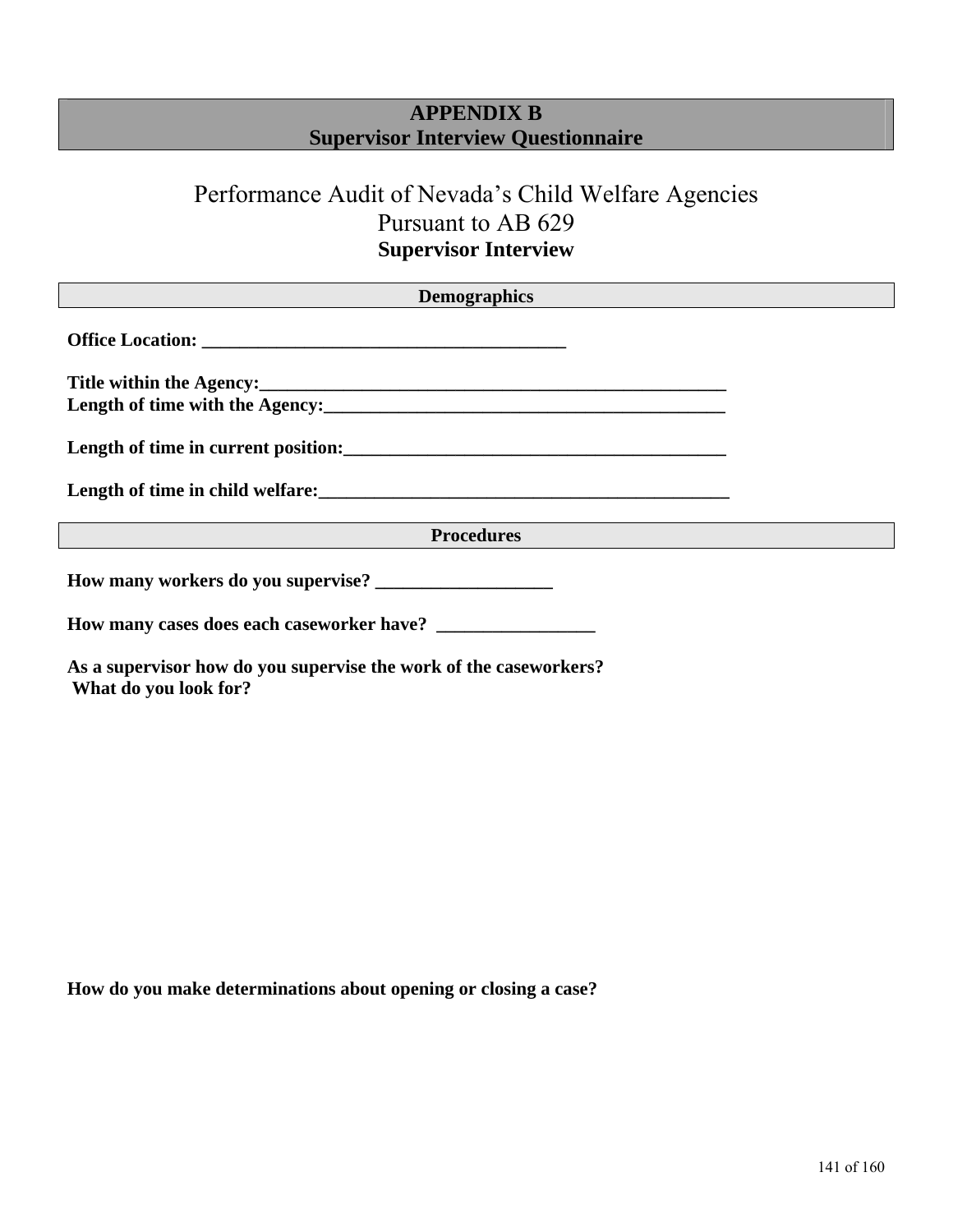**What do you feel that your unit does really well?** 

**What are some of the barriers you see to providing services to families?** 

**Do you have any suggestions or recommendations for how to improve the child welfare system in Nevada?** 

**Is there anything else that I haven't asked you that you think we should know?** 

**Thank you for your time and participation!**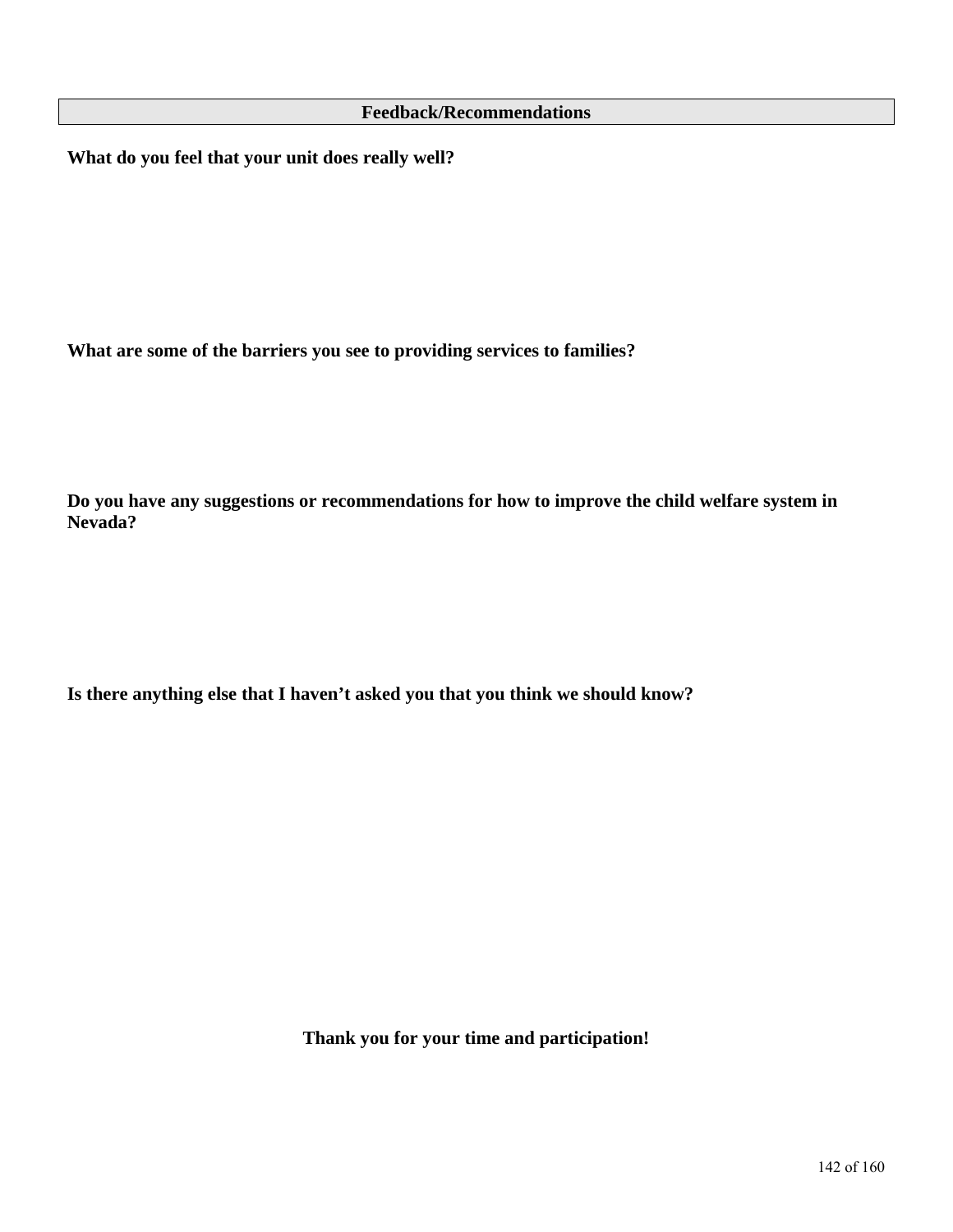## **APPENDIX C Focus Group Questionnaire**

# **Focus Group Questions**

- 1. What do you feel that your agency does really well? What are some of the strengths?
- 2. What are some of the problems you encounter on a regular basis in providing quality service to your clients?
	- a. Are there specific problems that are caused by the way your agency operates? (such as high turnover rates, difficult policies & procedures, high caseloads, etc)
	- b. Are there specific problems that are caused by the way the child welfare system operates here in Nevada? (such as difficult communication between agencies, transience, etc)
	- c. Are there problems with community agencies that cause difficulties for you? (such as waiting lists for services, limited availability of community services, problems with the court system, poor communication and follow-up, etc)
- 3. Do you have any suggestions or recommendations for how to overcome these barriers?
- 4. What are some of the problems you encounter using UNITY as a case management tool?
- 5. What kind of needs or interests do you personally have for professional development training?
- 6. What kinds of training opportunities are needed for your department or agency?
- 7. What recommendations for improvement to the child welfare system do you have?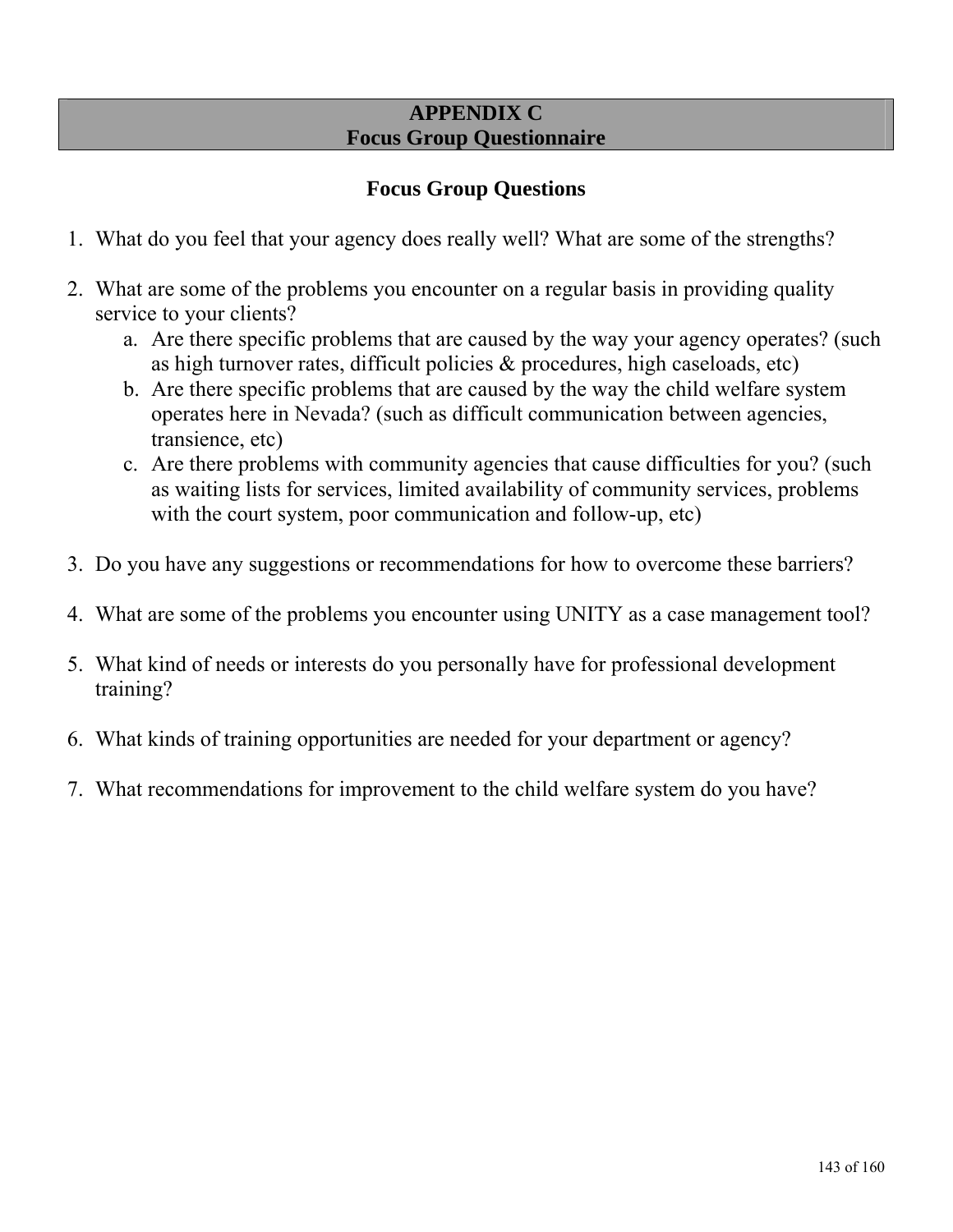# **APPENDIX D Case Worker Survey Instrument**

#### **Case Worker Survey**

#### **Performance Audit of the State of Nevada's Child Welfare Agencies Pursuant to AB 629 (2007)**

You are invited to participate in a research study because you are a direct practice worker in the one of Nevada's three child welfare agencies. Your participation in this study is completely voluntary. If you agree to participate in this study, you will be asked to complete a brief anonymous survey addressing specific issues in child welfare which will take approximately 15-20 minutes of your time and return it by confidential mail to NICRP. Your name will not be associated with your responses in any way. No reference will be made in written or oral materials that could link you to this study. The survey will contain questions regarding organizational/community/system barriers to service delivery; caseload issues; training needs; and impediments to effective child welfare practice in Nevada. You will also be asked to suggest possible recommendations for improvement. All completed surveys will be stored in a locked facility at UNLV for at least 3 years after completion of the study. After the storage time the information gathered will be destroyed. If you have any questions or concerns about the study, you may contact Denise Tanata Ashby at (702) 895-1040. By completing this survey, you are agreeing to participate in the project.

 $\overline{\phantom{a}}$ 

|                                                                                   |              | <b>Demographics</b>                                                                                           |                 |                                                                                                 |            |
|-----------------------------------------------------------------------------------|--------------|---------------------------------------------------------------------------------------------------------------|-----------------|-------------------------------------------------------------------------------------------------|------------|
| Are you: $\Box$ Male $\Box$ Female                                                |              |                                                                                                               |                 |                                                                                                 |            |
|                                                                                   |              | Your title within your Agency:                                                                                |                 |                                                                                                 |            |
|                                                                                   |              | <b>Are you:</b> $\Box$ CPS Investigator $\Box$ Permanency Caseworker $\Box$ Licensing Caseworker $\Box$ Other |                 |                                                                                                 |            |
|                                                                                   |              |                                                                                                               |                 |                                                                                                 |            |
|                                                                                   |              |                                                                                                               |                 | How long have you been in your current position? ________________________________               |            |
|                                                                                   |              | How long have you been working in the child welfare field?                                                    |                 |                                                                                                 |            |
| What is your level of education?<br>$\Box$ Bachelor's Degree                      |              | $\Box$ Some Graduate $\Box$ Graduate Degree                                                                   |                 |                                                                                                 |            |
|                                                                                   |              |                                                                                                               |                 |                                                                                                 | $\Box$ N/A |
|                                                                                   |              | <b>Caseworker Questions</b>                                                                                   |                 |                                                                                                 |            |
|                                                                                   |              |                                                                                                               |                 | Please indicate on the scales provided whether you agree or disagree with the statements below: |            |
|                                                                                   |              | I feel that I am able to adequately serve the families I work with.                                           |                 |                                                                                                 |            |
| $\Box$ Strongly<br>Agree                                                          | $\Box$ Agree | $\Box$ Neither Agree<br>Nor Disagree                                                                          | $\Box$ Disagree | $\Box$ Strongly<br>Disagree                                                                     |            |
| I feel that I have enough time to manage all of the cases on my current caseload. |              |                                                                                                               |                 |                                                                                                 |            |
| $\Box$ Strongly<br>Agree                                                          | $\Box$ Agree | $\Box$ Neither Agree<br>Nor Disagree                                                                          | $\Box$ Disagree | $\Box$ Strongly<br>Disagree                                                                     |            |
|                                                                                   |              | I feel that my agency supports me in my job as a caseworker.                                                  |                 |                                                                                                 |            |
| $\Box$ Strongly<br>Agree                                                          | $\Box$ Agree | $\Box$ Neither Agree<br>Nor Disagree                                                                          | $\Box$ Disagree | $\Box$ Strongly<br>Disagree                                                                     |            |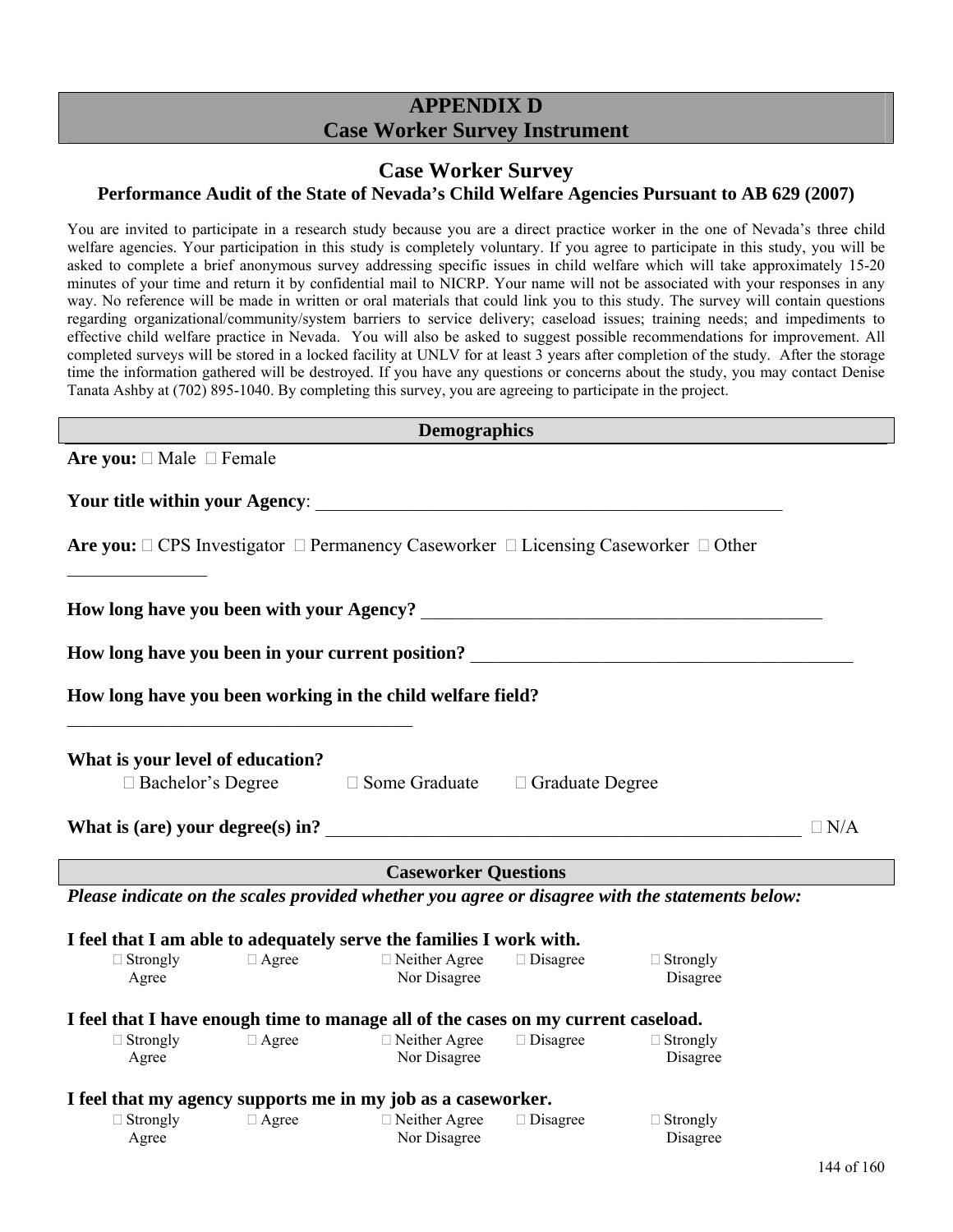| I think concurrent planning is a useful tool for child welfare practice.                                                                                                                    |                  |                                                                                                                           |                    |                                                                  |
|---------------------------------------------------------------------------------------------------------------------------------------------------------------------------------------------|------------------|---------------------------------------------------------------------------------------------------------------------------|--------------------|------------------------------------------------------------------|
| $\Box$ Strongly<br>Agree                                                                                                                                                                    | $\Box$ Agree     | $\Box$ Neither Agree<br>Nor Disagree                                                                                      | $\Box$ Disagree    | $\Box$ Strongly<br>Disagree                                      |
| I think that UNITY is a user-friendly data management system.                                                                                                                               |                  |                                                                                                                           |                    |                                                                  |
| $\Box$ Strongly<br>Agree                                                                                                                                                                    | $\Box$ Agree     | $\Box$ Neither Agree<br>Nor Disagree                                                                                      | $\Box$ Disagree    | $\Box$ Strongly<br>Disagree                                      |
| How often do you feel unsafe when conducting home visits with your clients?                                                                                                                 |                  |                                                                                                                           |                    |                                                                  |
| $\Box$ Always                                                                                                                                                                               | $\Box$ Often     | $\Box$ Sometimes<br>$\Box$ Rarely                                                                                         | $\Box$ Never       |                                                                  |
| How often would you say that you refer to the agency's policy & procedures manual?                                                                                                          |                  |                                                                                                                           |                    |                                                                  |
| $\Box$ Daily                                                                                                                                                                                | $\Box$ Weekly    |                                                                                                                           |                    | $\Box$ Monthly $\Box$ I have never referred to the policy manual |
| How important is it to you to enter case information into UNITY in a timely fashion?<br>$\Box$ Extremely<br>Important<br>How many cases do you currently have on your caseload? ___________ | $\Box$ Important | $\Box$ Somewhat<br>Important<br><b>Is that number:</b> $\Box$ More than Usual $\Box$ About Average $\Box$ Less than Usual | $\Box$ Unimportant | $\Box$ Extremely<br>Unimportant                                  |
| How many children do you currently have on your caseload? ______________                                                                                                                    |                  |                                                                                                                           |                    |                                                                  |
|                                                                                                                                                                                             |                  | <b>Is that number:</b> $\Box$ More than Usual $\Box$ About Average $\Box$ Less than Usual                                 |                    |                                                                  |
| What are your top three most time consuming case management activities?                                                                                                                     |                  |                                                                                                                           |                    |                                                                  |
|                                                                                                                                                                                             |                  |                                                                                                                           |                    |                                                                  |
| 2.                                                                                                                                                                                          |                  |                                                                                                                           |                    |                                                                  |
|                                                                                                                                                                                             |                  |                                                                                                                           |                    |                                                                  |
| <b>Suggestions and Recommendations</b>                                                                                                                                                      |                  |                                                                                                                           |                    |                                                                  |
| If you had an unlimited budget, what are the top three things you would do to improve the child<br>welfare system in Nevada?                                                                |                  |                                                                                                                           |                    |                                                                  |
|                                                                                                                                                                                             |                  |                                                                                                                           |                    |                                                                  |

2. **\_\_\_\_\_\_\_\_\_\_\_\_\_\_\_\_\_\_\_\_\_\_\_\_\_\_\_\_\_\_\_\_\_\_\_\_\_\_\_\_\_\_\_\_\_\_\_\_\_\_\_\_\_\_\_\_\_\_\_\_\_\_\_\_\_\_\_\_\_\_\_\_\_\_\_\_\_\_\_\_\_\_\_\_** 3. **\_\_\_\_\_\_\_\_\_\_\_\_\_\_\_\_\_\_\_\_\_\_\_\_\_\_\_\_\_\_\_\_\_\_\_\_\_\_\_\_\_\_\_\_\_\_\_\_\_\_\_\_\_\_\_\_\_\_\_\_\_\_\_\_\_\_\_\_\_\_\_\_\_\_\_\_\_\_\_\_\_\_\_\_**

**Is there anything else that you think the auditors should know about working in the child welfare system in Nevada?**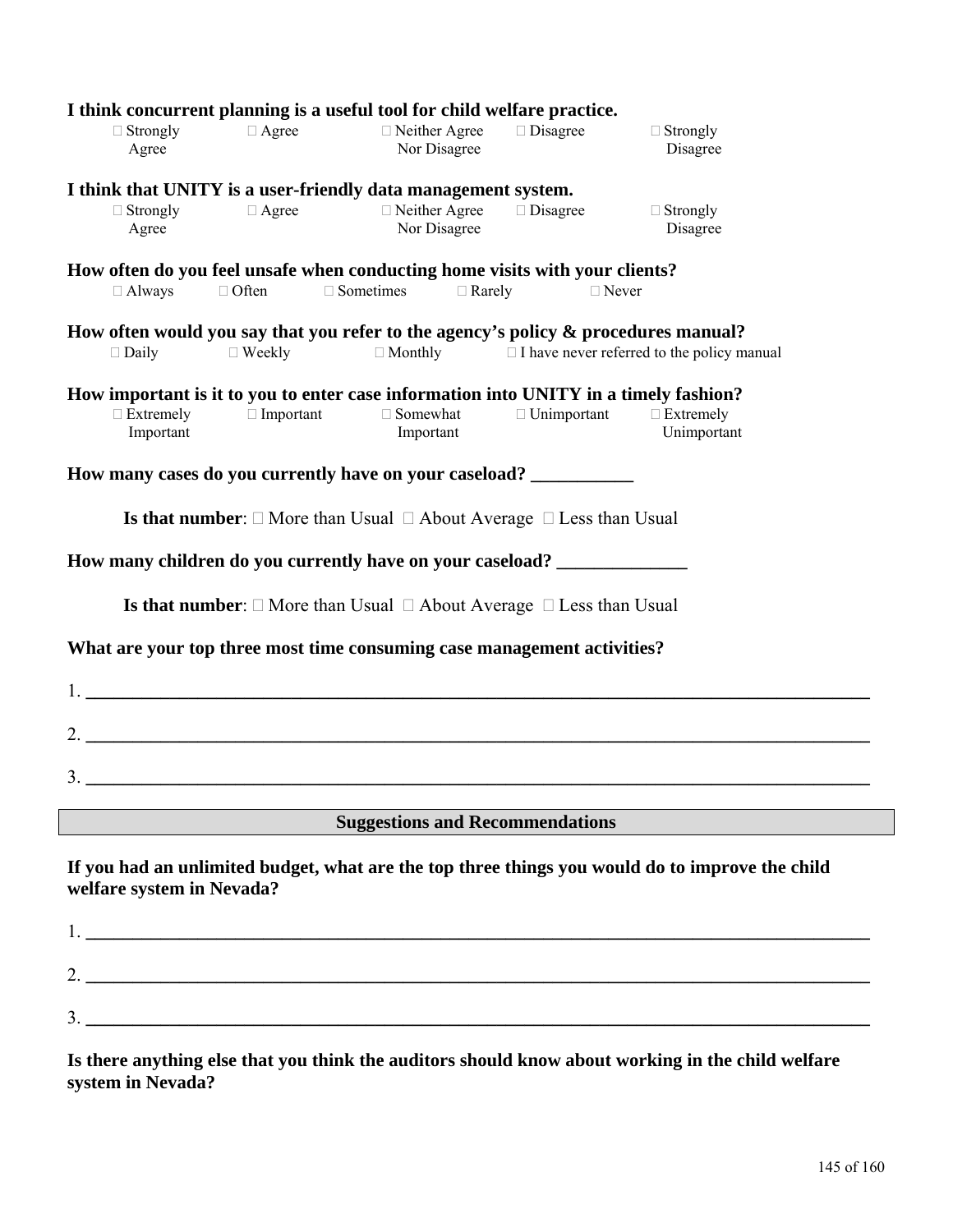## **APPENDIX E Administrator Interview Questionnaire**

# Performance Audit of Nevada's Child Welfare Agencies (AB 629) **Administrator Interview**

You are invited to participate in this research study because you are an administrator in the one of Nevada's three child welfare agencies. Your participation in this study is completely voluntary. If you agree to participate in this study, you will be asked to complete a brief interview addressing specific issues in child welfare which will take approximately between one and two hours of your time. Your name will not be associated with your responses in any way. However, we may reference the agency you represent. The interview contains questions regarding organizational/community/system barriers to service delivery; and impediments to effective child welfare practice in Nevada. You will also be asked to suggest possible recommendations for system improvement. All completed interview forms will be stored in a locked facility at UNLV for at least 3 years after completion of the study. After the storage time the information gathered will be destroyed. If you have any questions or concerns about the study, you may contact Denise Tanata Ashby at (702) 895-1040.

## **Community relations/issues**

- What are some of the recent agency successes in terms of the community you serve? Is there anything in particular that has been especially positive in terms of child welfare in your community?
- What do you see as the specific areas for improvement in terms of community relations? Do you have suggestions for improvement in these areas?

## **Staffing**

- What are some specific strengths in your agency staff?
- What kind of barriers does your agency face in terms of staffing?
- Do you have specific recommendations for ways to overcome some of these barriers? If so, what are the recommendations?

## **UNITY**

- How do you feel about your agency's ability to properly maintain documentation for case files?
- What are some of the primary challenges with regard to UNITY?
- Do you have any ideas for how to improve UNITY as a documentation system?

## **Outstanding practice**

- Has your agency recently implements any new or cutting edge practices?
- How do you feel your agency has been able to respond to the multiple recommendation reports that have been out in the last few years?
- Are there ways that recommendations could be crafted to be most effectively implemented in your agency?

## **Laws and Policies**

- What are your agency's procedures for notifying staff of a change in agency policy or pertinent laws or regulations?
- Are there any changes you see necessary at the legislative level?
- If a need for change is identified, what is the procedure for policy change in the agency?

## **Other**

• Is there anything else that we have not asked you about that you would like to express to the legislature? What are the major areas where you feel that child welfare in Nevada needs improvement?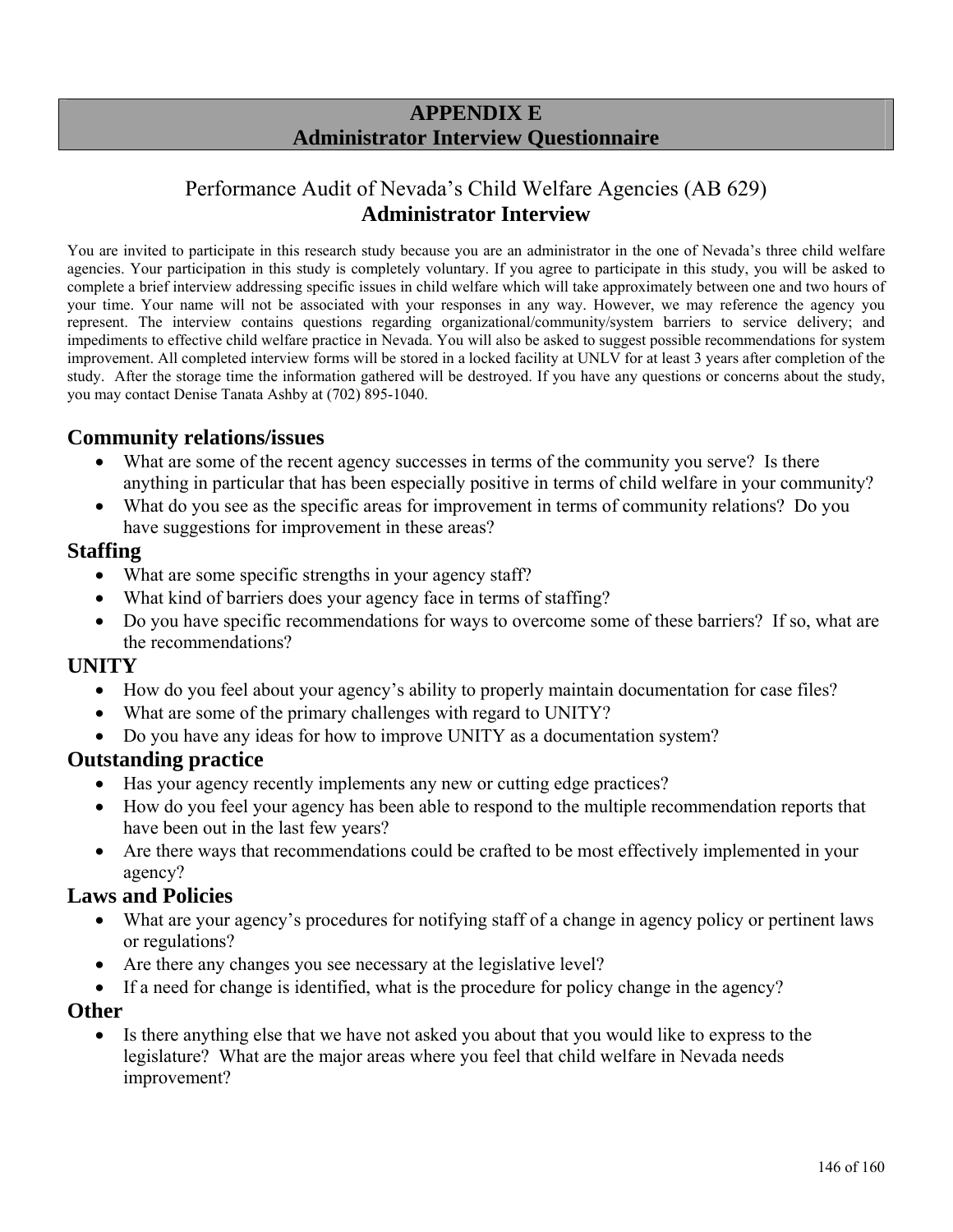## **APPENDIX F Recommendations from Action Plans and Blue Ribbon Panel Report**

Highlighted recommendations indicate items that could be attributed to action by the child welfare agencies.

| <b>Clark County</b>                                                                                              |                                                    |
|------------------------------------------------------------------------------------------------------------------|----------------------------------------------------|
| Recommendations                                                                                                  | <b>Evaluation Notes</b>                            |
| A3. Develop interagency coordinated investigation protocols for deaths involving abuse and neglect.              | Marked as complete - Child                         |
|                                                                                                                  | <b>Fatality Task Force Protocols</b>               |
| A4. Provide direct access to the reporting hotline for hospital emergency departments, labor and delivery        | Marked as complete – not evident                   |
| units and the child protection units; and for all law enforcement agencies.                                      | in policies and procedures                         |
|                                                                                                                  | provided to auditors.                              |
| B5. Persons associated with a child's death (witnesses & caretakers) in all coroner child death cases should     | Marked as complete – unable to                     |
| have a full law enforcement and CPS history review.                                                              | determine based on information                     |
|                                                                                                                  | provided for this audit.                           |
| B6. Establish a protocol and utilize available forensic interviewing resources, such as the county child         | Marked as complete - interview                     |
| advocacy center, for child witness interviews.                                                                   | protocol is not specific to this                   |
|                                                                                                                  | recommendation.                                    |
| B7. Work to establish a coordinated investigation protocol with CPS, hospital child protection and the           | $\overline{\text{Market}}$ as complete – unable to |
| Coroner's Office.                                                                                                | determine based on information                     |
|                                                                                                                  | provided for this audit.                           |
| C1. Establish a county based MD committee meeting quarterly to discuss policy and procedure relating to          | <b>District Attorney</b>                           |
| the scene, autopsy and circumstantial investigation of all fatalities, and to discuss issues related to law      |                                                    |
| enforcement & district attorney disposition of cases.                                                            |                                                    |
| C9. Acknowledge & utilize CPS as a routine & vital contributor to infant and child death investigation, $\&$     | Coroner/ME                                         |
| utilize their case information in death certification. Include CPS info. in Coroner's investigative report.      |                                                    |
| C10. Require input from CDR agenciesprior to Coroner death certification in infant & child fatalities for        | Coroner/ME                                         |
| cases involving suspicious circumstances, drug exposure & other high risk factors.                               |                                                    |
| C11. Ensure mandatory reporting by Coroner's staff to CPS of deaths relating to CAN                              | Coroner/ME                                         |
| C12. Work with hospital community to ensure appropriate referrals to the coroner's office $\&$ that a minimum    | Coroner/ME                                         |
| of external examination, or autopsy, of decedents of infants and children who are developmentally delayed or     |                                                    |
| medically challenged.                                                                                            |                                                    |
| D14. Coroner & law enforcement records should be obtained & referenced in the CPS file on CPS                    | Progress unclear - practice not                    |
| investigations of deceased children and their families.                                                          | evident in case review process.                    |
| F5. Require supervisor $\&$ /or judicial approval prior to allowing reunification of parents who do not complete | Marked as complete – not                           |
| required substance abuse treatment, parenting classes ore domestic violence treatment services.                  | specifically evident in policies                   |
|                                                                                                                  | provided.                                          |
| G5. DA should hold the dependency judge accountable for following state laws.                                    | <b>District Attorney</b>                           |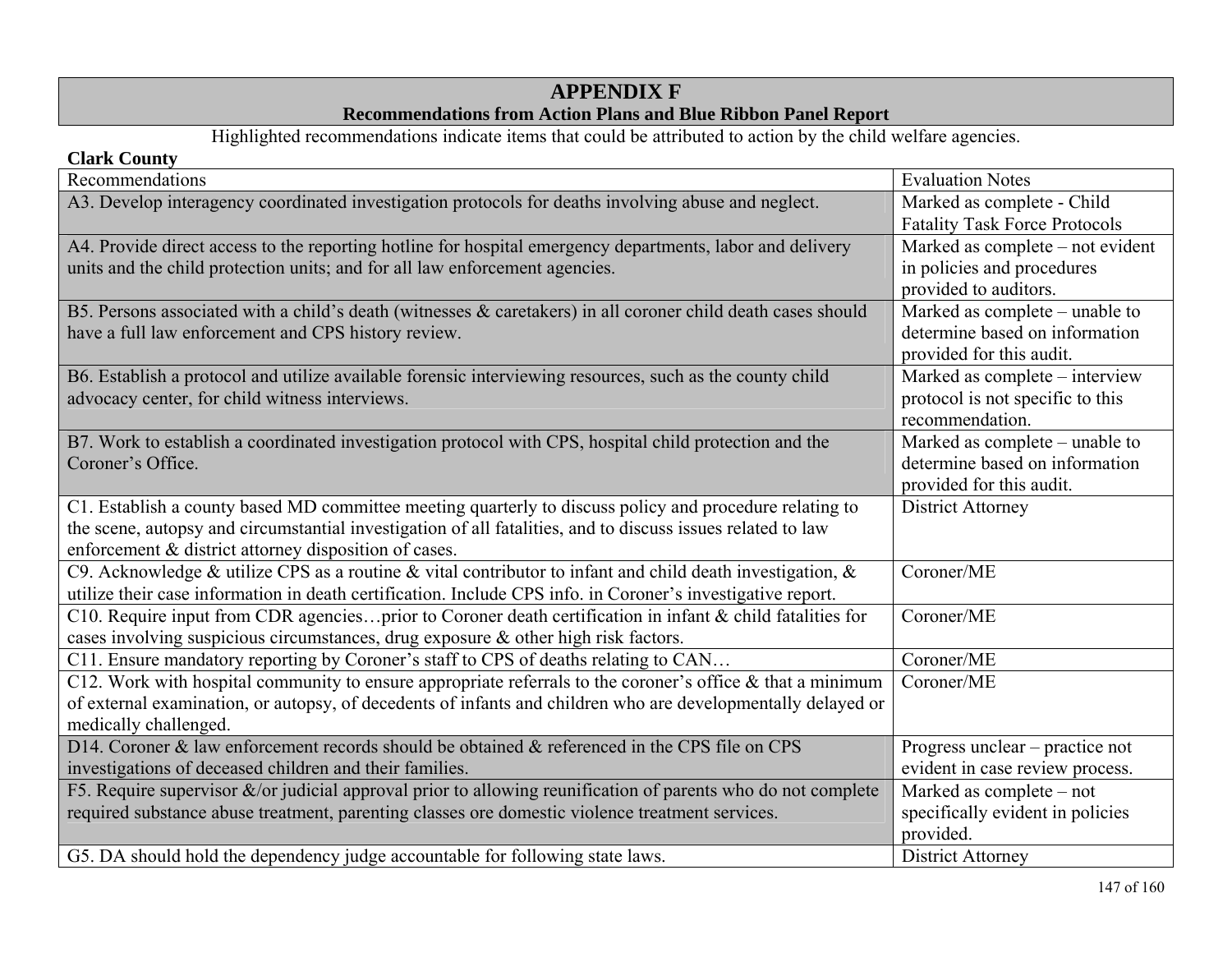| H <sub>1</sub> a. [See C <sub>1</sub> ]                                                                         | <b>District Attorney</b>            |
|-----------------------------------------------------------------------------------------------------------------|-------------------------------------|
| H1f. Each agency should designate one unit to conduct all of the child death investigations and then            | Marked as complete – not evident    |
| adequately fund, staff & train these units together. (CPS 0-3 unit and Metro CAN detail)                        | in agencies' policies & procedures. |
| H2a. Convene a statewide joint task force of [experts]to meet and reach agreement on state laws, policies       | State Legislative Issue             |
| $\&$ standards related to the investigation $\&$ prosecution of infants born drug exposed, infants who die from |                                     |
| drug exposure, children who die from egregious acts of neglect, and children who die in situations of DV.       |                                     |
| H4b. Conduct case audits of CPS cases to address other agency perceptions that CPS under-substantiates          | Marked as complete – unable to      |
| cases; & develop multi-agency CAN team to help in the development of Services Plan. Develop strategies to       | determine based on information      |
| improve communication, collaboration, cooperation and coordination.                                             | provided for this audit.            |
| I1. County CDR team chair convene a meeting of key value to the county and state to assess and re-define        | Child Death Review Team             |
| membership, agency responsibilities at the meetings, and records that will be shared                            | responsibility                      |
| I2. Coroner and CDR team meeting to improve rapport                                                             | Coroner/ME and Child Death          |
|                                                                                                                 | <b>Review Team</b>                  |
| C7. Adequately fund the Coroner's Office                                                                        | Coroner/ME                          |
| D7. Train all CPS investigators so that they understand that a law enforcement $\&$ /or coroner investigation   | Marked as complete - not evident    |
| does not abrogate CPS responsibility for its own investigation.                                                 | in agencies' policies & procedures. |
| D11. Specialty medical exams should be mandatory for unexplained injuries on children. Exams should be          | Marked as complete – not evident    |
| required before a case can be unsubstantiated and the state should develop a system to fund these exams in      | in agencies' policies & procedures. |
| full.                                                                                                           | Funding needs identified.           |
| H1e. The CCDFS CAC should be funded and utilized for coordinated forensic interviewing of surviving             | Marked as complete – not evident    |
| siblings.                                                                                                       | in agencies' policies & procedures. |
|                                                                                                                 | Funding needs identified.           |
| H3a. Completely assess and overhaul the Hotline system, adequately fund the proposed improvements,              | Progress unclear – unable to        |
| develop back door methods for mandatory reporters & develop paper reporting system for follow-up,               | determine based on information      |
| tracking & quality assurance.                                                                                   | provided for this audit.            |
| H4a. Conduct comprehensive analysis of resource allocations & funding relative to the pressing needs of the     | Marked as complete - unable to      |
| entire CW system & push for additional funding, staffing & training. Community forums to garner public          | determine based on information      |
| support & to highlight needs of county's children.                                                              | provided for this audit.            |
| J1. 11 child deaths in out of home care should be reviewed by DHHS or other identified entity.                  | <b>DHHS</b>                         |
| J2. Solicit opinions from case workers involved with the 79 children's cases.                                   | Marked as complete - unable to      |
|                                                                                                                 | determine based on information      |
|                                                                                                                 | provided for this audit.            |
| J3. Evaluate the qualifications of current staff $\&$ hiring requirements.                                      | Marked as complete - unable to      |
|                                                                                                                 | determine based on information      |
|                                                                                                                 | provided for this audit.            |
| J4. Need additional resources from management. What is happening at the leadership level?                       | Unclear recommendation              |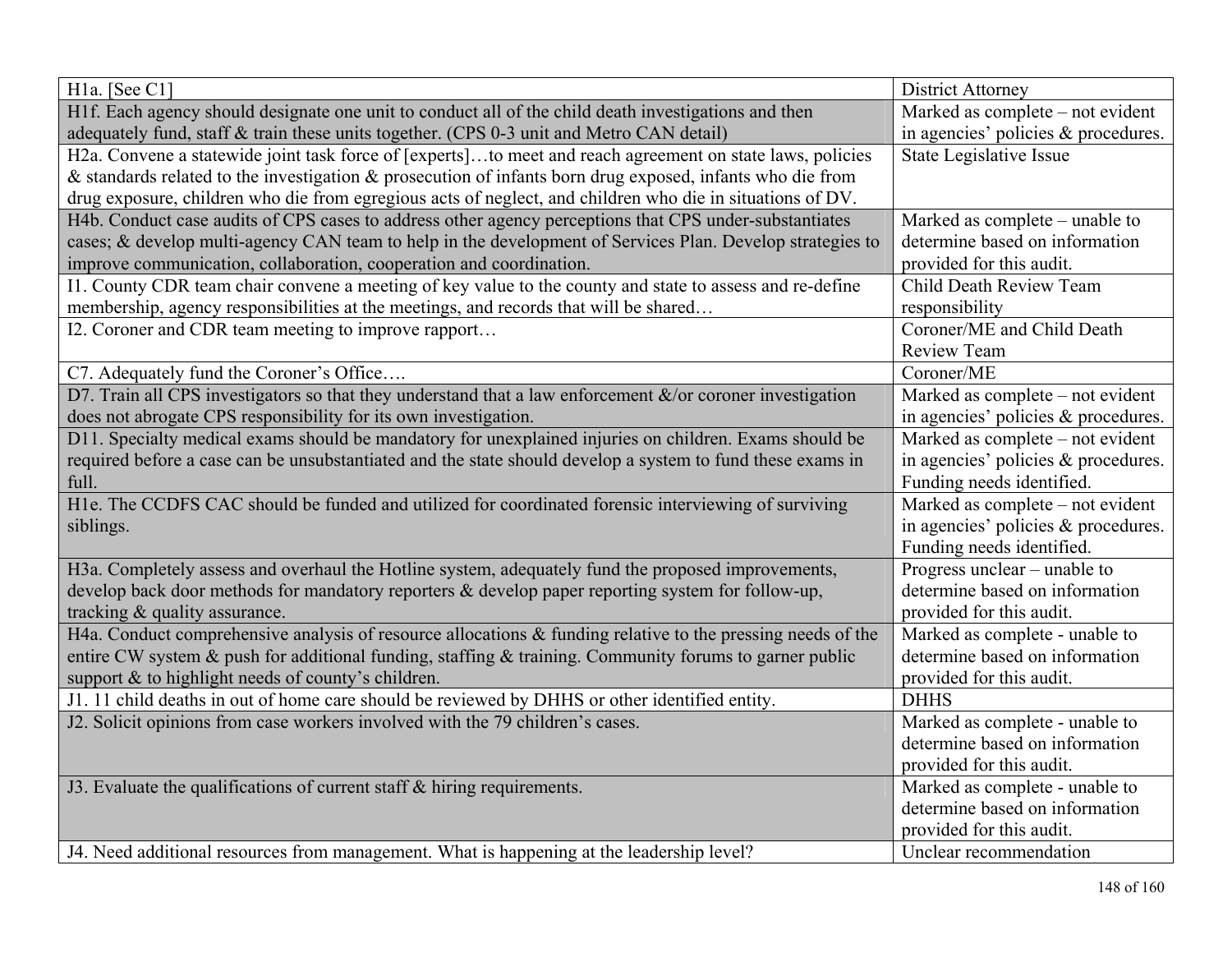| A5. Reform and staff the Hotline to eliminate all waits over 3 minutes.                                          | Progress unclear - not evident in  |
|------------------------------------------------------------------------------------------------------------------|------------------------------------|
|                                                                                                                  | agencies' policies & procedures.   |
| B1. Develop a countywide policy for law enforcement that clarifies when $\&$ how fetal $\&$ infant deaths due    | Law enforcement                    |
| in part to drug intoxication will be investigated.                                                               |                                    |
| B4. Obtain screens and BAC's on all suspicious persons and/or witnesses to a child's death when evidence         | DA, Law enforcement                |
| of illicit drug or alcohol use is present.                                                                       |                                    |
| C4. Develop systematic approach to the death certification of fetuses, infants & children. Utilize               | Coroner/ME                         |
| "undetermined" cause and/or manner of death when appropriate, and cause of death statements with                 |                                    |
| disclaimers such as "undetermined, cannot exclude overlay"                                                       |                                    |
| C6. Replace the use of the phrase "no history of SIDS in the family" from the Coroner's investigative report,    | Coroner/ME                         |
| with "no history of sudden unexplained death."                                                                   |                                    |
| C8. Utilize qualified forensic neuropathologist for the examination of formalin fixed brains of infants          | Coroner/ME                         |
| C13. Obtain full body, postmortem x-rays of all fetal deaths, and all unexplained deaths in infancy and          | Coroner/ME                         |
| childhood.                                                                                                       |                                    |
| C14. Require that all in-hospital child deaths signed out by hospital physicians are reported to Coroner's       | Coroner/ME                         |
| Office, and then ensure that a Coroner supervisor and pathologist review all of these "medical sign outs."       |                                    |
| D1. Create clear standards on what constitutes a child death case that must be open for investigation, and       | Marked as complete – not evident   |
| ensure that supervisors are unable to code down any case that meet these criteria.                               | in agencies' policies and          |
|                                                                                                                  | procedures.                        |
| D5. All child deaths and all reports on surviving siblings previously known to CPS that are called into the      | Progress unclear – not evident in  |
| Hotline should be screened in for at least a preliminary investigation.                                          | agencies' policies and procedures. |
| D8. Develop a quality improvement plan to require supervisor oversight and written approval of actions on        | Marked as complete – not evident   |
| all child death investigations.                                                                                  | in agencies' policies and          |
|                                                                                                                  | procedures.                        |
| D9. Utilize research based safety assessment tools $\&$ ensure that in child deaths, assessments are completed   | Marked as complete - not evident   |
| on all surviving siblings within 24 hours. Current policy requires 3 days, but as reported earlier most were     | in agencies' policies and          |
| done months later.                                                                                               | procedures.                        |
| D13. Supervisors should ensure that due diligence is followed in locating out of state CPS records at least      | Marked as complete – not evident   |
| five years prior to the death in suspicious cases, including identifying prior addresses, contacting states, and | in agencies' policies and          |
| reviewing and incorporating out of state information into the case file.                                         | procedures.                        |
| E1. Very specific guidelines should be developed and training provided to intake and caseworkers to define       | Marked as complete – not evident   |
| substantiation criteria in cases involving child deaths and surviving siblings. Supervisor sign off should be    | in agencies' policies and          |
| required in these cases.                                                                                         | procedures.                        |
| F1. Revise the Case Reporting System for CPS (UNITY) to clearly delineate intake, investigation and              | <b>DCFS</b> Technical Action       |
| services. Current reports from the UNITY system are difficult to read.                                           |                                    |
| F2. Require a written service plan for all cases that are substantiated.                                         | Progress unclear – agency policy   |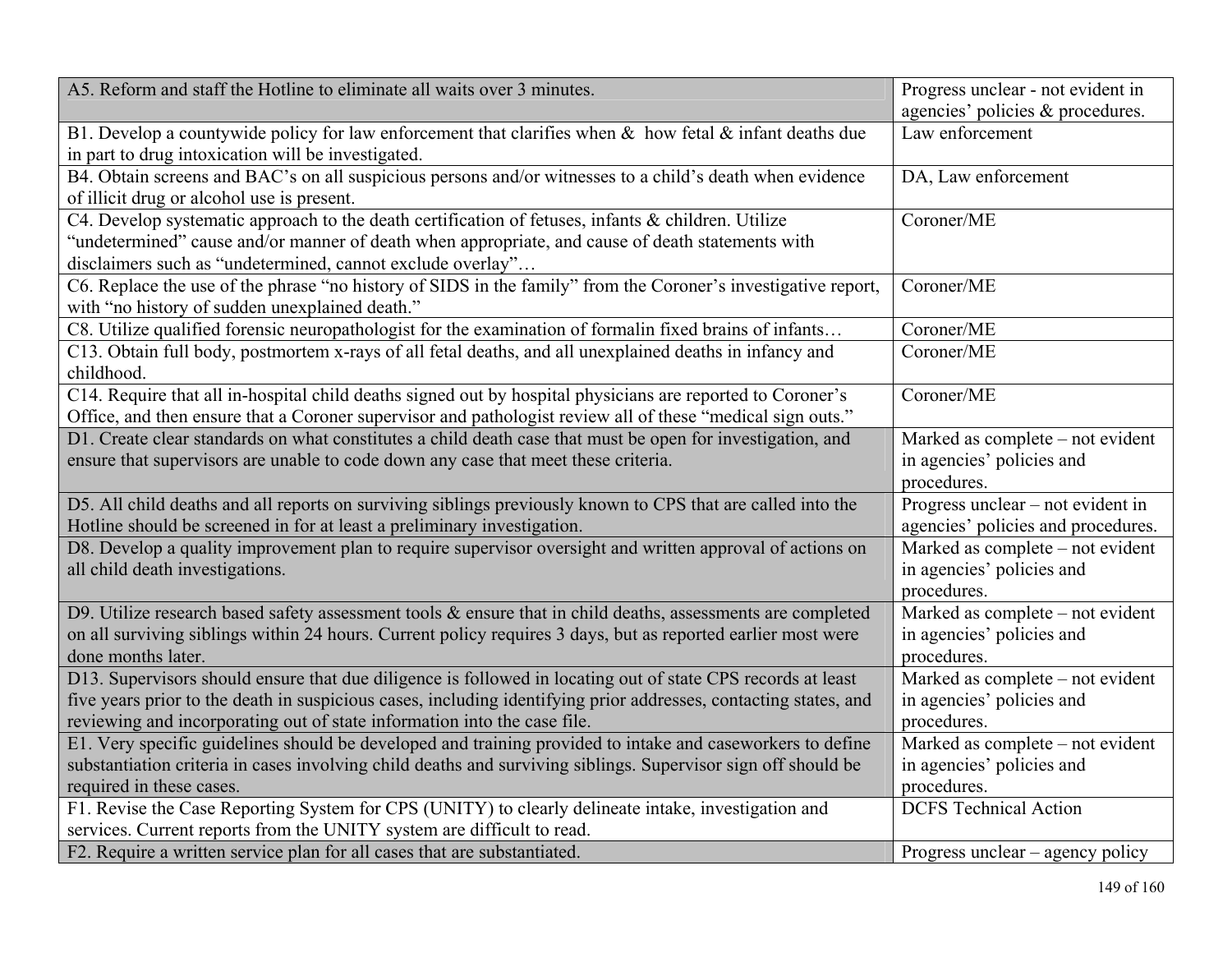|                                                                                                                  | requires a "case" plan for all cases. |
|------------------------------------------------------------------------------------------------------------------|---------------------------------------|
| F3. Create a way to more clearly log all CPS contacts with the families in the UNITY system.                     | Marked as complete -                  |
|                                                                                                                  | DCFS/UNITY item; practice not         |
|                                                                                                                  | evident in case review process.       |
| F4. Disallow relative placements without going through the formal, legal system, especially when safety          | Marked as complete – not evident      |
| assessments are not conducted for those relatives.                                                               | in agencies' policies & procedures.   |
| F6. Require tracking follow-up and written documentation on all referrals for services.                          | Progress unclear – not evident in     |
|                                                                                                                  | agencies' policies & procedures or    |
|                                                                                                                  | through the case review process.      |
| F7. Require that when a death occurs on open cases, a new investigation/case record be created.                  | Progress unclear – not evident in     |
|                                                                                                                  | agencies' policies & procedures.      |
| F8. Require that all cases being closed have complete documentation in the case record describing the            | Progress unclear – not evident in     |
| justification for closing the case.                                                                              | agencies' policies & procedures or    |
|                                                                                                                  | through the case review process.      |
| F9. Open cases should not be closed on current children with a mother who is pregnant.                           | Progress unclear – not evident in     |
|                                                                                                                  | agencies' policies & procedures.      |
| G1. Revise the practices established by former chief prosecutor to a pro active pursuit of prosecution.          | <b>District Attorney</b>              |
| G3. Re-open the 2002 Shaken Baby Syndrome case and evaluate the cause of death.                                  | <b>District Attorney</b>              |
| G4. Resubmit the probable murder allegedly caused by the toddler for thorough investigation.                     | <b>District Attorney</b>              |
| H1d. CPS needs to be an active participant in investigation of possible abuse or neglect, and not defer their    | Marked as complete - not evident      |
| investigative responsibilities to the coroner or law enforcement.                                                | in agencies' policies & procedures.   |
| J5. Evaluate the training available to child welfare workers.                                                    | Included in PIP action steps -        |
|                                                                                                                  | unable to determine based on          |
|                                                                                                                  | information provided for audit.       |
| J6. Evaluate the supervision requirements/job duties in child welfare offices.                                   | Marked as complete - unable to        |
|                                                                                                                  | determine based on information        |
|                                                                                                                  | provided for audit.                   |
| K9. Share the Safety Assessment findings with NRC CPS.                                                           | Unclear recommendation                |
| A2. Clarify and if necessary strengthen state law & policy to require mandatory reporting to CPS when a          | State Legislative Issue               |
| child dies due in part to neglect or abuse, even though there are no surviving siblings, and provide training on |                                       |
| this to mandatory reporters.                                                                                     |                                       |
| B2. Develop policy to ensure that law enforcement is notified by either the coroner or hospitals and then        | Coroner/ME, Law enforcement           |
| conducts complete investigations in natural deaths that have elements of suspicion or in which an infant was     |                                       |
| in a high risk setting.                                                                                          |                                       |
| B3. Develop countywide law enforcement policy to ensure that all child death autopsies are attended by law       | Coroner/ME, Law enforcement           |
| enforcement.                                                                                                     |                                       |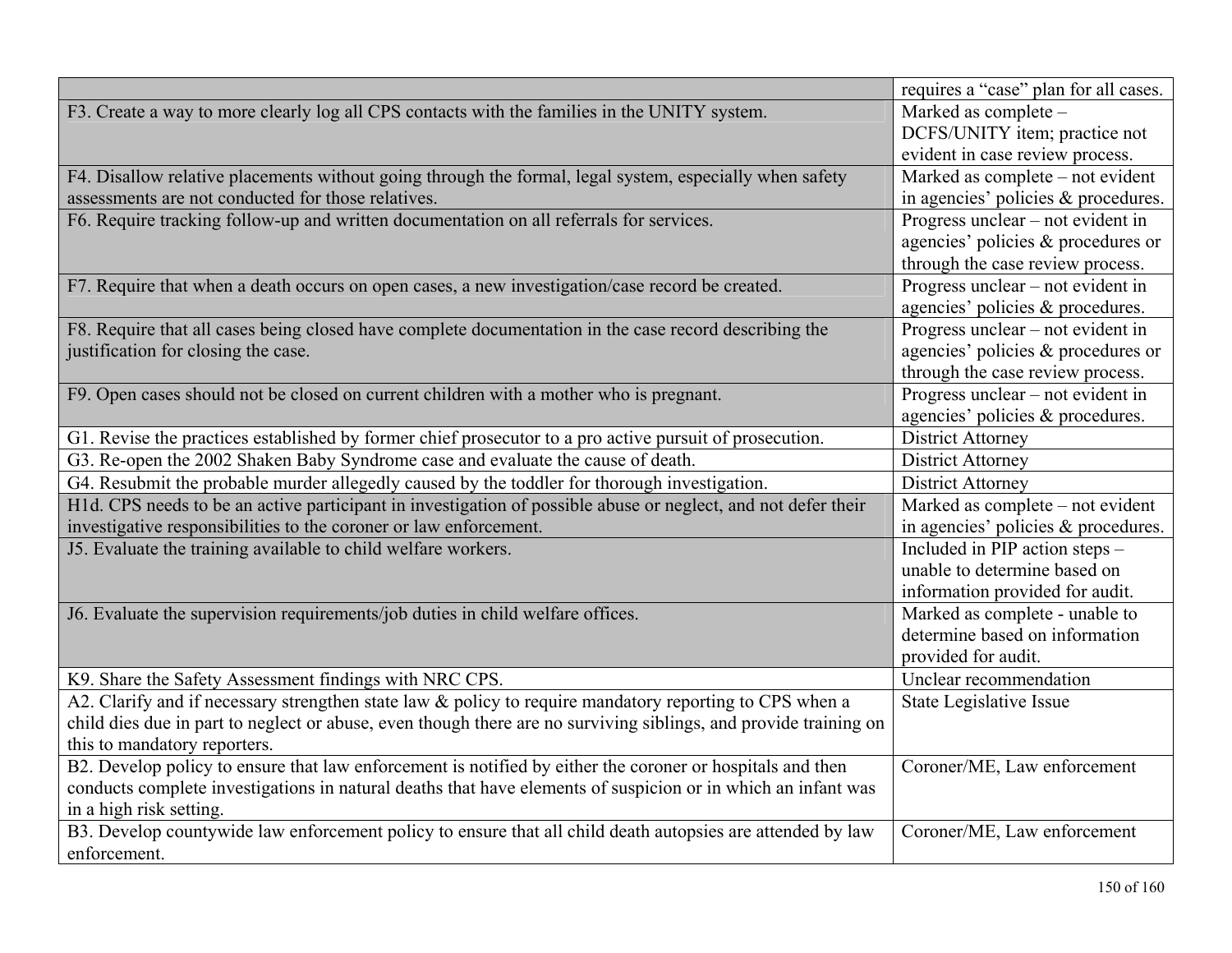| C2. Appoint a chief medical examiner to set policy and procedure for the forensic division of the office, to<br>assist in the development of office philosophy and the development of consistency amongst the pathologists | Coroner/ME                         |
|----------------------------------------------------------------------------------------------------------------------------------------------------------------------------------------------------------------------------|------------------------------------|
| in the certification of cause and manner of death for fetal, infant and child fatalities.                                                                                                                                  |                                    |
| C3. Revise current investigative and autopsy protocols for the evaluation of infant and child fatalities, based                                                                                                            | Coroner/ME                         |
| on the new SUIDI form set forth by the US Centers for Disease Control.                                                                                                                                                     |                                    |
| C5. Exclude Sudden Infant Death Syndrome for cases with "disconcerting" red flags in the history, including                                                                                                                | Coroner/ME                         |
| a significant threat of maternal or other adult overlay with the presence of intoxication, obesity, relatively                                                                                                             |                                    |
| small bed, or other significant competing unnatural causes of death.                                                                                                                                                       |                                    |
| D2. Implement a policy that decisions to initiate an investigation when a child dies in made within 24 hours.                                                                                                              | Progress unclear – not evident in  |
|                                                                                                                                                                                                                            | agencies' policies and procedures. |
| D3. Consider amendments to state policy so that all infants born positive for illicit drugs or with evidence of<br>fetal alcohol are substantiated and remain open for at least 6 months.                                  | State Legislative Issue            |
| D4. Revise CPS policy so that a CPS full on-scene investigation is required on all deaths of children under                                                                                                                | Marked as complete – not evident   |
| 18 that are accidental but involve lack of appropriate parental supervision and on all deaths designated as                                                                                                                | in agencies' policies and          |
| undetermined by the Coroner's office.                                                                                                                                                                                      | procedures provided for audit.     |
| D10. A forensic interview protocol should be developed for surviving siblings and siblings should be                                                                                                                       | Progress unclear – not evident in  |
| interviewed according to forensic techniques, separately from other siblings and potential perpetrators;                                                                                                                   | agencies' policies and procedures  |
| consider using the CCDFS CAC for all of these sibling interviews.                                                                                                                                                          | provided for audit.                |
| D12. A formal policy and procedure should be developed and utilized when parents or potential perpetrators                                                                                                                 | Marked as complete – not evident   |
| cannot be contacted, following the death of a child. This should include filing of a petition for pick up if the                                                                                                           | in agencies' policies and          |
| death was due to potential abuse or neglect and automatic substantiation if the potential perpetrators have                                                                                                                | procedures provided for audit.     |
| disappeared.                                                                                                                                                                                                               |                                    |
| E2. Create a separate category of "unable to locate".                                                                                                                                                                      | DCFS - Legislative Issue           |
| G2. Institute a policy that all cases investigated by law enforcement, the coroner and CPS be brought to the                                                                                                               | Progress unclear – not evident in  |
| DA for review.                                                                                                                                                                                                             | agencies' policies and procedures. |
| H2b. Revise CPS policy to always fully investigate the safety of surviving siblings in potential child abuse                                                                                                               | Marked as complete - not evident   |
| and neglect fatalities, and change policy so that in the event of a child abuse death, a case is investigated and                                                                                                          | in agencies' policies and          |
| substantiated even when there are no siblings.                                                                                                                                                                             | procedures provided for audit.     |
| H2c. Consider establishing a New Birth Match program, modeled after the state of Michigan's. This program                                                                                                                  | $DCFS - not a feasible$            |
| results in notification to CPS of new births from parents with a prior history of CPS when termination of                                                                                                                  | recommendation for NV at this      |
| parental rights and/or history of child fatality has occurred.                                                                                                                                                             | time                               |
| I3. Revise state statute to permit public meetings to be closed at the state team level when needed to discuss                                                                                                             | State Legislative Issue            |
| confidential child specific cases.                                                                                                                                                                                         |                                    |
| I4. Revise state statute to combine Executive Committee to Review Child Deaths and the Administrative                                                                                                                      | State Legislative Issue            |
| Team to one state level review team.                                                                                                                                                                                       |                                    |
| K2. Add to statute a new section defining maternal substance misuse.                                                                                                                                                       | State Legislative Issue            |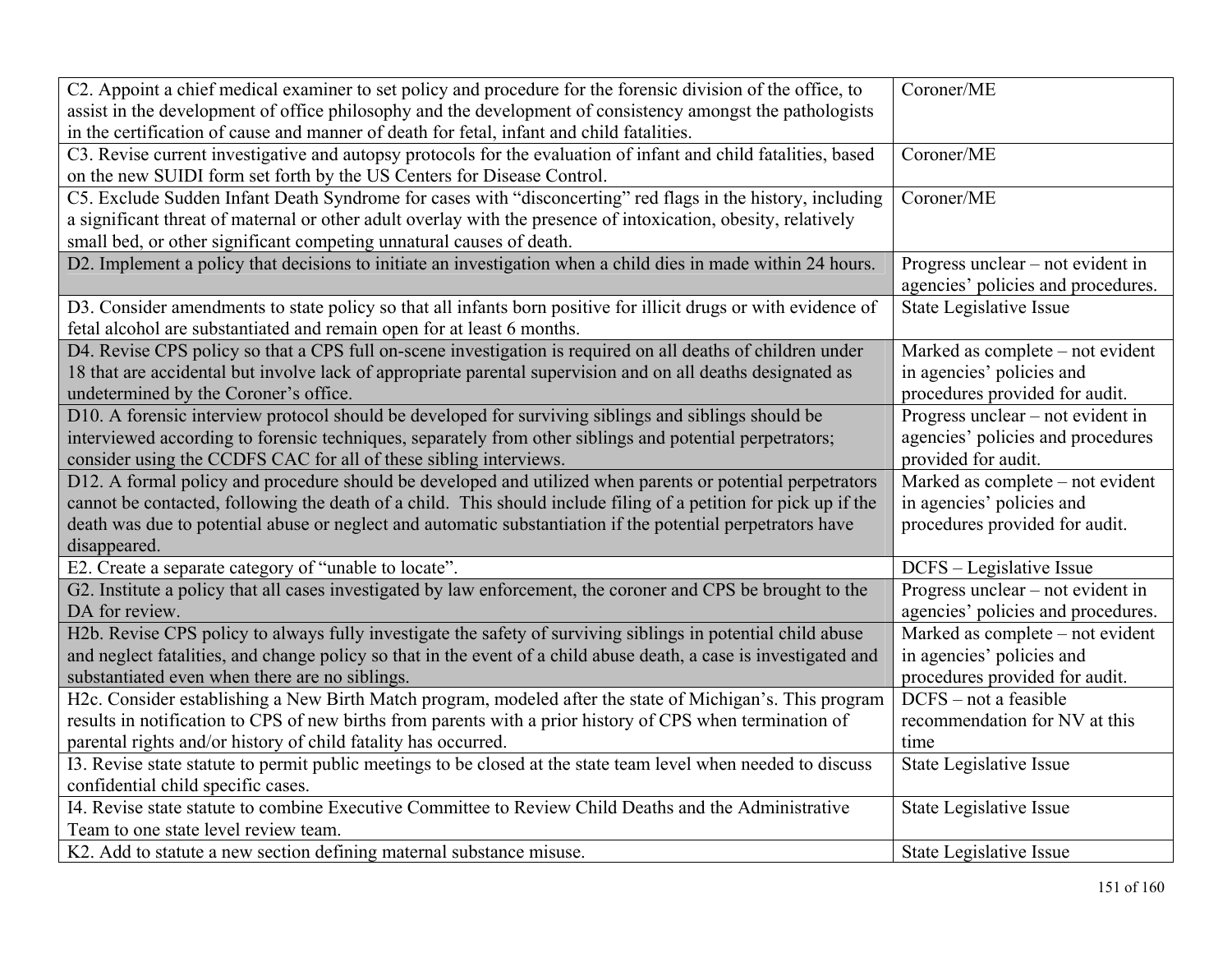| K7. Educate mandatory reporters that they are required to report suspected child abuse and neglect when a      | Progress unclear – unable to        |
|----------------------------------------------------------------------------------------------------------------|-------------------------------------|
| child dies.                                                                                                    | determine based on information      |
|                                                                                                                | provided for this audit.            |
| K8. If maternal substance misuse observed as a contributing factor on a child's death, this should be grounds  | State Legislative Issue             |
| for substantiation. Change statute and policy so that substantiation requirements are clearer on this issue.   |                                     |
| Reorganize all substance abuse statute information into on section in NRS.                                     |                                     |
| K12. New legislation should include illegal drugs and alcohol. Propose legislative language revisions to       | State Legislative Issue             |
| NRS432B to expand prenatal illegal drug use to include alcohol misuse.                                         |                                     |
| K13. Safety assessments must be preformed on surviving siblings within 24 hours of the fatality or near        | Marked as complete – not evident    |
| fatality.                                                                                                      | in agencies' policies and           |
|                                                                                                                | procedures provided for this audit. |
| K14. Add to diligent search policy a requirement for CPS records requests to other sates for families residing | Marked as complete – not evident    |
| in Nevada for less than 5 years.                                                                               | in agencies' policies and           |
|                                                                                                                | procedures provided for this audit. |
| K15. If one child dies, substantiate on all of the children due to emotional abuse of surviving siblings.      | Marked as complete - not evident    |
|                                                                                                                | in agencies' policies and           |
|                                                                                                                | procedures provided for this audit. |
| K16. Substantiated cases should all have a case plan unless it is determined unnecessary by a supervisor.      | Marked as complete - agency         |
|                                                                                                                | policy indicates that this is       |
|                                                                                                                | required.                           |
| K17. A child death must be entered into UNITY as a new report. This should be added to the intake policy.      | Marked as complete - not evident    |
|                                                                                                                | in agencies' policies and           |
|                                                                                                                | procedures provided for this audit. |
| Ensure correct child fatality data is obtained by CCDFS caseworkers or other identified staff and recorded     | Practice not consistent in case     |
| into the statewide data system (ie: name spellings, dates of death, and causes of death).                      | review process.                     |
| Ensure complete case information and proper case closures (incomplete or missing data elements, lack of        | Practice not consistent in case     |
| detail in case notes, substantiation errors & improper case closures noted).                                   | review process.                     |
| Increase internal data integrity by establishing a system of cross-checks between UNITY, Child Neglect         | Progress unclear – unable to        |
| Systems (CANS), the county courtesy notifications database, and CDR team data.                                 | determine based on information      |
|                                                                                                                | provided for this audit.            |
| Link child fatality data with other DCFS systems of care (CPS, juvenile justice services, mental health).      | Progress unclear – unable to        |
|                                                                                                                | determine based on information      |
|                                                                                                                | provided for this audit.            |
| If CCDFS workers are not seasoned social workers then the appropriate ratio should be less than 1:5 due to     | Progress unclear – not evident in   |
| the need for additional supervisory oversight. Caseload ratios must be examined by a team of external $\&$     | agencies' policies and procedures.  |
| internal experts to apply best practices in accordance with local needs $\&$ national standards published by   | Practice not evident through case   |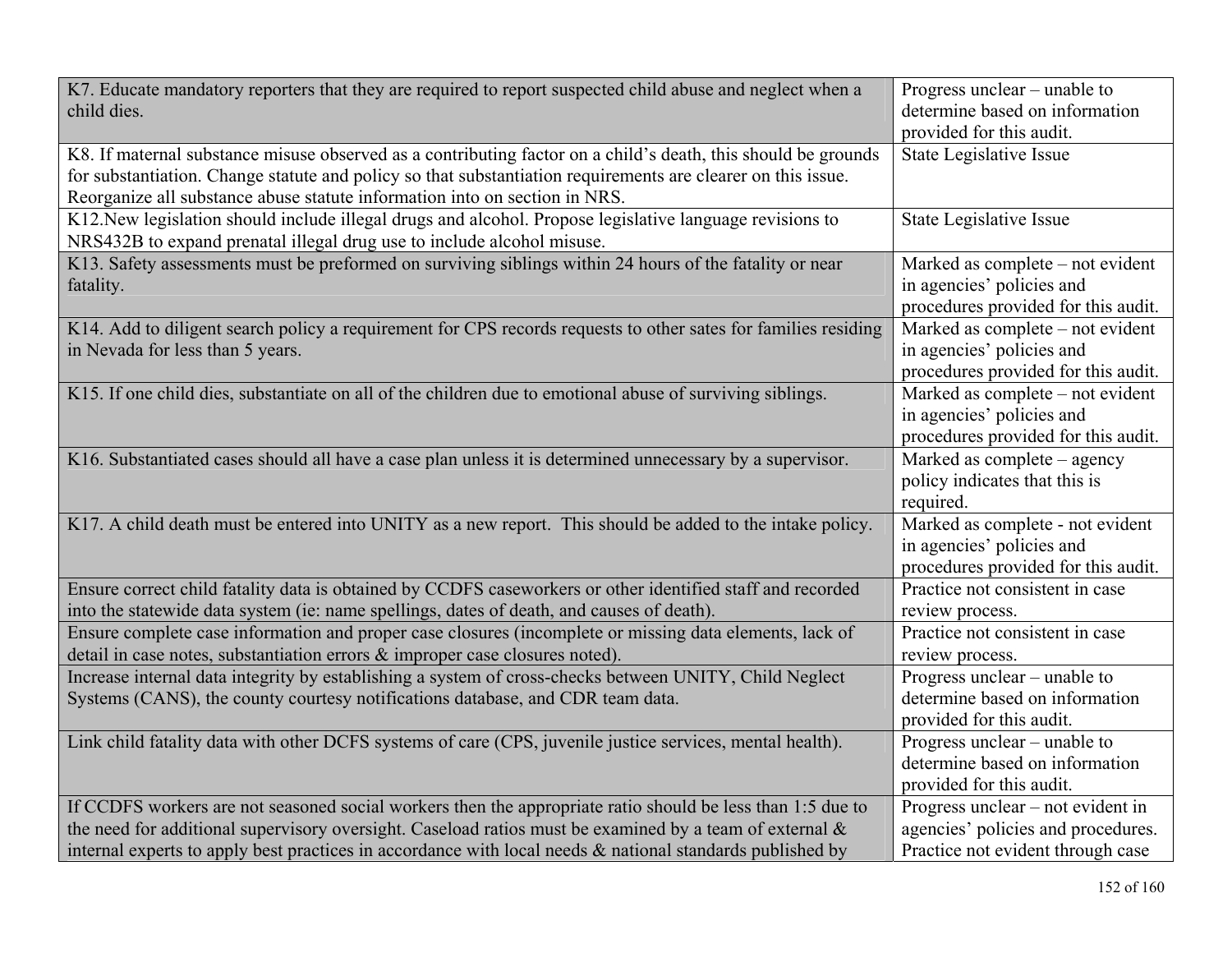| CWLA. Including management to supervisor to caseworker ratios.                                       | review, interview or focus group    |
|------------------------------------------------------------------------------------------------------|-------------------------------------|
|                                                                                                      | process.                            |
| CCDFS should recruit and hire staff with degrees in social work.                                     | Progress unclear $-$ not evident in |
|                                                                                                      | agencies' policies and procedures.  |
|                                                                                                      | Practice not evident through case   |
|                                                                                                      | review, interview or focus group    |
|                                                                                                      | process.                            |
| Clark County must improve and streamline the licensing and recruitment processes and provide ongoing | Progress unclear $-$ unable to      |
| support for foster parents, in accordance with the Safe Futures document.                            | determine based on information      |
|                                                                                                      | provided for this audit.            |

## **Washoe County**

| Recommendation                                                                                                   | <b>Evaluation Notes</b>          |
|------------------------------------------------------------------------------------------------------------------|----------------------------------|
| A1. Clarify and if necessary strengthen state laws and policies regarding definitions for abuse and neglect in   | State Legislative Issue          |
| fetal and infant deaths caused in part by maternal drug use or other lifestyle issues that could cause harm to   |                                  |
| infants.                                                                                                         |                                  |
| A2. Clarify and if necessary strengthen state law & policy to require mandatory reporting to CPS when a          | State Legislative Issue          |
| child dies due in part to neglect or abuse, even though there are no surviving siblings, and provide training on |                                  |
| this to mandatory reporters.                                                                                     |                                  |
| A3. Provide training to mandatory reporters on the broad range of definitions of abuse and neglect and           | Progress unclear – unable to     |
| appropriate reporting guidelines.                                                                                | determine based on information   |
|                                                                                                                  | provided for this audit.         |
| A4. Obtain funds for and develop a comprehensive assessment center for abuse and neglect, modeled after          | Progress unclear – unable to     |
| the Child Advocacy Center model.                                                                                 | determine based on information   |
|                                                                                                                  | provided for this audit. Funding |
|                                                                                                                  | needs identified.                |
| A5. Identify funding for and recruit a trained forensic pediatrician.                                            | Progress unclear – unable to     |
|                                                                                                                  | determine based on information   |
|                                                                                                                  | provided for this audit. Funding |
|                                                                                                                  | needs identified.                |
| B1. The state should adopt, provide training on and enforce utilization of the new national guidelines for       | Coroner/ME, Law enforcement      |
| Sudden and Unexplained Infant Death Investigation $\&$ provide training throughout the state to law              |                                  |
| enforcement and death investigators.                                                                             |                                  |
| B2. Two cases of possible abuse and/or neglect should be submitted to the DA for review and further              | <b>District Attorney</b>         |
| investigation conducted.                                                                                         |                                  |
| B3. Law enforcement should establish a policy to notify CPS on every child death they investigate,               | Law enforcement                  |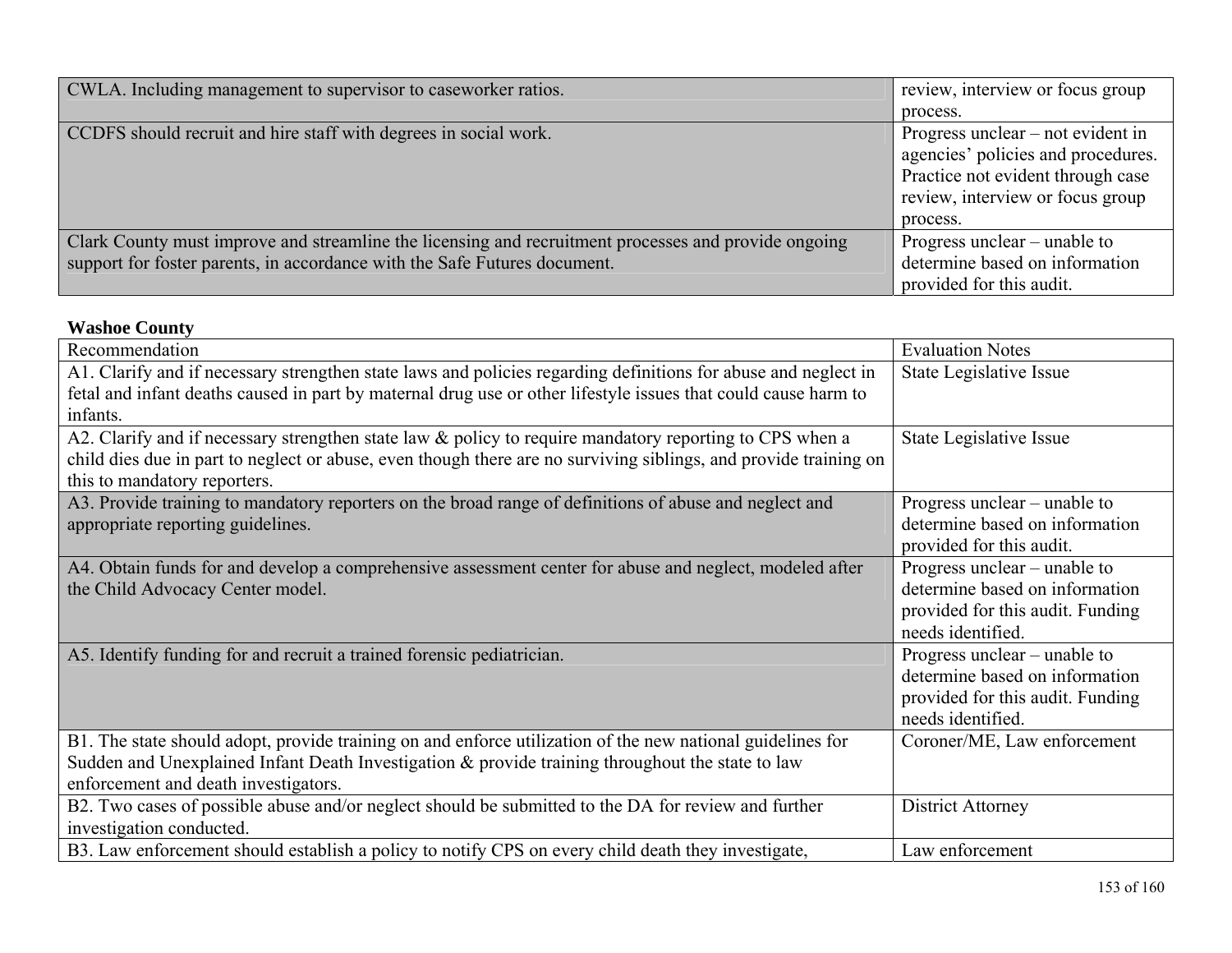| regardless of cause and manner.                                                                               |                                    |
|---------------------------------------------------------------------------------------------------------------|------------------------------------|
| C1. Establish a state level study group & consult with experts from the national Association of Medical       | DCFS, State of NV                  |
| Examiners & the CDC to explore the feasibility of abolishing the state's county-based coroner system and      |                                    |
| replacing it with a state medical examiner system.                                                            |                                    |
| C2. All children in state custody should have full death investigations through the coroner's office,         | Coroner/ME                         |
| regardless of suspected cause of manner.                                                                      |                                    |
| C3. Cause of death statements should always be listed by forensic pathologist on autopsy reports, prior to    | Coroner/ME                         |
| review by the coroner's office.                                                                               |                                    |
| C4. Coroner should not change cause/manner statements from forensic pathologists without first meeting        | Coroner/ME                         |
| with pathologists to address scene circumstances $\&$ autopsy together prior to certification $\&$ consider a |                                    |
| mechanism to also have a deputy coroner available to "sign off" on all cases.                                 |                                    |
| C5. Establish improved communication $\&$ collaboration between the coroner $\&$ pathologists, and between    | Coroner/ME                         |
| coroner & CPS and law enforcement. Recommend that all deputy coroner investigative reports to the             |                                    |
| pathologists include mention of CPS and law enforcement involvement, as this information must be provided     |                                    |
| to the pathologist prior to death certification.                                                              |                                    |
| C6. Allot time and money to allow death investigators to attend local, regional and state and national        | Coroner/ME                         |
| trainings and meetings.                                                                                       |                                    |
| C7. Comprehensive toxicology testing and metabolic studies should be conducted rather than the basic panel    | Coroner/ME                         |
| tests currently being conducted, on most infants and children under age 18.                                   |                                    |
| C8. Neuropathology consultation on formal in fixed brains should be obtained especially on potential abusive  | Coroner/ME                         |
| head injury deaths and for instances of hypoxic/ischemic encephalopathy.                                      |                                    |
| C9. Consider using terms on death certificate other than SIDS, such as "sudden unexplained death in           | Coroner/ME                         |
| infancy/undetermined" when intense petechiae, CPS issues, co-sleeping or other unsafe sleep environment       |                                    |
| issues are present.                                                                                           |                                    |
| C10. Re-open for investigation at least one case.                                                             | Coroner/ME, Law enforcement,       |
|                                                                                                               | <b>District Attorney</b>           |
| C11. Establish a policy and procedure with reference to organ procurement, and involve law enforcement        | Coroner/ME, Law enforcement,       |
| and the DA.                                                                                                   | <b>District Attorney</b>           |
| D1. Create clear standards on what constitutes a child death case that must be open for investigation, and    | Included in agency policies and    |
| ensure that supervisors are unable to code down any case that meets these criteria.                           | procedures.                        |
| D1a. CPS must investigate subsequent reports on cases where another child in the family had died.             | General provisions included in     |
|                                                                                                               | agency policies and procedures.    |
| D1b. CPS should investigate all reports of possible medical neglect, regardless of if the death occurs in a   | Progress unclear – not evident in  |
| hospital.                                                                                                     | agencies' policies and procedures. |
| D1c. A full CPS on-scene investigation is required on all deaths of children under 18 that are accidental but | Included in agency policies and    |
| involve lack of appropriate parental supervision.                                                             | procedures.                        |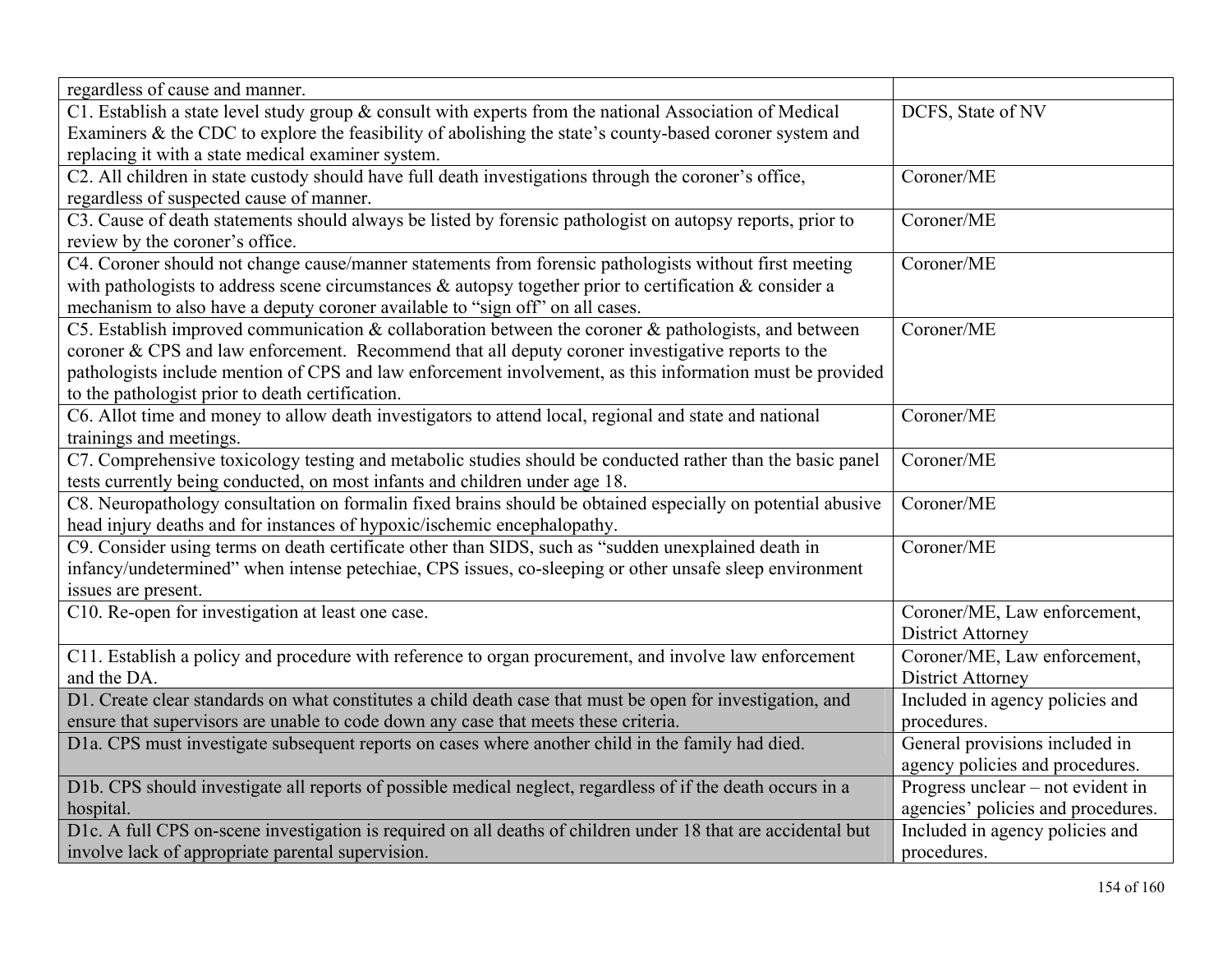| D1d. All deaths designated as undetermined by the Coroner's Office must be investigated by CPS.                 | Included in agency policies and                      |
|-----------------------------------------------------------------------------------------------------------------|------------------------------------------------------|
|                                                                                                                 | procedures.                                          |
| D1e. All deaths with prior CPS substantiations or at least three prior reports must be investigated by CPS.     | Progress unclear – not evident in                    |
|                                                                                                                 | agencies' policies and procedures.                   |
| D2. When a baby dies and manner or cause is "undetermined" death, siblings must be interviewed privately        | Progress unclear – not evident in                    |
| and have a full physical exam.                                                                                  | agencies' policies and procedures.                   |
|                                                                                                                 | Funding needs identified.                            |
| D3. CPS should not defer their investigations to law enforcement and should immediately assess safety of        | $\overline{\text{Prog}}$ ress noted in action plan - |
| surviving siblings. Train all CPS investigators so that they understand that a law enforcement and/or coroner   | unclear in agencies' policies and                    |
| investigation does not abrogate CPS responsibility for its own investigation.                                   | procedures.                                          |
| D4. Implement a policy that decisions to initiate an investigation when a child dies is made within 24 hours.   | Progress unclear – not evident in                    |
|                                                                                                                 | agencies' policies and procedures.                   |
| D5. Consider amendments to state policy so that all infants born positive for illicit drugs or with evidence of | DCFS, State Legislative Issue                        |
| fetal alcohol are substantiated and remain open for at least 6 months.                                          |                                                      |
| D6. Develop a quality improvement plan to require supervisor oversight and written approval of actions on       | Unable to determine status based                     |
| all child death investigations.                                                                                 | on information provided for audit.                   |
| D7. Utilize research based safety assessment tools and ensure that in child deaths, assessments are completed   | Progress unclear – not evident in                    |
| on all surviving siblings within 24 hours. Current policy requires 3 days.                                      | agencies' policies and procedures.                   |
| D8. A forensic interview protocol should be developed for surviving siblings $\&$ siblings should be            | Progress unclear – not evident in                    |
| interviewed according to forensic techniques, separately from other siblings $\&$ away from parents $\&$        | agencies' policies and procedures.                   |
| potential perpetrators; consider using a CAC model for all of these sibling interviews.                         | Funding needs identified.                            |
| D9. Supervisors should ensure that due diligence is followed in locating out of state CPS records at least five | Progress unclear – not evident in                    |
| years prior to the death in suspicious cases, including identifying prior addresses, contacting state, and      | agencies' policies and procedures.                   |
| reviewing and incorporating out of state information into the case file.                                        |                                                      |
| E1. Very specific guidelines should be developed & training should be provided to intake and caseworkers to     | Progress unclear – not evident in                    |
| define substantiation criteria in cases involving child deaths and surviving siblings. Supervisor sign off      | agencies' policies and procedures.                   |
| should be required in these cases.                                                                              |                                                      |
| E2. As described in the previous section, efforts to improve investigations will provide more information to    | Unclear recommendation                               |
| make appropriate decisions.                                                                                     |                                                      |
| F1. Revise the CPS Case Reporting System including the UNITY system so that intake, investigation, case         | DCFS, UNITY                                          |
| plans, referrals and services are clearly delineated and can be categorized on a time scale.                    |                                                      |
| F2. Require a written service plan for all cases that are substantiated.                                        | Required in agency policies and                      |
|                                                                                                                 | procedures.                                          |
| F3. Create a way to more clearly log all CPS contacts with the families.                                        | Unable to determine status based                     |
|                                                                                                                 | on information provided for audit.                   |
| F4. Require supervisor and/or judicial approval prior to allowing reunification of parents who do not           | Progress unclear – not evident in                    |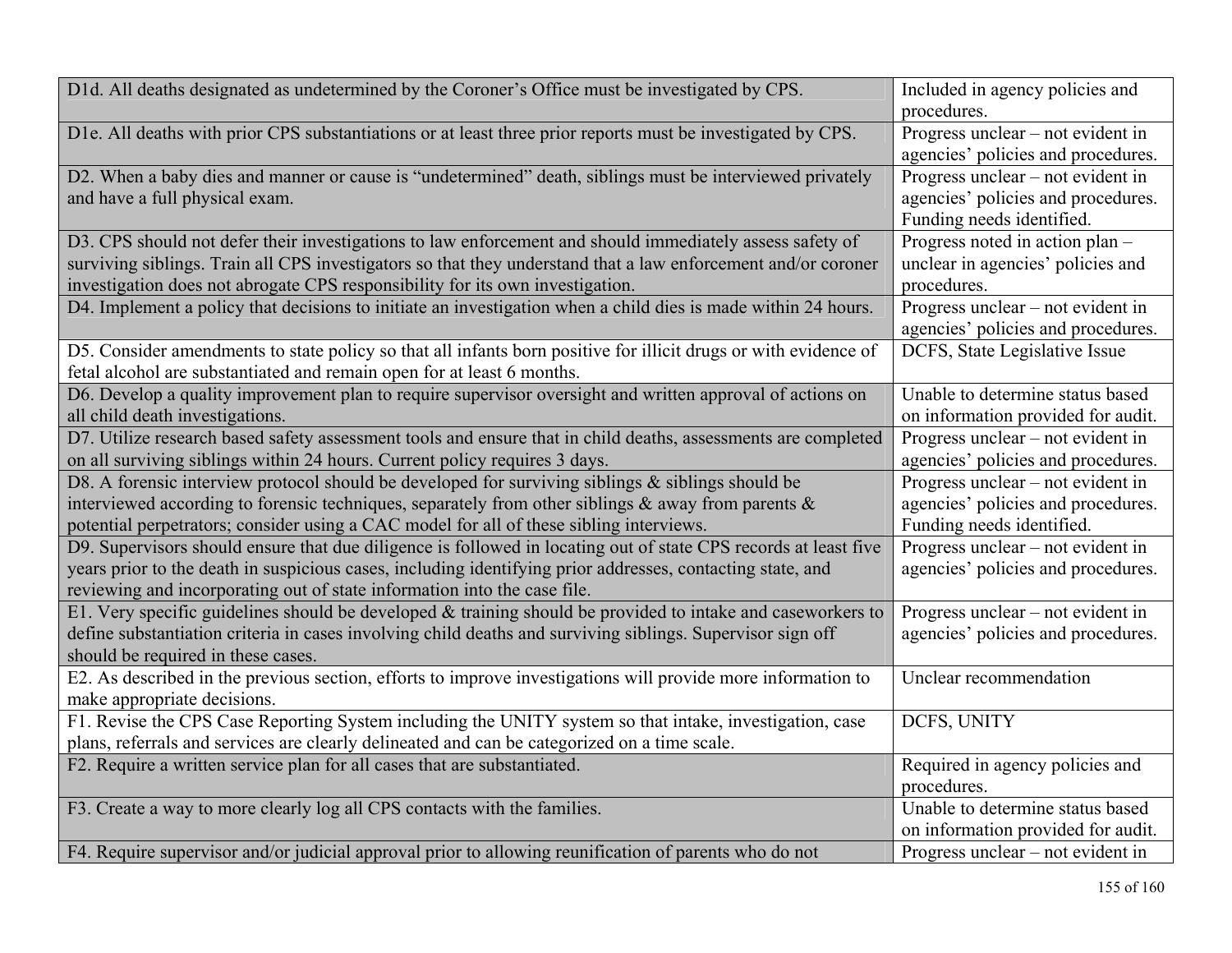| complete required substance abuse treatment, mental health treatment, or domestic violence.                    | agencies' policies and procedures.  |
|----------------------------------------------------------------------------------------------------------------|-------------------------------------|
| F5. Require tracking and follow up on all referrals for service.                                               | Progress unclear – not evident in   |
|                                                                                                                | agencies' policies and procedures.  |
| F6. Require that when a death occurs on open cases, a new investigation/case records be created.               | Progress unclear – not evident in   |
|                                                                                                                | agencies' policies and procedures.  |
| F7. Require that all cases being closed have complete documentation in the case file describing the            | Progress unclear – not evident in   |
| justifications for closing the case.                                                                           | agencies' policies and procedures.  |
|                                                                                                                | Case review process identified      |
|                                                                                                                | room for improvement in             |
|                                                                                                                | documentation.                      |
| F8. Establish a high level, independent review (separate from licensing and CPS) of all deaths and serious     | Unable to determine status based    |
| injuries occurring in any licensed foster home and/or in adoptive home that have more than one special needs   | on information provided for audit.  |
| and/or medically fragile child.                                                                                |                                     |
| G1. Institute a policy that all child death cases investigated by law enforcement, the coroner and CPS are     | Progress unclear $-$ not evident in |
| brought to the DA for their review.                                                                            | agencies' policies and procedures.  |
| G2. Reinstate the position of a dedicated DA for child abuse and neglect cases on a 24/7 basis.                | <b>District Attorney</b>            |
| G3. Reinvestigate cases described above and consider for prosecution.                                          | District Attorney                   |
| G4. Require mandatory training on domestic violence laws and policies for attorneys.                           | District Attorney                   |
| G5. Review and utilize NV Evidence Code Section that allow for prosecution in corpus delicti cases.            | District Attorney                   |
| G6. DA's office should take leadership in aggressively pursuing establishment of a child advocacy center for   | District Attorney                   |
| multidisciplinary, coordinated child abuse investigations and in hiring a county-funded forensic pediatrician. |                                     |

#### **Rural Nevada - DCFS**

| Recommendations                                                                                                  | <b>Evaluation Notes</b>        |
|------------------------------------------------------------------------------------------------------------------|--------------------------------|
| A1. Clarify and if necessary strengthen state law & policy to require mandatory reporting to CPS when a          | State Legislative Issue        |
| child dies due in part to neglect or abuse, even though there are no surviving siblings, and provide training on |                                |
| this to mandatory reporters.                                                                                     |                                |
| A2. Provide training to mandatory reporters on the broad range of definitions of abuse and neglect and           | Progress unclear $-$ unable to |
| appropriate reporting guidelines.                                                                                | determine based on information |
|                                                                                                                  | provided for this audit.       |
| A3. Obtain funds for and develop a comprehensive assessment center for abuse and neglect, modeled after          | Progress unclear – unable to   |
| the Child Advocacy Center model.                                                                                 | determine based on information |
|                                                                                                                  | provided for this audit.       |
| B1. The state should adopt, provide training on and enforce utilization of the new national guidelines for       | Coroner/ME, Law enforcement    |
| Sudden and Unexplained Infant Death Investigation $\&$ provide training throughout the state to law              |                                |
| enforcement and death investigators.                                                                             |                                |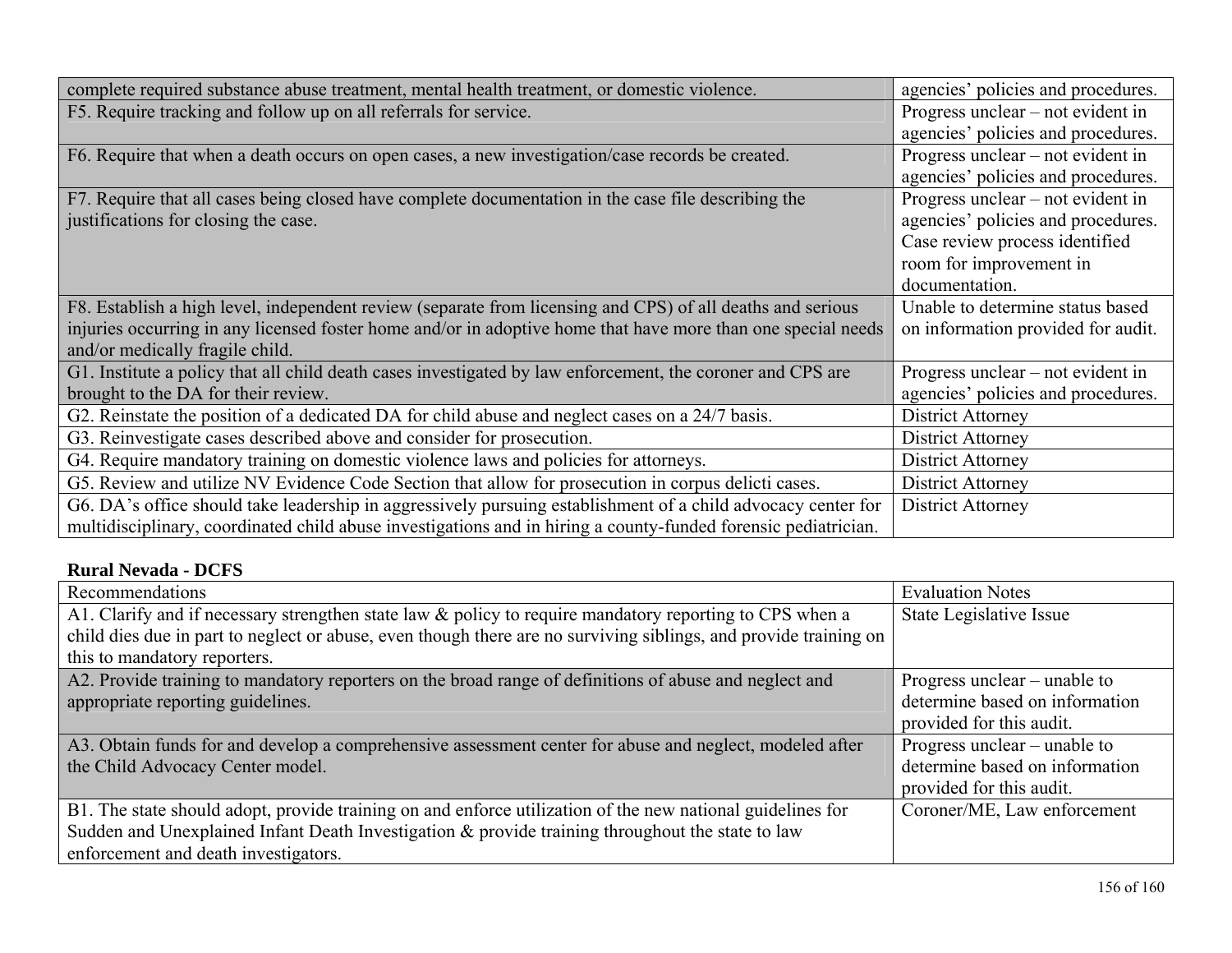| B2. One case of possible abuse and/or neglect should be submitted to the multidisciplinary team for possible<br>neglect or abuse charges.                                                                                                                                    | <b>District Attorney</b>                                                                           |
|------------------------------------------------------------------------------------------------------------------------------------------------------------------------------------------------------------------------------------------------------------------------------|----------------------------------------------------------------------------------------------------|
| B3. State should provide rural law enforcement with training on mandatory reporting and need to notify CPS<br>on every child death they investigate, regardless of cause and manner.                                                                                         | Progress unclear – unable to<br>determine based on information<br>provided for this audit.         |
| C1. Establish a state level study group $\&$ consult with experts from the national Association of Medical<br>Examiners & the CDC to explore the feasibility of abolishing the state's county-based coroner system and<br>replacing it with a state medical examiner system. | Coroner/ME, State of NV                                                                            |
| C2. Allot time and money to allow death investigators to attend local, regional and state and national<br>trainings and meetings.                                                                                                                                            | Coroner/ME                                                                                         |
| C3. Comprehensive toxicology testing and metabolic studies should be conducted rather than the basic panel<br>tests currently being conducted, on most infants and children under age 18.                                                                                    | Coroner/ME                                                                                         |
| C10. Re-open for investigation at least one case.                                                                                                                                                                                                                            | <b>District Attorney</b>                                                                           |
| D1. Create clear standards on what constitutes a child death case that must be open for investigation, and<br>ensure that supervisors are unable to code down any case that meets these criteria.                                                                            | Progress unclear - not evident in<br>agencies' policies and procedures<br>provided for this audit. |
| D1a. CPS must investigate subsequent reports on cases where another child in the family had died.                                                                                                                                                                            | Progress unclear - not evident in<br>agencies' policies and procedures<br>provided for this audit. |
| D1b. A full CPS on-scene investigation is required on all deaths of children under 18 that are accidental but<br>involve lack of appropriate parental supervision.                                                                                                           | Progress unclear - not evident in<br>agencies' policies and procedures<br>provided for this audit. |
| D1c. All deaths designated as undetermined by the Coroner's Office must be investigated by CPS.                                                                                                                                                                              | Progress unclear - not evident in<br>agencies' policies and procedures<br>provided for this audit. |
| D1d. All deaths with prior CPS substantiations or at least three prior reports must be investigated by CPS.                                                                                                                                                                  | Progress unclear - not evident in<br>agencies' policies and procedures<br>provided for this audit. |
| D2. When a baby dies and manner or cause is "undetermined" death, siblings must be interviewed privately<br>and have a full physical exam.                                                                                                                                   | Progress unclear - not evident in<br>agencies' policies and procedures<br>provided for this audit. |
| D3. CPS should not defer their investigations to law enforcement and should immediately assess safety of                                                                                                                                                                     | Progress unclear - not evident in                                                                  |
| surviving siblings. Train all CPS investigators so that they understand that a law enforcement and/or coroner                                                                                                                                                                | agencies' policies and procedures                                                                  |
| investigation does not abrogate CPS responsibility for its own investigation.                                                                                                                                                                                                | provided for this audit.                                                                           |
| D4. Implement a policy that decisions to initiate an investigation when a child dies is made within 24 hours.                                                                                                                                                                | Included in agencies' policies and<br>procedures.                                                  |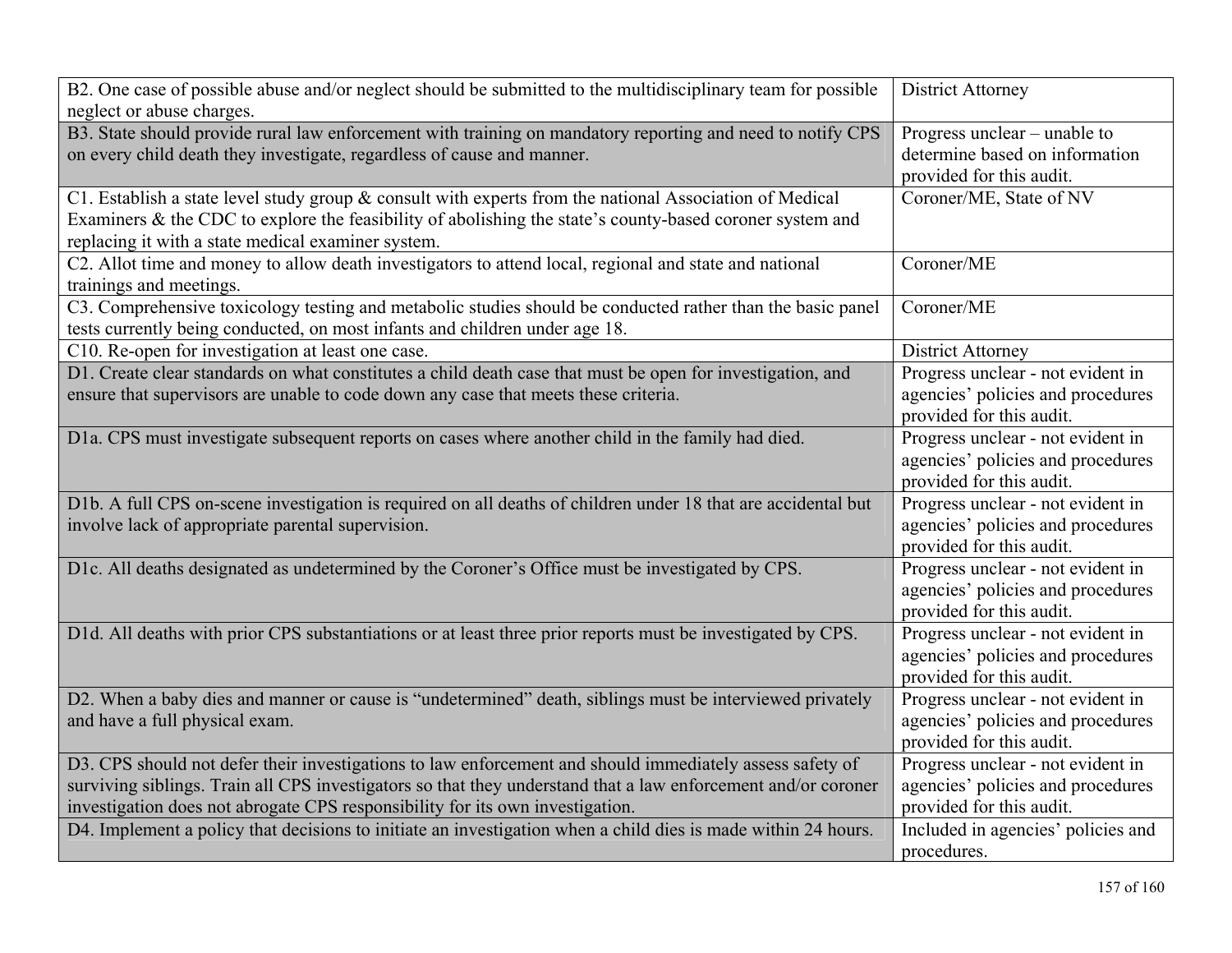| D5. Re-open a possible homicide case.                                                                          | <b>District Attorney</b>            |
|----------------------------------------------------------------------------------------------------------------|-------------------------------------|
| D6. Review policies regarding contact with other states and develop a quality improvement plan to address      | Progress unclear – unable to        |
| out-of-state referrals and notification.                                                                       | determine based on information      |
|                                                                                                                | provided for this audit.            |
| D7. Develop a quality improvement plan to require supervisor oversight and written approval of actions on      | Progress unclear – unable to        |
| all child death investigations.                                                                                | determine based on information      |
|                                                                                                                | provided for this audit.            |
| D8. Utilize research based safety assessment tools and ensure that in child deaths, assessments are completed  | Safety assessment tool included in  |
| on all surviving siblings within 24 hours. Current policy requires 3 days.                                     | policies and procedures; policy on  |
|                                                                                                                | surviving siblings not evident in   |
|                                                                                                                | agencies' policies and procedures   |
|                                                                                                                | provided for this audit.            |
| D9. A forensic interview protocol should be developed for surviving siblings $\&$ siblings should be           | Progress unclear - not evident in   |
| interviewed according to forensic techniques, separately from other siblings $\&$ away from parents $\&$       | agencies' policies and procedures   |
| potential perpetrators; consider using a CAC model for all of these sibling interviews.                        | provided for this audit.            |
| E1. Very specific guidelines should be developed & training should be provided to intake and caseworkers to    | Substantiation criteria included in |
| define substantiation criteria in cases involving child deaths and surviving siblings. Supervisor sign off     | policies and procedures; specifics  |
| should be required in these cases.                                                                             | of this recommendation unclear.     |
| E2. As described in the previous section, efforts to improve investigations will provide more information to   | Unclear recommendation              |
| make appropriate decisions.                                                                                    |                                     |
| F1a. Have specially trained CPS staff who are familiar with the risk factors of abuse among children with      | Progress unclear – unable to        |
| disabilities. These staff should also have training in best practice of communicating with children with       | determine based on information      |
| disabilities and importance of interviewing these children separate from their caregivers (professional or     | provided for this audit.            |
| family).                                                                                                       |                                     |
| F1b. Children with disabilities placed in foster care should be visited frequently to assess safety and well-  | Progress unclear – unable to        |
| being. Foster parents should be required to have a special care training before children with disabilities are | determine based on information      |
| placed with them.                                                                                              | provided for this audit.            |
| F1c. Any reports of child abuse, physical or sexual, should be thoroughly investigated with interviews that    | Progress unclear – unable to        |
| support the child's communication abilities.                                                                   | determine based on information      |
|                                                                                                                | provided for this audit.            |
| F2. Revise the Case Reporting System for CPS to clearly delineate intake, investigation, case plans, referrals | Progress unclear – unable to        |
| and services.                                                                                                  | determine based on information      |
|                                                                                                                | provided for this audit.            |
| F3. Require a written service plan for all cases that are substantiated.                                       | Agency policy requires written      |
|                                                                                                                | case plans.                         |
| F4. Create a way to more clearly log all CPS contacts with the families.                                       | Progress unclear – unable to        |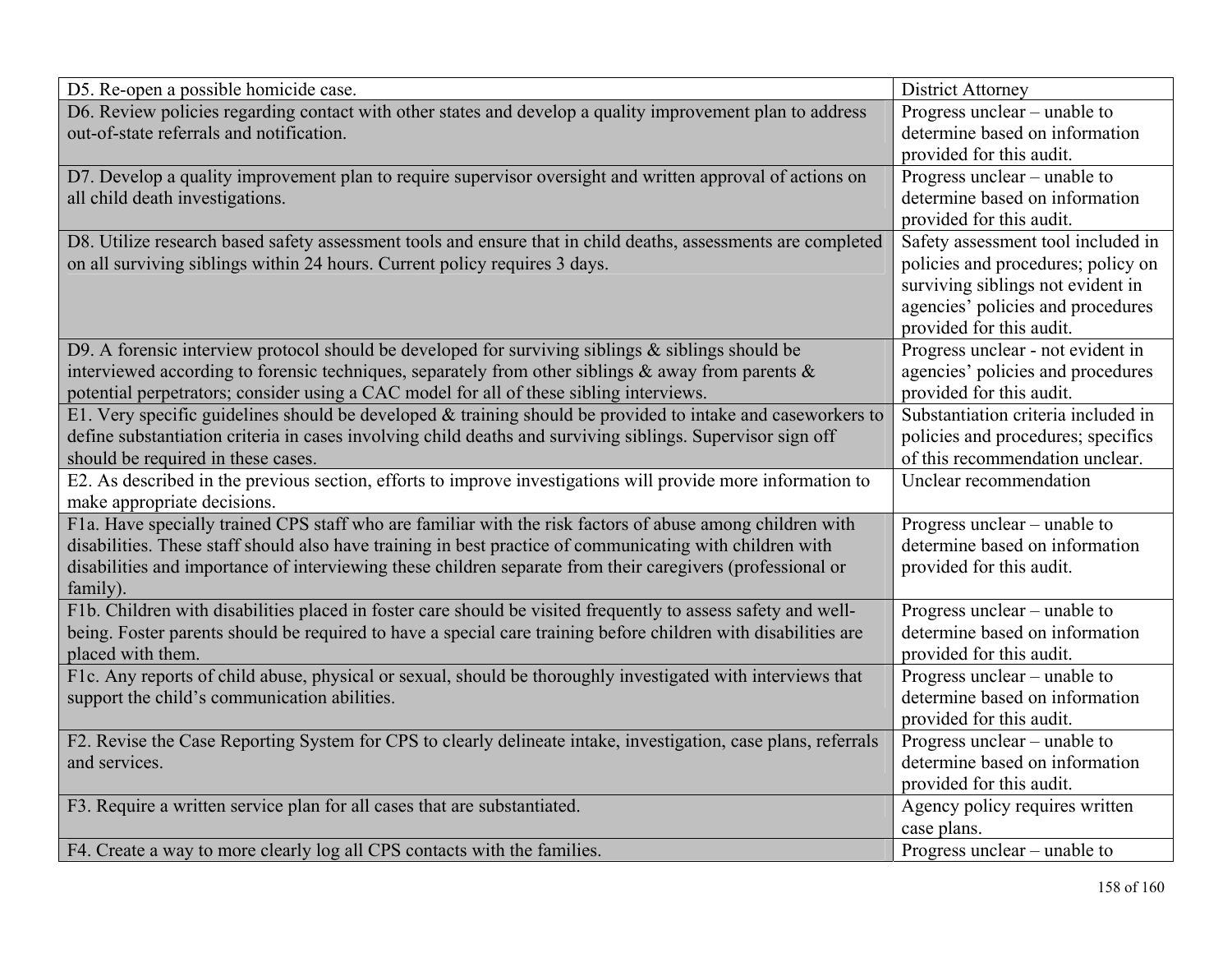|                                                                                                                                                                                                                                                                                                                                                      | determine based on information<br>provided for this audit.                                                                            |
|------------------------------------------------------------------------------------------------------------------------------------------------------------------------------------------------------------------------------------------------------------------------------------------------------------------------------------------------------|---------------------------------------------------------------------------------------------------------------------------------------|
| F5. Require supervisor and/or judicial approval prior to allowing reunification of parents who do not<br>complete required substance abuse treatment, mental health treatment, or domestic violence.                                                                                                                                                 | Progress unclear - not evident in<br>agencies' policies and procedures<br>provided for this audit.                                    |
| F6. Require tracking and follow up on all referrals for service.                                                                                                                                                                                                                                                                                     | Progress unclear - not evident in<br>agencies' policies and procedures<br>provided for this audit.                                    |
| F7. Require that all cases being closed have complete documentation in the case record describing the<br>justifications for closing the case.                                                                                                                                                                                                        | Case closure policies require<br>documentation; case review<br>process indicates that<br>improvements in documentation<br>are needed. |
| The state's UNITY data system must be examined by a team of internal and external experts to determine the<br>necessary changes to ensure it is user-friendly, streamlined, produces adequate hard copy documents in order<br>to analyze the flow of the case, and produces management reports that can be used effectively as a<br>management tool. | Progress unclear – unable to<br>determine based on information<br>provided for this audit.                                            |
| State standards must be set regarding the recruitment, staffing, caseload levels and training required for child<br>welfare workers. Funding must be provided.                                                                                                                                                                                       | Progress unclear - not evident in<br>agencies' policies and procedures<br>provided for this audit.                                    |
| The state must ensure that all child welfare workers successfully complete core child welfare training<br>followed by ongoing advanced practice skills development such as the establishment of a statewide<br>certificate of completion in Child Welfare Core Training.                                                                             | Progress unclear - not evident in<br>agencies' policies and procedures<br>provided for this audit.                                    |
| A workload study must be completed to determine the actual number of workers needed to provide quality<br>intensive services and to determine the actual amount of activity and intensity of work required to engage<br>families that is fueled by best practice expectations.                                                                       | Progress unclear – unable to<br>determine based on information<br>provided for this audit.                                            |